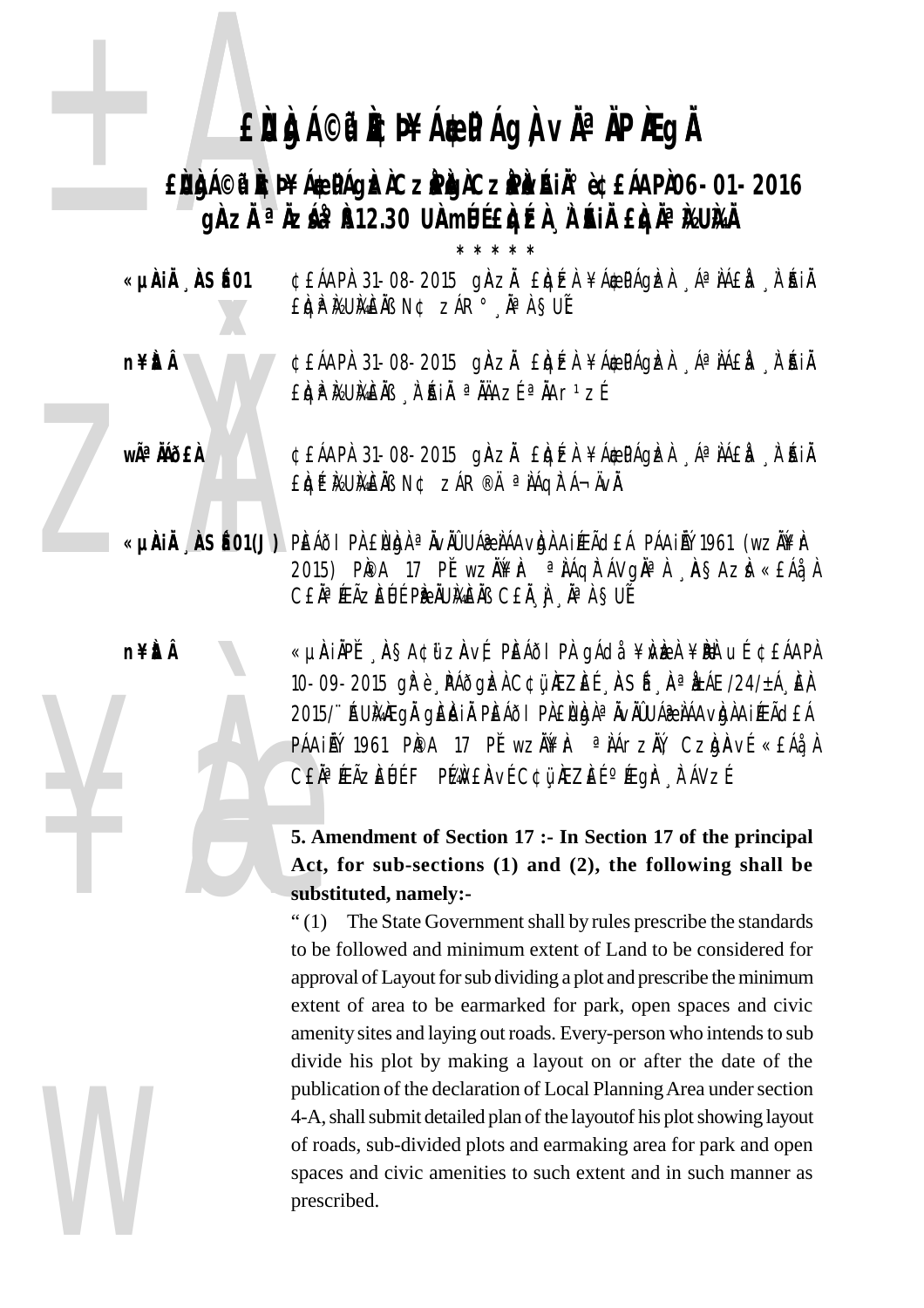# ¥ÁÆPÁGÈÀ À`ÉAIÀ ¢£ÁAPÀ 06-01-2016



¥Àæ

W

 $\sim$  2 -<br>  $(2)$  The Planning Autho<br>
sanction such plan either<br>
modifications and conditi<br>
to give sanction, if the pla<br>
plan is not in any way co<br>
Plan. (2) The Planning Authority may, withing the prescribed period, sanction such plan either without modification or subject to such modifications and conditions as it considers expedient or may refuse to give sanction, if the planning authority is of the opinion that such plan is not in any way consistent with the proposals of the Master Plan.

Provided that where the Master Plans are not finally approved, in such cases the planning authority may sanction the layout plan as per the guidelines issued by the Government from time to time

(2A) If the Authority decides to sanction the layout plans under subsection(2), it shall sanction provisional layout plan in accordance with such rules as may be prescribed for demarcation and development purposes showing the sites, street alignment, park and civic amenity area and any other infrastructure facility including the arrangement to be made for leveling, paving, metalling, flagging, chanelling, sewering draining, street lighting and water supply to the satisfaction of the Planning Authority and local authority. One copy of such plan shall be marked to the jurisdictional local authority. The owner shall relinquish the roads, parks to the local authority and civic Amenity areas to the Planning Authority through registered relinquishment deed free of cost without claiming any compensation

(2B) The Planning Authority shall ensure the completion of all development works including all infrastructure facilities as mentioned in sub-section(2A) under the supervision of the concerned Authority / Agency / Department. On obtaining the certificate of completion from the concerened Authority / Agency / Department on having completed all the development works and on relinquishment of the roads, parks to the local authority and Civic Amenity areas to the Planning Authority and handing over the same, the Planning Authority may issue the final layout plan affixing the seal of the Planning Authority for registration purpose.

Provide that no Commencement Certificate or licence shall be sanctioned or issued for buildings on sites in the layout unless the final layout plan is issued."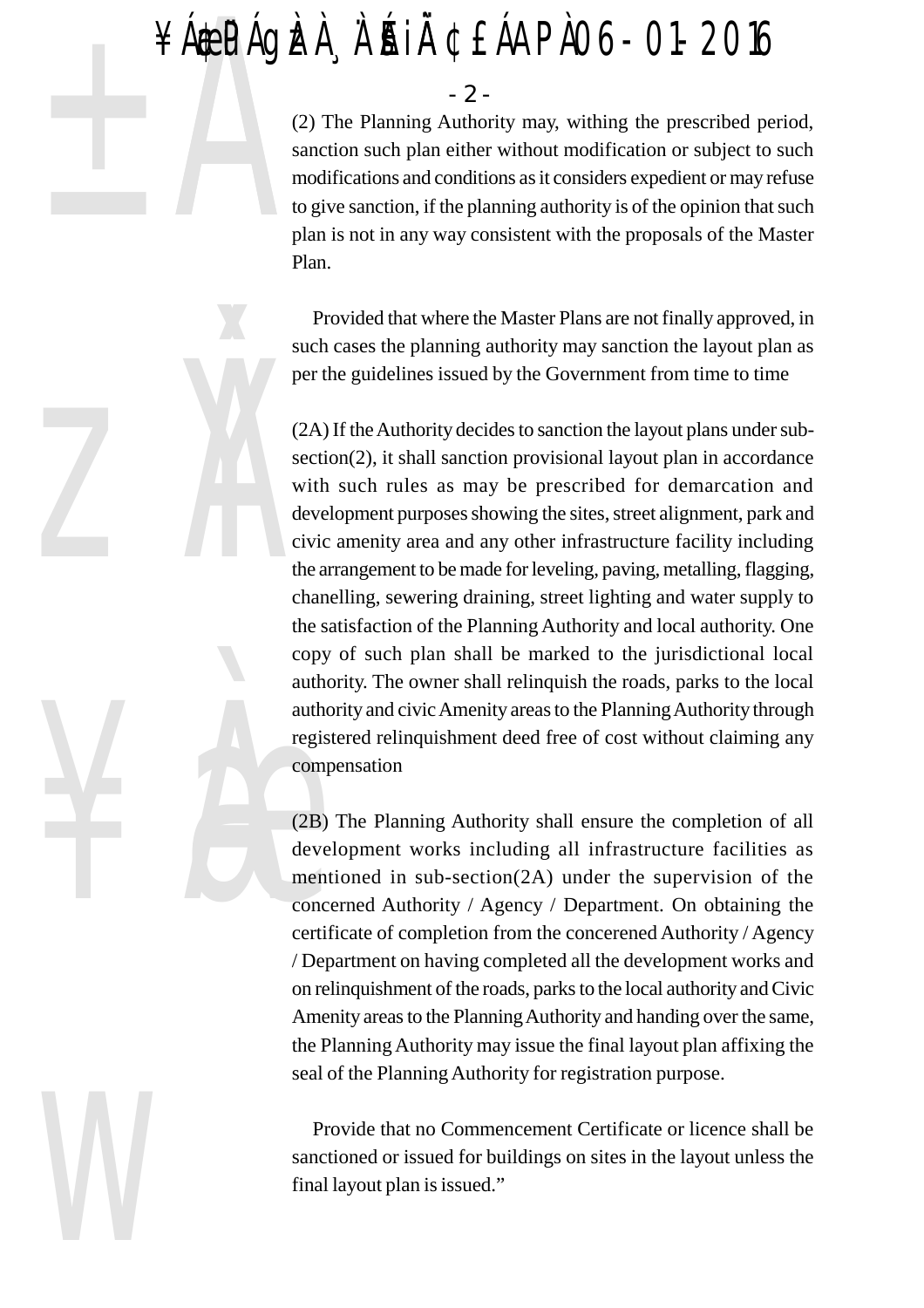#### ¥ÁÆPÁGÈÀ À`ÉAIÀ ¢£ÁAPÀ 06-01-2016

DZJ AZAEZA<sup>a</sup> bykult<br>DZJ AZAEZA<sup>a</sup> bykult<br>¤AiÅ<sup>a</sup> ÄUMEÄB gME | <sup>1 -</sup>Áĕ<br>£ÀiÆÃ¸ÅfJ-ï/1983/201<br>UÁæÀÁAvbJAiÆÃd£Á ¤ZĎ<br>PüĀ ÁV F PĽAV£AvÉ ¤<br>PĚÁðI PA £NJQA ªÄVÁ Dz**ǐj** AzÀEzĂª békuÆ «£Áå¸ÀC£ĂªÆÃzÈÉ ¸À§Azd¸PÁðgÀ¢AzÀ ¤Ai Àª ÀU ÀAÈÀB gÀE¦º¯Á@ÁzŤjAzÀ F PÌOÃj ¥ÀvÀe ¸ÀSÉ vĂ£À¥Áæ £ÀiÆÃ¸ÀfJ¯ï/1983/2015-16 ¢£ÁAPÀ 11-12-2015 gÀ°è £ÙbdÀ <sup>a</sup> ÀvÀÛ UÁæ ÀÁAvÀ)AIÉEÃd£Á ¤zŐñPÀJÅ, ¨ÁUЍÆgÅ gÀ ÙÉ ¤zŐñÈÀ¤ÃqÌ<sup>@</sup>Ä PŘ¼ÀTÁV F PÍ4N£ÀVÉ ¤ZŐñÈÀ ¤ÃrgÀVÁÛQÉ

PEÁði PA ENDA <sup>a</sup> Äväü UÁæ Láav DA Aireãdeá Páai Áy, 1961 PĚ , ÀÁðgÀ¢AzÀ¢£ÁAPÀ 10-09-2015 gÀzĂ wzÀ¥ÀrAiÀÁVzÀÝ, CzÀgÈÀiÀ PPA 17(1)grè «£Áå¸À £PéiÄ£ÄB C£ĂªÆÃ¢¸PÄ ¥jUhtÂ,À ÄPÁzA d«ÄĤ£À PÀ¤µÀ«<sup>1</sup>Ãtõ, «£Áå, À £**PÉ**NÌ<sup>®</sup> è GzÁå£À ĒÀ/§Ai À®ÄeÁUÀ £ÁU) ÃPÀ , Ë®¨Ò¤ªÃ±ÈÀ gÀ Û)½UÉ PÀ¤µÀ«1ÃtðUÀ¼À §UĚ, PÁðgÀ¢AzÀ ¤Ai Àª ÀUÀ¼À gÀE¦1zÀvÉ¥) UÌIt À L'ĂPÁZÀ À LIP ÁV "ÀEa "À ÁVZÉ  $\circ$ ÁU AE, PÁðg Ata ¤Ai À $\circ$  ÀU hand a AE!  $\circ$  eÁju É §g À $\circ$  Phou ZÁ°ÛAIÀ° gha AC£ĂªÆÃ¢vÀªPAIĂ ¤AIÀªÌÁª MUMÈNS C£À jì "ÀªÅZÀ "ÀIÄA ªÃZÍAIÀÁVGÄVÌZÉ DZĬJAZÀ wzŇ¥Ir PÁAIÄÚÉ "PÁðgI¢AzI ¤Ai Àª ÀUÀ¼À gÀE¦<sup>1</sup> eÁj UÉ §g Àª À° ÀUÉ ¥Á \$PÁgÞZÀ ZÁ°Û ª À®Ai À ¤AIĪÄUÀ¥ÈÄB C£À À 1 PÈĪÀ» ISºÄZÁVZÉ JAZĂ C©\ÁæªÄ À ÁVZÉ JAZÄ C©**¥Á&IÄ** ¤ÃQÌ ÁVQÄVÈÉ

Dzi) AzÀ "kaj «µàiàªèàß "à àià" ªàÄAzÉ "kepì Zkõ °áuke ¤tðAiÄPÁN <sup>a</sup>ÄAr<sup>1</sup>zÉ

Wê MÃ

**wê ÀiÁð£ À** ¸ÀzÀj «µÀAi ÀĪÀ£ÀÄß ¸À¨sÉAi ÀÄ°è ¸ÀÄ¢üÃWÀðªÁV ZÀað¸À¯Á¬ÄvÀÄ. PÀ£ÁðlPÀ £ÙÙgÀ <sup>a</sup> ÀvÀÛ UÁ@ÀÁAvÀgÀ AIÆÃd£Á PÁAI ÁÝ 1961 (wzÀ¥À 2015) P˨A 17 gÀNÉ ºÁUÀE £ÙÙgÀ ªÀVĂÛ UÁæ ÀÁAVÀGÀ AI ÉEà dÉA ¤zŐñPÀGÀ ¤ÃrgĪÀ¤zĎñÈŁÀVɺÁ° ªPAI ¤AI ÀªÀÁª KUMÈAI À vÁVÁIº PÀ «£Áå¸À£PÉJÀ½UÉ C£ĂªÆÃzĒɤÃqPÄ °ÁUÆ «£Áå¸À°ÈÄB ¥ÇtðªÁV  $C^{\odot}$ phcué $V_2$ <sup>1</sup>zÀ £À $\nu$ àn ±áPàq 100 gìuà (CAw<sup>a</sup>à) ¤<sup>a</sup> Á±ÈÙMàÈÀB ©qÄUÀqÜÉE½¸À¤Ä∶Ä∶ÁÌÀ°è wêÀÁð¤¸À¯ÁVgÄvÈÉ

**WEIGHTER «µÀAiÀÄ ¸ÀASÉå 02** vÀĪÀÄPÀÆgÀÄ £ÀUÀgÁ©üªÀÈ¢Þ ¥Áæ¢üPÁgÀzÀ 2015£Éà ¸Á°£À DUÀ¸ïÖ ¤AzÀ £Pاgï ªÀÁºŨÀ¼ªbÚ£ÀdªĂÁ RZÀð¥hÄÄÄ£ÅB C£ĂªÆÃ¢¸ÄªÀ §U ÉÎ.

**n¥ÈÅ** v˻ÀPÆgÀ £Ùbá©i<sup>a</sup>È¢Þ¥ÁæPÁgÞÀ 2015£Á ¸Á°£À DUÀ ïÖ ¤AzÀ £Pاgï <sup>a</sup> já°ÚMÀ <sup>a</sup> gver d<sup>a</sup> já-rzið visí c£Ä§Azi-1 grè ®UÀWÜ À`ÉAÄÀ C£ÀªÉÆÃZÈÚÉ ªÀAr1zÉ

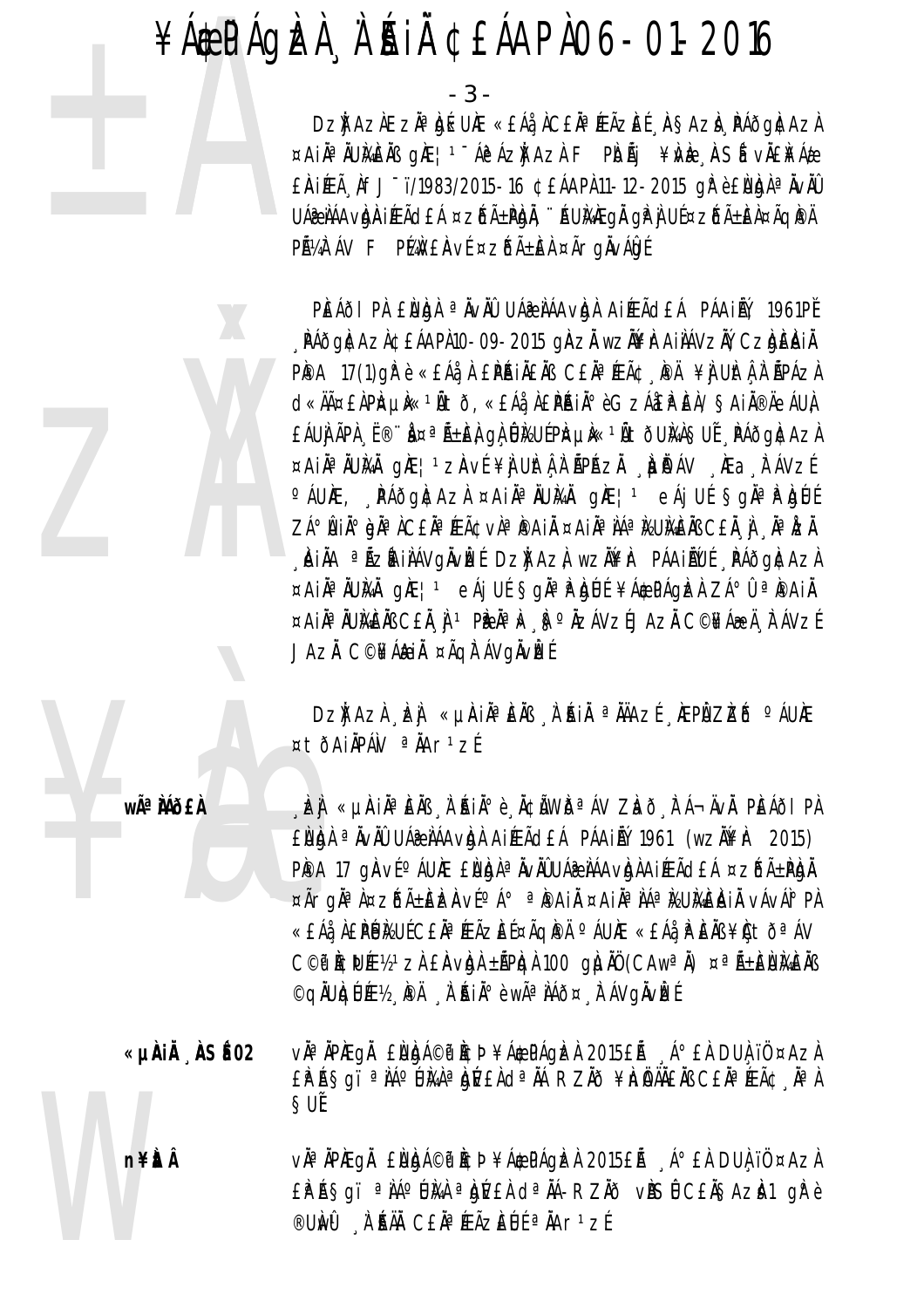## $\angle A$ æ PÁQIZI À A HI CEÁAPIO6-01-2016

wêĂÁð£À

«µAÄĪÈÄß ¥Á\$PÁgÈÀ ¸À˙ĤÄİè Zbð¸ÈÁ¬ÄvÄ. vĪÄPÀEgÄ ENGA©FICI ¥ÁÆPÁGIZA 2015EÑ "Á° EN DUA ïŬ ¤AZI EFASQÏ a NGC UNA a NGC UNA a NGC A Canada RZAO vISUNENS ¥J 2ú 1 PÁÕEÄ<sup>a</sup>Ävícazi î AIÄÄ CEĪÆÃ¢1vì.

vઠÄPÆgÅ EUbA©r I¢þ ¥Á\$PÁgPÍ º ÆgUÄwUÍ DzÁgIzi ª AÃ-E «µÀIÄ ÀSÉ03 1 SA¢UMEN ª NÁEP N N¥ENE® NGSQÁdÄ ª NÆ®PN vÚDÄPƼNª N ŞUË

n¥ÈÂ

«µAIAPĚ "ASA¢űzAvÉ <sup>a</sup> ÁîAqÀ 1 SA¢UMÈÄB E-¥ÇRÆği" LAmi <sup>a</sup> ÄÄSÁAvADAC¢ü, ÆZEÉ , ASÍ nAIÄÄrJ/DqI½vI02/2015-16 ¢EÁAPA 04-08-2015 gikzi <sup>o</sup> fegir <sup>1</sup> zili, bzj. mfaqigi ¥iel ufaili f<sup>-</sup>Ae SÄ-hETER è ¢EÁAPÀ 07-08-2015 gÀZĂ ¥LeÁªÁtÅ¢EA¥MPAHÀ°è ¢£ÁAPÀ 11-08-2015 gÀZĂ ¥ÈA¥ÈM ¢£¥MPAIİè ¢£ÁAPÀ 11-08-2015 ginzi ¥ipi a ávgilvilet mágigiumaeils ¢ Eáapa 18-09-2015 gikzi vgái Avgivizt máqigüliar e áur is 1 zi UÄWÜLEAgIgIA míAqigi J<sup>a</sup> Á®ÆäAilÄpiEï PEUÉEAqi ¤UICEFr<sup>1</sup>zI <sup>a</sup> NAEIZIAQIUI WUE CEN AgI<sup>a</sup> AV vAAwPA C°IOVIAINENS ¥) 2ð À AVGÄVÈLÉ VÁAWERC°DUÉ¥QEAUÄWÜLEÁGDI EPÄÆ¢1GĪA máqiq ziqilika «a qilika F PKAPAqawqivizi

| PÈÀ<br><b>ASÍ</b> | <b><i><u>VÁAWPAC</u></i></b> ODVÉ¥IQÉA<br><b>UÄwÛÉ ÁgÀA ° É ÀA</b>                 | máqàjiVI 0<br><sup>a</sup> 庄vig庄.<br>® <b>PÀJIAR</b> è | <b>UÄwÛÉÁgÀA</b><br>£ÌPĂÆ¢1gĂªÀ<br><sup>a</sup> 佢vig店.¥t ¢£N                                                                                                  | 大事<br><b>wAUI</b> &UÉ<br>qÆ. | 11<br><b>WAUIGUÉ</b>     |
|-------------------|------------------------------------------------------------------------------------|--------------------------------------------------------|---------------------------------------------------------------------------------------------------------------------------------------------------------------|------------------------------|--------------------------|
| $1_{\cdot}$       | ¥PE ÆÃZI PÀ jn kõÃ ï<br>vi <sup>ja</sup> i Piegi                                   | giE.17.00                                              | giE.6077.40<br>$J$ <sup>-</sup> Áè víj UÉ $\Delta$ Ãj                                                                                                         |                              | 1,88,399.40 20,72,393.00 |
| 2.                | S PرDA PÆän kõà ï<br>a AAQAWENDA vÄa APAEQA                                        | $q$ $E.17.00$                                          | giE.5620.00<br><b>A</b> <sup>a</sup> Á vÍj UÍ <sup>o</sup> Ægivil¥ir 1<br>qiE.6406.80<br>ุโ <sup>ล</sup> Á ∨lj UÉ ูโ๊j                                        |                              | 1,98,610.00 21,86,718.00 |
| 3.                | C¥NhrmDÑaï& PNEajn<br>$\lambda$ k ðÃ $\lambda$ i, PÁª $\lambda$ ÁQ¥Á¼À<br>∵ÁUM¥ÆqÄ | $q$ $AE.17.00$                                         | gl E.5820.00 2,05,702.67 22,62,729.37<br><b>A</b> <sup>a</sup> Á vÍj UÍ <sup>o</sup> Ægivil¥ir 1<br>qiE.6635.57<br>$\tilde{A}^{\circ}$ Á víj U $\tilde{A}$ Áj |                              |                          |

<sup>a</sup> AA®Aqa a AÆga d£ba maqbjizagba maqbji a padvabt Cwa Prªå £PÄÆ¢1gĪÀªÅ||¥PÆÃzï PÄäjn kõà ï, vĪÄPÆgÄ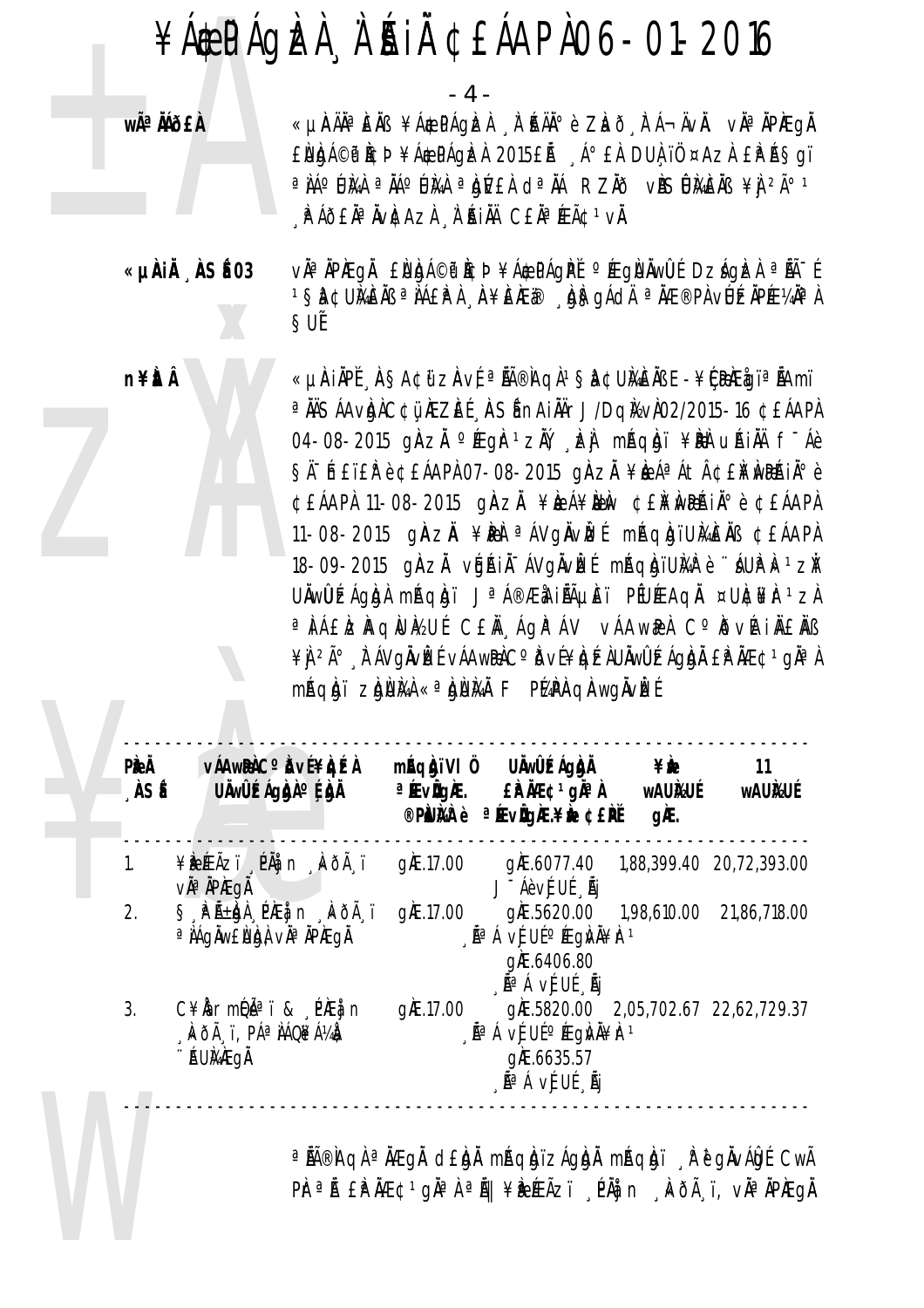- 5 -

gPhan gAE.6,077.40 UMEAS EPAÆC<sup>1</sup>ZAY, ¥A CEP <sup>a</sup> ÆvPEAS EP NEC 1 ZNY ¥W a NA UE GAE.1,88,399.40 UMENS EP NEC 1 GAVAGO

|                |                                                  |                | Rate per day  | <b>Total Amount</b> |
|----------------|--------------------------------------------------|----------------|---------------|---------------------|
| SI.            | <b>Manpower</b>                                  | Nos.           | per person    | per day             |
| No.            |                                                  | required       | (Inclusive of | (Inclusive of       |
|                |                                                  |                | all taxes)    | all taxes)          |
| 1              | Junior Engineer (Diploma Civil)                  | $\mathbf{2}$   | 544.70        | 1089.40             |
| 2              | Assistant Town Planner (B.E. Civil)              |                | 544.70        | 544.70              |
| 3              | Senior Computer Operator                         | 1              | 439.74        | 439.74              |
| $\overline{4}$ | Junior Computer Operator                         | $\overline{2}$ | 365.71        | 731.42              |
| 5              | Data Entry Operator                              | $\mathbf{2}$   | 365.71        | 731.42              |
| 6              | First Division Assistant (Retd Employee)         | 1              | 418.43        | 418.43              |
| $\overline{7}$ | First Division Revenue Inspector (Retd Employee) |                | 418.43        | 418.43              |
| 8              | Second Division Assistant (Retd Employee)        | 1              | 354.80        | 354.80              |
| 9              | Group D                                          | $\mathfrak{p}$ | 343.09        | 686.18              |
| 10             | <b>Security Guard</b>                            | $\overline{2}$ | 331.44        | 662.88              |
|                | Total                                            |                |               | 6077.40             |

F »Azí alá£PA A¥E)E® Ke¤i¬ÄAzA @@EgiUÄwiUEDzágizA <sup>a</sup> HÃ-1 1 SA C MzV Rà ¤ÃqÌ ÁVzI PÁAI AÕZA ± EA C<sup>a</sup> ICu ªÄÄPÁÛAIĪÁVZĂݺÁUÆ 1ŞA¢UЍÀ ѪÁIÄÄ CªÈPPÁVGĪÅZÌ AZÀ Pr捦ÆvÌ£P.ĬÆ¢1zĬªl||¥PéÆÃzï PÆj n kõà ï, vĪÄPÆgÄ QPÄAZÀ 1SA¢UMÀ êAIÄEÄB ¢EÁAPÀ 19-10-2015 jAZÀ ¥ bán í Ávgävízt Dzíj Azi FASA zipáaji áð zá±i ¤ãgit ávgja ízrí WÌ EÆÃVÈ)À CEÀ<sup>a</sup> ÆÃZEÚÁV ¥Á\$PÁgÈÀ À RIÀ ªÄÄAZɪÄAr1zÉ

**wÃ<sup>a</sup> Mộfi** 

**n¥itÂ** 

ǵˀĪÈÄß ¥Á€PÁQIZI A`ÍAĺè ZIað FÁ¬ÄvÄ. ªÅ|| ¥I?IEÃZï ¥N CEP PEVPENS EP NEC1ZN, ¥N aNOUS QNE.1,88,399.40 UI⁄2UÉ PÁAIILÁðzÁ±I ¤Ãrgi¤ IzPĚ WI EÆÃvIgi CEI¤ÆÃzEÉ ¤Ãr, Ezű zigizi emazi ulegí `r' ° äzíai ä£is ° ízifi j ai i áv vú é äpíevapä OÁUNE PEN NSÍ 6,7,8 gh ONZÍUNAUÍ <sup>a</sup>Ngh máglai Plaánea A AIA°è A AOEAª AVACAZA Wê AAO¤ A A-AVA.

2à 2ÃZDI, <sup>a so</sup> EA ZÁ®PIJA, ENDA©PI¢Þ¥Á@PÁQA vĪÄPÆQÄ «µÀiÅ ÀSÉ04 E<sup>a</sup>bě <sup>a</sup>řek řě 20 <sup>a</sup>lbum Pá® MAzá <sup>o</sup>řzřiče Páaiřo ¤ªĎ»1gřªÁzÍAzÀ AhiÀA ZÁ° vÀªŘVĚÀSr٤ÃqIPÄ PIEÃjgřªÀ « ZÁgÀ

> «µÀIÄPĚ AŞA¢üzÀvÉ 2Ă 2Ăzbii, ªÁºEÀZÁ®PbÀ, £NbÁ©iP Ì¢Þ ¥Á \$PÁQA VÄ<sup>a</sup> ÄPÆQÄ E<sup>a</sup> beÄB ¥Á \$PÁQEZP è <sup>a ko</sup> EA ZÁ®PbÁV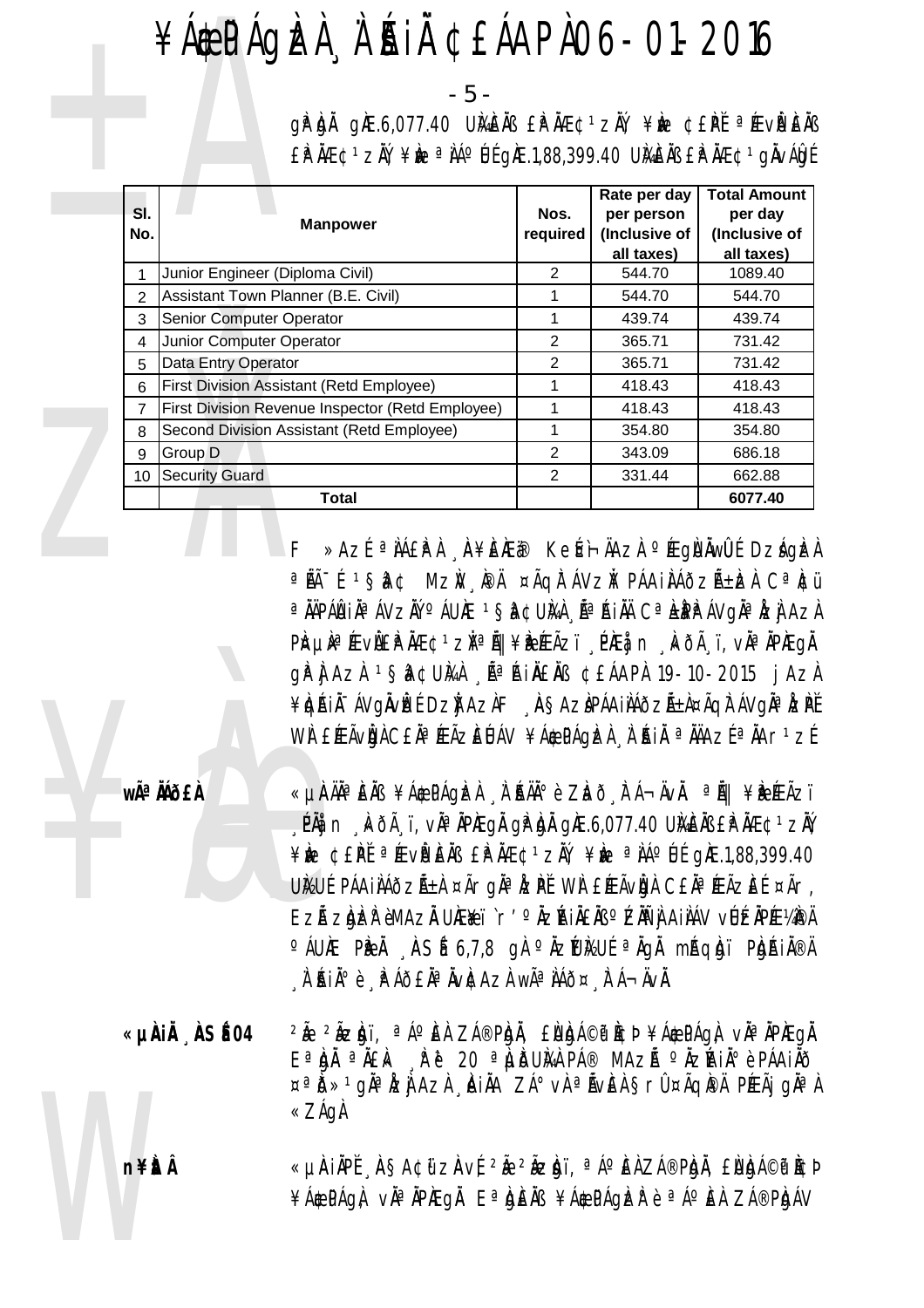#### $\angle A$ æ $P$ Ágèzà À Á H $\AA$  C EÁAPÀ06-01-2016

£ÃªÀPÁw ªÀÁrPÆArzĂÝ, "È∯AiÀªÌJUÉ F »AzÉ ¢£ÁAPÀ 21-02-2011 ginzh Eigízh ¥á¢págizh "ì "kiä «µia" "iasí 05 gì EÀ wÃ<sup>a</sup> HÃÕ EIZIAVE F PIDÃJ AI À C¢PIVA eÁI¥EA ¥IVIE ASE EJ . ïn/1Dgï/14/2011-12 ¢ £ÁAPÌ23-04-2011 gì¥ivizEiAiÄ £ËPÌgì UÉ AIA ZÁ° vÀ <sup>a</sup> Áver Srí AIAEA a AAdæqa a AArgavet

 $E^a$ idi ¢£ÁAPI 31-01-1995 jAzi MAzi  $^{\circ}$  izíain $^{\circ}$ è 20 a Liðumhpá® "WWP ÁV PÁAIÄð¤að»1gÄvÁlgí DzÄzj Az), PÁðglzi DZıA ASÍ J¥ïr/13/J ïDgï¦/2002 "AUMEGA ¢EÁAPA 09-05-2002 gài ÁvÁå PEÁÕI PÀ PÁÕi AªUMÀ (»jAi Hentil AIA ZÁ°VÀ «±ÃµÀ ªÄÄA§rÛ ¤ÃQÀ«PÝ ¤AIÀªÄUÀAĂ 1991 gÀ ¤AIĪÄ 7 PĚC£ÄUÄtªÁV » jAIÄ ªÃVÈÀ±ÃtÂIİè¤UÈ¥È 1PÉE¼ÄªÀ "A§Azi «µAiäªEäß ¥Á¢PÁgizi "ì Aiä ªăäazé wãªiáð£PÁV  $a$ Å $Ar$ <sup>1</sup> $Zf$ 

wêĂÁð£À

«LIAÄĪÈÄߥÁ\$PÁQIZÀ À HÄĺèZIað Ì Á¬ÄvÄ. 2à 2ÃzIqï, ªÁºÈÀ ZÁ®PL)Ă, ENL)A©P LCÞ ¥Á\$PÁQL vĂªÄPÆQL EªL)Ă 20 ªLJDULAA PÁ® MAZà °ÄZÍAIİèPÁAIÄÕ¤ªIð»1gĪIzj AzAPIEÁðI PA "PÁðj A DIA (» JAIN ± It UL AINA ZÁ° vì «±ÃUÌ ª ÀIASrÛ¤ÃQI «PÍ» ¤AIÄ<sup>a</sup>ÄUMÄ 1991 gÀ ¤AIÄ<sup>a</sup>Ä 7 PĚ CEÄUÄt<sup>a</sup>ÁV »jAIÄ <sup>a</sup>ÃVEA ±ÑtÂIN ºè ¤UÈC¥Èr 1PÉC¼Ñ®Ä À ÉAIN ºè È PÁÕEÑ ª NvÈAZÀ WÃ<sup>a</sup> ÀÁð¤ À Á-ÄVÀ.

¥Á\$PÁQÈRè¥ÈÄVÀ ®∵À«QĪÀ 1.J.¤ªÃ±ÈÙ̽UÉ ZÒJÀ ¤UÀCHÈT1 «µÀiÅ NSÉ05 ¤AIĪ IÁEI AQI º Rapíª IÁQIPÄ CEIª ÆÃZEͤÃQIª I SUÍ

n¥itÂ

«LIAIÄPĚ ASA¢üzAvÉ¥èÄW}¥Á¢PÁqIzPè41 ASÍAIÄ ««ZI SqáªLLUMPE) EÁUJ ÃPA EPAIA𠤪ѱEUMÀ ®∵I«zÄV "Izj ¤ªÃ±EÙNEÑS PEÁÕI PÀ EÙNGÁ©iP Ì¢Þ ¥Á&PÁQÙNA PÁAILÝ 1987 gÀ EÁU) ÃPA E® à ¤ªÑ±ENMA º AaPE ¤AIN<sup>a</sup> NUMA 1991 gEAIN ¤AIĪÀÁEÀ ÁgÀ ºÀaPÉ ªÀÁgh��ÀZÁVZŇ, ®'kghªÀ ¤ªÃ±ÈNMÀ ¥näiä F Plapaqawqivizi ¤ªã±£umen º aapiªiaqiªi, asazi zidi ¤ziði "Na i suf «µirina end "A 'rin zizð o áune wãa náðeipálv  $a$  $Mr$ <sup>1</sup>zf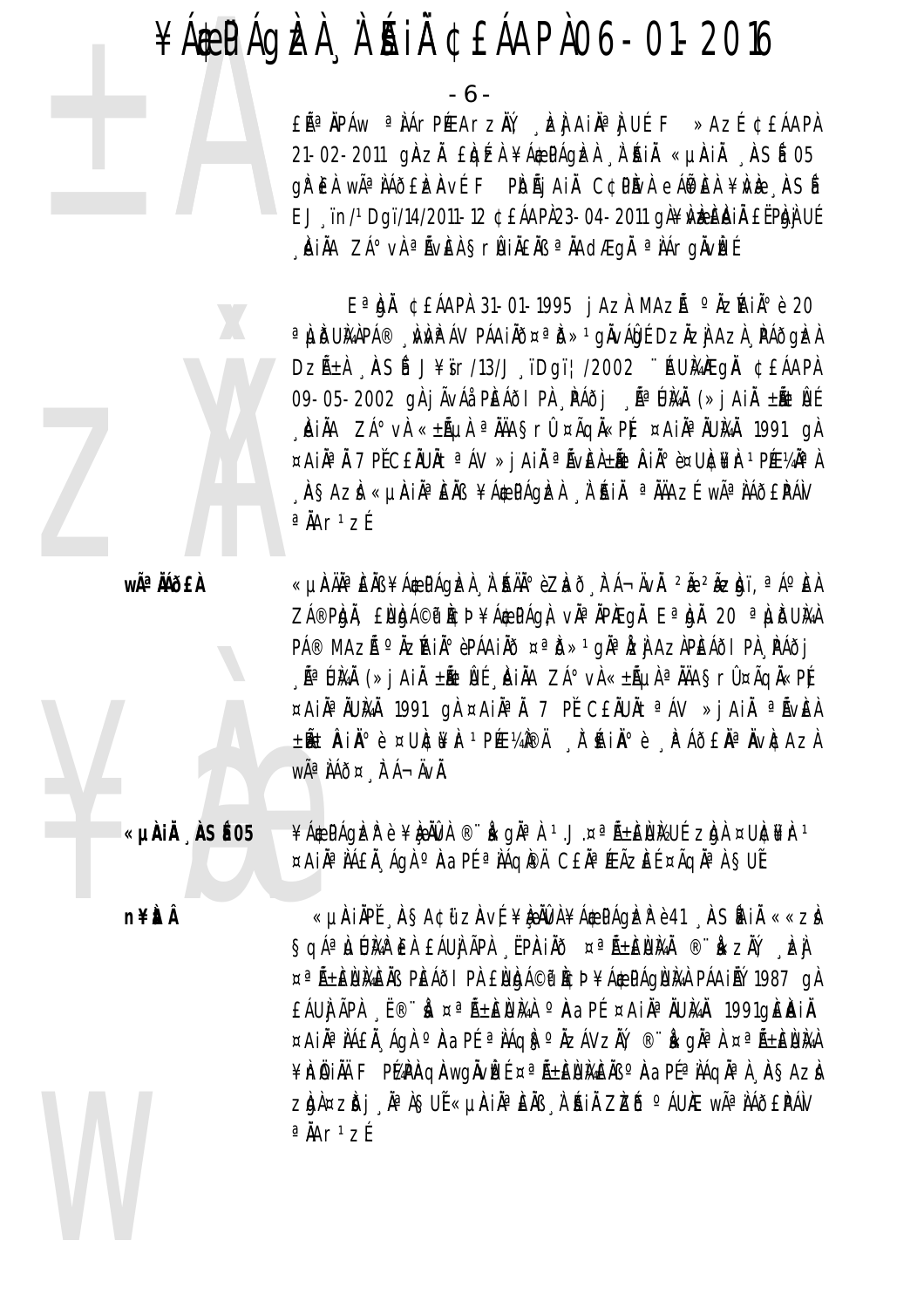# ¥ÁÆPÁGÈLÀ À A HI ¢EÁAPA06-01-2016

# - 7 -<br>SÁ° Egäªà£ÁU) ÃPÀ "ËPÀiÄð ¤<sup>a</sup>ñ±ÈÙÌGÀ«ªÒÙÌGÀ

| <b>PE</b><br>$\Lambda$ | <b>UÁ</b> aÄ                  | <b>RD</b><br><b>£À§gï</b>             | Zizligi «IAI gïUMR è                                                                  | <b>ZizÄgÀ</b><br><b>Cruma</b> è | J ï.Dgï.<br><b>zhizi N</b> |
|------------------------|-------------------------------|---------------------------------------|---------------------------------------------------------------------------------------|---------------------------------|----------------------------|
| 1                      | $\overline{2}$                | 3                                     | $\overline{\mathbf{4}}$                                                               | 5                               | 6                          |
| $\mathbf{1}$           | Cu <b>l</b> £PM               | 92/10                                 | 622.20                                                                                | 6694.87                         | 250-00                     |
| $\overline{2}$         | Cu <b>l</b> £PM               | 9/6                                   | 22.16 X9.14=202.54                                                                    | 2179.35                         | 250-00                     |
| 3                      | Cu <b>l</b> EP <sub>M</sub>   | 46/5                                  | 18.80 X 24.40=458.72                                                                  | 4935.82                         | 250-00                     |
| $\overline{4}$         | Cu <b>l</b> l£P M             | 12/4, 5,<br>6                         | 18.29 X 33.25=608.14                                                                  | 6543.61                         | 250-00                     |
| $\overline{5}$         | <b>CUBER Mi</b>               | $34/6b$ ,<br>47/1,<br>2,3,4,5<br>48/8 | 1) $52.04 + 41.38/2$ X $59.40 + 64.38/2 =$<br>2892.75<br>2) 26.00+35/2 X 30.00=915.00 | 31125.99<br>9845.40             | 250-00                     |
| 6                      | Cu <b>l</b> ler <sub>ki</sub> | 23                                    | 22.52+8.96/2X62.92=990.36                                                             | 10656.27                        | 250-00                     |
| $\overline{7}$         | <b>SrPKi</b>                  | 43/2                                  | 12.32 X17.80+19.80/2=231.616                                                          | 2492.18                         | 1150-00                    |
| 8                      | $S$ r $P$ <i>k</i> i          | 44/1B1,<br>1B2,<br>$1 \wedge 2$       | $28.00 \text{ X } 10.75 = 301$                                                        | 3238.76                         | 550-00                     |
| 9                      | <b>SrPKi</b>                  | 26/8 &<br>Others                      | $18.5 \text{ X } 32.5 = 601.25$                                                       | 6469.45                         | 350-00                     |
| 10                     | ¢§ÆigA                        | 28/3, 4                               | 24.40 X 26.48=646.112                                                                 | 6952.16                         | 350-00                     |
| 11                     | <b>UEPON</b>                  | 25/9                                  | 12.20 X 36.56=446.032                                                                 | 4799.30                         | 500-00                     |
| 12                     | <b>UEPOR</b>                  | 44/2, 3,<br>5, 6                      | $36.58 + 12.19/2$ X 92.98=2267.31                                                     | 24396.33                        | 500-00                     |
| 13                     | <b>UEPON</b>                  | 39/1A<br>1B, 3, 4,<br>13, 14,<br>15   | 14.00X25.41=355.74                                                                    | 3827.76                         | 450-00                     |
| 14                     | $U$ AE¼P $J$ a É              | 38/4,<br>39/1, 4                      | 1) 12.42X34.62=429.98<br>2) 12.14+16.00/2X53.55=753.44                                | 4626.58<br>8107.00              | 110-00                     |
| 15                     | ≫gÃ <sup>o</sup> Má           | 115/3A2,<br>4B, 5                     | 25.98+23.67/2X 23.5+31.20/2<br>$=678.82$                                              | 7304.17                         | 300-00                     |
| 16                     | <b>°Æ£Ñ£P M</b> i             | 5/1                                   | 24.28+17.61/2X24.64=516.08                                                            | 5553.00                         | 300-00                     |
| 17                     | <b>°Æ£Ñ£P</b> Mi              | 51/2A                                 | 12.20X15.24=185.92                                                                    | 2000.58                         | 300-00                     |
| 18                     | <b>©Æ£Ñ£PM</b>                | 9/6                                   | 22.16X9.14=202.54                                                                     | 2179.35                         | 300-00                     |
| 19                     | $Pf$ , gå $^a$ Åqå            | 93/3                                  | $18.00+18.88/2X16.76=309.05$                                                          | 3325.42                         | 150-00                     |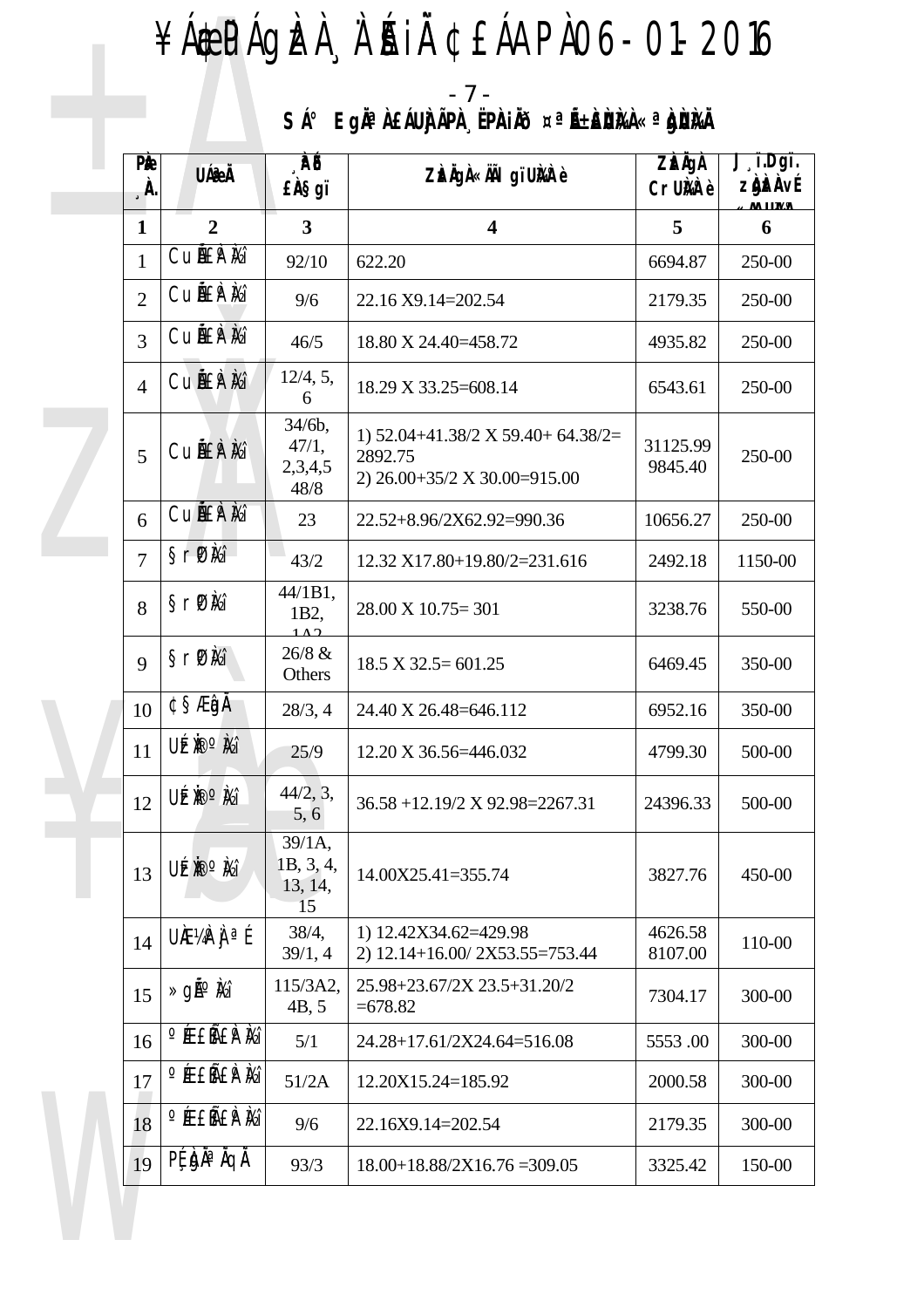# ¥ÁÆPÁGÈÀ À Á ÁI ¢ EÁAPÀ06-01-2016

| 20 | PE <b>gå<sup>a</sup> Äqå</b>                                                              | 92                                        | 15.00+14.2/2X45.70=667.22                                                                      | 7179.28            | 150-00    |
|----|-------------------------------------------------------------------------------------------|-------------------------------------------|------------------------------------------------------------------------------------------------|--------------------|-----------|
| 21 | <sup>a</sup> NEZA¼A<br>C <sup>a</sup> <i>IA</i> <sub>¤</sub> Ph <sub>2</sub> <sup>f</sup> | 270,<br>272                               | 15.92+15.76/2 X 32.60=516.38                                                                   | 5556.29            | 200-00    |
| 22 | $^{\circ}$ N $Z$ A $/4$<br>C <sup>a</sup> <i>I</i> A <sub>¤</sub> Ph <sub>2</sub>         | 346, 345                                  | 22.64+28.50/2X29.60=756.85                                                                     | 8143.92            | 200-00    |
| 23 | <sup>a</sup> AEZA¼A<br>$C^a$ $M$ ¤ $P$ $D$                                                | 345                                       | $28.85 + 24.50/2 \times 29.60 = 788.84$                                                        | 8487.91            | 200-00    |
| 24 | <sup>a</sup> ÄgÌ⁄4ãÌP Ì⁄2Î                                                                | 24/2B                                     | $15.24X5.76.97+76.54/2=627.19.00$                                                              | 6748.67            | 550-00    |
| 25 | <sup>a</sup> AgMAREP M21                                                                  | 34/5                                      | 31.09+28.96/2X15.24=457.58                                                                     | 4923.57            | 400-00    |
| 26 | <sup>a</sup> Ägikä Eip Mai<br><b>EEMERM</b>                                               | 33/3, 47                                  | 21.58+24.69/2 X<br>$22.29 + 33.53/2 = 645.55$ &<br>10.23+10.58/2 X 27.44+29.20/2<br>$= 294.52$ | 6946.20<br>3169.12 | 400-00    |
| 27 | $H$ gipper                                                                                | 77                                        | 17.81+14.19/2X27.44+21.58/2=392.16                                                             | 4219.64            | 350-00    |
| 28 | ¥ArvEPM                                                                                   | 34/1, 2                                   | 34.00+35.50/2 X 24.40=847.90                                                                   | 9123.40            | 200-00    |
| 29 | ¥GP ÄEP M                                                                                 | 62/3, 4,<br>10, 13,<br>14, 15,<br>63/1, 2 | 55.68+34.67/2 X 45.70=2064.49                                                                  | 22213.99           | 150-00    |
| 30 | gÀUÁ¥ÅgÀ                                                                                  | 1/8, 6/5                                  | 33.00+32.80/2x11.17+13.20/2=400.88                                                             | 4313.53            | 400-00    |
| 31 | gÀUÁ¥ÅgÀ                                                                                  | 12/1A                                     | 26.27+18.68/2X23.65+24.47/2=540.62                                                             | 5817.15            | 400-00    |
| 32 | gÀUÁ¥ÅgÀ                                                                                  | 12/2A1                                    | $9.6 + 8.4 / 2X15.60 = 140.04$                                                                 | 1510.70            | 400-00    |
| 33 | gÀUÁ¥ÁgÀ                                                                                  | 12/2A2                                    | $10.00 + 6.20 / 2X13.22 = 107.08$                                                              | 1152.20            | 400-00    |
| 34 | <b>WP AAUP</b>                                                                            | 241                                       | 24.40X18.30=446.52                                                                             | 4804.55            | 550-00    |
| 35 | <b>WE AAUP</b>                                                                            | 196/1,<br>197/3                           | 15.20+13.72/2 X 7.92=114.52                                                                    | 1232.26            | 450-00    |
| 36 | <b>WP AAUP</b>                                                                            | $\overline{2}$                            | 60 X 96=5760                                                                                   | 61977.6            | 450-00    |
| 37 | $\pm \hat{\mathsf{h}} \hat{\mathsf{P}} \hat{\mathsf{M}}$                                  | 74/3, 4,<br>5, 94/5                       | $9.20 + 7.62/2$ X $15.24 = 128.16$                                                             | 1379.09            | 600-00    |
| 38 | w <sup>a</sup> AA¥AQA                                                                     | 14/2                                      | $25.91 + 26.52/2X21.03 + 20.12/2 =$<br>539.27                                                  | 5802.55            | $30 - 00$ |
| 39 | <b><i>VÄ<sup>a</sup> ÄPIEGÄ</i></b><br>PÀ À A                                             | $183/1b$ ,<br>4a                          | 27.43X10.67=292.67                                                                             | 3149.21            | 550-00    |
| 40 | Ain <sup>-</sup> Ae¥ <i>i</i> g                                                           | 29/10                                     | 36.33+40.06/2 X 11.95=456.43                                                                   | 4911.18            | 450-00    |
| 41 | Ain <sup>T</sup> A¥ Ag A                                                                  | 24, 28                                    | 31.20+27.34/2 X 39.56<br>1157.92 s                                                             | 12459.23           | 450-00    |

 $-8-$ 

п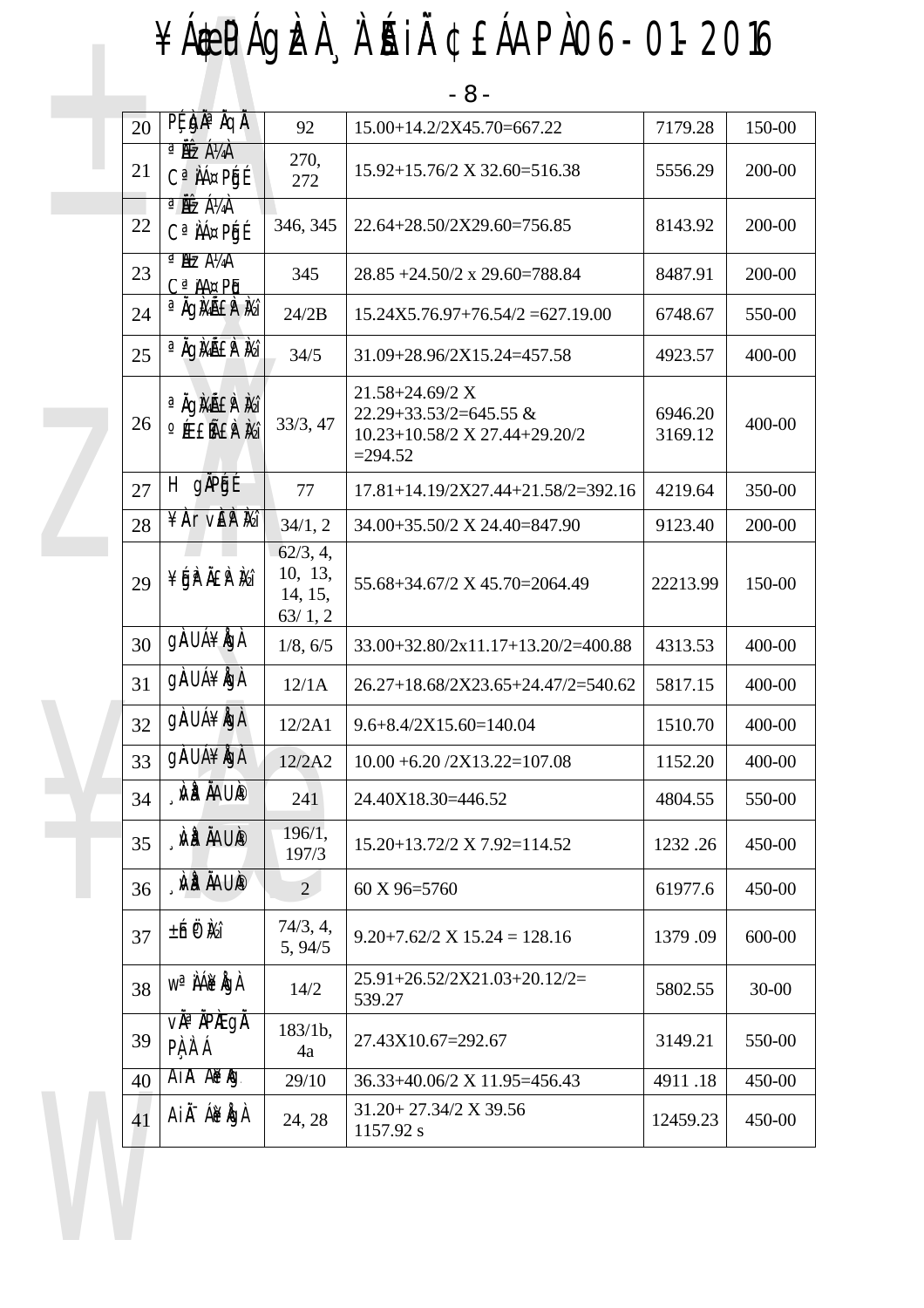## $\angle A$ æ $P$ Ágèzà À Á H $\AA$  C EÁAPÀ06-01-2016

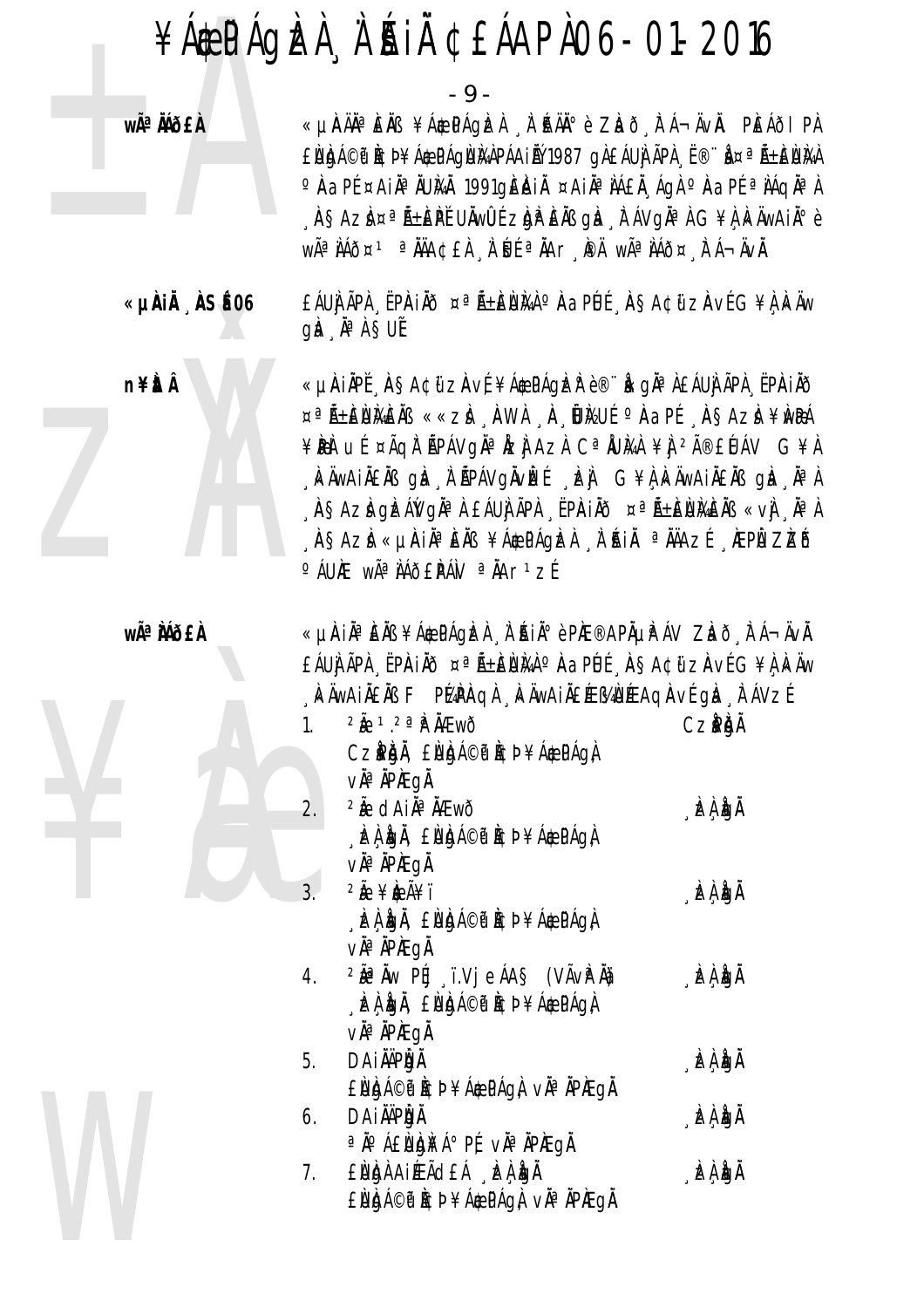**µAIÄ ASE07** 

**n¥itÂ** 



- 10 -

vì a ìpheal vá®æpi. Pì l`á °éeã§½ ªiùviazh uáæizì fō EASgï 15 <sup>a</sup> AvAU Evidé d«AAEAUMA 'ASAU 'KE ACAEA ¥1-1  $\big\{ \big\}$ qá $\bigwedge^{\alpha}$ li qid  $\bigwedge^{\alpha}$  a  $\bigwedge^{\alpha}$  a  $\big\}$ 

«µÀIÀPĚ AŞA¢ijZÀVÉ AÁÕQÈÅ¢£ÁAPÀ08-04-2015 QÀ¥NÈZÀ ASÉ ECE/85/"AgAE\Ad2015gA\}Depered PEAOI PA ENGA@@ACY ¥Á \$PÁGÙ MAI (Allotment of Sites in lieu of compensation for land acquisition)  $\propto$ Ai $\AA$ <sup>a</sup> $\AA$  2009q**E** $\AA$ i $\AA$ <sup>1</sup>  $\Lambda$ <sup>2</sup>  $\AA$ <sup>o</sup>  $\AA$ Ph $\AA$ EA $\triangle$ Uf60:40 gì C£À¥ÁvÌZh è AiÆÃd£Í gìÆ¦ PÀ PÌ LÌ ÁZh ÁVgiªÅZj AZÀ Lzì ¤AIÄ<sup>a</sup>ÄPĚWZÄ¥I<sup>t</sup> vÄZÄ <sup>a</sup> i iv AIÆÃd£ÁII º è a ivuáv pá¬Äjí 1 zi eÁUÁIÀ°è±Ã. 50 g) NÖC©P DCP 1 zìeÁUÁI LE <sup>a</sup> LÁ°ÃP UÍ · Aapí <sup>a</sup> iáqipi ¤ziðj<sup>1</sup> "Páðgi<sup>p</sup>i ¢£áAPi 11-02-2015 gi C¢ü ÆZEÍ, ASÍ £CE/08/nn ¦ /2014 gAvÍC¢ü ÆZEͰÆgIr 1 zIÝ ¥NE FEACUE ®UNU PLAN» PEGATÁVONVELE

PEUE AQĂ PĂÕQPĔ¥ÈAPEAIAEAB PER PA ¤ZÃÕ? FÁVQÄVÈE vìªìPÆqì vá®ÆPì, Pì,ì Á °ÆÃ§½ ªÌÄvÀZè UÁ@ÀZì . PÕ EASgï 15 <sup>a</sup> Avaû Evigí d«AAEAUMA "ÁSAU Na AGA 214 JPigí 9.50 UÄAmÉ«1Ätõzì HE A¢ÃEÈA AŞAZIPEÁÕI PIENIDA©PICÝ ¥Á&PÁQÙNA 1987 ¥RDA 17 (1) C¢ü NEZEŘINÄ ¥RI UPEArzIV "Á¢ivì d«ÄãÄzÁgì UÉ / C£Ă î<sup>n</sup> je ágì UÉ ¥iright 17 (5) gir EJEÃN ENBEAJ aNA CEAAPA 16-04-2012 GAZA ELGEN «+ALLA . À AIA° è vPháqiumeas Evexid¥ir , li avgiviei

PEÁÕI PÀ ENGÁ©PICÝ ¥Á¢PÁQNIA C¢i¤AIĪÄ 18(3)qir ¥ÈÁP EÁINENS PÁÕGPI PEAGA <sup>a</sup> hAgul ¤zhõ±Pon, ENDA ªÄvÄÛ UÁ@ÀÁAvÀgÀ AIÉEÃd£Á PÌOÃj, ¨ŔUŇÀÆgÀ EªÀgÀ ¢£ÁAPÀ 05-07-2013 gì ¥ìvier è ¥èiùvì <sup>a</sup> ì iv Aifeã dépineas páo gier <sup>a</sup> NÁUIS AE a UMAR EN CA±UMAEAIN PIR N PEUÆAGN ¥A AP EAINENS <sup>a</sup> Aq A a Aví A a da a Aquí C E A P 05-08-2014 q Az «µÀIÅ ÀSÍ10 qì 諵ÀIŪÈÄߪÄAr1 PÉUÉEArqĪÀwêÀÁð£ÈA <sup>a</sup> HAQUE LA <sup>a</sup> A IN SQAª LIAI EPAIAEAB PEAOI PA ENDA©P ICP ¥Á&PÁQNIA PÁ¬ÄZÉ 1987 ºÁUIE ªÄºÁ AIÆÃd£ÁIÄ ªI®AIÄ ¤AIĪ IAª I&AIIAVÉ VRIIAĮ 1 zII, LEI EPAIIEIB CEIª ÆÃZEUÁV ¥Á\$PÁQIZÀ À AI AI ª AIAZEª AAr 1 zE º AUAE PEF.J¥S ENIQA©P ACP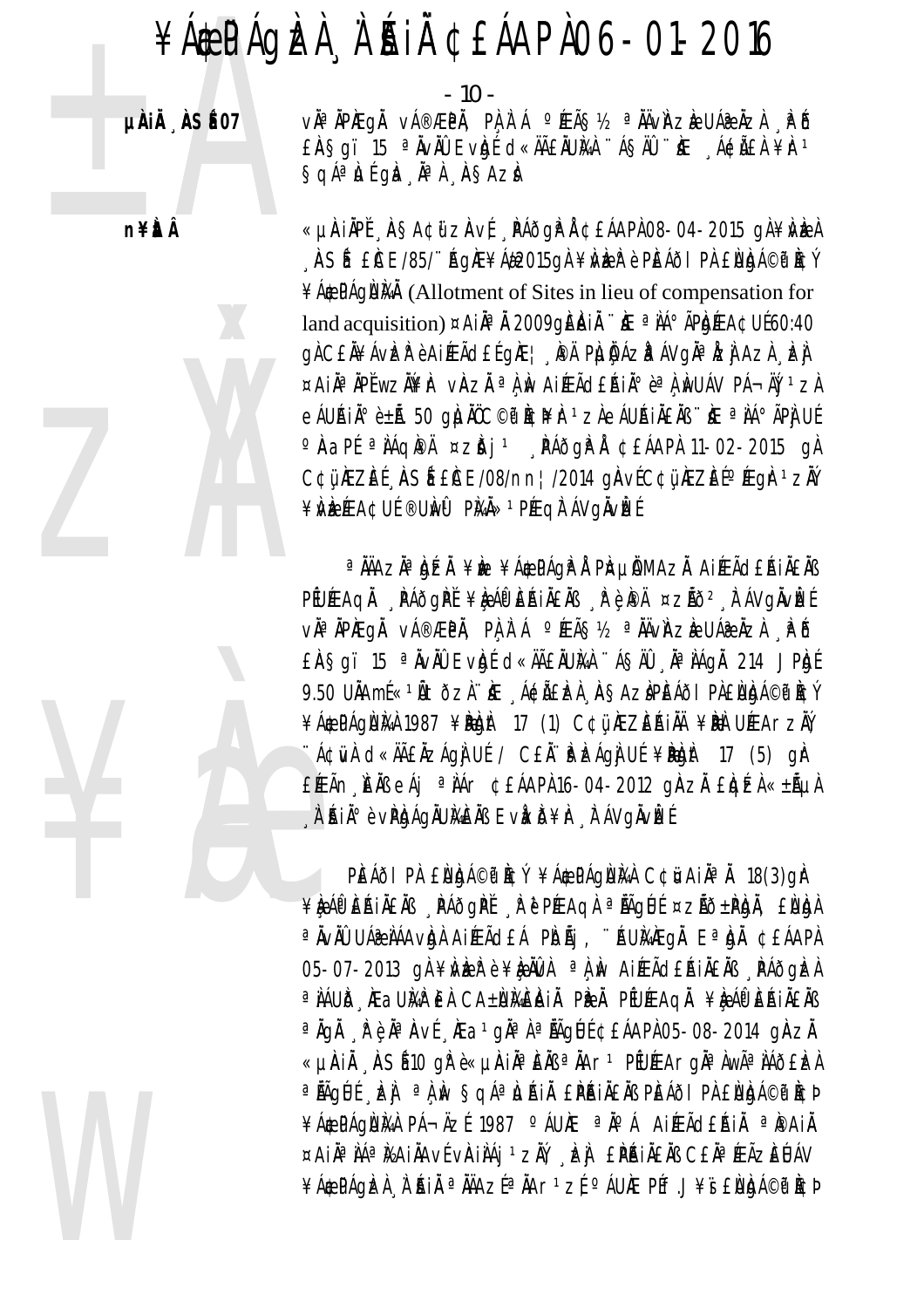- 11 -

¥Á¢PÁQP Å SAUÁQÆÑmÉvÁ®ÆPÄ, ``ÑvïªÄAUP °ÆÃS½, UÄI (P)½į (<sup>a</sup> AdgAUAI (P k2) UA R AzA R B EASgi 32gA¥fQ 3 JPhjf «1At OPE ¢£ÁAPÀ17-12-2011 gÀZĂ¥bàÀbàMgÀ§rPÉ À§AZbÀZÀÁÔPÃdÄ SAUÁGNÉ MÉG VALÉTAZLIÁC PÁJ UNAPIDÁJ AIÄ ° è ELEAZITÁ VAL. PIZA zì ÁPLICH EASQI ©n|-01-08224-2011-12 DV <sup>1</sup>r EASQI © | nr-173 £H Z Ng l<sup>o</sup> è ¢ £ A A P l 17-12-2011 q l A z ll EÆAZÁ¬ÄVÙÆArgĪÀ ©A©vÀ¥ÈWAIÄEÄß "ÄUÈ» "ÈÁVZÄÝ, "È∯ ZÀ ÁP AFEA ª NÁZI AINº è NZÁI 1ZÀ EP NÆERINº è QIVIDIEACUE MQASrPÉ¥NEªIÁrPƼPÄ "Á¢WA gÉvI UÉ , ÆZEÁ ¥NUMENB PAZÁAIÀ E-ÁSÉ <sup>a</sup> ve®pa eáj uky, pa pen plukyatávzé F , AŞAZI VÜZIPIEArqila Pielülisul Wil Eieñvigi Ceiapeãzeul À AIN <sup>a</sup> NAZE <sup>a</sup> NAr<sup>1</sup>zE

wêÀÁÕFÀ

«µAIĪÈÄߥÁ\$PÁQÈÀ À`ÁIİèPÀE®APÀµPÁV ZIað FÁ¬ÄvÄ. a AÄVAZAUÁZ AZA a A AV SOLA LIAIA EPAIAEAB PELAÕI PA ENDJA©P ACP ¥Á&PÁQÙMÀPÁ¬ÄZÉ1987 ºÁUÆ ªÄºÁAIÆÃd£ÁIÄ 2031 (¥) µÌVÀ 11) gì <sup>a</sup>ipai ¤ain<sup>a</sup>ná<sup>a</sup>na mainavé virinái 1 zive je fipainéns CEN<sup>a</sup> (EÃC NA -AVA). E CEN<sup>a</sup> (EÃC VA ENDE r. | DQT. VAINAJ<sup>1</sup> , ASAZ¥I ÜE-ÁSÜMAZI CEĤÆÃ¢1PÆAQI F CEI¤ÆÃZEU VÙPĪ À ª ZP EAB ¥Á\$PÁQI¢AZI `} PÄ ºÁUIE F ASAZIMI ÄÖ r. | .Dgï. <sup>a</sup>ZPI C£ÄªÆÃZEUI NAðgPI ReRA NAINºe A A JEA AVACAZA WÃA A A JA A HUA.

a AVAÑPÆÃMÉ «ÃGÀ ÁUNGÀ a À Nv SQÁª NAKIѺ è ºÁº "NANZIP è COPICIAL 1 gia Aví Saáa Life Bui

«µÀIÀPĚ AŞA¢üzÀvÉ ¢£ÁAPÀ15-06-2015 gÀZĂ £ÌqÉzÀ «±ÃµÀ A RIA «URIA ASÍ 4 grè PEUÆArgia A wãa Að Elea a Bágue OAO WERE COPICHET ON AVE SOA LAIN EPAINENS , Áª Iðd¤PIgi «ÃPILJÚÁV PIDĀj AI I EÁª II¥I®PIZIP è° ÁUIÆ ¥Á\$PAGIZI <sup>a</sup>f i smi www.tuda.co.in £*f* e ¥**Ph** *F* AVvAU

FUÁUIT Á ¥Á&PÁQICAZIO AaPÁILÁV ¤ª Á±EP EIG ¥IQICQIA AVP A ¥ÈÁ£Ă∵IkUMÄ AIIAªIZà DPÃ¥IJUMãÁZIJÆ EZIP è CxPÁ vPÄUÉ O AAPAILÁZL ¤ªÃ±ELZL C¼WZPÄSA¢UMP è ªÀVÁL LPAQĂSAZP è ¥PI UAII ¢EÁAPICAZI 30 ¢ENMÆVNÁV ¥Á¢PÁGPI RÄZÁV

«µÀiÅ ÅSÉ08

n¥ÈÂ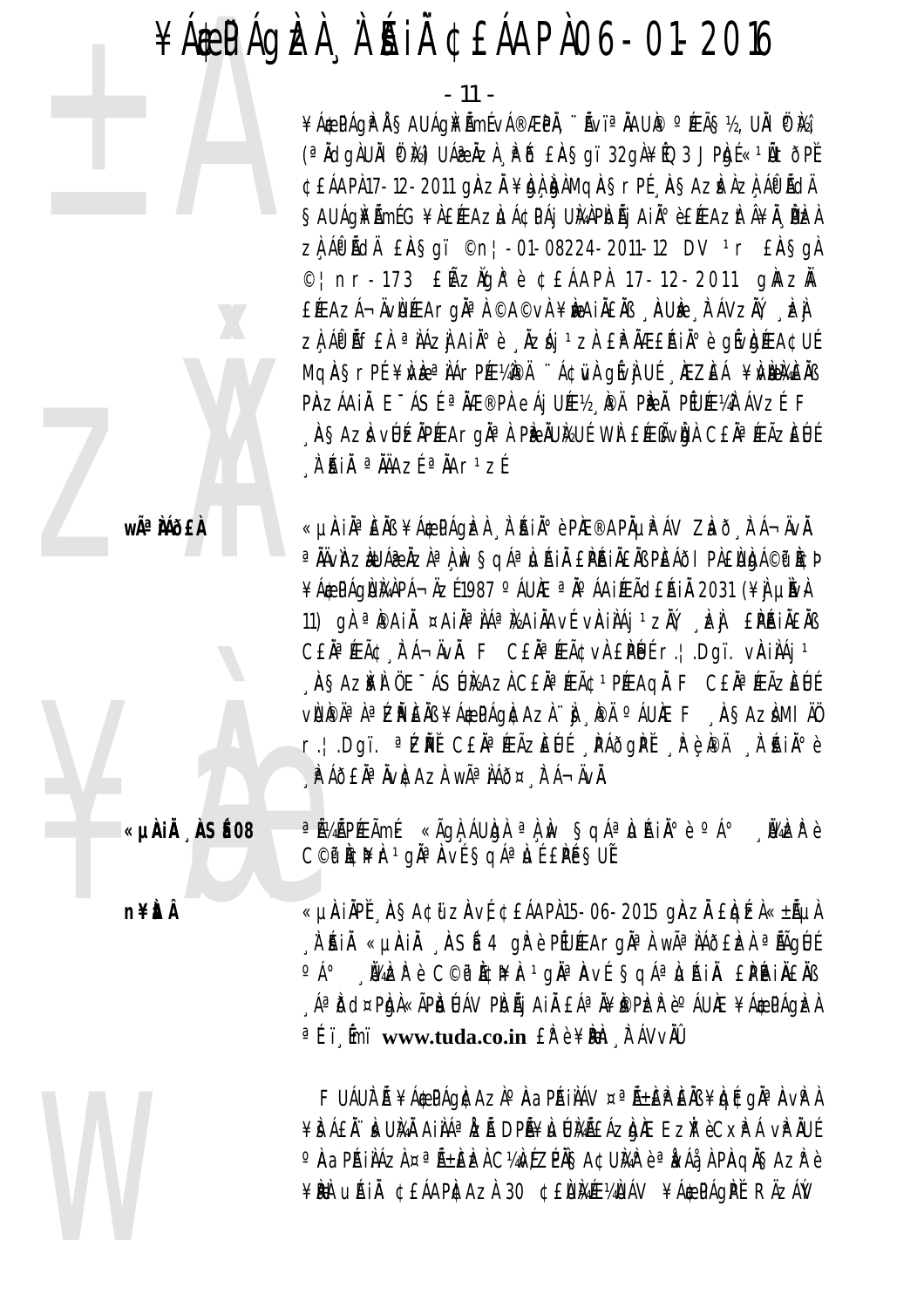## $\angle A$ æ PÁQIZI À A HI CEÁAPIO6-01-2016

- 12 -

CxPÁ CAZͪ AÆ®PAª AÁ»wAIAEAB ¤ÃQPA Cª PÁ±APP J ¤ÃQI ÁZA ¢£ÁAPÀ 30-09-2015gÀ¥ÈÀ uÍ ASÍ nAIÄÄrJ/¤«uÉ01/2007-08/3118 giaví¥in uái neim pinásv "Dzáai a nvidaás ¥iwinázi "\independing \test Ath" \test \test Quang & CEAAPA 01-10-2015 gAzi ¥RÌ UÆArgĬvĚÉ F SUĨAIIÁª IZĨ ¥I UItÁB°IZÁZADPĨ¥LJÚMÄ 1 APAVP AUDEA EQN a DE AZA O A º NADER è UNQAW 1 C©P RCPET 1 ZAVE SgáªLIE EPRIAEAB CEAª FAZEUE ¥A& PÁGEA A RIA ª AAZE  $a$ Å $Ar1zf$ 

«µAIĪÈÄߥÁ\$PÁQIZA À AIĺèPIÆ®APĵPÁV ZIað FÁ¬ÄvÄ. a AVAPPEAME «ÃON AUNON a N M SOLA DUAIN P P A MAZP P C©P I¢l¥Ir 1 gli ª li vf gla 1 gli ª l Sq᪠Lif EPLIf CE li ª (EÃZEF ¤Ãr A AIA°è A AOEAª AVICAZA Wê AAO¤ A A-AVA.

VÀ<sup>a</sup> Aprega Euro de Cágá PAZAIA ¤ª Láðt PÁª AUÁj AIA **WA SZEÁ<sup>a</sup> LIE SUE** 

«µAIÄPĬ AŞA¢üzAvÍ vĪÄPÆgÄ £NGEA PÁvAzEªA.W SqáªLuáin°è¥Á\$PÁgÞZA ªN-ÄAZA QÃqÁ PAÄZDAIN ¤ªIAÕt <sup>a</sup> IAqIPA qIE. 450.00 ®PIJIAA CAZAdA ¥InÜE vAAwRA ºAUIE , PÁÕGIZI DZıIZI , IASI EICE/59/''AGIE¥Á&''AUIAIEGI ¢EÁAPI 16-01-2014 at eEUDA©p RCPE<sup>-</sup>ASHAZADaKvAvPl<sup>a</sup> AAdÆgAw ZÆgívgåvízí , izi, Qãgá , ip Nàzia i na en sa no Aelugia A o Puí , à i zh <sup>a</sup> ÄgMÆgÅ ÅPØ£A. 87/2 P̧zFÁ¬Ä¸ÆÄ ¸Æè,FÁVzĬ¥è,APĒUÉ , PÁÕGIZI DZıI ASÍ EICE/254/ AGIE¥Á#2014 ¢EÁAPI 09-10-2014 QP è CEÄ<sup>a</sup> ÆÃZEEZÆQINQÄVIEE EZIQIAVE DE PÁª ÄUAJ UE mágiai D° Ár<sup>1</sup> zil, mágiai le Páðgizi Dzá±i ASÍ ECE/169/ ∵ÁQ)Æ¥Á¢2015 ¢£ÁAPI\05-08-2015 QIP èC£IIªÆÃZIEÍZÆQÍvQIIvIEE

ªÄgMÆgÅ UÁ@ÄzA "PŐ £Ä§gï 87/2 vĪÄPÆgÄ ªÄºÁ£NbJA ¥Á°PÁIÄ <sup>a</sup>Áå¦AIİEÄÝ EÀ eÁUPEÄB ¥NEA ASÍ vĪÄ¥Á/ 1Dqï/4010/2014-15 CEÁAPÀ 26-10-2015 qÀ ¥Ù te Pè 2-00 JPhgÉ d«ÄÄEEÄB QÃQÁ PHÀZDAIA ¤ªAÁÕtPÁN vÀªÀPAEQÀ ENDA©P ACP ¥Á&PÁQIZÀªLEPĚªD»1PÉEQITÁVQÄVIZÉ DZI eÁUIZÀSUÉVĪÄPIÆQI EÁAILA®AILZP è N.J. ï. 426/2015 zÁª E zÁR-ÁVZII, F SUÍ «ZÁg) LIÉ ¥NNHAIÀ° gÀVDEÉ "DEJI eÁUDEÀ ª NA°ÃPIVDEA SUË "LINDÉ

«µÀIÄ ÀSÉ09

wê MÕ£À

n¥itÂ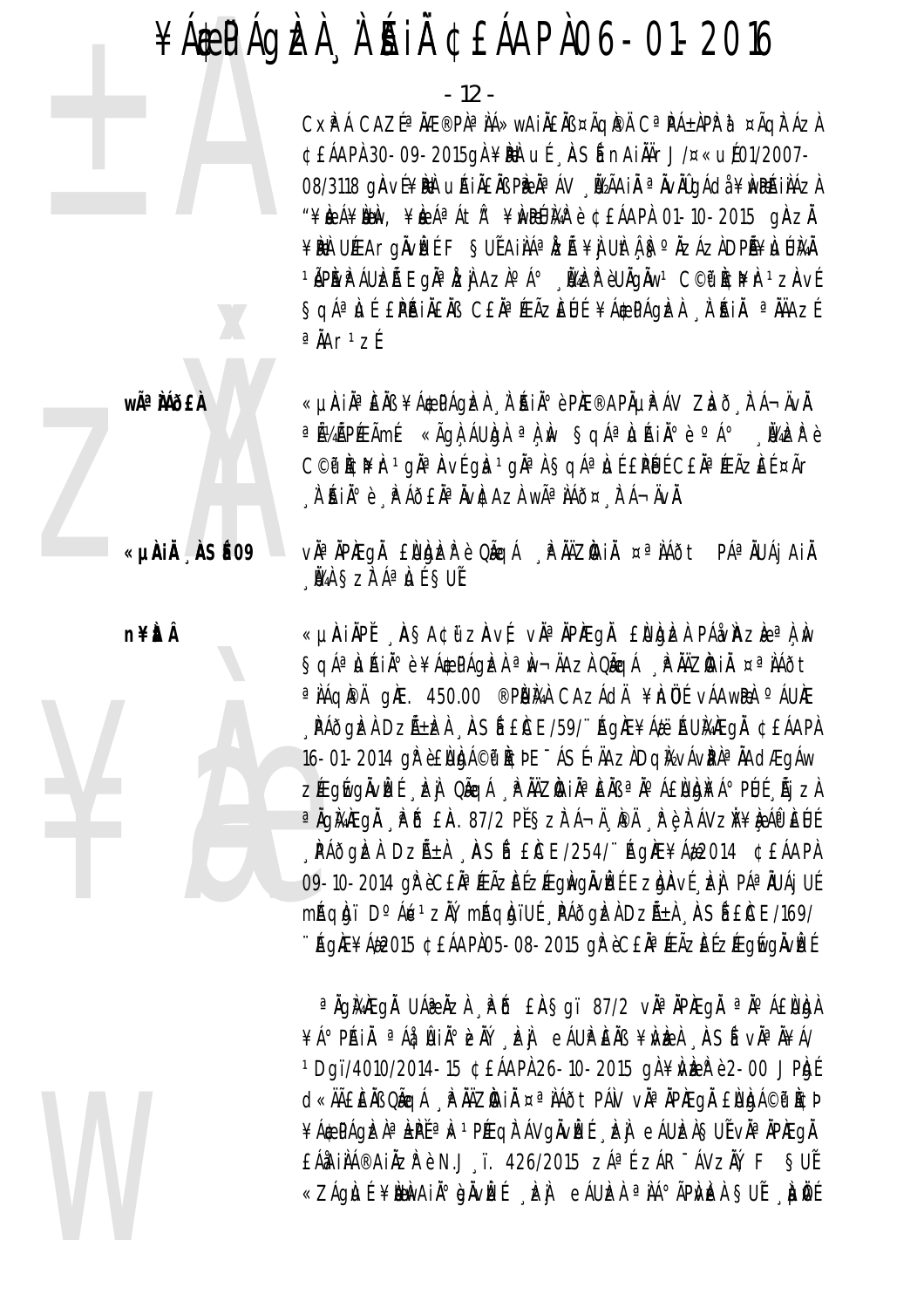$-13 -$ 

E®EXPÁQNE F eÁUER è QÃQÁ PHÀZDAIN ¤ª NAÕE ª NAQNª EX **, ÀEPË ÁVQÄ<sup>a</sup> Å¢®è** 

F »Azi CEĤ FEÃZEI ¥IQIZIAVI ¥A&PÁGIZA PÁMAZIE ª A M Saá<sup>a</sup>láni<sup>o</sup>è ® kaja eáu er díaa PMZAI ¤ª láðt a NAQIPÄ O ÁUIE FUÁUIT Á ¤Ãrgia A PÁAINAÕZÁ±PENS WZIN¥Ir a NAQIPÄ CEN a IEÃZEEPIEÃI ¥Á\$PÁQIZA N RIN a NAZE a NAr 1 ZE



«µÀIN<sup>a</sup>ENS ¥Á\$PÁGEA À AIN°è ZEO TÁ-ÄVN. F »AZÍ , PÁðgI¢AzI C£ÄªÆÃzEÉ¥IQAIįÁzI ¥Á\$PÁgIzI PÁå/iAzIeªI, IW SqáªLuáin°è®∵kgnªn eáuberè Qãqá "PNAZIAin ¤ªNAðt a NAQIPA M¥TA-AVA. EN PAa NUAJ UE mAQIQI Do Ara ziv mágajuí Páðgizi Dzá±i ASÍ ECE/169/'' ÁgiE¥Ád2015 ¢EÁAPI 05-08-2015 gir è CEÄ<sup>a</sup> feãziei ziegivgi vizi Dzij Azi Fuáult ñ ¤Ãrgha) PÁAINÁÕZÁ±PENS NA SZFÁALI SUÍ WZNÉF aNÁr P绀UÁj AIÄEÄß ¤ª1ð» MA A'HAIİè MPÁÕEĪÄVACAZA WÃ<sup>a</sup> ÀÁÕ¤ ÀÁ-ÄVÀ.

«µÀIÄ ÀSÉ 10

vઠàpreoà Eurizh «Ãon Ezi pi gri «Ãa oïumen C¼pi- ઠàzi <sup>a</sup> ÄvÄŪ mÁ£ïì¥Áª Äðgï C¼P Ir "Ī À PI® "PI" mÁqIgïUI¼À C£Äª ÆÃZEÍ SUÊ

V˻ ÀPÆQÅ ENDER «ÃQA ËZP Å VÀª ÀPÆQÅ ENDA©P PCÞ ¥Á\$PÁQEA a leter en pl öder önar Cault anvullende flytar «ääl giumens C¼Ph , À ÁPÁVZŇ, F PÁª AUÁj UkUÁV mÁQUEAS D°Á¤1ZŇ, «<sup>a</sup> b) F P(4PAqAwzt

A) Providing Internal wiring and installation of energy meters to Veerasoudha building, Tumkur city.

«µÀIÀPĚ ASA¢ữZÀvÉE-¥ÆRÆigïªÁAmï (ª)Á£ÄjAIÁ-ï mÁqigï) <sup>a</sup> NASÁA vIgi máqigi c¢u nezeá něm máqigi ¥in uf así nAilirJ/ PÁC/mAqqui/03/2015-16 ¢£ÁAPA05-11-2015 gAzA PARAIA-AVGAVEL MAGAJUMENS ¢EÁAPA 11-12-2015 GAZA Ael 5-00 UAmÚ vária-ávgivizí vá Awrico bví ¥igízi U Nivillízágigi £PÄÆ¢1gĪAmÁqbji zbuMADzágblªÃĨ-[vĂ®£ÁvPA¥hÄiÄ£Äß VAIIAI 1ZIÝ «<sup>a</sup>bumi F PMPAQAW<sup>a[</sup>

**n¥itÂ**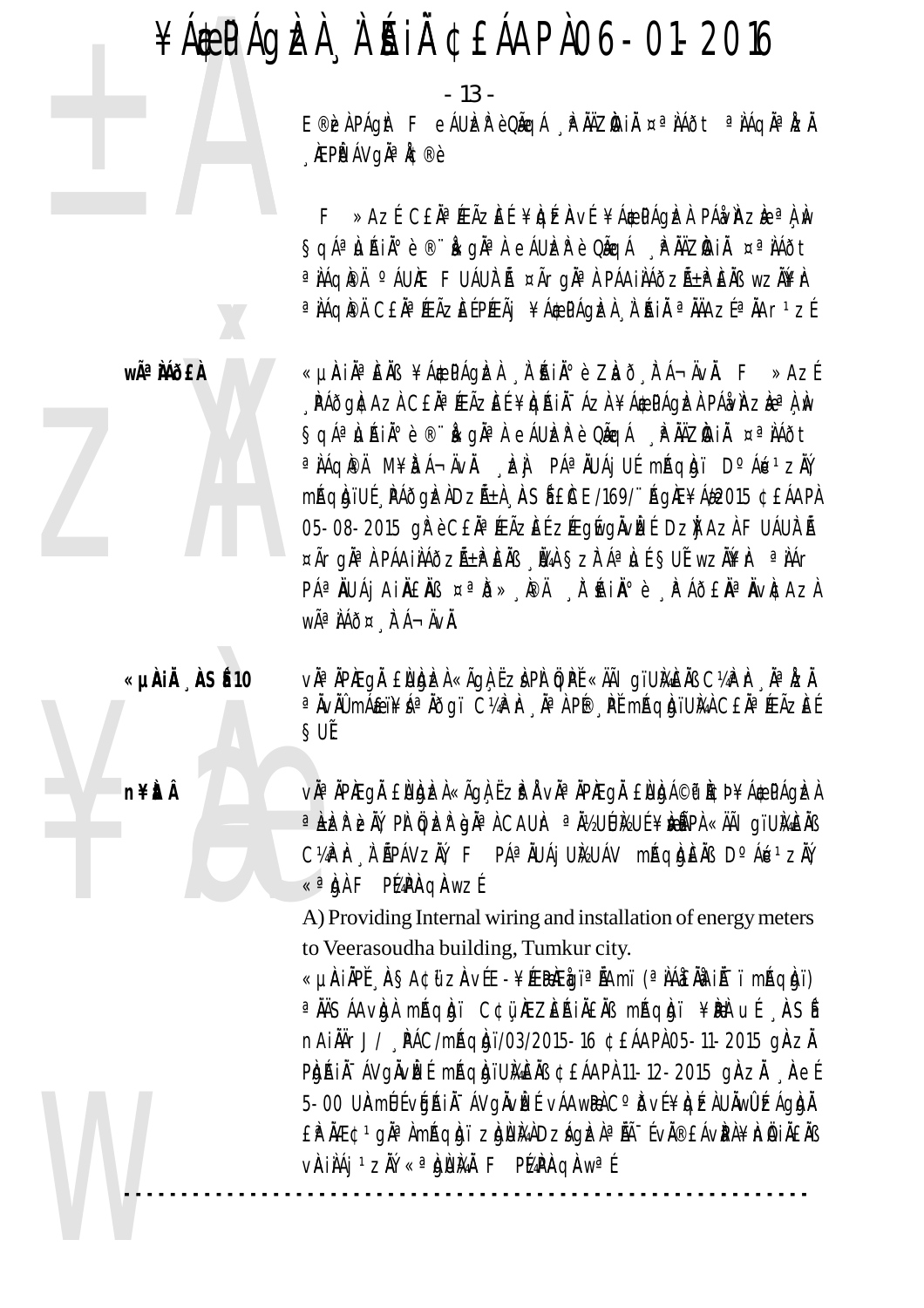| PÈ<br>$\mathbf{A}$ . | <b>VÁAWEAC</b> Obví¥bizA<br>UÄWÜÉ ÁgÀN ° É ÀÄ          | - 14 -<br>mÁqàjiVI 0<br><sup>a</sup> ÆvligÆ. | <b>UÄwÛÉÁgÀÀ</b><br>£PÄÆ¢1gĪÀ<br><sup>a</sup> ÆvligÆ. | <b>±ÃPÀR ÁgĂ</b><br>(mÁqàji<br><b>a ÆvD</b> |  |
|----------------------|--------------------------------------------------------|----------------------------------------------|-------------------------------------------------------|---------------------------------------------|--|
| $\overline{2}$       | ±Áð Aï J DPFü vĪ ÄPÆqÄ<br>-ÉEÃPÁAS J-DËN 11, VÀªÀPÀEGÀ | 1,98,499<br>1,98,499                         | 2,39,195<br>1,97,993                                  | $(+)$ 20.50<br>$(-)$ 0.25                   |  |

<sup>a</sup> HîHoà PÁª HUÁj UÉ mhoàn i kè gha le Sigh Unwubzágigh e  $2\text{Å}$  - ÆÃPÁAS J-DPF II, và ÀPÆQÀ Eª QÀ QÆ. 1,97,993/- UÀA ªÆvÈ EÄBEPÄÆ¢1zĂÝ PÀ¤µkzÀJPÁVgÄvÈE F zÀJPÁªÄAdÆgÁzÀ CAZÁCIA ¥IniA iA ZIGNIZUÉ PEú 1 ZÁUA ±ÃPIGA 0.25 GILIAŬ PIra Eglivlet Ulwubzágbyli máqbyi qáplia lamitre e ka gland hví belyá OÃ<sup>a</sup> At gAE. 9,900/- UMAE AB ¥Áª Av 1 PÉE A q A \_ E J A I A ª b) Amé q b E AB CEN<sup>a</sup> ÆÃ¢<sup>1</sup> PÁAINÁðzñA¤ÃQIPÄ CEN<sup>a</sup> ÆÃZEUÁV A KIN ªNAZE  $a$ Å $Ar1zf$ 

B) Providing & erecting 63 kv Transformer and arranging 20 kw additional power to Veerasoudha building, Tumkur city.

«µÀIÄPĚ "À§A¢ữzÀvÉ E-¥Æ®ÆġïªÅAmï (ªÀÁ£ÄäAIůï máqigi) <sup>a</sup> NASÁAvigi máqigi C¢ü nEZEAI NEMA máqigi ¥Pi uf "ÄSÉ nAiÄÄrJ/ "PÁC/míAqÀgï/03/2015-16 ¢£ÁAPÀ 05-11-2015 ghzh Phyfilia Avgivilze maghui UME in CEAAPA 11-12-2015 ginzi , inet 5-00 UlamUt vgain Avgavizt va Awra C°DVÍ¥DEAUÄWÜEÁQDA EPÄÆ¢1gĪAmÁQDI ZDUMADZÁQEA ªÅįÉvÄ®£ÁvPÀ¥hÄìÄ£ÄßvÀiÀÁj 1zĂÝ«ªÀjÙÀÀ F PĹ4PÀqÀwªÉ

| <b>Pie</b><br>$\Lambda$ . | <b>VÁAWEAC</b> <sup>o</sup> DVÍ¥DÉA<br>UÄw <b>ûízágàjà</b> é <b>hà</b> | mÁqàjiVI 0<br><sup>a</sup> 庄vig汇. | <b>UÄwÛÉAgÀA</b><br>£PÄÆ¢1gĪÀ<br><sup>a</sup> 庄vig庄. | <b>±ÃPÀR ÁgĂ</b><br>(mÁqàji<br><b>a íEvið</b> |  |
|---------------------------|------------------------------------------------------------------------|-----------------------------------|------------------------------------------------------|-----------------------------------------------|--|
| 2.                        | ±Áð Àï J DPFïì vÀª ÀPÆgÄ<br>-ÉEÃPÁAS J-DPF II, VÀªÀPÈEQÀ               | 292855<br>292855                  | 295406<br>292738                                     | $(+)$ 0.87<br>$(-)$ 0.04                      |  |

<sup>a</sup> AA®Aq) PÁª AUAj UÉ mÁqbji <sub>s</sub>ir ĕ gha A E§igh Unwweaghe e  $2\text{\AA}$  - ÆÃPÁAS J-DPF II, và APÆGA E pa DA GAE. 2,92,738/- UMA <sup>a</sup> ÆviP iEINS EIP ÄÆ¢<sup>1</sup> zIV PI¤µkzigiP ÁVgÄviEE F zigiP Å <sup>a</sup> ÄAdÆgÁzI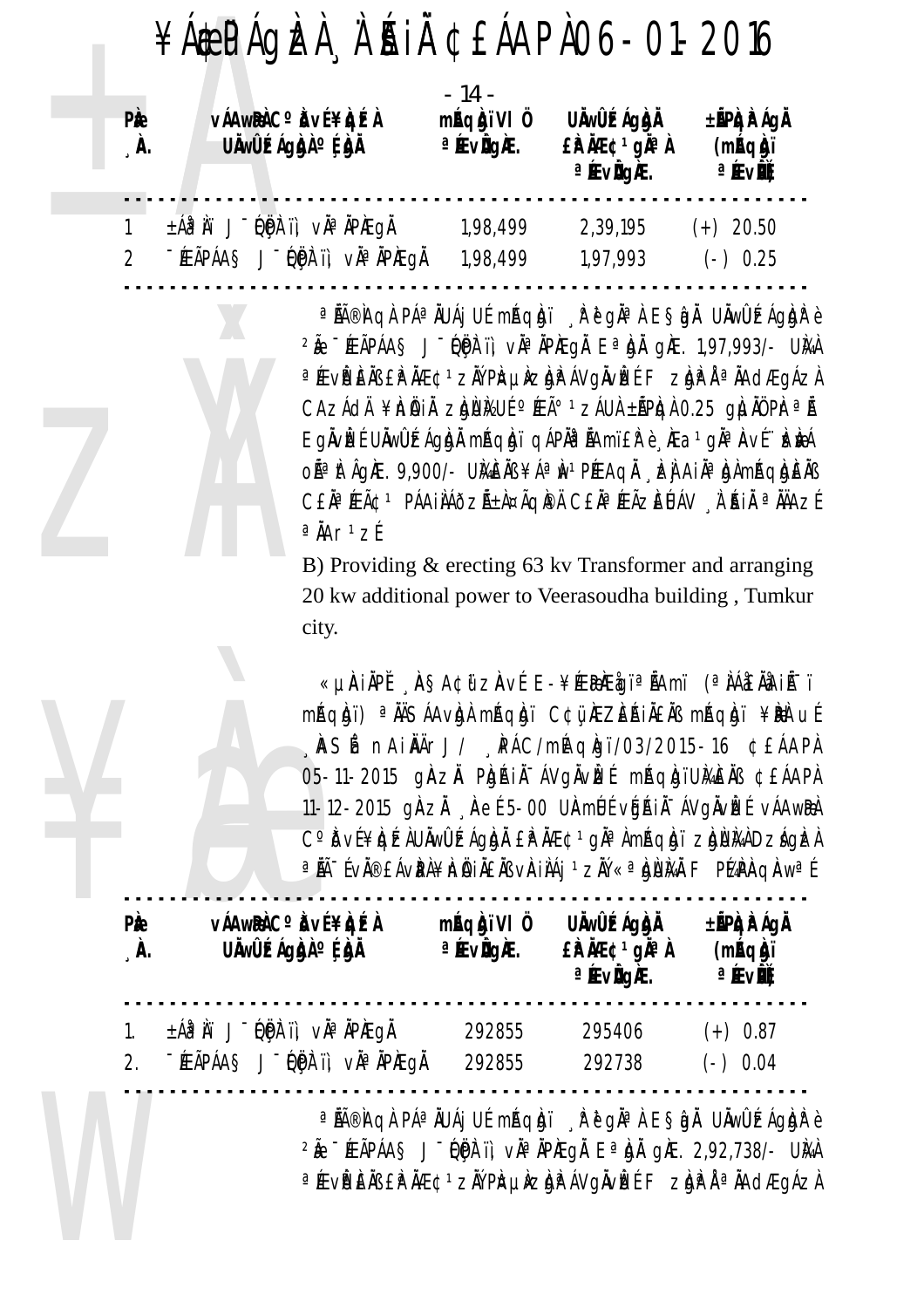#### $\angle A$ æ PÁQIZI À A HI CEÁAPIO6-01-2016

 $-15 -$ 

CAZÁCIA ¥Inih ZIQUIYUÉ º FEú 1 ZÁUA ±APIQA 0.04 QILIAO PIran Eglivizí Ulwüzágigi mágigi gáplia lamifre, lea gia aví brivá OÃ<sup>a</sup> At ÂgAE. 14,637/- UMAEAB ¥Áª Av <sup>1</sup> PÉEAQA LE A LA LA AJA méAgADEAB CEN<sup>a</sup> FEÃO<sup>1</sup> PÁAINÁÕZALA ¤ÃQPA º ÁUNE EL PÁªNUÁJ UNUÍ VUPÄA AFVPENS ¥Á&PÁQNCAZI ¥ÁAN EAVIDI ET PI ÜEL DZÁAIÄ¢AZÌ I 1PƼPÄ CEĪÆÃZEUÁV À AIÄ ªÄÄAZɪÄAr 1 ZÉ

wê MÕ£À «µÀIẰªÈÄß ¥Á\$PÁQÈÀ À ÁIẰºè ZÀð, Ì Á¬ÄvÄ. 2à "ÆÃPÁAŞ J DPF II, vÀ<sup>a</sup> Àpægå E<sup>a</sup>j U{ Pèà ¸ à Sé (1) gà Pá<sup>a</sup> Àuáj U{ g) E. 1,97,993 UMA <sup>a</sup> AvAU PRA ASÍ (2) gÀ PÁ<sup>a</sup> AUAj UÉ gAE.2,92,738 UMA ªÆvPĚ mÁqiqi ºÁUÆ PÁAILÁðzÁ±I ¤ÃqIPÄ M¥ÈÁ¬ÄvÄ O ÁUNE LEI PÁª ÄUÁ UNEUÉ VUPĪ À ª ÆVP ENS ¥Á& PÁGACAZA ¥ÁªIN1 £IAVIGIA EJ PI ÖQIEADZÁAIÄ¢AZI j 1PIE¼IPA A KIİè <sub>"</sub>PÁð£ÄªÄvÆAzÀ wêÌÁð¤¸Ì୮Á¬ÄvÄ.

> ¥Á\$PÁQIZIRAª ÄUÁj UMIG ÄPÁj UÁV PÁAJÄÕ¥Á®PIC©AJÄAVIDIA  $\frac{1}{2}$ êÁIÄ£Äß ¤AIÆÃd£É ªÄïÉ¥báKIÄĪÀ§UĚ

> V˻ ÀPÆGÅ £NDA©P Ì¢Þ¥Á\$PÁGÞAª IV¬ÄAZÀ FUÁUI Á ª ÄGI4ÆGÄ UÁRÄZA PÖ EASGI 67/1 grègAE.2.85 PÉLÄnUMA <sup>a</sup>ZERè **, phìzáain ''pèin¤ªnáðt, vìªnpæqi Cªná¤póáin Gzá£pèezr**è g)Æ. 5.53 PÉEÃNUMÀ <sup>a</sup> ZIER è UÁè ï°Ë i ¤<sup>a</sup> IIÁðt <sup>a</sup> IIvIÚ PÁåvIAZIE <sup>a</sup>l, w §qáª)uÁiŰèg)Æ. 5.62 PÆÃnU)¼Àª1ZĬEłè0ÃqÁ ¸iP ĂÄZIAiÄ ¤ªIAðt PÁªIUÁj UMEIB vÚÉNPƼT ÁVGIVIEÉ °ÁUÆ ªIÄVIAZIE UÁZ ÄZP è 212 JPAJÉ EÁULZP è <sup>a</sup> À M Sqá<sup>a</sup> Li ¤<sup>a</sup> IÁðt a IÁqÄa A ASAZI FUÁUIT A TA Omi ¥ÁEI CEIPLEAZEL PAVIU AIRAJEA a bit väilai PE¥blwAil onvize

> ¥Á\$PÁQIZIP è PÁAI IPA PÁAI II O¥Á®PI C©IAI II AVIDIA O IIZÍ ª II ÁVIE EZÄ, PÁAIÄÕ¥Á®PA C©HIÄAVADA ºÄZÍAIÄÄ EgĪÅ¢®è FUA ¥Á\$PÁQÈLAªÌN¬ÄAZÀVÚÉLÄPÉEArqĪÀPÁªÄUÁjUÌAÀCAZÁdĪÉVÈLÀ ° ÉEEZÁVZŇ, PÁª ÄUÁj UMÀG, ÄPÁj UÉPÁAIÄÕ¥Á®PÀC©KIÄAVÀAA . ê ÁIN Cª LPP ÁVONVE DZ JAZA VĂª NPÆON ENDA©P ICP ¥Á\$PÁQPĚVÁVÁI° PP ÁV JQIQI ª LIBUMACª ICILÍ <sup>-</sup> ÉEÃPÉEÃ¥IA IÉEÃV E-ÁSÍ-ÄAZÀPÁAIÄÖ¥Á®PÀC©ÄIÄAVÀAÀÈÄB¤AIÉĀd£É¥ÀQÁIÀĪÀ SUÍ ¥Á¢PÁQIZI CEIAª ÆÃZIEÍ PÆÃJ A RII ª IIAZÍ ª IAr1zÍ

«µÀiÅ ÀSÉ11

n¥itÂ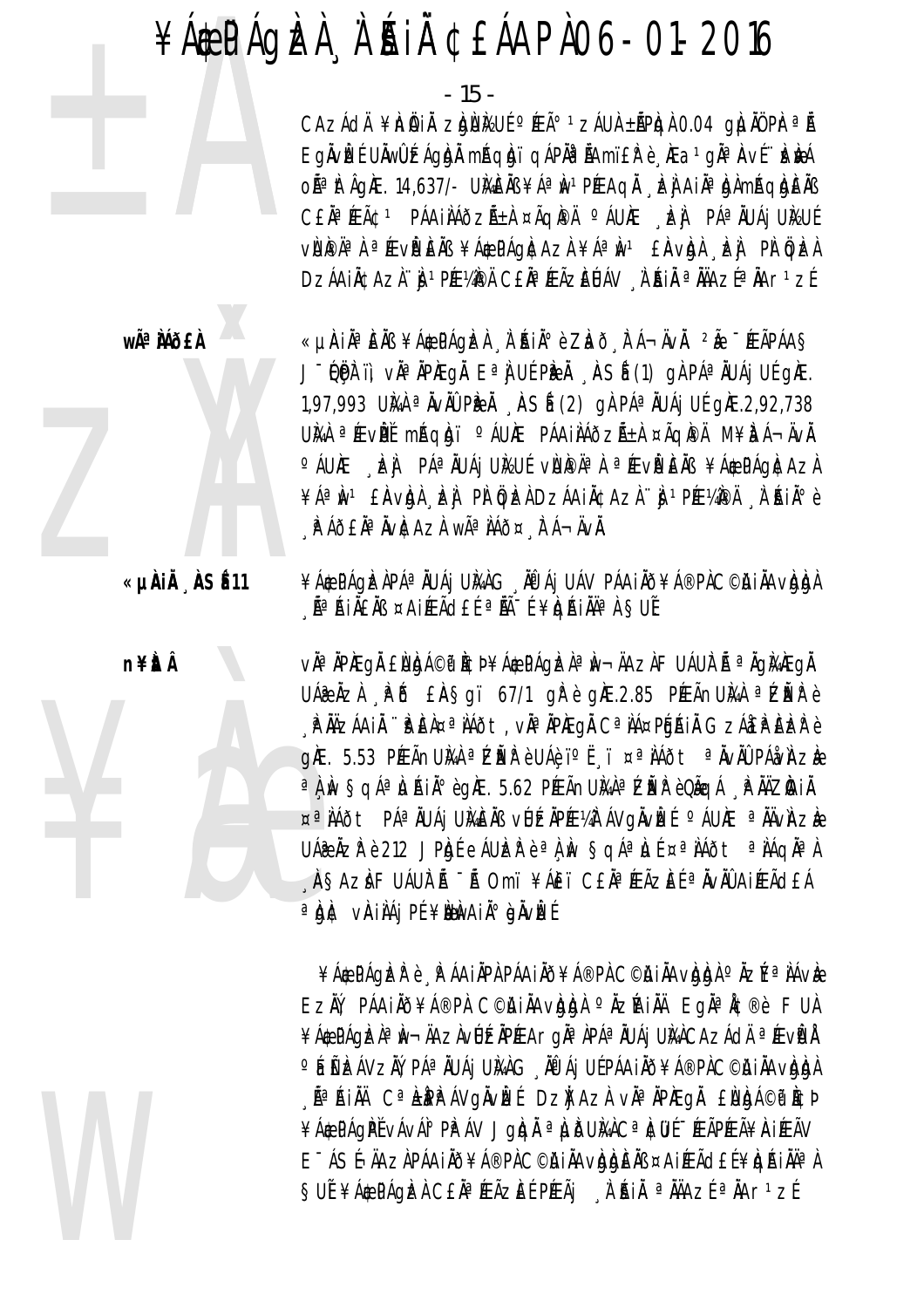### $\angle A$ æ PÁQIZI À A HI CEÁAPIO6-01-2016

wÃ<sup>a</sup> Mõ£À

- 16 -

«µAIĪEÄB ¥ÁÆPÁgÈL A AIĺè Zhō FÁ¬ÄvÄ. vĪÄPÆgÄ ENIGA©O ICD ¥ACPÁGPĚ VÁVÁIº PPÁV JOJA ª LUDUMA Cª CUL -EAPEA¥AIEAV E-ASHAAZA PÁAIAð¥Á®PA C©AIAAvhjeRa ¤AIÆÃdEÍ ªÃÃ-Í vÚÍZĂPÆAQĂ ¤AIĪÀÁ£À ÁgÀ ¥ÁªÌN À ÃPÁZÀ añvepeñs ¥á¢págizi aiv¬äazi ¥áªiv, ipä oáuke F suf PPN - PPA DAINAPY UE Mai A AIN C PAOEN AVEAZA WêÌÁÕ¤ ÀÁ-ÄVÀ.

#### «µÀiÀ ÀSÉ 12

**n¥itÂ** 

#### ¥Á\$PÁQIZÀªÀ IN SQÁªIJAI Àº èC©P ICÞPÁªIJJAjUIGEIBPEUIE¼IPA SUÍ

vઠÄPAEgĂ ENDA©P ACP ¥Á\$PÁgACAZA «ÃgÀ ÁUDA ª Á¼ÃPÆÃmÉ <sup>a</sup>lù §qáª)u{±hphá ªlù §qáª)u{ªÄvÄÛ PÁðvÄzd<sup>a</sup>lù Sa᪠LÚMEIR ¤ª LÁðt ª LÁqlī ÁVgÄvIEÉ "ELJ ª LJ IN Sq᪠LÚMP è EWÄZUE ¤ªÄ±ENMENB PA ºAaPE ªNAGITAVGÄVIZEE F ªNW Sa᪠LÚM è Cª LPP AVa ª À F PMPAQ À C©P PLP PÁª AUAI UMUE CAZÁdÄ ¥InÜMEÄB vAIIAI FAVZÄÝ «ªIgAF PMPAQAWQÄVIZÉ J) «ÃQÀ ÁUÀDÀ - <sup>a</sup> Á¼ÃPÆÃmÉ <sup>a j</sup>ulv Sq᪠Luáin g ji PÁAQÃmi Z giar <sup>a</sup> àvàû ¥ápïð C©p ícþ p᪠àuáj uma Cazáda <sup>a </sup>Æviuma

| SI.<br>No.      | <b>ITEM DESCRIPTION</b>                                                                                                  | <b>AMOUNT</b> |
|-----------------|--------------------------------------------------------------------------------------------------------------------------|---------------|
| 1               | Construction of Drains in S.No. 13-1 (From site no. A36 to 1428) in<br>Melekote-Veerasagara TUDA layout, Tumkur City.    | 1320000.00    |
| 2 <sup>1</sup>  | Improvements to Road in S.No. 13-1 (From site no. A36 to 1428) in<br>Melekote-Veerasagara TUDA layout, Tumkur City.      | 2280000.00    |
| 3               | Construction of Drains in S.No. 10-1B (From site no. 1641A to 1649) in<br>Melekote-Veerasagara TUDA layout, Tumkur City. | 790000.00     |
| $\overline{4}$  | Improvements to Road in S.No. 10-1B (From site no. 1641A to 1649)<br>in Melekote-Veerasagara TUDA layout, Tumkur City.   | 650000.00     |
| 5               | Construction of Drains in S.No. 20-7 (From site no. 611A to 619C) in<br>Melekote-Veerasagara TUDA layout, Tumkur City.   | 1450000.00    |
| 6               | Improvements to Road in S.No. 20-7 (From site no. 611A to 619C) in<br>Melekote-Veerasagara TUDA layout, Tumkur City.     | 940000.00     |
| $\overline{7}$  | Construction of Drains Estimate (From site no. 1628 to 1635) in<br>Melekote-Veerasagara TUDA layout, Tumkur City.        | 1020000.00    |
| 8               | Improvements to Road Estimate (From site no. 1628 to 1635) in<br>Melekote-Veerasagara TUDA layout, Tumkur City.          | 620000.00     |
| 9               | Construction of Drains in S.No. 20-4 (From site no. 542A to 545 A) in<br>Melekote-Veerasagara TUDA layout, Tumkur City.  | 480000.00     |
| 10 <sup>1</sup> | Improvements to Road in S.No. 20-4 (From site no. 542A to 545 A) in<br>Melekote-Veerasagara TUDA layout, Tumkur City.    | 230000.00     |
| 11              | Construction of Drains in S.No. 23-5 (From site no. 1077A to 1081A) in<br>Melekote-Veerasagara TUDA layout, Tumkur City. | 720000.00     |
| 12 <sup>2</sup> | Improvements to Road in S.No. 23-5 (From site no. 1077A to 1081A)<br>in Melekote-Veerasagara TUDA layout, Tumkur City.   | 285000.00     |
| 13              | Construction of Drains in S.No. 26-1 (From site no. 8 to 29) in<br>Melekote-Veerasagara TUDA layout, Tumkur City.        | 995000.00     |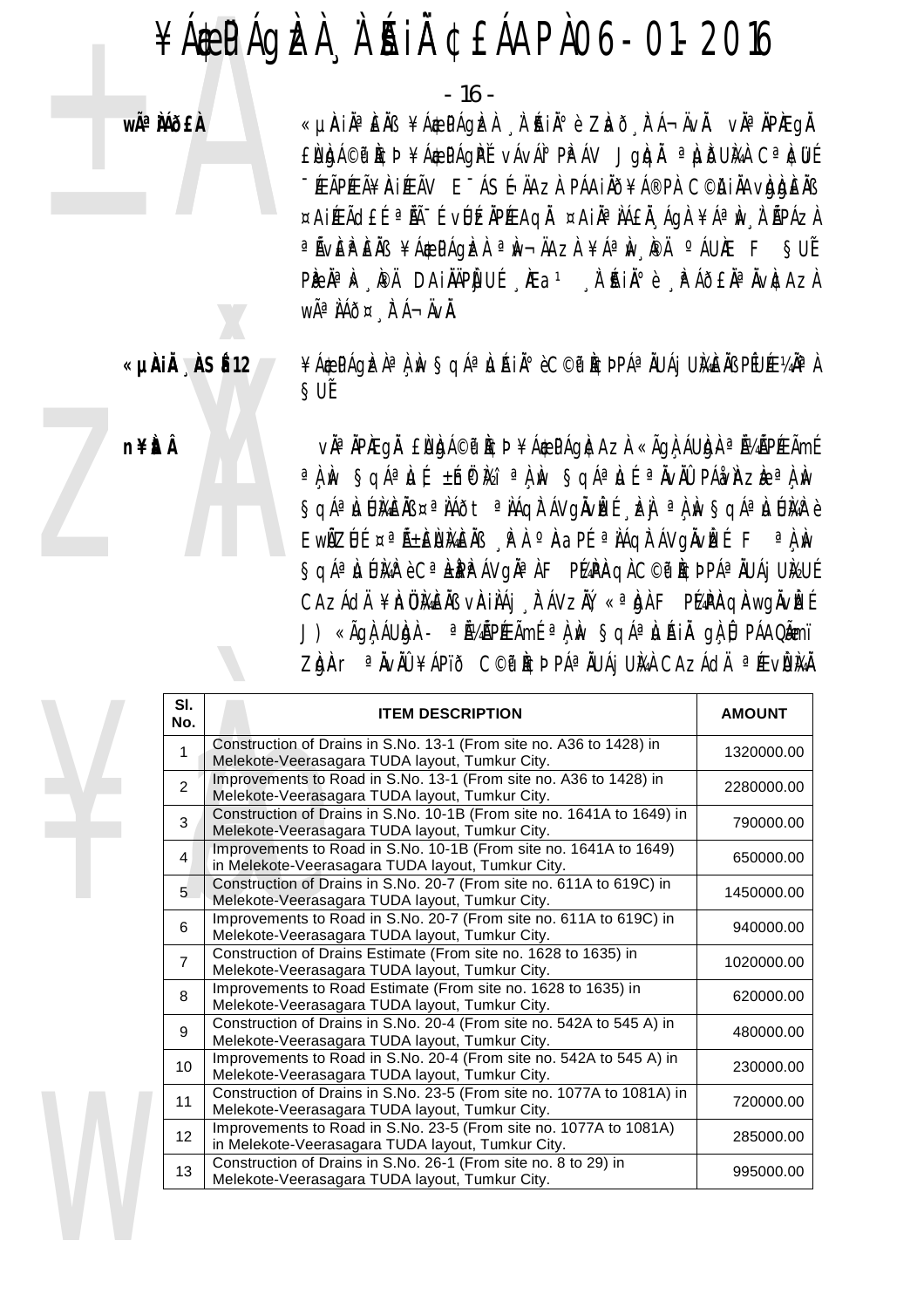# ¥ÁÆPÁGÈÀ Å`ÁIÄ ¢£ÁAPÀ 06-01-2016

|              | $\frac{1}{2}$                                                                                                                                                                          |               |
|--------------|----------------------------------------------------------------------------------------------------------------------------------------------------------------------------------------|---------------|
|              | - 17 -                                                                                                                                                                                 |               |
| 14           | Improvements to Road in S.No. 26-1 (From site no. 8 to 29) in<br>Melekote-Veerasagara TUDA layout, Tumkur City.                                                                        | 550000.00     |
| 15           | Construction of Drains in S.No. 18-2 (From site no. 732A to 753 A) in<br>Melekote-Veerasagara TUDA layout, Tumkur City.                                                                | 1680000.00    |
| 16           | Improvements to Road in S.No. 18-2 (From site no. 732A to 753 A) in<br>Melekote-Veerasagara TUDA layout, Tumkur City.                                                                  | 1290000.00    |
| 17           | Construction of Drains in S.No. 20-2b3 (From site no. 534B to 537) in<br>Melekote-Veerasagara TUDA layout, Tumkur City.                                                                | 520000.00     |
| 18           | Improvements to Road in S.No. 20-2b3 (From site no. 534B to 537) in<br>Melekote-Veerasagara TUDA layout, Tumkur City.                                                                  | 250000.00     |
| 19           | Construction of Drains in S.No. 18-4 (From site no. 971 to site no.<br>989A) in Melekote-Veerasagara TUDA layout, Tumkur City.                                                         | 1850000.00    |
| 20           | Improvements to Road in S.No. 18-4 (From site no. 971 to site no.<br>989A) in Melekote-Veerasagara TUDA layout, Tumkur City.                                                           | 900000.00     |
| 21           | Providing chainlink fencing to park in S.No. 20/2B1 in Melekote-<br>Veerasagara TUDA layout, Tumkur City.                                                                              | 1230000.00    |
| 22           | Providing chainlink fencing to park in S.No. 20/2B3, 20/3B in Melekote-<br>Veerasagara TUDA layout, Tumkur City.                                                                       | 980000.00     |
| 23           | Providing chainlink fencing to park in S.No. 30/2 in Melekote-<br>Veerasagara TUDA layout, Tumkur City.                                                                                | 1630000.00    |
|              | <b>Total</b>                                                                                                                                                                           | 22660000.00   |
|              | ©) ±Íni <sup>ð</sup> 1⁄2i <sup>a</sup> 1, 1ð Sqá <sup>a</sup> 1 jái 4 g1, 1ª 1 v10 ¥ápïð C©f 1¢þp᪠1Uáj U)4<br>CAZÁdÄ <sup>a</sup> ÆvÙWÄ                                                |               |
| SL.<br>NO.   | <b>ESTIMATES</b>                                                                                                                                                                       | <b>AMOUNT</b> |
| $\mathbf{1}$ | IMPROVEMENT TO ROAD in S.No. 76/12 IN SHETTYHALLI TUDA<br>LAYOUT, TUMKUR CITY. (12 mtr. Roads = Site no. 6 to 41, 9 mtr road =<br>$C_{\text{max}}$ 40 to 20 $C_{\text{max}}$ 44 to 24) | 950000.00     |

#### CAZACIA <sup>a</sup> Keviumaa

| IMPROVEMENT TO ROAD in S.No. 76/12 IN SHETTYHALLI TUDA<br>LAYOUT, TUMKUR CITY. (12 mtr. Roads = Site no. 6 to 41, 9 mtr road =<br>$\mathbf 1$<br>Site no. 19 to 38, Site no. 14 to 34)<br>IMPROVEMENT TO ROAD in S.No. 76/12 IN SHETTYHALLI TUDA<br>$\overline{2}$<br>LAYOUT, TUMKUR CITY. Long road 12 m. wide North-South (12 mtr road<br>$=$ From Site no. 258 to 43)<br>IMPROVEMENT TO ROAD IN S.No. 76/8,7,4,5,6,10,11,2,1, 75/1, 2, 3 IN<br>SHETTYHALLI TUDA LAYOUT, TUMKUR CITY.<br>(6 mtr roads = Site no. 258 to 261, site no. 250 to 253, Site no. 242 to 245<br>За<br>, Site no. 282 to 284, Site no. 288 to 289.<br>9 mtr roads = Site no. 69 to 261, Site no. 57 to 179, Site no. 217 to 281)<br>IMPROVEMENT TO ROAD IN S.No. 76/8,7,4,5,6,10,11,2,1, 75/1, 2, 3 IN<br>SHETTYHALLI TUDA LAYOUT, TUMKUR CITY.<br>3b<br>(9 mtr roads = Site no. 180 to 190, Site no. 96 to 108, Site no. 109 to 121,<br>Site no. 130 to 143, Site no. 158 to 159)<br>IMPROVEMENT TO ROAD IN S.No. 72/5 IN SHETTYHALLI TUDA<br>4<br>LAYOUT, TUMKUR CITY.<br>IMPROVEMENT TO ROAD IN E BLOCK S.No. 72 / 1,2,3 IN<br>SHETTYHALLI TUDA LAYOUT, TUMKUR CITY.<br>(9 mtr Roads = From park to Commercial site, From site no. 73 to 69 and<br>5<br>further, From site no. 64 to 68 and further, From site no. 54 to 58 and<br>further)<br>IMPROVEMENT TO ROAD IN SHETTYHALLI TUDA LAYOUT, TUMKUR<br>CITY. (Adjacent to 24 M road)<br>6<br>(12 mtr. road = From 24 mtr. Road to C.A. Site,<br>9 mtr. road = From site no. 42 to 48, Site no. 28 to 34)<br>IMPROVEMENT TO ROAD IN SHETTYHALLI TUDA LAYOUT, TUMKUR<br>$\overline{7}$<br>CITY. (Covering 24 m road) 9 mtr roads = Site no. 27 to 19, Site no. 20 to<br>23, Site no. 7 to 14, 18 mtr road Site no. 1 to 6)<br>Providing chainlink fencing to the park in S.No. 76/3 in Shettihally TUDA<br>8<br>Layout, Tumkur City.<br><b>Total</b> | SL.<br>NO. | <b>ESTIMATES</b> | <b>AMOUNT</b>  |
|-----------------------------------------------------------------------------------------------------------------------------------------------------------------------------------------------------------------------------------------------------------------------------------------------------------------------------------------------------------------------------------------------------------------------------------------------------------------------------------------------------------------------------------------------------------------------------------------------------------------------------------------------------------------------------------------------------------------------------------------------------------------------------------------------------------------------------------------------------------------------------------------------------------------------------------------------------------------------------------------------------------------------------------------------------------------------------------------------------------------------------------------------------------------------------------------------------------------------------------------------------------------------------------------------------------------------------------------------------------------------------------------------------------------------------------------------------------------------------------------------------------------------------------------------------------------------------------------------------------------------------------------------------------------------------------------------------------------------------------------------------------------------------------------------------------------------------------------------------------------------------------|------------|------------------|----------------|
|                                                                                                                                                                                                                                                                                                                                                                                                                                                                                                                                                                                                                                                                                                                                                                                                                                                                                                                                                                                                                                                                                                                                                                                                                                                                                                                                                                                                                                                                                                                                                                                                                                                                                                                                                                                                                                                                                   |            |                  | 950000.00      |
|                                                                                                                                                                                                                                                                                                                                                                                                                                                                                                                                                                                                                                                                                                                                                                                                                                                                                                                                                                                                                                                                                                                                                                                                                                                                                                                                                                                                                                                                                                                                                                                                                                                                                                                                                                                                                                                                                   |            |                  | 1360000.00     |
|                                                                                                                                                                                                                                                                                                                                                                                                                                                                                                                                                                                                                                                                                                                                                                                                                                                                                                                                                                                                                                                                                                                                                                                                                                                                                                                                                                                                                                                                                                                                                                                                                                                                                                                                                                                                                                                                                   |            |                  | 17,00,000.00   |
|                                                                                                                                                                                                                                                                                                                                                                                                                                                                                                                                                                                                                                                                                                                                                                                                                                                                                                                                                                                                                                                                                                                                                                                                                                                                                                                                                                                                                                                                                                                                                                                                                                                                                                                                                                                                                                                                                   |            |                  | 14,40,000.00   |
|                                                                                                                                                                                                                                                                                                                                                                                                                                                                                                                                                                                                                                                                                                                                                                                                                                                                                                                                                                                                                                                                                                                                                                                                                                                                                                                                                                                                                                                                                                                                                                                                                                                                                                                                                                                                                                                                                   |            |                  | 320000.00      |
|                                                                                                                                                                                                                                                                                                                                                                                                                                                                                                                                                                                                                                                                                                                                                                                                                                                                                                                                                                                                                                                                                                                                                                                                                                                                                                                                                                                                                                                                                                                                                                                                                                                                                                                                                                                                                                                                                   |            |                  | 1690000.00     |
|                                                                                                                                                                                                                                                                                                                                                                                                                                                                                                                                                                                                                                                                                                                                                                                                                                                                                                                                                                                                                                                                                                                                                                                                                                                                                                                                                                                                                                                                                                                                                                                                                                                                                                                                                                                                                                                                                   |            |                  | 770000.00      |
|                                                                                                                                                                                                                                                                                                                                                                                                                                                                                                                                                                                                                                                                                                                                                                                                                                                                                                                                                                                                                                                                                                                                                                                                                                                                                                                                                                                                                                                                                                                                                                                                                                                                                                                                                                                                                                                                                   |            |                  | 810000.00      |
|                                                                                                                                                                                                                                                                                                                                                                                                                                                                                                                                                                                                                                                                                                                                                                                                                                                                                                                                                                                                                                                                                                                                                                                                                                                                                                                                                                                                                                                                                                                                                                                                                                                                                                                                                                                                                                                                                   |            |                  | 1120000.00     |
|                                                                                                                                                                                                                                                                                                                                                                                                                                                                                                                                                                                                                                                                                                                                                                                                                                                                                                                                                                                                                                                                                                                                                                                                                                                                                                                                                                                                                                                                                                                                                                                                                                                                                                                                                                                                                                                                                   |            |                  | 1,01,60,000.00 |
|                                                                                                                                                                                                                                                                                                                                                                                                                                                                                                                                                                                                                                                                                                                                                                                                                                                                                                                                                                                                                                                                                                                                                                                                                                                                                                                                                                                                                                                                                                                                                                                                                                                                                                                                                                                                                                                                                   |            |                  |                |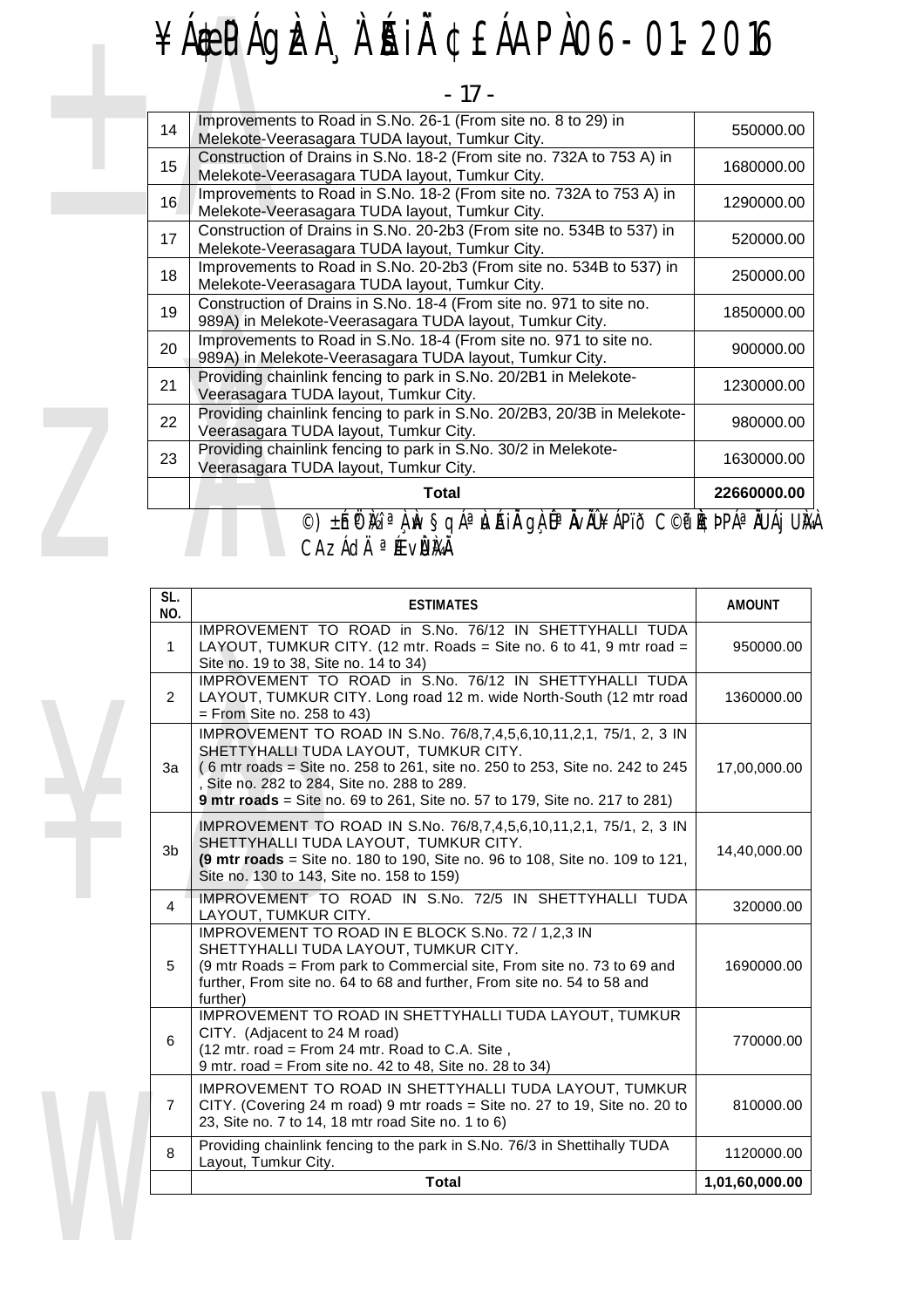- 18 -

1) PÁ $\hat{\mathbf{v}}$ m zh<sup>a</sup>n iv Sqá $\alpha$ láin gì  $\theta$  anviu Gzá£p Elima C©p icd PÁª ÄUÁj UMA CAZÁdĂ ª ÆvÜMÄ

| SL.<br>NO.     | <b>ESTIMATES</b>                                                                                                                                                                                                                                                                                        | <b>AMOUNT</b>  |
|----------------|---------------------------------------------------------------------------------------------------------------------------------------------------------------------------------------------------------------------------------------------------------------------------------------------------------|----------------|
| 1              | IMPROVEMENT TO ROAD IN KYATHSANDRA TUDA LAYOUT, TUMKUR<br>CITY. (18 Mtr. Road (From site no. 254 to N.H.)                                                                                                                                                                                               | 770000.00      |
| 2              | IMPROVEMENT TO ROAD IN KYATHSANDRA TUDA LAYOUT, TUMKUR<br>CITY. (15 Mtr. Road (From site no. 253 to 197B)                                                                                                                                                                                               | 760000.00      |
| 3              | IMPROVEMENT TO ROAD IN KYATHSANDRA TUDA LAYOUT, TUMKUR<br>CITY.<br>10.50 Mtr. Road (From Site no. 226 to 125 to 184, From site no. 183 to 43,<br>From 171 to 176, From site no. 74 to 66A, Site no. 125 to 119, Site no. 217<br>to 211B, Site 226 to 232, Site no. 251 to N.H., From C.A. site to 114B) | 2300000.00     |
| 4              | IMPROVEMENT TO ROAD IN KYATHSANDRA TUDA LAYOUT, TUMKUR<br>CITY.<br>(9 mtr. Roads = From Site no. 1 to N.H., Site no. 257A to 132, Site no. C.A.<br>site to Site no. 219, Site no. 92 to 84, Site no. 110 to 102, From Gate to C.A.<br>Site)                                                             | 2465000.00     |
| 5              | IMPROVEMENT TO ROAD IN KYATHSANDRA TUDA LAYOUT, TUMKUR<br>CITY.<br>6.00 Mtr. Roads (From Site no. 182 to 190, From 194 to 196A, Site no. 26 to<br>28, Site no. 18 to 22, Site no. 7 to 12, Site no. 29 to 42)                                                                                           | 210000.00      |
| 6              | Providing chainlink fencing to the park in Park - A in Kyatsandra TUDA<br>Layout, Tumkur City.                                                                                                                                                                                                          | 2380000.00     |
| $\overline{7}$ | Providing chainlink fencing to the park in Park - B in Kyatsandra TUDA<br>Layout, Tumkur City.                                                                                                                                                                                                          | 2130000.00     |
|                | Total                                                                                                                                                                                                                                                                                                   | 1,09,90,000.00 |

2015-16 £Å A° £À DAIÀ-ªÀNIÀZR è ªÀ N SQÁª LUMA C©P NCP PÁª ÄUÁj UÌ⁄2UÁV GIÆ. 600.00 ®PÙÌ⁄AC£ĂZÁ£ÌP EÄß PÁ¬ÄÝj , ÌT ÁVGÄVÌÞÉ a AA®AqAvÉ a AÆgÄ a A Av SqÁa LUMA C©P ACÞPÁA ÄUÁj UMA MI AÖ CAZÁCIA <sup>a</sup> Ævidove. 438.10 ®PIJMÁVZIÝ, IZI <sup>a</sup> ÆviPČCEJ<sup>a</sup> ÆÃZEUÁV A'AIN <sup>a</sup>NAZÍ<sup>a</sup>NAr<sup>1</sup>zÍ

wêMÃfÀ

«µÀIĂªÈÄB À ÁIĂªèPÆ®APõP ÁV Zhð FÁ¬ÄvÄ. EÀ ªÀ Àv SgÁª Luáin ºè PEUƼPÄ GzÑ2 FÁVghª À PÁª AUÁj UMÀ CAZÁdÄ ¥InÜIKUÍCEĪÆÃZIEͤÃr F PÁªÄUÁjUIKUͤAIĪIÁEI ÁgAmÁgIgï PIOÉZĂ PÉUÉE¼IPÄ "À "ĤIð è "IP ÁÕEĂª ÄVICAZÀ Wê ILÁÕ¤ "IT Á¬ÄVI.

F SQÁªLJÁIÀ°èM¼ZDAr PA 6 ¥Eà ¥Eà VITEÆQÄWENY FUÁUIT Á SOMA a LUDUMA »AZÉ ««ZI Kerülisazi MARDAT PÁ<sup>a</sup> ÄUÁj AiÄEÄB PÉUÉEAQÄ M¼kZkg)Ar <sup>a</sup> na A ÚAiÄÄ C PĥDPPAVgĪÅZH AZA M¼Rhar PÁªÄUÁj AIÄEÄB ªŇ°Á£ÙIDI¥Á° PÚÉCªŇĽvï AIÉEÃd£ŔIÄr ¸ÁPÙIŇŨC£ŇZÁ£Ì®∵}«ZŇ, F CEÄZÁEIZIP è M14Z1g1Ar PÁª ÄUÁj AIÄEÄB PEUWPEE141®Ä a No AENIONEAº PE O AUNE PIEAO I PA ENION ¤ÃON DISOACIA a NUNO M4ZDAr a AqLUE ¥NE Sqain@A A Ain e adi zi via Aplega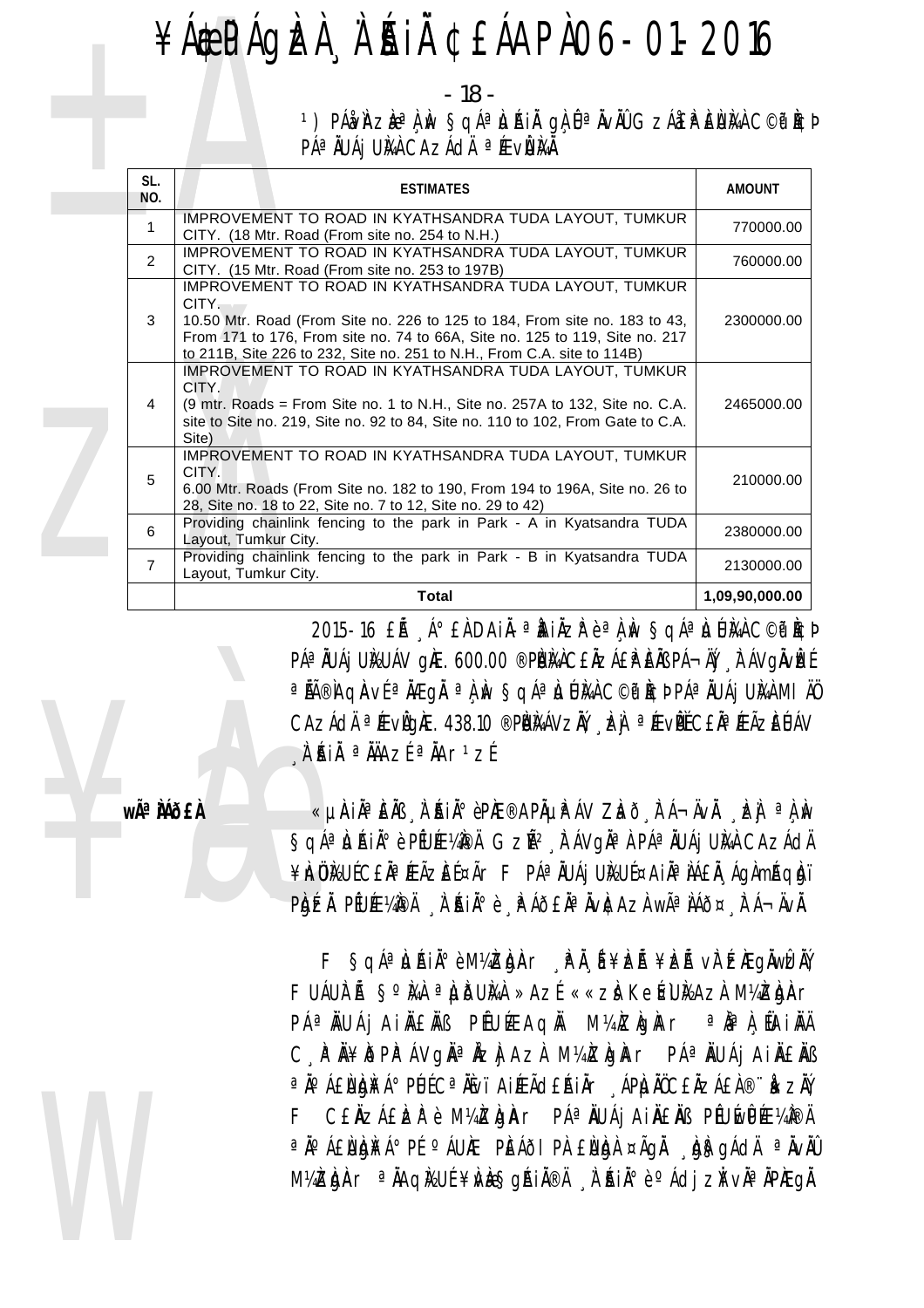- 19 -

 $E$ Ukuh «zá $E$ A i á  $\pm A$  Pkuáza  $2a$  J i ga  $a$  Pi  $C^{\circ}$ P Azi g $P$ ku **Ea giváldi F CAZÁdA ¥hülva e Evü fgaálulva rovu veglad** ©Ã¢ ¢Ã¥ÙMÈNS C¼PIF PA CAZÁdA ¥Inü zIgIZAVE Nª NÁGN g)E.10.00 ®PU)M ª (Ev)P CE A ª (EÃZ)E É ¤ÃQ)T Á¬ÄVÀ.

Saá<sup>a</sup>lahin è kivailens pá¥ágia zi¶ü-äazi mazi 'ái VQNAmUMEAR ¥ÇZUMEAR vUEA °AQ DEWEY PA ªAvAU J-Aè PÁ<sup>a</sup> ÄUÁj UMÈÄB ¥CtÒUƽ<sup>1 a</sup> Äo Á£UCA ¥Á° PÚÉ 2ÃWEÁV °À ÁÑ vH ¸ IPÄ PIPIUƼIPÄ ¸ Ì ́HiÏ °è ¸ lPÁÕ EĬI ª ĬI vICA ZA WÃ<sup>a</sup> ÀÁÕ¤ ÀÁ-ÄVÀ.

«µÀIÄ ÀSÉ13

vàªÀPÆgÅ ENDEA±n®Ki PB EASgï 30 AEVj SqáªLAIÀ n. | PÍ-A A gÀ AIA gÀ AI GZÁEPEPI JA.J I. UAMI & EA<sup>a</sup>II ∵ÆÃqïð C¼Pir ,iŇª A PÁª ÄUÁj UÉC£ÄªÆÃZEɤÃqĪ A §UĚ

n¥ÈrÂ

«µÀIÄPĚ AŞA¢üzÄvÉvĪÄPÆgÄ £NgÈL±ńÖKI PÕ £AŞgï 30 AFNI SOLA LANI n. | PE-A A OLANI DA A GZÁEPEPE 01 JA.J I. UẤMI <sup>a</sup> NvNÛ 02 £Ř<sup>a</sup> Ni Faqið C½P Ir PA PÆmñÈïUÀAEÀB D°Á& À ÁVZAÝ, 2Ă n.qk ±ÀPhjigPhì hÀ EP ÀÆ¢1 gha l g)E. 44,460/- PIELLA <sup>a</sup> (EV) PAVGAVIEL F SUL CEA <sup>a</sup> (EAZEUAV ¥Á¢PÁQIZI I A AI A MAZÍ ª ÄAr 1 ZÍ

wê MÕ£À

«µÀIẰª EÄß ¥Á\$PÁQÞZA À ʿŔIĺ èPÌÆ®APĵP ÁV ZÞO "Ì Á¬ÄvÄ. vàªÄPÆgÅ ENDEA±n®Ki RÕ EASgï 30 KVj SqáªLuáià n. | PÉ-Á A gÀ AIA° gha GzÁ£PEPE JA.J T. UAmi & EA<sup>a</sup>it **ÉEÃQIO C¼PI- ÀªI PÁªIUÁI UÉ QIE.44,460 UMENS ¥ÁªIN PÄ** . À RIA° è . PAÕEĂª ÀvICAZÀ wê ÀÁÕ¤ , lī Á¬ÄvÀ.

vઠÄPÆgÅ EUbDEAC±ÆÃPEUDA SqÁª Lukià° è ZAZEÃRgï DeÁzï «µÀiÅ ÀSÉ 14 GZÁEPEPENS AAGI AZI a NAr Copler-10 a APA AUÁJ AIN  $\circ$   $\epsilon$  sup

n¥ÈrÂ

«µÀIAPE ASA¢üzAvE EL PÁªAUÁJ AIAEAB mÁqui ªAÆ®PA <sup>2</sup>Å gAUEÁXÀ JAI gï¥É Aï, "AUMEGÀ gPÌ UEMI AOPAª AUAj AIA <sup>a</sup> ÆvigÆ. 6,80,424/- UilsUÉ¢EÁAPA14-2-2013 gir ePÁAILÁðzÁ±ir EAB ¤ÃQITÁVQIVIEL PÁAINAÕZÁ±IZA ¥PÁQI P® A ¥ÁRIA EL CEÁAPA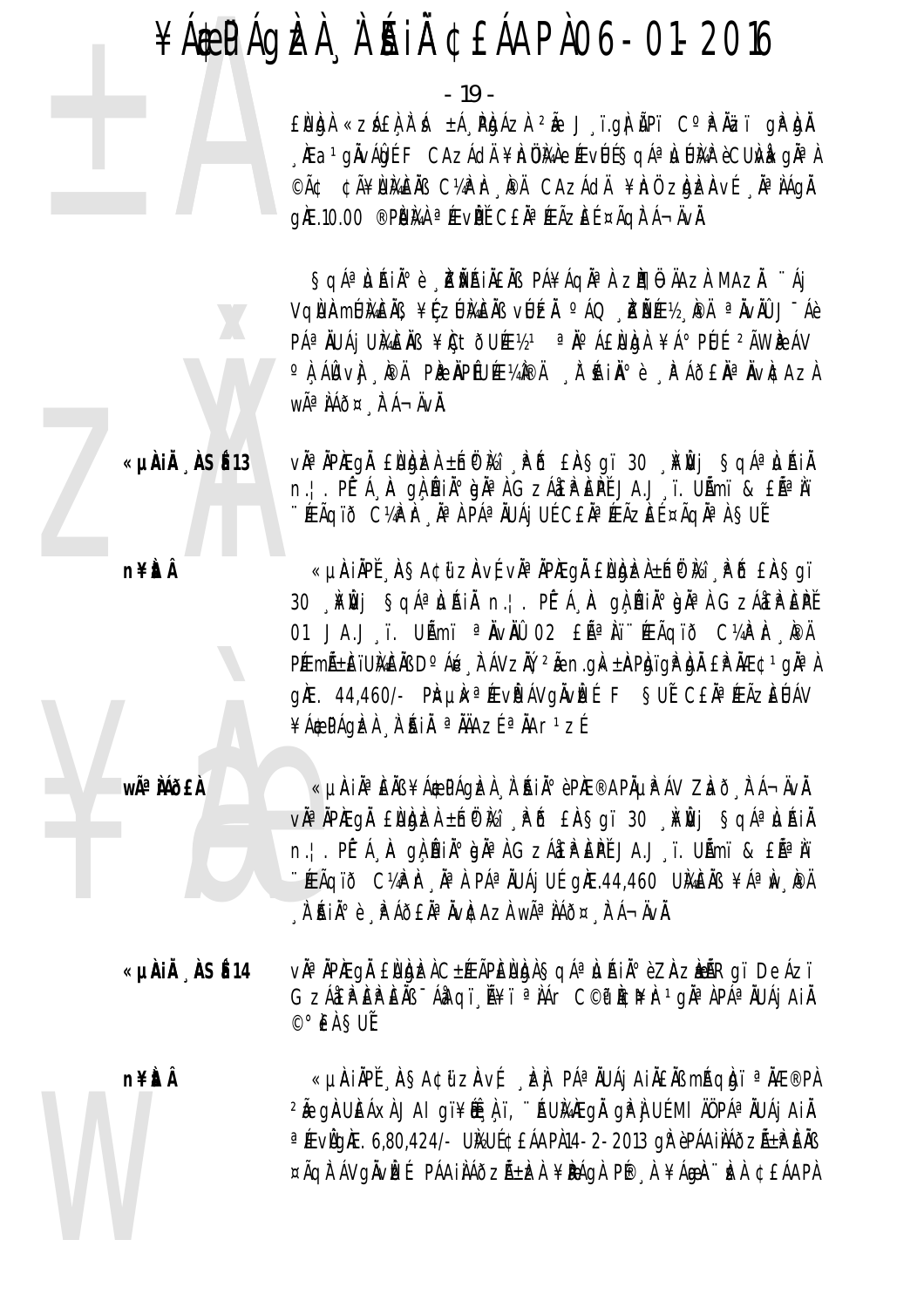#### ¥ÁÆPÁGÈÀ À`ÉAIÀ ¢£ÁAPÀ 06-01-2016

- 20 -<br>- 20 -<br>- 20 -<br>H-2-2013 AVAU ANPAR<br>WHERE TAVGAVEL UNM<br>SUL CACEA PAAINPA E<br>GRZA CANUMENS CANE<br>CANUMENS > ACEA PAAIN<br>- XAAS AATGAVAGLE 14-2-2013 <sup>a</sup> ÄvÄÛ <sup>a</sup> ÄÄPÁÛAIÄ ¢£ÁAPÀ ÁV ¢£ÁAPÀ 13-6-2013 DV ¤U)¢¥Àr¸ÀTÁVgÄvÌEÉ UÄwÛUÉZÁgÀjÄ ¸Àzj PÁªÄUÁjAi Ä£Àߤªð»ºzÀ SUÉ CA¢£À PÁAIAPA EAf¤AIAgïgPha ¢£ÁAPA 04-04-2013 gÀZĂ C¼À/ÛÅÆÀB C¼À/É¥À¸PÈPè zÁR°<sup>1</sup>gÀvÁ的É Dzhé ¸Èj C¼NÚMÈNS »A¢£À PÁAIÄPÀPÁAIÄÕ¥Á®PÀC©¡AIÄAvÀdÀ ¥À <sup>2ð</sup> ÞÉ «¼À§ ªÀÁrgĂvÁÒgÉ F §UĚ UÄwŴÉZÁgÒgĂ ªÄ£ÀkAiÄ£Åß ¸Àº ºÀt ¥ÁªÀW PÄ ªÄ£ÀkAiÄ£Äß À ë gÄvÁÛgÉ

> F SUÍ ¥Á&PÁGEÀ DAIÄÄPÌDA CE À<sup>a</sup> AWAI ÆA¢U É ¢EÁAPA 08-10-2015 gÀZÀ FV£À PÁAI ÀPAAI ÀÕ¥Á®PÀ C©HAI ÀAvÀDA  $C$ ¼Å $V$ ÚÅÆÅ $B \not\cong A^{\circ}$  1  $\vec{Z}$ ÅÝ, g $\lambda E.5, 21, 137.00$  U $\lambda$ s verá $\lambda$ ÀvUÁV  $\lambda$ è gà $\vee$ Aûgé P绀UÁjAiÄÄ ¤UÌ¢ïvÀ CªÌ¢iAi É¥ÌÆtðUÉEArgĪÀ §UÉ »A¢£À , PÁAIÄPÀ EAf¤AIÄgïgÈ bLÄ C¼ÀVÚMEÄB zÁR° 1 zĂÝ, »A¢£À ¸È ÁAIÄPÀ PÁAI À Ò¥Á®PÀ EAf¤AI ÀgïgÀ bÀ ¥Ì ºÃ° LE «¼À§ ª LÁrzÀÝ, F §UẾ UÄWÛUÉAGÀ UÉ °Àt ¥ÁªÀvĮPÄ ¥ÁÆPÁGÞA C£ÄªÆÃZÈÚÁV ¸À¨sÉAi ÀÄ ªÀÄÄAzÉ ªÀÄAr¹zÉ.

**z** 

**wêÀÁð£À** «µÀiĂªÈÄߥÁæPÁgÈÀ ÌĤÀϪèPÆ®APÀµPÁV ZÀð tá¬ÄvÀ. v˻ ÀPÀEgÀ £ÙbdzÀ C±ÉEÃPÈÙbdÀ §qÁª ÙŔIÀ°èZÀZdeÃRgï DeÁzï GzÁ£PÈPÉÄB <sup>-</sup>Áåqï Ř¥ï <sup>a</sup> $i$ Ár C©pI¢I¥ir 1 gia apáa juáj A $i$ äÄ 2013-14 £Ã ¸Á° £À¥ÙtðUÆArzĂÝ, UÄwÛUÉAgÀjUÉ °Àt ¥ÁªÀw¸ÌPÄ «¼À§ªÁVzÀÝ, F §UẾ UĂWÛUÉZÁG) UÉ GÀE.5,21,137.00 UÀ¼ <sup>o</sup> $\hbar$ t ¥ÁªÀw¸PÄ ¸À¨Âiİè¸PÁð£ĂªÀvÈAzÀ wêÀÁð¤¸ÈÁ¬ÄvÀ.

«µ**àiÀ ÀSÉ15** v˻ÀPÆgÀ vÁ®ÆPÀ, PÀ À¨Á ºÉç½, ±ÍnÖ½î ªÀ,Àv §qÁªÀJÁIÀ°EÀ <sub>→</sub>PP £A§gï 73/3 g Pè 2 JP hgÉ 07 U ÀAm É¥ kené <sup>a</sup> À m ¸ÀÄÄZĂ¡Ä ¤«Äð¸ÄªÀ¸À§AzÌ∘Á° EgĪÀ§qÁªÀJÁ¡Ä £PÉIÄ£Àß <sup>a</sup>ÌÁ¥Áðr ÀªÀ§UÍ

¥Àæ

W

**n¥ÈÅ** «µÀIÀPĚ ¸À§A¢ü zÀvÉ ±ÉI®Ài ªÀ,Àv §qÁªÀJÁIÀ°EÀ ¸ÀºÕ  $E$ A§gï 73/3 g $\hat{F}$ è 2 JP $k$ gé 07 U $\hat{A}$ Amé ¥ $\hat{E}$  $\hat{A}$ ± $\hat{E}$  $\hat{A}$  ¥ $\hat{E}$  1 JP $k$ gé ¥**æÅ±èk**è (40+47/2\*90.50+96/2=4056.37 ZÀ«ÄÃ.) (¿**}z}** ¥**}**@ű**P**Ě ZÉNSA¢ ¥ÙªDPĚ- GZÁ£PEN ¥PPNPĚ- 24 «ÄÃ.gÀ Û GvÙPĚ  $-$  SÁ,  $\dot{N}$  d«Ä $\ddot{A}$ £Å, zidet P $\dot{P}$  -  $\dot{A}$ £À,73/3) gir è ¥Áæ $\dot{P}$ Agizh è  $a$ À, Àw <sub>"</sub>ÀÄÄZĂIÄ PÌ ÖJÀ¤ªÌÁðt ªÌÁqì®Ä wêÌÁð¤¸ÀTÁVzÅÝ, F ¸À§AzÀ °Á° EgĪÀªÀ,Àv §qÁªÙÁIÄ£ÄB¥ÀµÀ 1PÉEAqÄ¥èRÁkvÀ¥èZÁ±èZPè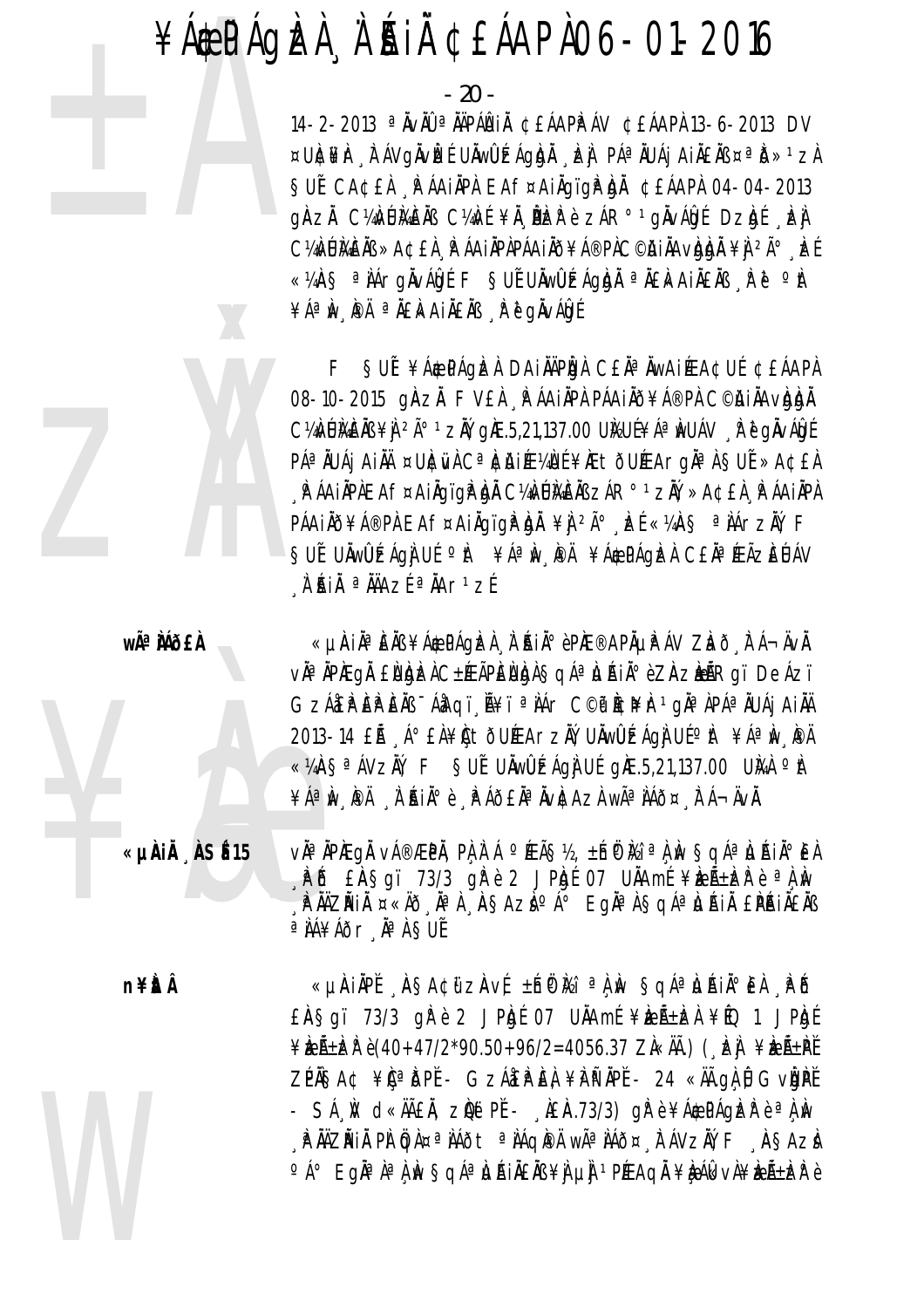- 21 -

a ì w `` hinzinin di qin ¤a inadta a inaqian `` weda kumina Eur ¥Á\$PÁQIZI À AI AI <sup>a</sup> NAZÍ AEPIZIZIÓ <sup>o</sup> ÁUNE ¤ tÕAI NPÁN <sup>a</sup> NAr<sup>1</sup>zÍ

wê MÕ£À

«µAIĪÈÄB ¥Á\$PÁQÈÀ À AIĺè PÆ®APĵPÁV ZLO. FÁ¬ÄvÄ. ±hph'i aliw Salaluain El PD Ensaï 73/3 apè2 JPht 07 UÄAmÉ ¥EAÉEEA ¥EQ 1 JPRIÉ ¥EAÉEER è (40+47/2\*90.50+96/ 2=4056.37 ZI«ÄÄ.) ¥EıERèFUÁULà EqĪÀ§qÁªLLÉPÁIÀEÀB ,⊯ER è C©P PCPF TZAVÉ ª NÁ¥ÁðQN ª NÁQPÄ º ÁUÆ , EN ª A, W AQÃtÕ¤ªÌÁÕtPĚr.¦.Dgï.vÀiÌÁj, PĺÁUÀEF, ÀSAZÌ "Ãr PÉ , KÄĀPÉ EIQÉ" @ NAA¢ EI PIP APEUƼ Ne DA I AAPI UÉ , JEa 1 A AIA°è A AOEAª AVACAZA Wê AÁO¤ A A-AVA.

vĪÄPÆgÄ vÁ®ÆPÄ, HrðUGÉ ºÆÃ޽, PÁåvÀZèªÀ.N Saá<sup>a</sup>ljáin<sup>®</sup> Eleául ápl E® da¤ñ±Eler eoñaá PNAZIAI Pl bl ¤ªIÁðt ªIÁQIªI ASAZI «EÁI I EPRILEIB ªIÁ¥Áðr lal SUÍ

«µÀIĂ ÀSÉ16

n¥ÈÂ

«µÀIÀPĚ "ÀSA¢ữZÀVÉ PÁNÀZEªÀN SQÁªÙAIÀ°EÀ £ÁUÌ ÃPÀ E® à ¤ªÑ±ÈEPÈ OÃQÁ PHÀZAIÀ PLÖA ¤ªLAÕt ªLAQLA] ASAZI <sup>o</sup>Á° CEI¤ÆÃZEAINAVGIªLªLN SQÁªLJAINEIN ¤ªÄAIÀÁEĂ ÁGÀªÀÁ¥ÁÕr1PÆAGĂ EÁUÀÃPÀ EPÀIÀÕ ¤ªÃ±ÈÈPè GzÑ2vì Qigá Phizhi Pì gì ¤ªìáot ªìágiªì Asazi «LIAIĪÈÄB¥Á@PÁQIZÀ À`ÍAIÄ ªÄÄAZÉ 'ÆPÙZIZIŐ ºÁU)Æ ¤tõAIÄPÁV ªÄAr1zÉ

wêÀÁðfÀ

«LIAIĪÈÄB ¥Á\$PÁQIZÀ À AIĺè PIE®APÄLIPÁV ZIað FÁ-ÄVÄ. PÁðvíAzèª), Iv Sqáª)Jáið° Er Eáuj ãpr "ë®∵) ¤ªñ±ElzP è Qãqá CEN<sup>a</sup> ÆÃZEŘINÁVON<sup>a</sup> A <sup>a</sup> A M SOÁ<sup>a</sup> LIŘIN EPŘINENS MAZP è C©P ACHA'TZAVÉ ª AÁ¥ÁÕr1 QÃQÁ PAÄZĂIÀ PA QA ¤ª AÁÕt a NAQIPÄ NIKIN PAJATA NU AZA WÄAND¤ NA-ÄVÄ.

ǵˀ ÀSÉ17 vઠÀPAEQÀ vÁ®ÆPÀ, PÀ À Á ºÆÃ§½, CQPGÉUÁ@ÀZÀ APÓ £A§qï 95 gře «<sup>1</sup>Řtð 8 JPRJÍ 19 UNAMÍ ¥REرRE BÁN <sup>a</sup> AN «EÁà, ER è ''AQ G½¢gĂªÀ G½PÉ ±ĂPIQÀ 30 gLIAÏ ¤ªÁ±ENIKEÀB ©qÄUIgÉ ª IAGIª I SUE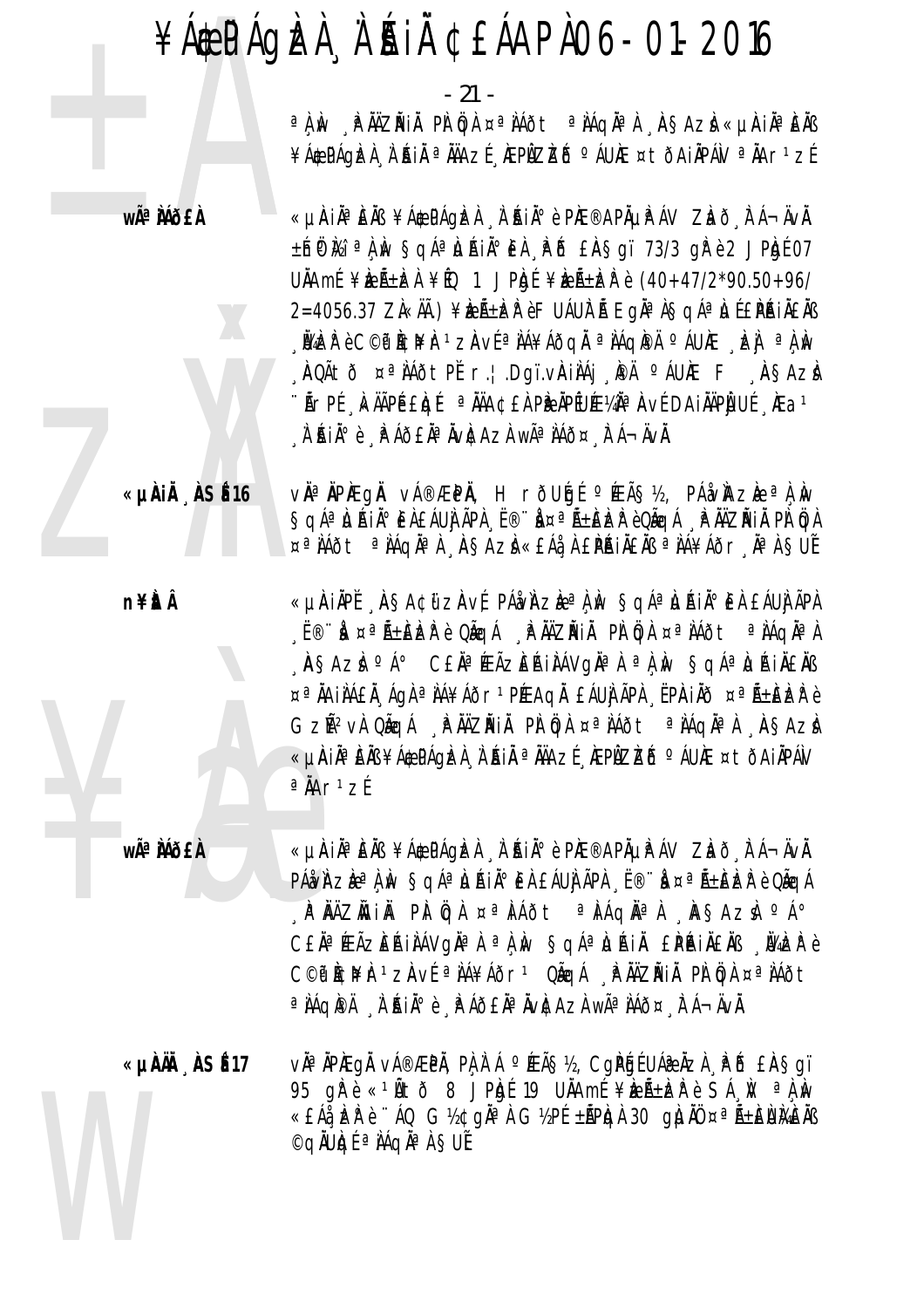#### ¥ÁÆPÁGÈLA À ÁLA ¢EÁAPA06-01-2016

- 22 -

n¥itÂ



«µÀIÀPĽ ASA¢ữZAVĹ CFÕZÁGÀNĂ ¥Á\$PÁGPĽ ªÄ£k Rě, CAW<sup>a</sup>n «EAa) EPUL CEN<sup>a</sup> FEÃZEL ¤Ãr, «EAa) ER e "AQ EGN<sup>a</sup>) ±ÃPICH 40 QILINO ¤ªÃ±ENIKEIN ©QINUCI ª NÁQI ª AVÍ PÉEÃI QIVÁLOI CzynAví¥è, ÁO EAIÄEÄB¥J 2ð, FÁV, vĂªÄPAEgĂ vÁ®ÆPÄ, PÀ, À A OFEÃSIS, COPENE UÁPLAZI PO ERSOI 95 OR è «14 tõ 8 JPENE 19 UÄAmÉ d«ÄäUÉ ¢£ÁAPÀ 23-12-2014 gÀZÀ £ÀdézÀ ¥Á¢PÁgÌZÀ A'RIA «URIA ASÍ 74 gA¤tõAIAZEAIA «EÁAA CEA® ÆÃZEE ¤Ãr F PIDÃJ AIL «EÁå ) CELPA ÆÃZEÍ ASÍ VILLEA ALEIRIEA «EÁå N130/2014-15 ¢EÁAPA 11-03-2014 gEAIA ±APAA 60 gLAO ¤ªÑ±ÈÙЍÆÀB CfðzÁqÌqÁz̺à J ï.£ÁUÌqÁdĂ ªÄvÄÛJ£ï.¨ÆÃPñï JAŞÄªP DI <sup>O</sup> ( ) UE©QÄUDE<sup>a</sup> LÁQIT ÁVZIÝ, CFÕZÁQIDI ¤ªD», I ÄPÁZI CUM PÁª AUÁI UMEAB ¤ª D» PÀ F PIOAI AIA PÁAILAÕZÁ±A ASÍ vÄENFÁ& NÁE/J<sup>-</sup>ïJM/130/2014-15 ¢£ÁAPA 30-04-2015 g|AzĂ PÁAILÁÕZñA ¤ÃQITÁVZIY LE «EÁå PĚ CENªÆÃZEE ¤ÃQIªA , PÄAIÄZPè«¢ü<sup>1</sup>gĪA µhwêAvÉ J<sup>-</sup>Áè PÁªÄUÁj UMÈÄB ¥CtoUE%1giaLzAV ¥AZA-AO COPICD CCPAj, CgPGEUA@A ¥ÀZÁ¬ÄĴ vÀªÄPÀEqÅ qi?idi ¥ì/ie ASÍ UÁæ¥À./vÀ.£IC.¥Áæ¥Ì/IO1/ 2015-16 CEÁAPÀ 17-12-2015 QÀ ¥ÌVEZEÀNIĂ  $\circ$ ÁUAE F PÌOÃI AIÀ .PÁAIÄPA PÁAIÄÕ¥Á®PA C©WAIÄAvIgIgA ªIghc ¤ÃrzĂÝ, ¸Izj a bitairenin ±āpiqi 30 gilin ¤a ā±eumens ©qiuiqe a iaqia i sue AEPÜZIZIŐ Ó ÁUNE ¤ tö AIÄPÁN ¥Á&PÁGIZA A KAIÄ CEĤ ÆÃZIEUÁV  $a$ ÅAr<sup>1</sup>zÍ

 $\mathbf{E}$ Dànair Ád $\mathbf{E}$ Á (dà $\mathbf{C}$ ©rá $\mathbf{A}$ in) : ¥è Álk và ¥èzñ $\pm$ lzà [lan ¥] 2î£ $f$   $^{\circ}$ AÁq)t Á $^{\circ}$ Āvà [lan a À ÀN «EÁå ÈA J Āè PÁª ÄUÁj UMÈÄB¥ÆtÕUƽ<sup>1</sup>gÄVÁ∯É QÁUÆ C©P ACÞ PÁª ÄUÁj UMEÄB ¥Lt ÖUƽ1gĪ A SUÍ ¥ÁÆPÁGIZA VÁAWRA ±ÁSÍ-ÄAZIª DIC ¤Ãr alvÁdí Czarví «EÁa ER EA 140 G½¢alª)  $\pm$ ÃPIGA 30 GILIAŬ ¤ªÃ $\pm$ ÈNIAEAB ©GILUGI ª IAGIS PIZA.

wêÀÁð£À «µÀIẰªÈÄß À ʿŔIĂºè Zhờ lī Á¬ÄvÀ. vÀªĂPÆqÀ vÁ®ÆPĂ, PLÀ Á OFEÃSIS, COPENE UÁPLAZI PO ERSOI 95 OR è «14 tõ 8 JPENE 19 UÄAmÉ ¥ÈıÈZÀ CEĤÉEâvÀ «EÁå ÈZPEÀ J-Áè PÁªÄUÁj UÄAÈÄB ¥Ctð Uƽ1gia izi Azi o ÁUIE PAðgizi NvÆI í ASI ECE/ 08/nn | /2013 CEÁAPÀ 24-05-2014 gÀVÉ ASAZ¥À Ö ÖZÄAIÄ . À . Ô-ĂAzĂ zồ cÃP bứ ¥ND EÀB ¥N EÀ . La cơ gia la AzĂ «EÁa, ER è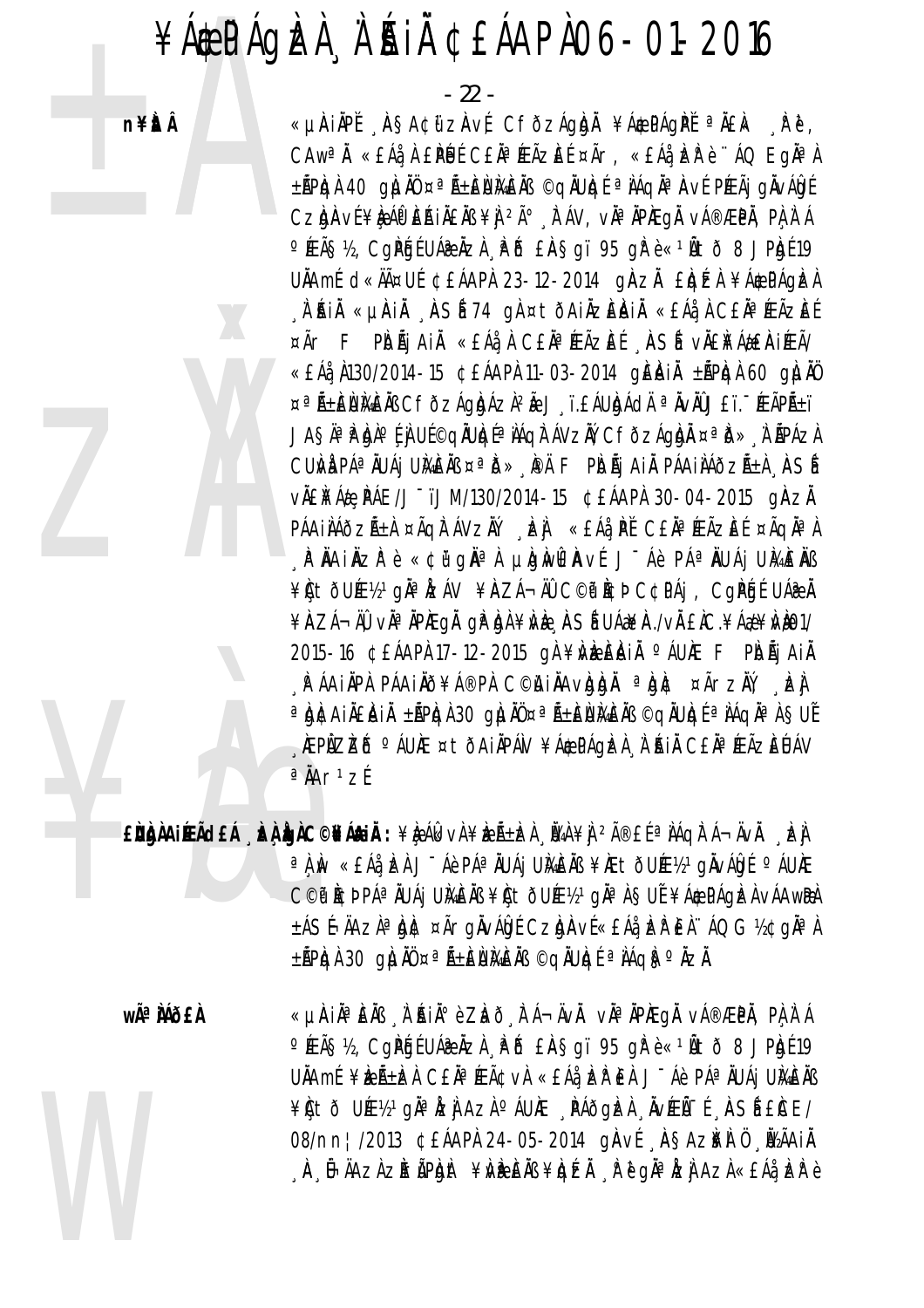$-23-$ 

"ÁQ G½¢gĪ) ±ÃPIQ) 30 gIUIÙ ¤ªÃ±EUMEIB ©gIUIQÉ ªIÁQIPÄ A AIA°è A AOEAª AVACAZA Wê AAO¤ A A-AVA.

vàªÀPÆqÅ vÁ®ÆPÅ, UƼÆqÅ ºÆÃ޽, UƼPÀ ªÉUÁ@ÀZÀ PÕ ǵˀ ÀSÉ18 £AŞqï 38/1 <sup>a</sup> AvAÛ 39/1,4 qi e MI AÜ « 14 to 7 JPbi 11 UAAmi ¥ERELERESA, Var komzet e "AQ G12¢ghar G12PE ±APRA 40 gjuli ¤ª Á±ENMEIB ©giUlgé ª IÁgiª I SUÉ

n¥ÈtÂ

«µÀIÄPĚ AŞA¢üzÄvÉ CFÕZÁgÀÀ ¥Á\$PÁgPĚ ªÄ£k "Pě, CAW<sup>a</sup>n «EÁå, A EPUE CEN<sup>a</sup> FEÃZEE ¤Ãr, «EÁå, EP è "ÁQ Egn<sup>a</sup> A ±ÃPICH 40 GILIN ¤ªÃ±ENMENS ©GILUICI ª NAGIAª AVE PREÃI GIVALOS Czbaví¥báf Eáiå£ÅB¥j 2ð "À ÁV, vĪÄPÆgÄ vÁ®ÆPÄ, UƼÆgÄ <sup>o</sup> ÆÃS½, UƼPj <sup>a {</sup>UÁæŇzì ÅPĎ £ŇSgï 38/1 <sup>a</sup>ŇvŇŮ39/1,4 gřè MI ÄÖ «1Ätõ 7 JPAJÍ 11 UÄAmÍ d«ÄĤUÍ ¢£ÁAPÀ 22-12-2012 ghzh Eigízi ¥á¢págizi í Rin «unin "Insé 10 gi¤tõajäzenin «£Áå À C£Ăª ÆÃzÆÉ ¤Ãr F PbÃj AiÀ «£Áå À C£Ăª ÆÃzĒÉ "ÀSÍ vÄENFÁ AENIFEÃ/«EÁÅ N88/2012-13 ¢EÁAPA 08-02-2014 qENIA ±ÃPICH 60 QILINO¤ªÃ±ENIMENS CFÕZÁQICÁZI 2à [AIÀZI EIEQI - Áè a NvNÛ Evigigi ofj uf ©gNulgf a Nágitávzilý, cfðzágigi ¤<sup>a</sup>b» li Apázi culvi pá<sup>a</sup>iuáj uměns ¤<sup>a</sup>b» Pä F Pidáj Ail PÁAIÀÁÕZñÀ ASÍ vÄ£¥Á¢ PÁE/J~ïJM/88/2012-13 ¢£ÁAPÀ 25-05-2015 giàzh Páailáozhta ¤aglar avzill del «Eai př CEN<sup>a</sup> ÆÃZEE ¤ÃQN<sup>a</sup> A MAINZP è «¢ü gna hunhenvé J-Áè PÁª ÄUÁj UMÈÄB ¥ÙtÕUƽ1gĂª ÅZÁV ¥ÀZÁ¬ÄÛC©P À¢Þ C¢PÁj, UNE¼NEGNĬUÁæNĬ¥NZÁ¬ÄQVNĬªNPNEGNĬGPIGA¥NE¢EÁAPA 24-08-2015 GÀ ¥NECLÀIN PÁULE F PIOLIAIN PAAINPA PÁAIÄÕ¥Á®PÀ C©HIÄAvHHA ªht ¤ÃrzĂ, Lej ªhtaIÄ£AIÄ ±ÃPICH 40 QILIN ¤ªÃ±ENMENS ©QIUICE ª IÁQIª I SUÍ , IEPI ZIZÕ O ÁUNE ¤ tÕAINPÁN ¥Á\$PÁGIZA À RIN CEN ª KEÃZIEUÁV ª NAr 1 ZÉ

 $\mathbf{E}$ ÙÀNAIIEÑ dEÁ DA ÀNAC©NEÁAIN : ¥ÈÁIk vÀ ¥ÈZѱDA DA ¥Ì 2îEÍ ª NÁQITÁ¬ÄVÀ DEN a À Àv «EÁå ÈA J Āè PÁª ÄUÁj UÀAÈÄߥÆtÕUƽºqÄvÁÒgÉ ºÁUÆ C©P I¢Þ PÁª ÄUÁj UMEÄB ¥Èt ðUƽ1 gĪ Á SUÍ ¥ÁÆPÁGIZÁ VÁAWRA ±ÁSÍ-ÄAZÀªÀNC ¤ÃrqŇvÁQÍ CZQÀVÉ«£Áà, ER €À''ÁQ G½¢qĂªÀ ±ÃPIQÀ 40 giui ¤ªÃ±EUMEÄB ©qiulqé ª IÁqiS°ÄzÄ.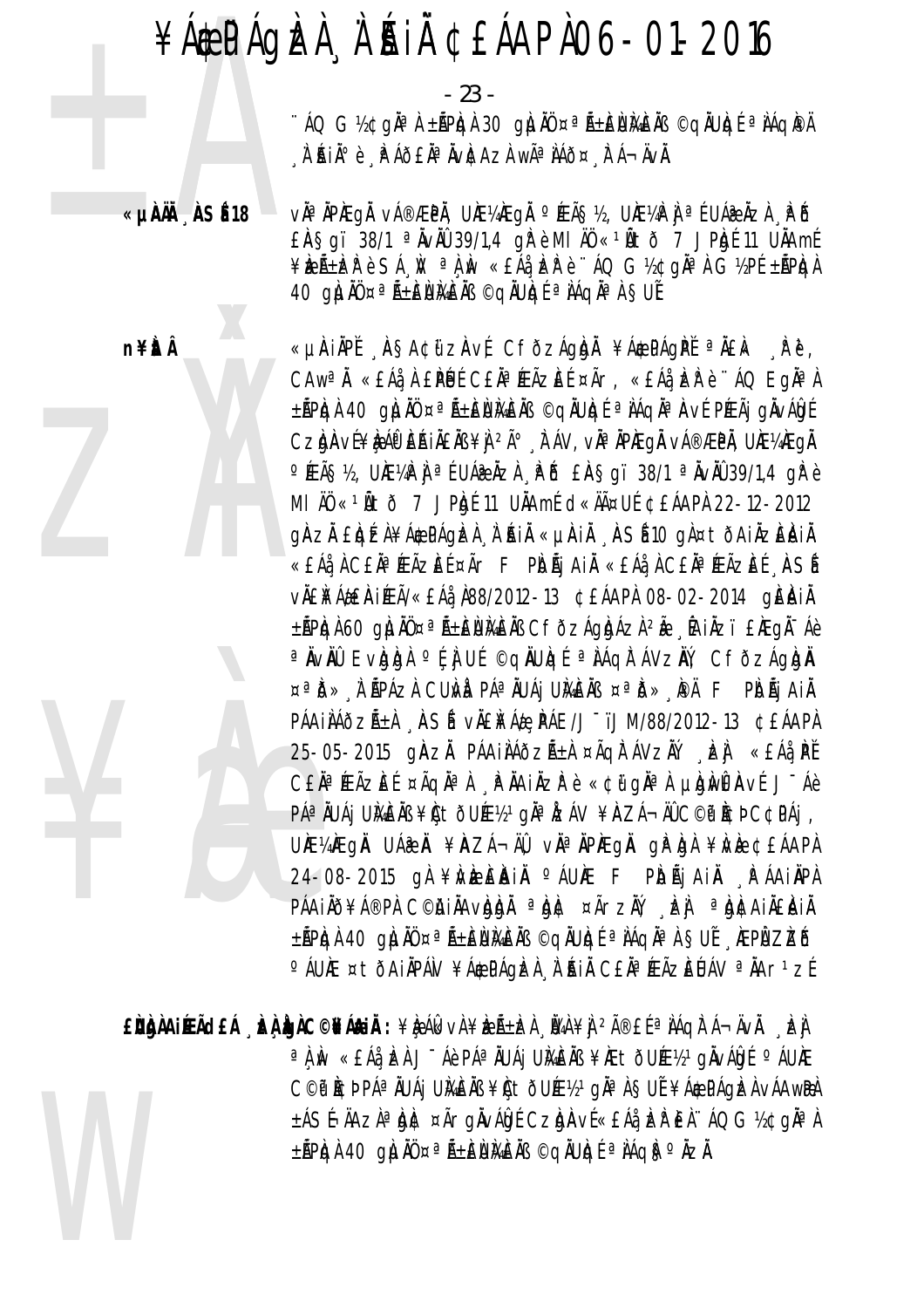- 24 -

wÃ<sup>a</sup> Mõ£À

«µÀIĂªÈÄß À ʿŔIĂºèZbõ 、lī Á¬ÄvĂ. vĂªĂPÆgĂ vÁ®ÆPĂ, UƼÆgĂ °ÆÃ޽, UƼPj ªÉUÁæÄzÀ "PÕ £ÄŞgï 38/1 ªÄvÄÛ39/1,4 gì è MI ÄÖ «<sup>1</sup>Ätõ 7 JPAJÉ 11 UÄAmÉ¥REıR CEÄ<sup>a</sup>ÆÃ¢vA «EÁå REA J Áè PÁª AUÁj UMEAB ¥Cto Uƽ1gAª AzA PÁUAE RAOGAZA  $\mu$ væð - í  $\mu$ Sí ECE/08/nn | /2013 ¢EÁAPA 24-05-2014 g $\mu$ ví ASAZIFA Ü IVÃAIA A G-ÄAZA ZIIrÃPIQIIt ¥IVIPIENS ¥IQIZI . P ë gha lizh Azi «£Aå, bzi è ∵AQ G½¢gha li ±APlgi 40 gluno ¤ªÃ±ÈÙŀAÈNB ©qŇUIqÉ ªNÁqì®Ä ¸N 'Aiñ°è ¸PÁð£ŇªŇvICAzA 

ǵˀÄ ÀSÉ19

vàªÄPÆqÅ vÁ®ÆPÅ, UƼÆqÅ °ÆÃ޽, UƼPÀ ªÉ UÁ@ÄZÀ , PŐ £AŞqï 38/3 <sup>a</sup> AvAÛ 39/2,3 qir è MI AÖ «<sup>1</sup>Ato 3 JPbt 38 UAAmf ¥EREEDPE SAN a A M «EAA EPE"AQ G12¢gAa A G12PE ±APRA 40 glill ¤ª Á±EllMEIB ©qÄUlgé ª IAqia i Sué

«µÀIÀPĚ AŞA¢ữZÀVÉ CFÕZÁQÀN ¥Á\$PÁQPĚ ªÄ£k Rě, CAW<sup>a</sup>ň «£Áå, À £PÚ f C£ŇaÆÃzÆ f¤Ãr, «£Áå, bz Pè '' ÁQ Egňa À ±ÃPICH 40 QILIN ¤ªÃ±ENMEIN ©QIULO ªIAQIªIAVE PÉEÃI QIVALO Czynu f¥ráf Eriåeäߥj <sup>2</sup>ð "À ÁV, vĪÄPÆgÅ vÁ®ÆPÄ, UƼÆgÅ <sup>o</sup> ÆÃ޽, UƼPÌ ªÉUÁæÄZÌ . PÕ £ÀŞqï 38/3 ªÄvÄÛ 39/2,3 gì è MI ÄÜ «1Ñtð 3 JPAJÍ 38 UNAMÍ d«ÄĤUÍ ¢EÁAPI 31-03-2012 ghzh Eigízi ¥á¢págizi "i "Rii «µiai" "IASÍ 26 gl¤tõAi IzEiniä «£Áå¸À C£Ăª ÆÃzÆÉ ¤Ãr F PbÃj AiÀ «£Áå¸À C£Ăª ÆÃzÈÉ ¸ÀSÍ vÄENFÁ AENIÉA/«EÁÅ, K347/2011-12 ¢EÁAPA 15-06-2013 QIENIÄ ±ÃPÌQÀ60 gìLIÀÖ¤ªÃ±ÈÙIXEÀB CFÒZÁgÌgÁZÀºÃ "fAIÀZï j eÁ£À-Áè ªÄvÄÛ EvIgIgi °Éj UÉ ©gÄUIgÉ ªÌÁgÌ ÁVzIIÝ, CfðzÁgIgI ¤ªb» NÄPÁZA CUMA PÁªÄUÁj UMEÄB ¤ªb» PÄ F PIOÃj AIÄ PÁAIÀÁÕZñÀ ASÍ vÄ£ì¥Á& PÁE/J~ïJM/347/2011-12 ¢£ÁAPÀ 29-12-2015 GÀZL PÁAILAÕZñL ¤ÃGLÁVZLI. EL «EÁL PE CEN<sup>a</sup> ÆÃZEE ¤ÃQN<sup>a</sup> A PNAINZPE «¢ij qna h phwenve J-Áè PÁª ÄUÁj UMÈÄB ¥ÙtÕUƽ1gĪ ÅZÁV ¥ÀZÁ¬ÄÛC©P À¢Þ C¢PÁj, UNEXNEQN UÁT NEVAZÁ-NŰ VNA NEDVEGN QTURA ¥NE ¢EÁAPN 24-08-2015 Q A¥NEERIN ºAURE F PIORJAIN PAAINPA PÁAIÄÕ¥Á®PÀ C©jAIÄAvbba ªbl ¤ÃrzĂ, El ªbl AIÄ£ÀIÄ ±ÃPIQÀ 40 QILIÀŬ ¤ªÃ±IELUMEÀB ©QIAUIQÉ ªIAQIÀªÀ SUÉ , IÆPI ZIZÕ O ÁUNE ¤ tÕAINPÁN ¥Á\$PÁGIZA À RIN CEN ª KEÃZIEUÁV ª NAr 1 ZÉ

**n¥itÂ**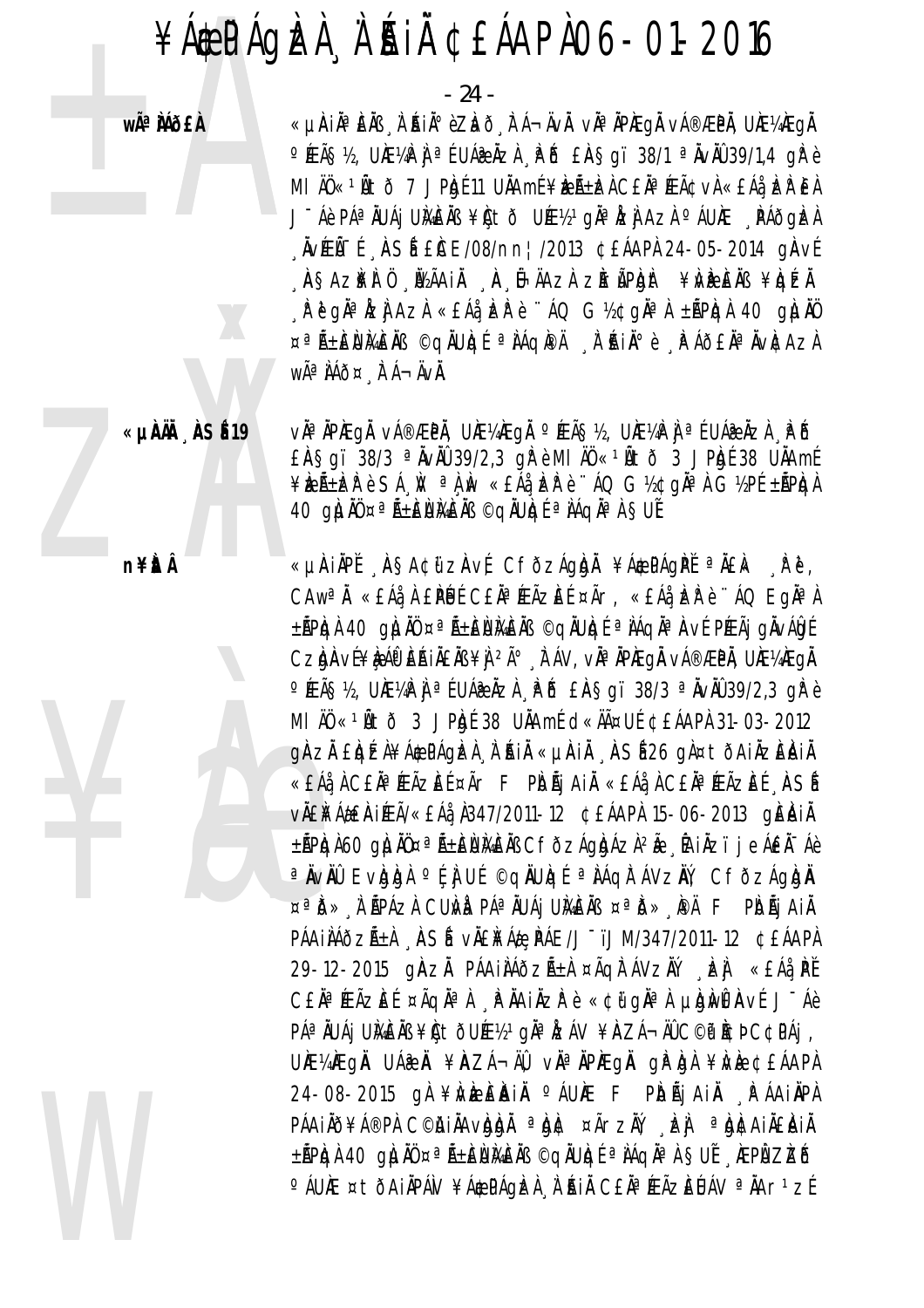#### ¥Á EPÁQIZI À A SAI CEÁAPA 06-01-2016

- 25 -

a A Av «EÁå EA J Áè PÁª AUÁj UMEAB ¥ÆtðUƽº gAvÁGt ºÁUÆ C©P ICD PÁª ÄUÁj UMEÄB ¥CtÕUƽ1gĪ A SUÍ¥Á\$PÁGIZA VÁAWPA ±ÁSÍ-ÄAZÀªÀ) E ¤ÃrgÄvÁÓJÉ CZÒJAVÉ «EÁå, ER EÀ '' ÁQ G½¢gĪÀ ±ÃPICH 40 QILINÜ ¤ªÃ±JENMENS ©QINUICÍ ª NÁQIS º NZI.

wê MÕ£À

**n¥itÂ** 

«µÀiĂªÈÄß À ʿŔiðèZbõ 、È Á¬ÄvĂ. vĂªĂPÆqÄ vÁ®ÆPÄ, UƼÆqÄ OÆÃS½, UƼPŇ ªÉUÁæŇZN PĎ EŇSQï 38/3 ªŇvŇĴ39/2,3 QPè MI ÄÖ«<sup>1</sup>Ätõ 3 JPAgÉ 38 UÄAmÉ¥AzıACEÄ<sup>a</sup>ÆÃ¢vÀ«EÁå ER EÀ J Áè PÁª AUÁj UMEAB ¥Cto Uƽ1gaª DZA AZA º ÁUÆ PÁÕGDZA  $\mu$ væð - í  $\mu$ Sí Elce/08/nn ¦ /2013 ¢ EÁAPA 24-05-2014 gaví ASAZIFA Ü ÜZAAIA A Ü ÄAZA ZIIrIPIQIIT ¥IVIPIEAB ¥IQIZI <sub>.</sub> P ĕ gh<sup>a</sup> lzj Azl «£Áå, k P è ∵ÁQ G½¢gh<sup>a</sup> l ±ÃPlql 40 glull0 ¤ªÑ±ÈÙŀAEÄB ©qÄUIqÉ ªIAqIPÄ "I:ÉIİè "PÁð£ÏªÄvICAzI WÃ<sup>a</sup> ÀÁÕ¤ À Á-ÄV**À**.

ǵˀ ÀSÉ20 vઠÀPAEQÀ vÁ®ÆPÀ, HrõUGÉ ºÆÃ޽, Ş, PÁ¥À Öt UÁ@ÀZÀ PD EASqi 40/1 qrè1 JPbt 09 UAAmt a NVAU AEA.40/4 qrè 0-10 UNAmE MI AO « 10to 1 JPhpE 19 UNAmE ¥bentber CEĂ<sup>a</sup> ÆÃZEAIAVQÄ<sup>a</sup> A «EÁa ER EA "ÁQ EQÄ<sup>a</sup> A 2EÃ a AVAU 3EÃ O AVE LAPGA 60 GILIN ¤ª ALEUMENS ©GIUGE ª IAGIª A SUE

> «µÀIẰPĚ 'À§A¢ữZÀvÉ CfðzÁgÀdÁzÌ <sup>2</sup>ĂªÄw ®PÀªÄä PÉEÃA <sup>-</sup>Ã|| ∵ÆÃUÀIÄå EªÀgĂ ¥Á\$PÁgPĚCfð ¸Àª, vĪÄPÆgÄ vÁ®ÆPĂ, H rõugí ºÆÃ޽, § PÁ¥Ì Öt UÁæÄzì PÕ EÀŞgï 40/1 gřè 1 JPhof 09 UNAmi <sup>a</sup> NvNU AEA.40/4 gP e 0-10 UNAmi MI AU «<sup>1</sup>Ato 1 JPRI 19 UÄAmE ¥RıRP è CEÄ<sup>a</sup> ÆÃZEAIAAVQĪA «EÁa EP EA "ÁQ EgÄ<sup>a</sup> A 2 ª ÄvÄÛ 3£Ã º AvIzA ±ÃPIGA 60 gILIAÜ ¤ª ñENIGEAB ©aiubí alágia CELa Fázieí ¤Ãgia Preãi givábí ¢ EÁAPA 23-12-2014 GIAZI EIGEL ¥Á&PÁGEL L'ÍRIL «µRIL ASÍ 69 gì è «EÁå À CEÀ<sup>a</sup> ÆÃZEE ¤Ãr ±ÃPhgÀ 40 gluÀO ¤ª ñENMEÀB ©qiulgí a lági ávviu F »Azí «£Áå a C£ia ÆÃzi Ef ¤Ãrgia a . P NAINZP è «¢ữ zh µh) wênin J - Áè PÁª NUÁj UMÈNB . P N¥ISPP ÁV ¥ÆtðUƽ1gĪÅZÁV¥ÁÆPÁgÌZÀEAf¤AiÅjAU﫨ÁUÀCAZÀªÀDÀC , Ρ ĕ gĂvÁGUÉ °ÁUÆ ¥AZÁ¬ÄÛ C©t Ì¢Þ C¢PÁj, ª ĹÉzÁ¼À UÁ₹À ¥AZÁ¬ÄŨvÀªÄPÆQÄ gP bJA¥WE¢EÁAPA 25-11-2015 gA¥WEEAIÄ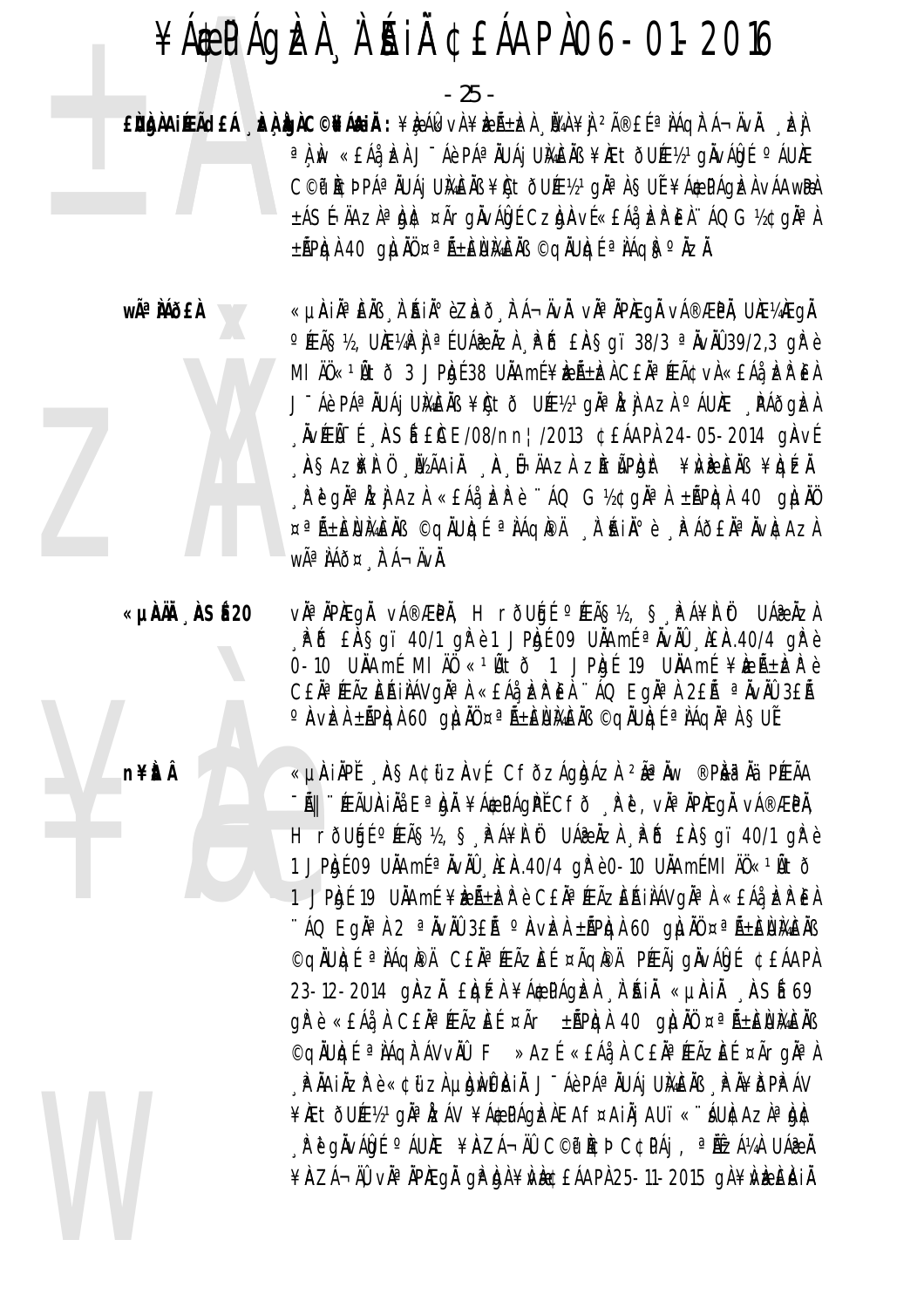- 26 -

°ÁUÆ F PIOÃj AII APÁAINPA PÁAINO¥Á®PA C©iAINAvIgIon ªIght ¤ÃrzŇ, La ªbitainenin 'AO Egnan 2ER ªnviu 3ER ºnvizh ±ÃPIQÀ 60 giui ¤ªÃ±EUMEÀB ©qiulqé ªiáqiaªà §ué , kepi zizõ O ÁUNE ¤ tÕAINPÁN ¥Á\$PÁGIZA À RIN CEN ª REÃZIEUÁV ª NAr 1 ZE

 $\mathbf{E}$ Dànair ndeá , bà bàc©báain : \e Alevà $\mathbf{E}$ a  $\mathbf{E}$ h , ba $\mathbf{E}$  , ba  $\mathbf{E}$ a À Àv «EÁå ÈÀ J Āè PÁª ÄUÁj UÀÆÄߥÆtÕUƽºqÄ∨ÁĠqÉ ºÁUÆ C©P I¢Þ PÁª ÄUÁj UMEÄB ¥Èt ðUƽ1 gĪ Á SUÍ ¥ÁÆPÁGIZÁ VÁAWRA ±ÁSÍ-ÄAZÀ <sup>a</sup> bì¢ ¤ÃrgÄvÁbí CzbÀví «£Áå bèi EÀ ''ÁQ EgĪÀ 2Eà ª ÀVÀÛ3Eà º AVER±ÃPICR60 GILIÃO ¤ª Á±ENIGEÀB ¤ª Á±ENIGEÀB ©gÄUIgÉ <sup>a</sup> IÁgis**·** IzI.

wê MÕFÀ

«µÀIĂªÈÄß À ʿÁIĂºèZÀð 、̯Á¬ÄvĂ. vĂªĂPÀEgĂ vÁ®ÆPĂ, H rðUģÉ O ÆÃS½, S PA¥I Öt UÁZI AZI PO EASO, 40/1 OP è 1 JP O E UÄAmÉ  $a$   $\lambda$ v $\lambda$ Ü  $\lambda$  LE $\lambda$  40/4 g  $R$  è 0-10 U $\lambda$ AmÉ MI  $\lambda$ Ü «  $\lambda$  10 to 1 JPh E 19 UÄAmÉ ¥ÈıÈZÀ CEĤÉEâvÀ «EÁå ÈZPEÀ J-Áè PÁªÄUÁj UÄAÈÄB ¥Cto Uƽ1giªIzi AziºÁUÆ PÁðgizi IvÆI-1 ASI ECE/ 08/nn | /2013 CEÁAPÀ 24-05-2014 gÀVÉ ASAZ¥À Ü ÜZÄAIÄ ¸À¸Î⊢ÄAzl zIrÃPIglit ¥IVIR EĂB ¥IqÉÄ ¸l? ĕ gilªlej Azl «£Áå¸lel? è  $\pm$ ÁQ Egă $^{\circ}$ à 2£Ã  $^{\circ}$ àvàû 3£Ã  $^{\circ}$ àvèà $_{\pm}$ ãPca 60 gìjàŭ ¤ $^{\circ}$ ã $_{\pm}$ èù)à{èàß ©qÄUIqÉ <sup>a</sup> IAqIPÄ A BIA°è RAÕEIA AVICAZI Wê IAÕ¤ RÁ¬ÄVI.

ǵˀ ASÉ21

vઠÀPAEqà vá®ÆPÀ, PÀ À Á ºÆÃS½, "WP ÀAUP UÁ@ÀZÀ "PÕ  $E$ ASgï 16/4 gřè 0-39 UÄAmÉ ¥æÃ±berè SÁ N a A M «EÁå berè ∵ÁQ EgĪÀ2£Ã ªĂ∨ĂÛ3£Ã ºÀVÈÀ±ÃPÈGÀ60 gÌJĂܤªÁ±ÈÙ}¼ÈÀß ©qÄUIqÉ <sup>a</sup> IAqIa i SUE

**n¥itÂ** 

«µÀIAPĚ ASA¢űzAvÉ CfðzÁgha ¥Á¢PÁgPĚ ªÄ£k Rě, vઠÀPAEqà vá®ÆPÀ, PÀ À Á ºÆÃS½, "Wª ÀAUP UÁ@ÀZÀ "PÕ EASqï 16/4 qrè 0-39 UAAmE ¥bentere è CEA<sup>a</sup> FEAZEAIAAVqaal «£Áå, beir EA '' ÁQ EgĤÀ 2 ªÄvÄÜ 3£Ã ºÄvbei ±ÃPiqi 60 giunö ¤ªÑ±ÈÙЍÆÀB ©QÀUÀQÉ ªÀÁQÌ®À C£ÀªÆÃZÈÉ ¤ÃQÌ®À PÆÃj QÀVÁÍQÉ PÉEÃI QIN AUSÉ CZURNÉ ¥I AP EAIREAS ¥I 2ú FÁV, EL d«HäUÉ ¢£ÁAPÀ 05-08-2014 gÀZĂ £ÌQÉZÀ¥Á\$PÁGÈZÀ À ÁIÄ «µÀIÄ "ÀSÍ 53 gì¤tðAilizEAII «EÁå ICEI¤ÆĀzEE¤Ãr F PIDĀJ AII «EÁå ÀCEĂªÆÃZEÉ ASÍ vÄENÁÆÀIÆÃ/«EÁå N25/2014-15 ¢EÁAPÀ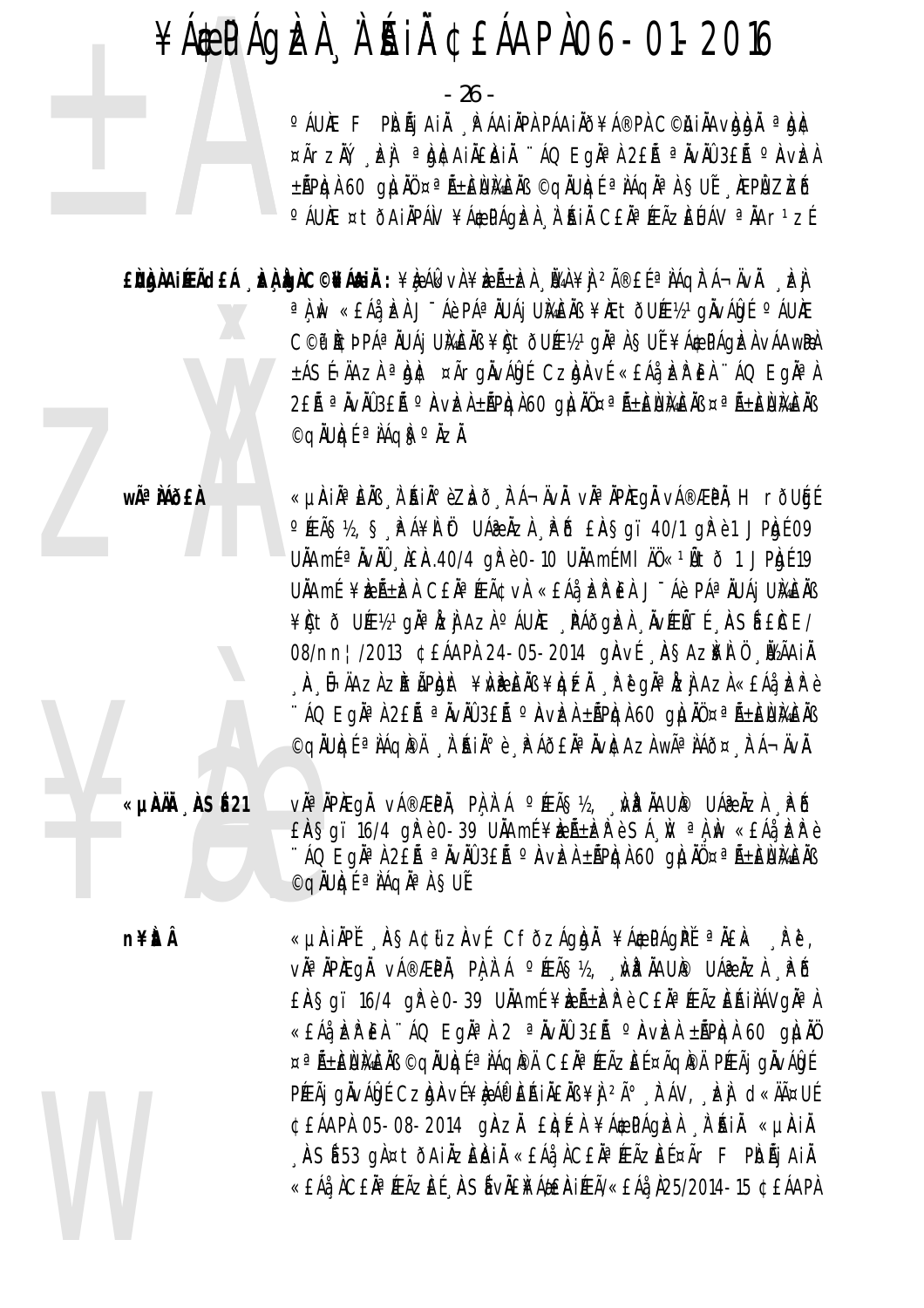#### ¥ÁÆPÁGÈÀ À`ÉAIÀ ¢£ÁAPÀ 06-01-2016

-<br>27 -<br>23-02-2015 gÈÀiÀ ±ÁPÌ<br>2Å PĹJA.PÁ¥ÀdÀ gÈÀN<br>6 °Ĺ,j UĹ©qÄUhqÉ ª ÀÁqh Á\<br>PÁªÄUÁj UÌAÈÄߤªð», P<br>,PÁE/J ¯ïJM/25/2014-15<br>¤Ãqh ÁVZĂY , kej «EÁà, Pť  $23-02-2015$  gèài  $\pm$ ếpìgh 40 gì hồ ¤<sup>a</sup> Á $\pm$ ênhà En Cfðzághazh <sup>2</sup>Ă PÉJA.PÁ¥ÀgÁdÄ gÀ<sup>p</sup>ÀgÀ f.¦.J.¥Àw¤¢ü±ÀCjà PÉ``ÀgÀvï JA§ÄªÀªÀgÀ °ÉÀ UÉ ©QÄUÀqÉ ªÀÁQÀ¯ÁVZĂÝ, CfðzÁgÀdĂ ¤ªð» À ÁPÁZÀ CUÀvÀ PÁªÀUÁj UÀ¥ÈÀB ¤ªð»¸À¤ F PIdÃj AiÀ PÁAiÀÁðzÁ±À¸ÀSÍ vÀ£I¥Áæ  $\hat{P}$ ŘÁE/J $^{-}$ ïJM/25/2014-15 ¢£ÁAPÀ06-05-2015 gÀ $\overline{A}$ À PÁAi $\hat{A}$ ð $\overline{A}$ ¤ÃqÈÁVzĂÝ, ÈÀ «£Áå, PĚC£ĂªÆÃzÈɤÃqĂªÀ, PÄAiÅZPè«¢ü gĂªÀ µÀGÀWÊÀN Ú J¯Áè PÁª ÄUÁj UÀ¼ÈÄß ¥ÈtðUɽºqĪÅZÁV DAIÄÄPÀJÄ, <sup>a</sup>ˡÁ£ÙIQI¥Á°PÉ, vĂªÄPAEGÀ gÀPLIAÀ¥ÀVEZELAIÄ °ÁUAE FPIOÃjAIÄ <sub>"</sub>PÁAI ÀPÁ PÁAI ÀÕ¥Á®PÀ C© AI ÀAv Àg Àu ¤ÃrzĂÝ, "Þ] <sup>a</sup>À)¢AI ÀÈÀÌÄ «£Áå, ÞREÀ ¨ÁQ EgĪÀ 2£Ã ªÄvÄÛ 3£Ã ºÀVÞA ±ÃPÀqÀ 60 gÀJĂÜ ¤ªÃ±ÈÙÀ&ÈÄB ©qĂUÀqÉ ªÀÁqĂªÀ §UÉ ¸ÀEPÌ ZÌZŐ °ÁUÆ ¤tðAiÄPÁN¥ÁÆPÁGÞA, À`ÁIÄ C£ÄªÆÃZÈÚÁV ªÄAr1zÉ

z<br>Zavedni završil<br>Završil<br>Završil<br>Završil<br>Završil<br>Završil<br>Završil<br>Završil<br>Završil<br>Završil<br>Završil<br>Završil<br>Završil<br>Završil<br>Završil<br>Završil<br>Završil<br>Završil<br>Završil<br>Završil<br>Završil<br>Završil<br>Završil<br>Završil<br>Završil<br>Završil<br>Zavr **£ÙÀÀAIÆÃd£Á ¸ÈÀÀGÀC©¥Á&IĂ:** ¥ÈÁkvÀ¥ÈÆÃ±ÈÀ ¸Ŭ¼À¥Ì, <sup>2</sup>î£É ªÀÁq̯Á¬ÄvÄ. ¸È] <sup>a</sup>À, Àv «£Áå, ÀzÀ J¯Áè PÁªÄUÁj UÀ¼ÈÄß ¥ÄEtðUƽºqÄ∨ÁÔgÉ. ºÁUÀE. C©P ÀCÞ PÁª ÄUÁj UÀ¼ÈÄB¥ÙtðUƽ1gĪÀ ŞUÍ¥Á\$PÁgÌZÀ vÁAwRÀ ±ÁSÍÄAzÀªÀȤÃrgÄvÁÓdÉ CzÒÀVÉ «£Áå,ÀÈRÈÀ ¨ÁQ G½¢gĂªÀ 2£Ã ªÀVÀÛ 3£Ã °ÀVÈÀ ±ÃPÀQÀ 60 gÌUÀÜ ¤ªÃ±ÈÙMÀÈÀB ©qÀUÀqÉ <sup>a</sup>ÀÁqi§<sup>o</sup>ÀzÀ.

Wê MÕ

**wã<sup>a</sup> Àáð£À** «µÀiĂªÈÄß ¸À˙ÂiĂºèZbð¸ÀTÁ¬ÄvÄ. vĂªÄPÆgÅ vÁ®ÆPÅ, PÀ¸À˙Á  $^{\circ}$ ÆÃ§½, "MªÄAUI® UÁæÄzÀ PÕ £À§gï 16/4 gì°è 0-39 UÄAmÉ ¥ÈÆÄ±ÈÀ C£ĂªÆÃ¢vÀ «£Áå, ÈÀ Đà LÌ PÁªÀUÁjUÀ¼ÈÀB ¥Ùtð UÉL½<sup>1</sup>gÀªÀzÌAzÀ°ÁUÀE PÁðgÌzÀ ÄvÉÑŤÍ ASÍEÙE/08/nn¦/ 2013 ¢£ÁAPÀ 24-05-2014 gÀvÉ "À§Az¥À Ö "ϽÃAi À "Î⊢ÄAzÀ zÀrÃPÀ)At ¥À/ÈLÄB¥ÀqÉÀ ĮŘĕgĂªÀzÌAzÀ«£Áå,Àzhè¨ÁQ G½¢gĂªÀ 2£Ã ªÀVÀÛ 3£Ã ºÀVEÀ ±ÃPÀQÀ 60 gÌ LÀÜ ¤ªÃ±ÈÙMÀÈÀB ©qÀUÀqÉ <sup>a</sup>ÀÁqÌ®Ä ¸À¨ÅìŰè ¸ÌºÁð£ĂªÄvÌ¢AzÀ wêÀÁð¤¸Ì¯Á¬ÄvÄ.

n¥ita **«µÀAÄ ÀÄ ¸ÀASÉå 22** vÀĪÀÄPÀÆgÀÄ vÁ®ÆèPÀÄ, PÀ¸À¨Á ºÉÆÃ§½, ºÉÆ£ÉßãÀºÀ½î UÁæªÀÄzÀ ¸ÀªÉð £À§gï 69/12 gkè 0-23 UAAm E¥kenEkekè C£ karakan Kana Ai «£Áå¸Èk̰ÈÀ ¨ÃQ EgĂªÀ 2£Ã ªĂvĂÛ 3£Ã ºÀVÈÀ ±ÃPÀqÀ 60 gÀµÀÜ ¤ªÑ±ÈÙMÈÄB ©qÄUk¤É ªÀÁqĪÀ §UĚ

**n¥ÈÅ** «µÀiÅPĚ , ÀSA¢ü zÀvÉ CfðzÁgÀgÁzÀ <sup>2</sup>êÀw ªÀ°Á®QëÄ EªÀdÀ ¥ÁÆPÁGPĚ CFð ÅP. vĪÄPÆgÄ vÁ®ÆPÄ, PAÀ`Á ºÉÆÃ§½,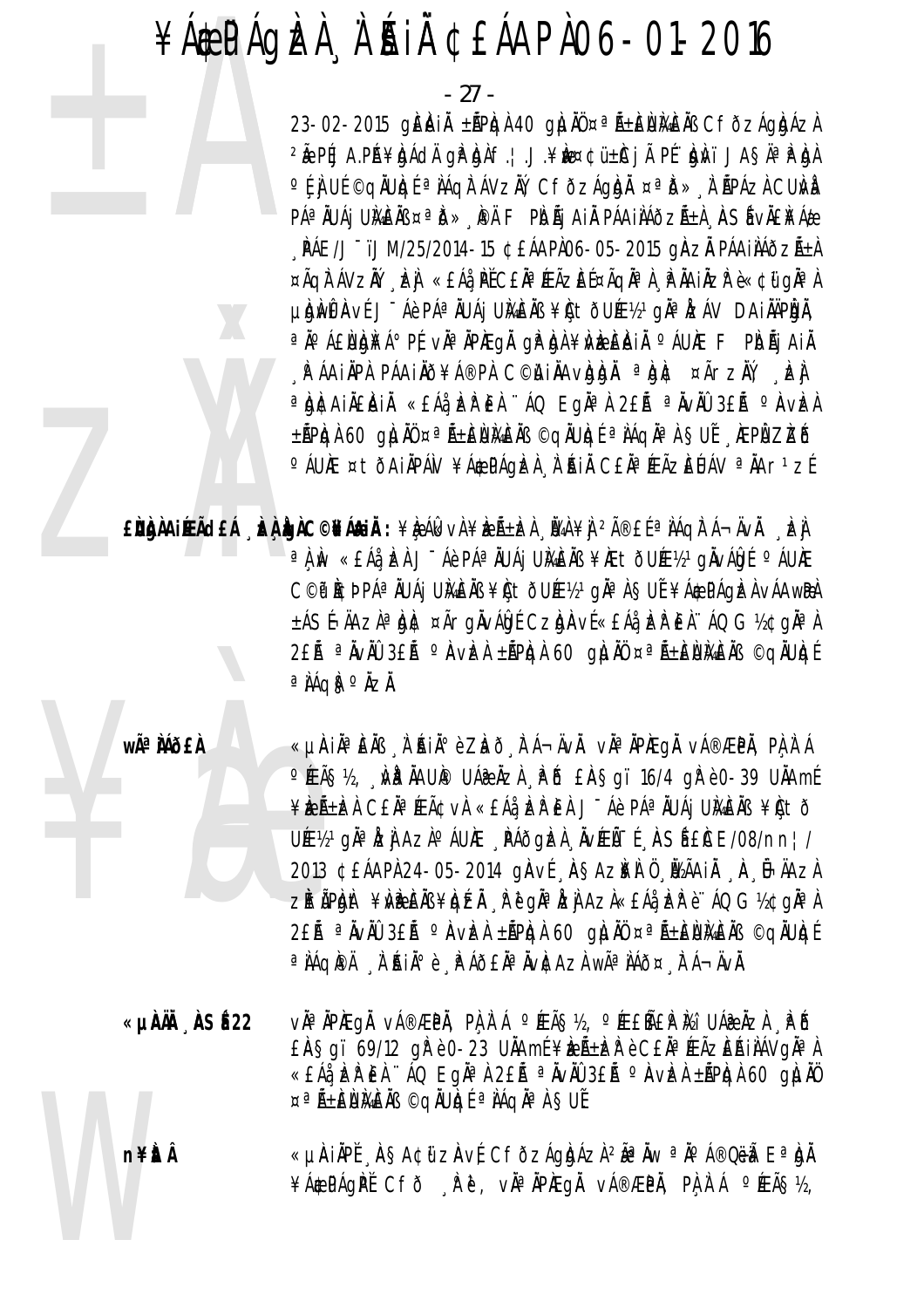$-28$  -

O ÆEÑEP Vai UÁR NZA, P O EAS qu 69/12 q Pè0-23 UNA mÉ¥REѱR è C£ĂªÆÃZĒŔIÀÁVgĂªÀ«£Áå¸ÞRÆÀ∵ÁQ EgĪÀ2 ªĂvÄÛ3£Ã °AvÞA ±ÃPIGA 60 GILIAŬ ¤ªÃ±ENIGEAB ©GIULIO ª AAGIPA CEAªÆÃZEE ¤ÃQIPÄ PÉEÃI QINALOIÉ LEI ¥LE ÁLI VI d«ÄäEIP è ¥ÁQEPÁQIEA À ÉNIA ¢£ÁAPÀ 05-08-2014 gÀZĂ £ÌqÉZÀ¥Á\$PÁgÌZÀ ÅĤIÄ «µÀIĂ ASÍ 51 gÀ gir è «EÁà À CEÀ<sup>a</sup> FEÃZEE ¤Ãr ±ÃPIGÀ 40 gILINO ¤ªÑ±ENMEÑS ©qŇUkqɪÑÁqÑ ÁVvŇÛ F »AzÉ «EÁå À CEŇªÆÃZEÉ ¤Ãrgha) Franize è «¢üzi phwêni J-áè Páaluáj Umèns A A¥DPPAV ¥ÆtðUƽ1gĪÅZÁV ¥Á\$PÁgÌZA EAf¤AiÄjAUï ǬÁUÆAZÀªÀÈ È PPQÄVÁÔLÉ QÁUÆ DAIÄÄPÌDÀ, ªÄ QÁ£ÙIQN4Áº PÉ vàªÄPÆqå qèba¥vè ASÉ vàªÄ¥Á/vÁA±Á/1Dqï/07/2015-16 ¢£ÁAPÀ19-08-2015 gÀ¥NEEAIÄ vÀ¦PAR ÁV PÁAIÄÕ¤ªD»1 gĪNZÁV <sup>a</sup> bhcaineas ar e ghvári Dzi Aza <sup>a</sup> hã®hga «Eáa bar Ea '' ÁQ  $G$ ½¢gha) 2 a nvil 3£ñ  $\circ$ nviz) ±ñPig) 60 gli va a ñ±Elumeñs ©qäulgé a iáqäa i "Asazi «µAiäa Eiß ¥á¢páglzi "i 'Aiä a iäazé  $a \angle A r^1 z$ 

 $\mathbf{E}$ ìngàair Ách cho là cho chánh : $\mathcal{L}$ h, án  $\mathcal{L}$ h, ín  $\mathcal{L}$ h,  $\mathcal{L}$ h,  $\mathcal{L}$ h,  $\mathcal{L}$ h,  $\mathcal{L}$ h,  $\mathcal{L}$ h,  $\mathcal{L}$ h,  $\mathcal{L}$ h,  $\mathcal{L}$ h,  $\mathcal{L}$ h,  $\mathcal{L}$ h,  $\mathcal{L}$ h,  $\mathcal{L}$ h,  $\mathcal{L}$ h, a À Àv « £Áå LEÀ J - Áè PÁª ÄUÁj UMAEÄB ¥Æ tÕUƽ 1 gÄ∨Á∯É º ÁUÆ C©P ICD PÁª IUÁJ UMEIB ¥Á¢PÁGIZI VÁAWRI ±ÁSÍ-ÄAZI ª IGIC ¤ÃrgĂvÁbú CzbAví «EÁå, ER EA "ÁQ G½¢gĪÀ±ÃPbdÀ60 gluAÖ ¤ªÑ±ÈÙMÈÑS ©qĂUIqÉ ª IÁqI§ºÄZĂ.

wê MÕ£À

«µÀIẰªÈÄß À ʿŔIĂºè Zhõ 、┟`Á¬ÄvÄ. vĂªĂPÆgÄ vÁ®ÆPĂ, PÀ À ʿÁ OFEÃS12, OFEEÑERIZI UÁRIZA RO EASQI 69/12 QRè 0-23 UÄAmÉ ¥ÈıÈZÀ CEÄ<sup>¤</sup>ÉEâvÀ «EÁå ÈZPEÀ J<sup>-</sup>Áè PÁªÄUÁj UÄAÈÄB ¥ÇtõUƽºgĪÀzÌAz̺ÁUÆ RÁðgÌzÀ ÅVÆĨI-É ASÍ EICE/ 08/nn | /2013 CEÁAPÀ 24-05-2014 gÀVE ASAZIFÀ Ö IVÃAIÀ , À , Ô-ÄAZÀ ZII rÃPIQIII: ¥IVIP EINS ¥IQÉZII, À ĕ QII ª IZI AZÀ «EÁå, IZI? EÀ 2Eà ª ÀVÀÛ 3Eà º AVEA ±ÃPICA 60 QILIAŬ ¤ª ñEUMEAB ©QILUICI a NAQIPÄ N'INIO È PAJENA NURAZI WÄANAJ¤ FA-AVÄ.

vàªÀPÆQÅ vÁ®ÆPÅ, PAÀ`Á °ÆÃ޽, wªÀÁ¥ÅQÀ UÁ@ÀZÀ PÕ ǵˀ ÀSÉ23 EAS gï 7 ghè MI A04 JPh 122 UAA mé a NVAO LAEA.8 ghè 4 JPh 1 28 UNAmEMI AU9 JP by 10 UNAmE ¥ bent e CEN ª FEAZERINAV GN ª A «EÁå, ER è ''ÁQ Eqñ<sup>a</sup> à 2Eà ª ÀvÀÛ 3Eà º AvEA ±ÃPIQA 60 QILAŬ ¤ªÑ±ÈNMEN ©qNUgéªNAqNªN SUE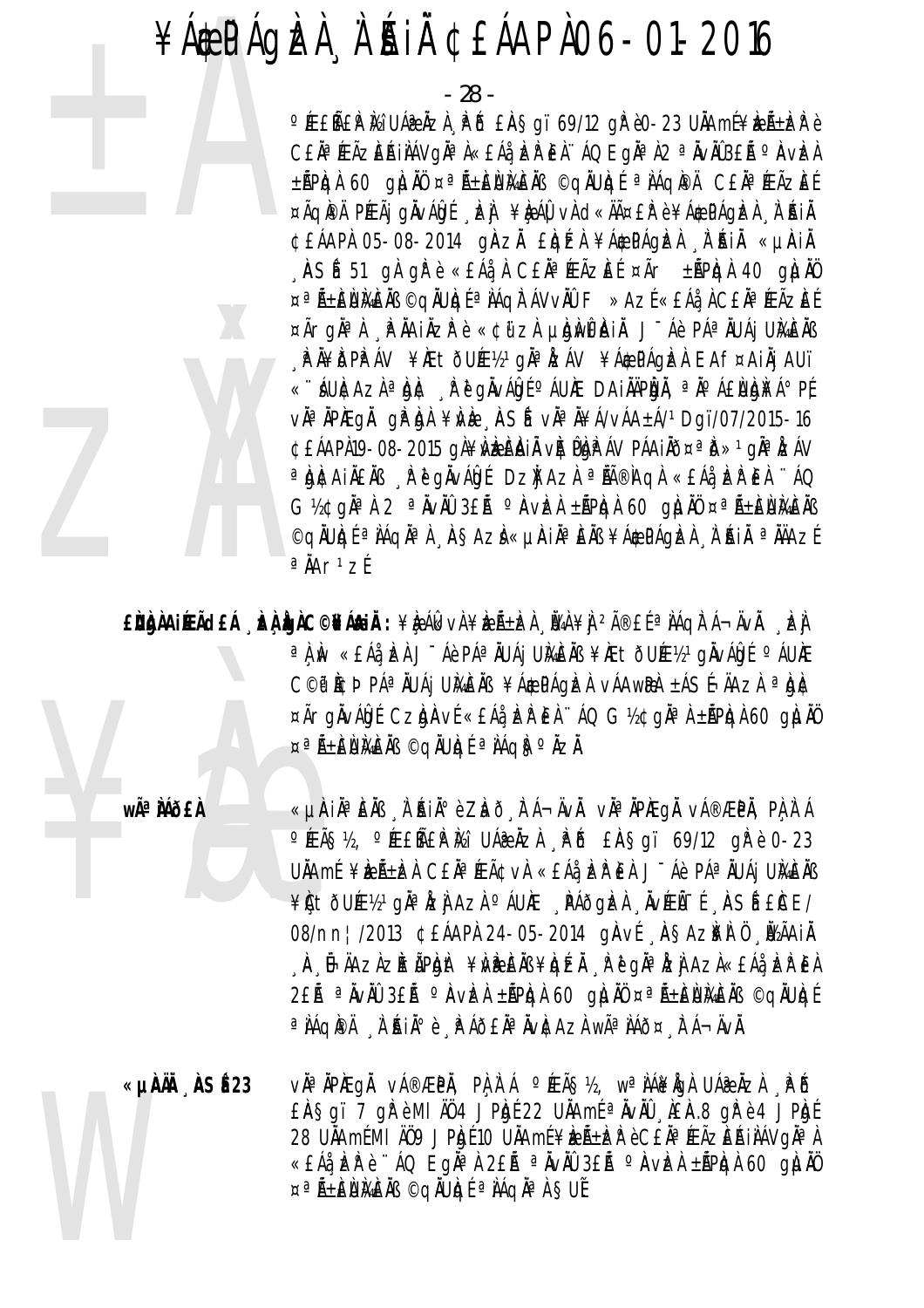#### ¥ÁÆPÁGÈLA À ÁLA ¢EÁAPA06-01-2016

- 29 -

n¥itÂ

«µAIÄPĚ ASA¢űzAvÉ CFÕzÁgÀdÁzÀ 2Ă r.J.ªÄºÃ±ï ªÄvÄÛ EVIDIN ¥ÁOPÁGPI CFO RU, VIA APAEGA VÁ®ÆPA, PA A A PÉAS12, W<sup>a</sup> LA¥ LOLA LA LA LA LA LA SQI 7 QR è MI A0 4 JP LOL 22 ULLAME <sup>a</sup> ÄvÄÜ AEA.8 q Pè 4 JPA 1 28 UAA m E MI A 0 9 JPA 10 UAA m E ¥EıER è CEÄ<sup>¤</sup>ÆÃZEŔIÀÁVQĪÀ «£Áå ER è ¨ÁQ EqĪÀ 2 ªÄvÄÛ 3Eà PAVER ±ÃPIGA 60 GILIAU ¤ªÃ±EUMEAB ©GAUIGE ª AÁGIPA CEN<sup>a</sup> FEÃZE E ¤ÃQIPA PFEÃJ GINVALOS LEI ¥LAU VA CI «AäEIP è ¥Á\$PÁQIZI À AJI ¢EÁAPI 18-03-2013 QIAZI EIQIZI ¥Á\$PÁQIZI "À "RIA «µRIA "ASÉ 23 gÀ gì" è «£Áå À C£Ăª ÆÃZEE ¤Ãr ±ÃPIqÀ 40 glulü ¤<sup>a</sup> A±Elumelis ©glulde alaglavviü F »Aze «EA1) CEN<sup>a</sup> ÆÃZEE ¤ÃrgNa) PNAINZP è «¢ữ zh µhwênin J-Áè P绀UÁjUMÈÄB RÄ¥DPRÁV¥ÆtÕUƽ1gĪÅZÁV¥Á\$PÁgÌZA EAf¤AiljAUï «¨ áUltazl ª blt ReglivAbj º áUlt ¥AZÁ-ÄÛ C©P I¢Þ C¢PÁj UMÄ, CgPGE UÁ@ Ä ¥AZÁ¬ÄŪ vĪÄPÆGÄ vÁ®ÆPÄ 18-11-2015 gì ¥ivizieini vì Pigi AV Páaino¤<sup>a</sup>id»<sup>1</sup>giaizáv a bhcainear regivailte Dzi Azia ha ag acha e a cha cha Ghadai 2 <sup>a</sup> ÄvÄÜ 3Eà <sup>o</sup> ÄvIzA ±ÃPIGA 60 g|uĂÜ ¤<sup>a</sup> ñENIAEÄB ©qÄUIGE a IÁQÄa I. ASAZI«UAIÄa EÄB ¥Á\$PÁQIZI. I AIÄ a ÄÄAZÉAÄAr 1 ZÉ

EÙÙÀAIÆÃdEÁ LÀ LA C©¥Á&IÄ : ¥L ÁL vÀ ¥L ñLA LA ¥Ì <sup>2î</sup>EÍ ª LÁQL Á¬ÄVÄ. LA a À Àv «£Áå, ÌzÀ JīÁè PÁª ÄUÁj U̼ÈÄß ¥ÌÆtÕUƽºqÄ∨ÁÍdÉ ºÁUÌÆ C©P ACÞ PÁª ÄUÁj UMÄ ¥ÇtðUÆArgĪ A SUÍ ¥Á@PÁGJEA vÁAwRA ±ÁSÍ-ÄAZÀªÀ) E ¤ÃrgĂvÁÓgÉ CZÒJÀVÉ «£Áå, ER EÀ 1140 G½¢gĂªÀ 2Eà <sup>a</sup> NVAU 3Eà <sup>o</sup> AVEA ±ÃPICA 60 gIUNU ¤ <sup>a</sup> ñEUMENS © gIUICIE  $A \triangle A$   $\triangle A$   $\triangle A$ 

wê MÕ£À

«µÀIĂªÈÄß À ÁIĂªè Zhõ FÁ¬ÄvÄ. vĂªÄPÆqÄ vÁ®ÆPÄ, PÀ À Á <sup>O</sup> ÆÃS½, w<sup>a</sup> NÁ¥IgI UÁZ NZI N BÓ ENS GI 7 gR è MI AÜ 4 JP IgE 22 UÄAmÉ<sup>a</sup> ÄvÄÜ AEA.8 grè 4 JPAgé 28 UÄAmÉMI AÜ9 JPAgé 10 UÄAmÉ ¥ÈZñÈZÀ CE ĤÉTâvÀ «EÁå EZP EÀ J Áè PÁªÄUÁj UMÈÄB ¥¢tõUƽ1gĪÅzÌAzÀºÁUÆ PÁÕgÌZÀ ÅVÆĨÍ ASÍ EICE/ 08/nn | /2013 CEÁAPÀ 24-05-2014 gÀvÍ "ÀSAZ¥À Ö "ÏVÃAIÀ , A , G-ÄAzAzIrÃPIQAt ¥iVIP EĂB ¥IQÉÄ , P ĕ giठÎzij AzA «EÁå, IzP EÀ ∵ÁQ G½¢gĂª) 2£Ã ªÄvÄÛ3£Ã ºÀvÈ}±ÃPIQ}60 g|uÄŬ¤ªÃ±EN}4EÄß ©qÄUIqÉ ª IAqIPÄ A BIAº è PAÕEI¤ ÄVICAZI Wê IAÕ¤ FA¬ÄVI.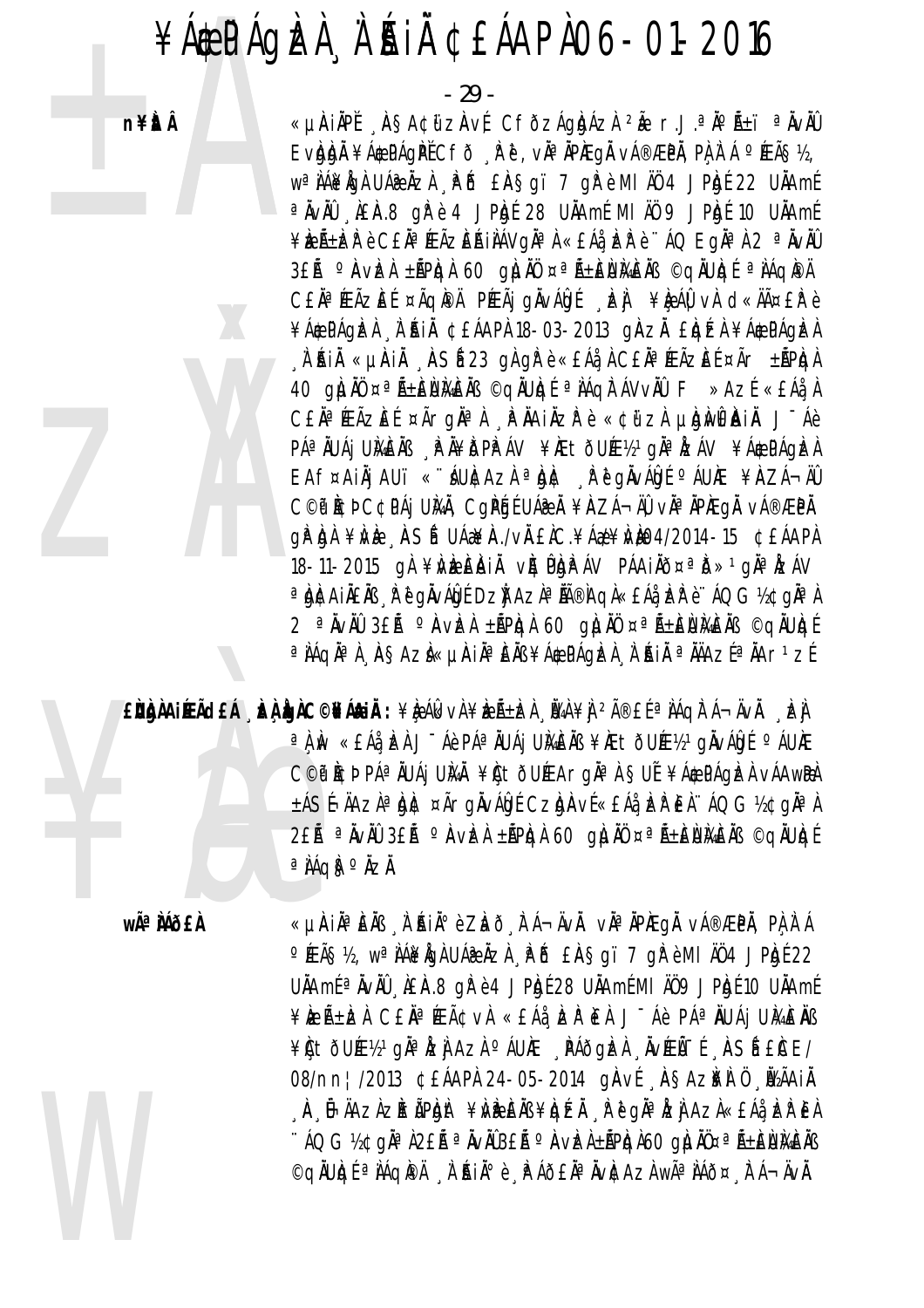- 30 -

ǵˀ ÀSÉ24

vàªÀPÆgÅ vÁ®ÆPÀ, HrðUģÉ ºÆÃ޽, Ş PÁ¥À Öt UÁ@ÀZA PD EASqi 1/1 qPèMI A0 1 JPb 20 UNAmE ¥bent ber CEĂ<sup>a</sup> ÆÃZEŘINÁVON<sup>a</sup> A «EÁA ER EA "ÁQ EON<sup>a</sup> A 2EA <sup>a</sup> NVAU 3EA O AVE LAPCA 60 GILIN ¤ ALEUMEN OGIULI ALGIA SUL

n¥ÈÂ



«µÀIÀPĚ ASA¢űzAvÉ CFÕZÁgÀDÁZÀ 2à ©.ºZï.«ÃgÀ EÀIÀi ©£ï°Æ MAHÀå EªNÀ ¥Á\$PÁgPĚCfð Rě, vĪÄPÆgÅ vÁ®ÆPÄ, H rõugí Pízãs½, s Pá¥ì üt uáæizì Píð Einsgï 1/1 girè MI ÄÖ1 JPD(20 UÄAmE¥DıDZP èCEĪÆÃZEAIÀAVQĪÀ«EÁå DZP EÀ ∵ÁQ EgĪ) 2 ªÄvÄÛ 3£Ã °Äv)zÀ ±ÃP}q} 60 g)jÄÜ ¤ªÃ±ÈÙ}AEÄß ©qüulgéª láqipä C£ lª feãz léé¤ãqipä Pfeãj gliválgé "Lej ¥leálį vi d«ÄĤEIPè¥Á\$EPÁQIEA À AIA ¢EÁAPA 23-12-2014 gAZI EIQEZA ¥Á¢PÁGIZI LI KIL «µILIL LISÉ 25 GIR è «£Áå LCEI¤ÆÃZIEE ¤Ãr ±ÃPICH 40 QILIAÏ ¤ªÃ±ENIKEIN ©QILUICIÍ ªIAQITÁVVIÙ F »AZÍ «£Áå À C£Ăª ÆÃZĒÉ ¤ÃrqĂª À , PĂAIĂZP è «¢ü zÀ µbhnÊÀIĂ J¯Áè P绀UÁjUMÈÄB ŘIVEDPPÁV ¥MEtÕUƽ1gĪÅZÁV ¥Á\$PÁgÌZA EAf¤AiljAUï «¨ áUltazl ª blt ReglivAbj º áUlt ¥AZÁ-ÄÛ C©P Ì¢Þ C¢PÁj UMÄ, ª ÍlzÁ¼ÀUÁ? À ¥ÀZÁ¬ÄQ vÀª ÄPÀEqÄ vÁ®ÆPÄ PÁAIÄð¤ªD»1gĪÀZÁV ªbÀCAIÄEÄB RěgÄvÁÖQÉDZĬJAZÀªÄîAqÀ «EÁå ÞER EÀ ''ÁQ G½¢gĪÀ 2 ªÄvÄÛ 3£Ã °ÀvÞEÀ ±ÃPÞOÀ 60 GILIÀÜ ¤ªÃ±ÊNMEN ©QNUQɪNÁQNªN AŞAZI «µAINªÈNS ¥Á\$PÁQIZI A'AIA <sup>a</sup> AAzí <sup>a</sup> AAr<sup>1</sup>zí

ENDAILLACEA LA COFÁRIA : ¥R ÁK VÀ ¥RñDA NA ¥J 2îEL ª JÁQIT Á¬ÄVÀ. EL a À Àv «EÁå ÈÀ J Āè PÁª ÄUÁj UÀAÈÄߥÆtÕUƽ1 gÄ∨ÁÛgÉ ºÁUÆ C©P I¢Þ PÁª ÄUÁj UMEÄB ¥Lt ðUƽ1gĪ Á SUÍ ¥ÁÆPÁGIZÁ VÁAWRA ±ÁSÍ-ÄAZÀ <sup>a</sup> bì¢ ¤ÃrgivÁbí CzbiAví «£Áå bèi £À ¨ÁQ EgiaÀ 2Eà ª ÀVÀÛ3Eà º AVER±ÃPICR60 QILIÃO ¤ª ñENIGEÀB ¤ª ñENIGEÀB ©gÄUIgÉ <sup>a</sup> IÁgis**·** IzI.

wêÀÁð£À «µÀIĂªÈÄB À ʿÁIĂºèZÀð 、È Á¬ÄvĂ. vĂªĂPÆqĂ vÁ®ÆPĂ, H rðUģÉ O ÆÃS½, S PA¥I Ot UÁPIZI PÕ EASqï 1/1 grèmi A01 JPQE 20 UNAMÉ¥RÉLEL CEN¤ FEâvA «EÁA, ER EA J - Aè PÁ¤NUÁJ UNAENB ¥¢tõUƽ1gĪÅzÌAzÀºÁUÆ RÁðgÌzÀ ÅVÆĨÍ ASÍ EICE/ 08/nn | /2013 CEÁAPÀ 24-05-2014 gÀvÉ ÀSAZ¥À Ö ÜZÄAIÄ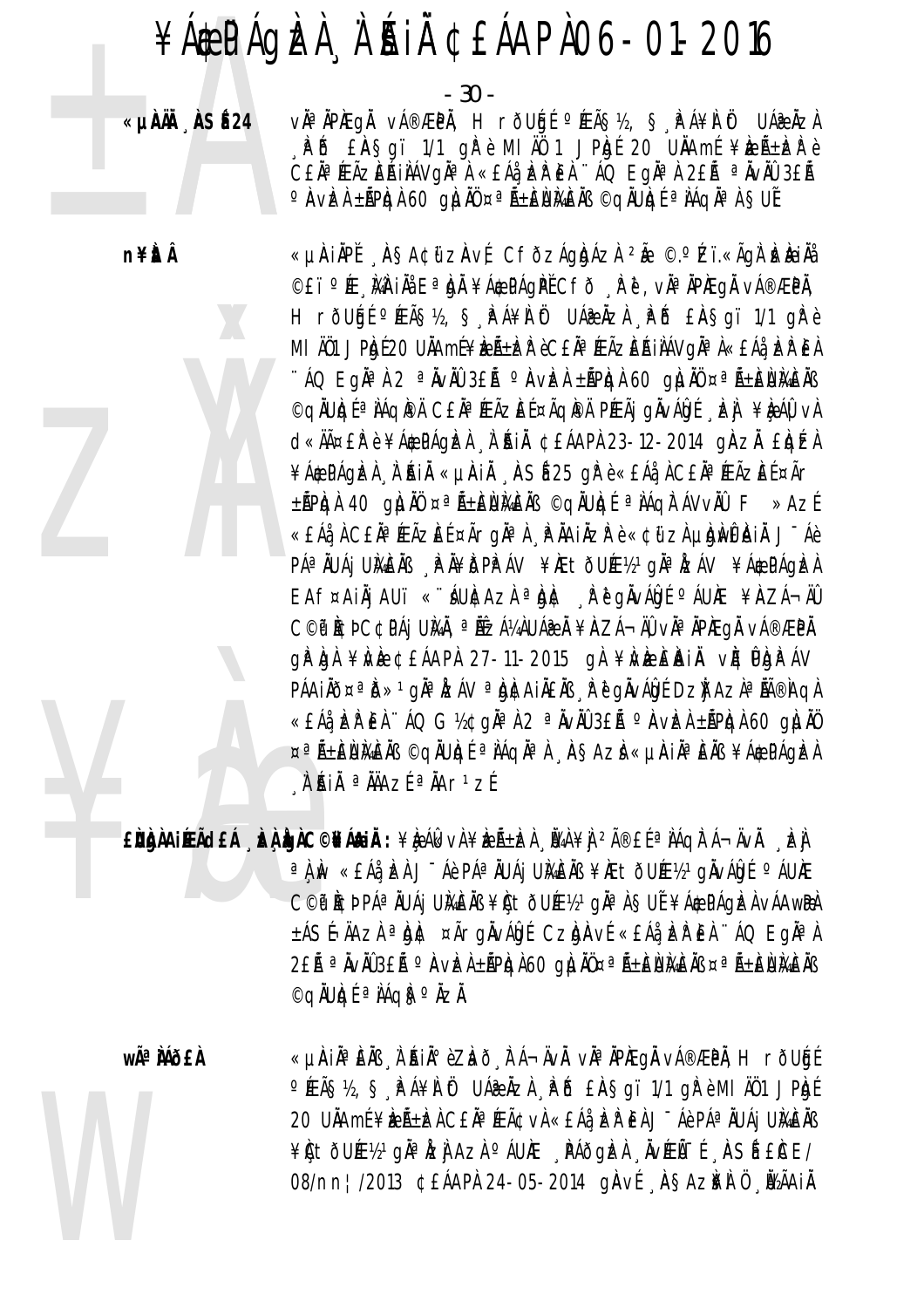- 31 -

. À Ú-ÄAZAZIrÃPIQII: ¥IVIPIEINS ¥IQIEI RU OJI¤ IZI AZA«EÁå IZIPIEA 2Eà <sup>a</sup> NVAU 3Eà <sup>o</sup> AVEA ±ÃPICA 60 gIUNU ¤ªÃ±EUMENS © GIUICIE a NAQIPÄ NI ININ PAJATA KOLIA NI ANDURA NAJATA NI A

ǵˀ ÀSÉ25 vì®ìPìEqì vá®ÆPì, H rõUþt ºÆÃS½, »qãºÌ⁄ài UÁ@ÌZì . Pið EAS aï 90/1 al è 0-26 UNAmi AEA.90/2J al è 4 JPbi 37 UÄAmE LEA.90/2<sup>©</sup> al<sup>p</sup> è 0-20 UÄAmE LEA.90/3 alp è 2 JPade 37 UÄAmi: 90/4 gire 1 JPkgi 13 UÄAmi: AEA.90/5 gire 1 JPkgi 18 UÄAmf<sup>a</sup> ÄvÄÜ AEA.90/6 grè1 JPhjf 31 UÄAmf MI ÄÜ «1Ätõ 13  $J$ Prof 12 Unamé¥réter è Sá  $N$   $^{\circ}$ n «Eáa er è Jordeñ  $^{\circ}$ nvea  $\pm$ ÃPICH 30 QILIN ¤ªÃ $\pm$ ÈNIKEIB ©QINUICÍ ªIÁQIAªI SUÍ

n¥itÂ

«µÀIÀPĚ AŞA¢ữZÀVÉ CFÕZÁQÀN ¥Á\$PÁQPĚ ªÄ£k Rě, CEN<sup>a</sup> FEÃC VÀ «EÁ» EA "ÁQ EGN<sup>a</sup> A JORDEA <sup>O</sup> AVEA ±APRO A 30 glin ¤ª Á±ElikaEAB ©gäulgé ª AÁgäª Avé PÉEÃj gäválgé CzIgiAvé ¥ÀÁP EÁIÀEÀB ¥À 2ð À ÁV, vÀªÀPÀEQÀ vÁ®ÆPÀ, H rðU6ͰÆÃS½, » gho Mi UAR Az A PD EASgi 90/1 g Pè 0-26 UAA mf AEA. 90/2J gřě 4 JP.br 57 UAAmf LEA.90/2<sup>©</sup> gřě 0-20 UAAmf LAEAR.90/3 g/P è 2 JP.by f 37 UAAm f 90/4 g/P è 1 JP.by f 13 UAAm f LEA.90/5 gPe1 JPb(18 UAAm(aVA) LEA.90/6 gPe1 JPb(31 UÄAmÍ MI ÄÜ «1Űtð 13 JPhjí 12 UÄAmÍ d«ÄĤUÍ ¢EÁAPÀ 22-12-2014 ginzi Elgízi ¥á¢págizi , i éli «ulai , así 40 gi ¤tðAiÄzEAIÄ «EÁå À CEĪÆÃzEÍ ¤Ãr F PbÁjAIÄ «EÁå À CEÄ<sup>®</sup>FEÃZEÍ ASÍ VILLPÁ AENIFEÃ/«EÁA Nº 108/2014-15 ¢EÁAPA 06-03-2015 GEAIA ±APIGA 40 GILIA ¤ªA±ENMEAB CFOZÁGIGÁZA 2Å 1.ºZï.ªÅj zÁªbÀ ©£ï ºÁeÁUËqÀJAŞÄªPbÀºĹÀ UÉ©qÅUbÉ a NÁGIT ÁVZIN, CFÖZÁGIDI ¤a D» N ÁPÁZI CUM PÁP NUÁJ UMENB ¤ªĎ» PÅ F PIDÃJ AIÀ PÁAILÁÕZñÀ ASÍ VILLIFÁ& PÁE/J¯ïJM/ 108/2014-15 ¢£ÁAPÀ28-12-2015 gÄZĂ PÁAIÀÁðZñÀ¤ÃGĀ ÁVZŇ ¢£ÁAPÀ 24-05-2014 gì PÁðgÞzA NVÆÑ - AIN a LAUD MEaAILAVE JODEÄ AVEN ¤ªÄ±ENMEN ©ONUDI ªNÁQNªN ASAZI ¤UNCIKIL AVQNa APAA AUAI UNAEAB ¥CtÕUƽ1gNa NZAV ¥AZÁ¬ÄÛ C©P ICD C¢PÁj, »qú Mi UÁR À ¥ÀZÁ¬ÄQ vĂª ÄPÆqÄ vÁ®ÆPÄ qp di a iviù ¥á&páqizi páainpi páainð¥á®pi c©hinavidia a bit ¤Ãrgia izi Azi Ei «EÁa EFEA Jolgeã a NVEA ±ÃPIGA 30 glill ¤<sup>a</sup>ñ±Elikelis ©gluldí aláglal ASAzi «µAila Elis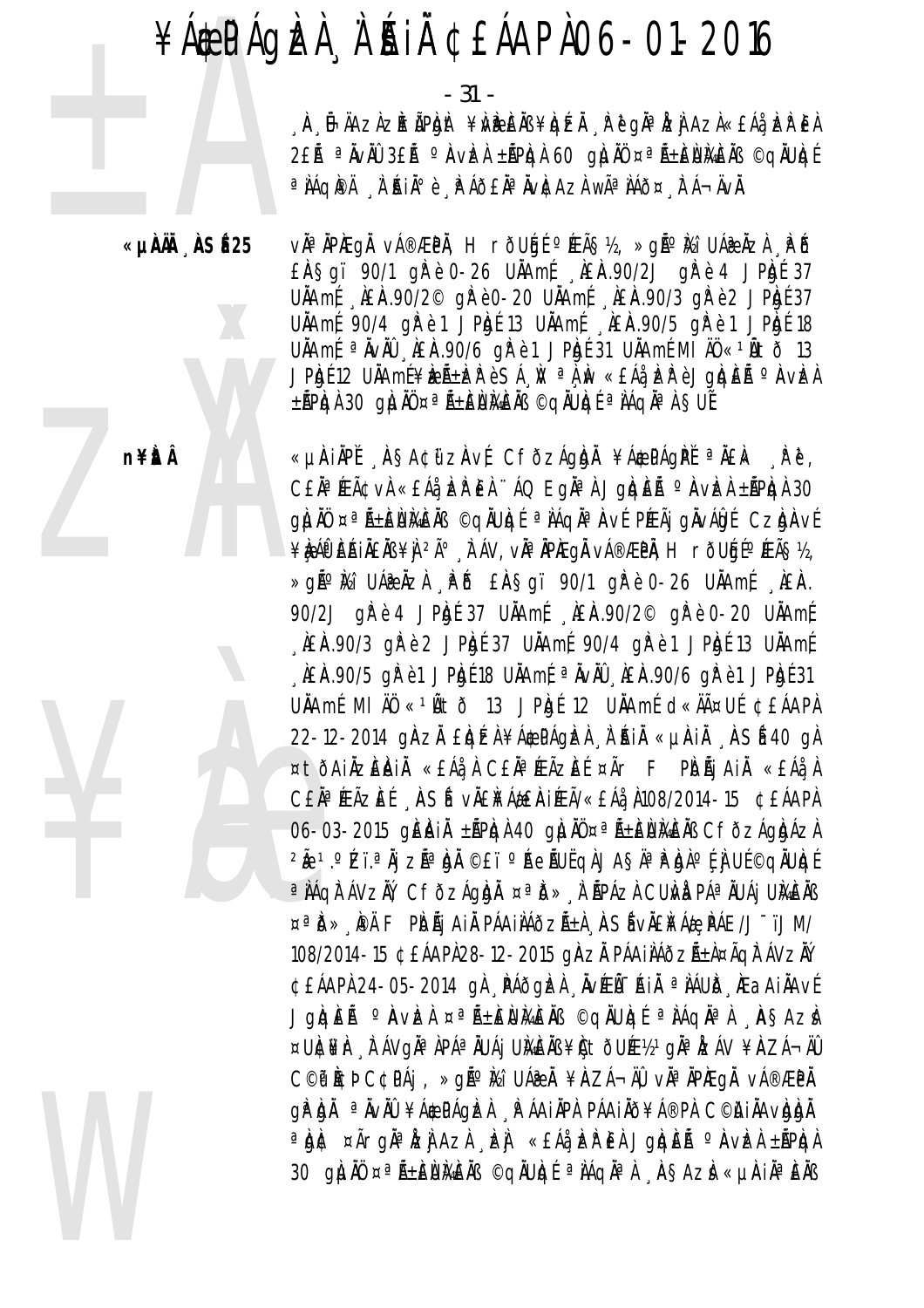$-32-$ 

AEPÜZIZIÓ Ó ÁUNE ¤ tö AINPÁN ¥Á&PÁGIZA A KAN CEN A FEÃZIEUÁV  $a$ A $r1zf$ 

EÙÙA AIREACH LEA DA C©NA AIA : ¥È AG VÀ ¥È A-LA NA ¥Ì 2î EL ª AAQIT A-AVÀ. PÁÕGEI NVÆŨ (ASÍ ECE/08/nn | /2013 ¢EÁAPI 24-05-2014 gAvE JgkqEA ORVEA ¤<sup>a</sup> A±ENMA OgNUkqUE ¤UNCHE 1 gha l Páa NUAj UMENB ¥C tòULE12 1 gha l SUE ¥AQPÁGEA VÁAWRA ±ÁSÍ-ÄAZA <sup>a</sup> DIC ¤ÃrgÄvÁDI CZDAVÍ «EÁå ER EA ''ÁQ  $G$ ½¢gă $^a$ À ±ÃPÀGÀ 30 gì LIŨ ¤ ªÃ±ÈÙI¼ÈÄB ©gĂUÀGÉ ª IÁGIS º ÀZĂ.

> «µÀIĂªÈÄB À ÁIĂªèZÀð FÁ¬ÄvÄ. vĂªÄPÆqÄ vÁ®ÆPÄ, H rðUgí <sup>o</sup> ÆÃS½, »qã<sup>o</sup> Mi UÁ RIZA PO EASqi 90/1 qp è 0-26 UIAmí  $AE$ AR.90/2J q $R$ è 4 JP $k$ dé 37 UALAmé AEAR.90/2<sup>©</sup> q $R$ è 0-20 UÄAmf LEA.90/3 gl e 2 JPbg 637 UÄAmf 90/4 gl e 1 JPbg 613 UÄAmf 90/5 gře 1 JPAgé 18 UÄAmf <sup>a</sup> NvAU 90/6 gře 1 JPAgé 31 UÄAmÉ gŘèMI ÄŮ«1Ätð 13 JPAgÉ12 UÄAmÉ¥ keر kehe KEÄ¢vA «EÁå, ER è "PÁÕGEA "ÄVÆÄ-Í "ASÍ ECE/08/nn¦/2013 ¢EÁAPA 24-05-2014 gAvE JggEA OAvEA ¤ªA±ENMA OgNUGUE ¤U)¢¥r1găªAPÁªÄUÁjU)&EÄB¥ÇtðUƽ1zĂÝ "ASAz¥I 0, IY2ÃAiÀ , A , Îl-ÄAZA ZIIrÃPIQAt ¥IVIP EÄB ¥IQÉÄ , P ĕ QĪ IZJ AZA «EÁå, IZP è "ÁQ EgĪ À JgIQEà º AVIZÀ ±ÃPIQÀ 30 GIUÀŬ¤ªÃ±ENIXEÄB ©GIUIQÉ <sup>a</sup> IÁQIPÄ A KIİè RAÕEĪÄvICAZI WêIÁÕ¤ FÁ¬ÄvÄ.

vàªÀPÆqÅ vÁ®ÆPÀ, PÀÀ`Á °ÆÃ޽, AiÀ-Á¥ÀqÀ UÁ@ÀzÀ , PÕ ǵˀ ÀSÉ26  $E$ A Sqï 25 qir è MI AO 6 JPh (23 UAAme ¥ben + Er è SA N a A N «EÁå, ER è JOREà <sup>o</sup> AvEA ±ÃPR)A 30 gluÃO ¤ªÃ±ENMEÃB ©qÃURI{ a jáqja a Sut

n¥ÈtÂ

wê MÕ£À

«µÀIÀPĚ ASA¢ữZÀVÉ CFÕZÁQÀÀ ¥Á\$PÁQPĚ ªÄ£k Rě, CEN<sup>a</sup> (Eâv) «EÁå ER EA '' ÁQ EgN<sup>a</sup> A JorgEA <sup>o</sup> AvEA ±APR) 30 glin ¤ª Á±ElikaEAB ©gäulgé ª AÁgäª Avé PÉEÃj gäválgé CzIgiAvé ¥ÈÁP EÁILEIB ¥I 2ð TÁV, vI¤IPIEGI vÁ®ÆPI, PLI Á ºÆÃS½, AIA<sup>-</sup>Á¥ÁGA UÁ@AZA PŐ EASGI 25 GPèMI AÖ6 JPADÉ 23 UAAmÉ d«ÄĤUÉ ¢EÁAPÀ 05-08-2014 gÀZÀ ELgÉZÀ ¥Á\$PÁGEZÀ À ÁJÄ «µAIÄ ASÍ 43 gì¤tòAIÄzEAIÄ «£Áå I CEĪÆÃzEE ¤Ãr F PIOÃJ AIĂ «EÁå À CEĂ<sup>¤</sup> ÆÃZEÍ "ASÍ vÄENÁ#EIAIÆÃ/«EÁå N17/ 2014-15 ¢ £ÁAPA16-02-2014 g £ A i A ± AP ca A 2 a A i A 2 a A ± E N M 2 A 6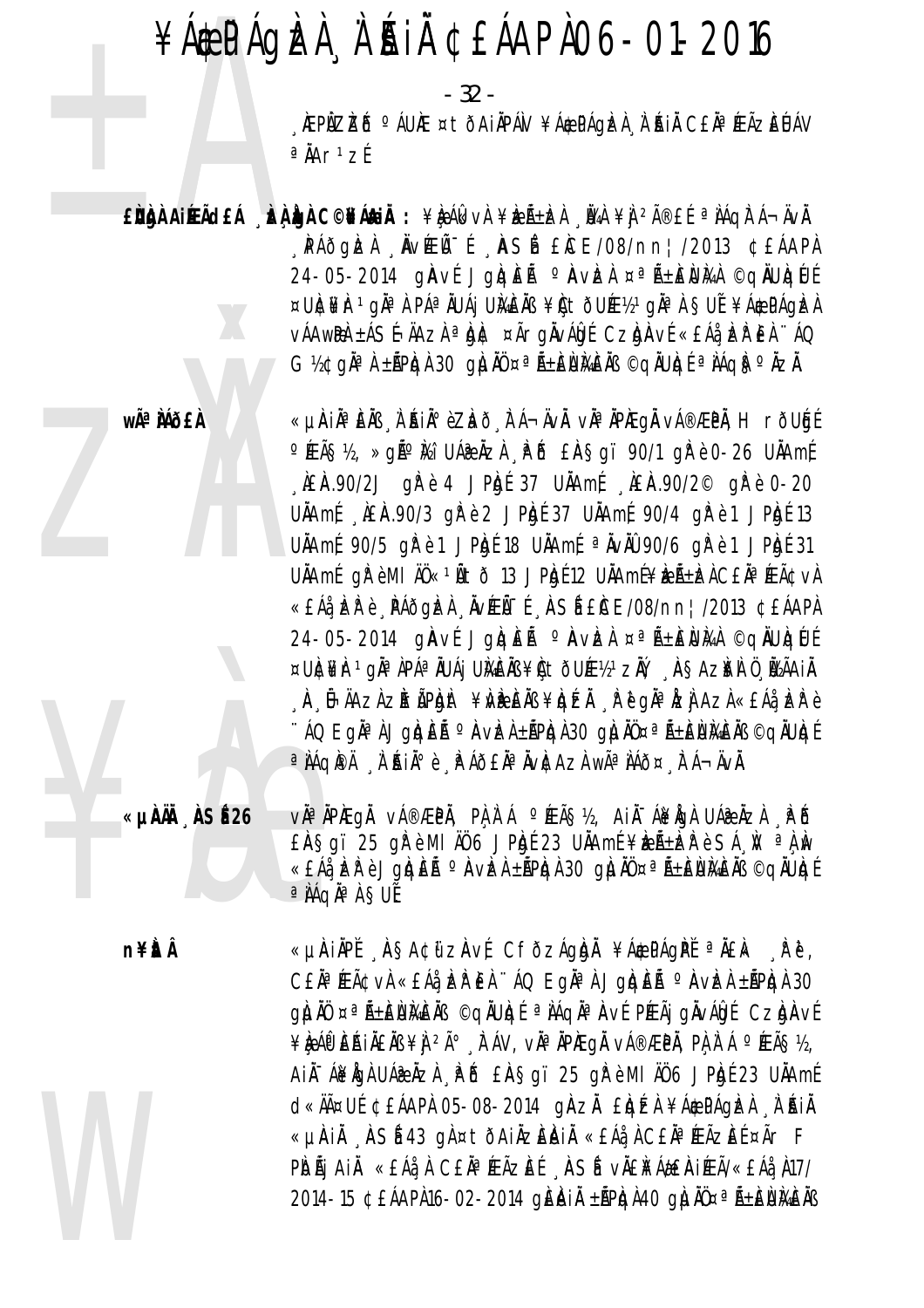#### ¥ÁÆPÁGÈÀ À`ÉAIÀ ¢£ÁAPÀ 06-01-2016

- 33 -<br>CFÕZÁGÁJÁZÁ <sup>2</sup>Á <sup>1.</sup>°EI<br>CFÕZÁGÁJÁZÁ <sup>2</sup>Á <sup>1.</sup>°EI<br><sup>0</sup>[j] UÍ ©qÄULQÍ ª ÁÁQÁTÁ<br>PÁªÄUÁJ UMÉNS ¤ªÕ», P<br>PÁE/J TJM/17/2014-15<br>AÃQÁTÁVZŇ ¢EÁAPÁ 2<br>AÃQÁTÁVZŇ ¢EÁAPÁ 2<br>AÃQÁTÁVZŇ ¢EÁAPÁ 2 CfðzÁgházì <sup>2</sup>å <sup>1</sup>.ºEï.ªÀj zÁªhjì ©£ï ºÁeÁUËqì JA§ÄªÀþ}ì °É, Ìj UÉ ©qÄUÌqÉ ª ÌÁq̯ÁVzĂÝ, CfðzÁgÀjÀ ¤ªĬð»¸À¨ÉPÁzÀ CUÌvÀ PÁªÀUÁj UÀ¥ÈÀB ¤ªð»¸PÄ F PÌdÃj AiÀ PÁAiÀÁðzÁ±À¸ÀSÉ vÀ£À¥Áæ  $\hat{P}$ AE/J $^{-}$ ïJM/17/2014-15 ¢£ÁAPÀ 06-07-2015 gÀ $\overline{A}$ À PÁAi $\hat{A}$ ð $\overline{A}$ Á $\hat{A}$ ¤ÃQ LĀVZ LÝ. ¢£ÁAP À 24-05-2014 g À PÁð g LA "NVÆ LÄ" ÁN Á ªÀÁUÀD, ÀEaAi ÀAvÉ JgÀqÈà º ÀvÈÀ¤ªÃ±ÈÙÀ¿ÈÀ§ ©qÀUÀqÉ ªÀÁqÀªÀ , ÀSAZ̤UÈ¥È, ÈÁVgĪÀPÁªÄUÁjUÀ¥ÈÄB ¥ÈtðUƽºqĪÅZÁV ¥ÀZÁ¬ÄÛ C©t<sup>à</sup> Àcþ C¢páj, "ÁðazãÀP Àá UÁæÀ ¥ÀZÁ¬ÄÛ, vÀª ÀPÀEgÀ v種ÞÄ gÀ þÀ ªÄvÄÛ¥Á\$PÁgÞÀ ,ÀPÁAiÄPÀPÁAiÄð¥Á®PÀC©}AiÄAvÀdÀÄ <sup>a</sup>À)¢ ¤ÃrgÀªÀzÌAzÀ LèÌ «£Áå LePEÀ JgÀqEà ºÀVLZÀ ±ÃPÀqÀ 30 gìniü ¤<sup>a</sup>ñ±èiùmèis ©qiulat <sup>a</sup> iáqia ì A§Azi «µÀiàªèiß , ÀÆPÌLZEÕ °ÁUÆ ¤tðAiÄPÁN ¥ÁÆPÁQIZÀ À ¡AIÀ C£ÄªÆÃZEUÁV  $a$ A $r$ <sup>1</sup>z $f$ 

z<br>ENGA A **£ÙÀÀ AIÉEÃd£Á ĮÈÀÀÀ C©¥ÁÆIĂ : ¥È**ÁIkvÀ ¥ÈÆÃ±ÞÀ ĮÑA ¥Ì <sup>2î£É</sup> ªÀÁQÌ Á¬ÄvÀ. "PÁðgþzi "ÄvÆŰ-Í "ASÉ £ICE/08/nn¦/2013 ¢£ÁAPI  $24-05-2014$  g Av É Jg Q E Á · Av E  $a$   $\alpha$  Å  $\pm$  EN  $M$   $\odot$  Q  $N$ U Q Ú É ¤U)¢¥Ir 1 gia lP᪠IUÁj UMÈIN ¥ÇtðUƽ1 gia l§UÉ ¥Áæpágizi vÁAwæA ±ÁSÍÄAzÀ <sup>a</sup>Ànt ¤ÃrgÀvÁÙdÉ CzÙAvÉ «£Áå, LeR €À ¨ÁQ  $G\nu$ ¢gà $\alpha$ À ±ápàt 30 gài $\ddot{\alpha}$ à Á±èù $\dot{\alpha}$ eà $\ddot{\alpha}$ oqàuà $\dot{\alpha}$ a Àáq $\dot{\beta}$ °àzà.

Wê MÕ

**wê ÀiÁð£ À** «µÀAi ÀĪÀ£ÀÄß ¸À¨sÉAi Àİè ZÀað¸À¯Á¬ÄvÀÄ. vÀĪÀÄPÀÆgÀÄ vÁ®ÆèPÀÄ, PÀ¸À¨Á °ÆÃ§½, Ai ÀjĀ¥ÅgÀ UÁæÀzÀ ÀPŐ £À§gï 25 gÀ°è MI ÄÜ 6 JPÀgÉ 23 UÄAmÉ ¥ÈÆÃ±ÈZÀ C£ĂªÉFâvÀ «£Áå¸ÈZ̰è ¸PÁðgÈZÀ ¸ÄvÉEÙÉ , ASÍ £CE/08/nn¦/2013 ¢£ÁAPÀ 24-05-2014 gAvÉ JgLgÈÃ °AvIz ¤ªÑ±ENIA ©qĂUIQUÉ ¤UICI¥Ir 1 gĂªN PÁªÄUÁjUIAEÄß ¥ÇtðUɽºzŇ, "A§Az¥À Ö "Ö½ÃAiÄ "A "Ö¬ÄAzÀzÀrÃPÀdht ¥ÀvèrÀB ¥ÀgÉÀ, À°è'gÀªÀzÌAzÀ «£Áå,Àzhè ¨ÁQ EgĂªÀ JgÀqÈà ºÀVÀZÀ ±ÃPIQA 30 gILJÄÜ ¤ªÃ±EUMEÄB ©gAUIQE ªAÁQI®Ä ,A`AjA°è <sub>"</sub>ÀÁð£ĂªÄvÀ¢AzÀ wêÀÁð¤¸À¯Á¬ÄvÀ.

W «µ**ÀÄÄ ÀSÉ27** v˻ÄPÀEQÄ vÁ®ÆPÀ, PÀÀ˙Á °Éç½, AiÀ¨Á¥ÀgÀ UÁæÀzÀ ¸À°Õ  $E$ A§gï 11/5 g $\hat{F}$ è 0-08 U $\hat{A}$ Am $\hat{F}$ ,  $\hat{A}E$ A.11/1 g $\hat{F}$ è 0-25 U $\hat{A}$ Am $\hat{F}$  $\hat{A}$  A.E.A.11/7 gh è 0-18.08 UAAm  $\hat{A}$ .E.A.11/4 gh è 0-19 UAAm  $\hat{A}$  avail  $\Box$ AEA.11/6 g $\dot{R}$ è 0-37.08 U $\ddot{A}$ Ame MI A $\ddot{0}$  2 JP $\ddot{R}$ ne 28 U $\ddot{A}$ Ame ¥ $\cancel{k}$ z $\ddot{A}$  ± $\cancel{k}$  $\ddot{R}$  è  $SA_{\alpha}N^{\alpha}A_{\alpha}N^{\alpha}$ é EÁå $_{\alpha}k^{\alpha}P_{\alpha}N^{\alpha}$ à $\lambda^{\alpha}P_{\alpha}N^{\alpha}$ à $\lambda^{\alpha}P_{\alpha}N^{\alpha}$ à $\lambda^{\alpha}P_{\alpha}N^{\alpha}$ à $\lambda^{\alpha}P_{\alpha}N^{\alpha}N^{\alpha}$ ©qÄUJqÉ <sup>a</sup> InáqÄa À SUÉ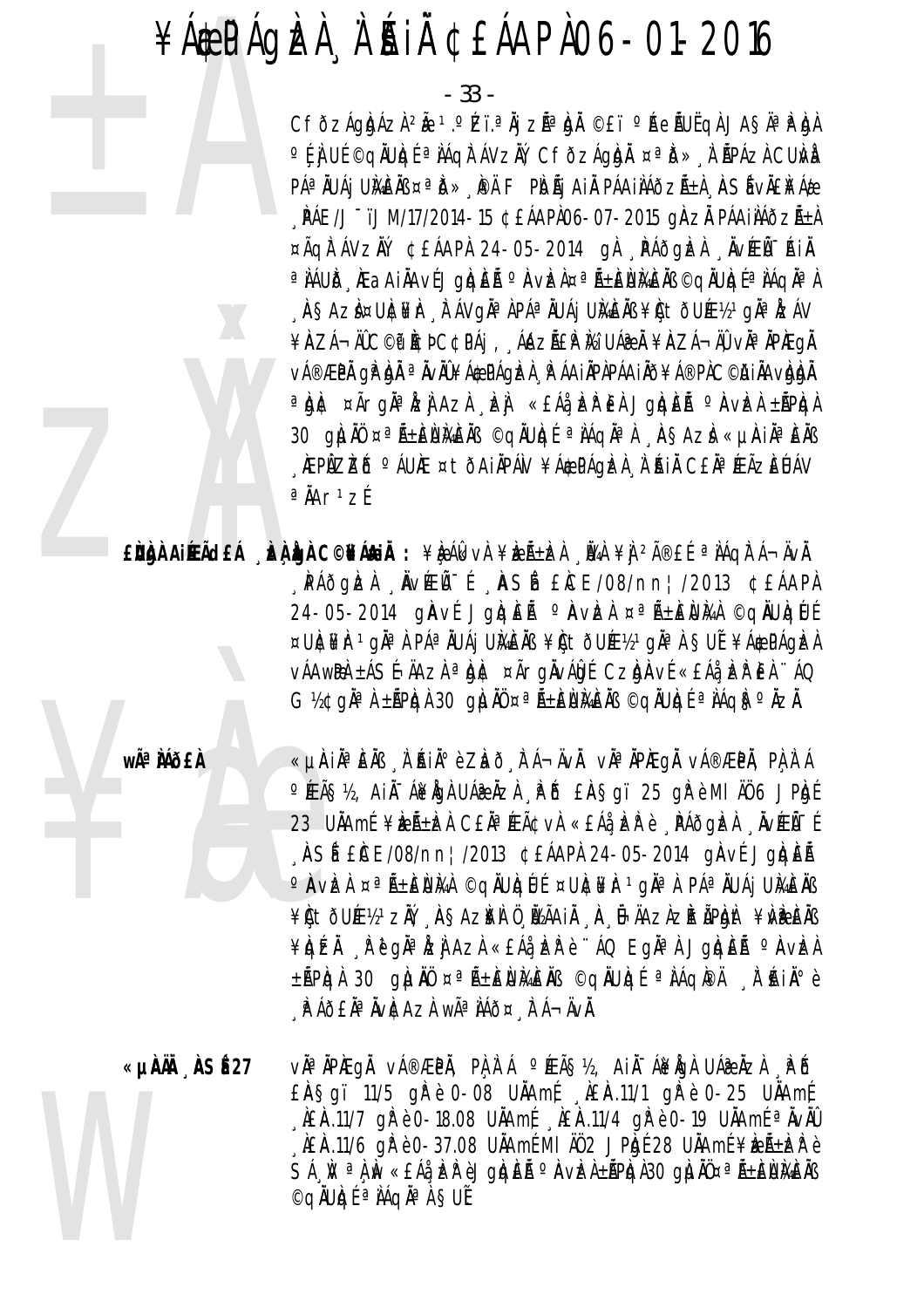#### ¥ÁÆPÁGÈÀ À ÁLA ¢EÁAPA06-01-2016

- 34 -

n¥itÂ



«µÀIAPĚ ASA¢ữZAVÉ CFÕZÁGAN ¥Á¢PÁGPĚ ªÄ£k Rě. CEĂ<sup>a</sup> ÆÃ¢vÀ «EÁå, ER EÀ '' ÁQ EgĂª À JgIqEà <sup>o</sup> AvEÀ ±ÃPIqÀ 30 glin ¤ª Á±Elikelis ©giulgí ª jágiª Aví Péeãi giválgí Czlgiaví ¥ÈÁO EÁINENS ¥J 2ð A ÁV, vNªNPÆGN vÁ®ÆPN, PLA`Á °ÆÃS½, AIA<sup>-</sup>A¥AQA UA@AZA PB EAŞQI 11/5 QPè0-08 UAAmE AEA. 11/1 gř è 0-25 UÄAmf , LEA.11/7 gř è 0-18.08 UÄAmf , LEA.11/4 gì rè 0-19 Unamé <sup>a</sup> nviù a cha 11/6 gì rè 0-37.08 Unamé MI AO 2 JP.br 28 UAAmf d«AA¤Uf¢EÁAPA31-08-2015 gAZA ELO EA ¥Á&PÁGEA A'RIA «unia ASI 61 ga¤tõAIAZEAIA «EÁa CEAªFEÃZEE ¤Ãr F PIDÃI AIN «EÁI A CEN¤ FEÃZEE ASÍ VILLEFALEAIFEÃ/ «EÁå, N76/2015-16 ¢EÁAPA 24-11-2014 gEAIA ±ÃPIGA 40 gILIAO ¤<sup>a</sup>ѱENMENB CfðzÁglgÁzh <sup>2</sup>Å JEï.PEC<sup>a</sup>NgEÁxï ©Eï JEï. | PLUP LEWO JASH<sup>a p</sup> bl of i Uf og lubit a lage avziv, CFÕZÁGAJA ¤ªD» A ÁPÁZA CUNA PÁªÄUÁJ UMEAB ¤ªD» PÄ F PIDÃI AIL PÁAILAÕZñI ASÍ VIENA PÁE/J-ïJM/76/2015-16 ¢£ÁAPA 18-12-2015 GIAZA PÁAIAA ÓZA±A ¤ÃGATÁVZIN ¢£ÁAPA 24-05-2014 gì PÁÕgizi NVEŨ-AII <sup>a</sup> IÁUD EaAIIAVE JgigEL ◦À∨È̤ªÑ±ÈÙЍÈÌВ©qÄUÀqɪÌÁqĂªÌ¸À§AZ̤UȥȸÈÁVgĬªÌ PÁª ÄUÁj UMÈÄß ¥ÇtõUƽ1gĪ İZÁV ¥AZÁ¬ÄĴC©iP İCÞ C¢PÁj, , ÁAZãÌP Ì⁄2i UÁ@À ¥ÀZÁ¬ÄĴ vÀªÄPÌEgÀ vÁ®ÆPÀ gP bÀ ªĂvÄŨ ¥Á \$PÁG ER A PÁAINER PÁAIN Ö¥Á®PA C© AINAVG ON ª GE ¤Ãr gh azh ezh e ka bek e lugheñ avezh ±ñ ph 30 gi ho ¤ªÑ±ÈÙЍÈÑ ©qŇUÒQÉ ªÑÁqŇªÀ ASAZÀ «µÀIŇªÈŇ》 ÆPÙ ZEÕ O ÁUNE ¤ tÕAINPÁN ¥Á\$PÁGÞA, N'IAN CEN ªIEAZEUAV ªNAr1ZE

EÙÙA AIÆÃdEÁ AZA LO COVÁRIA : \RA AG VA \REñDZA NA \A ZîE E ª AÁQITÁ¬ÄVA. PÁÕGIZI NVÆŨ [ ASÍ EICE/ 08 / nn /2013 ¢EÁAPI 24-05-2014 gAvE JgkqEA Avizi ¤ªA±ENMA ©qiUkqUE ¤UNCHE 1 gia l Páa iuáj UMEIB ¥ÇtðUƽ1 gia l SUÍ ¥Á&PÁgIzA vÁAwRA ±ÁSÍ-ÄAZA <sup>a</sup> but ¤ÃrgÄvÁbú CzbAvú «EÁå ER EA ''ÁQ  $G$ ½¢gia i ±ãpigi 30 giui ¤añ±eiumeir ©giuigí a iágiso izi.

«µÀIẰªÈÄß À ʿŔIĂºè Zhō 、lī Á¬ÄvĂ. vĂªĂPÆgĂ vÁ®ÆPĂ, PÀ À Á wêÀÁð£À O FEÃS 12, AIA - ABEA UA PAZA, PO EAS QUE 11/5 QP è 0-08 UAA mí LEA. 11/1 gP è 0-25 UAAmf LEA.11/7 gP è 0-18.08 UAAmf  $\hat{A}E\hat{A}$ .11/4 g $\hat{B}$ è 0-19 U $\hat{A}$ Amé  $\hat{A}$ V $\hat{A}0$ ,  $\hat{A}E\hat{A}$ .11/6 g $\hat{B}$ è 0-37.08 U $\hat{A}$ Amé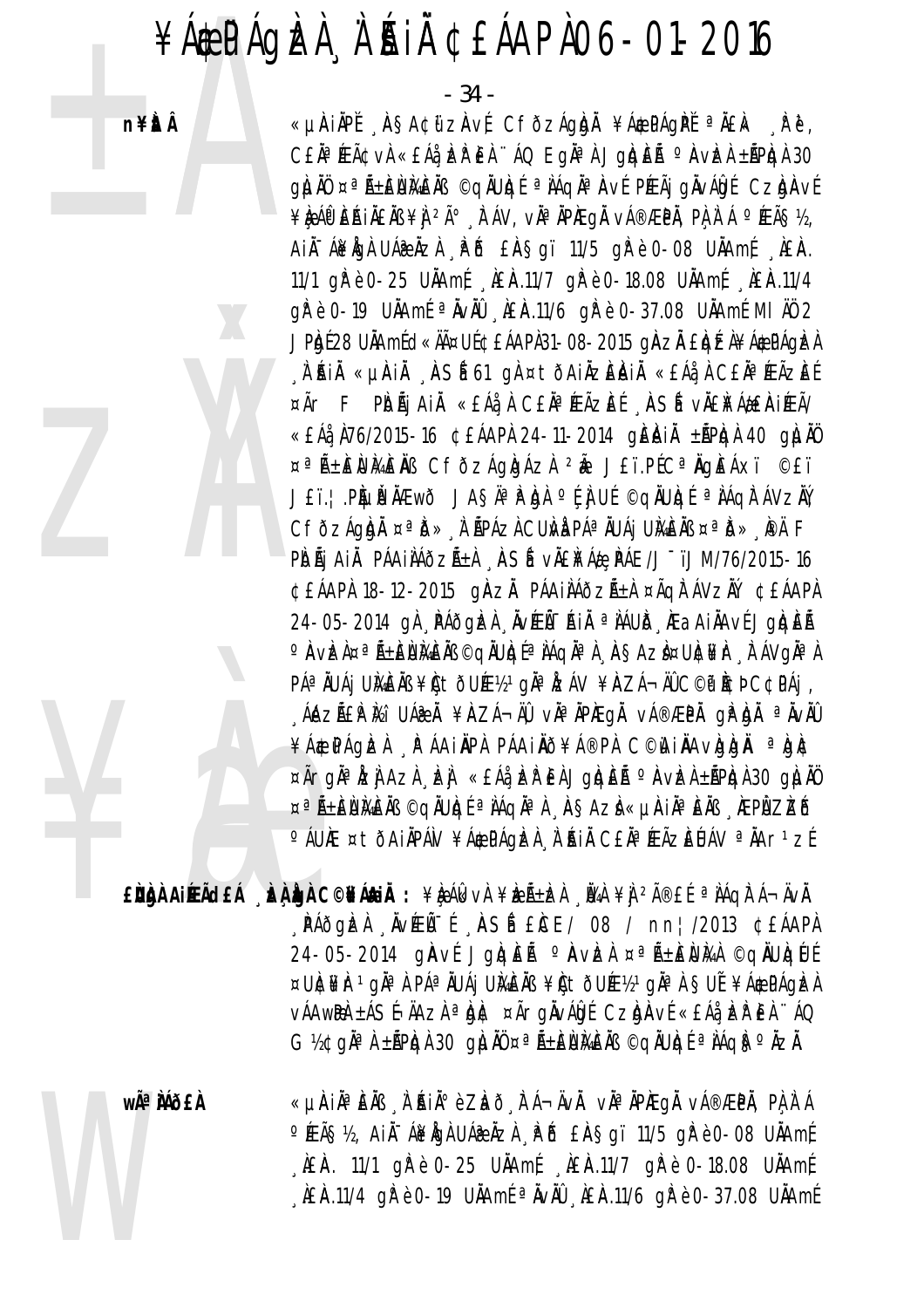#### ¥Á EPÁQIZI À A SAI CEÁAPA 06-01-2016

- 35 -

MI ÄÖ2 JP.br 28 UÄAmE¥DEıDEÄO EÄ®ÆÃ¢vÀ «EÁå DER è PÁÕGDEA  $\mu$ VÆÃ<sup>-</sup>Í ASÍ £CE/08/nn¦/2013 ¢£ÁAPÀ 24-05-2014 gAVÍ JQIQEà <sup>o</sup> AvIzi¤ªÃ±ENMÀ©QÄUIQUɤUICI¥Ir 1 qia iPAªÄUAj UIGEÄB ¥Qtõuƽ1zŇ AŞAz¥I Ü ÜZÃAIÄ A Ü-ÄAzAzIrÃPIght ¥ivirieñs ¥IQIZI A PEQIPIZI AZI «EA EPE "AQ EQIPI JOLOJEA PAVIZI ±ÃPIQI 30 QILIN ¤ªÃ±EUMEN ©QIUIQE ªIAQI®I I AINºè A Á JEN A VICAZA WÃ<sup>a</sup> NÁÕ¤ A Á-ÄVÄ.

ǵˀ ÀSÉ28

n¥itÂ

vઠÀPAEQÀ vÁ®ÆPÀ, PÀ À Á ºÉEÃS½, UAUÀ AZÈ UÁ@ÀZÀ PÕ EASgi 6/3 ghè 0-23 UAAmf, AEA.8/8 ghè 0-08 UAAmf, AEA. 8/9 gh è 0-04 UNAmi LEA.9/3 gh è 0-21 UNAmi LEA.9/4 gh è 0-11 UNAmf NEN 10 g P è 2 JP g E 19 UNAmf NEN 6/2 g P è 0-23 UÄAmÉ MI ÄÖ 4 JP hot 29 UÄAmÉ ¥benä±P EÄB n mj ji hem.8/7 g P è  $0-11$  UNIA mé MUNE LEA. 9/2 g Pè 0-30 UNIA mé MI AU 5 JP qué 30 UÄAmÉ¥ELıPĚ¥Ì LIMÀ «EÁå À EPÚÉ CEĂªÆÃZEÉ ¤ÃQĪÀ SUĚ

«µAÄÄPĚ "AŞA¢üzAvÉ CfðzÁgÀdÁzÀ <sup>2</sup>ê Äw gPä D£Azï ª ÄvÄÛ Evbb) ¥Á&PÁgPĚCFð Rě, vĪÄPÆgÄ vÁ®ÆPÄ, PLA`Á °ÆÃS½, UAUA AZEUÁZ AZA PŐ EASOI 6/3 OPEO-23 UAAMÍ AEA.8/8  $qR e0 - 08$  UNAmf NENRS/9  $qR e0 - 04$  UNAmf NENRS/3  $qR e0 - 21$ UÄAmf LIEIA.9/4 glP è 0-11 UÄAmf LEIA.10 glP è 2 JPkgf 19 UÄAmf AEA.6/2 grè 0-23 UAAmé MI AO 4 JP.gf 29 UAAmé ¥bene EAB  $\sqrt{2}$  Aj<sup>1</sup>  $\sqrt{2}$  AEA 8/7 g Pè 0-11 U AA m f  $\circ$  AU AE  $\sqrt{2}$  AEA 9/2 g Pè 0-30 UÄAmÉ MI ÄÜ 5 JPADÉ 30 UÄAmÉ ¥REıPĚ ªA, IN GZıRA ¥I LINA «£Áå À £PÚ C£ÄªÆÃzE ¤ÃqīÄ PÆÃjqÄvÁbí ¥èÁPÈAÄLÄB ¥Ì 2ð PÁV, ¢EÁAPI22-02-2014 QIAZI EIQIZI¥Á\$PÁQIZI I A BIL «µÀIÀ ASÉ 112 gà ¤tòAIÀZÀVÉ MI ÀŨ 4 JPAIE 29 UÀAmE ¥ÈË.HE «EÁå À CEĂª ÆÃZEÉ ¤ÃQI®Ä wê ÌÁð¤ À ÁVQIVIEÉ º ÁUIE G1/2ZA LEAR.8/7 GR è 0-11 UAAmE AUAE LEAR 9/2 GR è 0-30 UÄAmÉ¥bzñPĚ DE ¥J ªNDERÄÄÁVGÄVDE DZJ ¥bzñPÅ a jo áaiífadeí 2031 (¥) µjva11) qirèaliv a panizire şqiwiziy a) û A¥PIS Eqivizí o AUAV PEAOI PA ENIQA©P ICD ¥A&PAQNIYA PÁAINÝ 1987 GÀ PIPA 32 ª AVAU 34 GEAIA SGÁª LUE ASA¢üzA J ÁèPÁªÄUÁj UMÈNS «EÁà, EÀª NAºÃPÒNĂ AvÀRað¤AzÀ¤ªD», NªÀ µ bì mu là mù là mù và vâ vâ là xhâ là £ pé lá ¤ A i À ª À A E À , Á g À C £ À ª Æ Ã z E É ¤ÃQĪ) AŞAZÌ «µÀIĪEÄB ¥Á\$PÁQÈÀ À AIÄ ªÄÄAZɪÄÄA¢£À KEPܤtðAIÄPÁN <sup>a</sup>ÄAr<sup>1</sup>zÉ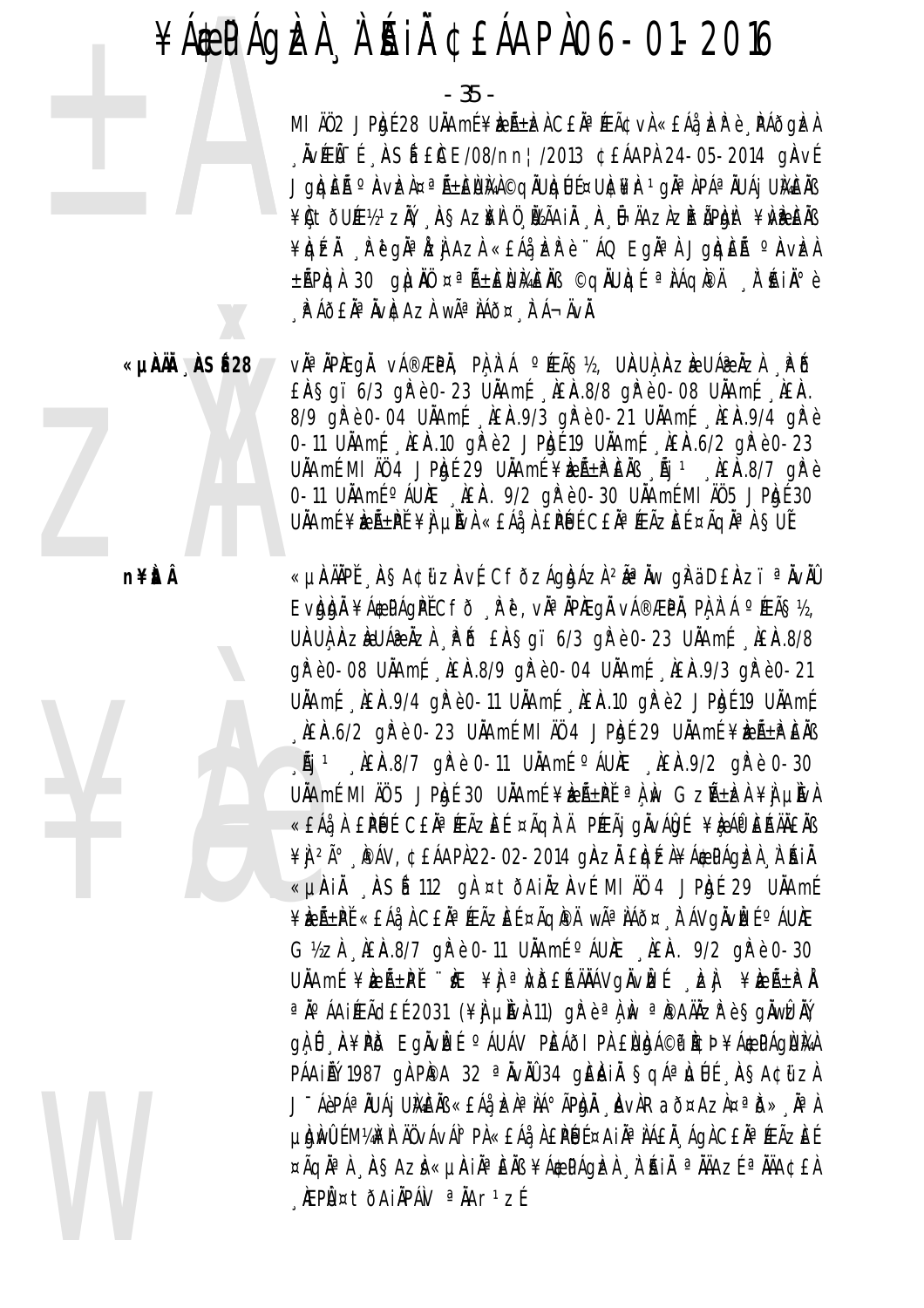#### ¥Á EPÁQIZI À A SAI CEÁAPIO6-01-2016

 $-36 -$ 

EÙÙÀ AIRACEÁ LA LA C©NÁAIA : ¥L ÁL VÀ ¥L Á±LA UA ¥L 2îEÍ ª LÁQITÁV, LA ¥ÈEñPĽ gÀ Û A¥PD«zĂ, PÁðg|¢AzI C£ÄªÆÃzEAiIAVg|ÀªA ªÄ°ÁAIÆÃd£É2031 (¥ÌJ µÌNÀII) gÀVɪÀ,ÌN ªÌ®AIÄZłè§gÄWÈÄÝ a NAEN F ÁGDAI UNAZI HE¥N a NDEAINAVOÑ a NEN AZI¤AIÑ A NAEN A GA ¥ÁªÌN À ÃPÁZÀ ±Ă®ÙMÈÄB ¥ÁªÌN1PÆAQĂ vÁvÁI°PÀ «£Áå À £PÉJÉ ¤AIĪ IÁEI ÁGI CEIª ÆÃZEE ¤ÃQIPI ¥I UIti ISº IZÁVGIVIZE

wê MÕ£À «µÀIẰªÈÄß À ʿŔIĂºè Zhõ 、┟`Á¬ÄvÀ. vĂªÄPÆgĂ vÁ®ÆPĂ, PÀ À ʿÁ O ÆÃS½, UAUÀ AZÈUÁZÀZÀ PÕ EASQI 6/3 QPè0-23 UAAMÍ  $\hat{A}E\hat{A}.8/8$  grè 0-08 UNAmi  $\hat{A}E\hat{A}.8/9$  grè 0-04 UNAmi  $\hat{A}E\hat{A}.$ 9/3 gh è 0-21 UNAmi LEA.9/4 gh è 0-11 UNAmi LEA.10 gh è 2 JPhyl 19 UNAmi \_ NEN.6/2 g/l è 0-23 UNAmi MI A0 4 JPhyl 29 UÄAmÉ ¥ÈZñÈP EAR AI 1 AEA.8/7 g Pè 0-11 UÄAmÉ  $\circ$  AUAE AEA. 9/2 gř è 0-30 UÄAmÉ MI AU 5 JP.b.E 30 UÄAmÉ ¥keرken a LÁ¥ÁðgÄ «EÁå, À CEÀª ÆÃZEÉ ¤ÃQÀª À , ÀSAZÀ J-Áè ZÁR-UMÈÀB ¥Ì 2ð 1PÉEAQIEÀVIDI¤UICIVI±I®UIGEIS ¥ÁªIN1PÉEAQI RAÕQIEI  $\mu$ væð - í  $\mu$ SÍ £ICE/08/nn ¦ /2013 ¢£ÁAPI 24-05-2014 ginví ¤AIĪÌÁEÀ ÁGÀ ªÀÌN GZñÈÀ «EÁå À EPLUE CEÀªÉEÃZEE ¤Ãr ªÆZPEà ºAVE) ±ÃPIQI 40 g|UIÙ ¤ªÃ±ENMEIS ©QIUIQUƽ¸PÄ A AIA°è A AO EAª AVACAZA Wê AÁÕ¤ A Á¬ÄVÀ

«µÀIÄ ÀSÉ29 vàªÄPÆqÅ vÁ®ÆPÅ, PÀÀ`Á °ÆÃ޽, ªÄqÀÁĒ£PÀá UÁæÅzÀ , PŐ £A Sqi 35/1J q Pè 1 J Pb [ 36 UAA m [ A E A . 35/1 © q Pè 0-22 UÄAmf REA.35/2J gPe1 JPgf 33 UÄAmf a KVAU REA.35/2<sup>©</sup> gPe 0-21 UAAmE MI AU 4 JPhof 32 UAAmE ¥bent a A M Gzneba «EÁå, À EPUE CEĂª ÆÃZEE ¤ÃQĂª À §UË

**n¥itÂ** 

«µÀIĂPĚ "À§A¢ü zÀvÉ CFðzÁgIgÁzÌ <sup>2</sup>Ă °ízï.©.±Ái<sup>a</sup> Ìï "ĂAzIgï <sup>a</sup> ÄvÄÛ EvIDIN ¥Á&PÁQPĚ Cfð Re, vĪÄPÆQÄ vÁ®ÆPÄ, PA A Á O ÆÃS½, <sup>a</sup> Äqiká EP ki UÁ& Äzi PÕ EASqi 35/1J qi è 1 JP.p.f 36 UÄAmf REA.35/1<sup>©</sup> gPe0-22 UÄAmf REA.35/2J gPe1 JPgf 33 UÄAmí <sup>a</sup> ÄvÄÜ , AEA 35/2<sup>©</sup> gP è 0-21 UÄAmí MI ÄÜ 4 JPRJÍ 32 UÄAmí ¥ÈLÁ±PĚªÀÙ GZñÈLÀ«£Áå À£PÉJÉC£ĂªÆÃZEɤÃQIPÄ PÆÃj gÄvÁGIÉ ¥ÈAP EAILENS ¥L 2ú À AV ¥ÈAlkvAd«ÄÄEN ª LAEL F-ACPAJ UNA PIDÃJ AIĂ DZñÀ ¥MÈ ASÍ JJ<sup>-</sup>ïJ£ï(nJAP)/1Dgï/87/2015-16 ¢£ÁAPÀ 22-07-2015, 1Dgï/192-193-194/2014-15 ¢£ÁAPÀ 20-11-2014 ginvé <sup>a k</sup>, izi Gzű±pé "ie ¥j <sup>a</sup> i béhi hávgivizé , PÁÕGACAZICEÄ<sup>a</sup> ÆÃZEŔIIAVGĪ lª JP ÁAIÆÃCLEÍ 2031 (¥I LINA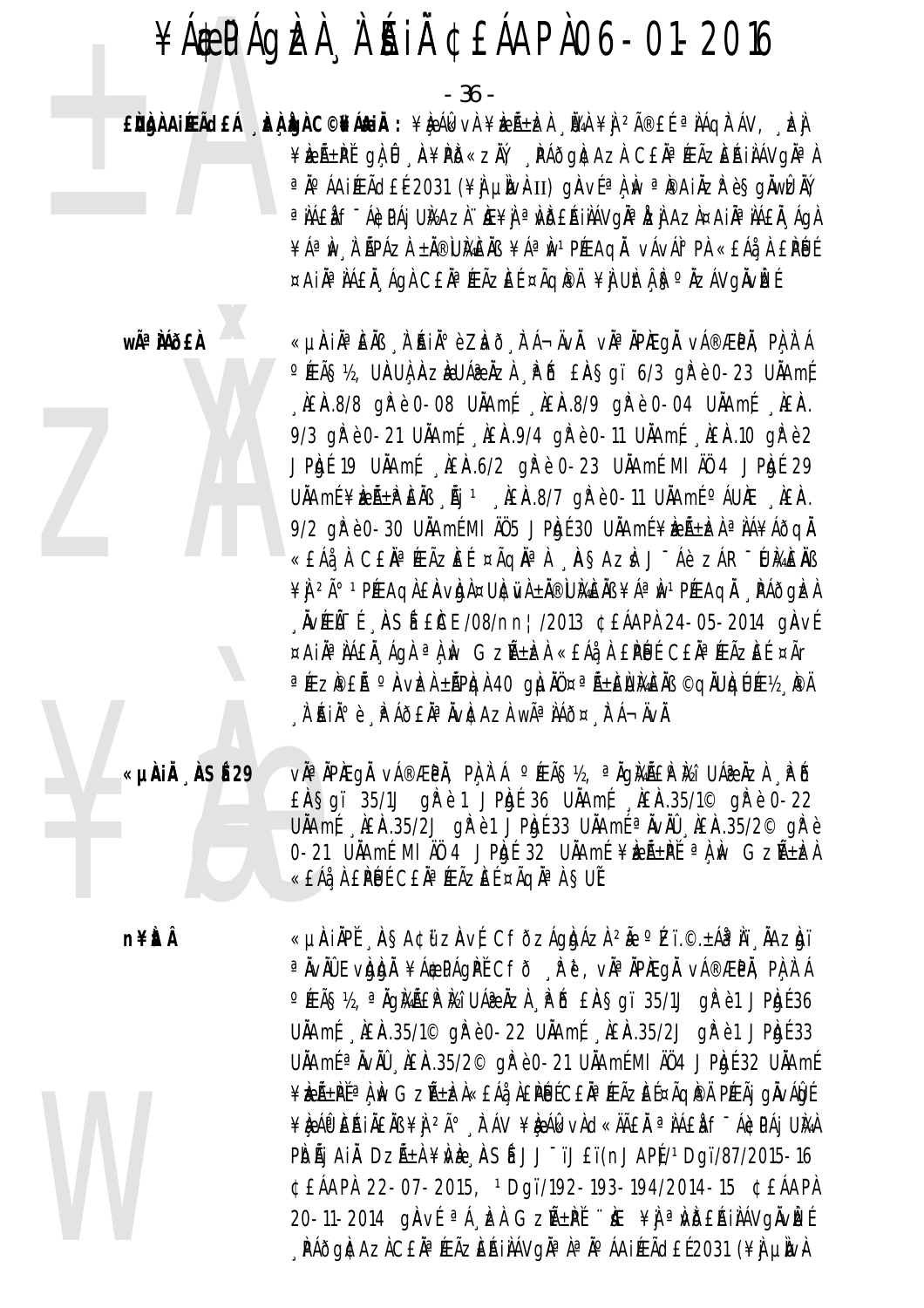

EÙÀNAIRACEA DA LO C©NA AIN : ¥LA A LUA ¥LA LA LA VA ¥L 2îE E ª NAQITAV, LA ¥ÈEñPĽ gÀ Û A¥PD«ZĂ, PÁðgÆAzA C£ÄªÆÃZEŔIÀÁVgĪA ªÄ°ÁAIÆÃd£É2031 (¥ÌJ µÌNÀII) gÀVɪÀ,ÌN ªÌ®AIÄZłè§gÄWÈÄÝ a NAEN F ÁGDA I UNAZN. NE¥N a NDEAINAVONA NZI AZN¤AINA NAEN ÁGN ¥ÁªIW I ÄPÁZI ±Ä®UMEÄB ¥ÁªIW1PÆAQI vÁvÁI°PI «EÁå I EPÉJÉ ¤Ail<sup>a</sup> lá£l ágl C£la¤ (EÃzEE ¤Ãql<sup>a</sup>) ¥l Ultá la azávglvizé

wêMÕ£À

- «µAIĪÈÄß 'À AIĺè PAE®APĵPÁV ZLað "LÁ¬ÄvÄ. ¥L}ÁLkvA vhªñphegň vá®æpň, pì ì á °Æã§½, ªňgmã£íp Mi Uáæňzi "þó  $E$ A Sqi 35/1J q $\mathbb{R}$  è 1 JPh  $\mathbb{R}$  36 UALA m $\mathbb{R}$ . A.E.A. 35/1© q $\mathbb{R}$  è 0-22 UÄAmf REA.35/2J gPe1 JPgf 33 UÄAmf a KVÄU REA.35/2<sup>©</sup> gPe 0-21 UÄAmÉ MI ÄÖ 4 JP.byÉ 32 UÄAmÉ ¥.ben A M «EA » P. CEÀ<sup>a</sup> FEÃZEI ¤ÃQNª À ASAZI J-Áè ZÁR-UMENS ¥I 2ú 1 PEAQA EAVIDA ¤AIĪ IÁEÄ ÁGA ¥ÁªIN À ÃPÁZA ±Ä®UIVEÄB ¥ÁªIN1PÉEAGÄ PEÁÕI PÀ ENDA <sup>a</sup> ÄvÄÛ UÁ À AA vIDA AI ÆÃ CEÁ PÁAI AÝ 1961 (WZIN F 2015) PIPA 17 GIAVE <sup>a</sup> IPAI Ä ¤AIN<sup>a</sup> IA<sup>a</sup> IYUMA ¥IPAGA VAVAIº PI «£Áå, À £PÚ ÉCEĂª ÆÃZE ɤÃQIPÄ, À AIѺ è, PÁÕEĂª ÄVICAZA WÃ<sup>a</sup> ÀÁð¤ À Á-ÄVÀ.
- V˻ ÀPAEQĂ VÁ®ÆPÀ, PÀ À Á ºÆÃS½, CUÃER A2i UÁ@ÀZÀ PÕ «µÀIÅ ÀSÉ 30 EASqi 22/3 qr è 1 JPb( 25.08 UAAmf a NVAO AEA.22/4 qr è 1 JPRJÍ 25.08 UAAmÍ MI AU3 JPRJÍ 11 UAAmÍ ¥DEA±PI <sup>a</sup> A M GZA±DA «EÁå À EPUE CEĂª ÆÃZEE ¤ÃQĂª À SUE

n¥ÈrÂ

«µAIAPĚ ASA¢űzAvÉ CfðzÁgAAzA 2Å wgÄ¥NPÄä ªÄvÄÛ 2Å ``稻́ŘPÌ\_ĂSAIĂåJASĪPÀJĂ ¥Á\$PÁqPĚCfð Rě, vĪÄPÆqĂ v種PŇ, PŇ, lí Á ºÆÃS½, CuÑ£PM UÁæŇzh "PĎ £ŘSgï 22/3 grè 1 JPhgf 25.08 UNAmf <sup>a</sup>NvAU AEA.22/4 grè 1 JPhgf 25.08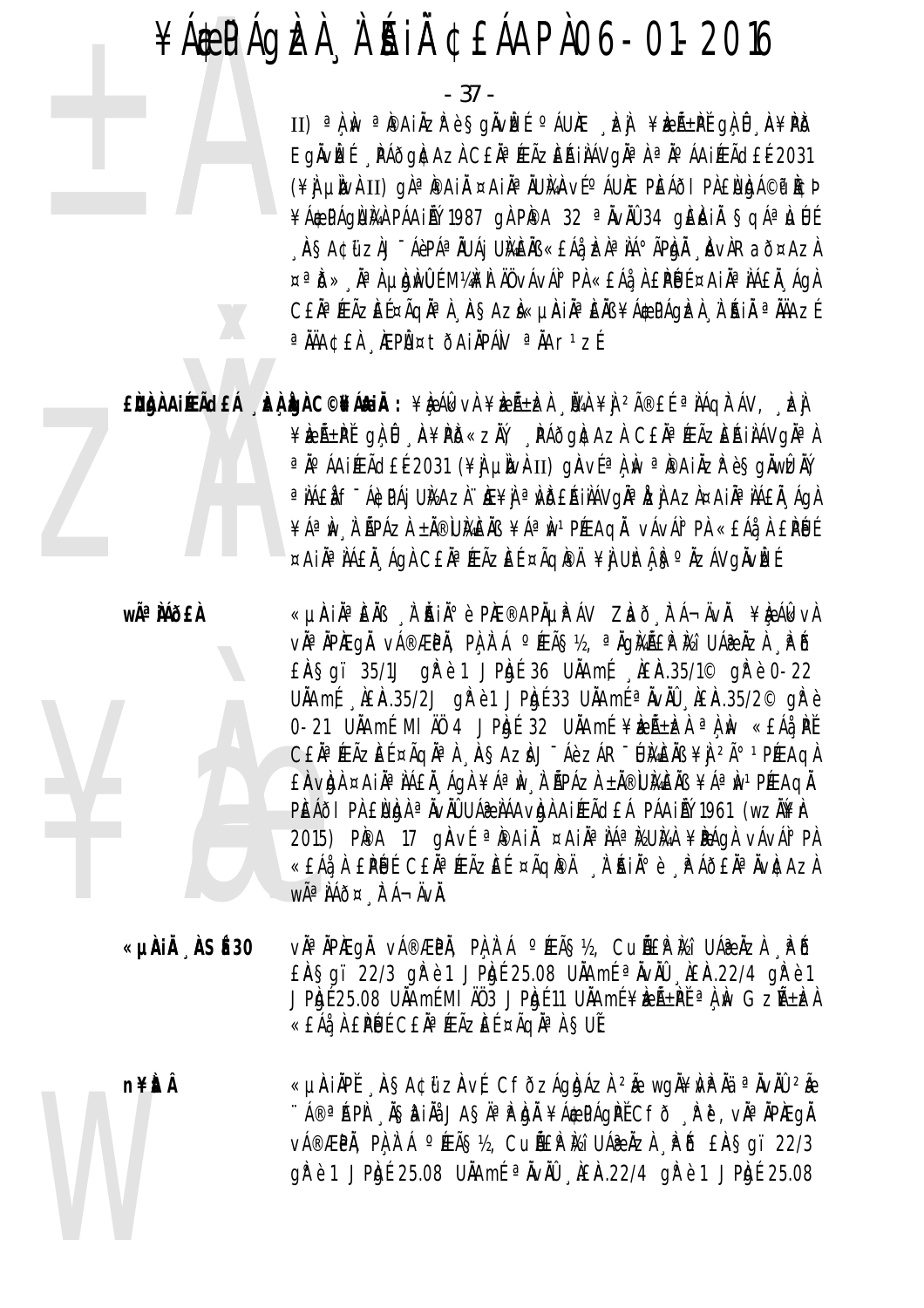- 38 -

UÄAmÉ MI ÄÖ3 JPAJÉ 11 UÄAmÉ ¥RıPĚ <sup>a</sup> A Av GzñRA «EÁå A EPÚÉ CEN<sup>a</sup> FEÃZE E ¤ÃQIPA PFEÃJ GINALOS ¥LAPERINENS ¥L 2ú TAV , PÁðgI¢AzICEĪÆÃzEÁIIÁVgI¤lªIºÁAIÆÃdEÍ2031 (¥I µIWH II) PÉUÁj PÁ <sup>a</sup> IPA i Az P sgävízé F PIOÁj ¬ ÄAZA PIEÁði PA ENIGA <sup>a</sup> ÄvÄÛ UÁ@ LÁAvIgI AIJEÃ de Á AIJEÃ de Á PÁAIL 1961 gI PIPA 14(J) gEAIA PEUAI PÁ GZA+ACAZA a A M GZA+PE "A G¥AIEAUA SZITÁª LLÍ ª LÁQITÁVOLVE ¥LAKVA O «ÄÄEÄ ª LÁEL F-ÁCPÁJ UMA PIDÃI AIN DZñA ¥ME ASÍ JJ<sup>-</sup>ïJ£ï (nJAPÍ/1Dqï/60-61/ 2015-16 CEÁAPA 19-11-2015 gAVE <sup>a</sup> A EA GZALPI "KE ¥) <sup>a</sup> vdéáinávonvet , en ¥rá±pťon 0 n¥pď Eonvet , páðoncazn CEĂª ÆÃZEŔIÀÁVgĂª Àª Ăº ÁAIÆÃdEĹ2031 (¥) µÌWŁII) gÀª PAIÀ ¤AIĪÄUЍAVÍ ºÁUÆ PÈÁÕI PÀ ENDA©PÌ¢Þ¥Á\$PÁQNÌA PÁAILÝ 1987 gì PIPA 32 <sup>a</sup> Nviù 34 gieini Sgá<sup>a</sup>lulí RSA¢üzi J-Áè P绀UÁj UMENS «EÁ¿ÞA ªIÁ°ÃPIDA MVA Rað¤AzA ¤ªið» NªA µ bì mu là nh là nh là nh là nh là nh là nh là nh là nh là nh là nh là nh là nh là nh là nh là nh là ¤ÃQĪ) AŞAZÌ «µÀIĪEÄB ¥Á\$PÁQÈÀ À AIÄ ªÄÄAZɪÄÄA¢£À **AEPI** ¤tðAIAPAN <sup>a</sup> AAr<sup>1</sup>zE

EÙÀNAIREACH AN DA C©NANAI : ¥RAKVA ¥RA±RA NA ¥A 2îEL ªNAQITAV, RA ¥ÈEñPĽ qù Û A¥PD«ZĂ, PÁðq#Azì C£ÄªÆÃZEAIÌÁVqĪÀ ªÄ°ÁAIÆÃd£É2031 (¥ÌJ µÌNÀII) gÀVɪÀ,ÌN ªÌ®AIÄZ̺è§gÄWÊÄÝ a NAEN F ÁGDA LUKAZI. HE¥N a MDEA NAVOJA HZN AZN¤A NAEN ÁGA ¥ÁªÌN À ÃPÁZÀ ±Ă®ÙMÈÄB ¥ÁªÌN1PÉEAQĂ vÁvÁI°PÀ «£Áå À £PÉJÉ ¤Ail<sup>a</sup> láfl ágl Cfla (fázet ¤Ãqla) ¥l Ultá bolzávglvet

**wÃ<sup>a</sup>Mõ£À** 

«UAIN¤ENS A AIN» è PIE®APAUPAV ZIaõ FA¬AvA. ¥IeAGkvA vàªĂPÆgÅ vÁ®ÆPÀ, PÀÀʿÁ °ÆÃ§½, CuãÌPÀá UÁ@ÀZÀ "PÕ EASgi 22/3 grè 1 JPb 25.08 UAAmE <sup>a</sup> AVAO LEA.22/4 grè 1 JPkgf 25.08 UAAmf MI AO 3 JPkgf 11 UAAmf ¥kzA±kzA a A M «EAa PF CEÀ<sup>a</sup> FEÃZEI ¤ÃQNª À ASAZI J-Áè ZÁR-UMENS ¥I 2ú 1 PEAQA EAVIDA ¤AIĪ IÁEÄ ÁGA ¥ÁªIN À ÃPÁZA ±Ä®UIVEÄB ¥ÁªIN1PÉEAGÄ PEÁÕI PÀ ENDA <sup>a</sup> ÄvÄÛ UÁ À AA vIDA AI ÆÃ CEÁ PÁAI AÝ 1961 (WZÄVEN 2015) PIPA 17 GIAVÉ <sup>a</sup> IPAI À ¤AIN a NA MEUMA ¥IPAGA VÁVAIº PA «EÁå À EPUL CEÀª ÆÃZEL ¤ÃQIPÀ À AÑ è À AÕEÀª ÀVICAZA WêÌÁÕ¤ FÁ-ÄVÀ.

«µÀiÅ ÀSÉ31

vì<sup>a</sup> ìpiegì vá®æpì, pì ì á °íeã§½, Capát Uáæìzì . Pô £ìa§aï 89/2 gř MI AO 3 JPAgé ¥AzÁ±PĚ <sup>a</sup>n M GzA±A «£Áå A £PÚÉ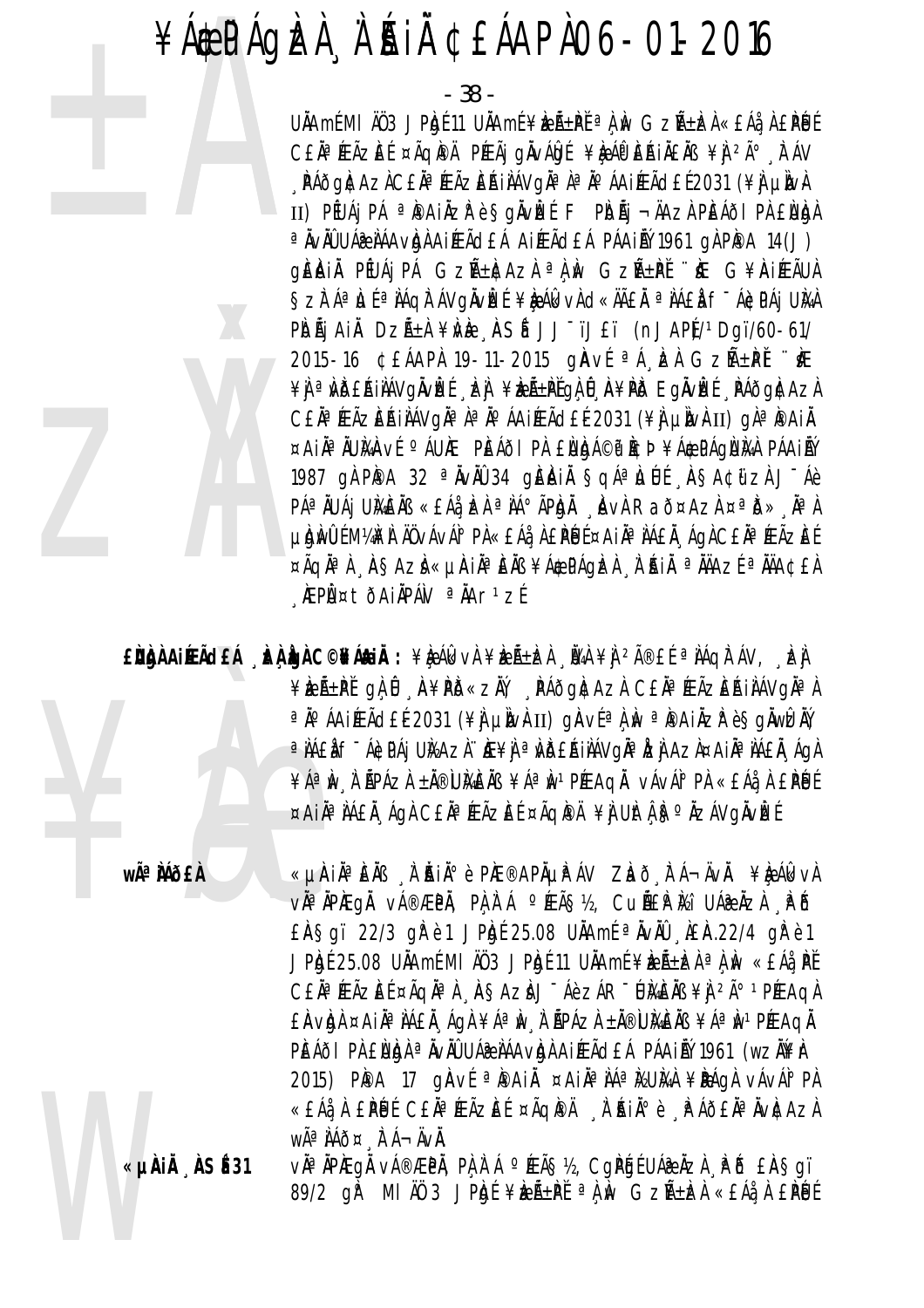- 39 -CEÄ<sup>a</sup> ÆÃZEÍ ¤ÃQĪÀ SUÍ

n¥ÈÂ

«µÀIÄPĚ AŞA¢üzAvÉ CFÕzÁgházÀ ªÅ|| C∵ÀIÀï qPP¥hjì JAŞÄ<sup>a</sup>P DI ¥Á\$PÁGPĚ CFÕ "P ĕ, vĪÄPÆGÄ vÁ®ÆPÄ, PÌ jì Á O FEÃS 12, COPE O LA PO ERSOI 89/2 OF MI AU 3 JPE ¥¢Á±PĚªÀÙ GZñÌZÀ«£Áå¸À£PÉJÉC£ĂªÆÃZÈɤÃQÌPÄ PÆÃj gÄVÁÖJÉ ¥ÈAP EAILENS ¥N 2ú A AV ¥ÈAlkvAd«ÄÄEN ªNAEN f-ACPAI UNA PIDÃI AIL DZñI ¥ME ASÍ JJ<sup>-</sup>ïJ£ï(nJAPJ1Dqï/141/2015-16 ¢£ÁAPÀ20-06-2015 gÀvéªÁ EÀGZñPĚ HE¥ÀªNĎ£ÁIÀÁVgÄvÈÉ , PÁÕG)¢AZICE ĤÆÃZEŔIIAVGI¤ l¤ JP ÁAIÆÃ dE E2031 (¥I LIVE II) <sup>a</sup> A w <sup>a</sup> Paiåzr e Sgåv**l**et <sup>o</sup> AUAE , ej ¥rá±pť gA û , A¥PD EgÄVEE PÁÕGACAZA CEÄ<sup>a</sup> ÆÃZEAJAAVGÄ<sup>a</sup> A <sup>a</sup> A A LIÆÃ dE E 2031 (\#) um+II) gì<sup>a</sup> pai ¤aiìª iumaví aune peáo i pì eumá©f icd ¥Á&PÁQÙMA PÁAINÝ 1987 QI PIPA 32 ª IVIÙ 34 QIEIAI SQÁªLJÚ "ÀSA¢üzìJ"ÁèPÁªÄUÁj UMÈÄB «EÁà, bàªÌÁ°ÃPÒÀ, "ÀvÀRað¤AzÀ  $\alpha^{\alpha}$ ð» Na Ludwul Maki Aövává $^{\circ}$ Pi «Eáå A EPUE ¤AIÄa NAEÄ Aga CEĂª ÆÃZEͤÃQĂª À "ASAZÌ«µÀIĂª EÄB ¥Á\$PÁQIZÀ "À ¡RIÀ ª ĂÄAZÍ <sup>a</sup> ÄÄA¢£À AEPÙ¤tÕAiÄPÁN <sup>a</sup> ÄAr<sup>1</sup>zÉ

ENNA AIRACEÁ , EA LA C©FÁRIA : ¥L ÁL VA ¥EñEA , VA ¥A 2îEÍ ª AÁQITÁV, EA ¥ÈEñPL ghû A¥PD«zĂ, PÁðg#Aza C£ÄªÆÃzEAiAAVgĪA ªÄ°ÁAIÉFÃd£É2031 (¥ÌJ µÌNÀII) gÀVɪÀ,ÌN ªÌ®AIÄZłè§gÄWÈÄÝ a NAEN F ÁGDAJ UNAZN. NE¥N a NDERINAVONA NZI AZN¤AINA NAEN AON ¥ÁªIW I ÄPÁZI ±Ä®UMEÄB ¥ÁªIW1PÆAQI vÁvÁI°PI «EÁå I EPÉUÉ ¤AIĪ IÁEI ÁGI CEIª ÆÃZEE ¤ÃGIPÄ ¥I UItLI Sº IZÁVGIVEE «µAIĪEÄB À`ĂIĺè PÆ®APĵPÁV ZLað FÁ¬ÄvÄ. ¥LeÁlkvA wÃ<sup>a</sup> Mõ£À vઠÀPAEgÀ vÁ®ÆPÀ, PÀ À Á ºÆÃ§½, CgPGÉUÁ@ÀZÀ À Õ £À§gï

89/2 qř MI AÖ 3 JPRIE ¥REALER a A Av «EÁA PĚ CENA PEAZEE ¤ÃQN<sup>a</sup> A ASAZA J Áè ZÁR WAENB ¥J <sup>2ú 1</sup> PÉEAQA EAVIGA ¤AIĪ IAEI AQI¥Aª Iv A APAZI±Ä®WIGEIB¥Aª Iv PEEAQI PEAÕI PI EUNA <sup>a</sup> ÄvÄÜ UÁZ LÁAVNA AIÆÃCLÁ PÁAILÝ 1961 (WZÄ¥I- 2015) PPA 17 gAVE <sup>a</sup> PAI ¤AI A AA KUMA ¥PAGA VAVA PA «EA A A EPUE C£ĂªÆÃZĒŤÃQÌPÄ À ŔIĂº è È AÕ£ĂªÄvÌCAZÀwêÀÁÕ¤ È A¬ÄvÄ.

«µÀiÅ ÀSÉ 32 vì<sup>a</sup> ìpiegì vá®ÆPì, H rõUģé°ÆÃ§½, PÉ.biàªÌqì UÁ@Ìzì . PĎ EASgi 105/3 gh è 0-16.05.33 UAAmf <sup>a</sup> AvAU AEA.105/4 gh è 1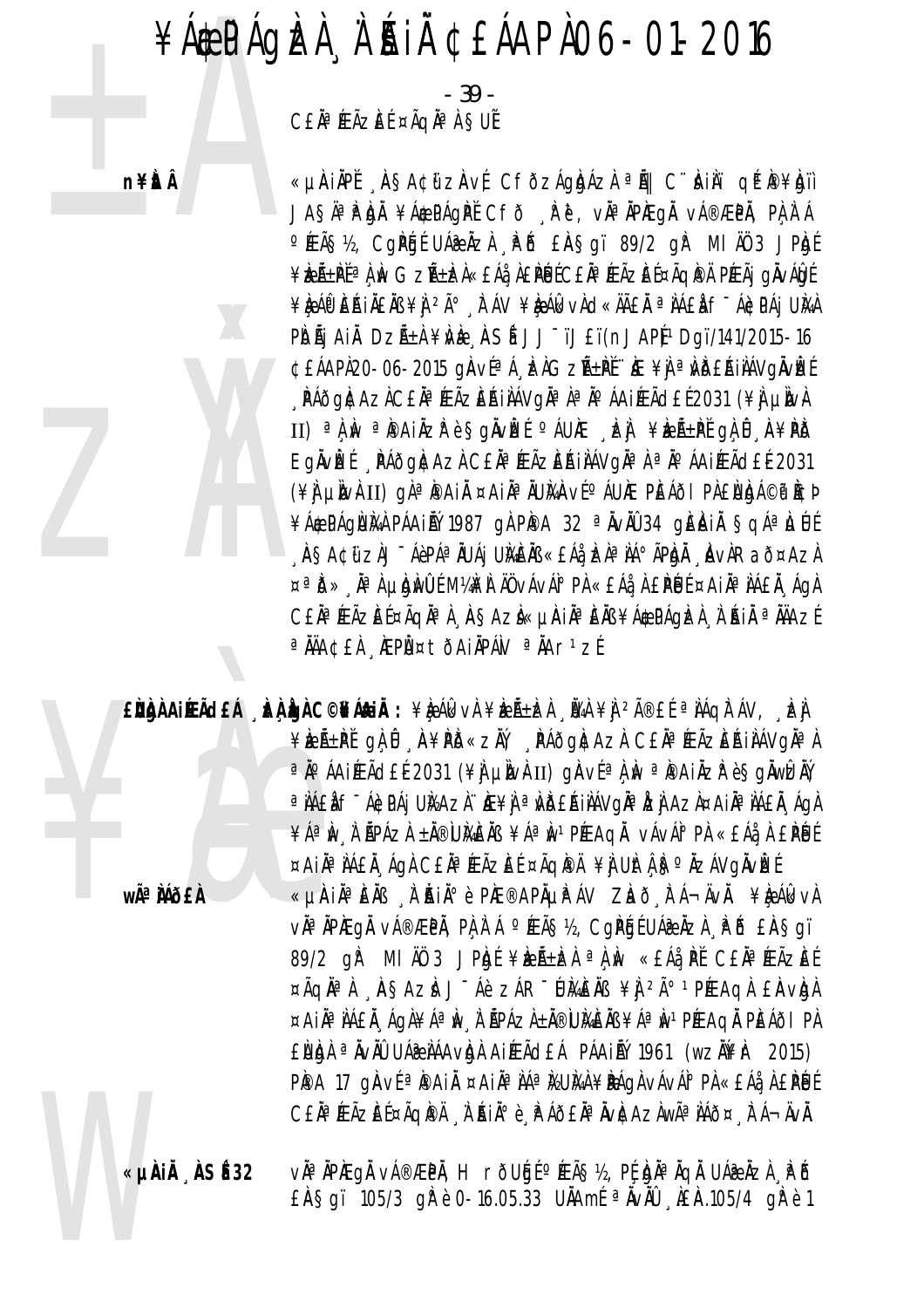# ¥ÁÆPÁGÈLÀ À ĤILÀ ¢£ÁAPÀ 06-01-2016

JPÀgÉ 34 UÄAmÉ UÄAmÉ MI ÄÖ 2 JPÀgÉ 10.05.33 UÄAmÉ ¥ÀzÁ±ÀPĚ ªÀ, Àw  $Gz\tilde{A}$ ±kà «£Áå,  $\lambda$  £Péjé  $CE\lambda^a$ ÆÃ $z\tilde{E}$ é ¤Ãq $\lambda^a\lambda$  §Uế

zÀÝ

THE CONTROLL TO BE A SAME UNAMENT CHANGE OF THE A SAME UNAMENT CONTROLL TO BE A SAME OF THE AND CONTROLL TO BE<br>DESCRIPT TO BE A SAME OF THE A SAME OF THE AND SURVEY OF THE CONTROLL OF THE AND CONTROLL TO BE A SAME OF THE A **n¥ÈÅ** «µÀIÄPĚ A§A¢üzÄvÉ CfðzÁgÀdÁzÀ <sup>2</sup>Å n.J£ï.ªÀzÀPÀgï ©£ï Jᢩï.£ÁUÀtÚªĂvĂÛEvÀdÀÄ¥Á\$PÁgPĚCfð Rè, vÀªÀPÆgÀ vÁ®ÆPÀ, Hrðuģé ºÉĀŞ½, PÉ, bila lo UÁæ la "Pó £lasgï 105/3 gl? è 0-16.05.33 UÄAmÉ <sup>a</sup> ÄvÄÜ , LEA.105/4 g/l<sup>e</sup> e1 JPhpé 34 UÄAmÉ UÄAmé MI ÄÖ 2 JP $k$ é 10.05.33 UÄAmé $k$ æ $k + P$ ě $a$ ,  $w$  GzA $+k$ z $k$ «£Áå,  $\lambda$  £ $P$ éué CE˻ÆÃZEɤÃQPÄ PÆÃjqÀvÁQÉ ¥ÀÀ ÁPÈAJÄEÀB ¥À 2ð, ÀTÁV ¥ÈÂkvÀ d«ÄãĂ ªÀÁ£À f¯Á¢PÁj UÌ⁄AÀ PÌÐÃj AiÀ DZñÀ ¥Ì⁄È, ÀSÍ JJ<sup>-</sup>ïJ£ï(nJAP)<sup>1</sup> Dgï/515/2014-15 ¢£ÁAPÀ 01-04-2015 <sup>a</sup> ÀvÀÛ <sup>1</sup>Dgï/616/2014-15 ¢£ÁAPÀ 27-04-2015 gÀVÉ <sup>a</sup>Á ke GzѱPĚ ∵ìÆ¥Ì,ª À∕DĚÁIÀÁVgÄvÌZÉ, PÁðgÌ¢AzÀ C£ĂªÆÃzEÁIÀÁVgĪ À <sup>a</sup>ҰÁAI ÆÃCE E 2031 (¥À µÀVÀII) <sup>a</sup>À Àv <sup>a</sup>Ì®AI ÀZÌ è §gÀVÈ É. ºÁUÆ ¸È) ¥ÈñPĚġÌ Û A¥PÒ EgÄvÈÉ ¸PÁðgÀ¢AzÀC£ÄªÆÃzÈŔiÌÁVgĪÀ ªÄ°ÁAiÆÃd£É2031 (¥ÌJµÌvÀII) gÀªÌ®Ai äAi ĂªÄU̼ÀVÉ ºÁUÆ PĚÁÕI PÀ ENDÁ©Ũ ICÞ ¥ÁÆPÁGNIAI PÁAI Í 1987 GÀ PIPA 32 ª ÄVÄÛ 34 gÈÀIÀ §qÁªÀJÚÉ À§A¢üzÀ J¯Áè PÁªÀUÁjUÀ¼ÈÀB «£Áå, ÞÀ <sup>a</sup>ÀÁ°ÃPÀJÀ ÀNÀ Rað¤AzÀ ¤<sup>a</sup>ð», À<sup>a</sup> À µÀnMÙÉ M¼À¥À ÄÖ vÁvÁI°PÀ «£Áå¸À£PÉJɤAiŪÀÁ£Ă¸ÁgÀC£ĂªÆÃzÈɤÃgĂªÀ¸À§Azd«µÀiĂªÈÄß ¥ÁÆPÁGEÀ À`ÉAIÄ ªÄÄAZÉ ªÄÄA¢£À ÆPÙ¤tõAiÄPÁN ªÄAr1zÉ

EDDA AI £ÙÀÀ AI**ÉEà d£Á**, ÀÀ ÀgÀ C©¥Á**&iÀ :** ¥è Ák∨À¥ÀzñÀ "ÙAÀ¥Ì, <sup>2</sup>Ă®£É ªÀÁq̯ÁV, ¸Àzj ¥ÈÆÃ±PĚ GÀÛ, À¥PD«ZÄÝ, PÁðg ¢Az C£ ĪÆÃZ EÁI ÀAVG Ī À <sup>a</sup>ðÁAiÆÃd£É2031 (¥ÌJµÌNÀII) gÀVÉ <sup>a</sup>À, ÀN <sup>a</sup>Ì®Ai ÀZÌ<sup>p</sup>è§gĂWĹÀŸ, <sup>a</sup> )Á£À f<sup>-</sup>Á¢pÁj U)½AzÀ ¨)E¥) ª vð£Ái)ÁVgĪ ÍzJ AzÀ¤AiĪ IA£Ä AgA ¥ÁªÀw¸À¨ÃPÁZÀ ±À®Ù}ÁÈÄß ¥ÁªÀwºPÉEAqĂ vÁvÁPPÀ «£Áå¸À £ÌPÉJÉ ¤Ai Àª À Á£À, ÁgÀ C£Àª ÆÃZEÉ ¤ÃqPÀ ¥À UÀt À §º ÀZÁVgÀvÈÉ

W

**wã<sup>a</sup> Àáð£À** «µÀiĂªÈÄß ĮÀ¨ Ăiðè PÆ®APĵPÁV ZaðÕ ŗFÁ¬ÄvÄ. ¥è ÁkvA v˻ÀPÆgÅ vÁ®ÆPÀ, HrðUģÉ ºÉÆÃ§½, PĘ.þjÀªÀqÀ UÁæÀzÀ ¸ÀºÕ £À§gï 105/3 gì è 0-16.05.33 UÄAmÉ <sup>a</sup> ÄvÄÛ , LEÀA.105/4 gì è 1 JPÀgÉ 34 UÄAmÉ UÄAmÉ MI ÄÖ 2 JPÀgÉ 10.05.33 UÄAmÉ ¥ÀzñÀzÀ ªÀ¸Àw «£Áå, PĚ Č£Ăª ÆÃZEE ¤ÃqĂª A "ASAza J¯Áè zÁR¯ ÚMÈÄB ¥À <sup>2ð</sup> PÉEAQÀ £ÀVÀJÀ ¤AI ÀªÀA£À¸ÁGÀ ¥ÁªÀw¸À¨ÃPÁZÀ ±À®ÙÀGÀB ¥ÁªÀWºPÉŁAQĂ PÈÁðI PÀ £ÙÀDÀª ÀVÀÛ UÁæ ÀÁAVÀDÀ AI ÉEÃO EÁ PÁAI ÁÝ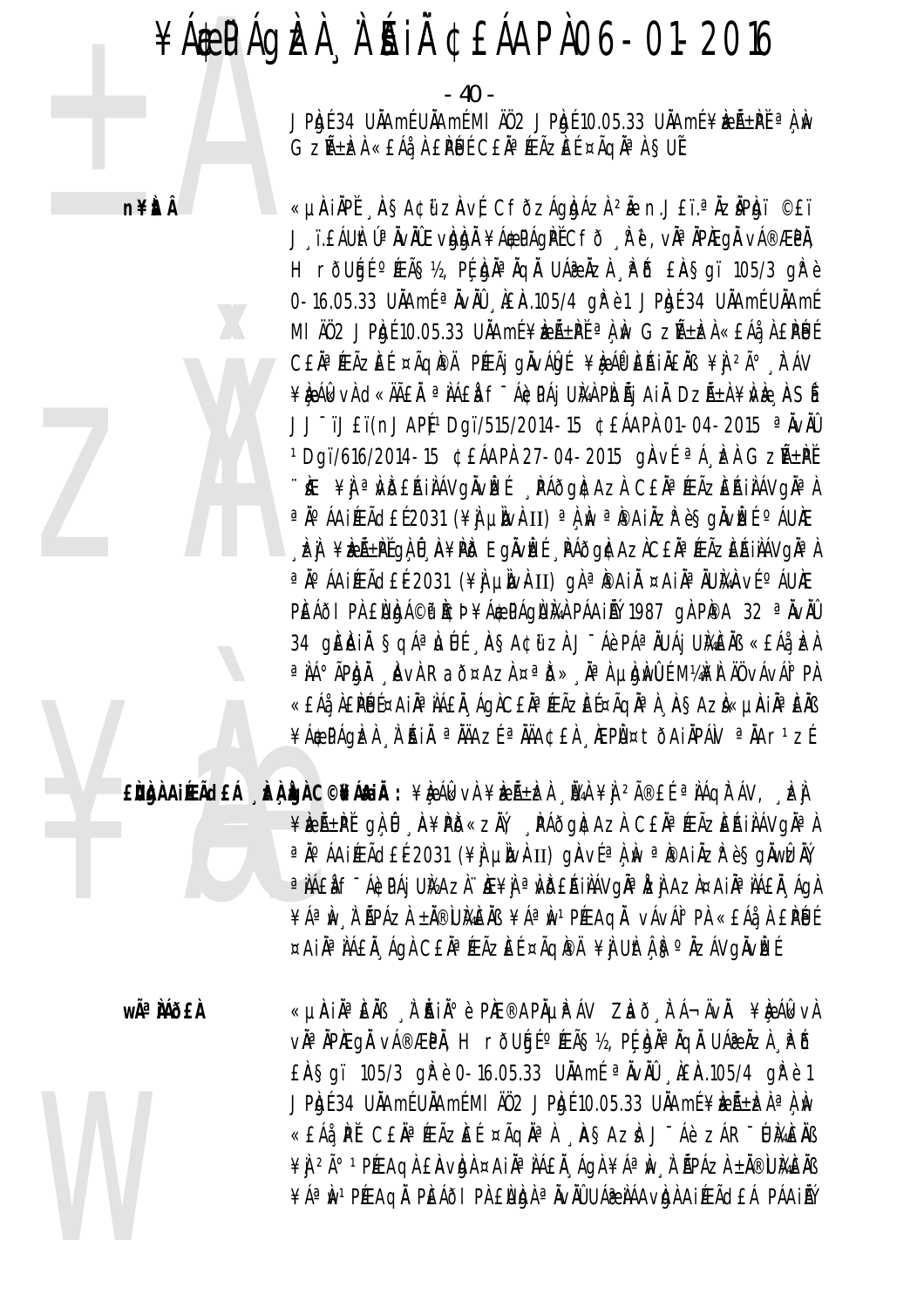- 41 -

1961 (wzN¥r 2015) PPA 17 gAvfapaiA ¤AiAa Malana ¥PAga vÁvÁ<sup>1</sup>° PÀ«£Áå¸À£**PÉJ**ÉC£ĂªÆÃZÈɤÃQPPÄ ¸À ŔÌðè¸P ÁÕ£ĂªÄvÀCAZÀ WÃ<sup>a</sup> ÀÁÕ¤ À Á-ÄVÀ.

«µÀiÅ ÀSÉ 33 vઠÀPAEQÀ vÁ®ÆPÀ, H rõUGɺÆÃ޽, PÉ bઠÀQÀ UÁ@ÀZÀ APÓ £ASqï 41/5 qP è 0-21.04 UAAmf AEA.41/4 qP è 0-21.04 UAAmf LEA.41/3 gP è 0-21.04 UAAmf 41/2 gP è 0-21.04 UAAmf MI A02 JPAJÉ 05 UÄAmÉ¥RɱPĚ ªÀN GZıRÀ«EÁå, À EPÉJÉ CEĪÆÃZEÉ ¤ÃqĪ À SUُL

**n¥itÂ** 

«µAIAPE AŞA¢üzAvECfözÁgidázi?» a NEA içi SAET a İviü EVAAN ¥Á&PÁQPĚ CFÕ Rě, VĪÄPÆQÅ VÁ®ÆPÄ, H rÕUGÉ OFEÃS12, PE DIA LA UA DE LA SOL ANTE DE LA SOL A DE 10-21.04 UÄAmf \_\_ AEA .41/4 g/ P è 0-21.04 UÄAmf \_\_ AEA .41/3 g/ P è 0-21.04 UÄAmf 41/2 qi e 0-21.04 UÄAmf MI AO 2 JPh t 05 UÄAmf ¥keıPf a ) w Gzñ±ch «£Áå ) £PÚ C£Ăa ÆÃzE (¤ÃqìPĂ PÆÃj gÀvÁb ( ¥È ÁO ERILENS ¥N 2ð À AV ¥È ÁI VA C «AÃEN ª NAEN F-ÁC PÁJ UNA PIDÃI AIL DZñI ¥ME, ASÍ JJ<sup>-</sup>ïJ£ï(nJAPI1Dqï/760/2014-15 ¢£ÁAPÀ 03-06-2015, 1Dqï/759/2014-15 ¢£ÁAPÀ 25-05-2015, 1Dgï/758/2014-15 CEÁAPÀ 30-05-2015, 1Dgï/757/2014-15 ¢£ÁAPÀ13-07-2015 gÀvɪÁ¸kAGzÁ±PĚ∵Æ¥jªWĎ£ÁiLÁVgÄvkEÉ . PÁðg|¢Az]C£]¤ÆÃzEÁI]ÁVg]¤}¤J°ÁAIEĀd£Ĺ2031 (¥] µ]v} II) a A M a Painzr è Sgivlet aux dei verteri ga i avpo Eglvké Ráðglada Cela Fázeailávgla a la árifade 2031 (\#) um+II) gì¤ìPAII ¤AII¤IUMAVE AUNE PEAOI PIENDA©iP ICP ¥Á&PÁGÙMA PÁAINÝ 1987 GÀ PIPA 32 ª NVAU 34 GIEIAIN SGÁªLJÚ , ASA¢üzl Táèp᪠äuái Umèns «Eáà, bઠiẠãpidă, "Avàrað¤Azi ¤ªD» Ī LUUMUL MYKA ÄÜ VÁVÁI° PA «EÁå A EPEJE ¤AIĪ NÁEĂ AqA CEĂª ÆÃZEͤÃQĂª À ASAZÌ«µÀIĂª EÀB ¥Á\$PÁQIZÀ À AIÀ ª ÀÄAZÍ <sup>a</sup> ÄÄA¢£À ÆPÙ¤tõAiÄPÁN <sup>a</sup> ÄAr<sup>1</sup>zÉ

¥ÈEñPĽ gÀ Û A¥PD«ZĂ, PÁðgÆAzA C£ÄªÆÃZEŔIÀÁVgĪA ªÄ°ÁAIÆÃd£É2031 (¥ÌJ µÌNÀII) gÀVɪÀ,ÌN ªÌ®AIÄZłè§gÄWÈÄÝ a NAEN F ÁGDA LUKAZI. HE¥N a MDEA NAVOJA HZN AZN¤A NAEN ÁGA ¥ÁªÌN À ÃPÁZÀ ±Ă®ÙMÈÄB ¥ÁªÌN1PÉEAQĂ vÁvÁI°PÀ «£Áå À £PÉJÉ ¤AIĪ IÁEI ÁGI CEIª ÆÃZEE ¤ÃGIPI ¥I UItLES NZÁVGIVEE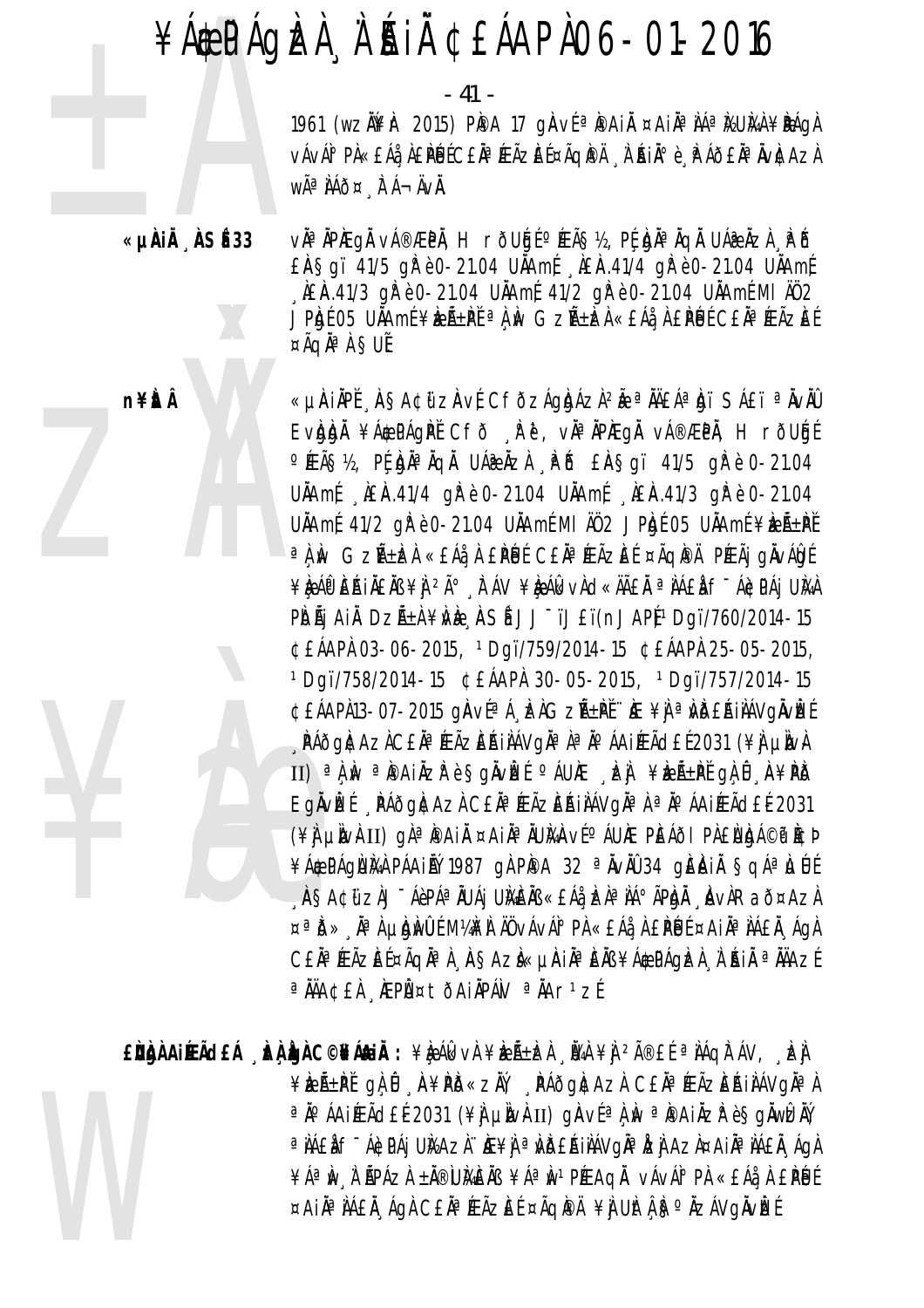- 42 -

wê MÕ£À

«µÀIẰªÈÄß À ĂIĂºè PhE®APõPÁV Zhð FÁ¬ÄvÄ. ¥è ÁlkvÀ vì<sup>a</sup> ìpiegì vá®ÆPì, H rõUģé°ÆÃ§½, Pí¸ģìªÌqì Uá@Ìzì¸Pô £A Sqï 41/5 q Pè 0-21.04 UAA mf AEA.41/4 q Pè 0-21.04 UAA mf LAEA 41/3 q Pè 0-21.04 UAA m [41/2 q Pè 0-21.04 UAA m [M I AO 2 JPADÍ 05 UNAMÍ ¥REѱRA ªAN «EÁA PI CENªÆÃZEÍ ¤ÃQNªA , ÀSAZIJ ÁèzÁR WAEÄB¥Ì 2ú 1 PÉEAQIEÀVIDI¤AIIª IAEI, ÁQI ¥ÁªIN I ÁPÁZI ±Ä®UIGEIB ¥ÁªIN1PÉEAQI PEÁðI PI ENIGI ªIVIÚ UÁR NÁAVAN AIPEÃO EÁ PÁAINÝ 1961 (WZNYEN 2015) PIPA 17 GIAVE ª PAI ¤AI ¤AI Aª MUM ¥PÁQ NÁVÁ PÅ «£Áå Å £PÚ É C£ Ī ÆÃZ E É ¤ÃQIPÄ À AIA<sup>0</sup>è PÁÕ£ĂªÄVICAZÀ WêÀÁÕ¤ FÁ¬ÄVÄ.

«µÀIÄ ÀSÉ34

vàªÀPÆqÅ vÁ®ÆPÀ, PÀÀ`Á ºÆÃ޽, AiÀ-Á¥ÀqÀ UÁ@ÀzÀ PÕ  $E$ A Sqï 33/1© qi è MI A02 JPh 603 UAAmf¥le A $E$   $\tilde{P}$ t  $a$  and  $G$ zh $E$ le  $A$ «EÁå, À EPUE CEÀª ÆÃZEE ¤ÃQÀª À SUE

«µÀIÄPĬ 'À§A¢ï zÀvÍ CfðzÁgbázì <sup>2</sup>Å n.Dgï.UÆÃ¥Á¯ï ©£ï <sup>−</sup>Ã|| gÀU¥ÀJA§ÄªÌPÌgĂ ¥Á¢PÁgÌPĚCfð ¸ÌPĕ', vĂªÄPÀEgĂ vÁ®ÆPĂ, PÀ À Á °ÆÃS½, AIÀ-Á¥ÅGÀ UÁ@ÀZÀ "PÕ EÀSgï 33/1© gì è MI ÄÖ 2 JPAJÉ 03 UÄAmÉ¥RıPĚªA M GZñRÁ «EÁå A EPÚÉCEĪÆÃZEÉ ¤ÃQIPÄ PÉEÃJ QINAUQÉ ¥ILAPEAIAEAB¥I 2ð FÁV ¥ILAGNO «ÄÃEA <sup>a</sup> NAEN F-ACPAJ UNA PIOÑJ AIN DZA±A ¥NE ASÍ JJ-ïJEï (nJAPb<sup>1</sup>Dgï/165/2015-16 ¢£ÁAPÀ 22-07-2015 gÀvÉ <sup>a</sup>Á EA GZHA±PI 'K ¥NaWBEAINAVQNVNEL PAÕQNCAZA CEN<sup>a</sup> FEÃZERINÁVON<sup>a</sup> A <sup>a No</sup> ÁAI FEÃO EL 2031 (¥) LUVAII) <sup>a</sup> A N ªPAIÄZPè§gÄvÈEÍ ºÁUÆ "ÈJI ¥ÈZñPĚ gÌ, Û "A¥PIÖ EgÄvÈEÍ , PÁðg|¢Az]C£ÄªÆÃzEÁI}ÁVg|ĭª}ªĬ°ÁAIÆÃd£É2031 (¥] µ]v} II) gì<sup>a</sup> paiì ¤aiìª iumrví° áune peáði pieiddá©p et ¥áæpágima PÁAIỂÝ 1987 GÀ PÌPA 32 ª ÀVÀÙ 34 GIEINIÀ SCIÁª LUE ASACIIZA J - ÁèPÁª ÄUÁj UMEÄB «£Áå¸ÞÀª ÌÁ° ÃPÌgĂ ¸ÀVÀRað¤Az̤ªĎ», ĪÀ µ bì mu li ma li ng và vâ vâ li nghệt đần hà li ngh chi ngh chi nghệt. Loài chi nghệt li ¤ÃQĪ) AŞAZÌ «µÀIĪEÄB ¥Á\$PÁQÈÀ À AIÄ ªÄÄAZɪÄÄA¢£À **AEPI** ¤tðAIAPÁN <sup>a</sup> AAr<sup>1</sup>zÍ

EÙÙA AIRACEÁ DA DA C©DEÁNIA : ¥RÁG VA ¥RñDA DA ¥A 2îEÍ ª AGA ÁV, DA ¥ÈEñPĽ gÀ Û A¥PD«ZĂ, PÁðgÆAzA C£ÄªÆÃZEŔIÀÁVgĪA ªÄ°ÁAIÉEÃd£É2031 (¥Ì µÌNÀII) gÀVɪÀ,ÌN ªÌ®AIÄZ̺ è §gÄWÊÄÝ

n¥ÈrÂ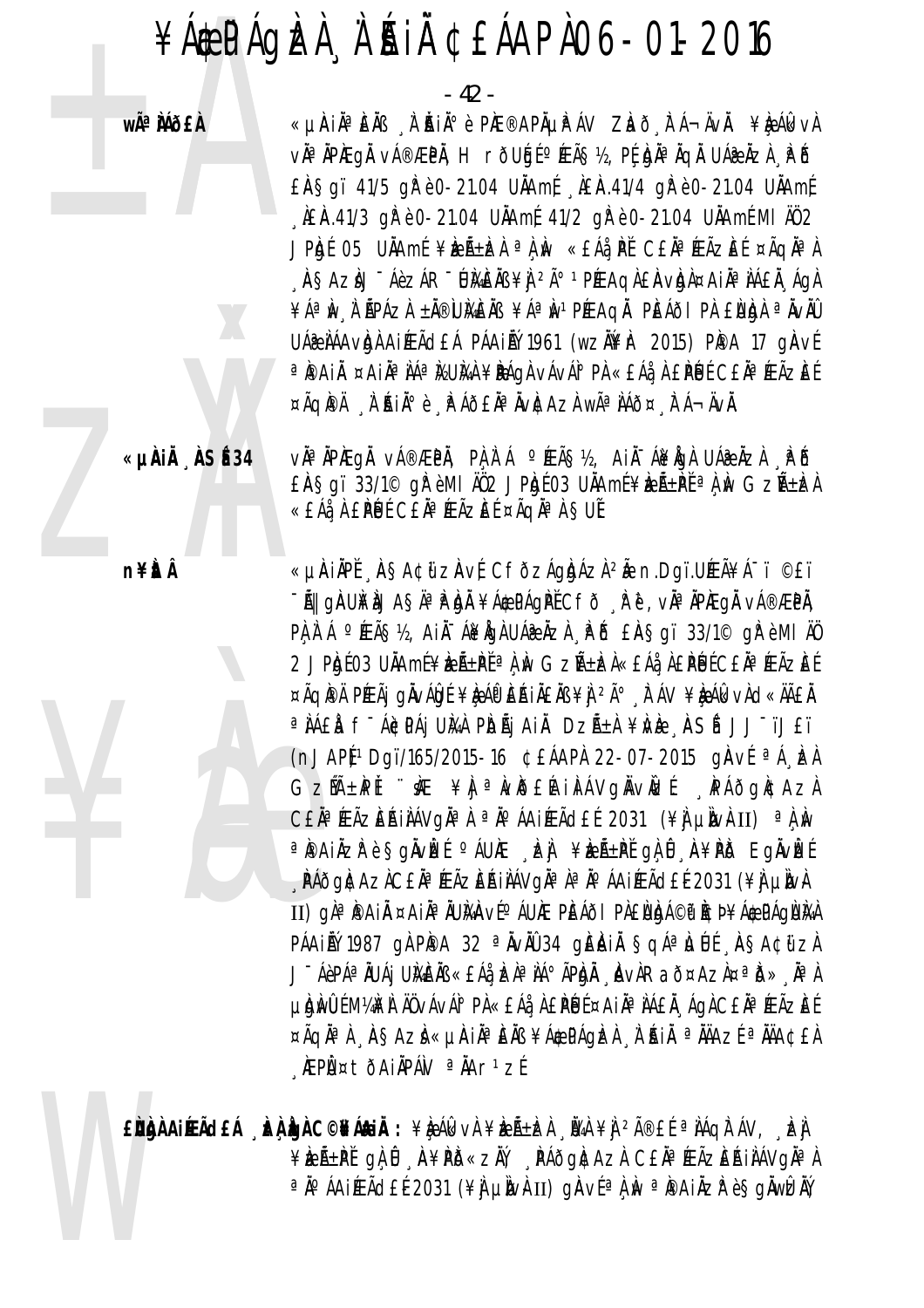- 43 -

a NAEN F ÁGDAI UNAZN HE¥N a NDEAINÁVONA NZI AZN¤AINA NAEN AON ¥ÁªIN I A PÁZA ± N®UMEIB ¥ÁªIN 1 PÉEAQI VÁVÁI° PA «EÁå A EPÉJE ¤AIĪ IÁEI ÁGI CEIª ÆÃZEE ¤ÃGIPÄ ¥I UItLI Sº IZÁVGIVEE

wê MÕ£À

«µÀIẰªĒÄß À ĂIĂºè PIÆ®APõPÁV ZLað FÁ¬ÄvÄ. ¥LeÁlkvA vઠÀPAEQÀ vÁ®ÆPÀ, PÀ À Á ºÆÃ޽, AIÀ-Á¥ÀQÀ UÁ@ÀZÀ PÕ  $E$ A Şqï 33/1© qi è MI A02 J Pigé 03 UAA mé¥ie A ± La a A in «£ A a Pě CEÀ<sup>a</sup> FEÃZEÍ ¤ÃQNª A ASAZA J Áè ZÁR DI MENS ¥ Pº 1 PFEAQA £Avbl ¤Ail<sup>a</sup> lá£l, ágl ¥áªlv, l`épázl ±l®ukell ¥áªlv1PæAql PEÁÕI PÀ ENDA <sup>a</sup> ÄvÄÛ UÁ & JÁA vIDA AI ÆÃ CEÁ PÁAILÝ 1961 (WZIN F 2015) PIPA 17 GIAVE <sup>a</sup> IPAI Ä ¤AINA ALA MENAI ¥IPAGI VAVAI PI «£Áå¸À £PÚť C£ĂªÆÃZÈÉ ¤ÃQPÄ ¸À˙Ŕiðè ¸PÁð£ĂªĂvÌCAZÀ WÃ<sup>a</sup> ÀÁÕ¤ À Á-ÄVÀ.

v˻ÀPÆgÅ vÁ®ÆPÅ, PÀÀ`Á °ÆÃ§½, ªÁ¼ÃPÆÃmÉ UÁ֎ÀZÀ ¸₽Ő EASqi 8/3 qirè MI AO 2 JPhof ¥ientin a A M Gzntech «EAA A EPUE CEĂª ÆÃZEE ¤ÃQĂª À SUE

«LIAIAPĚ ASA¢űzAvÉ CFÕZÁGADÁZA 2Á JA.J I.EÁUADÁCIAI ©£ï ŞAr1zĂIÄå JAŞÄªPÀÀ ¥Á\$PÁQPĚ CFð Rě, vĪÄPÀEQĂ v種PÄ, PA A Á ºÉEÃS½, ªÅ¼ÃPÉEÃmÉ UÁæÀZÀ A Ď £ÀSqï 8/3 gì è MI AO2 JPhé¥rñPĚªÀ N GzѱrÀ«£Áå A£PÚÉC£ĂªÆÃZÈÉ ¤ÃQIPÄ PÉEÃJ QINAUQÉ ¥ILAPEAIAEAB¥I 2ð FÁV ¥ILAGNOSAÃEA ªÌÁ£Ì f¯Á¢PÁj UÌÀPÌDÃj AII DZñÌ¥Ì∕ȸÌASÍ JJ¯ïJ£ï(nJAP)⁄ <sup>1</sup>Dgï/754/2014-15 ¢£ÁAPÀ 27-05-2015 gÀvÉ <sup>a</sup>Á EÀ GZñPĚ ∵ìÆ ¥j ªivið£íAinAvgilvilzt "Páðgildazi C£ila" feãzi£íAinAvgilan ªÄ°ÁAIÉFÃd£É2031 (¥Ì µÌN⊬II) ªÀÌN ªÌ®AIÄZ̺è§gÄVÌZÉ °ÁUÌÆ , E) ¥EñP (Q) Û, A¥PO EQÄVE (PÁÕQ)CAZICE Ĥ ÆÃZE A ILÁVQJA A <sup>a</sup>ҰÁAIÉAÃd£É2031 (¥) µÌN}II) gÀªÌ®AIÄ ¤AIĪÄU}ANEºÁUÆ PEÁÕI PÀ ENDA©P PCÞ¥Á EPÁQUMÀ PÁAIRÝ 1987 QÀ PPA 32 ª ÄVÄÜ 34 QIÊJAIN ŞQA<sup>a</sup> LULI AŞA¢üzi J-Áè PAªNUAI UMENB «EA: EA <sup>a</sup> IA° APIDI AVI Rað¤Azi ¤<sup>a</sup> D» A<sup>a</sup> Ludwu í M4N AÖ vávál° Pi «£Áå¸À£ÌPĚŀɤA¡ÌŪ ÌÁ£Ă¸ÁGÀC£ĂªÆÃZÈɤÃGĂªÀ¸À§AZÌ«µÀ¡ÄªÈÄß ¥Á\$CPÁQÈZÀ À ÉNIÄ ªÄÄAZɪÄÄA¢£À ÆPܤtÕAIÄPÁN ªÄAr1zÉ

 $\mathbf{E}$ ìngh aifeã $\mathbf{d}$ eá  $\mathbf{E}$ àngh  $\mathbf{C}^{\odot}$ nánh  $\colon$   $\mathbb{A}$ è álk $\vee$ a  $\mathbb{A}$ eá $\pm$ lza  $\mathbb{A}$ la  $\mathbb{A}$ a  $\mathbb{A}$ eá  $\mathbb{A}$ a  $\mathbb{A}$ a  $\mathbb{A}$ a  $\mathbb{A}$ a  $\mathbb{A}$ ¥ÈEñPĽ gÌ Û "A¥PÖ«ZÄV, "PÁÕGACAZA CEÄ®ÆÃZEŔIÀÁVGÄ®A

n¥ÈÂ

«µÀiÅ ÀSÉ 35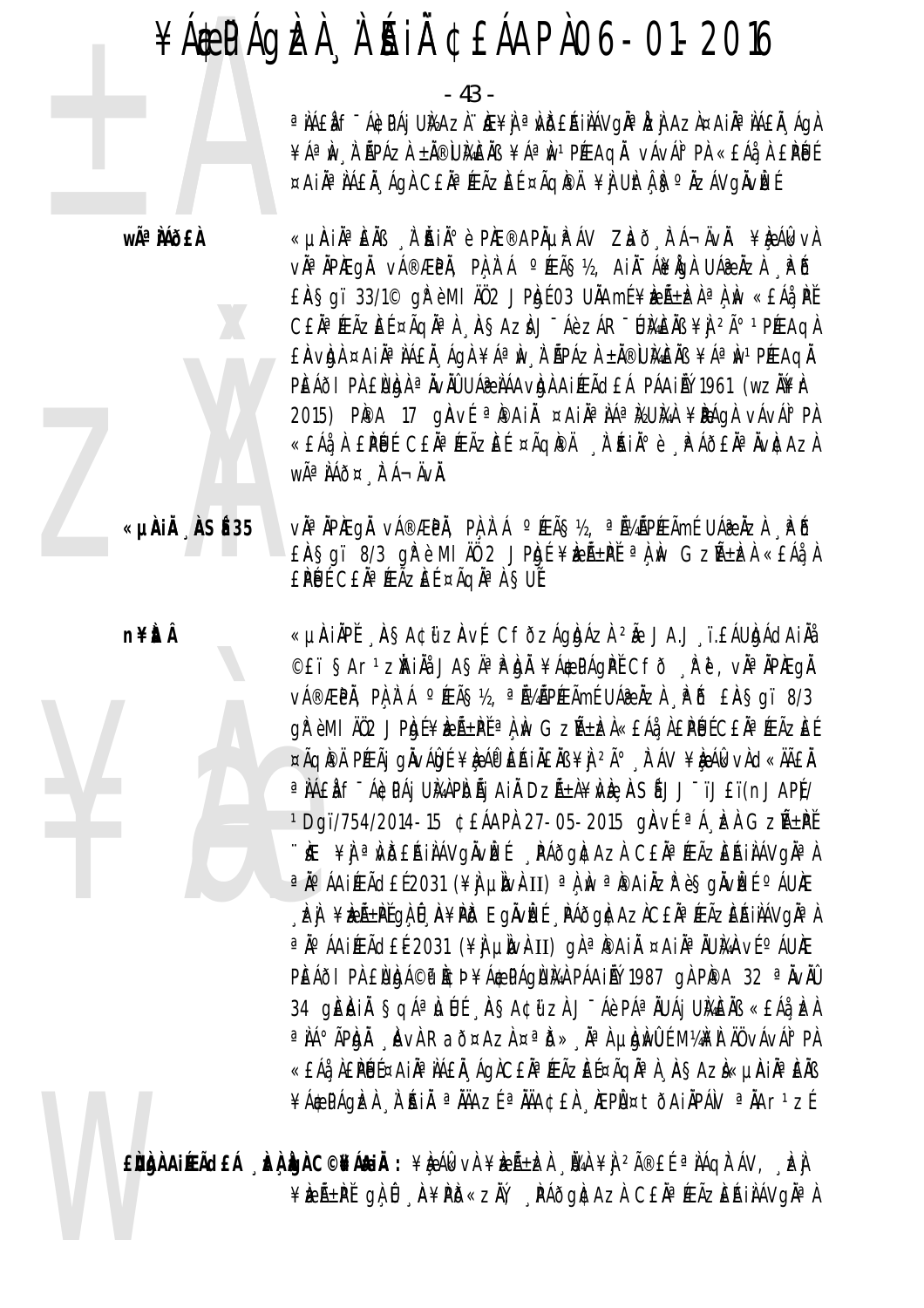- 44 -

ªÄ°ÁAIÉEÃd£É2031 (¥Ì µÌNÀII) gÀVɪÀ, Ù ªÌ®AIÄZP è SgÀWÈÀŸ, a NAEN F ÁGDAJ UNAZN. NE¥N a NDERINAVONA NZI AZN¤AINA NAEN ÁGN ¥ÁªÌN À ÃPÁZÀ ±À®ÙMÈÄB ¥ÁªÌN1PÉEAQĂ vÁvÁI°PÀ «£Áå À £ÌPÉJÉ ¤AIĪ IÁEI AgI CEIª ÆÃZEE ¤ÃQPA ¥J UItLBº IZÁVGIVEE

wê MÕ£À

«µÀiĂªÈĂB À ĂiĂiðè PIÆ®APõPÁV ZLað FÁ¬ÄvÄ. ¥LeÁlkvÀ vàªÄPÆqÅ vÁ®ÆPÅ, PA A Á ºÆÃ§½, ªÁ¼ÃPÆÃmÉ UÁ@ÀZÀ . PÕ EASgï 8/3 gl è MI AO2 JPhi ¥ré±ha a N «EÁa PĚ CENa ÆÃZEE ¤ÃQN<sup>a</sup> A ASAZA J<sup>-</sup>Áè ZÁR<sup>-</sup>UMENB ¥Ì <sup>2ú 1</sup>PÆAQA EAVQA ¤AIĪ IÁEI "ÁgI¥Áª Iv "I HPÁZI±I®UMEIB¥Áª Iv1PÆAgI PEÁðI PI EURIA <sup>a</sup> ÄvÄÜ UÁZ LÁAVRI AIÆÃ CEÁ PÁAILÝ 1961 (WZLYKE 2015) PPA 17 gAVE <sup>a</sup> PAI ¤AI ª AA<sup>a</sup> MUMA ¥PÁGA VÁVÁ PA «EÁA A EPUE CEĂªÆÃZEŤÃQÌPÄ À ŔIĂºè PÁÕEĂªÄVÈAZÀWêÌÁÕ¤ FÁ¬ÄVĂ.

«µÀiÅ ÀSÉ 36

n¥ÈÂ

vì<sup>a</sup> ìpheaì vá®æpì. Pì ì á º rãs½, ª iameaì uáæ izi Põ £AŞQI 34 QP è MI A02 JPDGÉ ¥REA±PL <sup>a</sup> A M GZA±RA KPA ¤<sup>a</sup> A±EA «EÁå À EPUE CEĂª ÆÃZEE ¤ÃQĂª À SUE

«µAIÄPĬ AŞA¢ữzAvÍ CfðzÁgAAZA PÁAIÄðzPð, ªÁºÃQ «ZÁP EDPA AWA VĪÄPÆQÄ JASĪP DÄ ¥Á\$PÁQPĚCFÕ AP ë, vĂªĂPÆgĂ vÁ®ÆPĂ, PĄÀ`Á °ÆÃ§½, ªĂgKAÆgĂ UÁ@ĂzÀ ¸\PB EAS QÏ 34 QR è MI AO 2 JPRE ¥EAERE ªA EA G¥AILEÃURE KPA ¤ªÃ±EÀ«£Áå À£PÉJÉC£ĂªÆÃZEɤÃQI®Ä PÆÃj qÄvÁQIÉ ¥À ÁO EŘIÄ£ÄB ¥) 2ð , IT ÁV ¥IR ÁIK VI CI «ÄÃEI ®I ÁEI F-ÁICIPÁJ UIVAI PIDÃJ AI À DZıÀ¥NÈ ASÍ©rJ ï JJ<sup>-</sup>ïJ£ï/J iDgï/26/1995-96 ¢£ÁAPÀ 16-01-1996 gÀZH <sup>a</sup>Á, Là GZHEPE TE ¥J a WBEAIAAV GÀVEE **PÁÕGP A CEĂ<sup>a</sup> ÆÃ¢ 1 gĂª A ª Ăº ÁAI ÆÃ dE E 2031 (¥) LUVAII) GAVE** a A M a Painzh e Sgivizí a Aune da Fréi-Píga i A¥PD Eqnvir( OAUAV ¤AINONAEN Aga ¥AON A APAZA ±N®UMENB ¥ÁªÌN1PÆAQĂ ªÀÌN GZñPĚ KPÀ¤ªÃ±ÈÀ«£Áå À £PÉJÉ C£ĂªĂW ¤ÃQĪÀ AŞAZÌ«µÀIĪEÄB¥Á¢PÁQÈÀ À'AIÄ ªÄÄAZɪÄAr1zÉ

EÙÀNAIREACHA DEA LONG CONFRAIN: ¥ÈARVA ¥ÈAELEA DEA ¥À 2îEL ª NAON AV, LE ¥keñ±PťgĄû A¥PD«zŇ, PÁðg|¢Az) C£ŇªÆÃzEŔiNÁVgŇª) a jo áAiÆÃd£É2031 (¥) µÌNAII) gÀVÉ a j in a pai lizk è Sglwizi. a NAEN F ÁGDA JUNAZI HE¥N a NDEAINAVONA DEN AZA¤AIÑ A NAEN A GA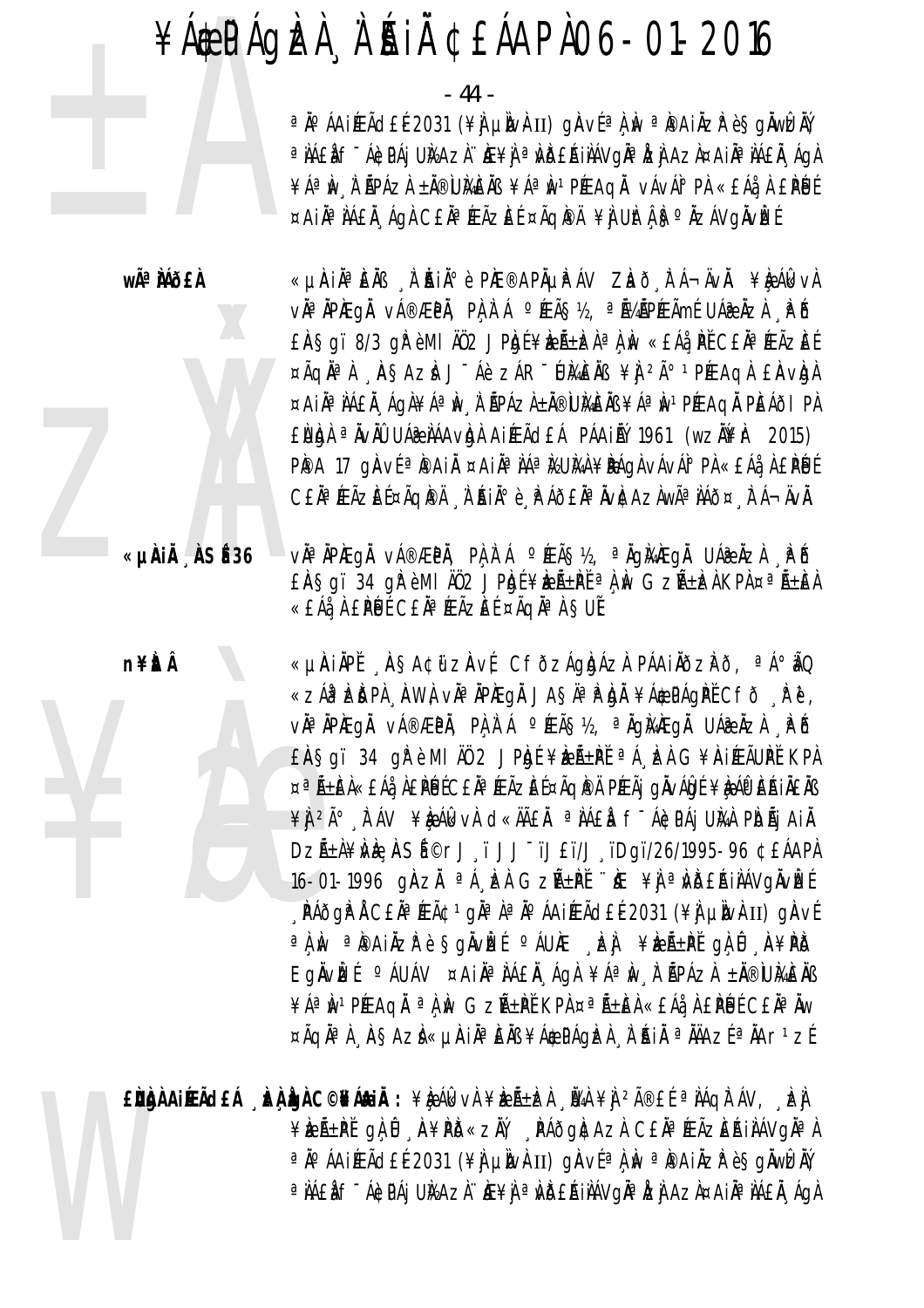# $\angle A$ æ $P$ Ágèzà À Á H $\AA$  C EÁAPÀ06-01-2016

- 45 -

¥ÁªIN I APÁZI ±Ä®UMEIB ¥ÁªIN1PÆAQI ªLIN GZA±IZI KPI ¤ªÑ±EÀ«£Áå À £PÚÉ C£ĂªÆÃZEÉ ¤ÃQIPÄ¥Ì UItÀB°ÄZÁVQIVEÉ

wê MÕ£À

«µÀIẰªÈÄß À ĂIĂºè PhE®APõPÁV Zhð FÁ¬ÄvÄ. ¥è ÁlkvÀ vàªÀPÆqÅ vÁ®ÆPÀ, PÀÀʿÁ ºÆÃ޽, ªÀqÀAÆqÀ UÁ@ÀZÀ PÕ £A§gï 34 gl? è MI ÄÖ2 JPbj{¥bzh̃±bzh <sup>a</sup>l u Gzh̃±pť KPh¤<sup>a</sup>h±en «£Áå PĚ C£ĂªÆÃZEÉ ¤ÃQĂªÀ "A§AZÀ J¯Áè ZÁR¯ŨMÈŇB ¥ J 2ð 1 PÉEAQ A E AV Q A ¤ UNC WA ± N ® W MAIE NS ¥ A ª N 1 PÉEAQ N ¤AIĪÌÁEÀ ÁGÀªÌÌN GZñÈÀKPÀ¤ªÃ±ÈÀ«EÁå À£PÚÉCEĂªÆÃZÈÉ ¤ÃQIPÄ À AIA<sup>0</sup>è PÁÕ£ĂªÄvICAZÀ wêÀÁÕ¤ FÁ¬ÄvÄ.

«µÀiÅ ASÉ37

vàªÀPÆqÅ vÁ®ÆPÀ, PÀÀ`Á °ÆÃ޽, wªÀÁ¥ÅqÀ UÁ@ÀZÀ PÕ EASqi 26/3 qrè 1 JPb[ a NVNO AEA.26/4 qrè 1 JPb [ MI AO 2 JPRI ¥RÁ±PI <sup>a</sup> A M GZA±RA «EÁA A EPLU CEA ÆÃZEI ¤ÃQA A SUĚ

**n¥itÂ** 

«µÀIÄPĚ AŞA¢űzAvÉ CfðzÁgbÁz) 2Å 1.ºEĪÄAvÀIÅå ©£ï aPİZÁ MAZIL VIDIN YACPÁQIPI CFÖ RU, VII APIEQI VA®ÆPI, PA A A º KEÃS 12, W<sup>a</sup> AÁBEACA UÁR AZA PO EAS que 26/3 que el JPA el <sup>a</sup> ÄvÄÜ , AEA.26/4 g/P è 1 JP g E MI ÄÜ 2 JP g E¥ EAEPE <sup>a</sup> A W GzñEA «£Áå À £PÚ É C£Äª ÆÃZE ɤÃQI®Ä PÆÃj gÄvÁIg É¥Ie ÁO EŘIÄ£Äß ¥Ì 2ð À ÁV ¥È ÁLKVÀ CI «ĂÃEÀ ª IAEL F-ÁC PÁJ UNA PIDÃI AIÀ DZıÀ ¥NÈ ASÍ JJ<sup>-</sup>ïJ£ï(nJAP)/1Dqï/415/2013-14 ¢£ÁAPÀ 03-03-2014 <sup>a</sup> NvNU 1 Dgï/433/2013-14 ¢ £ÁAPN 02-02-2015 gAvf <sup>a</sup> A EA GzH+PI "K ¥I ª WBEAIAAVgAvE PAOgEAzA CEÄ<sup>a</sup>ÆÃZEÁIIÁVGIª A ª JPÁAIÆÃCHE 2031 (¥I UNDAII) ª A M ªPAIÄZPè§gÄvÈEÍ ºÁUÆ JŁ] ¥ELıPĚ g] û A¥PD EgÄvÈEÍ , PÁðgI¢AzIC£ÄªÆÃzEÁIIÁVgIĭªlªĬ°ÁAIÆÃd£É2031 (¥Jj µÌIv} II) gì<sup>a</sup> paiì ¤aiìª iumrví° áune peáði pieligá©p ed ¥á¢páglim PÁAILÝ 1987 GÀ PÌPA 32 ª ÀVÀÙ 34 GIEIRIÀ SCIÁª LUE ASACIIZA J ÁèPÁªÄUÁj UMÈNS «EÁ¿) ERªIÁ°ÃPEJÄ AVRað¤AZR¤ªD» ĪI µ bì mu li ma li ng và vâ vâ li nghệt đâ là li nghĩ ha li ngà C£ li nghệt là li ¤ÃQĪÀ AŞAZÀ «µÀIĪÈÄB ¥Á\$PÁQÈÀ À ŔIÄ ªÄÄAZÉ ªÄÄA¢£À KEPܤtðAIÄPÁN <sup>a</sup>ÄAr<sup>1</sup>zÉ

 $\mathbf{E}$ ngà air Ách (comán). The seachtair an t-ìr Alba anns an t-ìr anns an t-ìr an Ach Av, an ¥ÈıPĚ QLŮ A¥PD«ZŇ PÁÕQNCAZL CEÄ®ÆÃZEŘIJÁVQÄ®A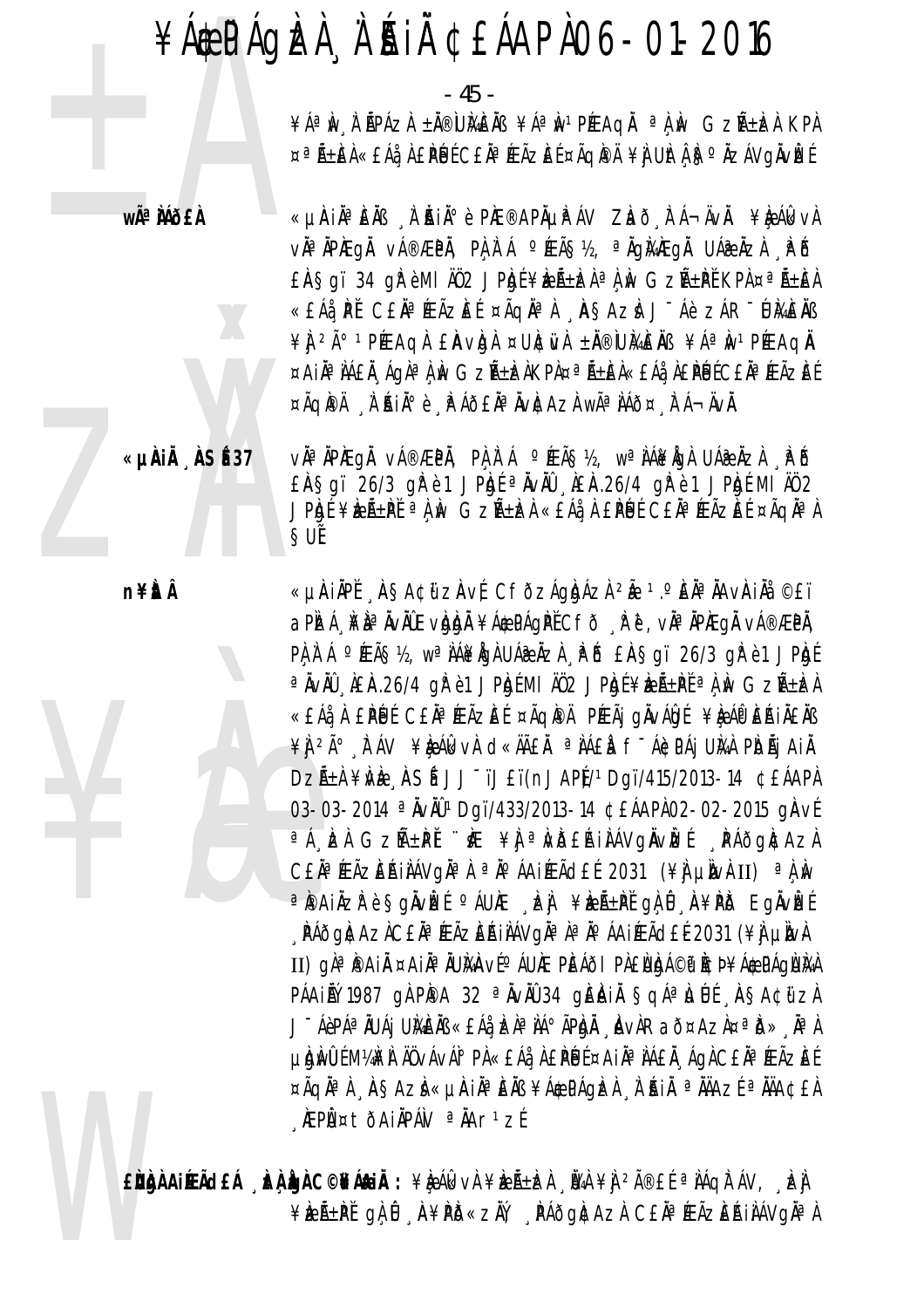- 46 -

ªÄ°ÁAIÆÃd£É2031 (¥ÌJ µÌNÀII) gÀVɪÀ,ÌN ªÌ®AIÄZ̺è§gÄWÊÄÝ a NAEN F ÁGDAJ UNAZN. NE¥N a NDERINAVONA NZI AZN¤AINA NAEN ÁGN ¥ÁªÌN À ÃPÁZÀ ±Ă®ÙMÈÄB ¥ÁªÌN1PÆAQĂ vÁvÁI°PÀ «£Áå À £PÉJÉ ¤AIĪ IÁEI ÁGI CEIª ÆÃZEE ¤ÃQIPI ¥I UItA Sº IZÁVGIVEE

wêÀÁð£À



«UAIN¤ENS A AIN» è PIE®APAUPAV ZIaõ FÁ¬ÄvA. ¥IeÁlkvA vàªÄPÆqÅ vÁ®ÆPÅ, PA,A`Á °ÆÃ§½, wªÀÁ¥ÅqA UÁæÀzA "PÕ EAS gi 26/3 ghè 1 JPhgé <sup>a</sup> NVAU LEA. 26/4 ghè 1 JPhgé MI AU 2 JPRJÍ ¥RÁ±RÁªA N «EÁå PĚ CEĪÆÃZEÍ ¤ÃQĪA ASAZÀ J¯Áè ZÁR WALAN ¥Ì 2ð 1 PÉLAGHE AVAN ¤AIN ALA LAGHE A NU HAPAZH ±Ă®ÙI¼ÈÄB ¥ÁªÌN 1 PÉEAQĂ PÈÁÕI PÀ£ÙIdhª ÄvÄÛUÁ@ IIÁAvIdhA IÉEÃCLÁ PÁAIỂÝ 1961 (WZĂÉK 2015) PPA 17 GAVÉ <sup>a</sup>PAIĂ ¤AIĪÀÁªÀSUÀA ¥PÁGÀ VÁVÁIº PÀ «EÁå À EPUE CEĂª ÆÃZEE ¤ÃGPA A AINº è A A A SE A "AVALAZA WÃ" A A SE A TA TAVA.

«µÀIÅ ÀSÉ38 vĂªĂPÆQÅ vÁ®ÆPĂ, H rõUGÉ ºÆÃ§½, PÁåvìAzèUÁ@ÅzÀ . PÕ  $E$ A Şqï 84/412 q $\ell$ è 0-12 UAM ne AvAU AEA 84/7 q $\ell$ è 0-22 UÄAmÉ MI AÜ 0-34 UÄAmÉ a AvAÜ a AEZAVA Ca AA¤PGE UÁR AZA AP B EASgi 339 gPè 0-34 UAAmé Kij MI AO 2 JPbgE ¥beki±PE a Lu Gzѱbà «EÁå, À EPUE CEĂª ÆÃZEE ¤ÃqĂª À SUE

n¥itÂ

«µAIÄPĬ AŞA¢ilzAvÍ CfðzÁgbáza 2Å C£AvÀ Cwa ©£ï J.gÁeÁgÁªï JAŞÄªÌPÀJÀ ¥Á\$PÁgÌPĚCfð ÌPě, vÀªÄPÀEgÀ vÁ®ÆPÀ, H rõugí "ÆÃ޽, PÁ:vìAzèUÁ åzì PÕ EÀSgï 84/412 gì è 0-12 UÄAmÉ <sup>a</sup> ÄvÄÜ , AEA.84/7 g Pè 0-22 UÄAmÉ MI AÜ 0-34 UÄAmÉ <sup>a</sup> ÄvÄÜ <sup>a</sup> AEZÁ¼À C<sup>a</sup> IÁ¤PÉIE UÁ@ÄZÀ PÖ EASqï 339 qi è 0-34 UÄAmÉ  $\tilde{A}$ j MI $\tilde{A}$ 0 2 JP $\tilde{B}$ i ¥ke $\tilde{A}$ ± $P\tilde{B}$  a $\tilde{A}$ w Gz $\tilde{A}$ ±ke $\tilde{A}$  «£ $\tilde{A}$ à £ $P\tilde{B}$ lé CEN<sup>a</sup> FEÃZE E ¤ÃQIPA PFEÃI QUVÁDI ¥DAPERINENS ¥N 2ð FAV ¥ÈÁI KVÀ C «ÄÃÊĂ ª ÌÁÊÀ f "ÁCPÁJ UÌAÌ PIDÃJ AI DZñÀ ¥ÌVÈ , ÀSÍ JJ<sup>-</sup>ïJ£ï(nJAP)<sup>1</sup>Dqï/222/2015-16 ¢£ÁAP)13-08-2015, 1Dqï/ 655/2014-15 CEÁAPÀ 20-04-2015 <sup>a</sup> NvAU 1Dqï/223/2015-16 ¢£ÁAPÀ26-08-2015 gÀvɪÁ¸ÞÀGZÁ±PĚ∵Æ¥jªWĎ£ÁIJÁVgÄvÞEÉ ¸ PÁðgI¢AzIC£ĬªÆÃzEŔIÌÁVgĬªlªĬ°ÁAIÆÃd£Í2031 (¥I µÌIvA II) <sup>a</sup>lw <sup>a</sup>painzrè§gnvef <sup>o</sup> auk , ej ¥rá±pí glû, n¥pd Eglvké Ráðglazi Cela Æãzlékilávgla a la álalífjade (2031) (\] unh II) gàapain ¤ainanuman a chun peaoi paenda@p icd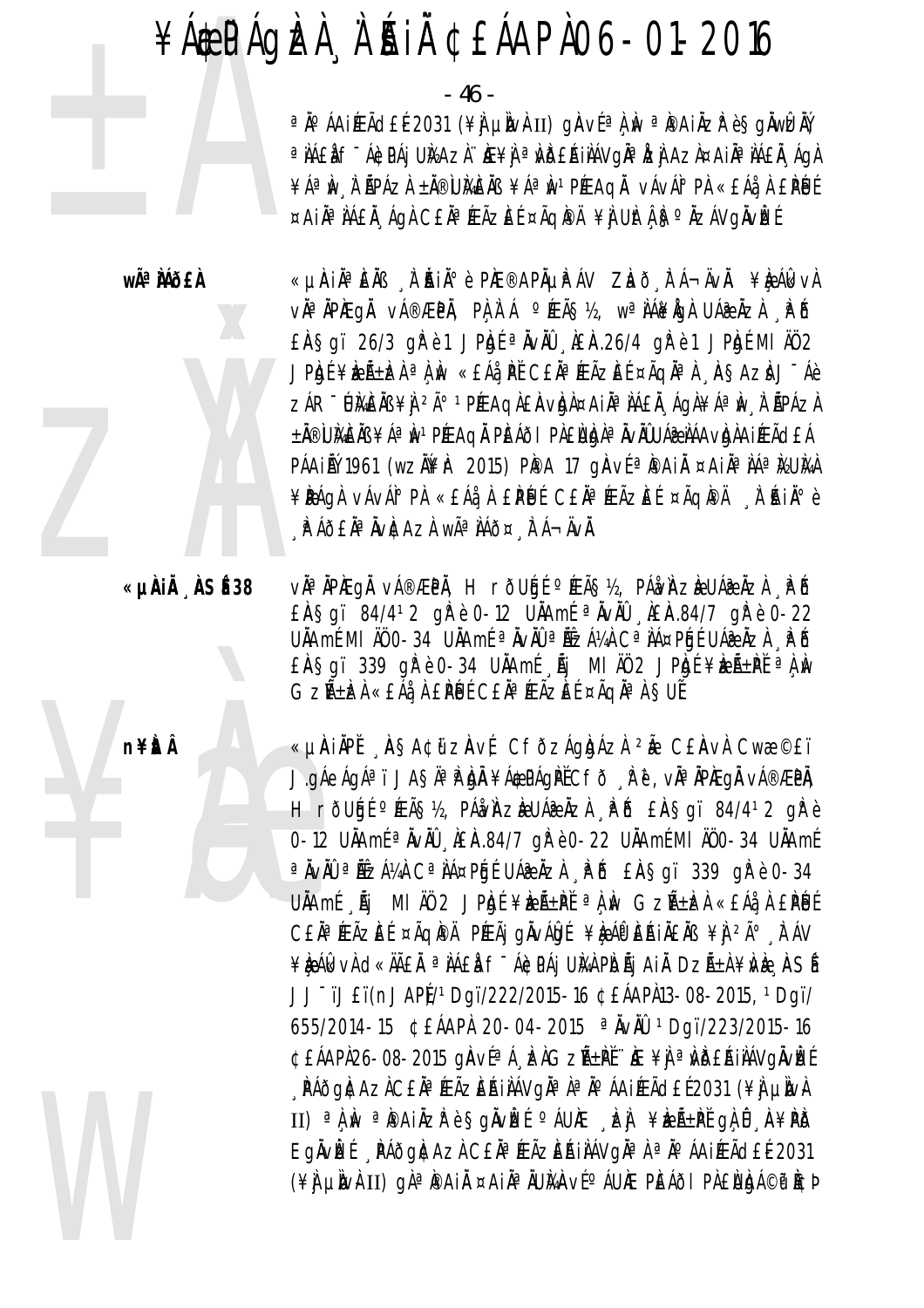- 47 -

¥Á&PÁQÙMA PÁAINÝ 1987 GÀ PIPA 32 ª AVAU 34 GIEIAIA SGÁª LUÍ . ASA¢ü zij <sup>-</sup>Áèp᪠IUÁj UMEIB «£Áà, Izlª IA° ÃPIgI , Avi Rað¤Azi ¤ªD» Nª A LICHINDE MIAINE AU VÁVAIº PA «EÁÀ A EPEUE ¤AIA ª AAEA AGA CEĂª ÆÃZE{¤ÃQĂª À ÀSAZÌ«µÀIĂª ÈÄB ¥Á\$PÁQIZÀ À AIÄ ª ÄÄAZÉ <sup>a</sup> ÄÄA¢£À ÆPܤtÕAiÄPÁN <sup>a</sup> ÄAr<sup>1</sup>zÉ

EÙÙÀAIÆÃdEÁ ¸ÈÙÙÀO C©¥Á&IĂ : ¥ÈÁŒvÀ¥ÈÆÃ±ÈÀ ¸Ŭ¼À¥Ì ºÃ®£É ªÌÁQÌ ÁV, ¸È] ¥ÈEñPĽ gÀ Û A¥PD«ZĂ, PÁðgÆAzA C£ÄªÆÃZEŔIÀÁVgĪA ªÄ°ÁAIÆÃd£É2031 (¥ÌJUN) UN VɪÀM ªPAIÄZP è SQÄWDAY a NAEN F ÁGDAI UNAZN HE¥N a NDEAINAVOÑ a NEN AZN¤AIÑ A NAEN A GA ¥ÁªÌN À ÃPÁZÀ ±Ă®ÙMÈÄB ¥ÁªÌN1PÆAQĂ vÁvÁI°PÀ «£Áå À £PÉJÉ ¤AIĪ IÁEI ÁGI CEIª ÆÃZEE ¤ÃGIPI ¥I UIt I ISº IZÁVGIVIZE

wê MÕ£À

«µÀIẰªÈÄß À ĂIĂºè PhE®APõPÁV Zhð FÁ¬ÄvÄ. ¥è ÁlkvÀ v˻ÀPÆgÅ vÁ®ÆPÀ, H rõUģÉ °ÆÃ§½, PÁà/ÀZÈUÁ֎ÀZÀ ¸₽Ő £A Sqï 84/412 q Pè 0-12 U Amé <sup>a</sup> AvAU LEA 84/7 q Pè 0-22 UÄAmÉ MI AÜ 0-34 UÄAmÉ a AvAÜ a AEZA¼A Ca AÁ¤PÉJÉ UÁ@ÀZA PÖ  $E$ A Sqï 339 q  $\mathbb{R}$  è 0-34 U  $\lambda$ Amé  $\tilde{\mathbb{A}}$ i MI  $\tilde{\mathbb{A}}$  2 J Phot  $\frac{1}{2}$ «£Áå¸ÞĚ C£ŇªÆÃzEÉ ¤ÃqŇªÀ ¸À§AzÌ J¯Áè zÁR¯Ú¼ÈŇß ¥Ì 2ð 1PÉEAQÀ EÀVIDÀ ¤AIÀªÌÁEÀ ÁQÀ ¥ÁªÌN À ÃPÁZÀ ±À®ÙIVEÀB ¥Áª IN 1 PÍEAQI LEAÕI PI EURI ª IVIÙ UÁR IAAVRI AI ÉADEA PÁAILY 1961 (wzN¥r 2015) PPA 17 gAv{aPAjA ¤AjAaNAaNUMA¥PAGA vÁvÁ<sup>1</sup>° PÀ«£Áå¸À£**PÉ**JÉC£ĂªÆÃZÈɤÃQPA ¸À`Ŕiðè¸PÁÕ£ĂªÄvÀCAZÀ WÃ<sup>a</sup> ÀÁð¤ À Á⊣ÄVÀ.

«µÀiÅ ÀSÉ 39 vì<sup>a</sup> ìpiegì vá®æpì, pì ì á °íeã§½, Cgrói uáæìzì . Põ £ìa§gï 116/2  $q\tilde{F}$  è MI A01 JP $q\tilde{F}$  37 UAAmf ¥b $\tilde{E}$  $\tilde{F}$  $\tilde{F}$  $q\tilde{F}$  $\tilde{F}$  $q\tilde{F}$  $\tilde{F}$  $\tilde{F}$  $\tilde{F}$  $\tilde{F}$  $\tilde{F}$  $\tilde{F}$  $\tilde{F}$  $\tilde{F}$  $\tilde{F}$  $\tilde{F}$  $\tilde{F}$  $\tilde{F}$  $\tilde{F}$  $\tilde{F}$  $\tilde{F}$  $\til$ EPUE CEÄ<sup>a</sup> ÆÃZEE ¤ÃQĪ À SUE

«µÀIĂPĚ . ASA¢ữ zàvÉ CfðzÁgházì 2Å ©.¥ÀZÁPhàiĂå ©£ï n¥ÈtÂ J.©.§ PUÁCIA JASAªPUA ¥Á\$PÁGPI CFÕ RU, VIªAPIEGA v種PÄ, PA A Á ºÆÃS½, CgPGEUÁæÄZA PÖ EASgï 116/2 gPè MI ÄÖ 1 JPAJE 37 UÄAmE ¥REıPĚ <sup>a</sup> A Av GzñRA «£Áå A £PÚE CEN<sup>a</sup> ÆÃZEE ¤ÃQIPÄ PÆÃj gINVÁIDE ¥ILAPERINENS ¥I 2ð FAV ¥ÈÁI (KV) CHA AN AN THAIR AN AN AN AN AN AN AN AN AN AN AN AN AS AS AS AS AS AS A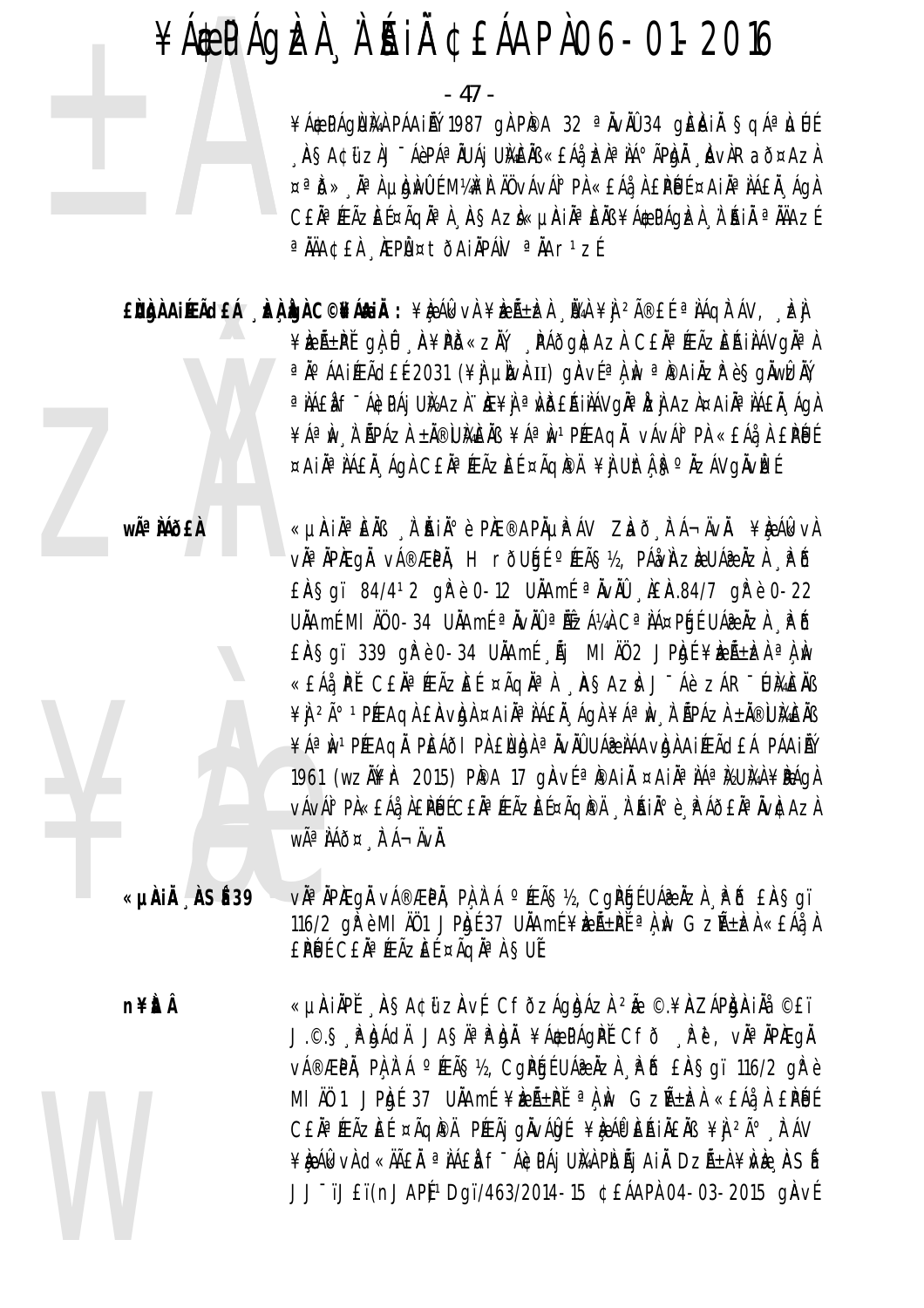- 48 -

<sup>a</sup>Á, EÀ GZH+PI "KE ¥J <sup>a</sup>NDERINÁVgNVEE DAÕGACAZA CEÄ<sup>a</sup>FEÃZEAIAN GA a A ALIFEÃ CEL 2031 (¥) UN ET a A N ªPAIÄZPè§gÄvÈEÍ ºÁUÆ "È) ¥ÈZñPĚ gÌ, Û "A¥PIð EgÄvÈEÍ , PÁðg|¢AzIC£ĬªÆĨzEŔijAVgI¤lªIºÁAijÆĨd£Ĺ2031 (¥] µIWH II) gì<sup>a</sup> i Ai ¤Ai ¤Ai Ninh ví Ó ÁU ME PIEÁÖI PI ELUGA © P ICD ¥Á & PÁGLUMA PÁAIỂÝ 1987 GÀ PÌPA 32 ª ĂVÀŨ 34 GIEIAIĂ SCIÁª LUÍ ASACII ZA J ÁèPÁªÄUÁj UMÈŇ «EÁå, EÀªÌÁ°ÃPÀJÄ , ÀvÀRað¤AzÀ¤ªð», ĪÌ µ bì mu là nh là nh là nh là nh là nh là nh là nh là nh là nh là nh là nh là nh là nh là nh là nh là ¤ÃQĪ) AŞAZÌ «µÀIĪEÄB ¥Á\$PÁQÈÀ À AIÄ ªÄÄAZÉ ªÄÄA¢£À **EPܤtðAIÄPÁN ªÄAr1zÉ** 

EÙÙÀAIÆÃCIEÁ "ÈÀÙ)AC©¥Á&IĂ: ¥ÈÁkvÀ¥ÈÆÃ±ÈÀ "ÜAÀ¥J 2î£É ªÌÁQÌTÁV, "ÈJ ¥ÈEñPĚ gÀ Û A¥PD«ZĂ, PÁðg|¢AzI C£ÄªÆÃZEŔIIAVg|¤I ªÄ°ÁAIÆÃd£É2031 (¥ÌJUN) UN VɪÀM ªPAIÄZP è SQÄWDAY a NAEN F ÁGDAI UNAZN HE¥N a NDEAINAVOÑ a NEN AZN¤AIÑ A NAEN A GA ¥ÁªIN I ŘPÁZI ±Ä®UMEIB ¥ÁªIN1PÉEAQI vÁvÁI°PI «£Áå I £PÉJÉ ¤AIĪ IÁEÄ, ÁGA CEĪ ÆÃZEE ¤ÃGPA ¥I UItA FO AZÁVGÄVEE

wÃ<sup>a</sup> Mõ£À

«LIAIÄ<sup>a</sup>EÄB A`ÄIİèPÆ®APÄLIPÁV ZIað FÁ¬ÄVÄ. ¥IeÁIkvA vઠÀPÆgÅ vÁ®ÆPÀ, PÀ À Á ºÆÃ§½, CgPGÉUÁ@ÀZÀ "PÕ £A§gï 116/2 gì è MI AU1 JPh 637 UAAmé ¥ben ±ba a h « EA è PI CE A a PEAZE f ¤ÃQN<sup>a</sup> A ASAZA J Áè ZÁR WAENB ¥Ì <sup>2ð</sup> PÉEAQA EAVOA ¤AIĪ IÁEI "ÁGI ¥Áª Iv "I "ÄPÁZI ±Ä®UIAEIB ¥Áª Iv "PÉEAGI PEÁÕI PI EURIA <sup>a</sup> ÄvÄÜ UÁZ LÁAVRIA AIÆÃ CEÁ PÁAILÝ 1961 (WZÄVENT 2015) PPA 17 gAVE <sup>a</sup> PAI ¤AI ª AA<sup>a</sup> MUMA ¥PÁGA VÁVÁ PA «EÁA A EPUE CEĂªÆÃZEŤÃQÌPÄ À ŔIĂºè PÁÕEĂªÄvÌCAZÀwêÌÁÕ¤ Ì Á¬ÄvÄ.

vì<sup>a</sup> ìpiegì vá®æpì. Pì ì á º Æāṣ½. Capáí Uáæìzì Põ £ìaṣaï «µÀIA ASÉ40 115/4 gřeMI A01 JPgt 28 UAAmt <sup>a</sup> AvA002 UAAmt J RgÁSA  $\tilde{A}$ j MI ÄÖ 1 JPAJÉ 30 UNAMÉ ¥DZıPĚ <sup>a</sup>n m GzñDZA «EÁå A EPUE CEÄ<sup>a</sup> ÆÃZEÍ ¤ÃQĪ À SUÍ

n¥ÈtÂ

«µÀIẰPĚ 'ÀSA¢ữZÀvÉ CfðzÁgÀdÁzÀ ?êÄw aPÀ/ÁAIĪÄä PÉEÃA UÄAQIItÚ©.¥IAZÁPIDIAI I ÖLÜ J.©.§ P DÁdÄ JASĪP DI ¥Á&PÁQIPÍ CFÕ RP JR JA VÄ<sup>a</sup> ÄPÆGÄ VÁ®ÆPÄ, PA A Á ºÆÃS½, CGPGÉ UÁ*®* ÄZA PI EASgï 115/4 gì è MI AU 1 JPhy 28 UAAmE <sup>a</sup> AvAU 02 UAAmE J RgÁSA Á MI AO 1 JPAJE 30 UAAME ¥RALAPE <sup>a</sup> A Av GzALAZA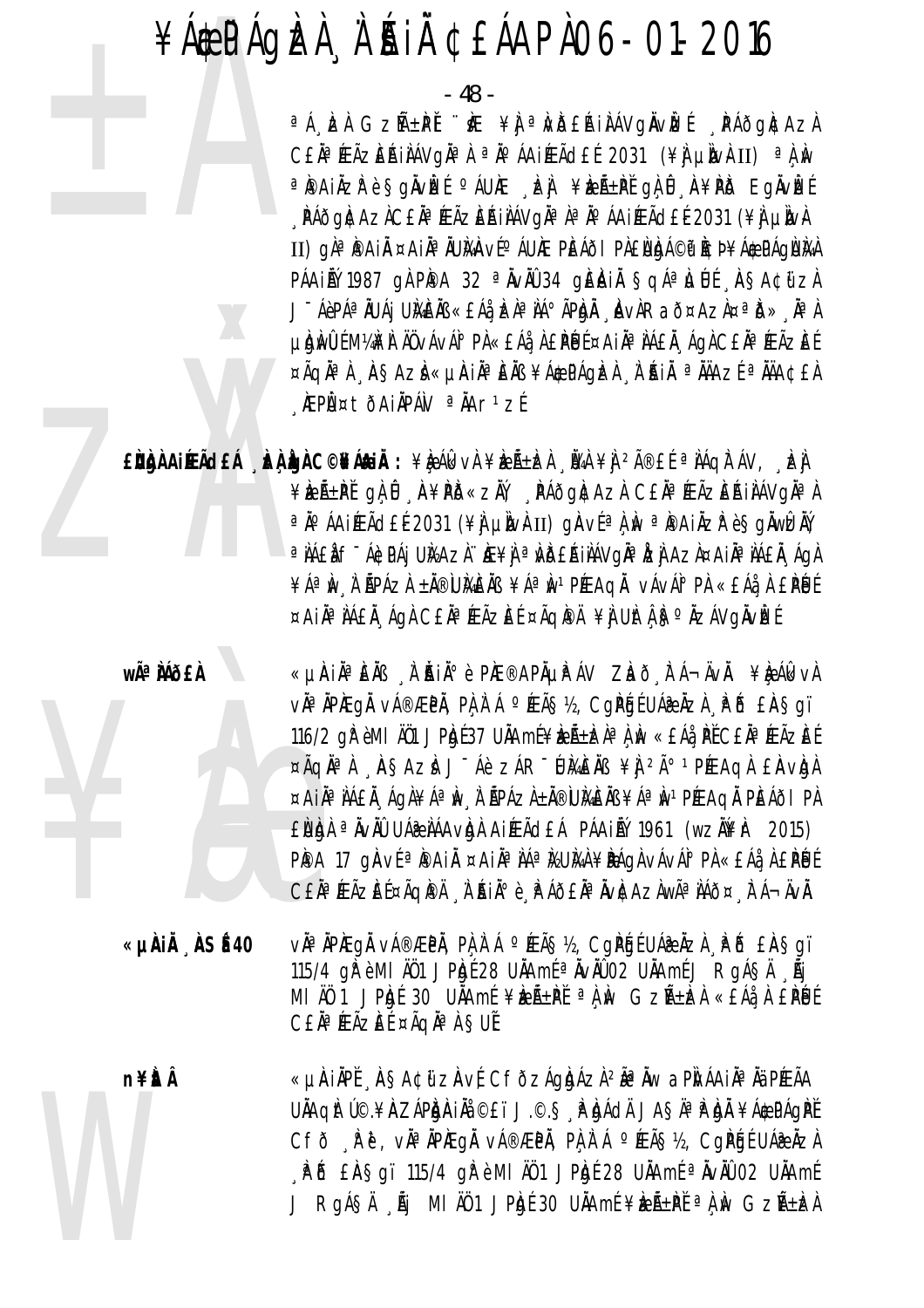- 49 -

«£Áå À £PÚ É C£Ăª ÆÃZE ɤÃQI®Ä PÆÃj gÄvÁDI ¥RÁI® EŘIÄ£ÄB ¥Ì <sup>2ð</sup> "Ì ÁV ¥È ÁlkvÀ d«ÄãÀ ª ÌÁ£À f<sup>-</sup>ÁCPÁj UÌ⁄A PIOÃj AIÀ DZıÀ ¥NÈ ASÍ JJTJEï(nJAPÍ1Dqï/203/2013-14 ¢EÁAPÀ 24-02-2014 gAvi <sup>a</sup> A k GzA+PI "k ¥j a vb£A ilAVgAvket , PÁÕG)¢AZICE Ĥ ÆÃZEŔI I AVGI¤ l¤ J¤ ÁAI ÆÃCI EL 2031 (¥I LIN) II) a A M a Painzr è Sonvet caux et referent or 0 A FPD EgÄVEE PÁÕGACAZA CEÄ<sup>a</sup> ÆÃZEAJAAVGÄ<sup>a</sup> A <sup>a</sup> A A LIÆÃ dE E 2031 (\#) un\hti) gì@@Ain ¤Ain@NUMAvE@AUNE PEAOI PIENDA@@NCP ¥Á&PÁQÙMÀ PÁAINÝ 1987 QI PIPA 32 ª IVIÙ 34 QIEIAI SQÁªLJÚ "ÀSA¢üzìJ"ÁèPÁªÄUÁj UMÈÄB «EÁà, bàªÌÁ°ÃPÒÀ, "ÀvÀRað¤AzÀ  $\alpha^{\alpha}$ ð» , ä $^{\alpha}$  á likiműlé m¼n äö vává $^{\circ}$  På «EÁå, à EPÉJÉ ¤Aiä $^{\alpha}$  àáEà, ágà CEĂª ÆÃZEͤÃQĂª À ASAZÌ«µÀIĂª EÀB ¥Á\$PÁQIZÀ À AIÀ ª ÀÄAZÍ a ÄÄA¢£À ÆPÙ¤tõAiÄPÁN a ÄAr1zÉ

EÙÀNAIRACH LE LA LA CORÁLIA : ¥L ÁL VÀ ¥L A-LA LA ¥À 2îE (ª LAQITÁV, LA ¥ÈEñPĽ QLÛ A¥PD«ZÄV PÁðQNCAZI CEĪÆÃZEAIIAVQĪI ªÄ°ÁAIÉEÃd£É2031 (¥] µÌNÀII) gÀVɪÀ, N ªÌ®AIÄZP è SgÄWEÄŸ a NAEN F ÁGDAI UNAZN HE¥N a NDEAINAVOÑ a NEN AZN¤AIÑ A NAEN A GA ¥ÁªÌN À ŘPÁZÀ ±Ă®ÙMÈÄB ¥ÁªÌN1PÉEAQĂ vÁvÁI°PÀ «£Áå À £PÉJÉ ¤AIĪ IÁEI AgA CEIª ÆÃZEE ¤ÃQPA ¥I UItA Sº IZÁVGIVEE

wê MÕ£À

«µAIĪÈÄß 'À AIĺè PAE®APĵPÁV ZLað "TÁ¬ÄvÄ. ¥Le Álk vA vઠÀPAEgÀ vÁ®ÆPÀ, PÀ À Á ºÆÃ§½, CgPGEUÁ@ÀZÀ APÓ £A§gï 115/4 girêmi ji bi ji piştî 28 unamê a ji vilo 2 unamê ji roast a ser MI ÄÖ 1 JPADE 30 UNAME ¥RENELDA a A N «EAA PE CENA FEAZEE ¤ÃQN<sup>a</sup> A ASAZA J-Áè ZÁR-UMENB ¥Ì <sup>2ú 1</sup> PÉEAQA EAVIOA ¤AIĪ IÁEI "ÁgI ¥Áª Iv "I HPÁZI ±I®UMEIB ¥Áª Iv PÉEAQI PEÁÕI PI EURIA <sup>a</sup> ÄvÄÜ UÁZ LÁAVRI AIÆÃ CEÁ PÁAILÝ 1961 (WZÄ¥I- 2015) PPA 17 GAVE <sup>a</sup> PAI ¤AI ª AA<sup>a</sup> MUMA ¥PAGA VAVA PA «EAA A EPUE CEĂªÆÃZEŤÃQÌPÄ À AÌAÏ è À ÁÕEĂªÄVÌCAZÀWêÌÁÕ¤ À Á-ÄVÄ.

vàªĂPÆqÅ vÁ®ÆPÅ, PÀ À Á ºÆÃ޽, ¢ŞÆnÀ UÁ@ÄZÀ . PÕ £À§qï «µÀiÅ ÀSÉ41 41/5 gì è MI AU 1 JPhof 27 UAAmé ¥izh-Pe <sup>a</sup> ji v Gzh+izh «EAi 1 EPUE CEĂª ÆÃZEE ¤ÃQĪ À SUE

«µAIÄPĬ "ASA¢ű zAvÍ CFðzÁglgÁzl<sup>2</sup>à gÁª ÄP̵Ĭª ÄvÄÛgÁª ÄAIÄå **n¥itÂ** ©£ï UħåtŰJA§ÄªĬPÁDÅ ¥Á\$PÁQĬPĚCFð ÅPĕ, vĪÄPÄEQÅ vÁ®ÆPÅ,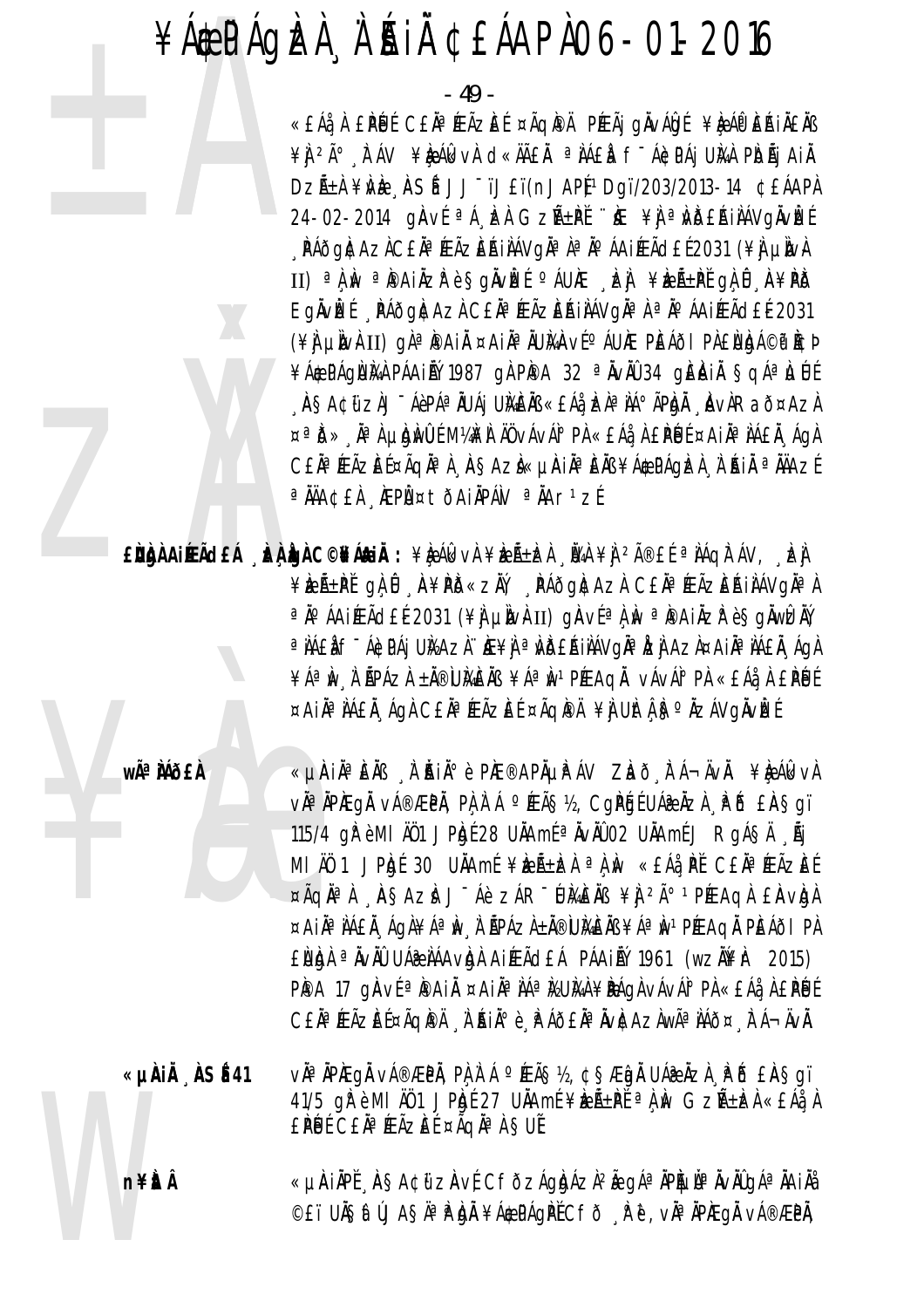- 50 -

PA A A PEAS12, CSÆDA UÁRAZA PO EASQI 41/5 OF è MI AU1 JPAJÉ 27 UÄAmÉ¥REıPĚ ªÀN GZıRÀ«EÁå A EPÚÉ CEÀªFEÃZEÉ ¤ÃQIPÄ PÉEÃJ QINAU LE LA APEAJAEAB ¥I 2ú FÁV ¥U ÁL VA CI «ÄÃEA a NAEN FTÁCPÁI UMPDŐI AIN DZŐ±N¥ME, ASÍ JJTIJET (NJAP) <sup>1</sup>Dqï/484/2014-15 ¢£ÁAPÀ 15-12-2014 qiAví <sup>a</sup> Á EA GzѱPĚ ∵ìÆ ¥Ì ªÌvið£ÁIÌÁVgĬvÌzÉ , PÁðgÌ¢AzÌ C£ĬªÆÃzEÁIÌÁVgĬªÌ ªÄ°ÁAIÉEÃdEÉ2031 (¥Ì µÌNÀII) ªÀÌN ªÌ®AIÀZÌ è§gÄVÈE ºÁUÀE **LEI ¥EñPĚGÀÛ A¥PD EGÄVEÉ PÁÕGACAZACEĪÆÃZEŔIIÁVGĪÀ** a No ÁAIÉEà d£É 2031 (¥) µN v k II) g Na Pai Na ¤AIN a NUMA v fo ÁUNE PEÁÕI PÀ ENDÁ©P PCÞ¥Á EPÁQNA PÁAIHÝ 1987 QÀ PPA 32 ª ÄVÄÜ 34 QIEIAIA SQÁªILILIE ASA¢üzI JÉÁèPÁªILLAI UMEINS «EÁÀ IZA a JÁ° ÃP DI LAVI Raõ¤AzI ¤a D» Ja Ludwu EM MAH JÜ vÁvÁI° PI «EÁå ÀEPÉJɤAIÀª ÌÁEĂ ÁGÀCEĂªÆÃZEɤÃGĂª À 'ÀSAZÀ«µÀIĪÈÄß ¥Á\$PÁGEZA À AJÄ ª ÄÄAZÉ ª ÄÄA¢£À ÆPÙ ¤ tÕAIÄPÁN ª ÄAr1zÉ

 $\hat{E}$ Ngà Aireã $\det A$  ,  $\hat{E}$ à co $\hat{E}$ Asià : \\anda algabra  $\hat{E}$ ¥ÈıPĚ gÀÛ A¥PD«ZÄ, PÁÕGACAZA CEĪÆÃZEŔIAÁVGĪA ªÄ°ÁAIÉEÃd£É2031 (¥) µÌN}II) gÀVɪÀÌN ªÌ®AIÀZÈè§GĂWÊÀÝ a NAEN F ÁGDAJ UNAZN HE¥N a WOERINAVONA DZI AZN¤AIÑ ANAEN "AON ¥ÁªÌN À ÃPÁZÀ ±À®ÙMÈÀB ¥ÁªÌN1PÉEAQÀ VÁVÁIº PÀ «£Áà À £ÌPÉJÉ ¤AiĪ IÁEI ÁgI CEIª ÆÃZEE ¤ÃqIPÄ ¥I UItLI Sº IZÁVgIvIZE

**WÃ<sup>a</sup>MÃfÀ** 

«µÀIẰªÈÄß À ĂIĂªè PìÆ®APõPÁV Zhð tá¬ÄvÄ. ¥è ÁlkvÀ vì<sup>a</sup> ìpiegì vá®æpì, pì ì á °íeã§½, ¢§æidì uá?ìzì . Põ £ìa§gï 41/5 qi eMI A01 JPigé 27 UAAmé¥izã±izh<sup>a</sup> A iw «EÁå PĚCEA¤ FEÃZEÉ ¤ÃQN<sup>a</sup> A ASAZA J-Áè ZÁR-UMENB ¥ 7ú 1PÆAQA EAVA ¤AIĪ IÁEI AQI¥Áª Iv À APÁZI±I®UMEIB¥Áª Iv1PÆAQI PEÁðI PI EURIA <sup>a</sup> ÄvÄÜ UÁR IAA vIGIA AIÆÃ CHÁ PÁAILI 1961 (WZIKIET 2015) PPA 17 QAVE <sup>a</sup> PAI ¤AI ª AA<sup>a</sup> MUMA ¥PAQA VAVA PA «EAA A EPUE CEĂª ÆÃZEE¤ÃQPA A AN SIú è PAÕEĂª AVEAZAWê AAÕ¤ FA-AVA.

vàªÄPÆqÅ vÁ®ÆPÅ, PA A Á ºÆÃ§½, ªÅ¼ÃPÆÃmÉ UÁæÀZÀ "PÕ «µÀiÅ ÀSÉ42 EASgï 2/2 grèmi A01 JPh 26 UAAmE ¥beA±PE <sup>a</sup> A w GzA±beA «EÁå, À EPUÉ CEĂª ÆÃZEÉ ¤ÃQÀª À SUËü

«µÀIẢPĚ ÀSA¢ữ ZÀVÉ CFÕZÁQÒJÁZÀ<sup>2</sup>Ă aPÒJÁdtÚ©£ï w<sup>a</sup> JÁ?ÄÃ1â **n¥itÂ** JAŞÄ<sup>a</sup>PU ¥ACPAQPECFO PU, VÄ<sup>a</sup>APAEQA VA®ÆPA, PAA`A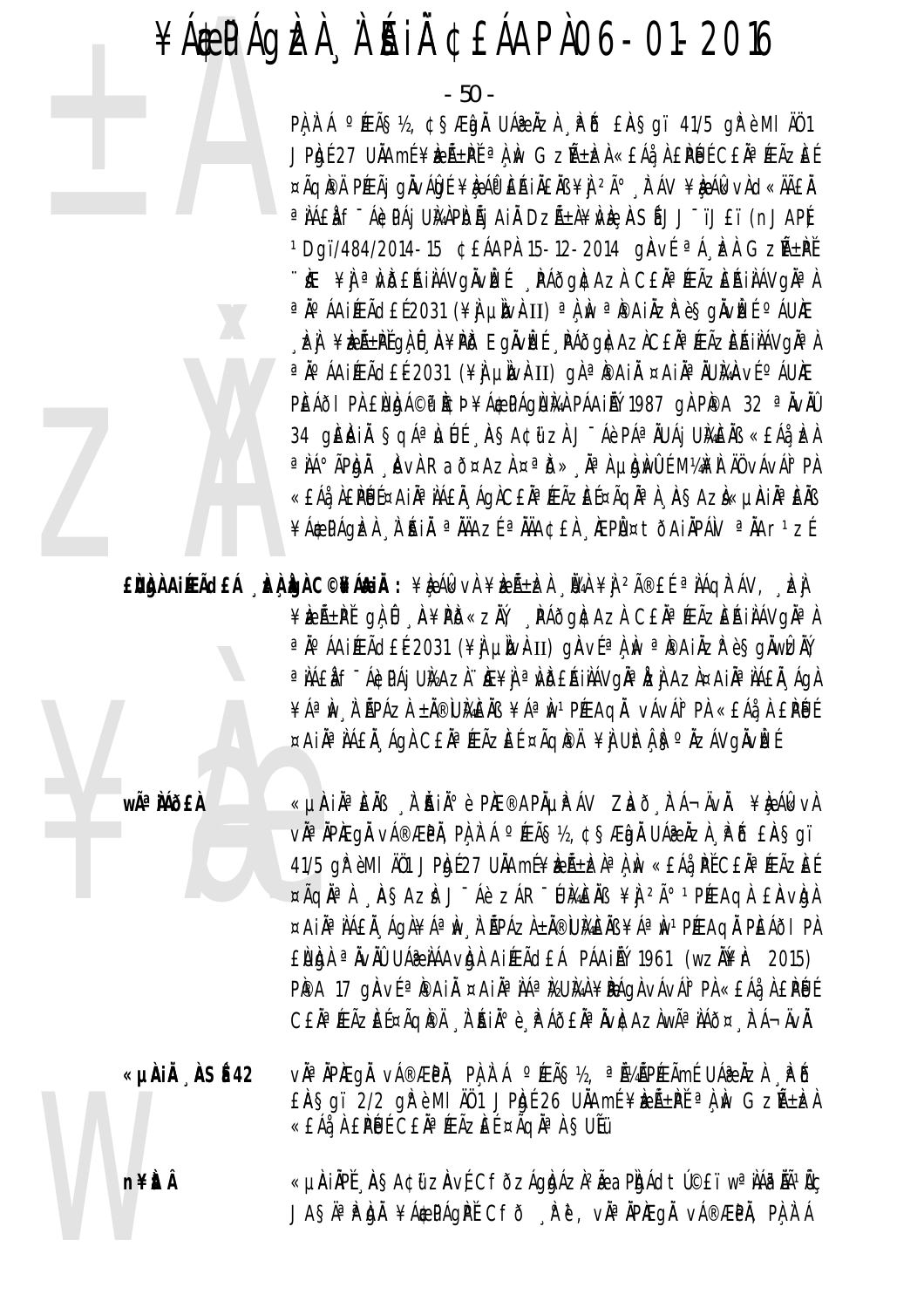- 51 -

O ÆÃS½, <sup>a </sup>luã prãmé UÁ dizi po ERSgï 2/2 grèmi A01 JPgé 26 UÄAmÉ ¥ÈEñPĚ ªÀÀV GZñÈZÀ «EÁå À EPÚÉ CEÀªÆÃZÈÉ ¤ÃQIPÄ PÉEÃJ QINAUQÉ ¥ILAPEAIAEAB¥I 2ð FÁV ¥ILAGNOSAÃEA <sup>a</sup> NAEN f<sup>-</sup>A&PAjUMA PIOAjAIN DZA±A ¥NR ASA JJ<sup>-</sup>ïJ£ï(nJAPĮ)<sup>1</sup>Dgï/81/2015-16 ¢£ÁAPl11-11-2015 gAv[<sup>a</sup>Á El GZHñPI ''ME ¥Àj<sup>a</sup> NÒB£KAINÀVg NUNEL NAÕG NCAZA CEN<sup>a</sup> FEÃZERINÁVON<sup>a</sup> A <sup>a No</sup> ÁAI FEÃO EL 2031 (¥) LINAII) <sup>a</sup> A No <sup>a</sup> PailzP è Sglvet <sup>o</sup> Aure, ej ¥eri±Pi gli a¥Pio Eglvet , PÁÕG)¢AZICE Ĥ ÆÃZEŔI I ÁVGI¤ I¤ Ĥ ÁAI ÆÃCIE E 2031 (¥I UN) II) gì<sup>a</sup> i Ai ¤Ai Aukaví Mur Peáði Pieuda©p icþ¥áæpágijka PÁAIỂÝ 1987 GÀ PÌPA 32 ª ĂVĂŨ 34 GIEIAIĂ SQÁª LUE ASA¢ữ ZA J ÁèpáªÄUÁj UMÈNS «EÁå, ERªNÁ°ÃPQN , AvÀRað¤AzÀ¤ªD», ĪA µ bì mu là nh là nh là nh là nh là nh là nh là nh là nh là nh là nh là nh là nh là nh là nh là nh là nh là nh ¤ÃQĪÀ AŞAZÀ «µÀIĪÈÄB ¥Á\$PÁQÈÀ À ŔIÄ ªÄÄAZɪÄÄA¢£À KEPܤtðAIÄPÁN <sup>a</sup>ÄAr<sup>1</sup>zÍ

EÙÙÀ AIÆÃCEÁ "ÈÀ LA C©¥Á&IĂ: ¥ÈÁkvÀ ¥ÈÆÃ±ÈÀ "ÜAÀ ¥Ì <sup>2î</sup>£Ĺ ªÌÁQÌ ÁV, "È] ¥ÈEñPĽ QLÛ A¥PD«ZÄV PÁðQNCAZI CEĪÆÃZEAIIAVQĪI <sup>a</sup>ҰÁAIÉAÃCLÉ2031 (¥) µNvÀII) gÀvɪÌ, Nº PRAIÄZP è SgÄWDÄÝ a NAEN E-ACPAI UNAZI HE¥N a NDEAINAVONA NZI AZI¤AINA NAEN AQI ¥ÁªÌN À ÃPÁZÀ ±Ă®ÙI¼ÈÄB ¥ÁªÌN1PÉEAQĂ vÁvÁI°PÀ «£Áå À £PÉJÉ ¤AIĪ IÁEI ÁGI CEIª ÆÃZEE ¤ÃGIPI ¥I UIt I ISº IZÁVGIVIZE

wê MÕ£À

«µAIĪÈÄß À ĂIĺè PIÆ®APĵPÁV ZIað FÁ¬ÄvÄ. ¥IęÁlkvA vĂªĂPÆgĂ vÁ®ÆPĂ, PÀ,À˙Á °ÆÃ§½, ªÃ¼ÃPÆÃmÉ UÁ@ÀZÀ .\Pô EAS qï 2/2 qi e MI A01 JPb [26 UAAm EVEALEDA a A Av «EAA PE CEĂ<sup>a</sup> (EÃZEE ¤ÃQNª), ASAZ) J-Áè ZÁR-UMENS ¥) 2ú 1 P(EAQ) EAVIDA ¤AIA AAEA AQA ¥A a M A APAZA ±A®UMEAB ¥A a M PEEAQA PEÁÕI PÀ ENDA <sup>a</sup> ÄvÄÛ UÁ ê LÁA vIDA AI ÆÃ CIEÁ PÁAI LÝ 1961 (WZI) PA 2015) PIPA 17 GIAVE <sup>a</sup> IPAI À¤ ¤AIN<sup>a</sup> NA MEUMA ¥IPAGA VAVAIº PA «£Áå À £PÚ C£ĂªÆÃZE í¤ÃQPÄ À AIѺ è PÁð£ĂªÄvICAZA WêÌÁÕ¤ À Á-ÄVÀ.

«µÀIÄ ÀSÉ43 vì<sup>a</sup> ìpiegì vá®æpì, pì,ì á °éeã§½, wªìá¥igì uáæìzì ¸þð  $E$ A Sqï 4 q  $R$ è M I AU 1 J P a 1 23 UA A m E ¥  $x$  A  $\overline{P}$   $\overline{P}$   $\overline{P}$   $\overline{P}$   $\overline{P}$   $\overline{P}$   $\overline{P}$   $\overline{P}$   $\overline{P}$   $\overline{P}$   $\overline{P}$   $\overline{P}$   $\overline{P}$   $\overline{P}$   $\overline{P}$   $\overline{P}$   $\overline{P}$   $\overline{P}$   $\overline$ «£Áå¸À £PÚĒ C£ĂªÆÃZÆÉ ¤ÃQĂªÀ §UÉ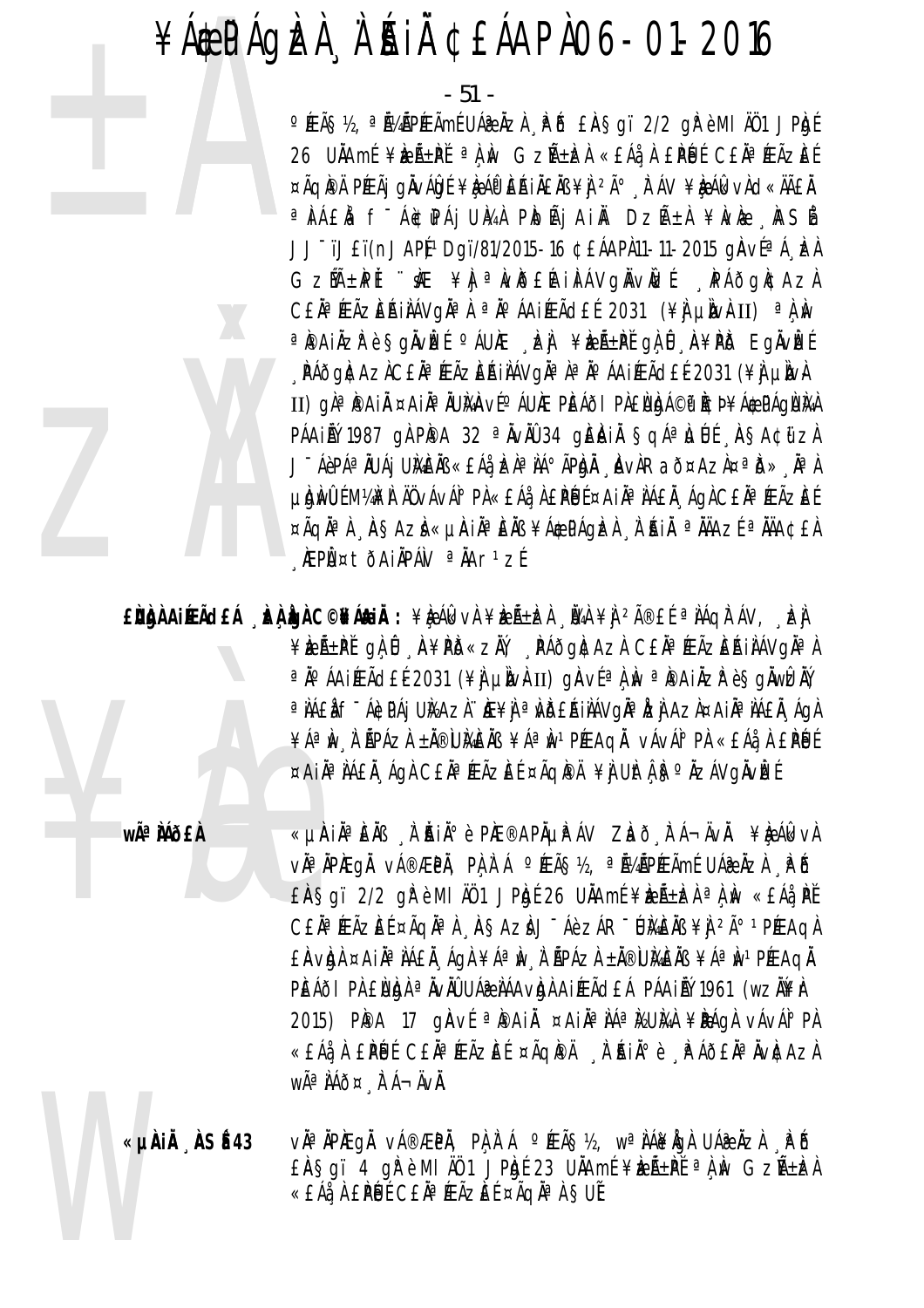- 52 -

n¥itÂ

«µAIÄPĬ "ASA¢űzAvÍ CfðzÁgbázi 2ê Äw gád®Qëà PÉEÃA "Àfê ÀiẢå JASẢª P bẢ ¥Á\$PÁgPĚCfð "Ì" ě', vẢª ĂPÀEgÅ vÁ®ÆPĂ, PA A A PEAS12, W<sup>a</sup> AA¥ACA UA@AZA PO EASQI 4 OR è MI A01 JPAJÉ 23 UÄAmÉ¥REñPĚ ªÀN GZѱRÀ «EÁÀ À EPUÉCEĂªÆÃZEÉ ¤ÃQI®Ä PÉEÃJ GINALOSE ¥LA ÁP EAILENS ¥L 2ú FÁV ¥LA ÁLK VI d«ÄÃEL <sup>a</sup> NAEN f<sup>-</sup>Act PAj UMA PIOHj Ain DzA+A ¥N R AS a <sup>a</sup>Á, ER GZH+PI "KE ¥J <sup>a</sup>NDEAIRÁVGNVE PAÕGACAZA CEĂ<sup>a</sup> ÆÃZEAIÀNQĪÀ ªÄºÁAIÆÃdEÍ 2031 (\} un-hI) ªÀM ªPAIÄZPè§gÄvÈEÍ ºÁUÆ "È] ¥ÈZñPĚ gÌ Û "A¥PIð EgÄvÈEÍ , PÁÕG)¢AZICE ĤÆÃZEÁII ÁVGI¤ A¤ ĤÁAI ÆÃCLÉ 2031 (¥I LIN) II) gì<sup>a</sup> paiì ¤aiìª iumrví° áune peáði pieligá©p ed ¥á¢páglim PÁAINÝ 1987 GÀ PIPA 32 ª NVAU 34 GIEIRIA SOLA PLUE ASACII ZA J ÁèPÁªÄUÁj UMÈNS «EÁà, EÀªÌÁºÃPÀJÄ , AvÀRað¤AzÀ¤ªĎ», ĪÀ µ bì mu li ma li ng và vâ vâ li nghệt đâ là E phú trai ngà C E li ngh C E li nghệt E li nghệt Li Li ¤ÃQĪ) ASAZI «µAIIªEIB ¥Á\$PÁQIZI A AII ªIJAZE ªIJA¢EI KEPܤtðAIÄPÁN <sup>a</sup>ÄAr<sup>1</sup>zÍ

EÙÙÀAIÍEÃOEÁ "ÌEÀÙÀOAC©NEÁAIĂ: \R`A(kv)A\}IEñJEA "ÏVA\\} 2îEÉ ª ÀÁQITÁV, "JE} ¥ÈEñPĽ gÌ Û "A¥PD«ZĂ, "PÁðg)¢AzI C£ÄªÆÃZEŔIÌÁVgĪI ªÄ°ÁAIÉEÃd£É2031 (¥ÌJ µÌNÀII) gÀVɪÀ,ÌN ªÌ®AIÄZ̺è§gÄWÈÄŸ, a NAEN E - ACPAJ UNAZA DE¥N a NDERINAVOJA NZI AZA¤AIJA NAEN AO A ¥ÁªÌN À ÃPÁZÀ ±À®Ù}AÈÄB ¥ÁªÌN1PÆAQÀ vÁvÁI°PÀ «£Áå À £PÉJÉ ¤Ail<sup>a</sup> láfl "Ágl Cfla" (FÁzEE ¤Ágl®) ¥J Ultl B° lzávglvet

wê MÕ£À

«µAIĪÈÄß 'À 'ÄIĺè PIÆ®APĵPÁV ZIað 'lī Á¬ÄvÄ. ¥IęÁlkvÀ vàªÄPÆgÅ vÁ®ÆPÅ, PA A Á ºÆÃ§½, wªÀÁ¥ÁgÀ UÁæÀzÀ "PÕ EASqi 4 qrèmi A01 JProf 23 UAAmi ¥bent Elan a A dv «EAa Pi CEÀ<sup>a</sup> FEÃZEI ¤ÃQNª À ASAZI J-Áè ZÁR-UMENS ¥I 2ú 1 PEAQA EAVIDA ¤AIA AAEA AQA ¥A a M A APAZA ±A®UMEAB ¥A a M PEEAQA PEÁÕI PÀ ENDA <sup>a</sup> ÄvÄÛ UÁ & LÁA vIDA AI ÆÃ CEÁ PÁAI AÝ 1961 (WZIN F 2015) PIPA 17 GIAVE <sup>a</sup> IPAI À ¤AIN<sup>a</sup> NA MEUMA ¥IPAGA VAVAIº PA «£Áå À £PÚ C£ĂªÆÃZE (¤ÃQPĂ A AIѺ è PAÕ£ĂªÄVICAZA WÃ<sup>a</sup> ÀÁð¤ À Á-ÄVÀ.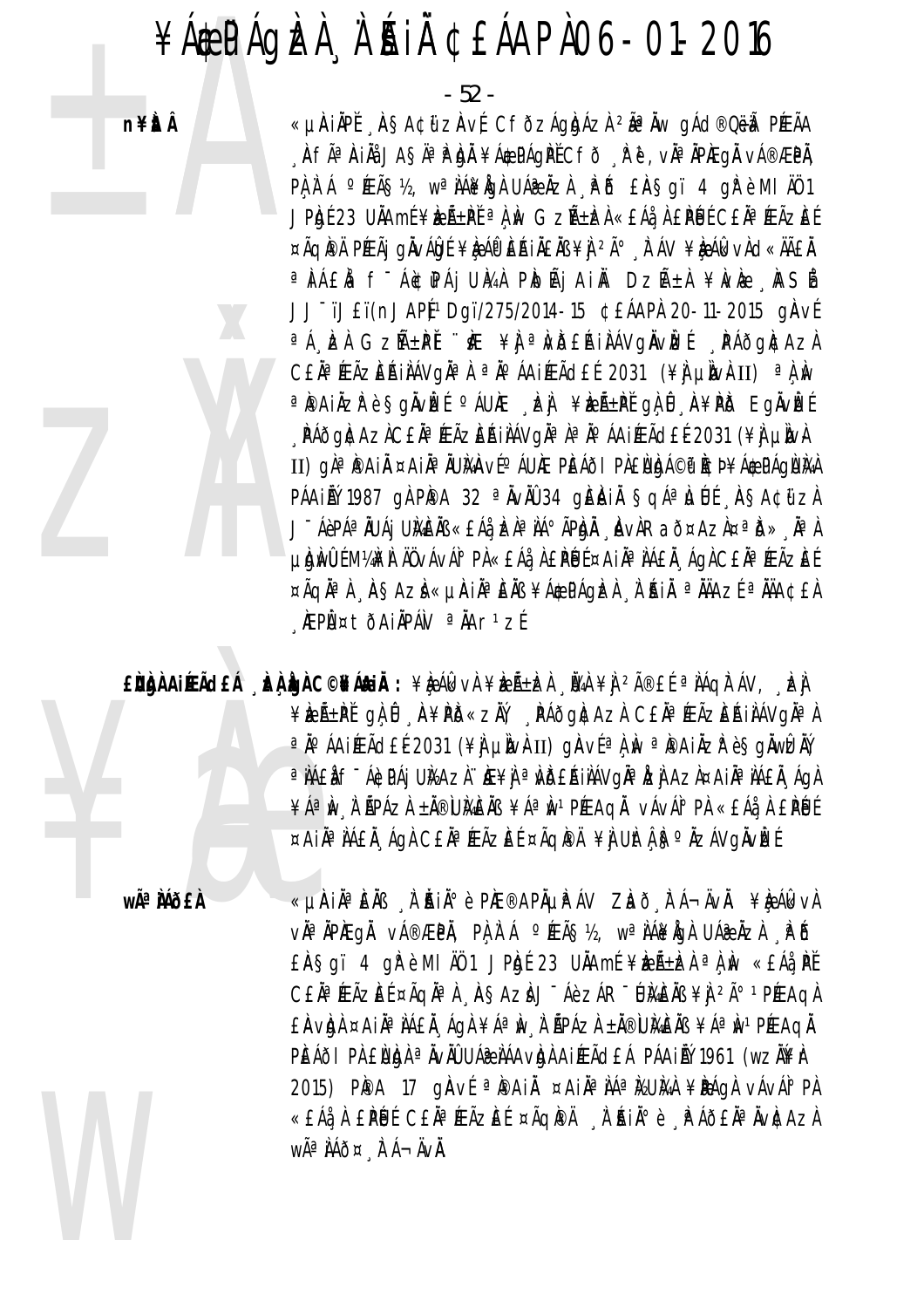- 53 -

«µÀiÅ ÅSÉ44

vઠÀPÆqå vÁ®ÆPÅ, ''KÁk« °ÆÃ§½, ªPÆŘr UÁ@ÅZÀ È BÊA§gï 69/5 ghe MI A01 JPbgf 20 UAAmf a AvA001 UAAmf J RgASA AI MI ÄÖ 1 JPAJÉ 21 UNAmÉ ¥DEѱPĚ <sup>a</sup> A M GZѱDA «EÁå A EPUÉ CEÄ<sup>a</sup> ÆÃZEE ¤ÃQĪ À SUE

n¥ÈÂ



«µÀIÀPĚ ASA¢ữZAvÉ CFÕZÁgbÁZÀ 2ªÀw wªÀPÀ PÉEÃA aPÎN<sup>a</sup> ÄRITÄ JAŞÄ<sup>a</sup> İP İQI ¥Á\$PÁQIP CFÕ R P, VĪÄPIEQI VÁ®ÆPÄ, "MÁK PÆÃ޽, ªPÆŘr UÁæÄZÀ PÕ EÀSqï 69/5 qirèMI ÄÜ1 JPhyf 20 UAAmf <sup>a</sup> AvAO 01 UAAmf J RgÁSA "Aj 1 JPhyf 21 UAAmf ¥ÈÁ±PĚªÀÙ GZñÈÀ«£Áå¸À£PÉJÉC£ĂªÆÃZÈɤÃQPPÄ PÆÃj gÄVÁQÉ ¥ÈAP EAILENS ¥L 2ú A AV ¥ÈAlkvAd«ÄÄEN ªNAEN F-ACPAJ UNA PIDÃI AIL DZñI ¥ME ASÍ JJ<sup>-</sup>ïJ£ï(nJAPJ1Dgï/310/2013-14 ¢£ÁAPÀ24-02-2014 gÀvéªÁ¸ÈAGZñŘŤ∵Æ¥jªÙĎ£ÁiÀÁVgÄvÈÉ , PÁÕGACAZICEÄ<sup>a</sup> ÆÃZEÁIIÁVGĪ lª ĺ ÁAIÆÃdEÍ 2031 (¥I µIWH II) a A M a Painzr è Sonvet caux et referient or 0 A FPD Eglvké Ráðglada Cela féldek hann a no haife hall 2031 (\#) umhi qida matiqalik qatiqalik qatiqalik qatiqalik qatiqalik qatiqalik qatiqalik qatiqalik qatiqalik qatiq ¥Á&PÁQÙMA PÁAINÝ 1987 QÀ PIPA 32 ª AVAU 34 QIEIAIA SQÁª LUÍ "ÀSA¢ữ zìJ"ÁèPÁª ÄUÁj UMÈÄB «EÁà, ÞÀª IÁº ÃPIDĂ "ÀVÀRað¤AzI ¤ª10» Nª A phònill M¼M AÖ vÁvÁI° PA «EÁå A EPEUE ¤AIĪ AAEÄ "ÁgA CEĂª ÆÃZEͤÃQĂª À ÀSAZÌ«µÀIĂª ÈÄB ¥Á\$PÁQIZÀ À AIÀ ª ĂÄAZÍ <sup>a</sup> ÄÄA¢£À ÆPܤtÕAiÄPÁN <sup>a</sup> ÄAr<sup>1</sup>zÉ

EÙÙÀ AIRACH AN LO CONÁNIA : ¥È ÁIRVÀ ¥È LE À LA VA VA 2 AO EL ª LAQIT ÁV, LA ¥ÈEñPĽ gÀ Û A¥PD«ZĂ, PÁÕgA¢AZA CEĪÆÃZEŔIÀÁVGĪA ªÄ°ÁAIÉFÃd£É2031 (¥Ì µÌNÀII) gÀVɪÀ,ÌN ªÌ®AIÄZÌ èŞgÄWÊÄÝ a NAEN FTÁIDPAI UNAZN. NE¥N a MDEAINAVOÑ a NZI AZN¤AIÑ ANALA. AON ¥ÁªÌN À ÃPÁZÀ ±Ă®ÙI¼ÈÄB ¥ÁªÌN1PÉEAQĂ vÁvÁI°PÀ «£Áå À £PÉJÉ ¤AIĪ IAEI Agi CEIª ÆÃZEE ¤ÃQIPÄ ¥I UIt I ISº IZÁVGIVIZE

wêÀÁð£À

«µÀIẰªÈÄß À ĂIĂºè PhE®APõPÁV Zhð FÁ¬ÄvÄ. ¥èÁkkvÀ vì<sup>a</sup> ìpiegì vá®ÆPì, ''Iaák °Féã§½, ªPFEÃr Uáæìzì Pô EASqi 69/5 qirè MI A01 JPh 20 UAAmE a AvAO 01 UAAmE J RgÁSÄ Äj 1 JPhjé 21 UÄAmé¥kzıkzA<sup>a</sup> $\lambda$ kv «£Áå PČC£Ä<sup>a</sup>ÆĀzEÉ ¤ÃQN<sup>a</sup> A ASAZA J Áè ZÁR WAENB ¥J <sup>2ú 1</sup> PÉEAQA EAVIGA ¤AIĪ IÁEI "ÁGI ¥Áª Iv "I "ÄPÁZI ±Ä®UMEIB ¥Áª Iv "PÆAGI PEÁÕI PI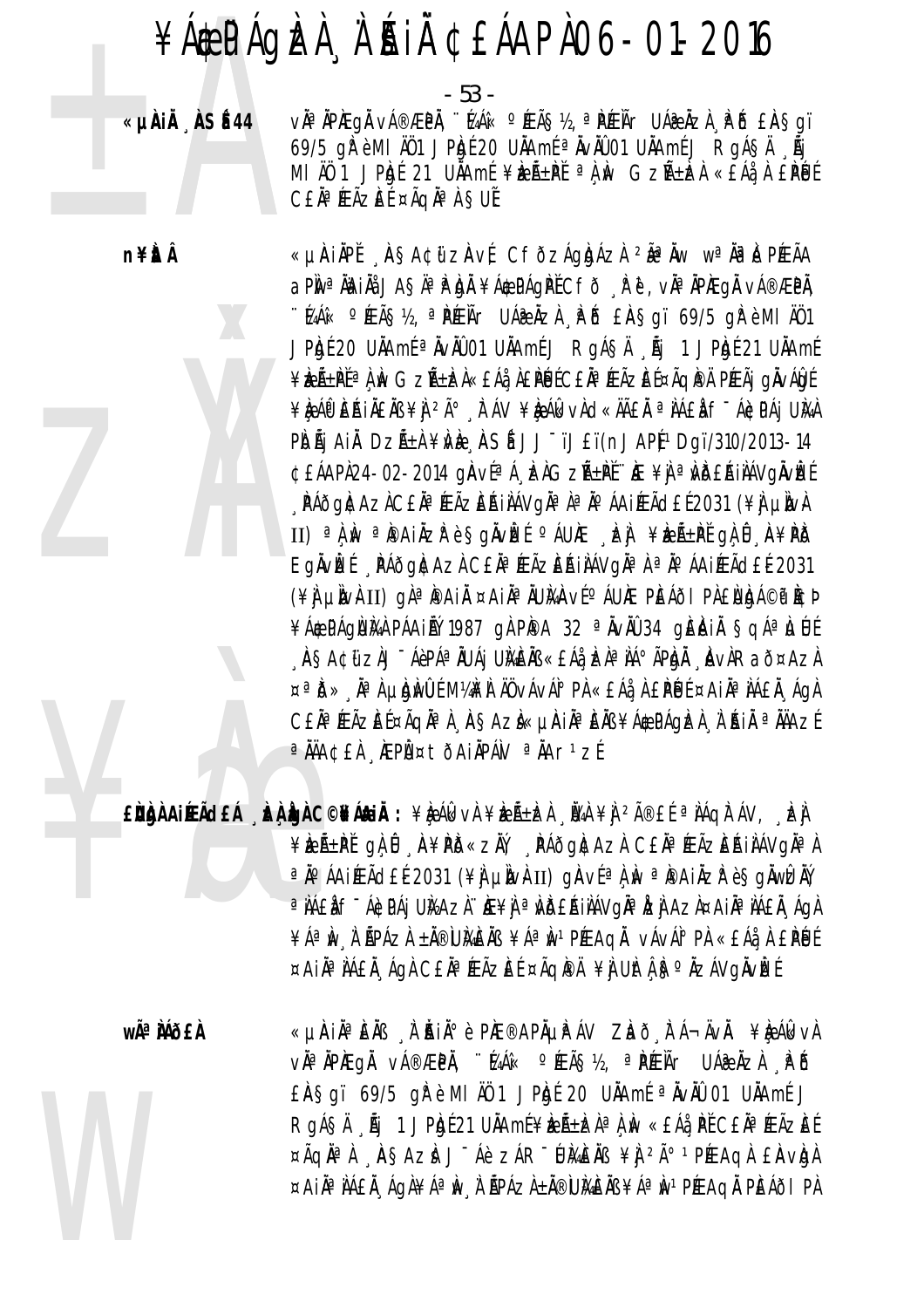- 54 -

«EÁå, À EPUE CEĂª ÆÃZEE ¤ÃQĂª À §UË

EUNA <sup>a</sup> Nvàu Uái Náavna Airfádeá Páainý 1961 (wzniem 2015) PPA 17 gAVE <sup>a</sup> PAI ¤AI A 14 MUM ¥PÁGA VÁVÁ PA «EÁÅ A EPUE CEĂª ÆÃZEE¤ÃQÌPÄ A A AJA è A AÕEĂª ÄVICAZAWê IAÕ¤ A A-ÄVÄ.

«µÀiÅ ÀSÉ45 vઠÀPÆqå vá®ÆPÅ, PÀ À Á ºÆÃ޽, ªÄqໄ4ãÌP Ì⁄a UÁ@ÅZÀ , PÕ  $E$ AŞqï 43/2 qi è MI A01 JPh (20 UAAmi ¥iz $E$ i+Pi  $^a$ A iv GzA+ $E$ A

> «µÀIAPĚ AŞA¢űzAvÉCFðzÁgAdÁzÀºÃªĂºPÄZïµAµÆÃ¢Ñ£ï ©£ï CŞÄİ ï µPAEqï JAŞÄªP bÀ ¥Á\$PÁqPĚCFð R ë , vĪÄPAEqĂ v種PÄ, PA À Á ºÆÃS½, ªÄgMãPMi UÁ@ÄZA RPŐ £ÄSgï 43/2 gì è MI A01 JPh 20 UAAmE ¥ben + PE a A M G zh + ben « E A a A £PÚĹC£ĂªÆÃZEŤÃQIPÄ PÆÃj gÀvÁQLÉ¥RÁO EAJÄ£ĂS¥Ì 2ð À ÁV ¥ÈÁkVÀ d«ÄÃÊĂ ª ÌÁÊÀ fīÁ¢PÁj UÌÀ PIDÃj AI DZñÀ ¥ÌVÈ, ÀSÍ JJ-ïJ£ï(nJAP)1Dqï/370/2010-11 C£ÁAPÀ 14-03-2011 qÀVE <sup>a</sup> A EA GzH+PI "K ¥h a WBEAIAAVghvEt PAOgEAzA CEN<sup>a</sup> FEÃZERINÁVON<sup>a</sup> A <sup>a No</sup> ÁAI FEÃO EL 2031 (¥) LINAII) <sup>a</sup> A No ªPAIÄZPè§gÄvÈEÍ ºÁUÆ "È] ¥ÈZñPĚ gÌ ∫I A¥PD EgÄvÈEÍ , PÁÕG)¢AZICE Ĥ ÆÃZEŔI I ÁVGI¤ I¤ Ĥ ÁAI ÆÃCE É 2031 (¥I UN) II) gì<sup>a</sup> paiì ¤aiìª iumrví° áune peáði pieligá©p icþ¥áæpáglimi PÁAINÝ 1987 GÀ PIPA 32 ª NVAU 34 GIEINIA SGAª LUE ASACIIZA J ÁèpáªÄUÁj UMÈNS «EÁ¿ÞÀªÌÁ°ÃPÒNĂ AvÀRað¤AzÀ¤ªð» ĪÀ µ bì mu li ma li ng khô ng khô ng khô ng khô ng khô ng khô ng khô ng khô ng khô khô khô khô khô khô khô khô kh ¤ÃQĪÀ "AŞAZÀ «µÀIĪÈÄß ¥Á¢PÁQÈÀ "À AIÄ ªÄÄAZÉ ªÄÄA¢£À KEPܤtðAIÄPÁN <sup>a</sup>ÄAr<sup>1</sup>zÍ

EÙÙÀ AIRACH LA LA LA CONÁLIA : ¥L ÁL VA ¥LA LA LA VA ¥L 2îE E ª AÁQITÁV, LA ¥EıPĬqìÛ A¥PD«zĂ, PÁðg|¢Azì C£ĂªÆÃzEAjiAVg|ÀªA ªÄ°ÁAIÆÃd£É2031 (¥Ì µÌWÀII) gÀVɪÀ,ÌW ªÌ®AIÄZ̺ èŞgÄWÊÄÝ a NAEN F ÁGDA LUKAZI HE¥N a NDEAINAVOÑa NZI AZI¤AIÑ A NAEN A GA ¥ÁªÌN À ÃPÁZÀ ±Ă®ÙMÈÄB ¥ÁªÌN1PÆAQĂ vÁvÁI°PÀ «£Áå À £PÉJÉ ¤AIĪ IAEI AgI CEIª ÆÃZEE ¤ÃqIPÄ ¥I UItA Sº IZAVgIvIzE

wê MÕ£À

n¥itÂ

«µÀIN¤ÈNB N AINI¤ è PIE®APNUPAV ZIað FÁ¬ÄvN. ¥IQÁIkvA vĂªĂPÆgÅ vÁ®ÆPÅ, PA À Á °ÆÃ§½, ªÄgÀÁEP Ì⁄a UÁ@ÅZÀ "PÕ EASqi 43/2 qrèmi A01 JPb(20 UAAmE ¥bent Lean a A M «EAA PE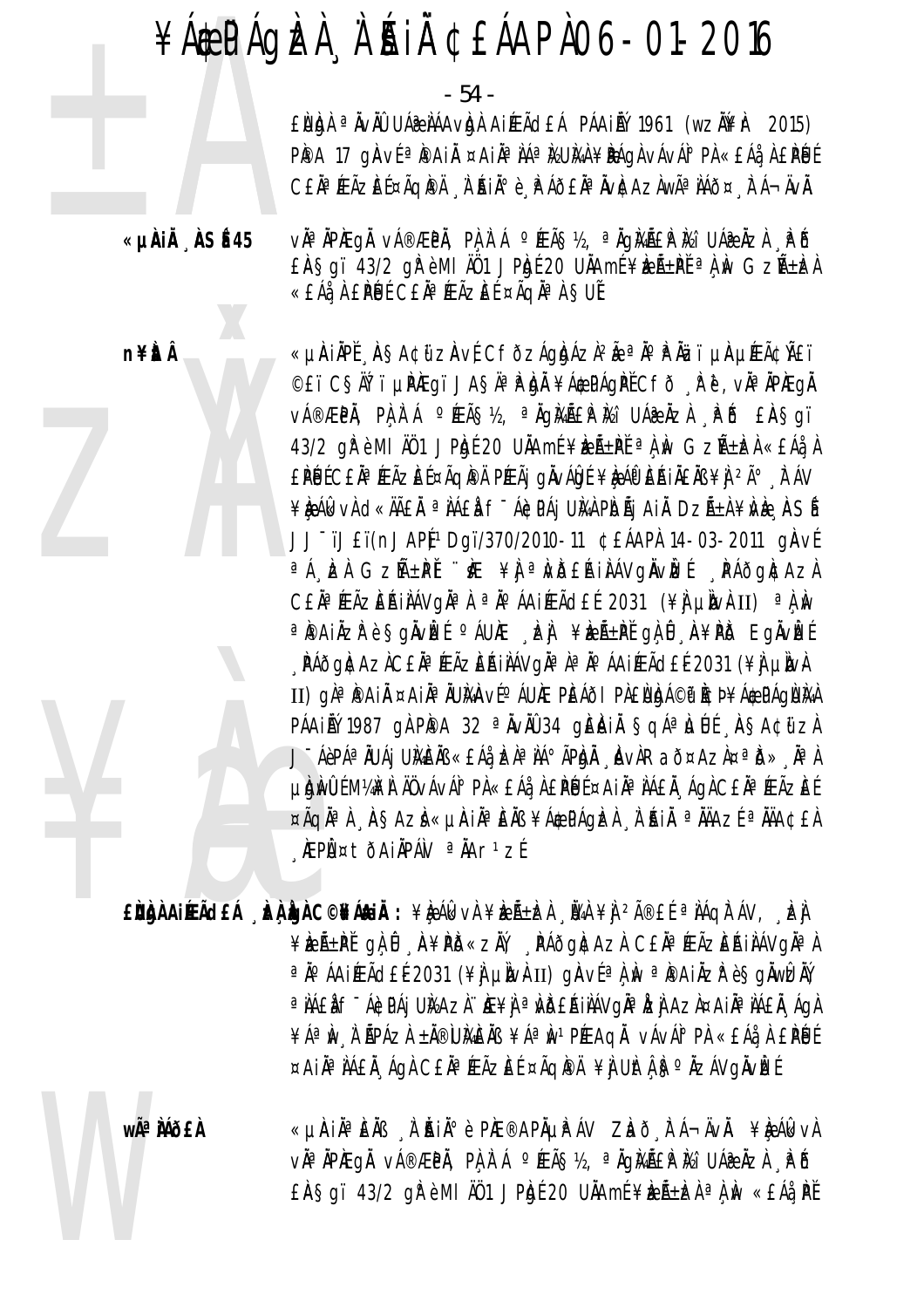- 55 -

CEN<sup>a</sup> ÆÃZEÍ ¤ÃQN<sup>a</sup> A ASAZA J Áè ZÁR DIKENS ¥J <sup>2ú 1</sup> PÆAQA £Avbl ¤Ail<sup>a</sup> lá£l, ágl ¥áªlv, l`ãpázl ±l®ukels ¥áªlv1PéEAql PEÁÕI PÀ ENDA <sup>a</sup> ÄvÄÛ UÁ ÀÁA vIDA AI ÆÃ CEÁ PÁAI AÝ 1961 (WZI YEA 2015) PIPA 17 gIAVE <sup>a</sup> IPAI Ä ¤AIÄ<sup>a</sup> IA<sup>a</sup> IYUMA ¥IPAGA VAVAI° PI «EÁå À EPUL CEÀª ÆÃZEL ¤ÃQIPÀ À AIÀº è PAÕEÀª ÀVICAZA WÃ<sup>a</sup> ÀÁÕ¤ À Á-ÄVÀ.

«µÀIÅ ÀSÉ46 vઠÀPAEQÀ vÁ®ÆPÀ, PÀ À Á ºÆÃ޽, G¥ÁndPhú UÁ@ÀZÀ PÕ  $E$ A Sgï 8/3 gir è MI A01 J Pigé 16.11 UAAmé ¥be $E$ A ± Pě  $^a$ A kv G z $E$ + $E$ A «EÁå À EPUÉ CEĂª ÆÃZEÉ ¤ÃQÀª À SUĚ

> «µÀIẰPĚ 'ÀSA¢ữZÀvÉ CFÕZÁgÀJÁZÀ 2Ă R°Ã-ï ªÅ-Áè SÁ£ï <sup>2</sup>gáti ©£ï C«ÄÃgï R°Ã-ï <sup>2</sup>gáti JAS Ī Pha ¥Á \$PÁgPĽ Cfð R ở , vha hPheqh vá®æPh, Phìa Á °ÆÃ§½, G¥ÁnPhá UÁæñzh AP & EAS gi 8/3 gh è MI AO 1 JP gé 16.11 UAA mé ¥ben-PE a A Av GZѱÌZÀ«EÁå, À EÌPÉJÉCEĂª ÆÃZEɤÃQÌPÄ PÆÃj QÄVÁÍDÉ¥Ì; ÁÏP EŘIÄEÄB ¥) 2ð KAV ¥È ÁLKVÀ CI «ÄÃEÀ ªÀÁEÀ F-ÁCCPÁJ UNA PIDÃJ AIÀ DZñÀ ¥ŴÈ ASÍ JJ<sup>-</sup>ïJ£ï(nJAP)<sup>1</sup>Dgï/125/2015-16 ¢£ÁAPÀ 17-07-2015 ginve <sup>a</sup> A bei Gzh+pe "ke ¥i a Wbehinavgivbe , PÁÕG)¢AZICE ĤÆÃZEŔIIAVGI¤ lª JPÁAIÆÃdE (2031 (¥I LIV) II) a A M a Painzr è Sonvet caux et referent or 0 A FPD Eglvet Páðglaza Cela Fázeáilávgla a la án fair a de 2031 (\] unh II) qì <sup>a</sup> pai ¤ai a lumaví a que peáo i pi endiá@p icd ¥Á&PÁQÙMA PÁAINÝ 1987 QI PIPA 32 ª IVIÙ 34 QIEIAI SQÁªLJÚ "ÀSA¢üzìJ"ÁèpáªÄUÁjUKEÄB«EÁà, EÀªÌÁºÃPÈJÄ, "ÀvÀRað¤AzÀ ¤ª10» Nª l ludwul M¼M AÖ vÁvÁl° PL «EÁå l EPÚ í ¤AIĪ LÁEÅ Agl CEĂª ÆÃZEͤÃQĂª À ASAZÌ«µÀIĂª EÀB ¥Á\$PÁQIZÀ À AIÀ ª ÀÄAZÍ <sup>a</sup> ÄÄA¢£À AEPÙ¤tÕAiÄPÁN <sup>a</sup> ÄAr<sup>1</sup>zÉ

EÙÙÀ AIÆÃCEÁ "È À Ù LO CHÁ AI : ¥È Á LE VÌ ¥È LE LE À VA ¥ J 2î E É ª LÁQ LT ÁV, "È J ¥EıPĬqìÛ A¥PD«zĂ, PÁðg|¢Azì C£ĂªÆÃzEAjiAVg|ÀªA <sup>a</sup>İÁAIÉÆÃd£É2031 (¥]jµÌN}II) gÀVɪÌ, MªPAIÄZPè§gÄWÈÄÝ a NAEN F ÁGDAI UNAZI HE¥N a NDEAINAVOÑ AZI AZI¤AIÑ A NAEN A GA ¥ÁªÌN À ÃPÁZÀ ±Ä®ÙMÈÄB ¥ÁªÌN1PÉEAQĂ vÁvÁI°PÀ «£Áå À £ÌPÉJÉ ¤AIĪ IAEI AgI CEIª ÆÃZEE ¤ÃQIPI ¥I UItA Sº IZAVGIVIZE

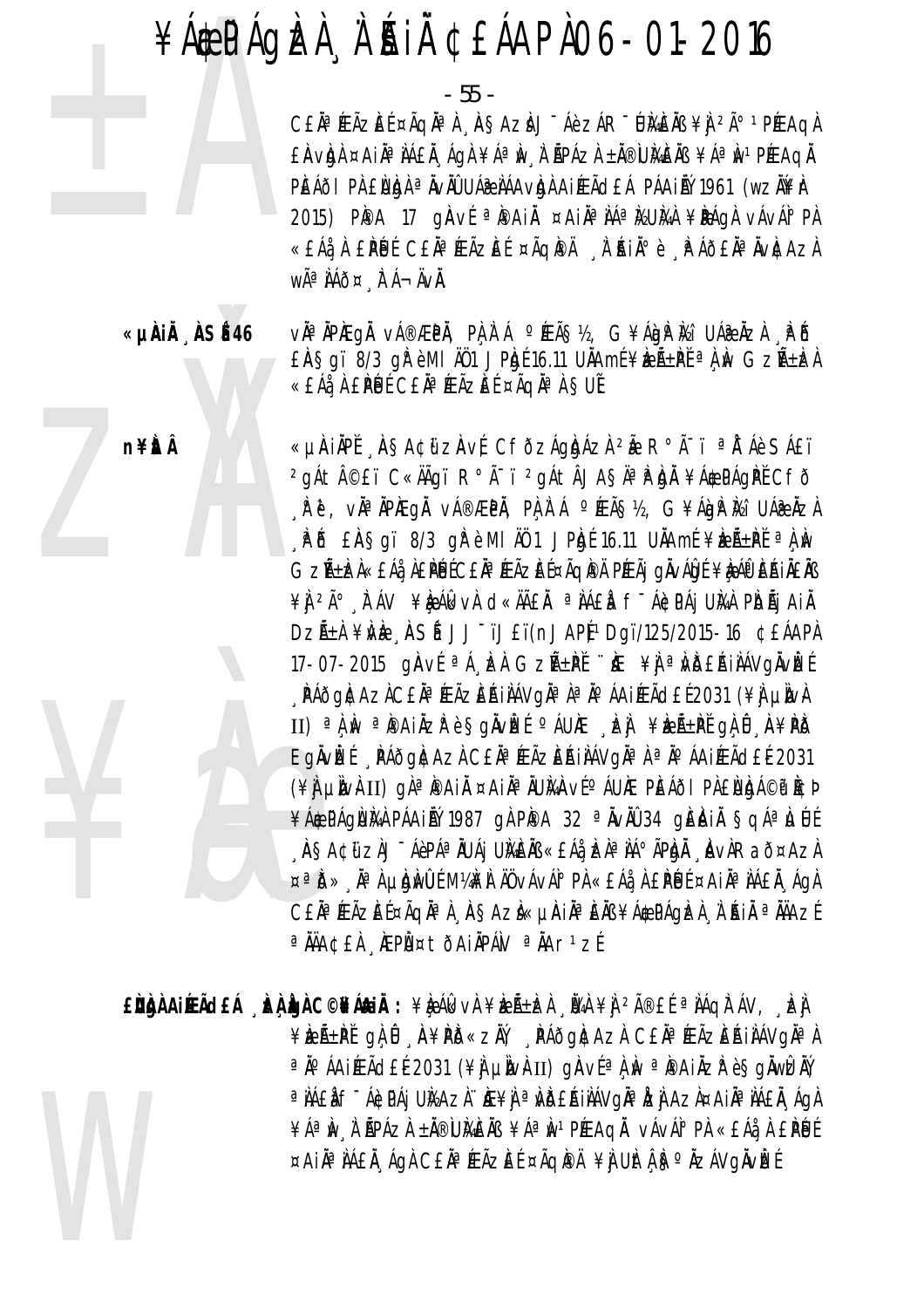- 56 -

wê MÕ£À

«µAIĪÈÄß À ĂIĺè PIÆ®APĵPÁV ZIað FÁ¬ÄvÄ. ¥IęÁIkvA vhªnpægn vá®æpn, pl, i á ∘æã§½, G¥ánpPi⁄a Uáænzi "Põ EAS qï 8/3 qi è MI A01 JPh [16.11 UAA mé ¥ben Ela a Lui « EA a LPI CEÀ<sup>a</sup> FEÃZE (¤ÃQNª), ASAZ) J-Áè ZÁR-UMENS ¥) 2ú 1 PFEAQ) EAVIDA ¤AIA AAEA AQA ¥A a M A APAZA ±A®UMEAB ¥A a M PEEAQA PEÁÕI PÀ ENDÀ <sup>a</sup> ÄvÄÛ UÁ ÀÁA vI A HÆÃ CEÁ PÁA I A 1961 (WZÄ¥I-2015) PIPA 17 GIAVÉ <sup>a</sup> IPAI À ¤AIN a NA MEUMA ¥IPAGA VAVAIº PA «£Áå À £PÚ C£ĂªÆÃZE í¤ÃQPÄ À AIѺ è PÁð£ĂªÄvICAZA WÃ<sup>a</sup> ÀÁð¤ À Á⊣ÄVÀ.

«µÀiÅ ÀSÉ47

n¥itÂ

vì<sup>a</sup> ìpiegì vá®æpì, H rõuģí °ÆÃ޽, Ş PÁ¥Ì Öt UÁ?Äzì PD EASqi 14/8 qr è 0-07.08 UAAme <sup>a</sup> AvAU AEA.16/5 qr è 1 JPhof 08 UAAmf MI A01 JPhof 15.08 UAAmf ¥beh+Pt a A W Gzh+beh «EĂå À EPUE CEĂª ÆÃZEE ¤ÃQĂª À SUE

«µÀIÀPĚ ASA¢ữZÀVÉ CFÕZÁgÀAZÀ 2Ă JEï À¤¨ïPĪÀÁgï <sup>a</sup> ÄvÄĴ2ê Äw 2ª P Ää JASĪ P bL ¥Á\$PÁqPĚ Cfð , P ë , vĪ ÄPÆqÄ V種PÄ, H rðUGÍ ºÆÃ޽, Ş PÁ¥Ì Öt UÁ@ÄZÌ PÕ EÀSqï 14/8 gř è 0-07.08 UÄAmÉ <sup>a</sup> ÄvÄÛ , LEA.16/5 gř è 1 JP.o.f 08 UÄAmÉ MI ÄÖ 1 JPRJÉ 15.08 UÄAmÉ ¥REıPĚ <sup>a</sup> A N GZıRA «£Áå A £PÉJÉ CEN<sup>a</sup> FEÃZE E ¤ÃQIPA PFEÃI QUVÁIDE ¥DAPERINENS ¥N 2ð FAV ¥ÈÁI (KV) CHA AN AN THAIR AN AN AN AN AN AN AN AN AN AN AN AN AS AS AS AS AS AS A JJ-ïJ£ï(nJAP)1Dqï/271/2012-13 C£ÁAPÀ 21-02-2013 qÀVÍ <sup>a</sup> A EA GzH+PI "K ¥I ª WBEAIAAVgAvE PAOgEAzA CEÄ<sup>a</sup>ÉEÃZEÁIIÁVGÄ<sup>a</sup> À <sup>a</sup> jo ÁAIÉEÃdEÍ 2031 (¥) µIVAII) <sup>a</sup> À N ªPAIÄZPè§gÄvÈÉ ºÁUÆ LèÌ ¥EıPĚ gÌ Û A¥PD EgÄvÈÉ , PÁðg|¢Az]C£ÄªÆÃz}EÁI}ÁVg|ĭª}ªĬ°ÁAI{EÃd£É2031 (¥] µ]v} II) gì<sup>a </sup>ipaiì ¤aiìª iumhví° áuie pieáði pieiugá©p icþ¥á@págima PÁAIỂÝ 1987 GÀ PÌPA 32 ª ÀVÀÛ 34 GIEINIÀ SQÁª LUE ASACIIZA J ÁèpáªÄUÁj UMÈNS «EÁ¿ÞÀªÌÁ°ÃPÒNĂ AvÀRað¤AzÀ¤ªð» ĪÀ µ bì mu là nh là nh là nh là nh là nh là nh là nh là nh là nh là nh là nh là nh là nh là nh là nh là ¤ÃQĪ) AŞAZI «µAIĪEÄB ¥Á\$PÁQIZI I AIÄ ªÄÄAZE ªÄÄA¢£I KEPܤtðAIÄPÁN <sup>a</sup>ÄAr<sup>1</sup>zÉ

ENNA AIRACEÁ DA LONG CONTANA : ¥RÁGKVA ¥RñDA DA ¥A 2îEL ªNÁQITÁV, DA ¥keñPĽgĄÛ A¥PD«zŇ, PÁðg|¢AzI C£ÄªÆÃzEAiIAVgĪI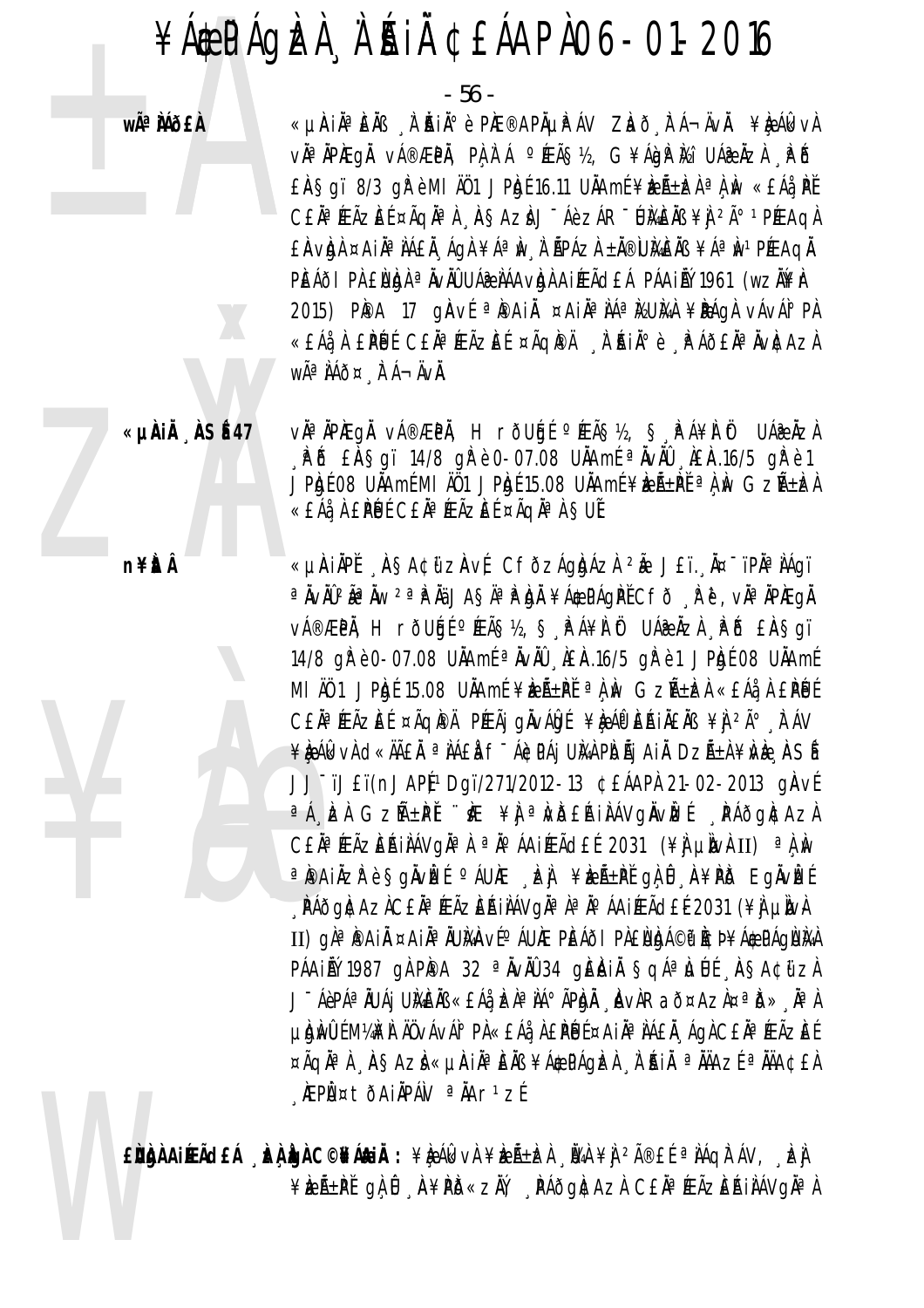- 57 -

<sup>a</sup>İÁAIÉÆÃd£É2031 (¥)jµÌNÀII) gÀVɪÌ, ÎN ªPAIÄZP èSgÄWİZÄÝ a NAEN F ÁGDA JUNAZI HE¥N a NDEAINAVOÑa DEN AZA¤AIÑ A NAEN AON ¥ÁªÌN À ÃPÁZÀ ±Ă®ÙMÈÄB ¥ÁªÌN1PÆAQĂ vÁvÁI°PÀ «£Áå À £PÉJÉ ¤AIĪ IÁEI ÁGI CEIª ÆÃZEE ¤ÃQIPI ¥I UItA Sº IZÁVGIVEE

wêÀÁð£À



n¥itÂ

«µÀIẰªÈÄß À ĂIĂºè PhE®APõPÁV Zhð FÁ¬ÄvÄ. ¥èÁkkvÀ vàªĂPÆqÅ vÁ®ÆPÀ, HrðUģÉ ºÆÃ޽, Ş PÁ¥À Öt UÁ@ÅZA PD EASgi 14/8 grè 0-07.08 UAAmE <sup>a</sup> AvAU LAEA.16/5 grè 1 JPRJÍ 08 UNAMÍ MI AO 1 JPRJÍ 15.08 UNAMÍ ¥RZÁ±RA <sup>a</sup>n N «EÁa Př CEN<sup>a</sup> ÆÃZEÍ ¤ÃQNª A ASAZI J-Áè ZÁR-UMENS ¥I 2ú 1 PÆAQA £ÀVÀN ¤AIÀªÌÁ£Ă ÁQI ¥ÁªÌN Ì ÃPÁZI ±Ă®ÙIVEÀB ¥ÁªÌN1PÉEAQI PEÁÕI PÀ ENDA <sup>a</sup> ÄvÄÛ UÁZ LÁA vIDA AIÆÃ CLÁ PÁAILÝ 1961 (WZILYET 2015) PIPA 17 GIAVE <sup>a</sup> IPAI À ¤AIN<sup>a</sup> NA MUMA ¥IPAGA VAVAIº PA «£Áå À £PÚ C£ĂªÆÃZE ¤ÃQPÄ À AIѺ è PÁÕ£ĂªÄVICAZA WêÌÁÕ¤ À Á-ÄVÀ.

«µÀIÅ ÀSÉ48 vઠÀPAEQÀ vÁ®ÆPÀ, PÀ À Á ºÆÃ޽, CAvAdÀ EP Mi UÁ@ÀZÀ PÕ  $E$ AŞqï 22/2J5 qirêmi AÜ 1 JPh (12.08 UAAmi ¥keh±Pt a A Av Gzñbà «EÁà, À EPUE CEÀª ÆÃZEE ¤ÃqÀª À SUE

> «µAIÄPĬ ASA¢ijzAví CfðzÁgbázi <sup>2</sup>ê Äw £ÁUbjvið Ää PÆÃA -Ã|| aPÎw<sup>a</sup>ŇAIŇå JAŞÄªÌPÀDĂ ¥Á¢PÁQPĚ CFÕ (È?, vĂªĂPÌEQĂ V種PÄ, PA A Á ºÉAS½, CAVAA EP M UÁPÄZA PÖ EASQÜ 22/2J5 qirè M1 A01 JPigé 12.08 UAAmé ¥ienE+Pě a Liv GznE+bel «£Áå À £PÚ ECE Ĥ ÆÃZE E¤ÃQI®À PÆÃj gÀvÁlg E¥ Le Ál FÉA IÀ EÀS ¥Ì <sup>2ð</sup> À ÁV ¥È ÁI KVÀ CI «ÄÃEÀ ª LAEA F ÁCPA I UMA PIOÃI AIÀ DZñÀ ¥ŴÈ ASÍ JJ~ïJ£ï(nJAPĮ1Dgï/142/2015-16 ¢EÁAPÀ 13-07-2015 ginve <sup>a</sup> A bei Gzh+Pt "if ¥j a Wbehilavgivbe ¸ PÁðg)¢Az) C£Ăª ÆÃzEŔI) ÁVg) ª }ª Ňº ÁAI ÆÃd£ É2031 (¥) µ þv} II) <sup>a</sup> A w <sup>a</sup> Paiåzr e Sgåv**l**et <sup>o</sup> AUAE , ej ¥rá±pť gA û , A¥PD EgÄvİZÉ RAÕGACAZA CEÄ<sup>a</sup> ÆÃZEAIAVGÄ<sup>a</sup> A <sup>a</sup> A <sup>o</sup> ÁAIÆÃdEE 2031 (\] unh II) qì <sup>a</sup> pai ¤ai a lumaví a que peáo i pi endiá@p icd ¥Á&PÁQÙMA PÁAINÝ 1987 QA PIPA 32 ª AVAU 34 QIEIAIA SQÁªLJÚ "ÀSA¢ữ zìJ"ÁèPÁª IUÁj UIAEIB «EÁà, Izìª IA° ÃPIDI "AvìRað¤Azì ¤ªD» ĪA LIDINÜLEM¼NH ÄÜ VÁVÁI° PÀ «EÁÅ A EPEUE ¤AIĪ AAEÄ AQA CEĂª ÆÃZEͤÃQĂª À ¸ ÀSAZÌ«µÀIĂª ÈÄB ¥Á\$PÁgÌZÀ ¸ À ¨ ÁIÄ ª ÀÄAZÍ <sup>a</sup> ÄÄA¢£À ÆPܤtÕAiÄPÁN <sup>a</sup> ÄAr<sup>1</sup>zÉ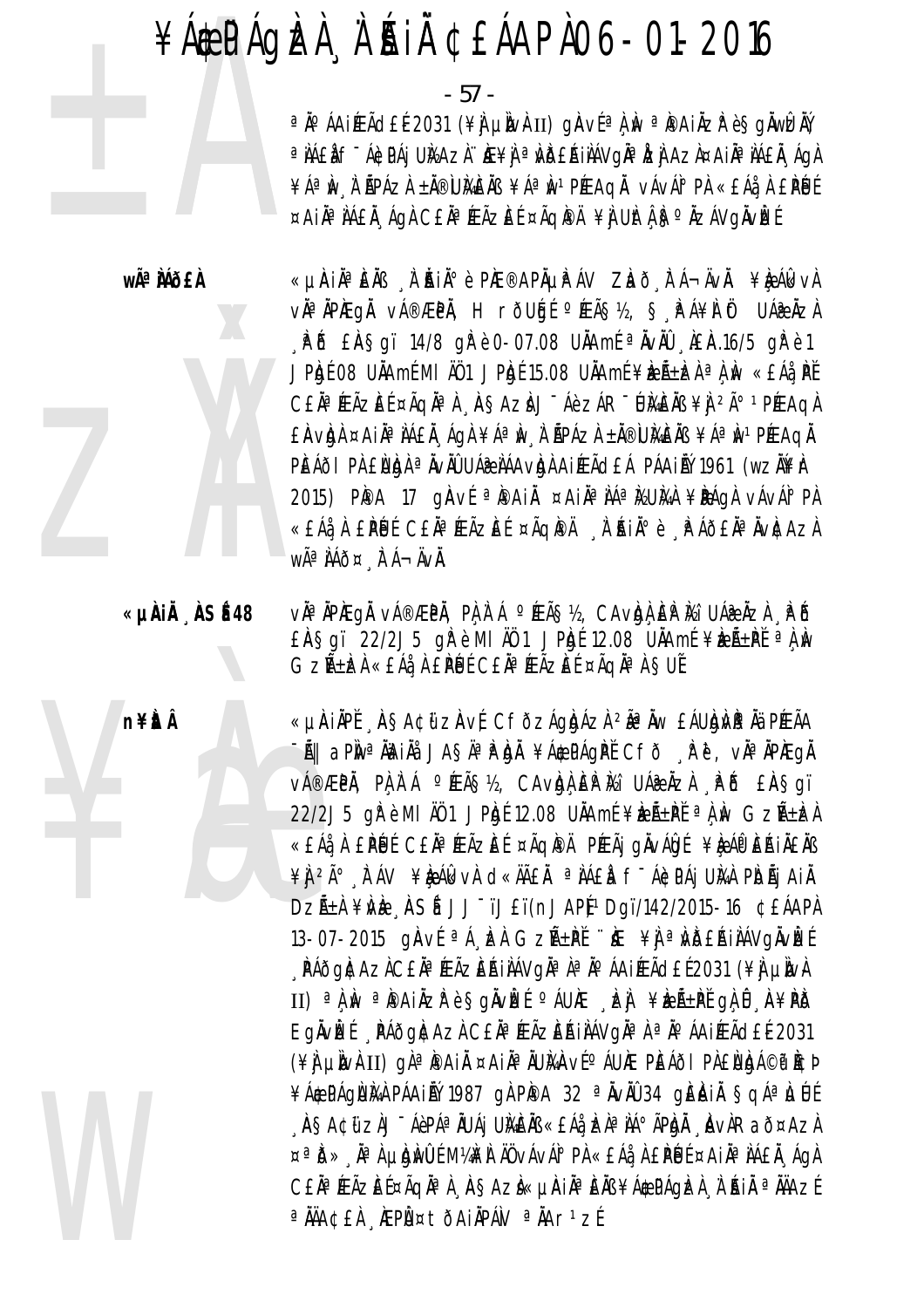## ¥Á EPÁQIZI À A SAI CEÁAPA 06-01-2016

- 58 -

EÙÙÀ AIRACEÁ LA LA C©NÁLIÀ : ¥L ÁL VÀ ¥LA LA LA VA ¥Ì 2îEÍ ª LAQITÁV, LA ¥ÈEñPĽ gìÛ A¥PD«zŇ, PÁðgI¢AzI C£ÄªÆÃzEŔIIÁVgI¤I ªÄ°ÁAiÆÃd£É2031 (¥j}µÌN}HI) gÀVɪÌ, Nº PPAIÄZP èSgÄWEÀŸ, a NAEN F ÁGDAI UNAZN HE¥N a NDEAINÁVON a ÍZN AZN¤AIN A NAEN ÁGH ¥ÁªIW À BPÁZA ±N®UMENB ¥ÁªIW1PÆAQN vÁvÁI°PA «EÁå A EPUE ¤AIĪ IÁEÄ ÁGA CEĪ ÆÃZEE ¤ÃGPA ¥I UItA ISº ÄZÁVGÄVEE

wêÀÁð£À



«µÀiÅ ÀSÉ49 v˻ ÀPÆqÅ vÁ®ÆPÅ, HrõUgÉ ºÆÃ§½, PÁåvÀZÈUÁ@ÅZÀ ÈPŐ £ASgï 84/2 gk è 0-21 UAAmf , AEA.84/3 gk è 0-13 UAAmf AEA.84/5 gře 0-04 UÄAmf  $a$  AVAU AEA.84/8 gře 0-13 UÄAmf MI ÄÖ 1 JPAJÉ 11 UNAMÉ ¥DEѱPĚ <sup>a</sup> A M GZѱDA «£Áå A £PÚÉ CEÄ<sup>a</sup> ÆÃZEE ¤ÃQĪ À SUE

n¥itÂ

«µAIAPI AŞA¢üzAvi CfðzÁgbázì<sup>2</sup>à J ï.¦ azá£Azï<sup>a</sup> ÄvÀÛ Evbba ¥Á&PÁgPĚCfð Pè, vĪÄPÆgÄ vÁ®ÆPÄ, HrðUgÉ O FEÃS 12, PÁN AZEUÁZ ÀZI PO EAS que 84/2 que è 0-21 UNA mé  $\hat{A}$ EA.84/3 gP è 0-13 UAAmf  $\hat{A}$ EA.84/5 gP è 0-04 UAAmf  $\hat{A}$ VAU AEAR.84/8 g/R è 0-13 UAAmé MI A01 JPg f 11 UAAmé ¥ben + Pr a A Av GZѱÌZÀ«EÁå¸ÀÊÌPĚJÉCEĂªÉFÃZĚɤÃQÌPÄ PÉEÃj gÀVÁIDÉ¥ÈAÎP EÁIÄEÄB ¥Ì <sup>2ð</sup> À ÁV ¥È ÁL VÀ C «ÄÃEA ª AÁEA F ÁC PÁJ UNA PIOÃJ AIÀ DZÁ±À¥ŴÈ, ASÍJJ<sup>-</sup>ïJ£ï(nJAP)<sup>1</sup>Dgï/506-510/2013-14 ¢£ÁAPÀ 23-10-2015, 1Dgï/607/2014-15 ¢£ÁAPÀ06-03-2015 <sup>a</sup> ÀvÀÛ 1Dgï/ 139/2014-15 CEÁAPA 02-12-2015 gAVE <sup>a</sup> Á EA GZALPE "KE ¥Ĭ<sup>a</sup>NDEAIJAVQIVIEL PAOQICAZI CE FEAZEAIJAVQIA ªÄ°ÁAiÆÃd£Í2031 (¥j} µÌN⊬II) ªÀ,ÌN ªÌ®AiÄZłè§gÄVÌZÉ °ÁUĬÆ , E) ¥EñPĚGĄÛ, A¥PD EgÄvEÉ, PÁðgAcAzAC£ÄªÆÃzEŔIJÁVgĪ} <sup>a</sup> Ä∘ÁAiÆÃd£É2031 (¥∯µÌNvÀII) gÀªÌ®AiäAiĂªÄUЍANVÉ ºÁUÆ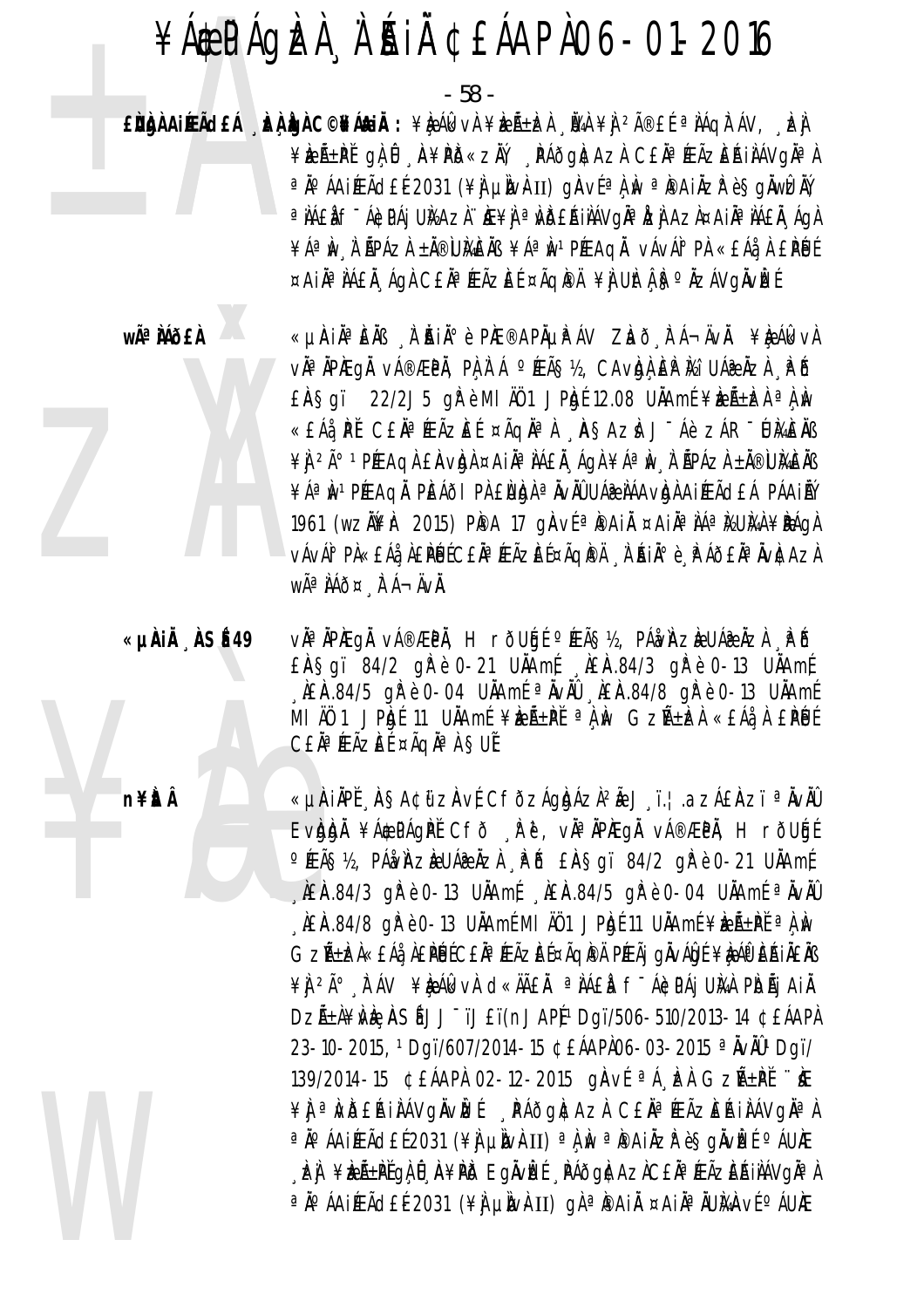- 59 -

PEÁÕI PÀ ENDA©P PCÞ¥Á EPÁGNA PÁAI PÍ 1987 GÀ PPA 32 ª ÄVÄÛ 34 gEAIN SQÁª LUE ASA¢üzI J-Áè PÁª ÄUÁj UMENB «EÁå EA <sup>a</sup> IIA° ÃPIQI AVI Raõ¤AzI ¤ªID» Mari µIgINUE M¼I¥I ÄÜ vÁvAI° PI «£Áå À£PÉJɤAIÀª ÌÁ£Ă ÁGÀC£ĂªÆÃZÈɤÃGĂª À 'À§AZÀ«µÀIĪÈÄß ¥Á\$CPÁQÈLÀ À ÉNIA ª ÄÄAZÉ ª ÄÄA¢£À ÆPܤtÕAIÄPÁN ª ÄAr1zÉ

EÙÀNAIREACH AN LO COMANN : ¥RAKVA ¥RA±DA NA ¥A 2îEL ª NAQITAV, DA ¥ÈıPĚ QLÛ A¥PÖ«ZÄ) PÁÕQNCAZI CEĪÆÃZEŔIIAVQĪI ªÄ°ÁAiÆÃd£É2031 (¥Ì µÌNÀII) gÀVɪÌ N ªÌPAIÄZÌ è §gĂWÈĂÝ a NAEN F ÁGDAI UNAZI HE¥N a NDEAINAVOÑa LEN AZI¤AIÑ ANALA AON ¥ÁªIN I APÁZI ±Ä®UMEIB ¥ÁªIN1PÆAQI vÁvÁI°PI PIQIQI «EÁå I EPUE¤AIĪ IÁEÄ ÁGACEĪ ÆÃZEE¤ÃGPÄ ¥I UItA ISº ÄZÁVGÄVIZEE

> «µÀIẰªÈÄß À ĂIĂºè PhE®APõPÁV Zhð FÁ¬ÄvÄ. ¥è ÁlkvÀ vĂªĂPÆgĂ vÁ®ÆPĂ, H rõUģÉ ºÉ§½, PÁ¿vÀZèUÁ@ĂZÀ ÈPŐ £ASgï 84/2 gh è 0-21 UAAmf AEA.84/3 gh è 0-13 UAAmf AEA.84/5 gh è 0-04 UAAmf <sup>a</sup> AvAU AEA.84/8 gh è 0-13 UAAmf MI ÄÖ1 JP İgÉ 11 UNA mÉ¥ LEN a LU «EA PE CEN ¤ FEAZEE ¤A GA A AŞAZI JÊREZARÊ LIMENS ¥I 2ú 1 PÆAQI EAVIDI ¤AJI ª NAEN, AQI ¥ÁªIW I I APÁZI ±Ä®UIGEIB ¥ÁªIW1PÉEAQI PELAÕI PI EIUIDI ªIVIÜ UÁR NÁA VIDA AIPEÃO EÁ PÁAINÝ 1961 (WZNYLIT 2015) PIPA 17 GIAVE ªPAI ¤AIĪ IÁª I⁄2UI⁄A ¥PÁQI vÁvÁI° PI «£Áå I £PÉJÉ C£Ăª ÆÃZEÉ ¤ÃQIPÄ À AIA<sup>0</sup>è PÁÕ£ĂªÄvICAZÀ wêÀÁÕ¤ FÁ¬ÄvÄ.

«µÀIÄ ÀSÉ50 vĂªĂPÆqÅ vÁ®ÆPÅ, PÀ À Á °ÆÃ޽, vĂªĂPÆqÅ CªÀÁ¤PÉIÉUÁ@ÀZÀ  $\mu$  is Ensay 245/2 give 0-01 Unami LiEn. 245/3 give 1 JPh  $10$ UÄAmÉ MI ÄÖ1 JPAJÉ 11 UÄAmÉ ¥REıPĚ ªÀ Àv GZıRÀ «EÁå À EPÉJÉ CEÄ<sup>a</sup> ÆÃZEÍ ¤ÃQê À SUÍ

n¥itÂ

wê MÕ£À

«µÀIÄPĚ AŞA¢ijzAvÉ CfðzÁgbázì 2à 2ªPĪIÁgï ©£ï -Ã|| ¥É ÁET UÄAUItÚ JASĪP bI ¥Á¢PÁGPĚ CFÕ RU, vĪÄPÆGÄ v種PÄ, PA A A ºÆÃS½, vĪÄPÆqÄ CªÌÁ¤PÉJÉ UÁ@ÄZA APÉ £ÄSgï 245/2 gřè 0-01 UÄAmf \_ A£Ä.245/3 gřè 1 JPhjf 10 UÄAmÉ MI ÄÖ1 JPAJÉ 11 UÄAmÉ ¥RıPĚ <sup>a</sup> A Av GzñRA «£Áå A £PÚE CEN<sup>a</sup> ÆÃZEE ¤ÃQIPA PÆÃj gINVALOSE ¥LA DE AINENS ¥J 2ð KAV ¥ÈÁI (KV) CI «ÄÄEÄ ª IAEI F "ÁICPÁJ UIAI PIDÃJ AI DZñI ¥IVIE ASÍ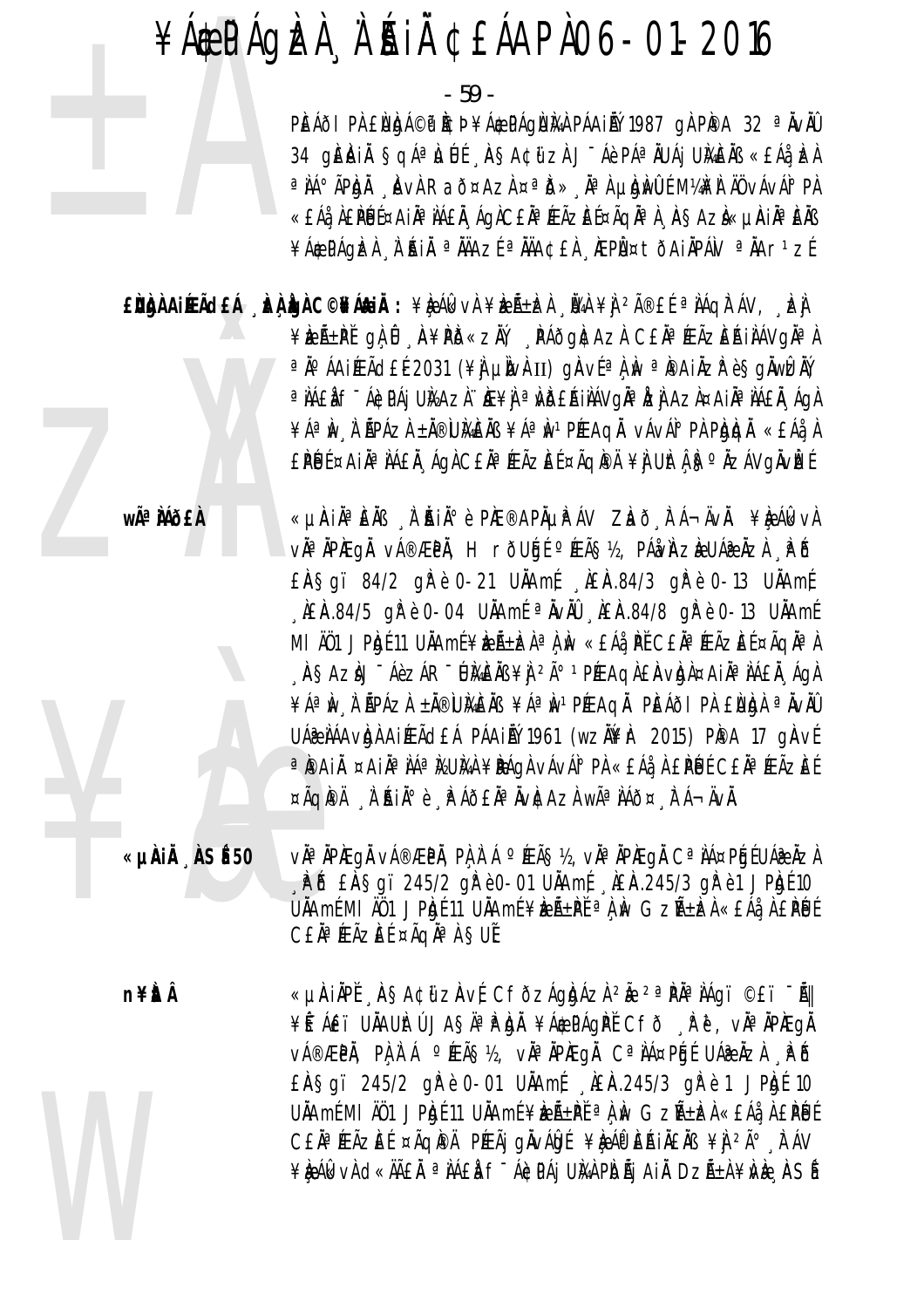- 60 -

<sup>a</sup> A ke Gzm + PI "K \ \ a Wb Ekin Avg Nvk [ PA og k A z A CEĂ<sup>a</sup> ÆÃZEAIÀNOJN<sup>a</sup> À <sup>a</sup> Nº ÁAIÆÃCHE 2031 (\} un vh II) <sup>a</sup> À N ªPAIÄZPè§gÄvEE ºÁUÆ "E) ¥EıPĚ gÌ, Û "A¥PÖ EgÄvEE , PÁðg|¢AzIC£ÄªÆÃzEÁIIÁVg|ĭªlªÏ°ÁAIÆÃd£É2031 (¥]j µÌIv} II) gì<sup>a</sup> i Ai ¤Ai ¤Ai Ninh ví Ó ÁU ME PIEÁÖI PI ELUGA © P ICD ¥Á & PÁGLUMA PÁAINÝ 1987 GÀ PIPA 32 ª NVAU 34 GIEIRIA SOLA PLUE ASACII ZA J ÁèpáªÄUÁj UMÈNS «EÁ¿ÞÀªÌÁ°ÃPÒNĂ AvÀRað¤AzÀ¤ªð» ĪÀ µ bì mu là nh là nh là nh là nh là nh là nh là nh là nh là nh là nh là nh là nh là nh là nh là nh là ¤ÃQĪ) AŞAZÌ «µÀIĪEÄB ¥Á\$PÁQÈÀ À AIÄ ªÄÄAZɪÄÄA¢£À **AEPI¤tŌAIAPÁN** <sup>a</sup>AAr<sup>1</sup>zÉ

EÙÙA AIRACEÁ "È ÙA C©NÁAIA: ¥È ÁIk vÀ ¥È Á±È À "ÜA ¥Ì <sup>2î</sup>£Í ª ÀÁQÀ ÁV, "È J ¥ÈEñPĽ gÀ Û A¥PD«ZĂ, PÁðgÆAzA C£ÄªÆÃZEŔIÀÁVgĪA ªÄ°ÁAIÆÃd£É2031 (¥Ì µÌWÀII) gÀVɪÀ,ÌW ªÌ®AIÄZ̺ èŞgÄWÊÄÝ a NAEN F ÁGDAI UNAZI HE¥N a NDEAINÁVOÑ AZI AZI¤AIÑ A NAEN A GA ¥ÁªÌN À ÃPÁZÀ ±Ă®ÙMÈÄB ¥ÁªÌN1PÉEAQĂ vÁvÁI°PÀ «£Áå À £PÉJÉ ¤AIĪ IÁEI ÁGI CEIª ÆÃZEE ¤ÃGPA ¥I UIt A Fº AZÁVGIVEE

**wÃ<sup>a</sup> MÕEÀ** 

«µÀiĂªÈĂB À ĂiĂiðè PIÆ®APõPÁV ZLað FÁ¬ÄvÄ. ¥LeÁlkvÀ vìª ìPìEgì vá®ÆPì, Pì ì Á °Éç½, vìª ìPìEgì Cª ìÁ¤Péi UÁ֎ ìzì  $\mu$  is Ensay 245/2 give 0-01 Unami LiEn. 245/3 give 1 JPh  $10$ UÄAmÉ MI ÄÖ1 JPAJÉ 11 UÄAmÉ ¥AZıAZÀ ªÀ Av «EÁå, PĚ CEĪ ÆÃZEÉ ¤ÃQN<sup>a</sup> A ASAZA J-Áè ZÁR-UMENB ¥Ì <sup>2ð</sup> PÉEAQA EAVIDA ¤AIĪ IÁEI ÁQI¥ÁªIW I ÄPÁZI±Ä®UMEIB¥ÁªIWPÆAQI PEÁÕI PI EURIA <sup>a</sup> ÄvÄÜ UÁZ LÁAVRIA AIÆÃCIEÁ PÁAILÝ 1961 (WZÄVEN: 2015) PPA 17 gÀVE <sup>a</sup> PAI ¤AI a AI A MUM ¥PÁG NAVÁ PA «EÁ A EPUE C£ĂªÆÃZĒŤÃQÌPÄ À ŔIĂºè PÁÕ£ĂªÄVÌCAZÀWêÌÁÕ¤ À Á¬ÄVĂ.

vìª ÀPIÆQÅ vÁ®ÆPÀ, PÀ À Á ºÉÆÃ޽, UÉÈ®ºMi UÁ@ÀZÀ PÕ «µÀiÅ , ÀSÉ 51 £ASqi 38/13 gR è 0-21 UAAmf <sup>a</sup> AvAU \_ AEA.38/12 gR è 0-22 UÄAmÉ MI ÄÖ1 JPAJÉ 03 UÄAmÉ ¥keñ±PĚ <sup>a</sup> A M Gzѱken «EÁå A EPÚÉ CEÄ<sup>a</sup> ÆÃZEÍ ¤ÃQĪÀ SUĨ

n¥itÂ «LIAIAPĚ ASA¢űzAvÉ CFŎZÁQDÁZÀ 2 ¥RÁ±À F±DJ¥À ©£ï F±b)¥àªÄvÄÛEvb)bL¥Á\$PÁqPĚCfð, Pě, vĪÄPÆqÄ vÁ®ÆPÄ, PA A A º FEÃSIS, UÉNDO Mi UÁR AZA PO EAS GI 38/13 GR è 0-21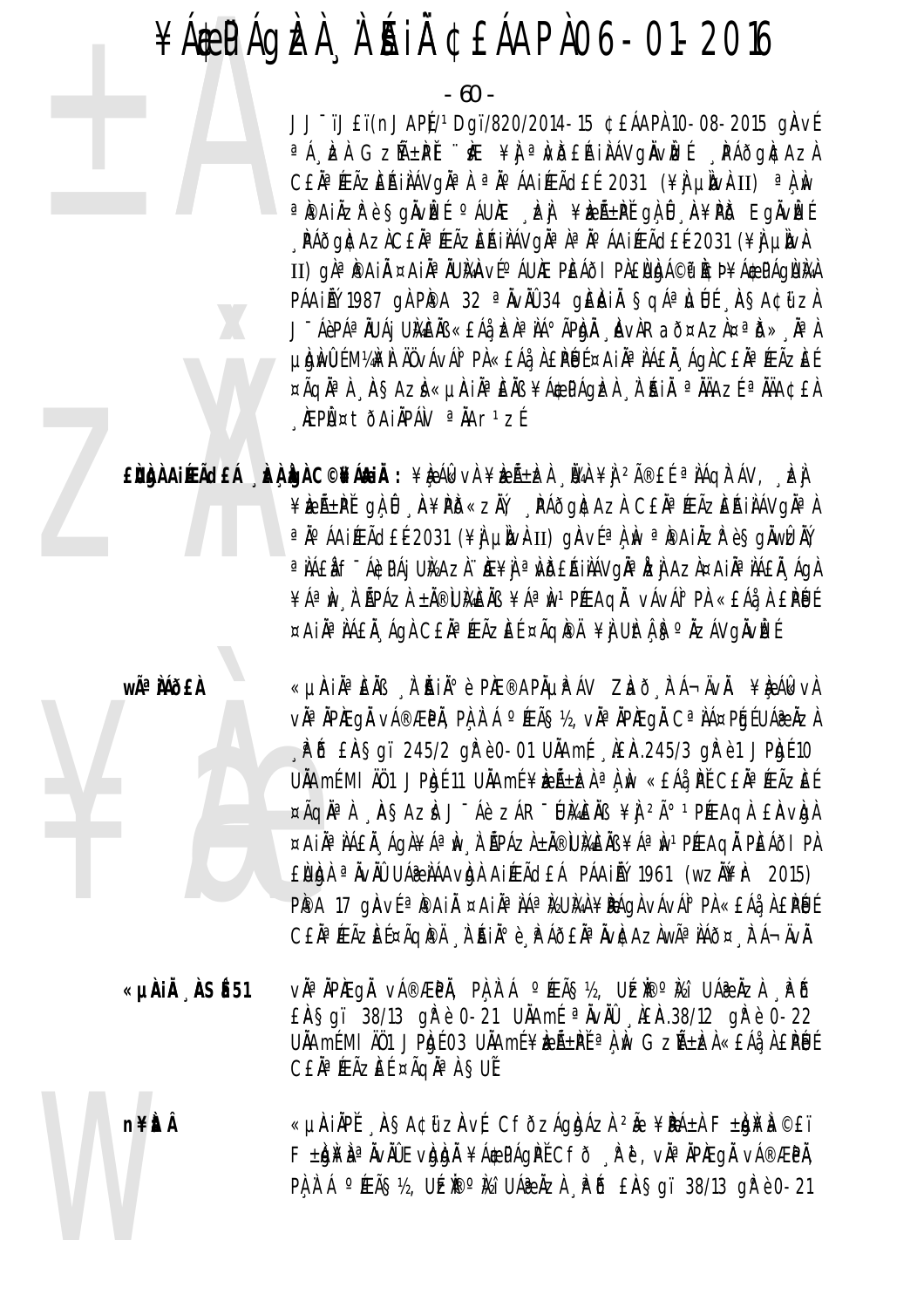

- 61 -

UÄAmÉ <sup>a</sup> ÄvÄÜ , AEA.38/12 g Pè 0-22 UÄAmÉ MI ÄÜ1 J PAgÉ 03 UÄAmÉ ¥ÈLıPĚªÀÙ GZñÈLÀ«£Áå À£PÉJÉC£ĂªÆÃZEɤÃQI®Ä PÆÃj gÄVÁÖJÉ ¥ÈAP EAILENS ¥Ì 2À° FÁV ¥ÈAlkvAd«ÄÄEN ªIAEN f-ACPAJ UNA PIDÃI AIL DZñI ¥ME ASÍ JJ<sup>-</sup>ïJ£ï(nJAPĮ 1Dgï/308/2011-12 ¢£ÁAPÀ 16-09-2011 gÄVÍ 1Dgï/512/2011-12 ¢£ÁAPÀ 02-01-2012 ginve <sup>a</sup> A bel Gzh+pe "ke ¥i a Wbealiavgivbe , PÁÕGACAZICEÄ<sup>a</sup> ÆÃZEÁIIÁVGĪ lª ĺ ÁAIÆÃdEÍ 2031 (¥I µIWH II) <sup>a</sup> A w <sup>a</sup> Painzr e Sgivlei <sup>o</sup> Aune de venter da û a¥PD EgÄVLEÍ PÁÕGACAZA CEÄ<sup>a</sup> ÆÃZEŘIJÁVGÄ<sup>a</sup> À <sup>a</sup> Jo ÁAI ÆÃ dEL 2031 (\#) um+II) qì¤main ¤ain¤numant® aune peaoi pienda©p icd ¥Á&PÁGÙMA PÁAINÝ 1987 GÀ PIPA 32 ª NVAU 34 GIEINIA SGÁªLJÚ "ÀSA¢üzìJ"ÁèpáªÄUÁjUKEÄB«EÁà, EÀªÌÁºÃPÈJÄ, "ÀvÀRað¤AzÀ  $\alpha^{\alpha}$ ð» Na hlanni Maki Aövává $^{\circ}$ Pi «Eáå A EPUE ¤AIÄa NAEÄ Aga CEĂª ÆÃZEŤÃQĂª À 'ASAZÌ «µÀIĪ EÄB ¥Á\$PÁQEÀ 'À 'AIÄ ª ÄÄAZÉ <sup>a</sup> ÄÄA¢£À AEPÙ¤tÕAiÄPÁN <sup>a</sup> ÄAr<sup>1</sup>zÉ

EÙÙA AIÆÃCEÁ "È ÙA C©¥Á&IĂ: ¥È ÁŒVÀ ¥ÈÆÃ±ÈÀ "ÜAÀ ¥Ì <sup>2î</sup>£Ĺ ª ÀÁQÀ ÁV, "È Ì ¥ÈEñPĽ qù Û A¥PD«ZĂ, PÁðq#Azì C£ÄªÆÃZEAIÌÁVqĪÀ ªÄ°ÁAIÆÃd£É2031 (¥ÌJ µÌN}II) gÀV{ªÌ, MªPAIÄZP è §gÄWŒĂŸ a NAEN F ÁGDAJ UNAZN HE¥N a NDEAINÁVONA NZI AZN¤AINA NAEN ÁON ¥ÁªIW I ŘPÁZI ±Ä®UMEIB ¥ÁªIW1PÉEAQI vÁvÁI°PI «EÁå I EPÚE ¤AIĪ IÁEI AGI CEIª ÆÃZEE ¤ÃQIPI ¥I UItA Sº IZÁVGIVEE

wê MÕ£À

«µAIĪÈÄß ˌÀ˙ĂIĺè PIÆ®APĵPÁV ZIað¸līÁ¬ÄvÄ. ¥IęÁlkvl vì®àPÆgì vá®ÆPì, Pì,ì Á °ÆÃ§½, UÉÈ®°Èi UÁ@Ìzì .Pô £14.5qi 38/13 qr è 0-21 UNAme <sup>a</sup> Novil AE14.38/12 qr è 0-22 UÄAmÉMI ÄÖ1 JPAJÉ 03 UÄAmÉ¥DEıDEA ªA M «EÁA PĚ CEĪÆÃZEÉ ¤ÃQN<sup>a</sup> A ASAZA J Áè ZÁR WAENB ¥I 2ú 1PEEAQA EAVOR ¤AIĪ IÁEI "ÁgI ¥Áª Iv "I `ÃPÁZI ±Ă®UI¥EIB ¥Áª Iv1 PÉEAQI PEÁÕI PI EURIA <sup>a</sup> ÄvÄÛ UÁZ LÁAVRIA AIÆÃ CEÁ PÁAILÝ 1961 (WZAYA 2015) PPA 17 gAvÍ<sup>a</sup> PAI ¤AI A AA MUMA ¥PÁGA VÁVÁ PA «EÁÅ A EPUL CEĂ<sup>a</sup> ÆÃZEE¤ÃQIPÄ, À AIĂºè, PÁÕEĂª ÄVICAZAWê IÁÕ¤, ITÁ-ÄVI.

«µÀIÄ ÀSÉ52 vàªĂPÆqÅ vÁ®ÆPÅ, PA A Á ºÆÃ§½, vÀªĂPÆqÅ UÁ@ÅzÀ PÕ  $E$ AŞqi 197/1 q $\hat{r}$ è MI A01 JPh (03 UAAmi ¥be $\tilde{A}$ ±PI  $\alpha$ ) w Gzñba «EÁå À EPNÉ CEĂªÆÃZEÉ ¤ÃQĂª À SUĚ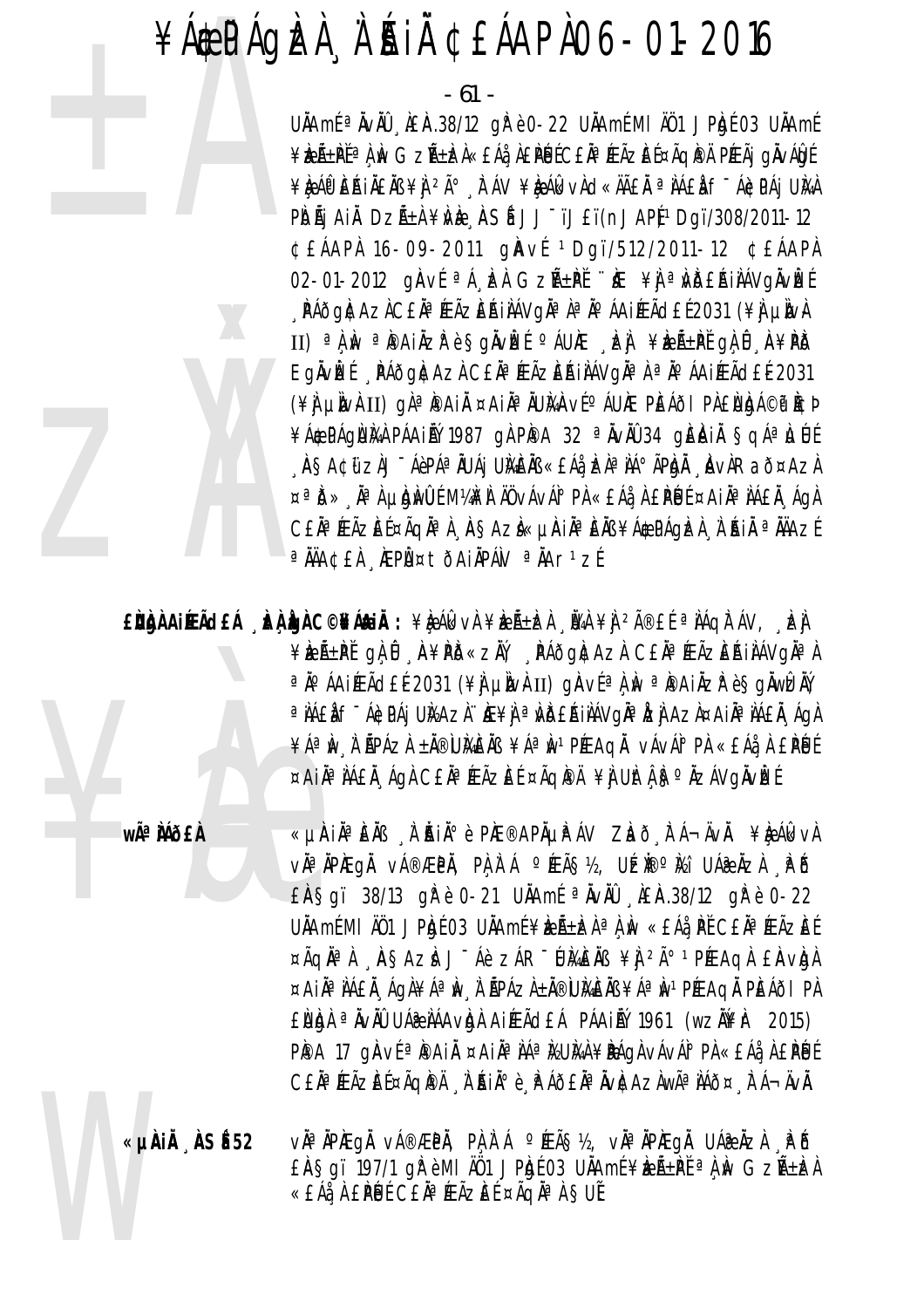$-62$  -

«µÀIÀPĚ ASA¢ữZÀVÉ CFÕZÁgÀJÁZÀ <sup>2</sup>Ă PÉCSĂŤï CFêÀï

n¥itÂ



JASÄ<sup>a</sup>Phji ¥Á¢PÁgPĚCfð Rě, via iPiegi vá®ÆPi, Pilitá °ÆÃ§½, vÀªÀPÆgÀ UÁ@ÀzÀ PÕ £À§gï 197/1 gÌ è MI ÄÖ1 JPbl 03 UÄAmE ¥EıPĚ ªÀN GZıEÀ «EÁåÀ EPÚE CEĪÆÃZEE ¤ÃQIPÄ PÉEÃI QIVAIDE ¥ILAPEAILEIO ¥IL2ú FÁV ¥ILAGKVAd«ÄÃEI <sup>a</sup> JÁ£L f<sup>-</sup>Á¢PÁj UMAPDÃj AIÑ DZñL¥WE, ASÍ JJ-ïJ£ï/J , ïDqï/ 47/1997-98 CEÁAPA 31-07-1997 gAvÍ<sup>a</sup>Á EA GZAEPĚ "KE ¥Ì ªNDEAINAVQNVE G¥k JUA¢PAI UNA, VÀªNPÆQN G¥k JUA và<sup>a</sup> Apaeqa qip ba ¥a/b AS6 J<sup>-</sup>ij<sup>1</sup> 4210-57/85-86 ¢EÁAPA 18-12-2015 g˴ÌVÌZÌ èL.r.J ï.JA.n. §gÁªÌJÚÁV "IE ÁCÃEÌPÁVZĬ <sup>a</sup> AA®Kal PD EASqiEP e1 JPbf03 UAAmf «1AtoªEAB PAOgEA DZıÀ , ASÍ PAE 152 JPIEIn 88 ¢EÁAPI 03-09-1996 gAVÍ PPA 48(1) gh ght Vinhaw Ctu Mezlet Fight Time At Men-¥Ir1PEEArgil<sup>a</sup> IzEIN »AvUEIPEEArgilvEE JAZI w½ FAVgilvEE DAIÀÄPÈJÄ, <sup>a</sup> à° á£ìJèJi¥Á° PÉ vઠàPàEqà qi? èjà ¥ivè . ASé vઠà¥Á/ 1Dqï/8082/2013-14 CEÁAPÀ 19-05-2015 qÀ ¥Ù ER è ª À ÁEÀ WEÀ £ÁªAIÀÁ®AIÀZÀDZñÀªÀVÀÛ¨Œ, Á¢Ã£\CAZÀPÉ©nÒ}ÀªÀ, ÀJÈÈÀ 2Ă PÉCSÄTT <sup>a</sup> Á»Ãzï <sup>a</sup> ÄvÄŨ, IFÃzICSÄTT <sup>a</sup> Á»Ãzï gi<sup>a</sup> bi Péeãj gia Avé -ÃOmi EPAIAEAB a Addæga a AdqPA C'Avbokga Ac®e JAza W12 gÄVADJE RAÕGATAZICEÄ<sup>a</sup> ÆÃZEŔIAAVGÄ<sup>a</sup> l<sup>a</sup> l<sup>o</sup> ÁAIÆÃdEE2031 "A¥PD EgÄVEE "PÁÕGACAZACEÄ®ÆÃZEAIAAVGÄ®A®AO AAIÆÃdEE 2031 (¥I UNVAII) QI <sup>a</sup> PAI ¤AI AUMAVE AUNE PEAÕI PI EUDJÁ©T PCÞ¥ÁÆPÁQUMA PÁAIRÝ 1987 QA PPA 32 ª ÄVÄÜ 34 QEAIA SQÁª LLÚÍ ASA¢üzi J-Áè PÁª ÄUÁj UMEÄB «EÁå EÀ ª IÁº ÃPIDÄ , Àvì Raõ¤Azì¤<sup>a</sup> Ď», ̪ ì µỳÌvÙÉ M¼À ÄŪvÁvÁI° PÌ «£Áå, Ì £PÙÉ ¤AIĪ IAEÄ ÁGACEĪÆÃZEɤÃGĪÀ ASAZI«µAIĪEÄB¥Á@PÁGEA A'AIN <sup>a</sup> NAZE <sup>a</sup> NA¢EN MEPÙ ¤ tò AINPAN <sup>a</sup> NAr<sup>1</sup>zE

EÙÙÀ AIRACEÁ ALA LO COMÁNIA : ¥LA ÁL VÀ ¥LA LA NA ¥LA 2îE E ª AÁQITÁV, LA ¥keñPĽ gẠ Û A¥PD«zŇ, PÁðg\tazi C£ĂªÆÃzEAIIAVgXªI a jo áA jíÆÃd£É 2031 (¥) µlvkII) glav{a j w a pa ji zpè§glwtziv a NAEN F ÁGDAI UNAZI HE¥N a NDEAINAVOÑ a NEN AZI¤AIÑ ANAEN AON ¥ÁªÌN À ŘPÁZÀ ±Ă®ÙMÈÄB ¥ÁªÌN1PÉEAQĂ vÁvÁI°PÀ «£Áå À £ÌPÉJÉ ¤AIĪ IÁEI ÁGI CEIª ÆÃZEE ¤ÃGIPI ¥I UIt I Sº IZÁVGIVEE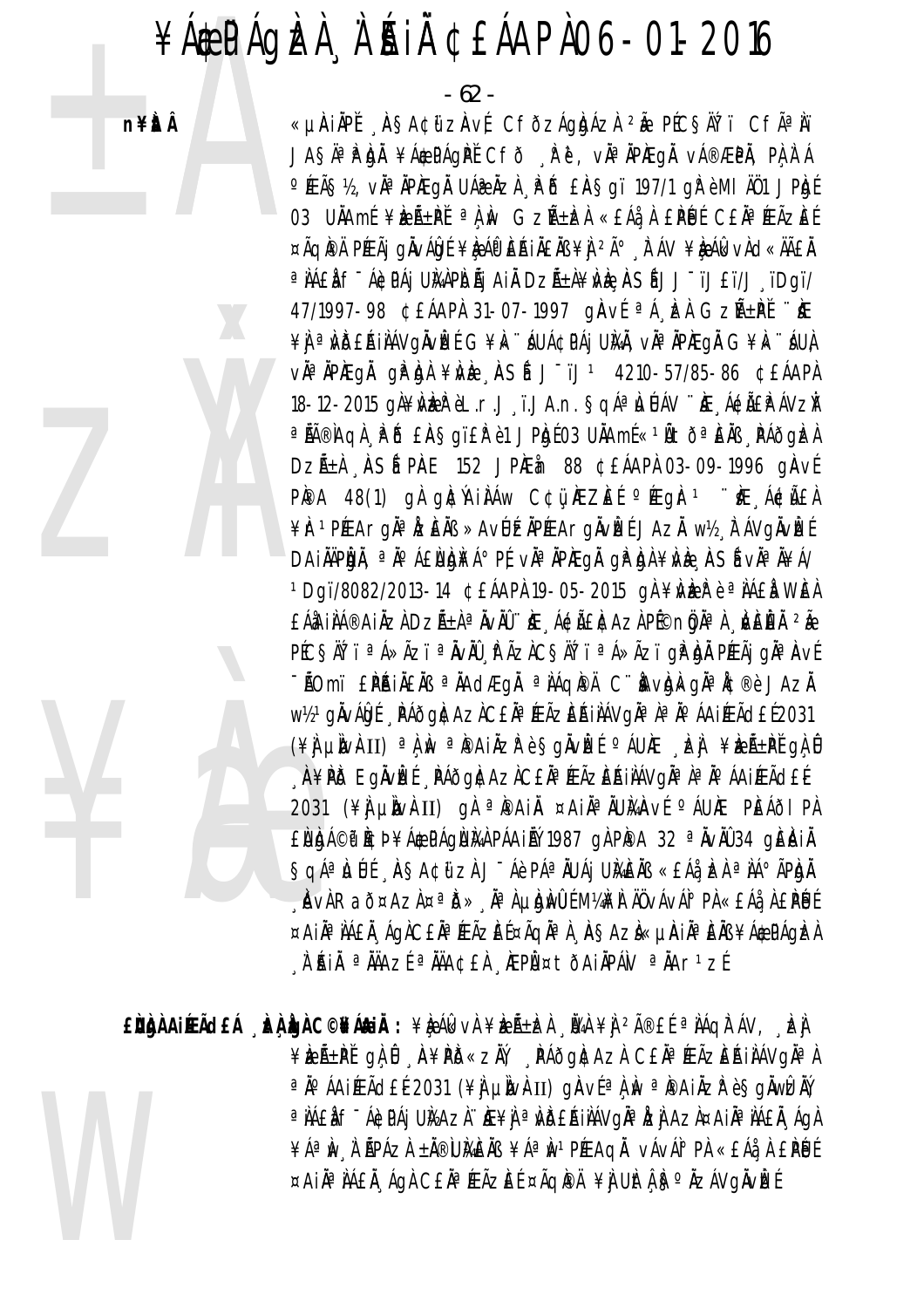- 63 -

wêMð£À

«µÀIẰªÈÄß À ĂIĂºè PIÆ®APĵPÁV ZLað tá¬ÄvÄ. ¥LeálkvÀ vàªĂPÆqÅ vÁ®ÆPÅ, PÀÀʿÁ ºÆÃ§½, vÀªĂPÆqÅ UÁ@ÀzÀ "PÕ EASqi 197/1 qir è MI A01 JPh 1 03 UAAmE ¥bent da M «EAa PE CEÀ<sup>a</sup> (EÃZEE ¤ÃQNª), ASAZ) J-Áè ZÁR-UMENS ¥) 2ú 1 P(EAQ) EAVIDA ¤AIA AAEA AQA ¥A a M A APAZA ±A®UMEAB ¥A a M PEEAQA PEÁÕI PÀ ENDA <sup>a</sup> ÄvÄÛ UÁZ LÁAVDA AIÆÃCLÁ PÁAILÝ 1961 (WZÄ¥I-2015) PIPA 17 GIAVE <sup>a</sup> IPAI À¤ ¤AIN<sup>a</sup> NA MEUMA ¥IPAGA VAVAIº PA «£Áå À £PÚ ÉCEĂª ÆÃZE ɤÃQIPÄ À ATAIÀº è PÁÕEĂª ÄVICAZA WÃ<sup>a</sup> ÀÁð¤ À Á-ÄVÀ.

«µÀIÄ ÀSÉ 53

vઠÀPAEQÀ vÁ®ÆPÀ, PÀ À Á ºÆÃ޽, CQPÓELUÁ@ÀZÀ PÕ £AŞQï 105/4 gř è MI A01 JPgf 03 UAAmf ¥EQ 0-02 UAAmf PA®AZAj ROÁSA © I AU 1 JPADE 01 UAAME ¥REA±PE ª A M GZA±RA «EAAA A EPUL CEN<sup>a</sup> FAZEL ¤AqN<sup>a</sup> A SUL

«µÀIẰPĚ ASA¢ữ zàvÉ CfðzÁgbázì 2Ă . Khā A±ÃRgàIĂ ©£ï -Ã|| wa Àa iÀå JASA a P ba ¥Á\$PÁgPĚ CFÕ R ë, vÀ a ÀPÆgÅ v種PÄ, PA A Á ºÆÃS½, CaPáÉ UÁæÄzA PÖ £ASaï 105/4 al è MI ÄÖ1 JPIgE 03 UILAME ¥EQ 0-02 UILAME PÁ®ÄZÁj RgÁSÄ ©I ÄÖ 1 JP of 01 UNAmE ¥ r A N GzA+ c k £A N £ PLUE CEN F K Az EE ¤ÃQI®Ä PÉEÃj gINALO É ¥ILA DE LA INENSI ¥ILA 2ú À AV ¥ILA AG VILO «ÄÃEI <sup>a</sup> IÁ£I f<sup>-</sup>Á¢PÁj UMPDŐj AI DZŐ±I¥W. ASÍ JJ "ïJ£ï(nJAP)/ <sup>1</sup>Dqï/187/2015-16 CEÁAPA 23-12-2015 gAvf<sup>a</sup> Á EA GZA-PE ∵KE ¥) <sup>a</sup> Wö£AinAVgnvizé "PÁðgntAzn C£n¤ÆÃzEAinAVgn¤n ªÄ°ÁAIÉFÁd£É2031 (¥) µÌN⊬II) ªÀÌN ªÌPAIÄZPè§gÄVÌZÉ °ÁUÆ **, E) ¥EñPĚQÀÛ, A¥PÕ EQÄVEÉ, PÁÕQACAZÀCEĪÆÃZEŔIÌÁVQĪÀ** <sup>a</sup>İÁAIÉEÃd£É2031 (¥) µÌNÀII) gÀªÌ®AIÄ ¤AIĪÄUÀANÉ ºÁUÀE PEÁÕI PÀ ENDA©P PCÞ¥Á EPÁGNA PÁAI PÍ 1987 GÀ PPA 32 ª ÄVÄÛ 34 QIEIAIĂ ȘQÁªILILE AȘA¢ũ zì J-Áè PÁªILUÁI UIAEIAB «EÁå EA a Ng April Ng Rad¤Azi ¤a D» Na Hini mai ng vavai pi «EÁå ÀEPÉJɤAIÀª ÌÁEĂ ÁGÀCEĂªÆÃZÈɤÃGĂª À 'ÀSAZÀ«µÀIĪÈÄß ¥Á\$CPÁQÈZÀ À ÉNIÄ ªÄÄAZɪÄÄA¢£À ÆPܤtÕAIÄPÁN ªÄAr1zÉ

EÙÙÀAIIEÃCLÁ DÀÙAC©NÁAIÀ : \RAGEN \RAJEA JVA \AJEA@EE @NAQITAV, DA ¥ÈEñPĽ gÀ Û A¥PD«ZĂ, PÁðg)¢AzA C£ÄªÆÃZEAIÀÁVgĪÀ ªÄ°ÁAiÆÃd£É2031 (¥ÌJµÌNÀII) gÀVɪÌ, Nº PPAIÄZP èSgÄWEÄŸ

n¥Èl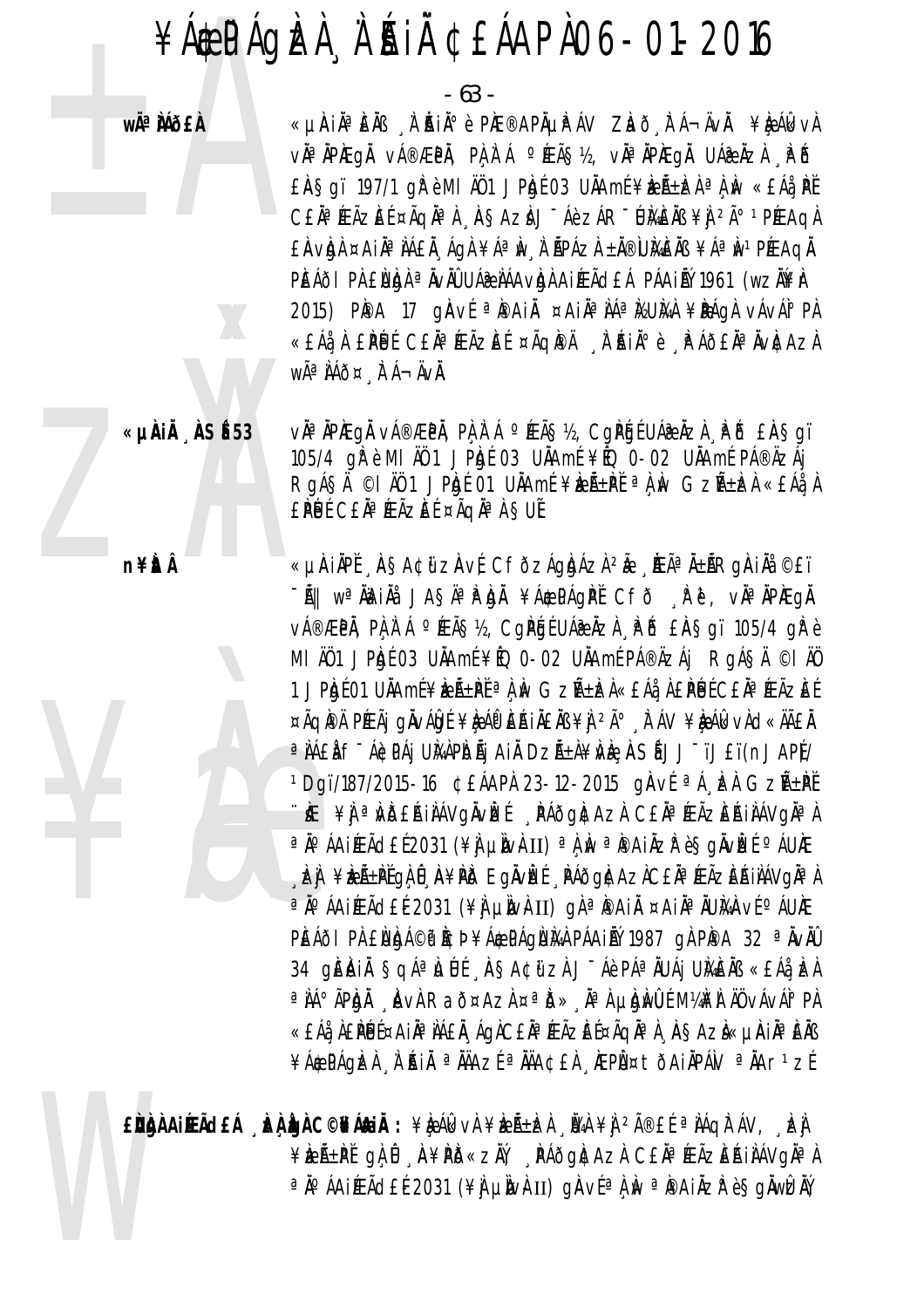- 64 -

a NAEN F ÁGDAJ UNAZN HE¥N a NDEAINÁVON AZN AZN ¤AIN ANAEN AON ¥ÁªÌN À ŘPÁZÀ ±Ă®ÙMÈÄB ¥ÁªÌN1PÉEAQĂ vÁvÁI°PÀ «£Áå À £ÌPÉJÉ ¤AIĪ IÁEI ÁGI CEIª ÆÃZEE ¤ÃGIPI ¥I UIt I Sº IZÁVGIVEE

wê MÕ£À

«µÀiĂªÈĂB À ĂiĂiðè PIÆ®APõPÁV ZLað FÁ¬ÄvÄ. ¥LeÁlkvÀ vઠÀPAEQÀ vÁ®ÆPÀ, PÀ À Á ºÆÃ޽, CQPGÉUÁ@ÀZÀ È Ô £ÀSqï 105/4 gře MI A01 JPA 103 UAAmE ¥ÉQ 0-02 UAAmE PÁ®ÄZÁj RgÁSÄ ©I ÄÖ1 JPhté01 UÄAmÉ¥keıkzÀªÀ, hv «£Áå, PĚC£Äª ÆÃZEÉ ¤ÃQN<sup>a</sup> A ASAZA J Áè ZÁR WAEAB ¥Ì <sup>2ú 1</sup> PÉRAQA EAVOA ¤AIĪ IÁEI AGI¥Áª Iv A APÁZI±I®UMEIB¥Áª Iv1PÆAGI PEÁðI PI EURIA <sup>a</sup> ÄvÄÜ UÁZ IAA VIGIA AIÆÃ CEÁ PÁAILI 1961 (WZIKIET 2015) PPA 17 gÀví <sup>a</sup> PAI ¤AI <sup>a</sup> lá <sup>a</sup> MUM ¥PÁG VÁVÁ PI «EÁ à LPU CEĂª ÆÃZEE¤ÃQIPÄ À ŔIĂº è PÁÕEĂª ÄVICAZAWê JÁÕ¤ FÁ¬ÄVÄ.

vìª ìPìEgì vá®ÆPì, Pì ì á °ÉEç½, ¢§Æigì UÁæ ìzì "Pið £ìA§gï 44/3  $q\tilde{F}$ è MI AÜ 1 JP $qf$  ¥beñ $\pm P$ ť  $a \lambda w$  Gzñ $\pm b$ zh «£Áå $\lambda$  £ $\tilde{P}$ Uf CEÀ<sup>a</sup> ÆÃZEÍ ¤ÃQÀª À SUÍ

n¥itÂ

«µÀiÅ ÀSÉ54

«µÀIAPĚ ASA¢ữZAVÉ CFÕZÁgADÁZA 2Ă Dgï. EÁUADÁC ©ET g绀tÚJAŞÄªP¤NÄ¥Á\$PÁgPĚCfð Pě, vĪÄPÆgÄ vÁ®ÆPÄ, PA A A PEAS12, CSÆDA UÁRAZA PO EASQI 44/3 OR è MI AU1 JPIgí ¥IzñPĬ ª) IN GZѱIzI «EÁå I EPIJÍ CE Iª ÆÃZEÍ ¤ÃQIPI PÉLÃJ GÀVÁLOIE ¥LA AP EAINENS ¥L 2ú A AV ¥L AL VH d«AÃEN ª NAEN f Ácpái Um Pidái Ain Dzá±i ¥we "Asé JJ TJ£T(nJAP)/ <sup>1</sup>Dgï/148/2015-16 CEÁAPÀ 10-08-2015 gÀvÍ <sup>a</sup>Á EÀ GZѱPĽ ∵ìÆ ¥Ì ªÌ∕DEÁIÌÁVgĬvĨzÉ ¸PÁðgÌ¢AzÌ C£ĬªÆÃzEÁIÌÁVgĬªÌ ªÄ°ÁAIÆÃd£É2031 (¥Ì µÌW}II) ªÀÌW ªÌ®AIÀZÌ èŞgÄVÌZÉ °ÁUÆ **LEI ¥EñPĚGÀÛ A¥PD EGÄVEÉ PÁÕGACAZACEĪÆÃZEŔIIÁVGĪÀ** a jo áaiÆãd£É2031 (¥) µlvkII) gìa pai ¤ai ¤ai Nanví o áu Æ PEÁÕI PÅ ENDÁ©P PCÞ¥ÁÆPÁQNMA PÁAIRÝ 1987 QÀ PPA 32 ª ÄVÄÛ 34 giêinin Sqá<sup>a</sup> Luílé "Insacüzi J-áe Pá<sup>a</sup> Nuáj Umens «Eáa Izi a JÁ° ÃP DI LAVI Raõ¤AzI ¤a D» Ja Ludwu EM MAH JÜ vÁvÁI° PI «EÁå, ÀEPÉJɤAIÀª ÌÁEĂ, ÁGÀCEĂªÆÃZEɤÃGĂª À, ÀSAZÀ«µÀIÀªÈÄB ¥Á\$CPÁQIZA A RIL <sup>a</sup> HAZE <sup>a</sup> HA¢EA REPܤtÕAIÄPÁV <sup>a</sup> HAr<sup>1</sup>zÉ

 $\hat{E}$ ugh Aifeã $dE$ á ,  $\hat{E}$ à gh  $C$ ©ifágià : \} é Álk và \} $\hat{E}$ e , [¼ \}  $\hat{A}$  2î £ {  $\circ$  à láqi $\hat{A}$  v,  $\hat{E}$ à ¥ÈıPĚ QLŮ A¥PD«ZÄV PÁÕQNAZA CEĪÆÃZEŔIAÁVQĪA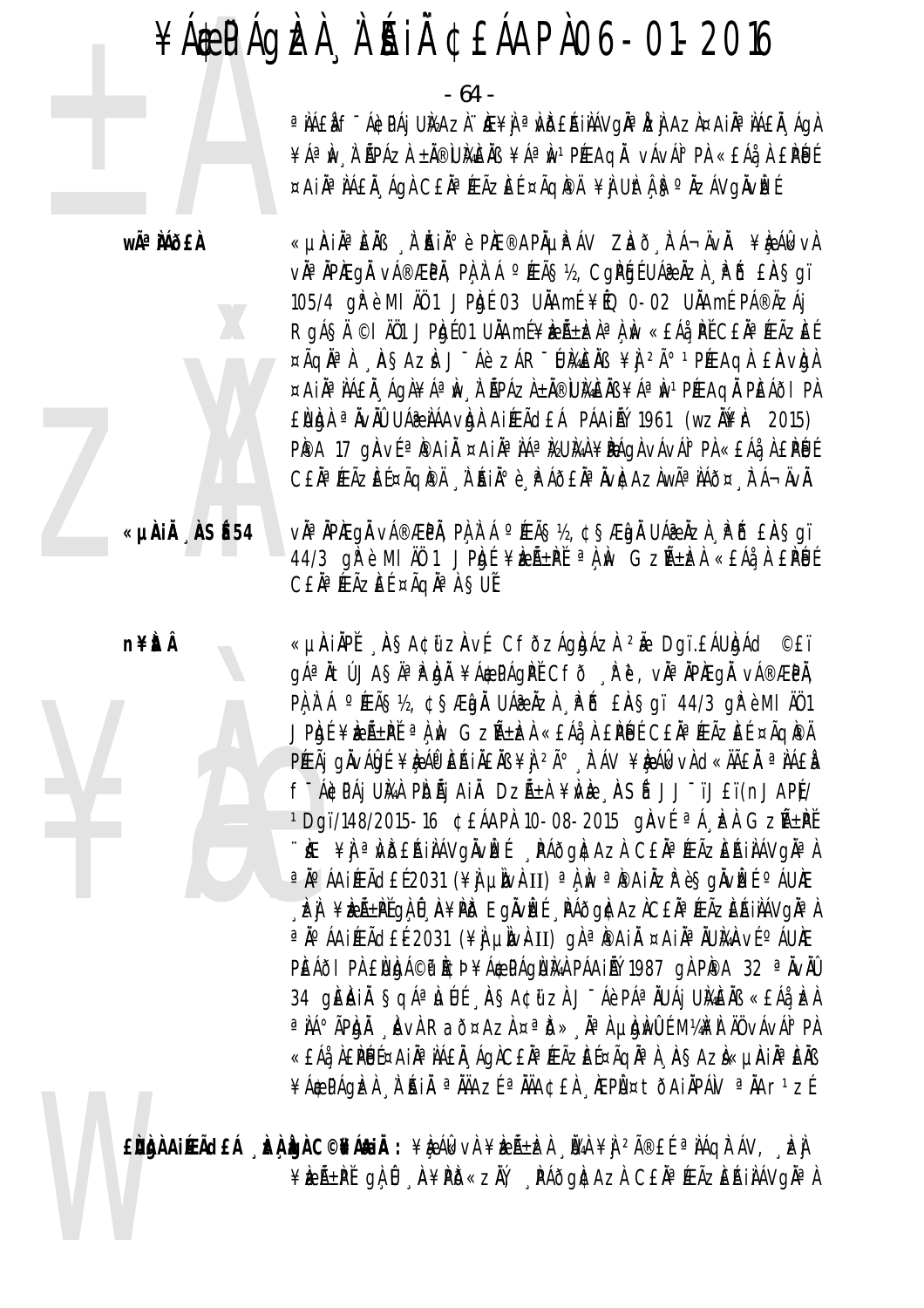$-65 -$ 

ªÄ°ÁAiÆÃd£É2031 (¥jjµÌN}HI) gÀVɪÌ, ÌN ªÌ®AiÄZłè§gÄWÈÄÝ a NAEN F ÁGDAJ UNAZN. NE¥N a NDERINAVONA NZI AZN¤AIÑ ANAEN AON ¥ÁªÌN À ÃPÁZÀ ±À®ÙMÈÄB ¥ÁªÌN1PÉEAQĂ vÁvÁI°PÀ «£Áå À £ÌPÉJÉ ¤AIĪ IÁEI ÁGI CEIª ÆÃZEE ¤ÃGPA ¥I UItÁ Sº IZÁVGIVEE

wê MÕ£À

«µÀiĂªÈĂB À ĂiĂiðè PIÆ®APõPÁV ZLað FÁ¬ÄvÄ. ¥LeÁlkvÀ vàªĂPÆqÅ vÁ®ÆPÅ, PÀ À Á ºÆÃ§½, ¢§Æàn UÁ@ÀZÀ È PŐ £À§qï 44/3 gřè MI AÜ 1 JPAgé ¥AzÁ±AzA <sup>a</sup> A Av «EÁå PĚ CEĂ<sup>a</sup> ÆÃZEÉ ¤ÃQN<sup>a</sup> A ASAZA J Áè ZÁR WAEAB ¥Ì <sup>2ú 1</sup> PÉRAQA EAVIOA ¤AIĪ IÁEI "ÁgI¥Áª Iv "I HPÁZI±I®WKEIB¥Áª Iv1PÆAgI PEÁðI PI EURIA <sup>a</sup> ÄvÄÜ UÁZ LÁAVRI AIÆÃ CEÁ PÁAILÝ 1961 (WZLYKE 2015) PPA 17 gAVE <sup>a</sup> PAI ¤AI ª AA<sup>a</sup> MUMA ¥PÁGA VÁVÁ PA «EÁA A EPUE CEĂª ÆÃZEE¤ÃQIPÄ À ANIP è PÁÕEĂª ÄVICAZAWê IÁÕ¤ À Á-ÄVÄ.

«µÀiÅ ÀSÉ 55

n¥itÂ

vì<sup>a</sup> ìpheaì vá®æpì. Pì ì á º rãs½, ª iameaì uáæ izi Põ EASqi 88/1 grèmino 1 JPhje ¥bent <sup>a</sup>n w Gzntba «EAa, A EPUE CEĂª ÆÃZEE ¤ÃQĂª À SUE

«µÀIAPĚ AŞA¢üzAvÉ CFŎzÁqIdÁzÌ 2Å f.J. ï.qk±APIdï ©£ï 2ªÈÀd¥ÌJA§ÄªÌPÀJÌ¥Á\$PÁgÌPĚCfð ÌPĕ, v̪ÄPÀEgĬVÁ®ÆPĬ, PA A A PEAS12, <sup>a</sup> Aglatega UA a Aza PB EASqi 88/1 qp emi A01 JPAJÉ ¥REıPĚ ªÀN GZѱRÅ «EÁÅÀ EPLUÉ CENªÆÃZEÉ ¤ÃQPÀ PÉEÃI GÀVÁLOIE ¥LA AP EAINEAB ¥L 2ú FÁV ¥L AG VÀ CI «ÄÃEN ª LAEL T-ÁCPÁI UMAPDÃI AIA DZñA¥NE ASÍ JJ-ïJ£ï/J IDQï/170/ 1999-2000 ¢£ÁAPÀ 02/07-03-2000 gÄvÉ <sup>a</sup>Á EÀ GZıPĚ "KE ¥] <sup>a</sup> Ndeailávgivizí "Páðgitazi Cela<sup>a</sup> Æãzeailávgial ªÄ°ÁAIÆÃd£É2031 (¥) µÌN⊬II) ªÀÌN ªÌ®AIÄZłè§gÄVÌZÉ °ÁUĬÆ **, E) ¥EñP (Q) Û A¥PO EQÄVE (PÁÕQ) EAZICE Nª ÆÃZE A ILÁVQIª I** a jo áaiÆãd£É2031 (¥) µlvkII) gla pai ¤ai ¤ai Numanví o áuke PEÁÕI PÀ ENDA©P R¢Þ¥ÁÆPÁGNMÀ PÁAIÑ 1987 GÀ PIPA 32 ª ÄVÄÜ 34 QIÊJAIN ŞQA<sup>a</sup> LULI AŞA¢üzi J-Aè PA<sup>a</sup> NUAİ UMENB «EA: EA <sup>a</sup> IA° APIDI AVI Rað¤Azi ¤<sup>a</sup> b» Ia lubiwllí M¼M AU vávál° Pi «EÁå, ÀEPÉJɤAIÀª ÌÁEĂ, ÁGÀCEĂªÆÃZEɤÃGĂª À, ÀSAZÀ«µÀIÀªÈÄß ¥Á\$PÁQIZI I A AJ A JAZE A AJACEI AEPI ¤ tÕA JAPÁV A ALTIZE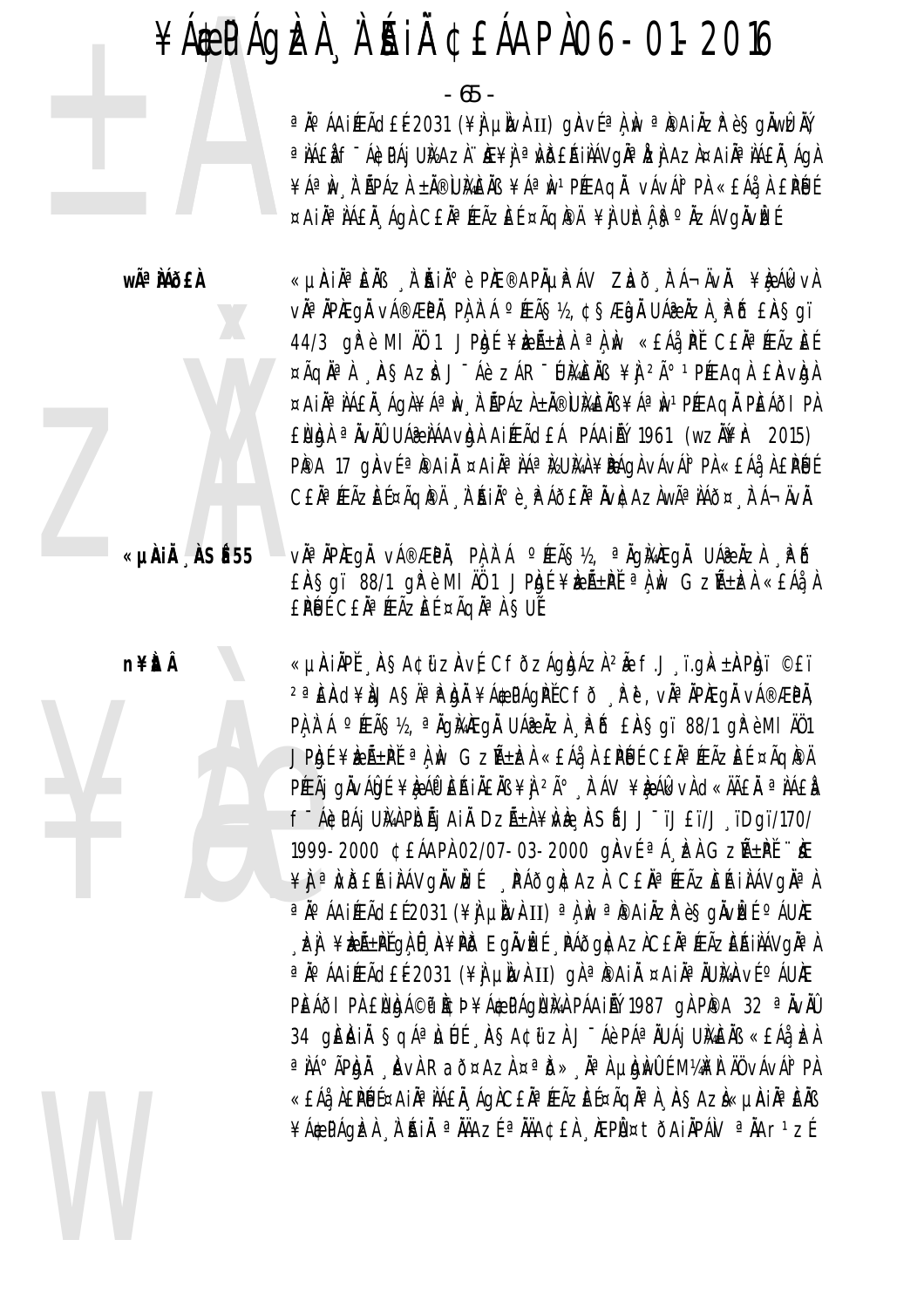### ¥Á EPÁQIZI À A SAI CEÁAPA 06-01-2016

- 66 -

EÙÙÀ AIRACEÁ LA LA C©NÁLIÀ : ¥L ÁL VÀ ¥LA LA LA VA ¥Ì 2îEÍ ª LAQITÁV, LA ¥ÈEñPĽ gìÛ A¥PD«zŇ, PÁðgI¢AzI C£ÄªÆÃzEŔIIÁVgI¤I ªÄ°ÁAIÉFÁCLÉ2031 (¥Ì µÌNHI) gÀVɪÀ,ÌN ªÌ®AIÄZPè§gÄWÉÀŸ a NAEN F ÁGDAI UNAZI HE¥N a NDEAINAVOÑ a NEN AZI¤AIÑ A NAEN A GA ¥ÁªÌN À ÃPÁZÀ ±Ă®ÙMÈÄB ¥ÁªÌN1PÉEAQĂ vÁvÁI°PÀ «£Áå À £ÌPÉJÉ ¤AIĪ IÁEÄ ÁGA CEĪ ÆÃZEE ¤ÃQIPÄ ¥I UItA ISº ÄZÁVGÄVIZE

wê MÕ£À

«µÀIN¤ÈNB N AINI¤ è PIE®APNUPÁV ZLAÕ TÁ¬ÄVN. ¥LQÁLkvA vàªĂPÆqÅ vÁ®ÆPÄ, PÀÀʿÁ °ÆÃ޽, ªÄqMÆqÅ UÁ@ÄzÀ PÕ EAŞQI 88/1 QP è MI AÜ1 JPDE ¥EA±EA a A IN «EA A PI CEA PEAZEE ¤ÃQN<sup>a</sup> A ASAZA J Áè ZÁR WAENB ¥I 2ú PÉEAQA EAVIDA ¤AIĪ IÁEI "ÁGI ¥Áª Iv "I "ÄPÁZI ±Ä®UMEIB ¥Áª Iv "PÆAGI PEÁÕI PI ENIGI <sup>a</sup> Iviû UÁZ IÁAvIGI AIÆÃ CEÁ PÁAI I 1961 (wzIVA 2015) PPA 17 gAVE <sup>a</sup> PAI ¤AI A AA KUMA ¥PAGA VAVA PA «EA A EPUE CEĂªÆÃZEŤÃQÌPÄ À ŔIĂº è È AÕEĂªÄVÌCAZÀWêÀÁÕ¤ È Á¬ÄVÄ.

«µÀiÅ ÀSÉ56

n¥ÈÂ

VÀ<sup>a</sup> Apaeqa vá®æpa, pa a á °Æã§½, H gapét uáæaza . Pé £ÄSgï 119/1 gřè 0-18 UÄAmf <sup>a</sup> ÄvÄI A£Ä.119/3 gřè 0-19 UÄAmf MI ÄŪ «1ÑtÕ 0-37 UÄAmÉ ¥ÈEñPĚ ªÀ ÀV GZѱÈZÀ «£Áå À £PÉJÉ CEÄ<sup>a</sup> ÆÃZEÍ ¤ÃQĪ À SUĨ

«µÀIÀPĚ AŞA¢ữ zàvÉCfðzÁqÀdÁzÀ2 ªÄj AIÄ¥À©£ï 1zř AU¥À JAŞÄªPDÄ ¥Á\$PÁGPĚCFÕ RP, vĪÄPÆGÄ vÁ®ÆPÄ, PA I Á °ÆÃS½, H gÀPGE UÁ æ ÅzA "PÕ £ASgï 119/1 gP è 0-18 UÅAmE <sup>a</sup> ÄvÄÜ , AEA.119/3 grè 0-19 UAAmÉ MI ÄÜ «<sup>1</sup>ALTÕ 0-37 UAAmÉ ¥EñPĚªÀ N GZñEÀ«£Áå A£PÚÉC£ĂªÆÃZEɤÃQIPÄ PÆÃj ZŇ ¥ÈAP EAILENS ¥I 2ú FÁV ¥ÈAlkvAd«ÄÄEN ªIAEI f-ACPAI UNA PIDÃI AIL DZñI ¥IVE ASÍ JJ<sup>-</sup>ïJ£ï(nJAPI)/1Dgï-184/2014-15 ¢£ÁAPÀ 13-08-2015 gÀVÍ <sup>a</sup>Á EA GZMEPI "KE ¥] <sup>a</sup> NDEAIAAVgAVEE AAOgICAZA CEA<sup>a</sup> EAZEAIAAVgA<sup>a</sup> ªÄ°ÁAIÉEÃd£É2031 (¥Ì µÌNÀII) ªÀÌN ªÌ®AIÀZÌ èŞqÄVÈE ºÁUÆ , bi ¥izh+Pi gi, û , n¥Pið Egivizi , páðgizi C¢ü, nZEI , nSi AIÄÄrr/162/"AgAE¥Á#2011 "AUMAAEgA ¢EÁAPA14-09-2012 gAVE ¥è Álkvi «EÁå Þa «1Ñtðªi 4000 Zi «Äà VAvi Pirªi Egi ª İzj Azi MI ÄÜ¥ÈıÈZÀ±ÃPÈQÀ15 QLIÀÜ¥ÈZñÈPÈÀB GZÁJEPÈÀªÄVÀܧAIÀ®Ä eÁUPĚPÁ¬ÄÝ À ÃPÁUÄVÈE ¤AIĪ NÁEĂ ÁGÀ¥Áª N À ÃPÁZÀ±Ă®UNÆÄB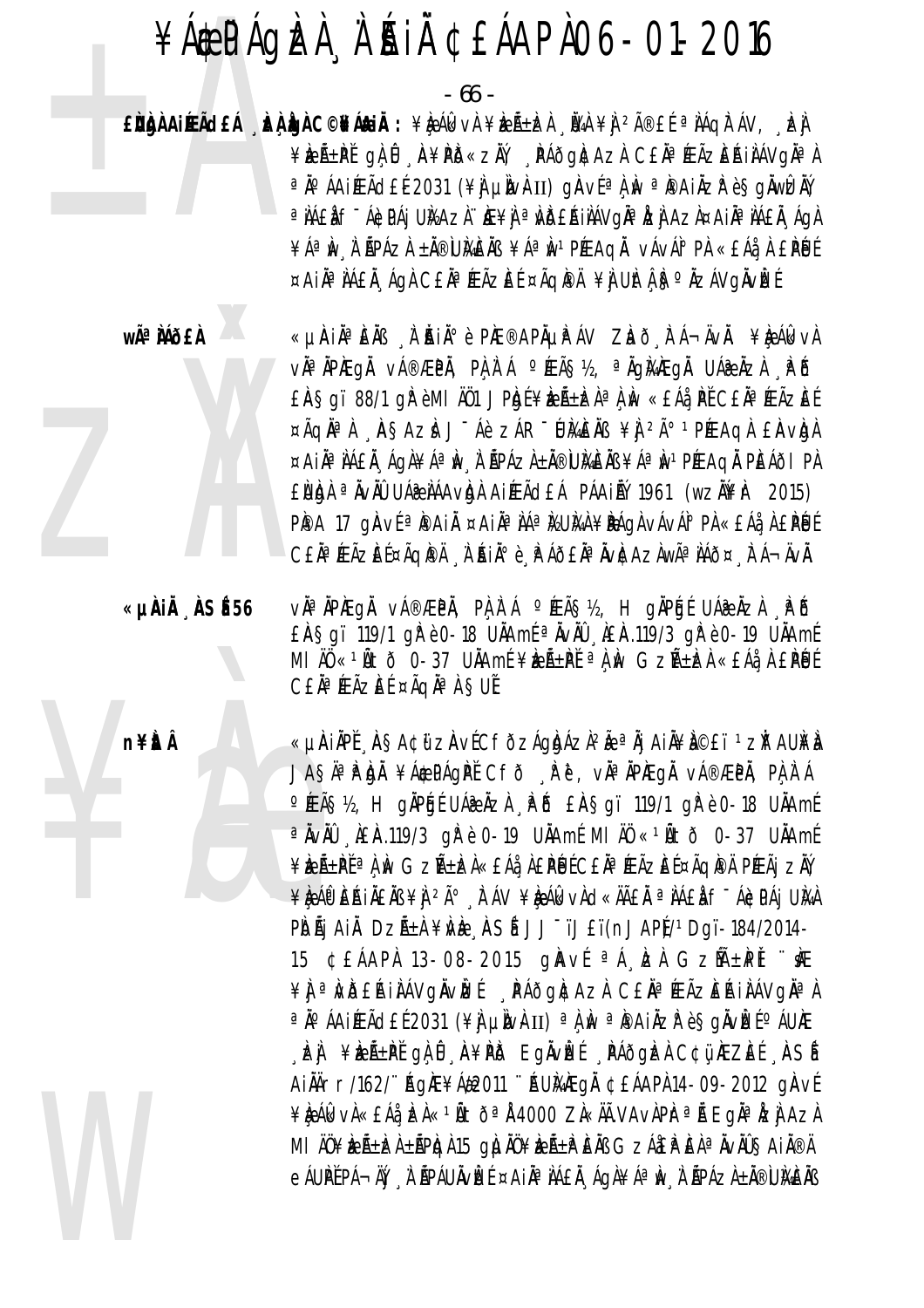- 67 -

¥ÁªIN1PÆAQI ºÁUÆ PEÁðI PI ENIGA©PICÞ¥Á\$PÁGNIGI PÁAILÝ 1987 gì PIPA 32 <sup>a</sup> Nviù 34 gieini Sgá<sup>a</sup>lulí RSA¢üzi J-Áè P绀UÁj UMENS «EÁå, ER ªIÁºÃPIDA NVA Rað¤AzA ¤ªIð», NªA µ bỳ MU EMMAN AN VÁVA PÀ « EÁ » À EPUE ¤ A I À ª À A EÀ " Á G À C E À ª ÆÃZ E E ¤ÃQĪ) AŞAZI «µAIĪEÄB ¥Á\$PÁQIZI I AIÄ ªÄÄAZE ªÄÄA¢£I **AEPÙ¤tòAIÀPÁN ªÀAr1zÉ** 

EÙÙNAIEACEÁ DA DA C©NÁNIA : ¥RÁGWA ¥RÁ±RA ÙA ¥I 2îEÍ ª NÁQITÁV, DA ¥ÈEñPĽ QLÛ A¥PD«ZÄV PÁðQNCAZI CEĪÆÃZEAIIAVQĪI ªÄ°ÁAIÆÃd£É2031 (¥ÌJUN) UN VɪÀM ªPAIÄZP è SQÄWDAY a NAEN F ÁGDAI UNAZI HE¥N a NDEAINAVOÑa LEN AZI¤AIÑ ANALA AON ¥ÁªIW I ÄPÁZI ±Ä®ÜMEIB ¥ÁªIW1PÉEAQI vÁvÁI°PI «EÁå I EPÉJÉ ¤Ail<sup>a</sup> láfl ágl Cfla ÆãzEt ¤ÃqPÄ ¥LUtl Solzávglvet

wÃ<sup>a</sup> Mõ£À

«µÀIẰªÈÄß À ĂIĂºè PhE®APõPÁV Zhð FÁ¬ÄvÄ. ¥èÁkkvÀ vàªÀPÆqÀ vÁ®ÆPÀ, PAÀ`Á °ÆÃ޽, H qÀPGÉ UÁ@ÀZA APÕ EASqï 119/1 qrè 0-18 UAAmé <sup>a</sup> AvAU AEA.119/3 qrè 0-19 UAAmé MI ÄÜ «1Ñtõ 0-37 UÄAmÉ¥keѱka a A Av «EÁå PĚ CEÄ ÆÃZEÉ ¤ÃQN<sup>a</sup> A ASAZA J Áè ZÁR WAENB ¥I 2ú 1 PÉEAQA EAVIDA ¤AIĪ IÁEI "ÁgI ¥Áª Iv "I `ÃPÁZI ±Ă®IJI4EIB ¥Áª Iv 1 PÉEAQI PEÁÕI PI ENIGI <sup>a</sup> Iviû UÁZ IÁAvIGI AIÆÃ CEÁ PÁAI I 1961 (wzIVA 2015) PPA 17 QAVE <sup>a</sup> Pail ¤ail<sup>a</sup> lá<sup>a</sup> lula ¥Páq vává P «EÁ à LPUE C£ĂªÆÃZĒŤÃQĬPÄ À ŔIĂºè PÁÕ£ĂªĂvÌCAZÀwêÀÁð¤ À Á¬ÄvÄ.

vàªÀPÆgÅ vÁ®ÆPÅ, PAÀ`Á °ÆÃ§½, wªÀÁ¥ÅgÀ UÁ֎ÅZÀ ¸\PÕ «µÀiÅ ASÉ 57 £A§qï 27 gřèMI AO«<sup>1</sup>Ato 0-37 UAAmE¥EA±PE<sup>a</sup> A w GzA±EA «EÁå À EPUÉ CEĂª ÆÃZEÉ ¤ÃQĂª À SUĚ

n¥ÈtÂ

«µAIÄPĬ, AŞA¢üzAvÍCfðzÁgbázì<sup>2</sup>ÃJ, ï. ¦.azÁ£Àzï<sup>a</sup> ÀvÀÛ EVAAN ¥Á&PÁQPĚCFŎ RU, VĪÄPÆQÄ VÁ®ÆPÄ, PA A A ºÆÃS½, w<sup>a</sup> Méklgi UÁæ Nzi "PÓ ERSgi 27 grèmi Ni«1Ñtð 0-37 UNAmf ¥ÈıPĚªÀN GZñÈZÀ«£Áå À£PÚÉC£ĂªÆÃZÈɤÃQI®Ä PÆÃj ZŇ, ¥È ÁO EÁINENS ¥N 2ú A ÁV ¥È ÁL VICI «ÄÄEN ª NAEN F-ÁC PÁJ UNA PIDÃI AIL DZñI ¥ME ASÍ JJ<sup>-</sup>ïJ£ï(nJAPJ/1Dqï-276/2014-15 ¢£ÁAPÀ 20-11-2015 gÀVÍ ªÁ EÀ GZMEPI "KE ¥Ĭ<sup>a</sup>NDEAIJAVQIVIEL PAOQICAZI CE FEAZEAIJAVQIA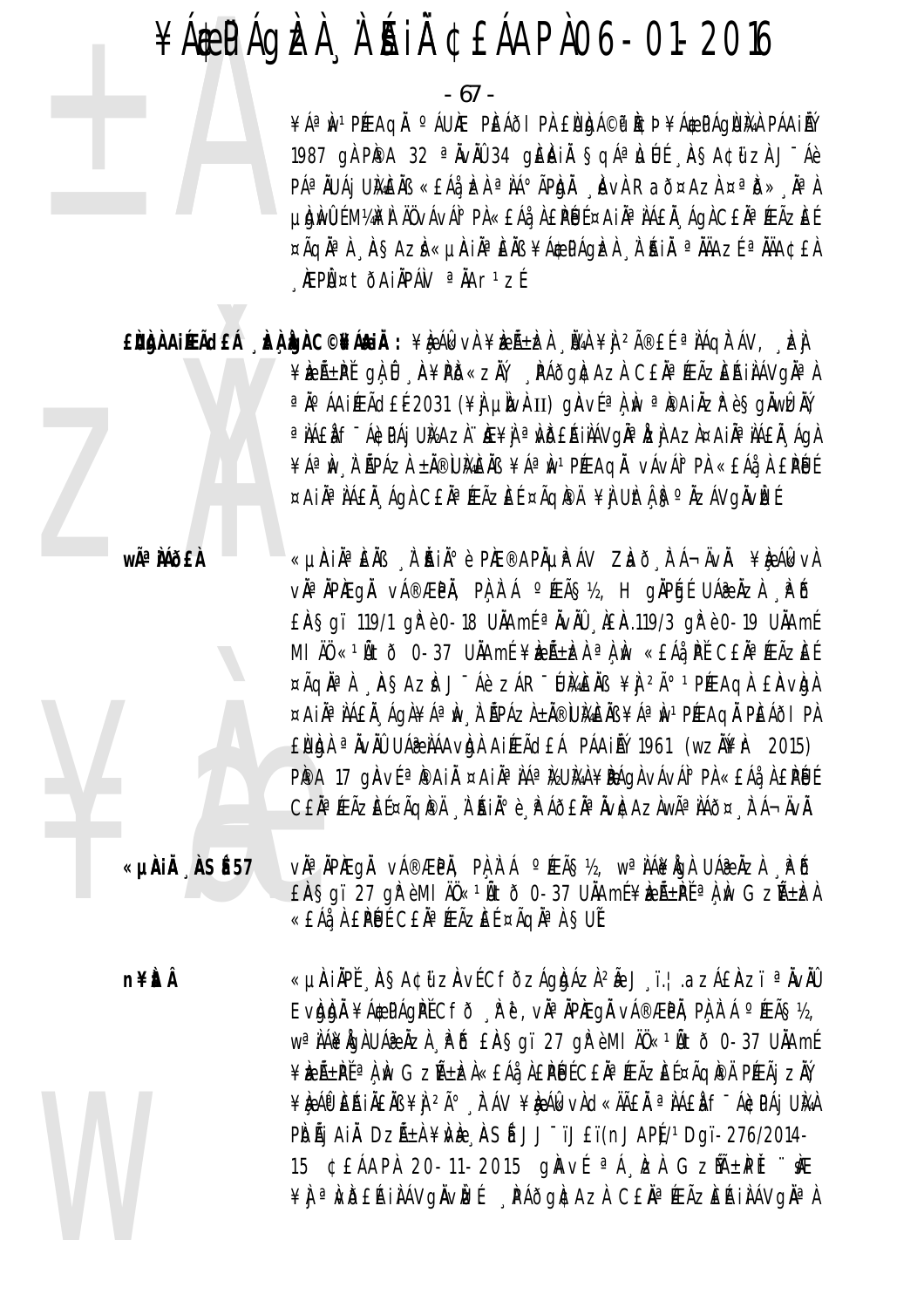### ¥ÁÆPÁGÈÀ À`ÉAIÀ ¢£ÁAPÀ 06-01-2016

- 68 - ±ÀÄ <sup>a</sup>ҰÁAI ÆÃ d£É 2031 (¥À µÌNÀII) <sup>a</sup>À ÀN <sup>a</sup>Ì®AI ÀZÌ è §gÀVÈ É °ÁUÆ ¸È) ¥ÈıPĚ gÀ Û ¸À¥PHŎ EgÀvÈÉ ¸PÁðgÈÀ C¢ü,ÀEZÈÉ ¸ÀSÉ AIÄÄrr/162/¨Äg)Æ¥Á#2011 ¨ÄUMAÆgÄ ¢£ÁAPÀ 14-09-2012 g)AvÉ ¥ÀkÁkvÀ«£Áå, ÞÀ«<sup>1</sup>ÑtðªÅ 4000 ZÀ«ÄÃ.VAvÀ PÀ<sup>a</sup>Ñ EgÀªÀzÌ, AzÀ MIÄÜ¥ÈıÀ±ÄPÀqÀ 15 gÌJÀÜ¥ÈÆÃ±À ÈÄß GzÁæÀ ÈÀ ªÀvÀÜ §Ai À®Ä eÁUÀĚPÁ¬ÄÝĮ, À¨ÃPÁUÄvÈɤAiĪÀÁ£Ă¸ÁgÀ¥ÁªÀv¸À¨ÃPÁzÀ±Ă®ÙÀ4ÈÄß ¥ÁªÌWºPÉŁAQÄ ºÁUÀE PÈÁðIPÀ £ÌJbJÁ©tÌ⊄Þ ¥ÁÆPÁQÌJÀÀ PÁAIÄÝ 1987 gÀ PÀPA 32 ªÀVÀÜ 34 gÈÀNÀ §qÁªÀJÚE , ÀSA¢üzÀ J¯Áè PÁªÀUÁjUMÈÀB «£Áà¸kh ªÀÁ°ÃPÀJÀ ¸ÀvÀ Rað¤Azh ¤ªð»¸ÀªÀ µÀ)MŨE M¼ÀÀ ÄÖ vÁvÁI° PÀ «£Áå¸À £ÌPÉJÉ ¤AI Ăª ÀÁ£Ă, ÁGÀ C£Ăª ÆÃZÈÉ ¤ÃqĂªÀ ¸À§AzÀ «µÀiĂªÈÄB ¥Á\$PÁgÞÀ ¸À¨ÁiÄ ªÄÄAzÉ ªÄÄA¢£À **, ÆPÙ¤tðAiÄPÁN ªÄAr1zÉ** 

E DIGA AI £ÙÀÀ AI**ÉEà LEÀ ÀJÀ C©¥ÁÆIÀ :** ¥È ÁÎk vÀ ¥ÈÆÃ±ÈÀ ÙAÀ¥À <sup>2î</sup>£É ªÀÁQ̯ÁV, ¸ÈÀ ¥ **æñ±P**Ě gÀ Û ¸ À¥PÖ«zŇ, ¸ PÁðg Itaz C£ Àª ÆÃz EAi ÀÁVg Àª À  $^{\circ}$ ÁAiÆÃd£É-2031 (¥ÌJµÀVÀII) gÀVÉ $^{\circ}$ À,Àw  $^{\circ}$ i®Ai $\lambda$ złè §gÀwûzĂÝ <sup>a</sup> ÌÁ£À f¯Á¢PÁj U̽AzÀ ¨ÌE¥Ì] ªÌ√ð£ÁiÌÁVgĂªÀzÌ, AzÀ¤AiŪÌÁ£Ă¸ÁgÀ ¥ÁªÀw¸À¨ÃPÁZÀ ±Ă®Ù}ÁÈÄß ¥ÁªÀwºPÉEAqĂ vÁvÁ|°PÀ «£Áå¸À £PÉJÉ ¤Ai Àª À Á£À, ÁgÀ C£Ăª ÆÃzÈÉ ¤ÃqÌ®Ä ¥À UÀt Á Sº ÀZÁVgÄvÌZÉ

WAªAAð

**wêÀÁð£À │ «µÀiĂªÈÄß À¨ ÅìĂ**`è PእÆ®APĵPÁV Zbð tá¬ÄvÄ. ¥k¿Ák«vÀ v˻ÀPÆgÀ vÁ®ÆPÀ, PÀÀ∶Á ºÉÆÃ§½, wªÀÁè¥ÅgÀ UÁæÀzÀ ,PÕ  $E$ ˤgï 27 g $\hat{F}$ è MI $\hat{A}\hat{0}$ « $\hat{B}$ tð 0-37 U $\hat{A}$ Am $\hat{E}$ lé $\hat{E}$ le $\hat{A}$ a $\hat{A}$ ,  $\hat{M}$  « $E$ Áå,  $\hat{P}$ Ě C£ĂªÆÃzĒÉ ¤ÃQĂªÀ A§AzdJ-Áè zÁR-ÚMÈNS ¥À <sup>2ð 1</sup>PÉEAQÀ £ÀVÀN ¤AI Àª ÌÁ£Ă, ÁgÀ ¥ÁªÌw¸À˙ÃPÁZÀ ±Ă®ÙÀ¥ÈÄB ¥ÁªÌwºPÉEAQĂ PĚÁÕI PÀ ENDÀ <sup>a</sup> ÄvÄÛ UÁ $\hat{x}$  LÁAvDÀ AIÆÃCEÁ PÁAI ÁÝ 1961 (wzÄ¥) 2015) P˨A 17 gÀNÉ ªÀ®AIÀ ¤AIÀªÀÁªÀ¿UÀ¼À¥ÀÀGÀ VÁVÁIº PÀ «£Áå, À £PÚ É C£Ăª ÆÃZE É ¤ÃQIPÄ , À ÉAI Àº è , PÁð£Ăª ÄVICAZA wêÌÁð¤ À Á¬ÄvÄ.

**n¥ita** «µ**ÀiÀ , ÀSÉ 58** v˻ÀPÀEQÀ vÁ®ÆPÀ, HrðUÉIÉ ºÉÆÃ§½, §r¢À¿i UÁæÀzÀ , ÞŐ  $E$ ˤgï 18/17 g  $\ell$ è MI  $\ddot{N}$  «  $\ddot{N}$ tð 0-37 U ÀAm É¥æ $\tilde{R}$ ± $\dot{P}$   $\ell$  a  $\dot{N}$  $Gz\tilde{A}$ ±ìzì «£Áå, À £ìpéué c£àªÆÃzèé¤ÃqǎªÀ§UĚ

n¥L «µÀIÄPĚ À§A¢üzÄvÉ CfðzÁgbázì <sup>2</sup>Å ¦.ª À£ÆÃeï ©£ï µÀĒPïgÁeï JA§ÄªÌPÅJÀ ¥Á¢PÁgÌŘČfð Ūě, vÀªÀPÀEgÀ vÁ®ÆPÀ,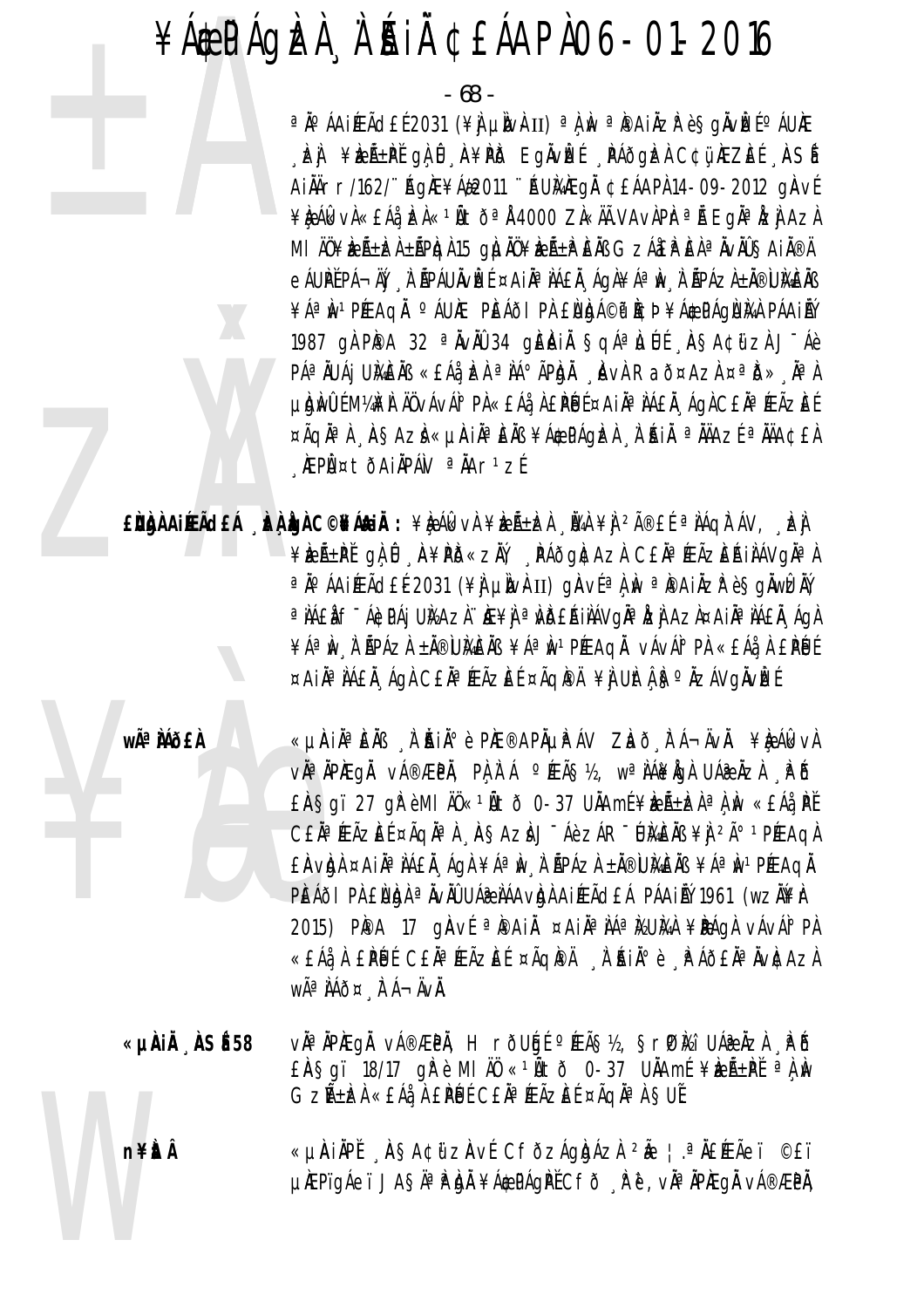- 69 -

H rõugí°ÆÃS½, SrPiki UÁRIZA PÕ EASgï 18/17 grèmi AÖ «1Ñtð 0-37 UÄAmí¥æÃ±PĚªÀÌN Gzѱlzk«£Áå,À£PÉJÉC£ÄªÆÃzEÉ ¤ÃQI®Ä PÉEÃj ZII, ¥IE AP ERIJELIB ¥I 2ð FÁV ¥IE AL xV d«ÄÃEI a IÁEI FTÁIDPÁI UMPDÁI AIL DZÁ±A¥NI: ASÍ JJTIJEI(NJAPÍ/ <sup>1</sup>Dqï-134/2015-16 ¢£ÁAPÀ 13-08-2015 qi Avf<sup>a</sup> Á EA GzѱPĚ ∵ìÆ ¥Ì ªÌvb£ÁilÁVqlvÞ£f , PÁðgl¢Azl C£lĭªÆÃzEÁilÁVqlĭªl ªŇ°ÁAIÉFÃd£É2031 (¥) µNv}II) ª) N ªPAIÄZPè§gÄvÈEɰÁUÆ , bì ¥ieñ±pí gì û , n¥pið Egivieí , páðgiei C¢ü, nezeí , nSi AIÄÄrr/162/"AgAE¥Á#2011 "AUMAAEgA ¢EÁAPA14-09-2012 gAVE ¥è Álkvi «EÁå Þa «1Ñtðªi 4000 Zi «ÄÃ.VAvi Pirªi Egi ª İzj Azi MI ÄÜ¥ÈıÈZÀ±ÃPÈQÀ15 QÌLĂÜ¥ÈZñÈPÈÄB GZÁJEPÈÀªÄVÄÜŞAIÄ®Ä eÁUPĚPÁ¬ÄÝ "À ŘPÁUÄvÈE ¤AIĪ IÁ£Ă "ÁgÀ¥Áª Iv "À ŘPÁZÀ±Ă®UIAEÄB ¥ÁªIN1PÆAQI ºÁUÆ PEÁÕI PI ENIGA©PICÞ¥Á\$PÁGNMA PÁAILÝ 1987 gh PIPA 32 <sup>a</sup> Nivil 34 gi Einin Sqáa Lullí RSA¢üzi J-Áè P绀UÁj UMENS «EÁ¿ÞA ªIÁ°ÃPIDA MVA Rað¤AzA ¤ªið» NªA ¤ÃQĪÀ "AŞAZÀ «µAIĪÈÄß ¥Á\$PÁQÈÀ "À AIÄ ªÄÄAZÉ ªÄÄA¢£À KEPܤtõAIÄPÁN <sup>a</sup>ÄAr<sup>1</sup>zÉ

ENNA AIRACEÁ , EA LA C©FÁRIA : ¥L ÁL VA ¥EñEA , VA ¥A 2îEÍ ª AÁQITÁV, EA ¥ÈEñPĽ gẠ Û A¥PD«ZĂ, PÁÕGA AZA CEĂªÆÃZEA INAVGĪA ªÄ°ÁAIÆÃd£É2031 (¥Ì µÌNÀII) gÀVɪÀ,ÌN ªÌ®AIÄZłè§gÄWÈÄÝ ª NAEN f<sup>-</sup>ÁCPÁj UNAZN∵NE¥N ª NDERINÁVGŇªNZN AZN¤AIѪNAEN "ÁGN ¥ÁªIW I ÄPÁZI ±Ä®UIGEÄB ¥ÁªIW1PÉEAQI vÁvÁI°PI «EÁå I EPÉJÉ ¤AIĪ IÁEI ÁGI CEIª ÆÃZEE ¤ÃGIPÄ ¥I UItLI Sº IZÁVGIVEE

wêÀÁðfÀ

«µÀiĂªÈÄß À ĂiĂiðè PIÆ®APõPÁV ZLað FÁ¬ÄvÄ. ¥LeÁlkvA v˻ĂPÆgÅ vÁ®ÆPÀ, HrðUģÉ ºÉç½, §rßki UÁæÅzÀ "PÕ £AŞgï 18/17 girê Mi AÜ «1Ñtõ 0-37 UNAmÉ ¥keѱken a A Nu «EÁå PĚ CEĪÆÃZEÉ ¤ÃQĪÀ ASAZÀ J-Áè ZÁR-UMEÄB ¥) 2ð 1PÉEAQÀ EÀVÈJÀ ¤AIÀª LÁEÀ ÁQÀ ¥Áª ÌN À ÁPÁZÀ ±Ă®ÙIVEÀB ¥Áª IN 1 PÍEAQI LPEÁÕI PA ENDA ª AVAU UÁR NAAVIDA AI ÉEA CLA PÁAIAÝ 1961 (wzN¥h 2015) PPA 17 gAvf<sup>a</sup>PAiĤAiĪNA<sup>a</sup>NYUMA¥PAgA vÁvÁ° PÀ«£Áå, À£PÉJÉC£Ăª ÆÃZÈɤÃQI®Ä , À ÉNIð è , le Áð£Ăª ÄvI¢AZÀ WÃ<sup>a</sup> ÀÁð¤ À Á-ÄVÀ.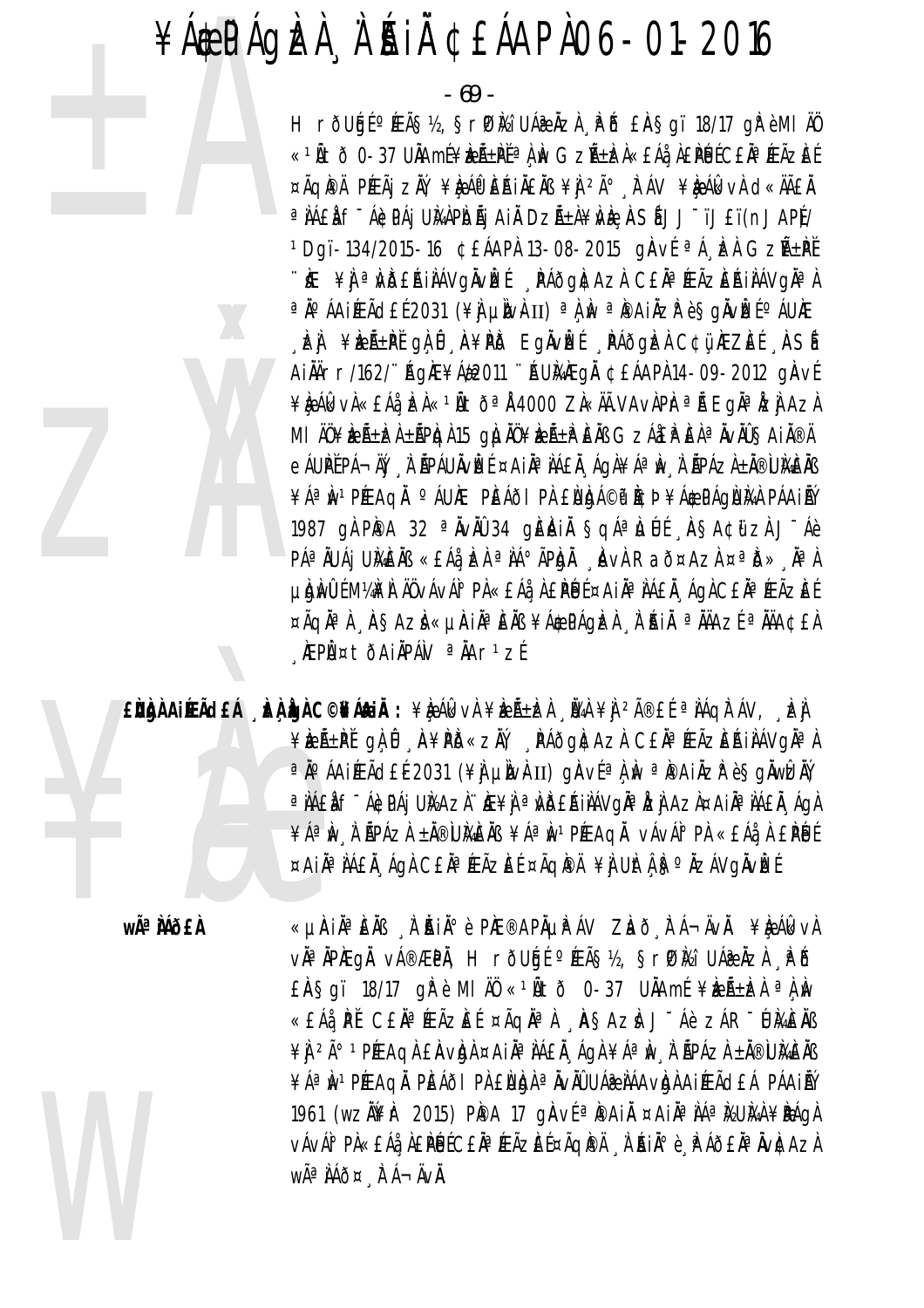- 70 -

«µÀiÅ NSÉ 59

vઠÀPAEqà vá®ÆPÀ, UƼÆqà °ÆÃ§½, PÉzÁ¼À UÁ֎ÀzÀ . PÕ  $E$ AŞqï 29/1 q $\hat{F}$ è 0-31.08  $\alpha$ AVAU J RgÁSA 0-12 MIAU «1Atõ 0-32.04 UÄAmÉ¥ÈEñPĚ<sup>a</sup> A N GZñEĀ«EÁå A EPÚÉCEĂªÆÃZEÉ  $\Delta \tilde{A}$ q $\tilde{A}^a$  $\tilde{A}$  SUE

«µÀIÀPĚ ASA¢ữ zÀvÉCfðzÁgbázì<sup>2</sup>Ăª Àw A°Ã£ï ©£ï eÁeïð

**n¥itÂ** 



PÉEÃA eÃPÀ ï «.r. JASĪ P bi ¥Á\$PÁgPĚ Cfð R ë , viª ÄPÆgÄ V種PÄ, UƼÆgÄ °ÆÃ޽, PÉZÁ¼À UÁæÄZÀ È PŐ £Ä§gï 29/1 grè 0-31.08 <sup>a</sup> NvNU J RgáSA 0-12 MIA «<sup>1</sup>Ato 0-32.04 UÄAmÉ¥RÁ±PĚªÀN GZñRL «EÁåÀ EPUÉCEĪÆÃZEɤÃQPÄ PÆÃj ZN, ¥LAPEAILEN ¥L 2ð FAV ¥LAKVA d«HÃEL ªLAEL f Ácpái Um Pidái Ain Dzá±i ¥ivie "Así JJ TJ£T(nJAP)/ <sup>1</sup>Dgï-197/2013-14 ¢£ÁAPÀ 28-04-2015 gÀvÉ <sup>a</sup>Á kh GzѱPĚ "KE ¥N ª WÖEAINÁVQNVIZÉ DAÕQNCAZA CEN ª KEÃZEAINÁVQN ª N a jo áaiÆãd£Í 2031 (¥) µjv}II) a l iv a pai az è §gävizí o áuke . EI ¥EıPI 910 A¥PD E9ÄVEI PÁð9EI C¢ü ÆZEI ASI AIÄÄrr/162/"AQAE¥Á#2011 "AUMAEQÄ ¢EÁAPA14-09-2012 QAVE ¥è Álkvi «EÁå Þa «1Ñtðªi 4000 Zi «ÄÄ.VAvi Pirªi Egi ª İzj Azi MI ÄÜ¥ÈıÈZÀ±ÃPÈQÀ15 QÌJÄÜ¥ÈZñÈPÈÄB GZÁ∂EPÈÀªÄVÄܧAIÄ®Ä eÁUPĚPÁ¬ÄÝ "À ŘPÁUÄvÈE ¤AIĪ NA£Ă "ÁgÀ¥Áª Iv "À ŘPÁZÀ±Ă®ÙIAEÄB ¥ÁªÌN1PÆAQĂ ºÁUÆ PÈÁÕI PÀ ENDA©TÌCÞ¥ÁÆPÁGÙMÀ PÁAIÑ 1987 gì PIPA 32 <sup>a</sup> Inviù 34 gieini Sgá<sup>a</sup>lullí . Insacu zì J-áè P绀UÁj UMEÄB «EÁ¿ÞEA ªIÁºÃPIDA AVA Rað¤AzA ¤ªD» AªI µ bì mu li ma li ng về dân liên khô hiệ một hành hiện về hiện về hiện thán khác là một liên khác là m ¤ÃQĪ) ASAZÌ «µÀIÀªEÄB ¥Á\$PÁQÌZÀ À AIÀ ªÄÄAZÉ ªÄÄA¢£À KEPܤtðAIÄPÁN <sup>a</sup>ÄAr<sup>1</sup>zÍ

 $\hat{\mathbf{F}}$ ìngà Aireã $\mathbf{d}$ eá (c) cho confária :  $\hat{\mathbf{F}}$ à (k)  $\hat{\mathbf{F}}$ heã $\pm$ ìzà (và  $\hat{\mathbf{F}}$ à  $\hat{\mathbf{F}}$ à  $\hat{\mathbf{F}}$ à  $\hat{\mathbf{F}}$ à  $\hat{\mathbf{F}}$ à (và  $\hat{\mathbf{F}}$ à  $\hat{\mathbf{F}}$ à  $\hat{\mathbf{F}}$ à  $\hat{\mathbf{F}}$ à (và  $\hat{\mathbf{F}}$ à  $\$ ¥EREN ON O A¥PD«ZA) PAÕQNAZA CENª FAZEAINAVONªA a jo áaifeãd£é 2031 (¥) µjvi II) giavéa i ma pai izpesso sa viziv a NAEN F ÁGDAI UNAZN HE¥N a NDEAINÁVONA NZI AZN¤AINA NAEN ÁON ¥ÁªÌN À ŘPÁZÀ ±Ă®ÙMÈÄB ¥ÁªÌN1PÉEAQĂ vÁvÁI°PÀ «£Áå À £PÉJÉ ¤AIĪ IÁEI ÁGI CEIª ÆÃZEE ¤ÃGIPI ¥I UIt I Fº IZÁVGIVEE

wê MÕ£À

«µÀin ên înin è pr©apăµpáv Zað tá¬ävä. ¥èákvà vઠÀPAEQÀ vÁ®ÆPÀ, UƼÆQÀ ºÆÃ޽, PÉZÁ¼À UÁ@ÀZÀ , PÕ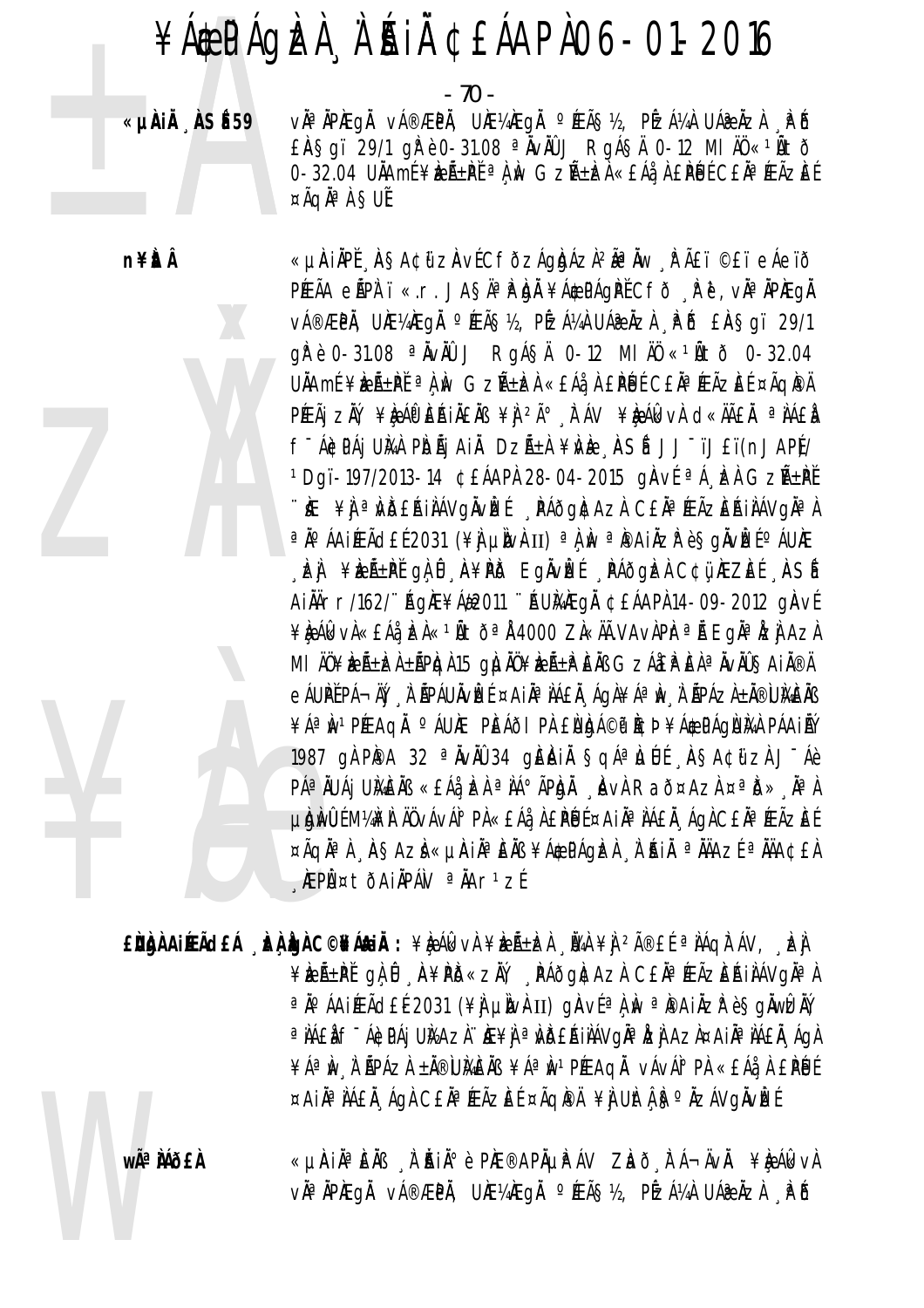- 71 -

£A§gï 29/1 gì è 0-31.08 <sup>a</sup> NvAU J RgÁ§Ä 0-12 MI ÄŬ «<sup>1</sup>Atõ 0-32.04 UÄAmÉ¥ÈEñÈZÀªÀÙ «£Áå PĚC£ĂªÆÃZÈɤÃQĪÀ ASAZÀ J-Áè ZÁR-UMENB ¥N 2ú 1PEAQA EAVON ¤AIN<sup>a</sup>NAEN AQA ¥ÁªÌN À ŘPÁZÀ ±Ň®ÙMÈŇB ¥ÁªÌN1PÉEAQĂ PÈÁÕI PÀ EÙJDÀ ªÄVŇŨ UÁR NÁA VIDA AIPEÃO EÁ PÁAINÝ 1961 (WZNY IT 2015) PIPA 17 GIAVE ªPAI ¤AIĪ IÁª I⁄UIAI ¥PÁQI vÁvÁI° PI «EÁå I EPÉJÉ CE Iª ÆÃZEÉ ¤ÃQIPÄ À AINº è PÁÕEN<sup>a</sup> NVICAZI WÃ<sup>a</sup> NÁÕ¤ FÁ¬ÄVI.

vઠÀPAEQÀ vÁ®ÆPÀ, PÀ À Á ºÆÃ§½, ±hữ Mi UÁ@ÀZÀ . PÕ £À§qï 92/6 gřè MI AÜ «<sup>1</sup>Ätõ 0-27.12 UÄAmÉ ¥keرPĚ <sup>a</sup> A M GzرkeA «£Áå¸À £PÚÉ C£ĂªÆÃZÈÉ ¤ÃQĂªÀ §UĚ

«µÀIÀPĚ "ÀSA¢ữ zàvÉ CfðzÁgÀJÁzÀ <sup>2</sup>Ă 1.r.gÁd¥À ©£ï <sup>-</sup>Ã|| ZÁ NA JASÄ<sup>a p</sup>üji ¥Á¢PÁGPI CFð Re, við nPÆgi vá®ÆPI, PA A A PEAS12, ±np ki UA a Aza PB EASgi 92/6 gP è MI AO «1Ñtð 0-27.12 UÄAmí ¥kéh±PI <sup>a</sup>n m GzA±ka «EAan EPUI CEN<sup>¤</sup> ÆÃZEE¤ÃQIPA PÆÃI ZIN, ¥DAP EAIAENS ¥I 2ð FAV ¥DAGKVA d«ÄÄEÄ <sup>a</sup>ÄÁEÀ f<sup>-</sup>Á¢PÁj UMÀ PIOÃj AIÄ DZñÀ ¥IVE ASÍ JJ<sup>-</sup>ïJ£ï(nJAP)<sup>1</sup>Dqï-335/2014-15 ¢£ÁAPÀ 16-12-2014 qÀVÉ <sup>a</sup> A EA GzM+PI "K ¥ A a WBEAIAAVg NvE PAOg EAZA CEN<sup>a</sup> ÆÃZEAINÁVQN<sup>a</sup> A <sup>a</sup> Nº ÁAIÆÃCEE 2031 (\\ un un II) <sup>a</sup> A N a painzrès givle caure de verfer gli avpo Egivle RÁðgizi C¢ü IEZEÍ ASÍ AIIÄrr/162/ AgIE¥Á&2011 AUIAEGI ¢£ÁAPÀ 14-09-2012 gÀVÉ ¥ÈAlkVÀ «£ÁåLeÀ «1ÑtõªÅ 4000 ZL«ÄÄ.VAVI PIral Eglalzi Azi MI AÜ ¥IELLER ±APIGI 15 giullo ¥EıPEÄB GZÁEPEÀ ªÄvÄÛ ŞAIÄ®Ä eÁUPĚ PÁ¬ÄÝ , À ÃPÁUÄvÈÉ ¤AIĪ IÁEI ÁGI ¥ÁªIN I APÁZI ±I®UMEIB ¥ÁªIN1PÆAGI ºÁUÆ PEÁÕI PÀ ENDA©P PCÞ¥ÁÆPÁQNAA PÁAIAÝ 1987 QÀ PPA 32 ª ÄVÄÜ 34 QIÊJAIN ŞQA<sup>a</sup>) LILIF AŞA¢üzI J-Áè PAªNUAI UMENB «EA: EA <sup>a</sup> IA° APIDI AVI Rað¤Azi ¤<sup>a</sup> D» A<sup>a</sup> Ludwu M¼M AU vávál° Pi «EÁå ÀEPÉJɤAIÀª ÌÁEĂ 'ÁGÀCEĂª ÆÃZEɤÃGĪ À 'ÀSAZÀ«µÀIĪ ÈÄß ¥Á\$PÁGEZ A A A A A AZ E A A A LEPL ¤ tÕA IAPÁV a A A r 1 z E

EÙÙA AIÆÃCEÁ "È LUA C©¥Á&IÄ: ¥È ÁlkvÀ ¥ÈıÈÀ "Ü4À ¥Ì <sup>2</sup>î£Ĺ ª IÁQITÁV, "EJ ¥ÈEñPĽ gÀ Û A¥PD«ZÄV AAÕGA AZA CEÄ®ÆÃZEŔIÀÁVGÄ®A a jo áaifeãd£é 2031 (¥) µjvi II) giavéa i iv a pai izt è Sgiwiziv

«µÀiÅ ÀSÉ 60

n¥itÂ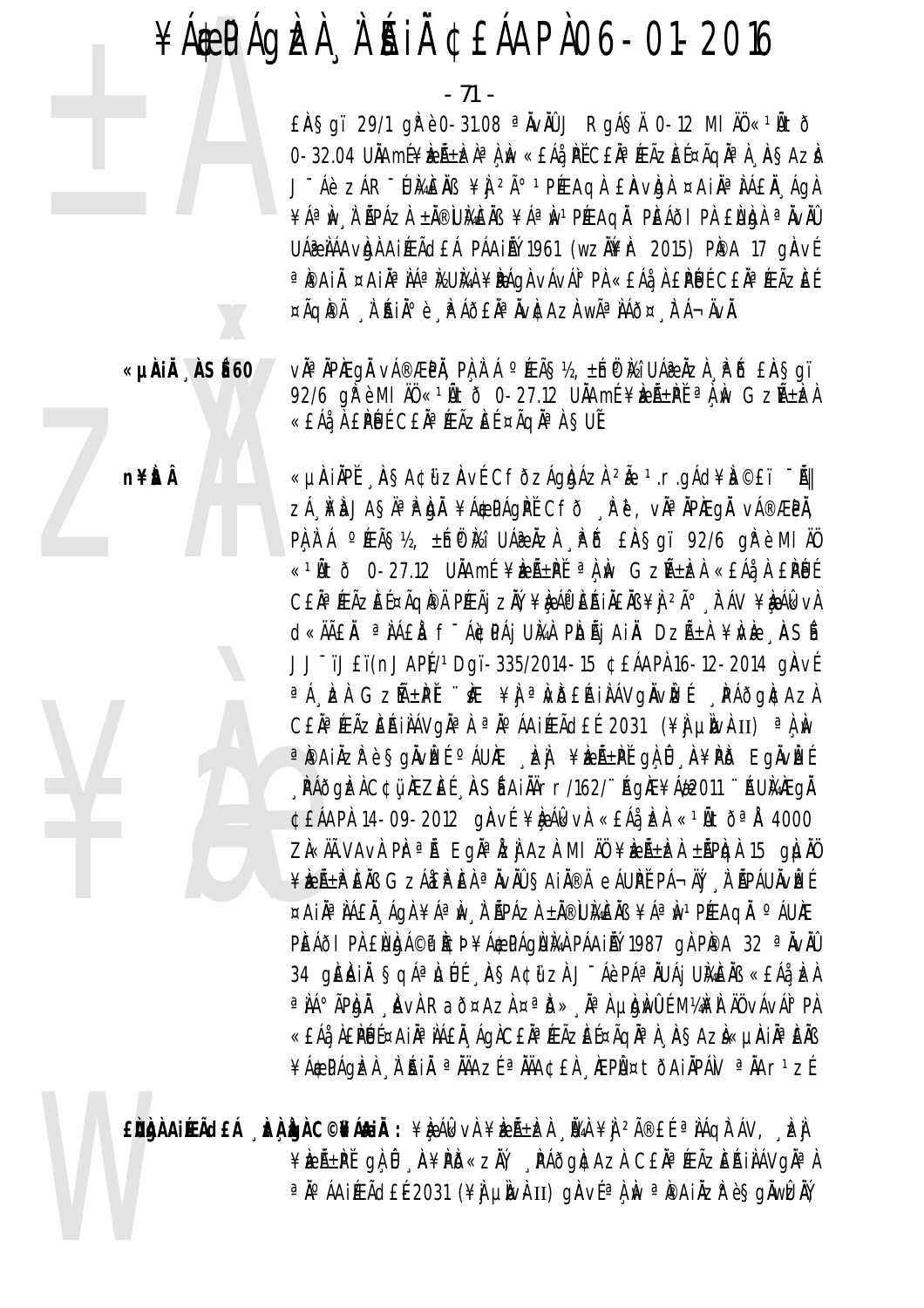- 72 -

a NAEN F ÁGDAJ UNAZN. NE¥N a NDEAINAVONA NZI AZN¤AINA NAEN ÁGN ¥ÁªIW I ŘPÁZI ±Ă®UMEIB ¥ÁªIW1PÆAQI vÁvÁI°PI «EÁå I EPÚÉ ¤AIĪ IÁEI ÁGI CEIª ÆÃZEE ¤ÃGPA ¥I UIt I Sº IZÁVGIVEE

wêÀÁðfÀ

«µÀIN¤ÈNB N AIN» è PIE®APNUPAV ZIað FÁ¬ÄvN. ¥Ie ÁlkvA vì<sup>a</sup> ìpiegì vá®æpì, pì ì á °é£ã§½, ±ínôèi⁄a uá@ìzì, Põ £ìA§qï 92/6 qře MI AÜ «1Ñtõ 0-27.12 UÄAmÉ ¥ÈZñLZÀ a A IN «EÁå PĚ CEÀ<sup>a</sup> FEÃZEE ¤ÃQNª A ASAZA J Áè ZÁR DI AENS ¥ Pú 1 PEAQA EAVIDA ¤AIA AAEA AQA ¥A a M A APAZA ±A®UMEAB ¥A a M PEEAQA PEÁÕI PÀ ENDA <sup>a</sup> ÄvÄÛ UÁ ÀÁA vIDA AI ÆÃ CEÁ PÁAI AÝ 1961 (WZI) <del>P</del> 2015) PIPA 17 GIAVÉ <sup>a</sup> IPAI À ¤AIN a NA MEUMA ¥IPAGA VÁVAIº PA «EÁå À EPUL CEÀª ÆÃZEL ¤ÃQIPÀ À AIѺ è PÁÕEĪ ÄVICAZA WÃ<sup>a</sup> ÀÁð¤ ໋ FÁ¬Ä∨À.

«µAIÄ ASÍ61

n¥itÂ

vìª ìPìEqì vá®ÆPì, Pì ì Á °ÉÃS½, UÉÈ®°Ì⁄¿i UÁ@ ÌZì Pè £ASgï 35/3 gP è 0-06 UAAmf LEA.35/7 gP è 0-12 UAAmf <sup>a</sup> AvAU AEA.35/16  $q\overline{r}$  è 0-08 UAAmi MI AO 0-26 UAAmi  $\angle$ keñ  $\pm$ ri a A Av Gzıèk «£Áå À £PÚÉ C£ĂªÆÃzÈÉ ¤ÃqĂªÀ§UĚ

«µÀIÀPĽ ASA¢ữZÀvÉCFðzÁgbÁzÌ<sup>2</sup>à J ï.¦.azÁ£Àzï ªÀvÀÛ Evbba ¥Á&PÁgPĚCFð Rě, väªÄPÆgÄ vÁ®ÆPÄ, PARÁ ºÆÃS½, UE POMI UA PO EASQI 35/3 OF è 0-06 UAAME AEA.35/ 7 gř è 0-12 UÄAmÉ <sup>a</sup> ÄvÄÛ , LEA 35/16 gř è 0-08 UÄAmÉ MI AÖ 0-26 UÄAmÉ¥RɱPĚªÀN GZıRÁ «EÁåÀ EPÚÉCEĪÆÃZEɤÃQPÄ PÉLÃI ZNY ¥IRÁPEAINENS ¥I 2ð FÁV ¥IRÁKVA d«MÃEN ªNÁEN f Ácpái Um Pidái Ain Dzá±i ¥ivie "Insé JJ TJET(nJAP)/ <sup>1</sup>Dgï-250/2010-11 ¢£ÁAPÀ 28-12-2015 gÀvÉ <sup>a</sup>Á EÀ GzñPĚ ∵ìÆ ¥Ì ªÌvið£ÁilÁVqIvizE , PÁðgI¢AzI C£I ªÆÃzEÁilÁVqI¤l ªÄ°ÁAIÆÃd£É2031 (¥Ì µÌW}II) ªÀÌW ªÌ®AIÄZ̺è§qÄVÌZɰÁU)Æ . EI ¥EıPI 910 A¥PD E9ÄVEI PÁð9EI C¢ü ÆZEI ASI AIÄÄrr/162/"AQAE¥Á#2011 "AUMAEQÄ ¢EÁAPA14-09-2012 QAVE ¥ÈÁk vÌ «EÁå ÞÀ «1Ñ tồªÅ 4000 ZÌ «Äà VA vÀ PÌrªÅ EgĪÅZÌ A ZÀ MI ÄÜ¥ÈL±ÈLÀ±ÃPÈQÀ 15 QLAŬ¥ÈLñÈ ÈÀB GZÁ£È LÀ ª ÀVÀÛ SA IÀ®Ä eÁUPĚPÁ¬ÄÝ À ÃPÁUÄvÈE ¤AIĪ ÀÁ£À ÁgÀ¥Áª Ìv À ÃPÁZÀ±Ă®ÙÀÆÀB ¥ÁªIN1PÆAQI ºÁUÆ PEÁÕI PI ENIGA©PICÞ¥Á\$PÁGNMA PÁAILÝ 1987 gì PIPA 32 <sup>a</sup> luil 34 giàil san Luit Asacu zh J-Aè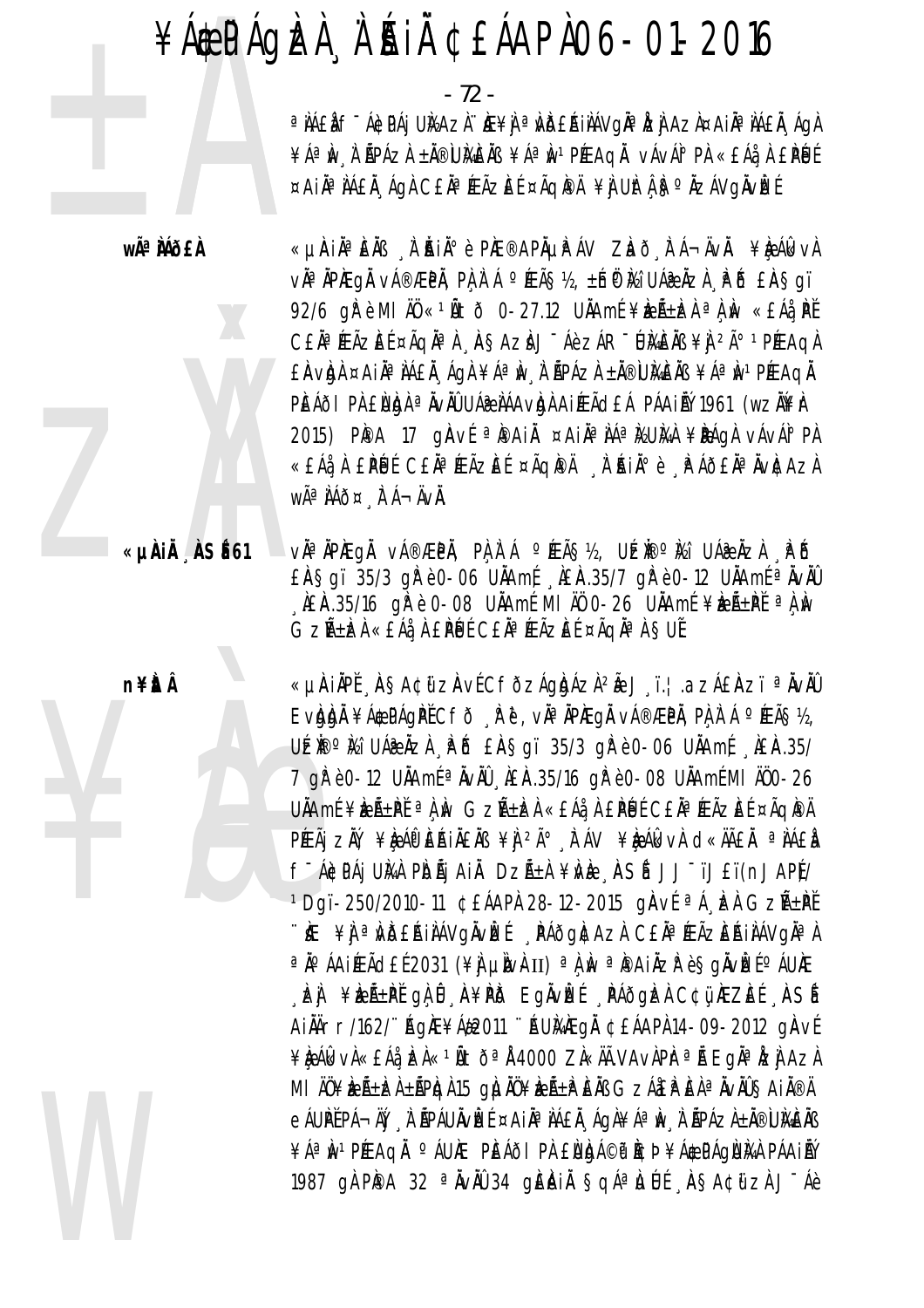- 73 -

P绀UÁj UMĚNS «EÁå, ER ªIÁ°ÃPE) AVR Rað¤AzR ¤ªIð», NªR µ bì mu li ma li ng và vâ vâ li nghệt đâ là E pé li ¤ A i là " là E là Q là C E là " la E le E ¤ÃQĪ) AŞAZÌ «µÀIĪEÄB ¥Á\$PÁQÈÀ À AIÄ ªÄÄAZɪÄÄA¢£À KEPܤtðAIÄPÁN <sup>a</sup> ÄAr<sup>1</sup>zÉ

¥keñPĽgĄÛ A¥PD«zŇ, PÁðg|¢AzI C£ÄªÆÃzEAiIAVgĪI ªÄ°ÁAIÆÃd£É2031 (¥ÌJ µÌNÀII) gÀVɪÀ,ÌN ªÌ®AIÄZ̺è§gÄWÊÄÝ a NAEN F ÁGDA I UNAZN. NE¥N a NDEAINAVONA NZI AZN¤AINA NAEN AON ¥ÁªIN I ŘPÁZI ±Ä®UMEIB ¥ÁªIN1PÉEAQI vÁvÁI°PI «£Áå I £PÉJÉ ¤AIĪ IÁEI ÁGI CEIª ÆÃZEE ¤ÃGPA ¥I UIt I Bº IZÁVGIVEE

wê MÕFÀ

«µÀIẰªÈÄß À ĂIĂºè PhE®APõPÁV Zhð FÁ¬ÄvÄ. ¥è ÁlkvÀ vìªìPÆgì vÁ®ÆPì, PìLì Á °ÆÃ§½, UÉÈ®°Èi UÁæÌZì "PĎ EASqi 35/3 qr è 0-06 UAAmf AEA.35/7 qr è 0-12 UAAmf <sup>a</sup> AvAU AEA.35/16 q Pè 0-08 UNAmé MI AO 0-26 UNAmé ¥ REA+ R a A M «EÁå PĚ CEĪÆÃZEÉ ¤ÃQĪÀ ASAZÀ J¯Áè ZÁR¯ÚMÈÄB ¥Ì 2ð 1PÉEAQÌ EÀVIDÀ ¤AIÀªÌÁEÀ ÁQÌ ¥ÁªÌN À ÃPÁZÌ ±À®ÙIAEÀB ¥Áª IN 1 PÍEAQI L PEÁÕI PI ENIGI ª IVIÙ UÁR IÁAVIGI A I FEÃO EÁ PÁA I AV 1961 (wzN¥r 2015) PPA 17 gAvfapaiA ¤AiAaNAaNUMA¥DAGA vÁvÁ° PÀ«£Áå À£PÚÉC£ĂªÆÃZÈɤÃQI®Ä À ŔIðè P Áð£ÄªÄvI¢AzÀ WÃ<sup>a</sup> HÁÕ¤ FÁ-ÄVÀ.

«µÀIÄ NSÍ62 v˻ÀPÆQÅ vÁ®ÆPÅ, "KAK ºÆÃ޽, ªPÆŘr UÁ@ÀZÀ PÕ EASgï 39/3J3 gì è MI AO «10to 0-18 UAAmE ¥bent a A No Gzñbà «EÁà, À EPUE CEÀª ÆÃZEE ¤ÃqĂª À SUE

n¥ÈrÂ

«µÀIÀPĚ AŞA¢ữZAvÉ CFÕZÁQIDÁZI 2Ă r.JEï.ªEDAdÄ ©Eï EDIAOPÄEWO JASAOPDI ¥ACPÁQIPI CFO RU, VIOIPIEQI V種PÄ, "KAA« °ÆÃ޽, ªPÆŘr UÁ@ÅZA PÕ EASQI 39/3J3 gì è MI AO «10tò 0-18 UAAmi ¥bentan da M Gzntba «EA.) £PÚ CE N ÆÃZE E¤ÃQIPA PÆÃJ ZN, ¥IRAO ERINENS ¥I 2ú TÁV ¥ÈÁkVÀ d«ÄÃÊĂ ªÀÁÊÀ fīÁ¢PÁj UЍÀ PIDÃj AIÀ DZñÀ ¥ÌVÈ, IASÍ JJ<sup>-</sup>ïJ£ï(nJAP) /<sup>1</sup>Dqï-364/2013-14 ¢£ÁAPÀ02-06-2014 qÀVÉ <sup>a</sup> A Le Gzh+PI "IE ¥ A a NDEAIA A VONVLE PAO OR A ZA C£ĂªÆÃZĒŔIÌÁVgĬªÀ ªĂºÁAIÆÃd£Í 2031 (¥Ì µÌIvÀII) ªÀÌW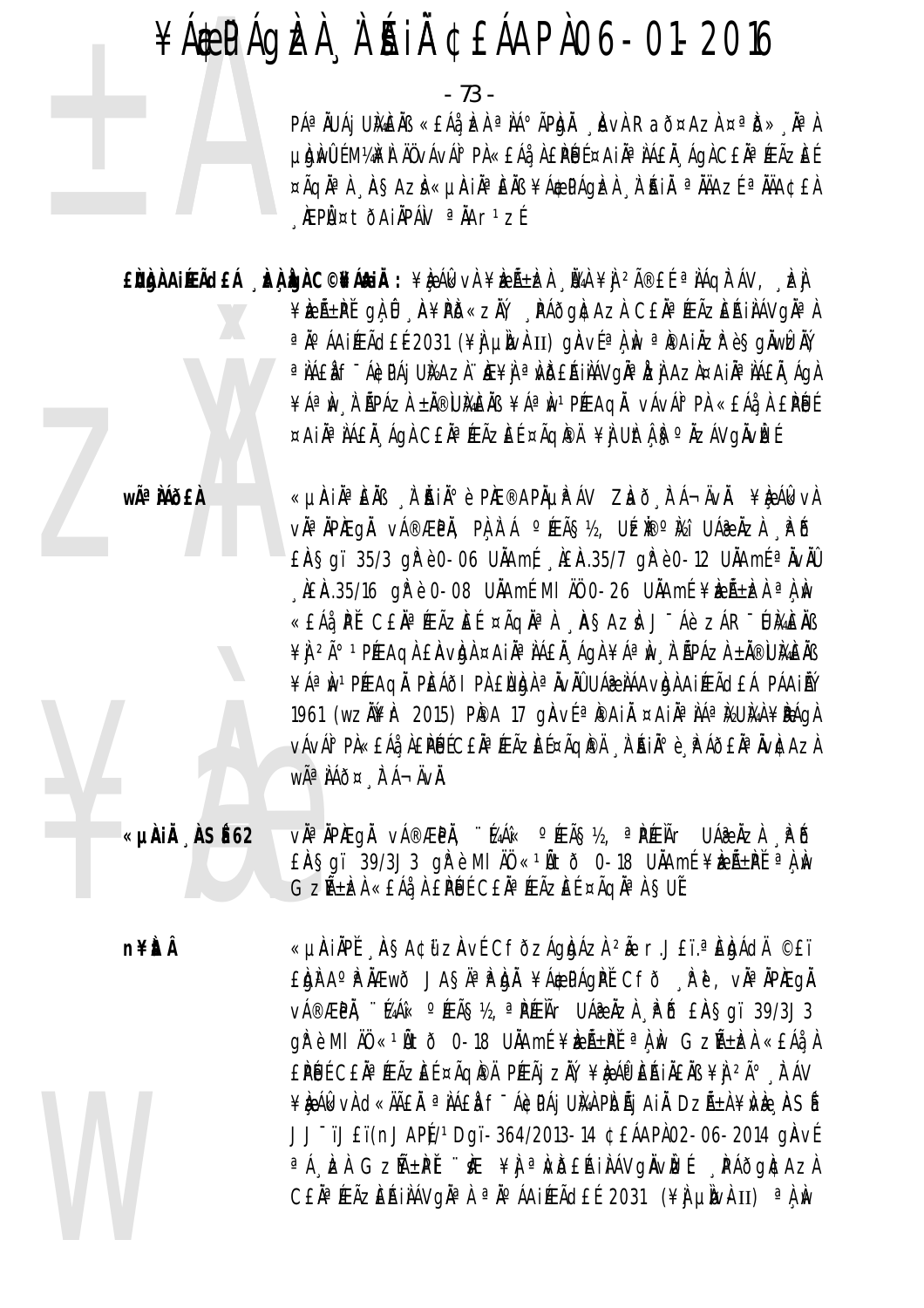# ¥ÁÆPÁGÈÀ À`ÉAIÀ ¢£ÁAPÀ 06-01-2016

-74<br>-74<br>-74<br>PAOGERCCUREZEE RS<br>PAOGERCCUREZEE RS<br>CEAPR 14-09-2012 GRS<br>ZA«ÄÄVAVA PR=A EGRS<br>PEAOLPA ENDA@PRCP <sup>a</sup>˨Ai Àzhè§gÀvké °ÁU kë shi ¥kanën ga û sh¥ho Egàvké <sub>、</sub>ÀAÕgÈÀ C¢ü, ÆZÈÉ ÅSÍ AI ÀÄrr/162/¨ÁgÆ¥Áæ2011 ¨ÁUÀ¼ÆgÀ ¢£ÁAPÀ 14-09-2012 gÀVÉ ¥À¿ÁÎkVÀ «£Áå, ÈZÀ «1ÑtðªÅ 4000 ZÀ«ÄÃ.VAvÀ PÀ<sup>ra</sup>Á EgĂ<sup>a</sup> ÅzÀ AzÀ MI ÄÖ ¥ÈÆÑ±À ±ÁPÀqÀ 15 gÀJÀÖ ¥ÈÆÄ±À ÈÑS GZÁÆÀ ÈÀ ªÀVÀÛ ŞAI À®Ä eÁURÉ PÁ¬ÄÝ , À "ÃPÁUÀVEÉ ¤Ai Àª À Á£À, ÁgÀ ¥Áª Àv¸À˙ÃPÁZÀ ±À®Ù À¥ÈÄß ¥Áª Àv 1 PÉEAqÄ ∘ÁUÆ PĚÁÕI PÀ ENDÁ©Ũ PČÞ ¥ÁÆPÁGUMÀ PÁAI NÝ 1987 GÀ PIPA 32 ª ÄVÄÛ 34 gÈÀIÀ §qÁªÀJÚÉ ¸À§A¢ữ zÌ J¯Áè PÁªÀUÁj UÀ¼ÈÄB «£Áå¸ÞÀ <sup>a</sup>ÀÁ°ÃPÀJÀ ÀvÀ Rað¤AzÀ ¤<sup>a</sup>ð» À µÀnWÙ M¼ÀÄ ÄÖ vÁvÁI°PÀ «£Áå¸À£ÌPÉJɤAIÀªÌÁ£Ă¸ÁgÀC£ĂªÆÃzÈɤÃgĂªÀ¸À§AzÀ«µÀiĂªÈÄß ¥ÁÆPÁGÞÀ À`ÍAIÀ ªÀÄAZÉ ªÀÄA¢£À ÆPÙ¤tðAIÄPÁN ªÀAr<sup>1</sup>zÉ

ENDA AI £ÙÀÀ AI**ÉEà LEÁ ÀJÀ C©¥ÁÆIÀ :** ¥ÈÁIkvÀ ¥ÈÆÑ±ÈÀ ÙAÀ¥Ì, <sup>2î</sup>£É ªÀÁQ̯ÁV, ¸ÈÀ ¥ æÃ±PĚ g Û , À¥PÕ«z ÀY, ĮPÁðg ¢ÞAz C£ Àª ÆÃz EÁI ÀAVg Àª À  $^{\circ}$ ÁAiÆÃd£É-2031 (¥ÌJµÌNÀII) gÀVÉ $^{\circ}$ À,ÌN  $^{\circ}$ i®Ai Àzłè§gĂwûzĂŸ <sup>a</sup> ÌÁ£À f<sup>-</sup>Á¢PÁj U̽AzÌ ¨ìE¥Ì ªÌvð£ÁiÌÁVgĂªÌzÌ AzÀ¤AiĪÌÁ£Ă¸ÁgÀ ¥ÁªÀw¸À¨ÃPÁZÀ ±Ă®Ù}A£ÀB ¥ÁªÀwºPÉEAqĂ vÁvÁPPÀ «£Áå¸À £ÌPÉJÉ ¤Ai Àª À Á£À, ÁgÀ C£Àª ÆÃzÈÉ ¤ÃqI®Ä ¥Ì UÌt Á FSº ÀZÁVgÀvIzÉ

¥Àæ

**wê ÀÁð£À** «µÀi Àª È ÀB À ˙ Ăi À º è PÆ®AP Àj µ PÁV Z Lað AT Á¬Äv À. ¥ Le Álk v À vĪÄPÆgÅ vÁ®ÆPÅ, ¨½Ái« ºÆÃ§½, ªPÆĬÁr UÁæÀzÀ ¸PÕ  $E$ ˤgï 39/3J3 gì è MI ÄÖ «<sup>1</sup>Ãtð 0-18 UÄAmÉ ¥ÀzñÀ <sup>a</sup>À Àv «£Áå¸PĚ Č£ÄªÆÃzĔÉ ¤ÃqĂªÀ ¸À§AzÀ J¯Áè zÁR¯ŨŀÀĒĂB ¥À <sup>2ð</sup> PÉEAQÀ £ÀVÀJÀ ¤AI ÀªÀÁ£À¸ÁGÀ ¥ÁªÀw¸À˙ÃPÁZÀ ±À®ÙÀ4ÈÀB ¥ÁªÀWºPÉŁAQĂ PÈÁðI PÀ £ÙÀDÀª ÀVÀÛ UÁæ ÀÁAvÀDÀ AI ÉEÃO£Á PÁAI ÁÝ 1961 (wz˴À 2015) PÀBA 17 gÀVÉ <sup>a</sup>À®AI ¤AI ÀªÀAªÀ½UÀ¼À ¥ÀÀGÀ vÁvÁº PÀ«£Áå¸À£PÉUÉ C£ĂªÆÃZÈɤÃqÌ®Ä ¸À¨ÍAïÀ°è¸ÌPÁð£ĂªÄvÌ¢AzÀ wêÌÁð¤ÀÁ⊣ÄvÄ.

W «µ**ÀiÀ , ÀSÉ 63** v˻ÀPÆgÅ vÁ®ÆPÀ, HrðUÓgÉ ºÉÆÃ§½, ªÀAZPÀ¨iPÅ¥É UÁæÀzÀ  $\hat{A}$ <sup>e</sup> $\hat{D}$  £ $\hat{A}$ §gï 46/1 g $\hat{A}$ °è 1 JP $\hat{A}$ t $\hat{A}$  27 U $\hat{A}$ Am $\hat{A}$ ,  $\hat{A}$ E $\hat{A}$ . 46/2 g $\hat{A}$ °è 0-02  $U$ ÅAm $f$ ,  $\lambda$ E $\overline{A}$ .46/3 g $\overline{R}$ è 0-02  $U$ ÅAm $f$ ,  $\lambda$ E $\lambda$ .46/4 g $\overline{R}$ è 0-02  $U$ ÅAm $f$  $\Box$ AEA.46/5 g $\dot{R}$ è 0-11 UAAm $f \Box$ AEA.46/6 g $\dot{R}$ è 0-14 UAAm $f \Box$ AEA. 46/7 gh è 0-20 UNAmi LEA.46/8 gh è 0-05 UNAmi LEA.46/9  $qR$ <sup>è</sup> 0-12 UÅAm  $f$ ,  $\lambda E$ Å $.46/10$   $qR$ è 0-05 UÅAm  $f$ ,  $\lambda E$ À $.46/11$   $qR$ è 0-18 UÄAm $\int_{a}^{b}$  AEA.47/3 gh è 0-36 UÄAm $\int_{a}^{b}$  AEA.47/4 gh è 0-13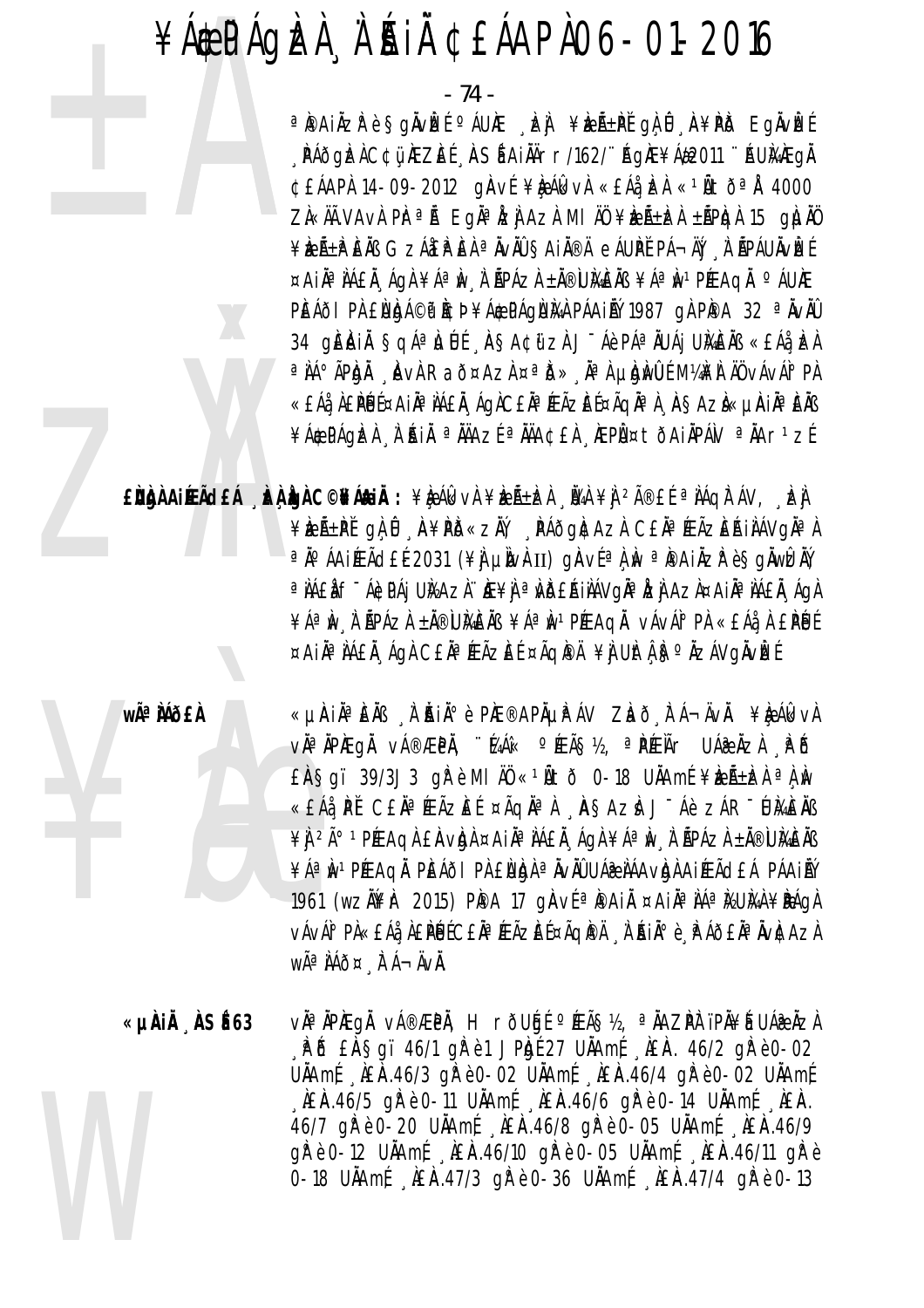# ¥ÁÆPÁGÈÀ À`ÉAIÀ ¢£ÁAPÀ 06-01-2016

n¥ŁÂ

¥Àæ

W

- 75 - ±ÀÄ UÄAmÉ, ÀEÀA.47/8 gh è 12 JPh (£26 UÄAmÉ, ÀEÀA.47/9J gh è 0-27 UÄAm $f \sim \hbar E \hat{R}$ .47/9 $\degree$  g $\hbar$ è 0-18 UÄAm $f \sim \hbar E \hat{R}$ .47/91 g $\hbar$ è 0-18 UÄAm {  $\triangle$  AEA.47/9r g  $R$ <sup>è</sup> 0-18 UÅAm {  $\triangle$  AEA.47/9E g  $R$ <sup>è</sup> 0-26  $U$ ÅAm $f$ ,  $\lambda$ £À $.44/2$  g $\lambda$ <sup>e</sup> 0-10  $U$ ÅAm $f$ ,  $\lambda$ £À $.44/4$  g $\lambda$ <sup>e</sup> e 1 JP $k$ gé 13 UÄAm É, ÀEÀA.44/5 gh è 0-22 UÀAm É, ÀEÀA.44/6 gh è 0-23 UÀAm É  $\Box$ AEAR.44/7 g $\dot{R}$ è 1 JPAgÉ 04 UALAm $\dot{R}$  AEAR.44/8 g $\dot{R}$ è 1 JPAgÉ 03 UÄAmÉ, ÀEÀA.44/9 gh è 0-32 UÄAmÉ, ÀEÀA.44/10 gh è 1 JPh e 21  $U$ Å $Amf$ ,  $\lambda$  $E$  $\lambda$ .45/1 g $\lambda$ <sup> $\beta$ </sup> è 1 JP $k$ g $f$  24 U $\lambda$  $Amf$ ,  $\lambda$  $E$  $\lambda$ .45/2 g $\lambda$ <sup> $\beta$ </sup> è 2 JP $k$ g $f$ 08 UÄAmf, JLEA.45/3 gh è 0-35 UÄAmE MI AO 32 JPA e 16 UÄAmE ¥ÈıPĚ ±ÉPÀtÊÀ GZñPĚ KPÀ ¤ªÃ±ĚÀ «£Áå À £PÉ C£ĂªÆÃZĚÉ  $\vec{A}$ qÀ $\vec{A}$  & SUE

> **n¥ìtâ** «µÀIÄPĚ 'À§A¢ü zÀvÉ CfðzÁgÌgÁzÀCzÌPÀjĂ, <sup>2</sup>ǎ D¢ZĂAZÈŇj I æjiÖ (j) E<sup>a</sup> İgÄ ¥Á opág PĚ Cfð <sub>s</sub>ip ei vÄ<sup>a</sup> ÄPAEgÄ vÁ®ÆPÄ, Hrðuál<sup>o</sup>ÆÃ§½, <sup>a</sup>ÄAZÞÀTïPÄ¥É UÁæÄzÀ "PÖ £À§gï 46/1  $q$  $R$ <sup> $\dot{e}$ </sup> $1$  JP $k$ <sub>E</sub> $i$  $2$  U $k$ Å $Am$  $j$ <sub>k</sub> $k$  $k$  $m$ ,  $k$  $m$ <sub>k</sub> $k$  $m$ <sub>k</sub> $m$ <sub>k</sub> $m$ <sub>k</sub> $m$ <sub>k</sub> $m$ <sub>k</sub> $m$ <sub>k</sub> $m$ <sub>k</sub> $m$ <sub>k</sub> $m$ <sub>k</sub> $m$ <sub>k</sub> $m$ <sub>k</sub> $m$ <sub>k</sub> $m$ <sub>k</sub> $m$ <sub>k</sub> $m$ <sub>k</sub> $m$ <sub>k</sub> $m$ <sub>k</sub> $m$ <sub>k</sub> $m$ <sub>k</sub> $m$ <sub>k</sub> $m$ <sub>k</sub> $m$ <sub>k</sub> $m$ <sub>k</sub> $m$ <sub>k</sub> $m$ <sub>k</sub>  $q$  $R$ <sup>è</sup> 0-02 U $\ddot{A}$ Am $f$ ,  $\ddot{A}E$  $\dot{A}$ .46/4  $q$  $\ddot{R}$  è 0-02 U $\ddot{A}$ Am $f$ ,  $\ddot{A}E$  $\dot{A}$ .46/5  $q$  $\ddot{R}$  è 0-11 UÄAm f NEA.46/6 gh<sup>e</sup> 0-14 UÄAm f NEA. 46/7 ghe 0-20 UÄAm f \_ AEA.46/8 gh<sup>e</sup> 0-05 UÄAm f \_ AEA.46/9 ghe 0-12 UÄAm f  $\frac{1}{2}$ ÀEÀA.46/10 gh è 0-05 UÀAm É $\frac{1}{2}$ ÀEÀA.46/11 gh è 0-18 UÀAm É $\frac{1}{2}$ ÀEÀ. 47/3 gh è 0-36 UNAmi AEA.47/4 gh è 0-13 UNAmi AEA.47/8  $q$  $R$ <sup> $e$ </sup> $12$  JP $k$ <sub>p</sub> $f$   $26$  U $k$ Am $f$ ,  $k$  $E$  $k$ ,  $47/9$ J  $q$  $k$  $e$  $0$ - $27$  U $k$ Am $f$ ,  $k$  $E$  $k$ ,  $47/9$ 9<sup>©</sup> g<sup>P</sup> è 0-18 UÅAm {  $\lambda$  EA.47/9<sup>1</sup> g<sup>P</sup> è 0-18 UÅAm {  $\lambda$  EA.47/9r  $g$  $R$ <sup>è</sup> 0-18 U $\ddot{\text{M}}$ Am $f$ ,  $\ddot{\text{A}}$ E $\dot{\text{A}}$ .47/9E  $g$  $R$ <sup>è</sup> 0-26 U $\ddot{\text{M}}$ Am $f$ ,  $\ddot{\text{A}}$ E $\dot{\text{A}}$ .44/2  $g$  $R$ <sup>è</sup>  $0-10$  U $\text{MAmf}$   $\text{AER}.44/4$  g $\text{R}$ è 1 JP $\text{M}$  $\text{C}$  13 U $\text{MAmf}$   $\text{AER}.44/5$  g $\text{R}$ è 0-22 UÄAm É , ÀEÀA.44/6 ghè 0-23 UÄAm É , ÀEÀA.44/7 ghè 1 JPhgé 04 UÄAm É, ÀEÀA.44/8 gìrè 1 JPÀgÉ 03 UÄAm É, ÀEÀA.44/9 gìrè 0-32 UÄAm É , LEAR.44/10 g/ $\bar{F}$ è 1 JPÀgÉ 21 UÄAm É , LEAR.45/1 g/ $\bar{F}$ è 1 JPÀgÉ 24 UÄAmÉ, ÀEÀA.45/2 ghè 2 JPÀgÉ 08 UÄAmÉ, ÀEÀA.45/3 ghè 0-35 UÄAmÉ MI ÄÖ 32 JP $h$ é 16 UÄAmé ¥àzñPĚ ±ÉPàt $h$ à GzñPĚ KPA ¤<sup>a</sup> ñÈÀ «£Áå À £ PÚ É C£ À<sup>a</sup> ÆÃZ È É ¤Ãq PÅ PÆÃj g ÀvÁ ÚG É ¥À¿ÁÔP ÆŔIŇĒŇB¥Ì <sup>2ð</sup>, ÈÁV ¥À¿ÁÎkvÀ eÁUÞĚ <sup>a</sup> NÁ£À f<sup>-</sup>Á¢PÁj UÀ¼À, v˻ÄPÆgÀ f<sup>-</sup>É vÀªÄPÆgÀ gÈbÀ¥Àè ASÉ J¯ïJPÆå/J¸ïDgï/ 57/1995-96 ¢EÁAPÀ 24-07-1995 gÀVÉ ÜL Á¢ÃEÀ PÁAIÑ 1994 gÀ PÀPA 4(1) gÀ <sup>a</sup> lÃgÚÉ C¢ü, AEZEÉ ºÉEgh, À ÁVgÀVLEE , PÁðgÀPÀ C£ĂªÆÃ¢1gĂªÀªĂºÁAiÆÃd£É2031 (¥À µÀWÀII) gÀVÉ ÁªÀðd¤PÀ / CgÉ ÁªÀðd¤PÀªÌ®AiÄzÌ è§gÀvÈÉ ºÁUÀE ¿ÈÀ ¥ÈıPĚ gÁ¶ÃAIÀ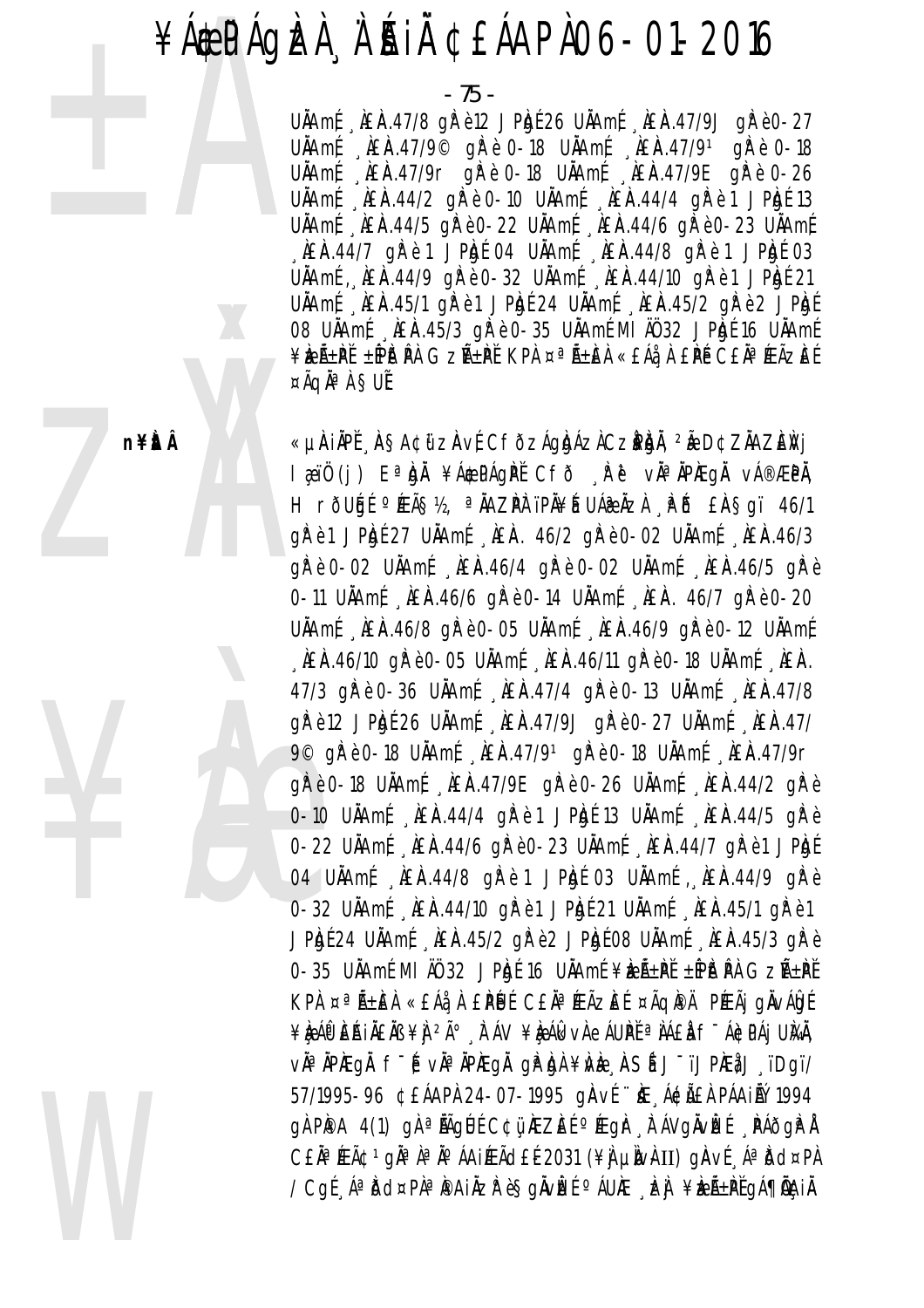- 76 -

<sup>O</sup>ÉÁÝ - 4 PĚ PÆA¢PÆArgÄvÈÉ ±ÉPÈLÊPÀ KPÀ¤ªÃ±ÈLÀ GZñPĚ ¤AIÄ<sup>a</sup> IÁEI AGI ±APIGI 10 GI JI ¥IEA±PEIB GZÁEPEPÁV º AUIE ±ÃPICH 5 QILIN ¥IEA±PENB ªAºEH ¤®ÄUICIUAV «Äà P j 1 ¤AIĪ IÁEI, ÁgA±fPIt PA GZA+PI KPA¤ª A±EA«EÁå, ACEIª ÆÃZEUE ¥Ì UItî Iş°ÄzÁVzIY «µiriña EIB ¥A¢PÁQIZI), I AI A NAZE a NA¢EI **EPܤtÕAIÄPÁN** <sup>a</sup>ÄAr<sup>1</sup>zÉ

EÙÙNAIEACEÁ DA DA C©NÁNIA : ¥RÁGWA ¥RÁ±RA ÙA ¥I 2îEÍ ª NÁQITÁV, DA ¥ÈıPĚ QLŮ A¥PD«ZŇ, PÁÕQNAZ) CEŇªÆÃZEŔINÁVQŇªN <sup>a</sup> Ä<sup>o</sup> ÁAIÆÃd£É2031 (¥) µÌNHII) gÀVÍ ÁªĎd¤PÀ/ CgÍ ÁªĎd¤PÀ a í Paiåzí é Sgäwíziű a IÁEI f - Ácpáj UIAI, via IPIEgi f - é via IPIEgi qp b) \{\bdd{k}} \{\bdd{B}\$\} \{\bdd{L}\$1\} \{\bdd{B}\$7/1995-96 \{\te EAAP}\$24-07-1995 già ví "iE Actilea Páaili" 1994 gi Piea 4(1) gi aliagui C¢ü MEZEE O PEGIT TAVGÄVILE ¤AIN<sup>a</sup> NAEN AGI ¥AªIN N APAZA ±Ă®ÙMÈÄB ¥ÁªÌN1PÆAQĂ ±ÉPÌtPÀ GZñÌZÀ KPÀ ¤ªÃ±ÈÀ «£Áå À EPUL CEN PEÃZEL ¤ÃQIPÀ ¥I UN LIS PAZÁVQIVIZE

wê MÕ£À

«µÀiĂªÈĂB À ĂiĂiðè PIÆ®APõPÁV ZLað FÁ¬ÄvÄ. ¥LeÁlkvÀ vĪÄPÆqÅ vÁ®ÆPÄ, H rõUģÉ °ÆÃ§½, ªÄAZPÀ ïPÄ¥Í UÁ@ÄzÀ  $\,$   $\mathbb{R}$  fo  $\,$  EASgi 46/1 g $\,$ R è 1 JPg f 27 UAAmf  $\,$  AEA. 46/2 g $\,$ R è 0-02 UÄAmf \_ AEA 46/3 g P è 0-02 UÄAmf \_ AEA 46/4 g P è 0-02 UÄAmf  $\hat{A}E\hat{A}$ .46/5 g $\hat{B}$ è 0-11 U $\hat{A}$ Am $\hat{A}$   $\hat{A}E\hat{A}$ .46/6 g $\hat{B}$ è 0-14 U $\hat{A}$ Am $\hat{A}$   $\hat{A}E\hat{A}$ . 46/7 gh è 0-20 UNAmi LEA.46/8 gh è 0-05 UNAmi LEA.46/9 g) r è 0-12 UNAmi NEN.46/10 g) r è 0-05 UNAmi NEN.46/11 g) r è 0-18 UÄAmf LAEA. 47/3 gP è 0-36 UÄAmf LAEA.47/4 gP è 0-13 UÄAmf LAEA.47/8 gP e 12 JPh f 26 UÄAmf LAEA.47/9J gP e 0-27 UÄAmf REA.47/9<sup>©</sup> gPe 0-18 UÄAmf REA.47/91 gPe 0-18 UÄAmf , AEA 47/9r gřè 0-18 UÄAmf , AEA 47/9E gřè 0-26 UÄAmf AEAR.44/2 gree 0-10 UÄAmf AEAR.44/4 gree 1 JPhpf 13 UÄAmf AEA 44/5 gh è 0-22 UAAmf AEA 44/6 gh è 0-23 UAAmf  $\lambda$  AEA .44/7 g  $R$  è 1 JP g f 04 UAA m  $\lambda$  AEA .44/8 g  $R$  è 1 JP g f 03 UÄAmÉ, AEAR.44/9 g/P è 0-32 UÄAmÉ AEAR.44/10 g/P è 1 JP/g/E 21 UÄAmf AEA.45/1 grè1 JPbgf 24 UÄAmf AEA.45/2 grè2 JPbgf 08 UÄAmf LEA.45/3 gP è 0-35 UÄAmf MI AÖ 32 JP gf 16 UÄAmf ¥ÈıP̱FPItPIGZıPĚKPI¤ªÃ±EÀ«£Áå PĚC£ĂªÆÃZEɤÃQĪÀ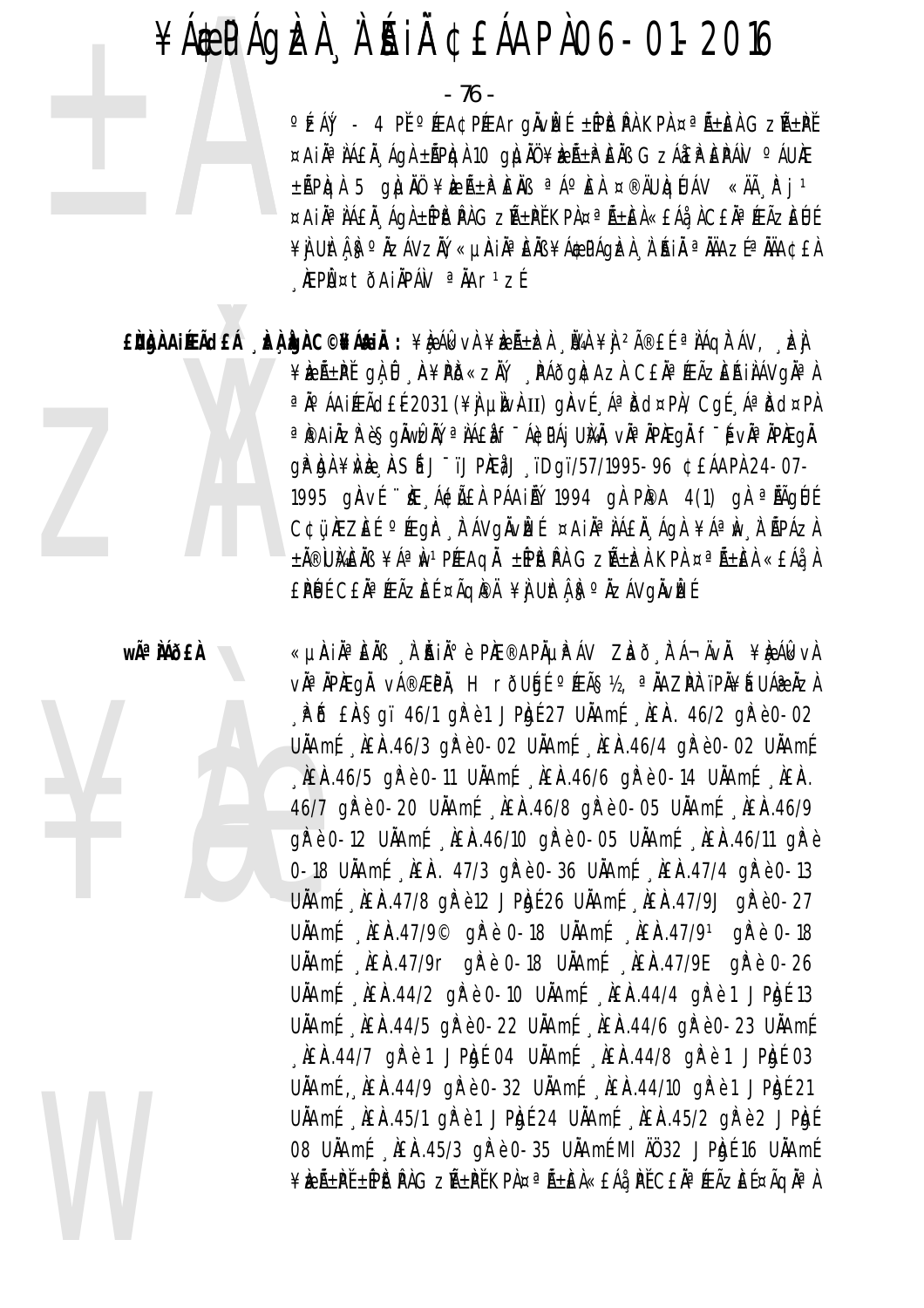- 77 -

. ÀSAZIJ <sup>-</sup> ÁèzÁR <sup>-</sup> ÚMÈÄB ¥I <sup>2Ã</sup>° 1 PÆAQÀ£ÀvIdÀ¤UI¢WÀ±Ă®UMÈÄB ¥Áª Nº 1 PÉEAQN ¤AIN ª NAEN AO A ±APRO A 10 OLLNO ¥REA±PENS GZÁEPEPÁV <sup>o</sup> ÁUÆ ±ÃPIGA5 gIJAÜ¥IEÁ±PEÄB ªÁºEA¤®ÄUIGLJAV «ÄÃ, È i 1 ±EPÈt PÀ GZñÈZÀ KPÀ ¤ª ñÈZÀ «£Áå, À £PÉJÉ C£Àª ÉEÃZÈÉ ¤ÃQIPÄ À AIİè PÁÕEĪÄVICAZA WêIÁÕ¤ FÁ¬ÄVI.

«µÀiÄ ÀSÉ64 v˻ ÀPÆqÅ vÁ®ÆPÀ, PÀ À Á °ÆÃ§½, vÀª ÀPÆqÀ Cª ÀÁ¤PÉJÉ UÁ֎ ÀZÀ AP & EASQ' 5 OF è MI AU3 JPRE ¥REA±PE PEUAI PA GZAEPE KPA ¤ªÑ±ÈÀ «EÁå¸À EPÉ CEÀªÉÃZÈĒ ¤ÃqÀªÀ SUĚ

> «µÀIÀPĚ AŞA¢ữZÀvÉ CfðzÁgbázì2 J£ï.f.gìzifidá±ï ©£ï J£ï.Dgï.dUkrñï E<sup>a</sup> bh ¥Á\$PÁgPĚCfð Rěvi vàªÄPÆgh vÁ®ÆPÀ, PA A A PEAS12, VA APAEGA C AA¤PGE UA AZA PD EASQI 5 gì è MI AO 3 JPhoé ¥heñ±hě Péuáj Pá Gzñ±hě KPa ¤<sup>a</sup>ñ±èa «£Áå A EPULCE À<sup>a</sup> (EÃZEL¤ÃQIPA P(EÃ] QÀVÁQIE ¥D AO ERIAENS ¥) 2ú, IT AV ¥ÈÁI VÀ C «ĂÃEÈÄB ª IAEI F-ÁCPÁJ UIAI PIDÃJ AI DZñI ASÍ JJ-ïJ£ï/J ïDgï/11/1973-74 ¢£ÁAPI04-06-1973 gÄZÄ PEUÁj PÁ GZıPĬ "KE ¥I ªNDEAINAVQNVEE PAÕQP I CEN PEâ1qNa) a jo áaiÆãd£é 2031 (\} un un daví dáu la a n m, dáu la a átida ªÄvÄÛ∵ÁUŁB PEUÁj PÁ ªPAiÄzPè§gÄvÈÉ ªPAiÄ ¤AiĪIÁªIŁUI4A ¥PÁQA <sup>a</sup> Nº ÁAIFEÃ dE (¥) µN v k 11) 2031 q A v { PÁÕ g A z k CEÄ<sup>a</sup> ÆÃZEAINAUN<sup>a</sup> A ª NAZE PEUAJ PÁ GZM+PI "K ¥Ì ªWDEAINAVQNª LZI AZI ªPAIN ¤AINªNAªWUMH¥PAQI PEUAI PA GZñPĚ S¼À PA CªPÁ±kgĂvÈÉ ºÁUÆ EÀ ¥ÈıPĚGÀ Û A¥PÕ Eglvizí Píuáj Pá KPA ¤<sup>a</sup> رEA GzرPĚ ¤AIÄ<sup>a</sup> JÁEA ÁgA ±ŘPIgA 10 gì lào ¥izã±i? Eàis Gzáæp EPAV ° AUIE ±ÃPIgì 5 gì lào ¥izã±i? Eàis a Á°EL ¤®ÄUIQUÁV «Äà F j 1 ¤AIN a LAEN ÁQI PEUAJ PÁ GZѱPĚ KPA¤ªÃ±EA«£Áå AC£ÄªÆÃZEŨĹ¥À UÌtÁ F°ÄZÁVZÄÝ, «µÀiĪĒÄB ¥Á\$PÁQIZI I A AJ A JÄJAZÍ ª AJA¢£I IEPI ¤ tÕA JÄPÁV ª AAr 1 zÍ

EÙÀNA AIREACHA LA LONGCONALIA : ¥LA AL VA ¥LA LA VA ¥A 2îEL ª NÁON ÁV, LA ¥ÈıPĚ gÀ Û A¥PD«ZÄ, PÁÕGACAZA CEĪÆÃZEŔIAÁVGĪA a jo á A jí E Á dé 2031 (¥) LINA II) GA vé PÉU Á j PÁ a PA ji ZzP è SGÄWIZAY a NAEN F ÁGDAI UNAZN HE¥N a MDEAINÁVONA NZI AZN¤AIÑ ANAEN AON ¥ÁªIN I ŘPÁZI ±Ă®UMEIB ¥ÁªIN1PÆAQI PÉUÁJ PÁ GZѱIZI KPI ¤ªÑ±EÀ«£Áå À £PÚÉ C£ĂªÆÃZEÉ ¤ÃQPÀ¥Ì UÌtÁ F°ÄZÁVGÄVÈÉ

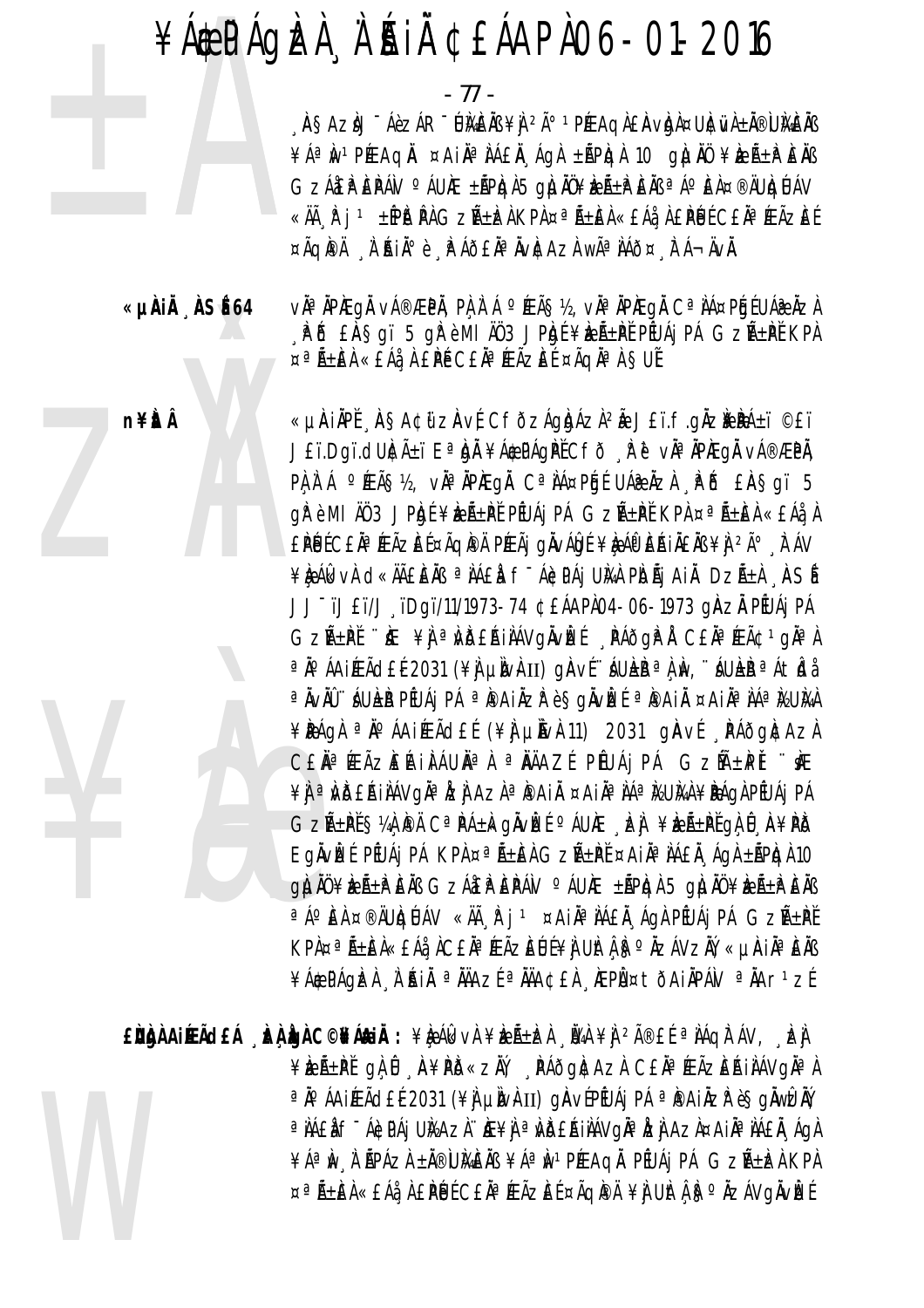- 78 -

wÃ<sup>a</sup> Mõ£À

«µÀIẰªÈÄß À ĂIĂºè PhE®APõPÁV Zhð FÁ¬ÄvÄ. ¥è ÁlkvÀ v˻ ĂPÆqÅ vÁ®ÆPÄ, PÀ À Á °ÆÃ§½, vÀª ĂPÆqÅ Cª ÌÁ¤PÉJÉ UÁ@ ÀZÀ AP & EASqi 5 q Pèmi A03 JPh E¥REALPE PEUAI PE GZALPE KPA ¤ªÃ±EÀ«£Áå¸PĚ C£ĂªÆÃZEɤÃQĂªÀ¸À§AZÀJ¯ÁèZÁR¯ŨMEÀB ¥ 1 2ð 1 PÉE AQ A E AV Q A ¤ UNC WA ± N ® W AGE N B ¥ A ª N 1 PÉE AQ N  $\propto$ Ain<sup>a</sup> ná£n ága ±ápiga 10 giunü ¥izá±p Ens Gzá£p Epáv  $\circ$ áune ±ÃPICJA 5 QILJAŬ ¥IZñP E AB ª Áº E A ¤®ÄUICJÚAV «Äà R j 1 PEUA j PÁ GZñÈÀ KPÀ ¤ªÃ±ÈÀ «£Áå¸À £PÚÉ C£ĂªÆÃZÈÉ ¤ÃQIPÄ ¸À ĤIÀº è A Áð EÄ<sup>a</sup> Ävícaza wã<sup>a</sup> Iáð¤ A Á¬ÄvÄ.

«µÀIÄ ÀSÉ65 vઠÀPAEQÀ vÁ®ÆPÀ, PÀ À Á ºÆÃ޽, «ÃQÀ ÁULDÀ UÁ@ÀZÀ APÕ  $E$ AŞqï 14/9 q $\mathbb{P}$ è 0-25 U $\lambda$ Amé  $\partial \lambda$  M GzA $\pm$ Pt 0-03 U $\lambda$ Amé <sup>a</sup> Átria Gzñ±pť, A£A.14/8 gře 0-25 UÄAmé <sup>a</sup> A w Gzñ±pě 0-03 UÄAmÉ <sup>a</sup> Átidi GzR̃±PI, LEA.15/2 grè0-11 UÄAmÉ <sup>a</sup> Lu GZñPĚ <sup>a</sup> AvAU AEA.15/10 grè 0-04 UAAmÉ a A Av GzñPĚ MI AU 1 JPAJÉ 31 UÄAmÉ <sup>a</sup> A Av a AvAU a AtAJA GZALPĚ dAn KPA ¤a Alen «EÁå, À EPÉ CEÀª ÆÃZEÉ ¤ÃQÀª À SUÉ

**n¥itÂ** 

«µÀIÀPĚ AŞA¢ữZÀVÉ CFÕZÁQÀÁZÀ 2Ă LZÁÕQÏ CºPÀZÏ ©£ïªÄ°PÄZï¥ÁåQÃeÁ£ïEªÀdÄ¥Á\$PÁQPĚCfð RěvĪÄPÆQÄ V種PÄ, PA A Á ºÉAS½, «ÃQA ÁUAA UÁ&ÀZA A B EASQI 14/9 gì è 0-25 UÀAmí a À Av GzñPĚ 0-03 UÀAmí a Áticia GzñPĚ  $\hat{A}$  A  $\hat{A}$  A  $\hat{A}$  and  $\hat{B}$  a  $\hat{C}$  and  $\hat{A}$  and  $\hat{C}$  and  $\hat{C}$  and  $\hat{C}$  and  $\hat{C}$  and  $\hat{C}$  and  $\hat{C}$  and  $\hat{C}$  and  $\hat{C}$  and  $\hat{C}$  and  $\hat{C}$  and  $\hat{C}$  and  $\hat{C}$  and  $\hat{C}$  and  $GzH+H$ , AEA.15/2 qi e 0-11 UAAmi a A M  $GzH+H$  a AvAU, AEA. 15/10 gřè 0-04 UÄAmÉ <sup>a</sup> A M GZرPĚ MI AÖ 1 JP.p.E 31 UÄAmÉ a A Av a AvAU a Aticla GzñPE dan KPA ¤a ñEA «£Aå A £PUE CEN<sup>a</sup> FEÃZE E ¤ÃQIPA PFEÃI QUVÁIDE ¥ILAPERINENS ¥ILAP E AV ¥ỆÁ KU H C KHẾ LIN <sup>a</sup> NAEN f^ ÁC PÁJ UNA PIDÃJ A IN DZñA A SÍ a ì în a îvăû a Atîda Gzã±př víe ¥ì a îndealiavgăvizí paqa î CEN<sup>a</sup> FEÃC 1 gNa Na No AAI EÃO EL 2031 (¥N LINORII) GA VÍ "ÁULEN <sup>a</sup> Átidi <sup>a</sup> ÄvÄÜ '' ÁULB a À ÌN a PAIÄZP è SQÄVIZE O ÁUIE LZI ¥keñ±Pť g) û A¥PD Eglvké a Atida KP ¤añ±El Gzñ±Pť ¤AIÄ<sup>a</sup> IAEI Agi ±APIgi 10 gili ¥IzA±PEIB GzAEPEPAV °AUIE ±ÃPICH 5 CHUNU ¥IEAEPENS ªAºEN ¤®ÄUICIUAV «Äà P j 1 ¤AIĪÀÁEÀ ÁgÀ ªÀ Àv ªÀvÀÛ ªÁtkJå GzñPĚ dAn KPÀ ¤ªÃ±EÀ «£Áå ÀC£Ăª ÆÃZĒŨÉ¥Ì UÌt Á ISº ÄZÁVZĂÝ, «µIA ¡IÀª IEI}B ¥Á\$PÁGIZA A'AIN <sup>a</sup> NAZE <sup>a</sup> NACEA AEPO ¤tõAINPAN <sup>a</sup> NAr<sup>1</sup>zE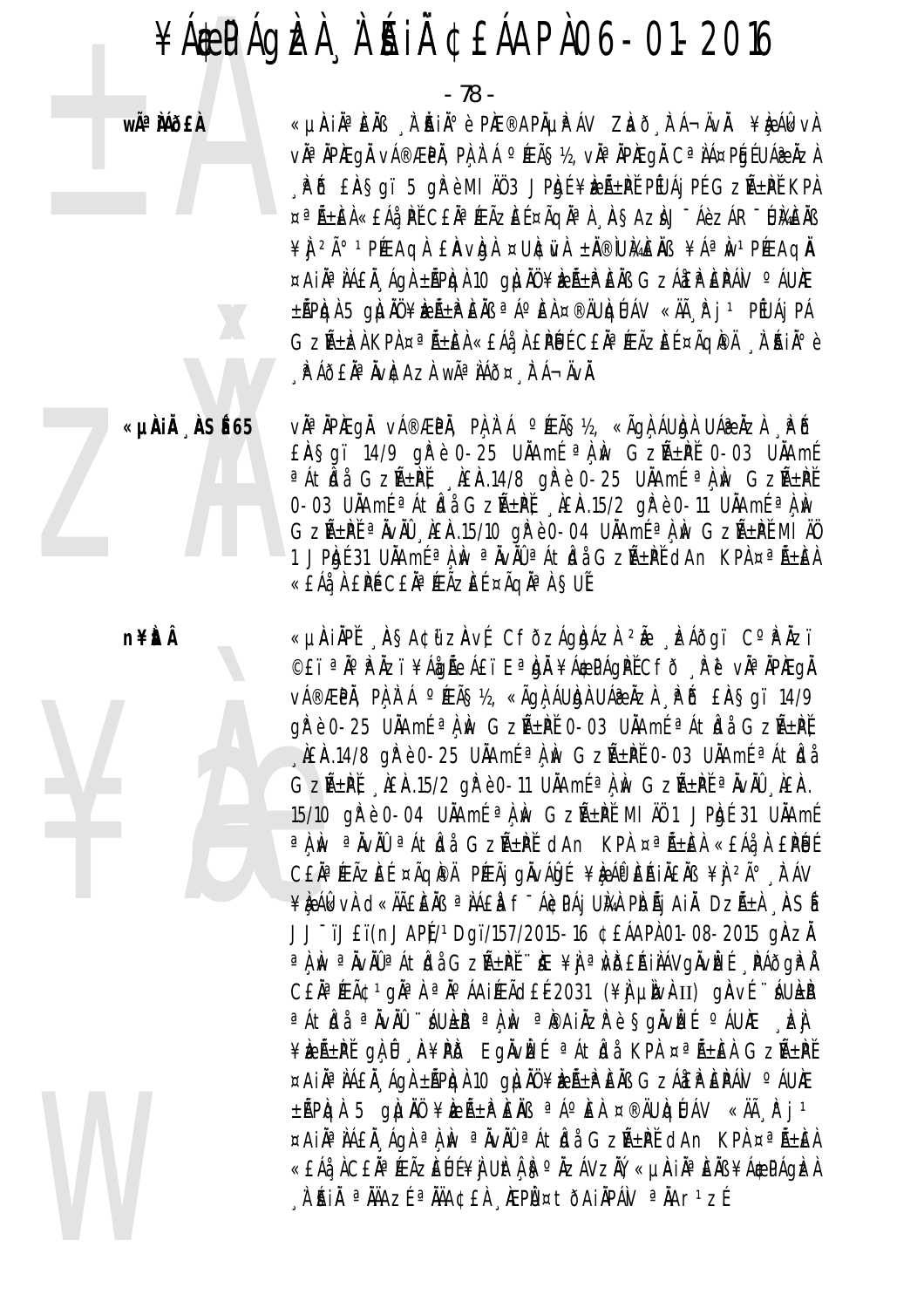### ¥Á EPÁQIZI À A SAI CEÁAPA 06-01-2016

- 79 -

EÙÙÀ AIRACEÁ LA LA C©NÁLIÀ : ¥L ÁL VÀ ¥LA LA LA VA ¥Ì 2îEÍ ª LAQITÁV, LA ¥ÈEñPĽ gìÛ A¥PD«zŇ, PÁðgI¢AzI C£ÄªÆÃzEŔIIÁVgI¤I ªÄ°ÁAIÆÃd£É2031 (¥Ì µÌvÀII) gÀvÉ áUÈÈ ªÀ N ªÄvÄÛ áUÈÈ <sup>a</sup>Átİdi <sup>a İ@</sup>AIÄZİP è ŞgÄwİZÄY, <sup>a</sup> İTAEL f<sup>-</sup>ACIPAI UMAZI ∵Æ¥I ªWDEAIIAVQNªIZI AZI ¤AINªIAEN ÁQI ¥AªIW I APAZI ±Ă®ÙЍÆÀB¥ÁªÌNºPÆAQĂªÀÌNªĂVĂÛªÁtÌdåGZѱÌZÀdAn KPÀ ¤ªÑ±EÀ«£Áå À £PÚÉ C£ĂªÆÃZEÉ ¤ÃQPÀ ¥J UÌtÅ S°ÄZÁVgÄvÈÉ

> «µAIĪÈÄß 'À AIĺè PAE®APĵPÁV ZLað "lī Á¬ÄvÄ. ¥LgÁlkvÀ vàªÄPÆqÅ vÁ®ÆPÄ, PÀÀ`Á °ÆÃ޽, «ÃqÀÁUbÀ UÁ֎ÅZÀ ÈPŐ  $E$ AŞqï 14/9 q $\mathbb{P}$ è 0-25 U $\lambda$ Amé  $\partial$ , w GzÃ $\pm$ Pt 0-03 U $\lambda$ Amé  $^{\circ}$ Átida Gzѱipi, jiein.14/8 qirè0-25 Unamé $^{\circ}$ i, w Gzѱipi 0-03 UÄAmÉ <sup>a</sup>Átidi GzIñPĚ, AEA.15/2 gire 0-11 UÄAmÉ aliw GZA+PI <sup>a</sup> AvAU AEA. 15/10 grè0-04 UAAmi a A NGZA+PI MI AU 1 JPAJÉ 31 UÄAmÉ <sup>a</sup> A Av a AvAÛ a ÁtAJ GZA+PĚ dAn KPA ¤a A+EA «EÁå, À EPUE CEÀªFEÃZEE ¤ÃQNª), ASAZI J-Áè ZÁR-UMENB ¥Ì <sup>2ð</sup> 1PÉEAQÌ EÀVIDÀ ¤UICIVÀ ±Ă®UIGEÀB ¥ÁªIN1PÉEAQIÀ, ªÁtIdà  $KP$ À ¤  $^{\alpha}$ ñÈÀ GZñPĚ ¤AIÀ<sup>a</sup> ÀÁ£À ÁgÀ ±ÃPÀJÀ 10 gÌJÀÜ ¥ÌZñÌP ÈÀB GZÁEPEPÁN ºÁUÆ ±ÃPIGA5 GILIÄÜ¥IEıPEÄB ªÁºEA¤®ÄUIGLÁV «Äà N j 1 ¤AIN¤NAEN ÁghªN N ªNvN ªÁtklå GzѱkzAdAn KPA ¤ªÃ±EÀ«£Áå À£PÉJÉC£ĂªÆÃZEɤÃQPÄ À RIÀº è PÁÕ£ĂªÄvÈAZÀ WÃ<sup>a</sup> ÀÁÕ¤ , FÁ-ÄVÀ.

wê MÕEÀ

«µÀiÅ ASÉ66 vઠÀPAEqà vá®ÆPÀ, UAE¼Æqà °ÆÃ§½, UAE¼Æqà UÁæÀzÀ APÔ EASqï 94/1 qrè MI AO 0-38 UAAmE ¥beather PEUAI PA GZAther KPA ¤ªÃ±ÆÀ «£Áå¸À £PÉ C£ĂªÆÃZEÉ ¤ÃQĪÀ SUĚ

**n¥itÂ** 

«µÀIÀPĚ ASA¢űzAvÉ CFÕZÁgbÁzÀ <sup>2ê</sup>Àw J£ï.Dqï.±ÁgbÀ PÆÃA JEï.etgÄz¥PÁ±ï EªbÀ ¥Á\$PÁgPť Cfð Rè vìªÄPÆgÄ V種PÄ, UƼÆGÄ ºÆÃ޽, UƼÆGÄ UÁæÄZÀ PÕ £ÄŞGï 94/1 girê MI AÖ 0-38 UNAmÉ ¥izA±PE PEUAj PÁ GZA±PE KPA ¤ªÃ±ÈÀ«£Áå¸À£ÌĚŀÉ C£ĂªÆÃZÈɤÃQÌ<sup>®</sup>Ä PÆÃj gÀvÁÔdÉ¥À¿ÁÔ°ÈŔiĂ£Ăß ¥Ì <sup>2ð</sup> TÁV ¥ÈÁKVÀ CKÄŘEÈÄB ªÌÁEÀ f<sup>-</sup>ÁÈPÁj UÌAÀ PÌOÃj AIÀ DZıÀ , ASÍ JJ<sup>-</sup>ïJ£ï/1Dqï/33/1995-96 ¢£ÁAPÀ 16-09-1995 gàzh Pfuáj Pá Gzñ±pť "ke ¥j <sup>a</sup> vdeáilávgàvke "Páðgi<sup>a</sup>i CEĂ<sup>a</sup> ÆÃ¢<sup>1</sup>gĂª À ª Ăº ÁAIÆÃd£É2031 (¥) µÌWHII) gÀVÉ PÉUÁJ PÁ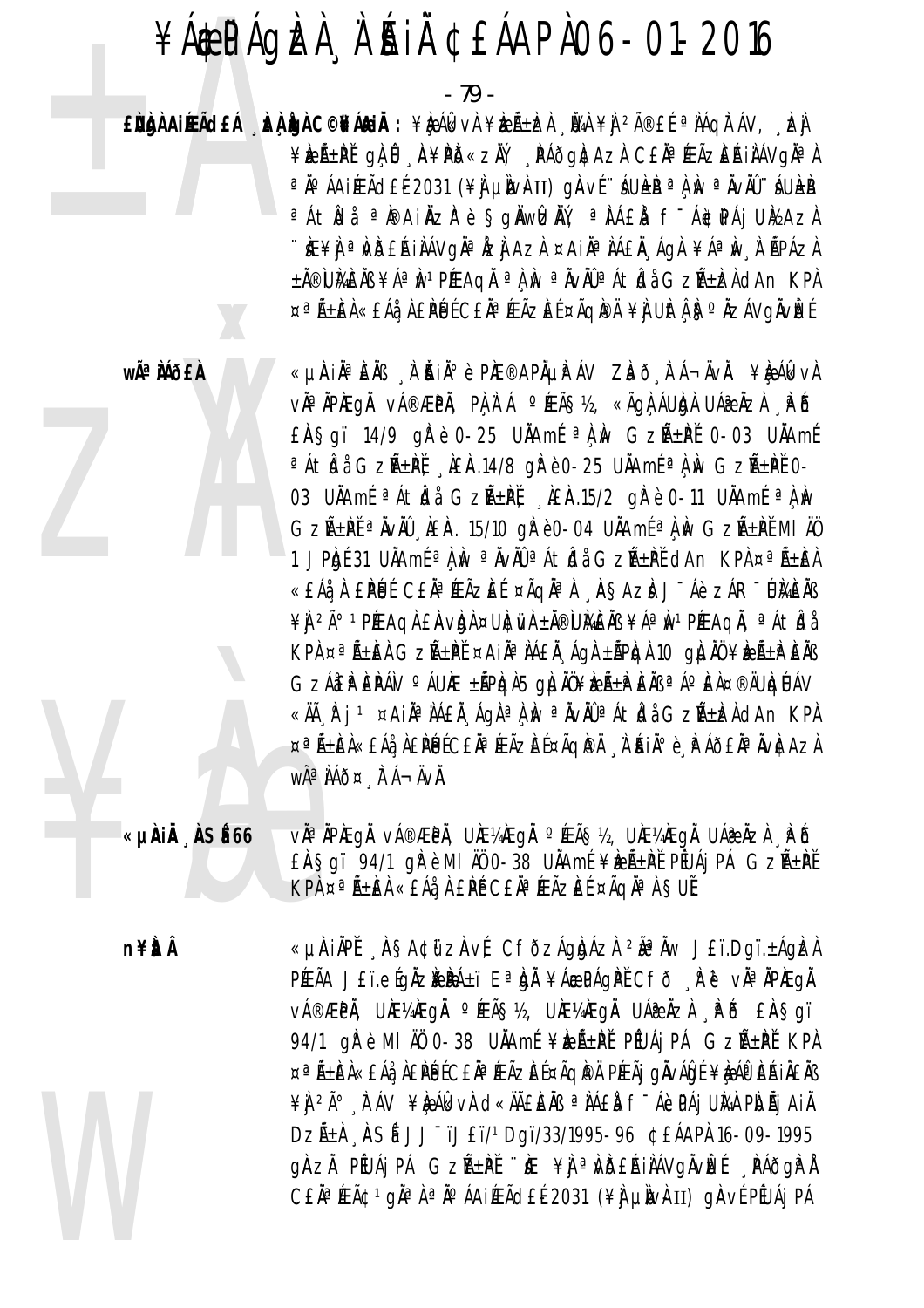- 80 -

ªPAIÄZPè§gÄVEE ºÁUÆ LEJ ¥EıPE gLO A¥PD EgÄVEE PÉUÁj PÁ KPA ¤ªÃ±ÆÀ GZñPĚ ¤AIÀªÀÁ£À ÁGÀ ±ÁPIQÀ 10 GILIAO ¥ÈËıPËÄB GZÁËPËPÁN °ÁUÆ ±ÃPIQA5 GI JÄÖ¥ÈEñPËÄB ªÁ°EA ¤®ÄUIQUÁV «Äà Fj<sup>1</sup> ¤AiĪIAEI ÁQI PEUAj PÁ GZAL±PĚ KPI ¤ªÃ±EÀ «£Áå À C£ĂªÆÃZEUÉ ¥Ì UItÀ ISºÄZÁVZIŇ, «µiAiĪÈÄß ¥Á\$PÁQIZI I RIL ª ÄÄAZÍ ª ÄÄA¢£I IEPI ¤ tÕAIÄPÁN ª ÄAr 1 zÍ

EÙÙNAIEACEÁ LA LONGEANIA : ¥LA AGVA ¥LEñLA LA PA®EͪNAQITÁV, LA ¥ÈıPĚ QLŮ A¥PD«ZŇ, PÁÕQNAZ) CEŇªÆÃZEŔINÁVQŇªN a jo áaifeã d£é 2031 (¥) µjv}II) gjavé Péuáj Pá a jpai jz pè§gjwizjý a NAEN F ÁGDAI UNAZI HE¥N a NDEAINAVOÑ a IZN AZN ¤AIN ANALA ÁON ¥ÁªIN I APÁZI ±Ä®UMEIB ¥ÁªIN1PÆAQI PÉUÁj PÁ GZA±IZI KPI ¤ªÑ±EÀ«£Áå À £PÚÉ C£ĂªÆÃZEÉ ¤ÃQPÀ¥Ì UÌtÀ§ºÄZÁVgÄvÈÉ

wê MÕ£À

«µÀIẰªÈÄß À ĂIĂºè PIÆ®APõPÁV ZLað FÁ¬ÄvÄ. ¥LeÁlkvÀ v˻ÀPÆqÅ vÁ®ÆPÅ, UƼÆqÅ °ÆÃ§½, UƼÆqÅ UÁ@ÀzÀ . PŐ EASqï 94/1 qì è MI AO 0-38 UAAmE ¥beathe PEUAI PE GZAthe KPA¤ªÃ±ÈÀ«£Áå PĚC£ĂªÆÃZÈɤÃQĂªÀ ASAZÀJ¯ÁèZÁR¯ÚÀGÀB ¥ N 2ð 1 PÉE AQ A E AVA A ¤ UNCIVA ± N ® UME N S ¥ A ª N 1 PÉE AQ N ¤AIÄ<sup>a</sup> IAEI AGI ±APIGI 10 GI JAU ¥IEA±P EIU GZAEP EPAV ºAU Æ ±ÃPICJA 5 QILJĂŨ ¥IZñIP E ÀB ªÁº E À ¤®ÄUICJÚAV «Äà P j 1 PÉUÁ j PÁ Gzıbà KPÀ ¤ª ñÈÀ «£Áå À £PÚÉ C£Ăª ÆÃZÈÉ ¤ÃQPÀ À Á1À° è A Áð EÄ<sup>a</sup> Ävícaza wã<sup>a</sup> Iáð¤ A Á¬ÄvÄ.

«µÀiÅ ASÍ67 vઠÀPAEQÀ vÁ®ÆPÀ, PÀ À Á ºÆÃ޽, ±hữ Mi UÁ@ÀZÀ , PÕ £ÀSqï 73/2 gřè «1Ñtð 0-20 UÄAmÉ ¥keرPĚ <sup>a</sup> A M GzѱkzA KPA ¤ªÃ±ÈÀ «£Áå À £PÚÉ C£ĂªÆÃZÈÉ ¤ÃQĂªÀ ȘUẾ

«µÀIÀPĚ ASA¢ữZAVÉ CFÕZÁQIDÁZI 2Ă ¥ÁQIEPï CºPÄZï **n¥itÂ** ©£ï -Ã|| C§ÄĹï ,Ä∵Á£ï JAŞÄªPÀÀ ¥Á\$PÁgPĚ Cfð ,Pě vઠÀPAEQÀ vÁ®ÆPÀ, PÀ À Á ºÆÃ޽, ±hữ Mi UÁ@ÀZÀ , PÕ £ÀSqï 73/2 gřè«<sup>1</sup>Ñtð 0-20 UNAmí¥beñ±PI ªÁ ben G¥AIPEÃUPI KPN ¤ªÃ±ÈÀ«£Áå À£ÌPÉJÉC£ĂªÆÃZÈɤÃQÌPÄ PÆÃj gÀvÁÔgÉ¥èÀĤ ÈŘIÄ£ĂB ¥Ì <sup>2ð</sup> À ÁV ¥È ÁI XVÀ CI KHI ELAB ª LA ELA F-ÁC PÁJ ULAI PIDÃI AI À DZıÀ ¥ŴÈ ASÍ JJ™JEï/J ïDgï/119/1993-94 ¢EÁAPÀ 25-03-1994 gàzì <sup>a á</sup> Leigzá±pí k ¥i <sup>a</sup> vdeáilávgive páðgri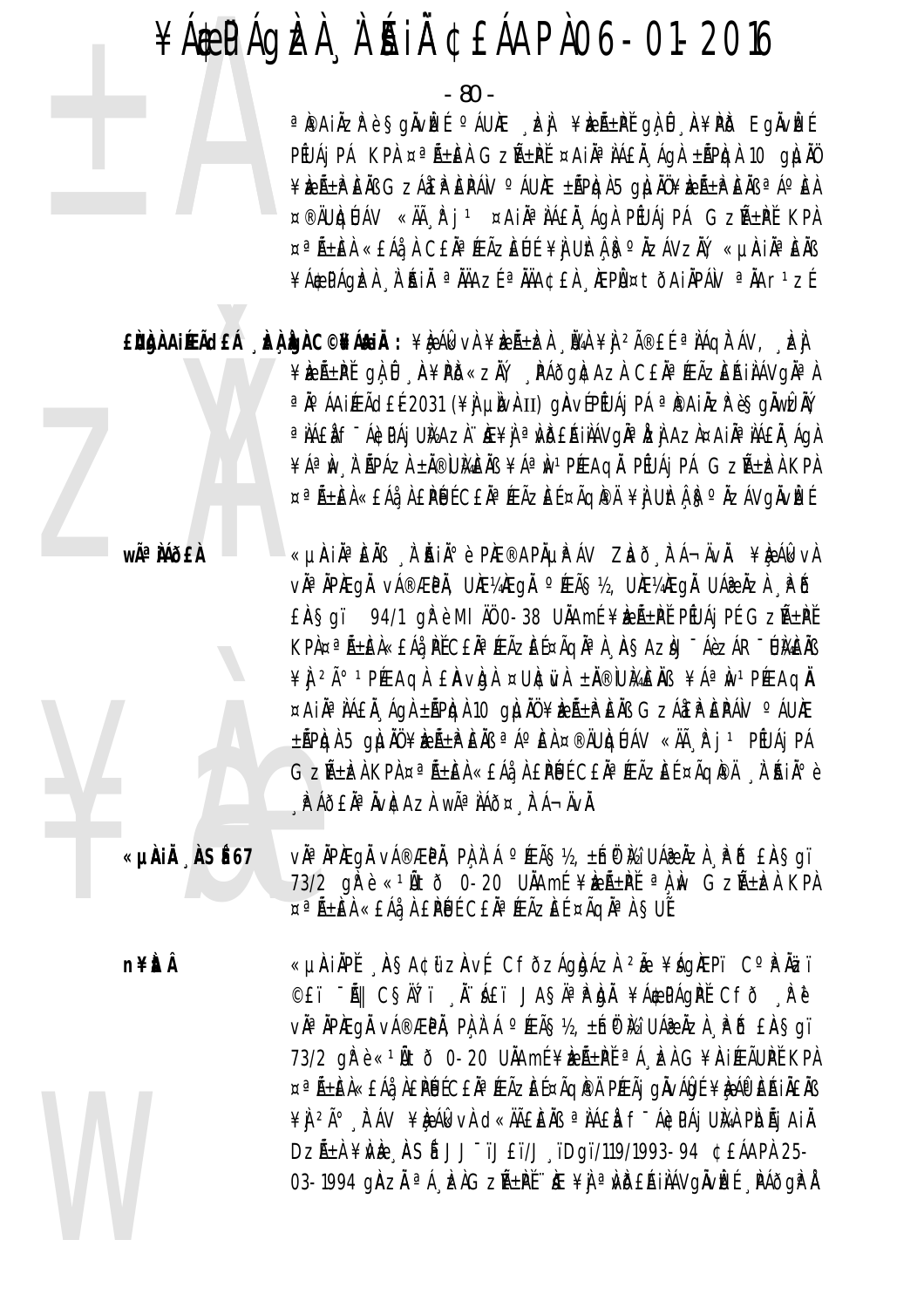- 81 -

C£ÄªÆÃ¢1gĂªÀªĂ°ÁAiÆÃd£Ĺ2031 (¥j µÌNvkII) gÀVÍ ªÀ,ÌN ªPAIÄZPè§gÄvÈEÍ ºÁUÆ "ÈLJI ¥ÈZñPĚ gÌ Û "A¥PIð EgÄvËEÍ ° ÁUÁV ¤AIĪ JÁEĂ ÁGA ¥Áª Iv Å ŘPÁZA ±Ă®UIAE IS ¥Áª Iv1PÉEAGĂ a) w GzñPĚ KPA¤añEA«£Áå A£PÚÉC£ĂaÄw ¤ÃqĂaA ASAzA «LIAIĪEÄB ¥Á\$PÁQÞEA À AIÄ ªÄÄAZEªÄAr1zE

EÙÀNAIREACH AN LO COMANN : ¥RAKVA ¥RA±DA NA ¥A 2îEL ª NAQITAV, DA ¥EıPĬqìÛ A¥PD«zĂ, PÁðg|¢Azì C£ĂªÆÃzEAjiAVg|ÀªA ªÄ°ÁAiÆÃd£É2031 (¥Ì µÌNÀII) gÀVɪÌ N ªÌPAIÄZÌ è §gĂWÈĂÝ E EAUAIN 0 49 < AAI qi CUPZA qA 0 \RA 1 ZAY E A x 0 A+EA ǬÙ£ŔIÌÁUĬªĬZI AZI «µI`IĂªEÏB LI`ŔII ªĬÄAZE ªĬAr lë Izi

wê MÕ£À

n¥ÈÂ

«µÀiĂªÈÄß là ÀiĂiðèPÀE®APÀµP ÁV Zhõ lī Á¬ÄvÄ. ¥IBMeÁUÁiŰè <sup>a</sup> Ä∘ÁA IÆÃ d£Í 2031 gÀVÍ 9 «ÄÃI gï CUIPZÀ¥ Le ÁL kvÀ gÀ Û ºÁZĂ °ÆÃUÄWŒŇ, KPÀ¤ªÃ±ÈÀ«∵"QEÉDUĪ ÆÌ AZÀª®AIÀ ¤AIĪÌÁªÌ½U̼À ¥PÁQÀKPÀ¤ªÃ±ÈÀC£ĂªÆÃZÈɤÃQPÀ CªPÁ±kçĪÁ¢®è ºÁUÁV KPA ¤ªÑ±ÆA «£ÁåA C£ÄªÆÃZÆÍ ¤ÃQÆQÆÄ A`Hiĺè WÃ<sup>a</sup> ÀÁÕ¤ À Á-ÄVÀ.

«µÀIÀ ÀSÉ68 vì<sup>a</sup> ìpiegì vá®æpì. Pì ì á °ÆÃ§½. ±ínôki Uá@Àzì Põ £À§qï 73/2 gřè «1Ñtờ 0-20 UNAmí ¥keѱPI <sup>a</sup>n w Gzѱken KPA ¤ªÑ±ÈÀ «£Áå À £PÚÉ C£ĂªÆÃZEÉ ¤ÃQĂªÀ SUĚ

> «µÀIÀPĚ AŞA¢ữZÀvÉ CFÕZÁQIDÁZI 2Ă QI ÃPI CºPĂIZI ©£ï - Ñ CSĂ'T N 'ÁET JASĂª P bÀ ¥Á¢PÁGPĚ CFÕ N P V Nª ÄPÆGÅ vá®ÆPÄ, PÀ À Á °ÆÃ§½, ±Ínë Mì UÁæÄZÀ , le lé EÀ§qï 73/2 qle è «<sup>1</sup>Ätð 0-20 UÄAmÉ¥ÞZÁ±PĚ ªÁ, ÞZÀ G¥AIÆÃUPĚ KPÀ ¤ªÁ±ÈÀ «£Áå À £PÚ ECE Ĥ ÆÃZE E¤ÃQI®Ä PÆÃj gÀvÁIg E¥Le ÁOP EŘI ÀEAB ¥Ì <sup>2ð</sup> L ÁV ¥È ÁI VÀ C «ÄÃE E ÀB ª LAE LA F-ÁE PÁJ UNA PIDÃI AI L DZıÀ ¥WÈ ASÍ JJTJEï/J ïDgï/86/1993-94 ¢EÁAPÀ 03-12-1993 ginzi <sup>a</sup> á "izi Gzű±pi" ke ¥j <sup>a</sup> ivideái i ávgivizé "páðgi<sup>a</sup> i CEN<sup>a</sup> FEÃC 1 gNa A a No AAI FEÃO EL 2031 (\\ un un un un un ví a A No a painzrès givize saure , izi ¥izé±pé qi û . A¥pis Eqivize °ÁUÁV ¤AIĪÌÁ£Ă ÁGÀ¥ÁªÌN À ÃPÁZÀ±Ă®Ù}À£ÀB¥ÁªÌN1PÉEAGÀ a Lin Gzñ±př Kpi¤añ±el«£Áå Lepül C£Ăa Lin ¤ÃqĂa Lasazi «µÀIĪÈÄB ¥Á\$PÁgÈÀ ¸À'ÁIÄ ªÄÄAZɪÄAr1zÉ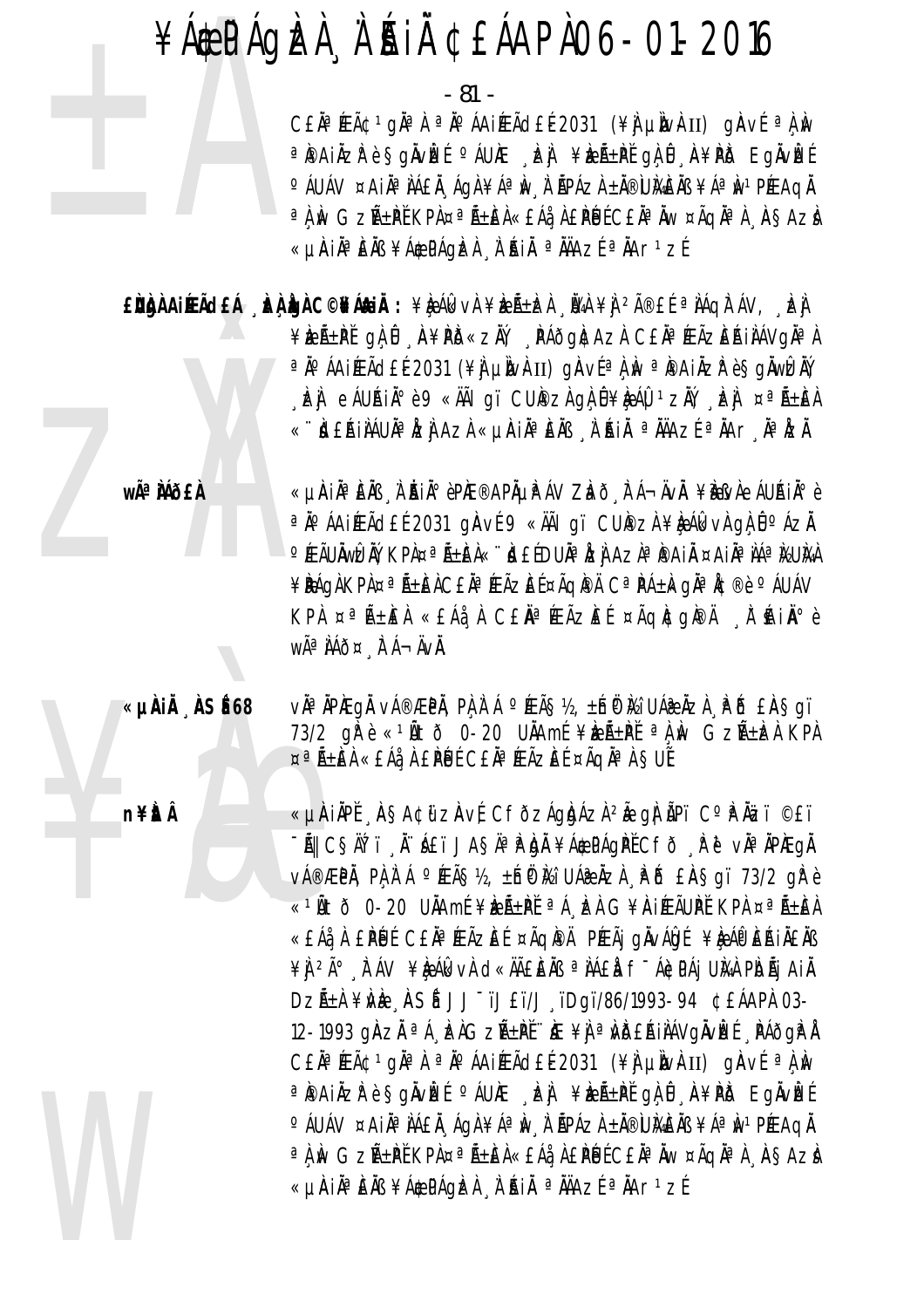- 82 -

EÙÙA AIRACEÁ DA LO DEÁLAIA : ¥LA ÁL VÀ ¥LA LEA NA ¥LA 2îEÍ ª NAQITÁV, DE ¥ÈEñPĽ gÌ Û A¥PD«ZŇ, PÁÕgÌCAZÀ CEĂªÆÃZÈŔIÀÁVGĂªÀ ªÄ°ÁAIÉEÃd£É2031 (¥ÌJ µÌN}II) gÀVɪÀ, N ªÌ®AIÄZP è SgÀWÈÀÝ E EAUAIN 0 49 < AAI qi CUPZA qA 0 \be AU 1 zAY E a a A + EA ǬId£AiliAUĪIzi Azi «µiailiªEili "I·Aili ªiliaze" ªiar "IªIzi

wêÀÁð£À «µÀiĂªÈÄß À ÀiĂiİèPÀE®APõPÁV Zhõ À Á¬ÄvĂ. ¥ÈßvÀeÁUÁiŰè a jo áa jÆãd£Í 2031 gjavÍ 9 «ÄÃI gï CUPZA ¥ e Álk v a g l jo áz j °ÆÃUŇWŒŇ, KPÀ¤ªÃ±ÈÀ«∵"N£ÍDUĪЉ] Az쪮AiÄ ¤AiĪÌÁªĬŁUĬVÀ ¥PÁQÀKPÀ¤ªÃ±ÈÀC£ĂªÆÃZÈɤÃQPÀ CªPÁ±kgĂªÅ¢®è ºÁUÁV KPA ¤ªÑ±ÆA «£ÁåA C£ÄªÆÃZÆÍ ¤ÃQÆQÆÄ A'ÁAIİè WÃ<sup>a</sup> ÀÁÕ¤ ÀÁ-ÄVÀ.

> vì<sup>a</sup> ìpiegì vá®æpì. Pì ì á °́ÆÃ§½. ±hp̀ ří Uáæ ìzì Põ £À§qï 73/2 gPè «<sup>1</sup>Ñtõ 0-20 UÄAmí ¥keرPĚ <sup>a</sup> A N GzѱkzA KPA ¤ªÑ±ÈÀ «£Áå À £PÚÉ C£ĂªÆÃZEÉ ¤ÃQĪÀ SUĚ

«µÀIÀPĚ AŞA¢ữZÀVÉ CFÕZÁQÀJÁZÀ<sup>2</sup>Ă CŞÄTï ª IÁFÃZï ©£ï -AII CSATT À A LI JASAª P bÀ ¥Á¢PÁQPĚCFÕ A P P vĪ ÄPAEQÄ v種PÄ, PA I Á °ÆÃS½, ±Íni Kì UÁæÄzI PÕ EÄSgï 73/2 gPè «1Ñtð 0-20 UNAmí¥læÑ±PĬªÁ LZA G¥AIÆÃUPĬKPA ¤ªÑ±EA «£Áå À £PÚ É C£Ăª ÆÃZE ɤÃQI®Ä PÆÃj gÄvÁDI ¥RÁI® EŘIÄ£ÄB ¥Ì 2ð À ÁV ¥È ÁL VÀ CI KHIÊNA ª NAEN f-ÁCPAJ UNA PIDÃJ AIN DZñÀ ¥À/È ASÉ JJ<sup>-</sup>ïJ£ï/J ïDgï/77/1993-94 ¢£ÁAPÀ 20-10-1993 gÀZI <sup>a</sup>Á, kà GzñPĚ ik ¥javb£ÁilÁVgÄvké **PÁÕGP A CEĂ<sup>a</sup> ÆÃ¢ 1 gĂa A a A CA ELE A CEL 2031 (¥A LUNAII) GA VE** a A M a PAIAZP è SOAVE CAURE EN ¥EREN OA O A¥PD EgÄvIEÍ <sup>o</sup> ÁUÁV ¤AIĪ JÁEÄ ÁgA ¥Áª M J LÄPÁZA ±Ä®IUMEÄB ¥ÁªIN<sup>1</sup>PÉEAQI ªLIN GZıPĚ KPL¤ªÄ±EL«EÁå LPUÉ CEIªIW ¤ÃQĪ) AŞAZÌ«µÀIĪEÄB¥Á\$PÁQÈL) L'AIÄ ªÄÄAZɪÄAr1zÉ

 $\hat{\mathbf{F}}$ ìngà Aireã $\mathbf{d}$ eá (c) cho confária :  $\hat{\mathbf{F}}$ à (k)  $\hat{\mathbf{F}}$ heã $\pm$ ìzà (và  $\hat{\mathbf{F}}$ à  $\hat{\mathbf{F}}$ à  $\hat{\mathbf{F}}$ à  $\hat{\mathbf{F}}$ à  $\hat{\mathbf{F}}$ à (và  $\hat{\mathbf{F}}$ à  $\hat{\mathbf{F}}$ à  $\hat{\mathbf{F}}$ à  $\hat{\mathbf{F}}$ à (và  $\hat{\mathbf{F}}$ à  $\$ ¥ÈEñPĚ gÀ Û A¥PÕ«ZÄ) PÁÕGACAZA CEĪÆÃZEŔIÀÁVGĪÀ ªÄ°ÁAIÉEÃd£É2031 (¥] µÌN}II) gÀVɪÌ N ªÌ®AIÄZP è §gÄWÉÄŸ , benji e AUA in o e AA sa Sali gir CUP za ga û ¥bendi 1 zav, benji ¤ ¤ ñ±en ǬId£ÁiIIÁUĪIZI] AzI «µIAiĪIEIII» ] A AIA ªIIAZE ªIAr [IªIZI]

n¥ÈtÂ

«µÀIÄ ASÉ69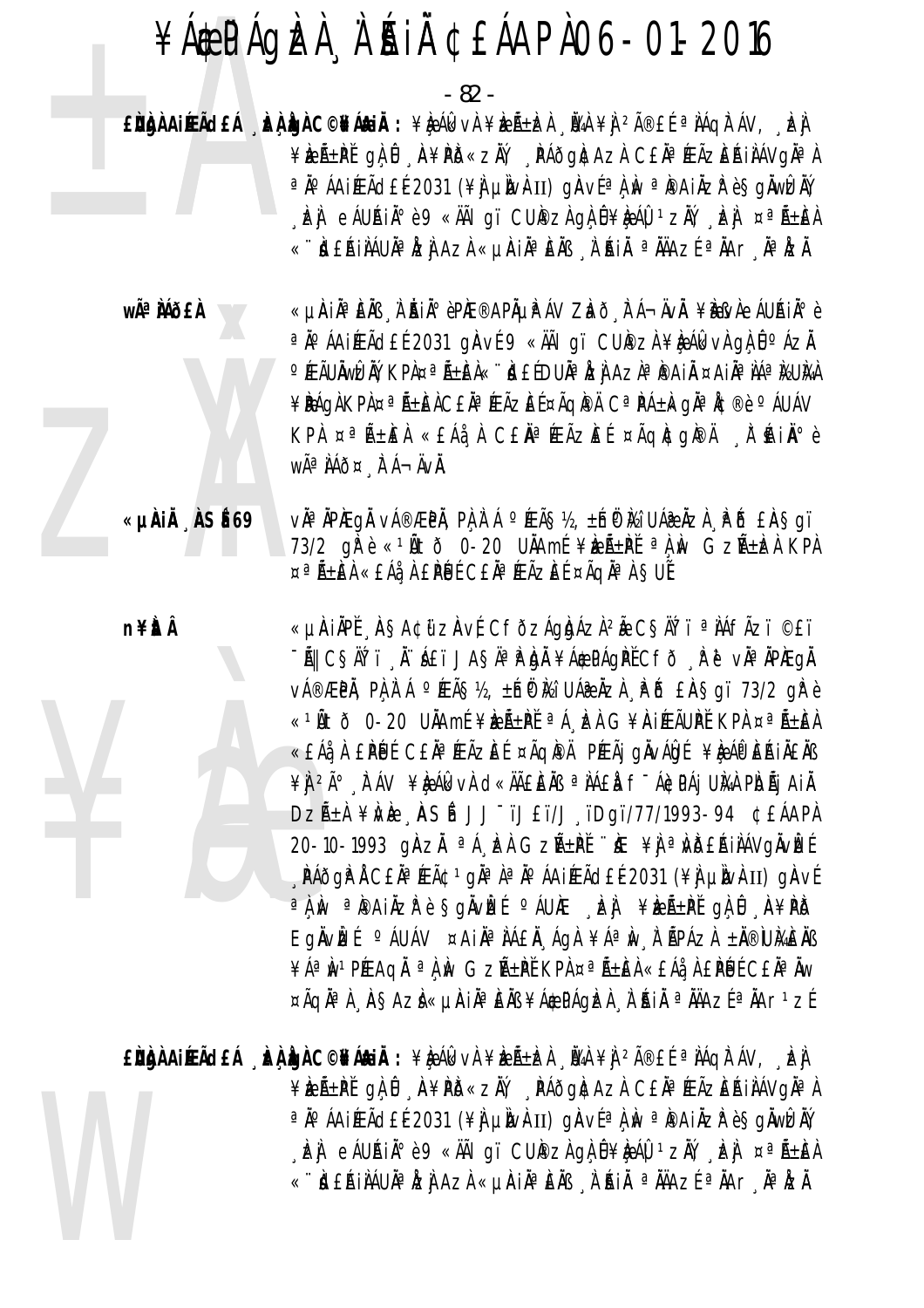# ¥ÁÆPÁGÈLA N'ÁIÀ ¢EÁAPA06-01-2016

|              | $-83 -$                                                                                                                                                                                                                                                                                                                                                                                                                                             |
|--------------|-----------------------------------------------------------------------------------------------------------------------------------------------------------------------------------------------------------------------------------------------------------------------------------------------------------------------------------------------------------------------------------------------------------------------------------------------------|
| wê MÕ£À      | «µÀiĂªÈÄß "À ĂiĂªèPÆ®APõP ÁV Zbð "À Á¬ÄvÅ. ¥\&vàeÁUÁiİè<br>ª Ň ? ÁA IÉLÃ CHE É 2031 GIA VE 9 «ÄÃI GI CUP ZÀ ¥IR ÁI K VÀ GIA Ô º ÁZI<br>°ÆÃUÄWŒĂÝ, KPÀ¤ªÃ±ÈÀ«∵"ÀEÉDUĪĬZ) AZÀªI®AIÄ ¤AIĪÌÁªI%UI‰A<br>¥PÁG) KP) ¤ªÑ±EÀC£ŇªÆÃZEÉ ¤ÃQI®Ä CªPÁ±IkgŇªÅ¢®è °ÁUÁV<br>KPA ¤ªÑ±IEA «EÁå A CEIAªÆÃZIEÍ ¤ÃQIE gIPA A HAINºè<br>WêÌÁð¤ Ì Á¬ÄVÌ.                                                                                                                   |
| «µÀIÅ ÅSÉ70  | vìªìPÆgì vá®ÆPì, UƼÆgì °ÆÃ§½, UƼÆgì UÁæìzì Pô<br>EASgï 150/13 gì è MI AO 0-18 UAAmE ¥beA±PE <sup>a</sup> Aticla GzñPE<br>KPA ¤ªÃ±ÆÀ «£Áå¸À £PÉ C£ĂªÆÃZEÉ ¤ÃqĂªÀ §UĚ                                                                                                                                                                                                                                                                                 |
| <b>n¥itÂ</b> | «µÀIÄPĚ 'ÀSA¢űzÀvÉ CFðzÁgbázì 2à 1.¦.ªÄÄPÄAzì ©£ï<br>1.¥PÁZDÁªï EªDÄ ¥Á\$PÁGPĚCFð RU vĪÄPÆGÄ vÁ®ÆPÄ,<br>UNE¼AEgÄ °PEç½, UNE¼AEgÄ UÁæÄzÀ PÕ EA§gï 150/13 gPè<br>MI ÄÖ 0-18 UÄAmÉ¥EıPĚ <sup>a</sup> ÁtÍdå GzñPĚ KPÀ ¤ <sup>a</sup> ñEÀ «£Áå,À<br>£PÚĽC£ĂªÆÃZEĽ¤ÃQI®Ä PÆÃj gÄvÁÖJÉ ¥À ÁO EÁIÄ£Äß ¥Ì 2ð Å AV<br>¥ệÁlkv) d«IÃÊÈIN ªIÁÊI f~Á¢PÁj UIG PIDÃj AI DZñ) ASÍ<br>JJ <sup>-</sup> ïJ£ï/J üDgï/76/2003-04 ¢£ÁAPÀ18-09-2003 gÀzĂ <sup>a</sup> ÁtkJå |
|              | GZñPĚ ``#E ¥) ªNDEAINÁVgŇVEÉ PÁÕGP L CENªÆÃ¢1gŇªN<br>ªÄ°ÁAIÆÃd£É2031 (¥) µÌWÀII) gÀVɪÁtÍdåªI®AIÄZIP è§gÄVÌZÉ<br>°ÁU)Æ DEN ¥DEѱPĚ GILÛ DEYA¥PIS EGÄVDEÉ ªÁtÍdå KPA ¤ªÑ±IEÀ<br>GZѱP̤AIĪ IÁ£Ă¸ÁgÀ±ÃPIQÀ10 gÌJĂÜ¥IZñP EIB GZÁEP EPÁV<br>°ÁU)ƱÃP)Q) 5 G)LINÜ ¥IRZñP ENS ªÁ°E) ¤®ÄU)QLIÁV «Äà R j 1<br>¤AiĪ ÌÁ£Ì ÁgÀªÁt ÈJå GzѱPĚKPÀ¤ªÑ±ÈÀ«£Áå ÀC£ĂªÆÃzÈÚÉ<br>¥Ì UItÎ IS°ÄZÁVZIÝ, «µIAIĪEIB ¥Á@PÁQIZI ĮI AIÄ ªIÄAZɪIÄA¢£I                                 |

∫ÆPÙ¤tðAiÄPÁN ªÄAr1zÉ

**wê MÕ£À** 

EÙÙA AIÆÃCEÁ "È ÙA C©¥Á&IÄ: ¥È Ák vÀ ¥ÈıÈÀ "Ü4À ¥Ì <sup>2</sup>î£Í ª ÀÁQÀ ÁV, "È J ¥keñ±Pťglů "A¥PD«zN", "PÁðgltAzl C£l<sup>a</sup> ÆÃzEAilAVgl<sup>a</sup>l ªÄ°ÁAIÉFÃd£É2031 (¥) µÌNÀII) gÀVɪÁtÍdåªÞAIÄZP èSgÄWÍZĂÝ ªÌÁ£Ì f<sup>-</sup>Á¢PÁj U̽AzÌ ∵ÌÆ¥j ªÌvð£ÁiÌÁVgĬªÌzj Az̤AiĬªÌÁ£Ĭ¸ÁgÌ ¥ÁªIN I ÁPÁZI ±Ä®UMEIB ¥ÁªIN1PÆAQI ªÁtIdi GZıIZI KPI ¤ªÑ±EÀ«£Áå¸À £PÚÉ C£ĂªÆÃZEÉ ¤ÃQPÄ ¥J UItÁ, SºŇZÁVGÄVÈÉ

> «µÀIĂªÈÄß À ĂIĂªè PIE®APõPÁV ZLað tá¬ÄvÄ. ¥LeálkvA vĪÄPÆgÅ vÁ®ÆPÅ, UƼÆgÅ °ÆÃ§½, UƼÆgÅ UÁ@ÄzÀ APÕ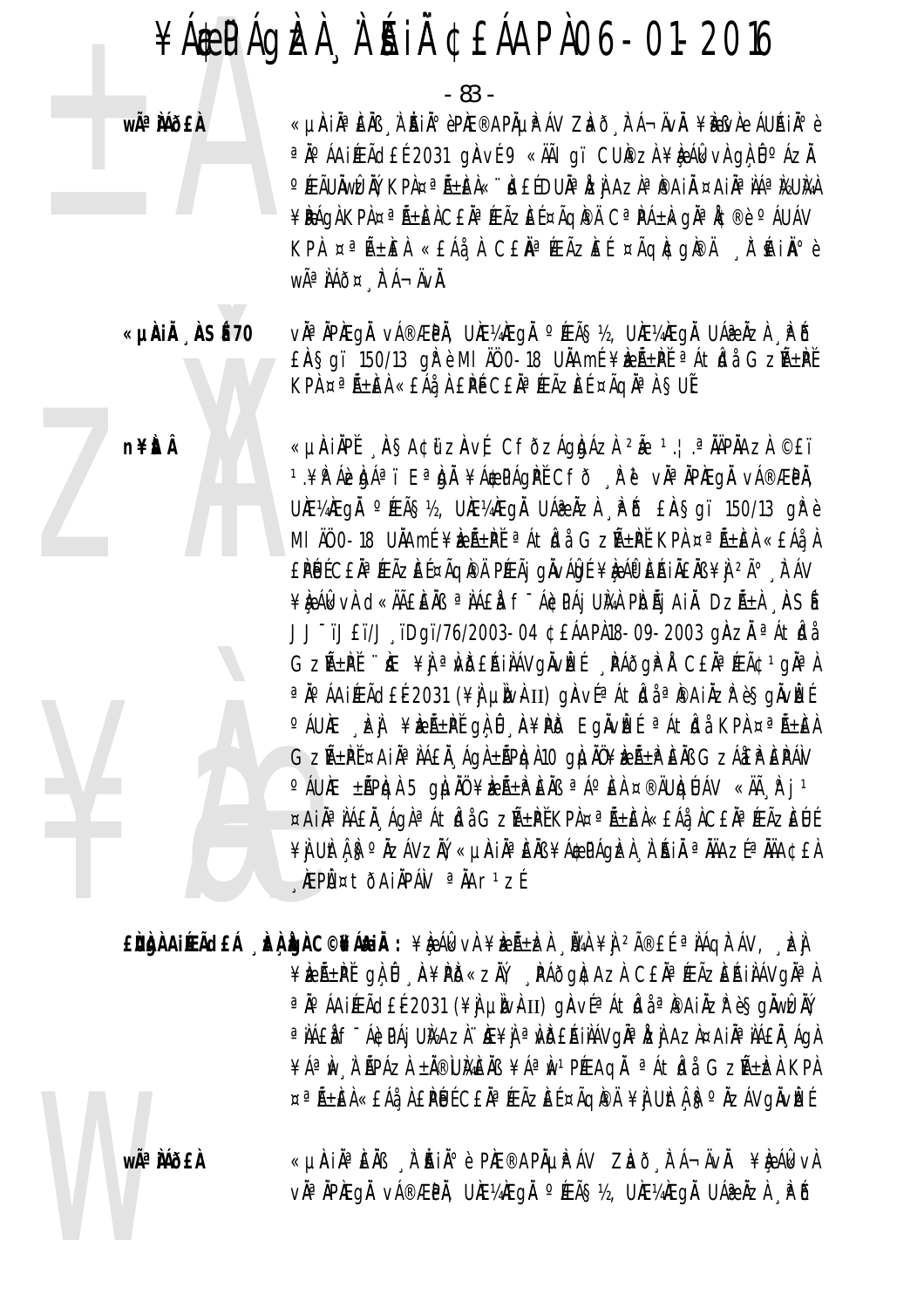- 84 -

£AŞgï 150/13 gì è MI AO 0-18 UAAmé ¥beal+Pě <sup>a</sup> Aticla GzA+Pě KPA¤ªÃ±ÈÀ«£Áå¸ÞĚC£ĂªÆÃZÈɤÃqĂªÀ¸À§AZÀJ¯ÁèZÁR¯ŨÀ£ĂB ¥ J 2ð 1 PÉE AQ A E AV Q A ¤ UNC WA ± N ® UM AE NS ¥ A ª N 1 PÉE AQ N ¤AIÄ<sup>a</sup> IAEI Agi ±APIgi 10 gili ¥IzA±PEIB GzAEPEPAV °AUIE ±ÃPICH 5 QILIN ¥IZñPENS ªÁºEH ¤®ÄUICLJÁV «Äà P j 1 ªÁtICI Gzñbà KPA ¤ªÃ±là «£Áå, À £PÚ C£ĂªÆÃZE í¤ÃqPÄ, À Ai Ai À°è A Á JEN AVICAZA WÃA NÁÕ¤ A Á-ÄVÄ.

v˻ ÀPÆqÅ vÁ®ÆPÀ, PÀ À Á °ÆÃ§½, vÀª ÀPÆqÀ Cª ÀÁ¤PÉJÉ UÁ֎ ÀZÀ "PIŐ EASgï 170/2 gPè 0-04 UÄAmÉ ªÁtida GzAEPĚ °ÁUÆ 0-13.08 UAAmE¥EAEPE<sup>a</sup>A, EAGZAEPEdAn KPA¤ªAERKEA EPÉ CEÄ<sup>a</sup> ÆÃZEE ¤ÃQĪ À SUĚ

«µÀIÄPĚ ASA¢űzAvÉ CFÕzÁgAdÁzÀ 2à n.ºZï.PÁ¥AJAUAIÀå ªÄvÄŨn.ºKï.GªÄñï ©£ï ºÈĪÄAvÀiÄå EªbÄ ¥Á\$PÁqPĚ Cfð <sub>.</sub> P ĕ vĂª ĂPĂEGĂ vÁ®ÆPĂ, PA À Á °ÆÃ§½, vĂª ĂPÀEGĂ Cª ÌÁ¤PÉJÉ UÁR ÄZA RŐ EASgï 170/2 gře 0-04 UÄAmÉ <sup>a</sup>Átkja GzıPĚ °ÁUÆ 0-13.08 UÄAmÉ¥IRÁ±PĚªÁ ERGZıPĚ dAn KPA¤ªÃ±EA «£Áå À £PÚ C£Ăª ÆÃZE í¤ÃQI®Ä PÆÃj gÄvÁIg f¥lgÁI® EŘIÀ£Äß ¥Ì <sup>2ð</sup> À ÁV ¥È ÁI XVÀ CI «HAELENS ª NAEN F-ÁICPAI UNA PIDÃI AIN DZıÀ ÀSÍ JJ<sup>-</sup>ïJ£ï(nJAPÍ)/1Dgï/138/2015-16 ¢£ÁAPÀ 24-07-2015 gAZA <sup>a</sup> A w a NvAU a A t ba G z M ± PI " KE ¥Ì ªNDEAINAVQNVEE NAOQP LE CEN FAC1 QUA PLO AAIFACEE 2031 (\] un\hti) gàví áullà a átbàan.<br>2031 (\] una hindrid y Sgivize AUKE DE ¥DEA±PI gili A¥PIS Egivize a Atidi KPI ¤ªÃ±ÈÀ GZñPĚ ¤AIĪÀÁ£À ÁgÀ ±ÃPIQÀ 10 gIUÀÜ ¥IEñPEÀB GZÁEPEPÁV O ÁUÆ ±ÃPIGA5 GILIÖ¥IEıPEÄB ªÁºEA¤®ÄUIGÚÁV «Äà N j 1 ¤AIĪ NAEN Ágh ª N N ª NvNÛ ª Á t Ida G z ѱ PĚ dan K P N ¤ªÃ±EÀ «£Áà À C£ĂªÆÃZEUÉ ¥Ì UItÀ ISºÄZÁVZIÝ, «µIAIĪEÄB ¥Á\$PÁQİZÀ À RIL <sup>a</sup> NAZE <sup>a</sup> NA¢EA REPܤtÕAINPÁV <sup>a</sup> NAr<sup>1</sup>zE

EÙÙNAILEÃO EÁ LA LONG CONFRUIT : ¥R AGEVA ¥R A-LEA LA VA ¥A 2î EL ª NAQIT AV, LEA ¥keñPĚ gÀ Û A¥PD«zŇ, PÁðgN:AzA C£ĂªÆÃzEAIAAVgĪA a No ÁA IÉEÃO EÉ 2031 (¥) µN v k II) g A v { `` ÁU L B a A M a N v AU `` ÁU L B a A tha a pe Ainzh è Sgiwheny, a ha f - Act Paj UMAZA ∵ìÆ¥ÌjªÙĎ£ŔiÌIÁVgĬªÅZÌJ AzÀ¤AiĂªÌA£Ă¸ÁgÀ¥ÁªÌv¸Ì ÃPÁZÀ

«µÀiÅ ÀSÉ 71

n¥ÈrÂ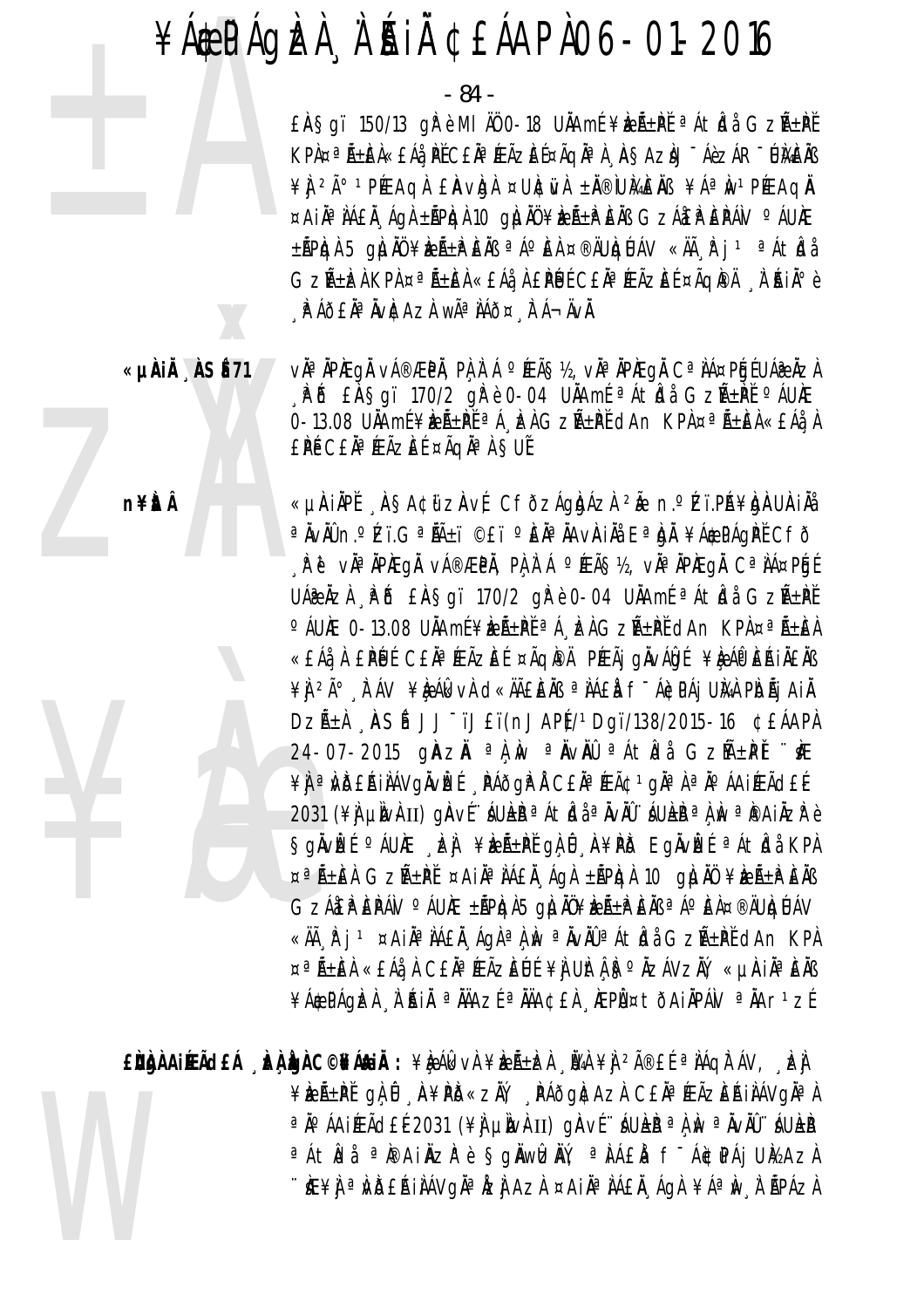- 85 -

±Ă®ÙЍÆĂB¥ÁªÌN1PÆAqĂªÀÌNªĂvĂŪªÁtÌdåGzѱÌzÀdAn KPÀ ¤ªÑ±EÀ«£Áå À £PÚÉ C£ĂªÆÃZEÉ ¤ÃQI®Ä ¥Ì UItÀ S°ÄZÁVGÄVIZÉ

wê MÕ£À

«µÀIẰªÈÄß À ĂIĂºè PIÆ®APõPÁV ZLað FÁ¬ÄvÄ. ¥LeÁlkvÀ v˻ ÀPÆqÅ vÁ®ÆPÀ, PÀ À Á °ÆÃ§½, vÀª ÀPÆqÅ Cª ÀÁ¤PÉJÉ UÁ@ ÀZÀ ÅPŐ £ÄSgï 170/2 gřè 0-04 UÄAmÉ ªÁtidå GzѱPĚ ºÁUÆ 0-13.08 UÄAmÉ¥keñPĚ<sup>a</sup>Á, keÀGzñPĚdAn KPÀ¤<sup>a</sup>ñEÀ«£Áå, À EPÉJÉCEÄ<sup>a</sup> ÆÃZEE¤ÃQĪÀ ÀSAZÀJ ÁèZÁR DIKEÄB¥À 2ú 1 PÉEAQÀ EAVAN ¤UNCIVA ± N®UMENS ¥AªN1PREAQN, ª Atida KPA ¤ªA±EA GZñP̤AIÀª JÁ£Ă ÁgÀ±ÃPIQÀ10 gI JÄÜ¥IZñP EIB GZÁIEP EPÁV O ÁUNE ±ÃPICH 5 QILINO ¥IEñPENS ªÁO EN ¤®ÄUICIÚAV «Äà P j 1  $\propto$ Ail<sup>a</sup> láfl Ágl <sup>a</sup> lu <sup>a</sup>lvil <sup>a</sup>lvil a látla GzR+bl dan KPl  $\propto$  Ath «£Áå, À £PÚ É C£Ăª ÆÃZE É ¤ÃQIPÄ , À AIĺ è , PÁÕ£Ăª ÄVICAZA WÃ<sup>a</sup> ÀÁÕ¤ À Á-ÄVÀ.

«µÀiÅ ÀSÉ72

**n¥itÂ** 

vàªÀPÆgÅ vÁ®ÆPÅ, PA,À`Á °ÆÃ§½, UÉÈ®°Ѝá UÁ@ÀZÀ 、PÕ  $E$ AŞqï 35/18 q $\ell$ è 0-17 UAAmé ¥be $\ell$ i+ $\ell$ ě a w GzA+bea KPA ¤ªÑ±ÈÀ «EÁå À EPUÉ CEÀª ÆÃZEE ¤ÃQÀªÀ SUÉ

«µÀIÄPĚ AŞA¢üzAvÉ CFÕzÁqIqÁzÌ <sup>2</sup>êÄw ¦.«±Á¯ÁPÈi?Ää PÆÃA PĹJ ï.2ªÁ£ÀZÀJA§ÄªPÀÀ ¥Á\$PÁQPĚCfð Rë, FUÁUÈÃ CEN<sup>a</sup> Frázehinávgna k stálda szpul kpl ¤añ±en «EA1) CEN<sup>a</sup> FEÃZE (¤ÃQIPA PFEÃI QUVADI ¢EÁAPA 31-08-2015 QIAZA ELOTZI ¥ACPÁQIZI I AI MI «UAII ASÍ 99 OI ¤ TÕAIIZAVE CFÕZÁQIDI ¢EÁAPI 06-10-2015 QIAZI ¥Á\$PÁQIPI QIPÃW ASÍ 37819 gì è gì E.1,23,777 Uila Eius ¥A<sup>a</sup> in FAVgi viet ¥ie Au Eta i AEA ¥Ì <sup>2ð</sup> À ÁV ¥È ÁI VÀ CI «ĂÃÊÈÀB ª ÌÁÊÀ f<sup>-</sup>ÁEPÁJ UNA PÌOÃJ AIĂ DZÁ±À ¥MÈ ASÍ JJ<sup>-</sup>ïJ£ï(nJAP)/1Dgï/161/2015-16 ¢£ÁAPÀ 16-07-2015 ginzi <sup>a</sup> A k Gzh+Pi "k ¥j a Wbehilávgivké "PÁðgPÅ C£ÄªÆÃ¢1gĪÀªÄ°ÁAiÆÃd£É2031 (¥) µIv}II) gAvf a A M a PAIAZP è SOAVEL CAURE EN ¥ERELPI O A D A¥PD Eqnvir( OAUAV ¤AINONAEN Aga ¥AON A APAZA ±N®UMENB ¥ÁªIN<sup>1</sup>PÉEAQI ªLIN GZıPĚ KPL¤ªÄ±EL«EÁå LPUÉ CEIªIW ¤ÃQĪÀ ÀŞAZÌ«µÀIĪÈÄB¥Á¢PÁQÈÀ À'AIÄ ªÄÄAZɪÄAr1ZÉ

EÙÙA AIRACEÁ DE LO CONÁLIA : ¥R ÁG VÀ ¥RñDA DA ¥À 2îEÍ ª NÁQITÁV, DE L ¥ÈıPĚ QLŮ A¥PD«ZÄV PÁÕQNAZA CEĪÆÃZEŔIAÁVQĪA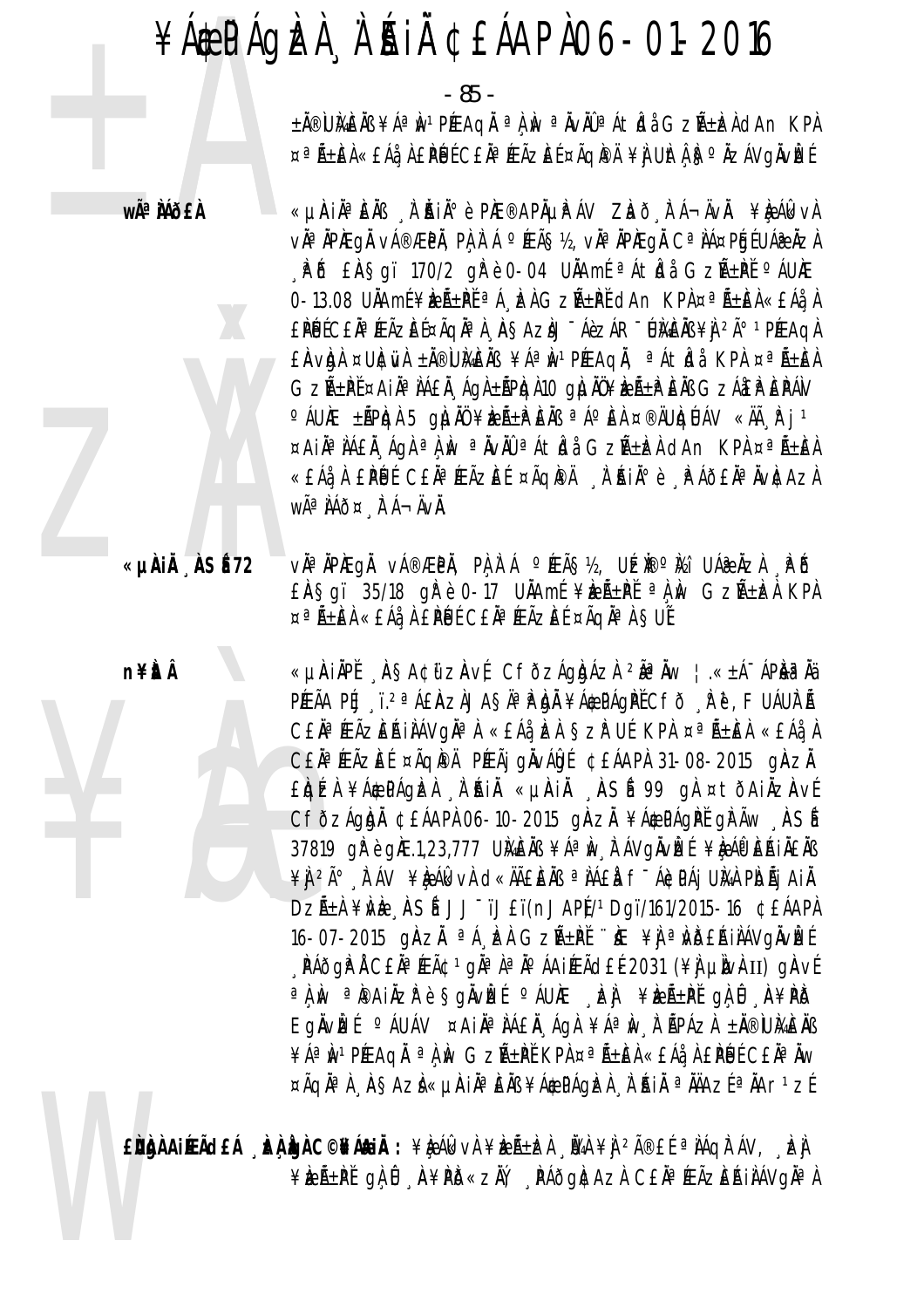- 86 -

ªÄ°ÁAIÉEÃd£É2031 (¥) µÌNHII) gÀVɪÀ Mª PAIÄZP è SgÄWEÄÝ a NAEN F ÁGDAJ UNAZN HE¥N a NDERINÁVONA NZI AZA¤AIÑ A NAEN AON ¥ÁªÌN Ì ÃPÁZÀ ±Ă®ÙÌGĚÀB ¥ÁªÌN1PÉEAQĂ ªÌ ÌN GZѱÌZÀ KPÀ ¤ªÑ±ÈÀ«£Áå À £PÚÉ C£ĂªÆÃZÈÉ ¤ÃQIPÄ ¥Ì UItÁ ISºŇZÁVQIVÈÉ

wê MÕ£À

«µÀiĂªÈĂB À ĂiĂiðè PIÆ®APõPÁV ZLað tá¬ÄvÄ. ¥LeálkvA vàªÀPÆqÅ vÁ®ÆPÅ, PAÀ`Á °ÆÃ޽, UÉI®°Ì⁄¿i UÁ@ÀZÀ . PÕ  $E$ A Sgï 35/18 gřè 0-17 U $\lambda$ Amé ¥ $\frac{1}{2}$ A $\pm$ k $\lambda$  a $\lambda$  av GzA $\pm$ Pě KP $\lambda$ ¤ªÑ±ÈÀ«£Áå PĚ C£ĂªÆÃZÈɤÃQĂªÀ ASAZÀJ¯ÁèZÁR¯ÚÀÆÀB ¥ N 2ð 1 PÉE AQ A E AV Q A ¤ UNC WA ± N ® W ME NS ¥ A ª W 1 PÉE AQ N ¤AIĪ LÁEĂ, ÁGÀª À ÈN GZñÈÀKPÀ¤ª ñÈÀ«£Áå, À£PÉJÉC£Ăª ÆÃZEÉ ¤ÃQIPÄ À AIİè PÁÕEĪÄVICAZI WêIÁÕ¤ FÁ¬ÄVI.

«µÀiÅ ÀSÉ73

vìª ÀPÆQL vÁ®ÆPÀ, PÀ À Á °ÆÃS½, v̪ ÀPÆQL Cª LÁ¤PÉLÍ UÁ® ÀZÀ AB EASqi 83/2<sup>©</sup> qrè «<sup>1</sup>Atò 0-14 UAAmi ¥beAtiri a Atida GZıPĚ KPA ¤ªÁ±EA «EÁå A EPÉ CEĪÆÃZEÉ ¤ÃQĪA SUĚ

«µÀIÀPĚ ASA¢ữ zàvÉ CFðzÁgbázì2Ă "À-êÌÁ£ï ©£ï CSÄŤï gleápi JASÄ<sup>a</sup> Plan ¥á¢Págpi Cfð Re via npægi vá®ÆPi. PA A A º FEÃS 12, VÀ ª ÀPREGA Cª AA¤PGE UA & AZA PO EAS GI 83/2<sup>©</sup> qřè«<sup>1</sup>Ñtð 0-14 UÄAmí¥keرPĚ <sup>a</sup>Átidi GzѱPĚ KPÀ ¤ªÃ±ÈÀ«£Áå¸À£ÌŶĹŀĆ£ĂªÆÃZÈɤÃQÌ<sup>®</sup>Ä PÆÃj gÀvÁÔĿÉ¥À§ÁÎPÈŔijÄ£Ăß ¥Ì 2ð À ÁV ¥È ÁI KVÀ CI KAJELE ÀS ª LAEL F-ÁC PÁJ ULA PIDÃI AIÀ DZıA "ASÍ JJ<sup>-</sup>ïJ£ï(nJAPĮ/1Dgï/103/2013-14 ¢£ÁAPA 18-08-2014 ginzi <sup>a</sup> átida Gzñ±pi "ie ¥j <sup>a</sup>ivideriaávgivizí , PÁðgP Á C£Ăª ÆÃ¢ 1 gĂª À ª Ăº ÁAIÆÃd£É 2031 (¥) µÌW} II) gÀVÉ a Aticia a Painzi è Sgivizi caune jzi ¥izi±Pi gi i A¥Pio Eglvizí <sup>a</sup> Átidi KPA ¤<sup>a</sup> Á±ich GzÁ±i ¤Ail<sup>a</sup> Láfi <sub>"</sub>Ágh ±ÁPigh 10  $Q$  (  $\mu$  )  $\ddot{\mu}$  )  $\ddot{\mu}$  )  $\ddot{\mu}$  )  $\ddot{\mu}$  )  $\ddot{\mu}$   $\ddot{\mu}$  )  $\ddot{\mu}$  )  $\ddot{\mu}$  )  $\ddot{\mu}$  )  $\ddot{\mu}$  )  $\ddot{\mu}$   $\ddot{\mu}$  )  $\ddot{\mu}$   $\ddot{\mu}$  )  $\ddot{\mu}$   $\ddot{\mu}$  )  $\ddot{\mu}$   $\ddot{\mu}$  )  $\ddot{\mu}$   $\ddot{\mu}$  ) a Áo EN ¤®ÄUIQUÁV «Äà Fj<sup>1</sup> ¤AiNa NÁEN ÁgA a ÁtIdå GZѱPĚ KPA¤ªÃ±EA«£Áå AC£ÄªÆÃZEŨĹ¥À U\tÁ S°ÄZÁVZĂÝ, «µÀiĪÈÄß ¥Á\$PÁGEZ A A A A A A AZ E A A A CEA A A A A A A A A LET

EÙÙNAIEACH LA LONGHAN : ¥LA AKVA ¥LA LA VA ¥LA 2îE (ª NÁQITÁV, LA ¥ÈEñPĚ QLÛ A¥PD«ZŇ, PÁÕQNCAZÀ CEŇªÆÃZEŔINÁVGŇªN a jo áaifeãd EE 2031 (¥) µjv. HI) giavía át ídi a pai äzir è Sgiwizi.

**n¥itÂ**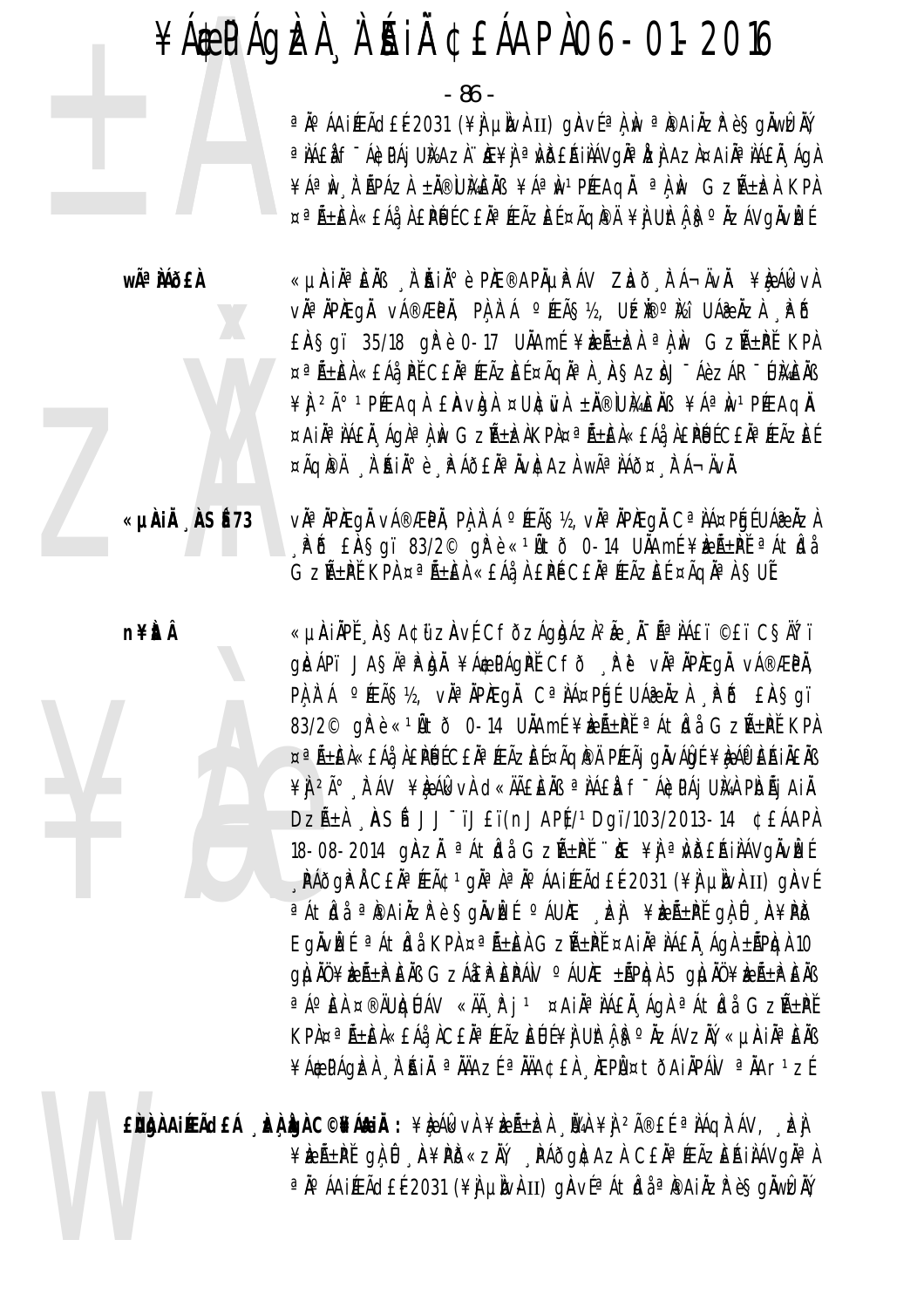- 87 -

a NAEN F ÁGDAJ UNAZN. NE¥N a NDEAINAVONA NZI AZN¤AINA NAEN ÁGN ¥ÁªÌN À ŘPÁZÀ ±Ă®ÙMÈÄB ¥ÁªÌN1PÉEAQĂ ªÁtÍdå GZرÍZÀ KPÀ ¤ªÑ±EÀ«£Áå, À £PÚÉ C£ĂªÆÃZEÉ ¤ÃQI®Ä ¥Ì UÌtÁ, SºŇZÁVGÄVÌZÉ

wê MÕ£À

«µÀiĂªÈĂB À ĂiĂiðè PIÆ®APõPÁV ZLað tá¬ÄvÄ. ¥LeálkvÀ v˻ ÀPÆqÅ vÁ®ÆPÀ, PÀ À Á °ÆÃ§½, vÀª ÀPÆqÀ Cª ÀÁ¤PÉJÉ UÁ֎ ÀZÀ PD EASgi 83/2<sup>©</sup> grè «<sup>1</sup>Ñtð 0-14 UÄAmf¥beñ±Pť <sup>a</sup>Átba GZıPĬ KPA ¤ªÃ±EA «£Áå PĬ C£ĂªÆÃZEÍ ¤ÃQĪA ASAZÀ J-Áè ZÁR-UMENS ¥Ì 2ð 1PÉEAQL EAVOL ¤UNEWL ±N®UMENS ¥ÁªIWPÉEAQI ¤AINPAEN ÁQA ±APGA 10 QLINU ¥IEA=PENB GZÁEPEPÁN O ÁUÆ ±ÃPIGA5 GILIÖ¥IEıPEÄB ªÁºEA¤®ÄUIGUÁV «Äà R j <sup>1 a</sup> Átidi Gzѱizi KPi¤ªÑ±Ei «£Ái ì £PÚ C£Ăª ÆÃzE ! ¤ÃQPÄ , I AIIº è , PÁÕEIª IVICAZI Wê IÁÕ¤, FÁ¬ÄVI.

«µÀiÅ ÀSÉ 74 vàªÀPÆgÅ vÁ®ÆPÅ, PA À Á °ÆÃ§½, UÉÈ®°ໄ⁄¿i UÁ֎ÅZÀ ÀPÕ £AŞqï 35/2 qire «1Ñtð 0-11 UAAmí¥keh±Pt ªÁtida GzA+Pt KPA ¤ªÃ±ÆÀ «£Áå À £PÉ C£ĂªÆÃZEÉ ¤ÃQĂªÀ SUĚ

**n¥itÂ** 

«µÀIAPE ASA¢ữZAvE CFÕZÁgbÁZÀ 2 | Dqï.1ZĂPA ªÀvÀÛ 2ê Àw JEï.J I.±PÀAVP JASĪP bÀ ¥Á\$PÁGPĚ CFÕ Pě v˻ÀPÆgÅ vÁ®ÆPÀ, PÀÀ`Á °ÆÃ§½, UÉÈ®°ໄ⁄¿i UÁ֎ÀZÀ ¸PŐ £AŞqï 35/2 qirè«1Ñtð 0-11 UÄAmí¥keѱPťªÁtidå GzѱPť KPA ¤ªÃ±ÈA «£ÁåA £PÚJÉ C£ĂªÆÃZÈÉ ¤ÃQPA PÆÃj gÀVÁÙE ¥ÈÁP EÁIÄEÄB ¥Ì <sup>2ð</sup> À ÁV ¥ÈÁlkvÀd«ÄÃEEÄB ªÌÁEÌ fīÁ¢PÁj UÌAÀ PIDÃI AIĂ DZñÀ , ASÍ JJ TJET(nJAP)/1DQT/86/2003-04 ¢EÁAPÀ 01-10-2013 gÀZH <sup>a</sup> Átha GzѱPI "KE ¥] <sup>a</sup> WDEAILAV gÀVEE , PÁðgP Å C£Ăª ÆÃ¢ 1 gĪ À ª ĺ ÁA iÆÃd£É 2031 (¥) µIVA II) gAVÍ a Aticia a Pariazio è Sonvizi chune izi veri-pi on 0 avrio Eglvet <sup>a</sup> átida KPA ¤<sup>a</sup> Á±ich GzÁ±i ¤Ajla Láfi. Ága ±ápiga 10  $Q$  (LIAO ¥ ) E AB G ZÁ E PAN  $\circ$  AU ) E AP C A C LIAO ¥ E AB E AB a Ao E a ®AUIQUAV «AA Fi<sup>1</sup> ¤AINA AAEN AQA a Atida GZA+PE KPA¤ªÃ±ĒA«£Áå AC£ĂªÆÃZĒŨĹ¥À UÆA SºÄZÁVZĂ, «µAiĪĒÄB ¥Á\$CPÁQIZA A RIL <sup>a</sup> HAZE <sup>a</sup> HA¢EA REPܤtÕAIÄPÁV <sup>a</sup> HAr<sup>1</sup>zÉ

EÙNA AIREACH AN DA C©NA AIA : ¥R AR VA ¥R A-R NA ¥A 2îE E ª NA QA AV, R ¥kæÃ±PĚ gÀ Û "A¥PD«zŇ, "PÁðgAtAzA C£ĂªÆÃzEŔiÀÁVgĪÀ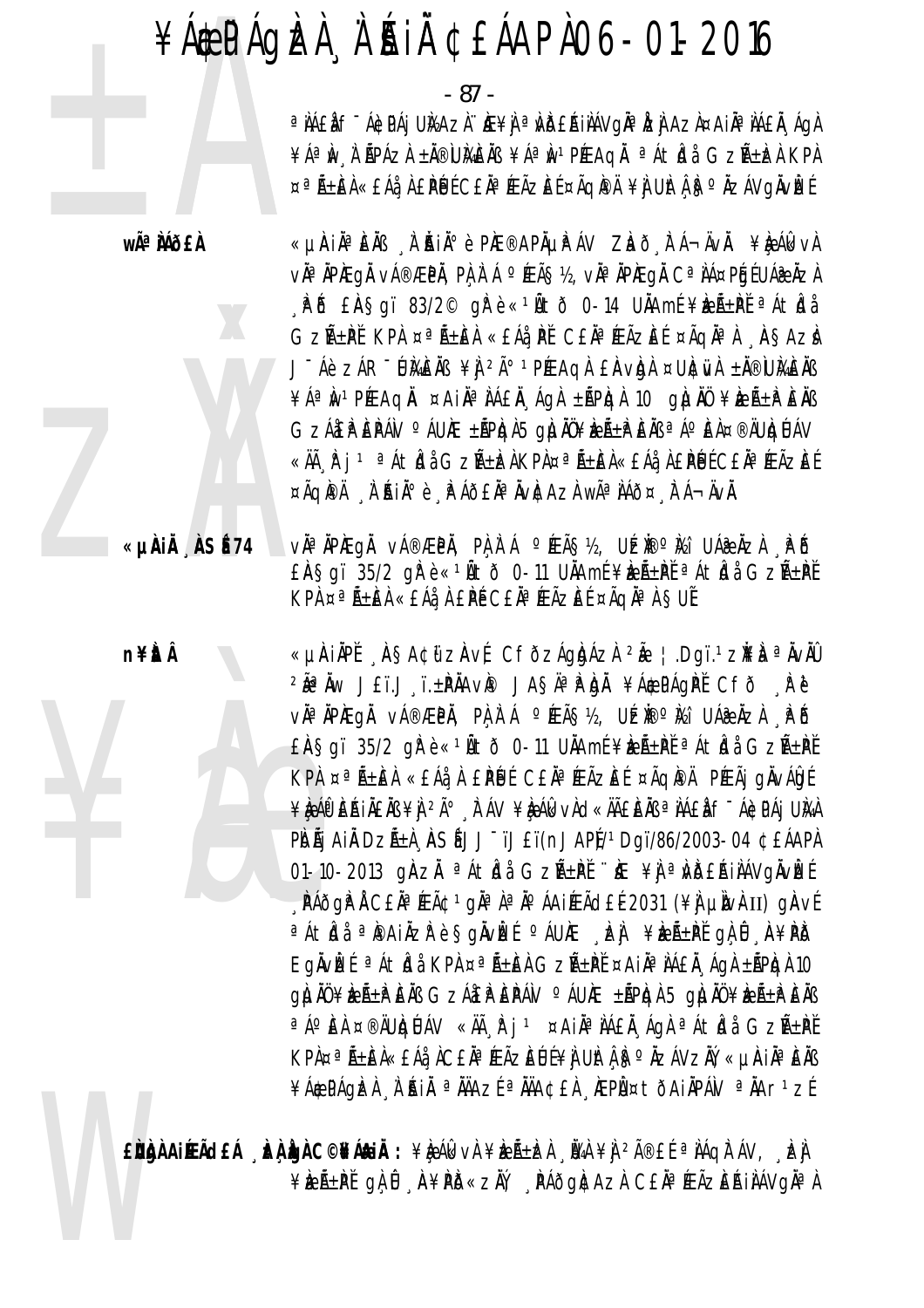- 88 -

a jo á Aiífeã d£é 2031 (¥) µjv h II) ginvé a Átidi a pari nær e Sgiwizi ( a NAEN F ÁGDAJ UNAZN HE¥N a NDEAINÁVON a ÍZN AZN¤AIÑ A NAEN AON ¥ÁªIN I ŘPÁZI ±Ä®UMEIB ¥ÁªIN1PÆAQI ªÁtIdi GZرIZI KPI ¤ªÃ±EÀ«EÁå À EPÚÉ CEÀªÆÃZEÉ ¤ÃQIPÄ ¥À UItÀ F º ÀZÁVQIVIZÉ

wê MÕ£À



n¥ÈÂ

«µÀiĂªÈĂB À ĂiĂiðè PIÆ®APõPÁV ZLað FÁ¬ÄvÄ. ¥LeÁlkvÀ vàªÀPÆqÅ vÁ®ÆPÅ, PAÀ`Á °ÆÃ§½, UÉÈ®°Ѝ¿i UÁ@ÀZÀ . PÕ £AŞqï 35/2 qirè«1Ñtð 0-11 UÄAmí¥keñPťªÁtidå GzѱPť KPA¤ªÃ±ÈÀ«£Áå PĚC£ĂªÆÃZÈɤÃQĂªÀ ASAZÀJ¯ÁèZÁR¯ÚÀGÀB ¥ 1 2ð 1 PÉE AQ A E AVA DA ¤ UNCIVA ± NO UME NO ¥Áª NO 1 PÉE AQ NO  $\propto$ Ain<sup>a</sup> ná£n, ága ±ápiga 10 gilinü ¥izá±i? Ens Gzá£i? Epáv  $\circ$ áune ±ÃPICJA 5 QILJAŬ ¥IELñIPIEĂB ªÁºEA ¤®ÄUICJÚAV «Äà Fj1 ªÁtICJå GzñEÀ KPA ¤ªÃ±EA «£Áå À £PÚ C£ĂªÆÃZE E¤ÃQPA A "ŔIð è A Á JEA AVALAZA WÃA AÁJ¤ A Á-AVÀ.

«µÀiÅ ÀSÉ75

vìª ìPÆgì vá®ÆPì, Pì l á °ÆÃ§½, ¢§Æði Uáæ ìzì "Pið £ìA§gï 5/15 gře «14to 0-10 UAAmí ¥bent na hv Gzntba KPA ¤ªÑ±ĔÀ «£Áå À £PÚÉ C£ĂªÆÃZÈÉ ¤ÃQĂªÀ SUĚ

«µÀIÀPĚ ASA¢ữZÀVÉ CFÕZÁQÙÁZÀ <sup>2ê</sup>ÀW f.J ï.£ÁUÙÀA PÆÃA S PUACA JASAPUN ¥Á¢PÁQPI CFO PU VIPAPÆQI vá®ÆPÄ, PA À Á °ÆÃS½, ¢SÆDÄ UÁ@ÄZÀ APÓ EASqï 5/15 gPè «<sup>1</sup>Ñtõ 0-10 UÄAmÉ¥EñPĚ ªÁ, EÀ G¥ÄIÆÃUPĚ KPÀ ¤ªÃ±EÀ «EÁå À EPÚÉ CEĪÆÃZEÉ ¤ÃQIPÄ PÆÃI QIVADÉ ¥I ÁPEA INENS ¥Ì 2ð À ÁV ¥È ÁL VÀ CI KHIÊNA ª NAEN f-ÁCPAJ UNA PIDÃJ AIN DZıÀ ¥NÈ ASÍ JJ<sup>-</sup>ïJ£ï(nJAPĮ/1Dqï/512/2014-15 ¢£ÁAPÀ 18-02-2015 gàzi <sup>a á</sup> kh Gzá+Př k ¥javbeáilávgivet , PÁðgPÅ C£ÄªÆÃ¢ 1 gĪÀªÄ°ÁAiÆÃd£É 2031 (¥À µÌWÀII) gÀVÉ a A M a Painzpè Sgivlet aux de vei the Sa i Avpd Eglvizí <sup>o</sup> áuáv ¤ Ail<sup>a</sup> tá fil ágt ¥áªiv tépázt ± övümels ¥ÁªÌN1PÆAQĂ ªÀÌN GZñPĚ KPÀ¤ªÃ±ÈÀ«£Áå À £PÉJÉ C£ĂªĂW ¤ÃQĪÀ ÀŞAZÌ«µÀIĪÈÄB¥Á¢PÁQÈÀ À'ÁIÄ ªÄÄAZɪÄAr1zÉ

EÙÙÀ AIRACEÁ , EÀ LA C©NÁLIÀ : ¥L ÁL VÀ ¥L ñLA , LA ¥Ì 2îEÍ ª LÁQITÁV, , LA ¥ÈEñPĚ gÀ Û A¥PD«ZŇ, PÁÕgACAZÀ CEŇªÆÃZEŔIÀÁVgĪÀ a jo áA jÆÃd£É 2031 (¥) µ juvil II) giavía liv a pa ji jz e sgiwiziv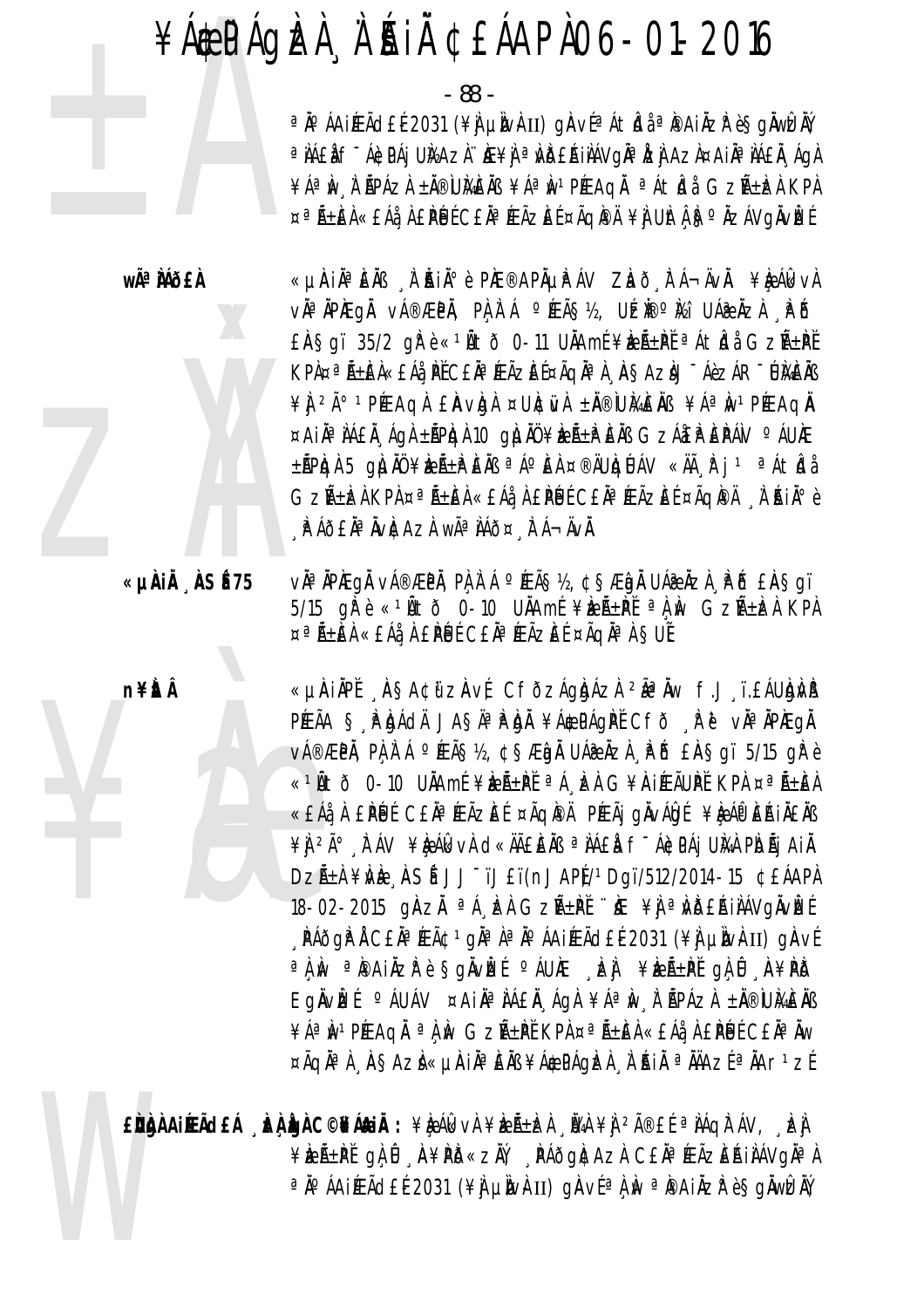- 89 -

a NAEN E-ACPAI UNAZI DE¥N a NDEA NAVOJA IZI AZI¤A INA NAEN AQI ¥ÁªIN I ÁPÁZI ±Ä®UMEÄB ¥ÁªIN1PÆAQI ªI IN GZñIZI KPI ¤ªÑ±EÀ«£Áå À £PÚÉ C£ĂªÆÃZEɤÃQPÄ¥Ì UÌtÁ F>ŇZÁVQÄVÈÉ

wÃ<sup>a</sup> Mõ£À

«µÀin è Èn A Ài Àin è Phe®aphµp áv Zað Fá¬ävn. ¥è Álkva vìª ìPìEgì vá®ÆPì, Pì lì á °ÆÃ§½, ¢§Æţjì UÁ@Ìzì ¸₽Ď £À§gï 5/15 gřè «<sup>1</sup>Ñtð 0-10 UNAmí ¥keñ±ken <sup>a</sup>n m Gzѱpř KPn ¤ªÑ±EÀ«EÁå, PĚ CEĂªÆÃZEɤÃQĂªÀ, ÀSAZÀJ-ÁèzÁR-UÀAEÀB ¥Ì 2ð 1PÉEAQI EÀVIDI ¤UICIVI ±I®IUIAEIB ¥ÁªIW1PÉEAQI ¤AIĪÌÁEÀ ÁGÀªÌÌN GZñÈÀKPÀ¤ªÃ±ÈÀ«EÁå ÀEPÚÉCEĂªÆÃZÈÉ ¤ÃQIPÄ À ANIO è A AÕEI<sup>a</sup> AvIcAza w㪠AÁÕ¤ A Á-ÄvÄ.

«µÀIÄ ÀSÉ76 vàªÀPÆqÅ vÁ®ÆPÀ, PÀÀʿÁ ºÆÃ޽, ªÀqÀAÆqÀ UÁ@ÀZÀ PÕ  $E$ AŞqï 40/4 q $\hat{F}$ è « $1\hat{A}$ tõ 0-10 U $\hat{A}$ Amí ¥ $\hat{E}$ A $\hat{E}$ i $\hat{F}$ <sup>a</sup> $\hat{A}$  $\hat{M}$  Gz $\hat{A}$  $\pm$  $\hat{E}$ A KPA ¤ªÃ±ÆA «£Áå A £PÚÉ C£ĂªÆÃZEÉ ¤ÃQĂªA SUĚ

n¥ÈÂ

«µÀIAPĚ ASA¢ữZAvÉ CFÕZÁgAAZÀ 2à ©.«.ªÁPMñï ªÀvÀŨ ©.«.gÀUÈÁxï ©£ï ¯Ã|| ªÁPÌ gÌ Àt¥Ì JASÀªÌ ÀJ ¥Á\$PÁgÌ Í CFÕ, Pừ và<sup>a</sup> Apkegà vá®ÆPÀ, PÀ À Á ºÆÃ޽, ªÀgkaÆqà UÁ&ÀZÀ PB EASqi 40/4 qrè «14to 0-10 UAAmi ¥beathe a A ba G¥AIÆÃUPĬ KPA ¤ªÃ±EA «£Áà A £PUÍ C£ĂªÆÃZEÍ ¤ÃQPA PÉEÃI QĂVÁD É¥D AP EAIAEAB¥) 2ð A AV¥D AG VA CI «AÃEEAB ª NAED f Ácpái Um Pidái Ain Dzá±i ¥ivie "Insé JJ TJET(nJAP)/ <sup>1</sup>Dgï/102/2014-15 ¢£ÁAPÀ 31-12-2014 gÀZĂ ªÁ EÀ GZñPĚ <u>WE ¥Ì a MDEAINAVQNWE ARAJQAN CEN ARET CON a VO AUTERO EF</u> 2031 (¥L) WINN II) QIAVE <sup>a</sup>LIN apailizir e Sqivize alure , izl ¥ÈEñPĚQLÛ A¥PD EQÄVÈE ºÁUÁV ¤AIĪJÁ£Ă ÁQI¥ÁªIW L`ÃPÁZI ±Ă®UMEÄB ¥ÁªM1PÆAQĂ ªÀM GZñPĚ KPA ¤ªÃ±EÀ «£Áå À EPUL CE˻ ÀW ¤ÃQNª À ASAZI «µAINª EN ¥Á\$PÁQIZI À AI  $a$   $\hat{A}$   $\hat{A}$   $\hat{A}$   $\hat{B}$   $\hat{A}$   $\hat{A}$   $\hat{C}$   $\hat{C}$   $\hat{C}$   $\hat{A}$   $\hat{C}$   $\hat{C}$   $\hat{C}$   $\hat{C}$   $\hat{C}$   $\hat{C}$   $\hat{C}$   $\hat{C}$   $\hat{C}$   $\hat{C}$   $\hat{C}$   $\hat{C}$   $\hat{C}$   $\hat{C}$   $\hat{C}$   $\hat{C}$   $\hat{C}$ 

EÙÙNAILEÃO EÁ LA LONG CONSTANT : ¥RA(KVA ¥RñR) VA ¥A 2î EL ª NAQITAV, LA ¥ERENI ON Û A¥PD«ZN, PAJORTAZN CEN FEAZERINAVONA a jo áaifeãd£é 2031 (¥i µivi II) giavéa i iva pari zi è Sgiwizili a NAEN E-ACPAI UNAZI DE¥N a NDEA NAVOJA IZI AZI¤A INA NAEN AQI ¥ÁªIN I ÁPÁZI ±Ä®UMEÄB ¥ÁªIN1PÆAQI ª]IN GZÁ±IZI KPI ¤ªÑ±EÀ«£Áå¸À £PÚÉ C£ĂªÆÃZEÉ ¤ÃQPÄ¥Ì UÌtÁ, SºÄZÁVGÄVÉÉ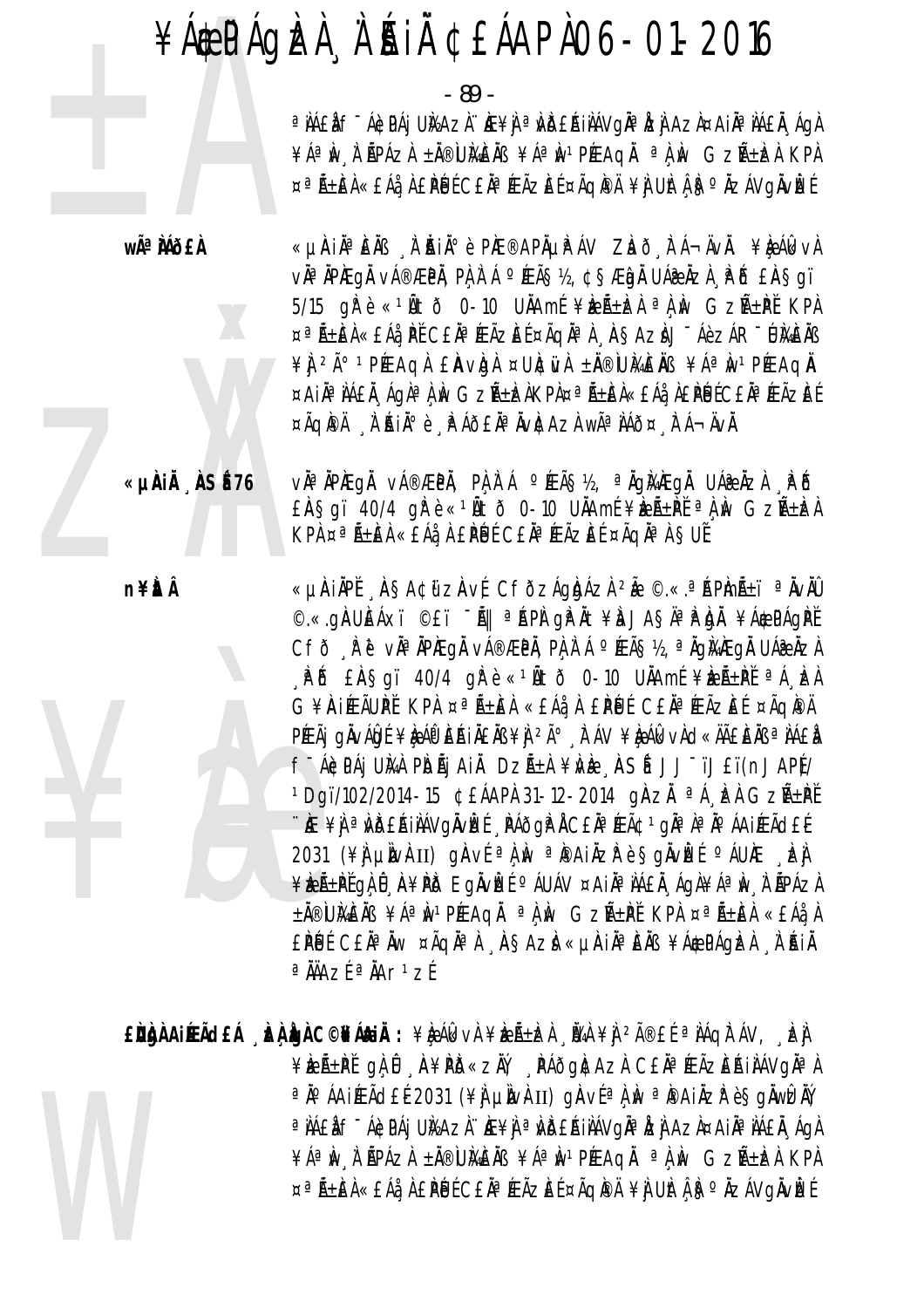- 90 -

wê MÕ£À

«µÀIN¤ÈNB N AINI¤ è PIE®APNUPÁV ZLAÕ LTÁ¬ÄVN. ¥LEÁLKVN v˻ÀPÆgÅ vÁ®ÆPÀ, PÀÀ`Á °ÆÃ§½, ªÀgໄAÆgÀ UÁ@ÀZÀ ÀPÕ  $E$ AŞqï 40/4 q $\hat{F}$ è «<sup>1</sup>Ãtõ 0-10 UÄAmí ¥ka Ali ali v GzñPť KPA¤ªÃ±ĒA«£Áå PĚC£ĂªÆÃZĒɤÃQĂªA ASAZAJ ÁèzÁR ÚKEAB ¥ j<sup>2</sup>ð 1 PÉEAQ À EÀV DA ¤ UNC TUA ± N® UME NB ¥ Aª N 1 PÉEAQ N ¤AIĪ IAEÄ, ÁGIª I IN GZñIZAKPI¤ª ñEA«EÁå, A£PÉJÉCEĪ ÆÃZEÉ ¤ÃQPÄ À AIA°è A AOEAª AVACAZA Wê AÁO¤ A A-AVA.

vઠÀPÆgÅ vÁ®ÆPÀ, PÀ À Á º ÆÃ§½, ±hữ Mi UÁ@ ÅzÀ ¸ P Ő £À§gï «µÀiÅ ÀSÉ77 274/11 al è «14to 0-09 UAAmi ¥bent al m Gzntba KPA ¤ªÑ±ÈÀ «£Áå À £PÙÉ C£ĂªÆÃZÈÉ ¤ÃQĪÀ §UĚ

> «µÀIÄPĬ, AŞA¢ü zAvÍ CFÕzÁgbÁzÌ<sup>2</sup>ê Äw vÁeïG¤Ñ, Á ªÄvÄÛ <sup>a</sup>ň°řňzï UË ï JA§Äªřbň ¥Á¢PÁgPĚ Cfð "řě vňªňPÆgň V種PÄ, PA A A ºÆÃS½, ±ÍNÖ M2 UÁ@ÄZA PÖ EÄSQI 274/11 qì è « 1Ñ tò 0-09 UÀAmí ¥keñ±pǐ <sup>a</sup> Á Ed G¥AifeãUpǐ KPA ¤ ª ѱEA «£Áå À £PÚ É C£Äª ÆÃZE ɤÃQI®Ä PÆÃj gÄvÁQE ¥LA ÁPEŘIÄ£ÄB ¥) 2ð , IT ÁV ¥IçÁIkvI: d«ÄãIEINS ªIAEI f"Á¢PÁj UIVA PIDÃJ AII DZıÀ ¥WÈ ASÍ JJ<sup>-</sup>ïJ£ï(nJAP)/1Dgï/794/2014-15 ¢£ÁAPÀ 13-07-2015 GIAZI <sup>a</sup> Á LA GZA+PI "IE ¥I <sup>a</sup> NDERILÁVGIVLE , PÁÕGP A CEĂ<sup>a</sup> ÆÃ¢ 1 gha a a o AAIÆÃ dE E2031 (¥A LIN) HA VE a A Iv a Paily a Sglvet CAURE DI YERLPI GA I AYPD Egnvizí <sup>o</sup> áuáv ¤ Ain<sup>a</sup> ná fin, ágn ¥áªm, n ápázn ±n®lumens ¥ÁªIN<sup>1</sup>PÆAQI ªLIN GZñPI KPL¤ªÃ±EL«EÁå LPUECEIªIW ¤ÃQĪ) AŞAZÌ «µÀIĪEÄB ¥Á\$PÁQÈÀ À AIÄ ªÄÄAZɪÄAr1ZÉ

 $\hat{E}$ Ngà Aireã $\det A$   $\hat{E}$ à comán : ¥èákvà ¥èzã $\pm$ zà Ù $\hat{A}$  ¥à  $\hat{A}$ ®£í ªàáqì ÁV, Èà ¥ÈEñPĚ gÀ Û A¥PD«ZŇ, PÁÕGNCAZÀ CEŇªÆÃZEŔINÁVGŇªN a jo áaifeãd£é 2031 (¥) µjvi II) giavíai iv a pai az pesgivoziv a NAEN E-ACPAI UNAZI DE¥I a NDEA NAVOJA IZI AZI¤A NA NAEN AQI ¥ÁªIN I APÁZI ± N®UMEIB ¥ÁªIN1PÆAQI ªLIN GZA±IZI KPL ¤ªÑ±EÀ«£Áå À £PÚÉ C£ĂªÆÃZEÉ ¤ÃQIPÄ ¥Ì UItÀ F ºŇZÁVQIVÈÉ

> «µÀIN¤ÈNB N AINI¤ è PIE®APNUPÁV ZLAÕ LTÁ¬ÄVN. ¥LEÁLKVN V˻ ÀPÆQÅ VÁ®ÆPÀ, PÀ À Á ºÆÃ޽, ±Ín® Mi UÁ@ÀZÀ , PÕ £ÀSqï 274/11 gřè «1Ñtð 0-09 UÄAmí ¥kan là mu Gznipř KPA

n¥itÂ

wêÀÁÕfÀ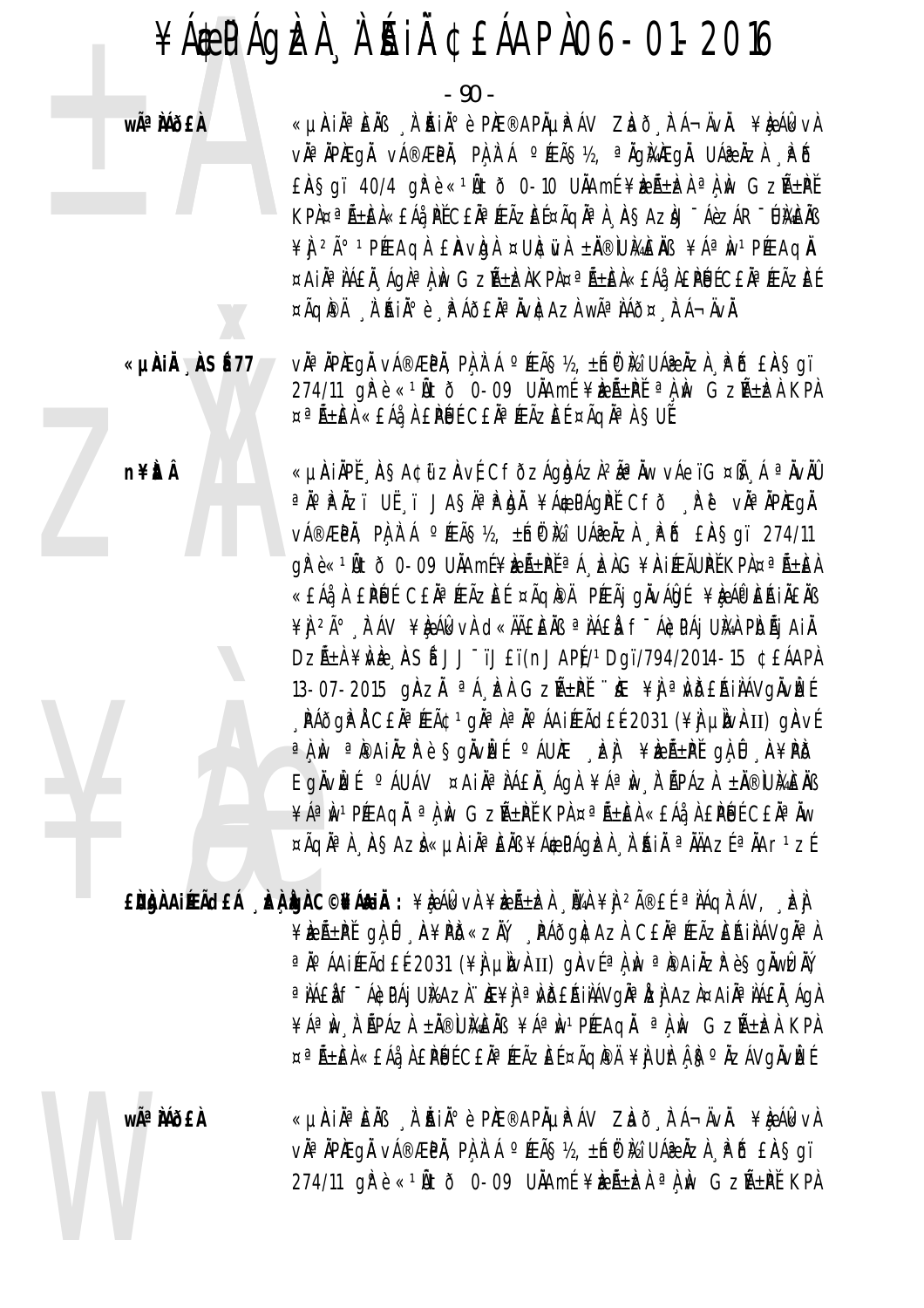- 91 -

¤ªÃ±EÀ«EÁå PĚ CEĂªÆÃZEɤÃQĂªÀ, ASAZÀJ-ÁèzÁR-UMEÀB ¥ J <sup>2</sup> A° <sup>1</sup> PÉE AQ A E AV Q A ¤ U AC N A ± A ® U M AE A S A ª N 1 PÉE AQ A ¤AIĪ IAEÄ, ÁGIª L IN GZñIZAKPL¤ª ñEA«EÁå, LEPÚLCEĪ ÆÃZEE ¤ÃQPA À AIAº è AAJEAª AVEAZA Wê AÁÕ¤ A Á¬ÄVÀ.

«µÀiÅ ÀSÉ78 vì<sup>a</sup> ìpiegì vá®æpì, pì ì á °íeã§½, ¿mp ìaup uá? ìzì . Pô  $E$ AŞqï 48/1 qi è «1Ãtõ 0-08 UÄAmí ¥izñPť a A M GzñDA KPA ¤ªÃ±EA «EAå, A EPUE CEĂªÆÃZEE ¤ÃQÀªA SUE

> «µÀIẰPĚ ASA¢ữZÀvÉ CFÕZÁQIQÁZÌ <sup>2ê</sup>ŇW PÉ©.ªÄAU̼À PÉEÃA PEULAIA <sup>a</sup> AvAU Evidida ¥A&PÁQPI Cfð Re va Apæga vá®ÆPA, PA A A PEASY, MP AAUP UARAZA PB EASOT 48/1 OF ex<sup>1</sup>Ato 0-08 UÄAmÉ ¥RÉLPĚ ªÁ RA G¥ŘIÆÃUPĚ KPA ¤ªŘIEA «EÁÅA £PÚĹC£ĂªÆÃZEŤÃQIPÄ PÆÃj gÄvÁQLÉ¥RÁO EŔIÄ£ĂB¥Ì 2ð À ÁV ¥ÈÁK VÀ C «ÄÃEEÄB ª IÁEL F ÁCPÁJ UIA PIDÃJ AIL DZñA ¥IVE , ASÍ JJ TJET(nJAPÍ/1Dqi/174/2009-10 ¢£ÁAPI03-02-2010 ghzh <sup>a</sup> á kh Gzñ±pi i ke ¥j a vdeáilávgivké páðgri CEN<sup>a</sup> FEÃC 1 gNa A a No AAI FEÃO EL 2031 (\\ um um um um um quot a A M a PailzP è Sglubé dauk del ¥bel±Pt gl 0 A¥PD Eglubé °ÁUÁV ¤AIĪÌÁ£Ă,ÁgÀ¥ÁªÌW,À'ÃPÁZÀ±Ă®Ù}¼ÈÄB¥ÁªÌW1PÉEAGÀ a ì Iv Gzñ±pǐ kpì ¤añ±èì «£Áà ì £pùí c£ìa iw ¤ãqìa ì . ASAzì «µÀIÀªÈÀB ¥Á¢PÁQÞÀ À AIÀ ªÀÄAZÉ ªÀAr1ZÉ

EÙÙAAIÆÃdEÁ "ÈÀÙAC©¥Á&IÄ: ¥ÈÁkvÀ¥ÈıÈÀ "ÜAÀ¥J 2î£É ªÀÁQÌTÁV, "ÈJ ¥ÈEñPĚ gÀ Û A¥PD«ZĂ, PÁðg|¢AzI C£ÄªÆÃZEŔIIAVg|¤I ªŇ°ÁAiÆÃd£É2031 (¥j}µÌN}HI) gÀVɪÌ,ÌN ªÌ®AiÄZłè§gĂWÈĂŸ a NAEN E-ACPAI UNAZI HE¥N a NDEAINAVONA NZI AZI¤AINA NAEN, AON ¥ÁªIN I APÁZI ±Ä®UMEIB ¥ÁªIN1PÆAQI ªLIN GZA±IZI KPI ¤ªÑ±ÈÀ«£Áå À £PÚÉ C£ĂªÆÃZÈÉ ¤ÃQI®Ä ¥Ì UÌtÅIS°ÄZÁVGÄVIZÉ

wêÀÁð£À

n¥ÈÂ

«µAIĪÈÄß 'À 'ÄIĺè PIÆ®APĵPÁV ZIað 'lī Á¬ÄvÄ. ¥IęÁlkvÀ vàªÀPÆgÅ vÁ®ÆPÅ, PA A Á ºÆÃS½, WP AAUP UÁ@ÀZA PÕ EASqï 48/1 qřè «<sup>1</sup>Ätð 0-08 UÄAmí ¥ka fitar a A M GzA + Př KPÀ¤ªÃ±ÈÀ«£Áå PĚC£ĂªÆÃZÈɤÃQĂªÀ ASAZÀJ¯ÁèZÁR¯ÚÀGÀB ¥ Î 2ð 1 PÉE AQ À E AV Q À ¤ UNC N À ± N ® IU MA E N S A 2 A º N 1 PÉE AQ N ¤AIĪ IÁEI Aglª LIN GZñIZAKPL¤ª ñEL«EÁå LEPLICEL¤ÆĀZEE ¤ÃQIPÄ À AIA°è APÁÕEAª AVICAZA Wê AÁÕ¤ A Á-ÄVÀ.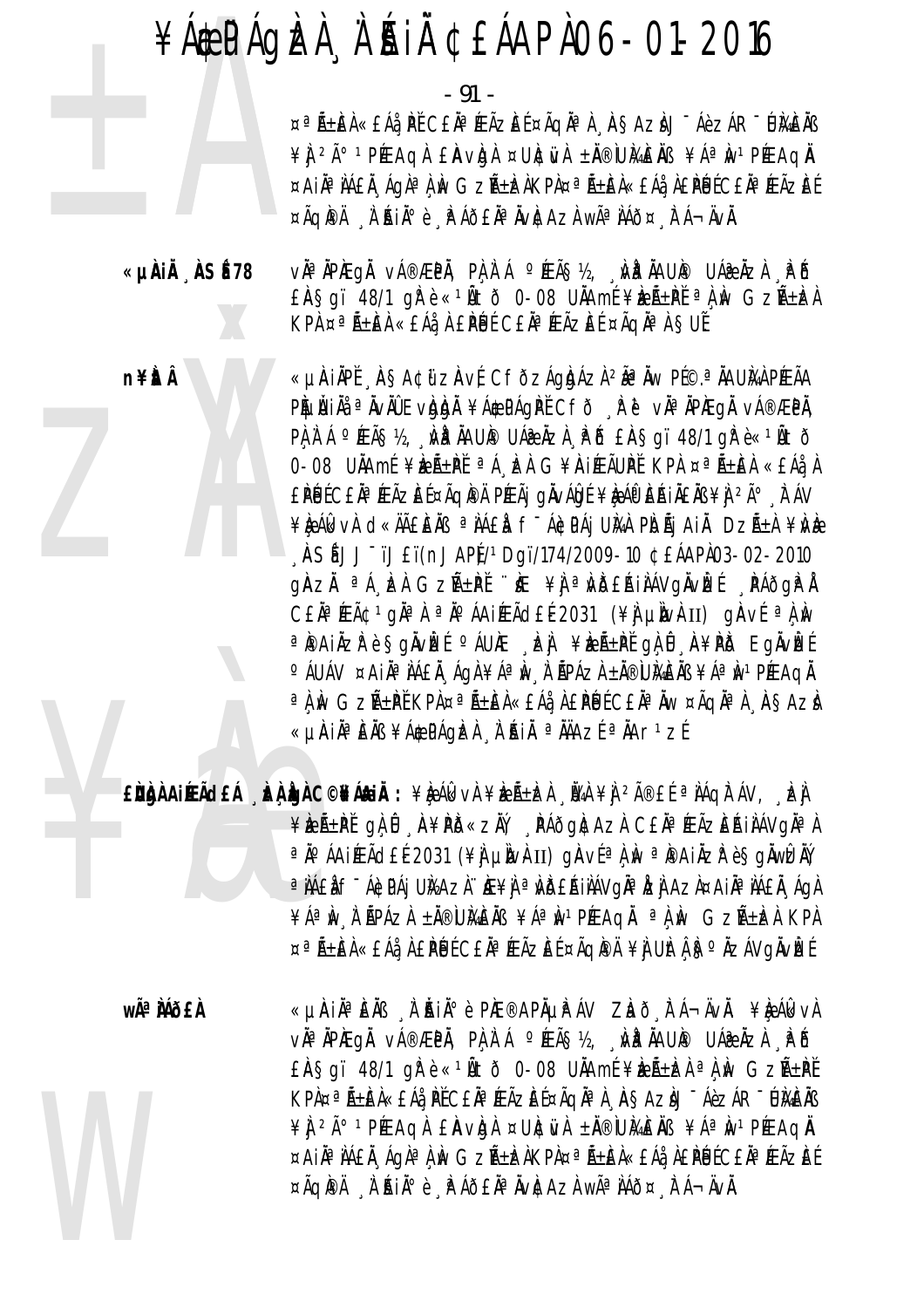- 92 -

«µÀiÅ ÀSÉ 79

n¥ÈtÂ

vĂªĂPÆgĂ vÁ®ÆPĂ, PÀ,À`Á °ÆÃ§½, PÀAzÆgĂ UÁ@ÀzÀ ¸₽Ő  $E$ ASaï 1/6 al è « 14 tõ 0-08 UAAmí ¥be $E$ +Př $^a$ A w GzR $+$ bel KPA ¤ªÃ±ÈÀ «£Ăå¸À £PÚÉ C£ĂªÆÃZEÉ ¤ÃqĪÀ §UĚ

«LIAIAPĚ ASA¢űzAvÉ CFŎZÁQAÁZÀ 2à ¥ÅLÖJÁQÄ ©£ï "ÃIL «Ãgì hải JASA Phu ¥Á¢PÁgì LETO Na VI APIEGI VÁ®ÆPI, PA À Á º ÆÃS½, PÀAZÆGÀ UÁ@ÀZÀ PÓ EASgï 1/6 grè«1Ãtò 0-08 UÄAmÉ ¥REıPĚ ªÁ RA G¥AIÆÃUPĚ KPA ¤ªÃ±EÀ «£Áå A £PÚĹC£ĂªÆÃZEŤÃQIPÄ PÆÃj gÀvÁQLÉ¥RÁO EAJÄEÄB¥J 2ð À ÁV ¥ÈÁGKVÀ CKÄÄEÈÄB <sup>a</sup> NÁEN f<sup>-</sup>Á¢PÁj UNA PIOÃj AIN DZñA ¥NÈ , ASÍ JJ TJET(nJAPÍ/1Dqi/806/2014-15 ¢£ÁAPI20-06-2015 ghzh <sup>a</sup> le Gzh+pi i r ¥j a vdehinvgnvei páðgri CEN<sup>a</sup> FEÃC 1 gNa A a No AAI FEÃCIELE 2031 (\#) plv AII) gAV E a A No a Pailz Pè Sglute Cault Ed ¥ré±pé gl 0 A¥PD Eglute °ÁUÁV ¤AIĪÌÁ£Ă ÁGÀ¥ÁªÌN À ÃPÁZÀ±Ă®Ù}A£ÀB¥ÁªÌN1PÆAGÀ a ) Iv GzñPĚ KPÀ¤a ñEÀ«£Áå À £PÙÉC£Ăa Äw ¤ÃqĂa ) ASAzL «LIAIĪEÄB ¥Á\$PÁQÞEA À AIÄ ªÄÄAZEªÄAr1zE

¥ÈEñPĽ gÌ Û A¥PD«zŇ, PÁðgICAzI CEĪÆÃzEAIÌÁVgI¤I a jo áaiÆãd£é2031 (¥i µivi II) giavíai iv a paiäzi? è Sgiwizi. a NAEN F ÁGDAJ UNAZN. NE¥N a NDERINAVONA NZI AZN¤AINA NAEN ÁGN ¥ÁªIN I APÁZI ±Ä®UMEIB ¥ÁªIN1PÆAQI ªLIN GZA±IZI KPL ¤ªÑ±EÀ«£Áå¸À£PÚÉC£ÄªÆÃZEɤÃQPÄ¥jUktŧ°ÄZÁVgÄvÞÉ

wê **MÕ£À** 

«µÀIẰªÈÄß À ĂIĂºè PIÆ®APĵPÁV ZIað FÁ¬ÄvÄ. ¥IęÁlkvA vìªìPÆgì vá®ÆPì, Pì,ì Á °ÆÃ§½, PìAzÆgì UÁælzì , PĎ EASqï 1/6 qrè«14to 0-08 UAAmi¥bentilen a lu GzAtPikPA ¤ªÃ±EÀ«EÁå, PĚ CEĂªÆÃZEɤÃQĂªÀ, ÀSAZÀJ¯ÁèZÁR¯ÙÀAĒÀB ¥ 1 2ð 1 PÉE AQ A E AV Q A ¤ UNC WA ± N ® W AGE N B ¥ A ª N 1 PÉE AQ N ¤AIĪÌÁEÀ ÁQ̪ÌÌv GzñÌZÀKP줪ñÈÌ«£Áå Ì£PÉJÉC£ĂªÆÃZÈÉ ¤ÃQIPÄ À ANI P A A A LA AVICAZA Wê A A D ¤ A H A J A.

«µÀIĂ ÀSÉ 80 vì<sup>a</sup> ìpiegì vá®æpì, pì ì á °éā§½, ¢§ædì uá@ìzì , pô £ìa§gï 60/2J4  $qR e \ll 1$ Ñtõ 0-07 UÄAmí¥keѱ $PI$ íª $\lambda$ N Gzѱka KPA ¤ªÑ±EÀ «EÁÀ À EPUE CEÀªÆÃZEE ¤ÃQÀªÀ SUE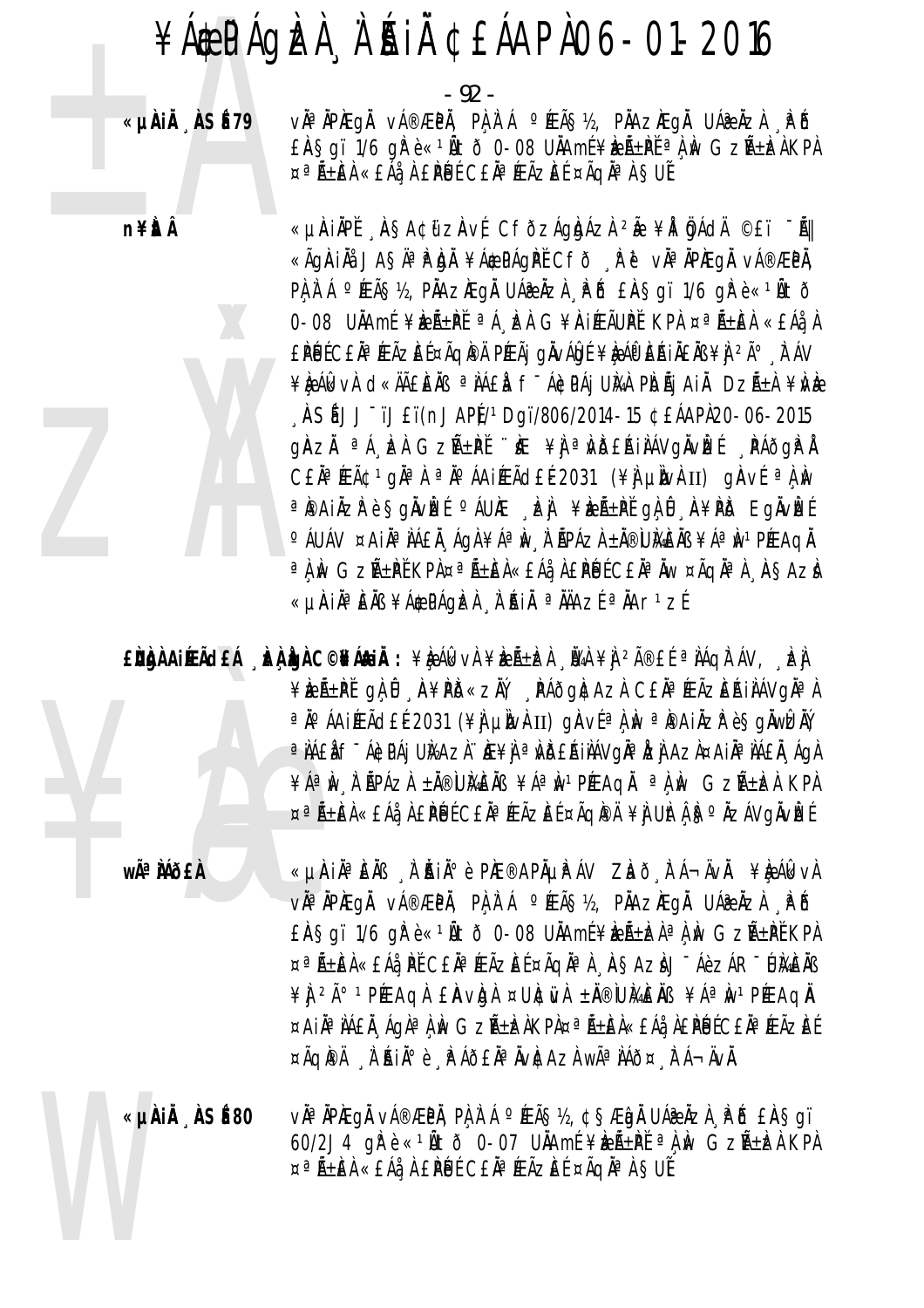n¥itÂ

- 93 -«µÄIÄPĬ "ASA¢űzÄvÍ CfðzÁgházì 2Å PÍZAzkÁRgï ©£ï EÁUÑAZNAJASÃ<sup>a</sup> P DA ¥Á¢PÁGPĚCFŎ Ř P vĂªÄPÆGÅ vÁ®ÆPÅ, PA A A º ÆÃS½, ¢SÆna UÁæÃzA PO EASgï 60/2J4 grè «1Ñtð 0-07 UÄAmÉ¥æÃ±PĚ ªÁ, EÀ G¥AIÆÃUPĚ KPA ¤ªÃ±EÀ «£Áå À £PÚ É C£ÄªÆÃZE ɤÃQIPÄ PÆÃI QIVÁIQIE ¥I; APEAIÄ£IN ¥Ì 2ð À ÁV ¥È ÁL VÀ d«ĂÃEÈÀB ª LAEL F-ÁCPÁJ ULA PIDÃJ AIÀ DZıÀ ¥MÈ ASÍ JJ<sup>-</sup>ïJ£ï(nJAPÍ/1Dqï/206/2013-14 ¢EÁAPÀ 12-12-2013 gÀZH <sup>a</sup>Á EÀ GZREPL FE ¥H a WBEAILAV GAVE , PÁðgP Á C£Ăª ÆÃ¢ 1 gĂª À ª Ăº ÁAIÆÃd£É 2031 (¥) µIVAII) gAVÍ a î.N. a îpaiăzr e Sgăvîzí a Auke de Let Frente Gali Afrio Eglvizí <sup>o</sup> áuáv ¤ail<sup>a</sup> láel ágl ¥áªiv l'épázl ±l®umels ¥ÁªIN<sup>1</sup>PÉEAQI ªLIN GZѱPĚ KPL¤ªÑ±EL«£ÁåLEPÚÉ C£ÄªIW ¤ÃQĪÀ AŞAZÌ«µÀIĪEÄB¥Á\$PÁQÈÀ À'ÁIÄ ªÄÄAZɪÄAr1ZÉ

¥ÈÆÃ±PĚ gÀ Û A¥PD«ZŇ, PÁÕgACAZÀ C£ĂªÆÃZEŔIÀÁVgĪÀ a jo áaifeãd£é 2031 (¥) µlvkII) glavéa) w a pai zrèsgäwtziv a NAEN F ÁGDAJ UNAZN HE¥N a NDERINÁVONA NZU AZN¤AIÑ ANAEN "AON ¥ÁªIN I APÁZI ± N®UMENS ¥ÁªIN1PÆAQI ªLIN GZA±IZI KPI ¤ªÑ±ÈÀ«£Áå À £PÚÉ C£Ăª ÆÃZÈÉ ¤ÃQIPÄ ¥Ì UItÁ ISº ÄZÁVGÄVIZÉ

wê MÕ£À

«µÀIN¤ÈNB À AIN» è PIE®APAUPÁV ZLAÕ FÁ¬ÄVA. ¥LAGKVA vìª ìPÆgì vá®ÆPì, Pì ì Á °ÆÃ§½, ¢§Ænì UÁæ ÌZì }PĎ £À§gï 60/2J4 qřè «<sup>1</sup>Ñtð 0-07 UNAmí ¥keñ±ka a A M Gzñ±př KPA ¤ªÑ±EÀ«£Áå PĚ C£ĂªÆÃZEɤÃQĂªÀ ASAZÀJ¯ÁèZÁR¯ŨŘEÀB ¥ 1 2ð 1 PÉE AQ A E AVA DA ¤ UNCIVA ± NO UME NO ¥Áª NO 1 PÉE AQ NO ¤AIĪ IÁEÄ ÁGIª I IV GZıIZKPI¤ª ıEI«EÁå IEPUECEIª ÆÃZEE ¤ÃQIPÄ À AIѺ è FÁÕEĪÄVICAZÀ WêÌÁÕ¤ FÁ¬ÄVÄ.

vઠÀPAEQÀ vÁ®ÆPÀ, PÀ À Á ºÆÃ޽, vÀª ÀPAEQÀ UÁ@ÀZÀ PÓ «µÀiÅ ÀSÉ81  $E$ AŞqï 226/5 q $\mathbb{R}$ è « $1$ Ãtõ 0-06.06.5 UÄAmí ¥k $E$ ñPľ a  $\mathbb{R}$ w GZıEÀ KPA ¤ªÄ±EÀ «£Áå À £PÙÉ C£ĂªÆÃZEÉ ¤ÃQĂªÀ SUĚ

«µÄIÄPĬ "ASA¢űzÄvÍ CfðzÁgbázi 2å J "ï.AIÆÃUÁ£Azi ©£ï n¥itÂ JEï.1ÃVÁGÁªÄÄ JASĪÌPÁJÄ ¥Á\$PÁGÌPĚ CFÕ "ÌPĕ vĪÄPÆGÄ v種PÄ, PA I Á ºÆÃ޽, vĪÄPÆqÄ UÁ®ÄZA PÖ £ÄŞqï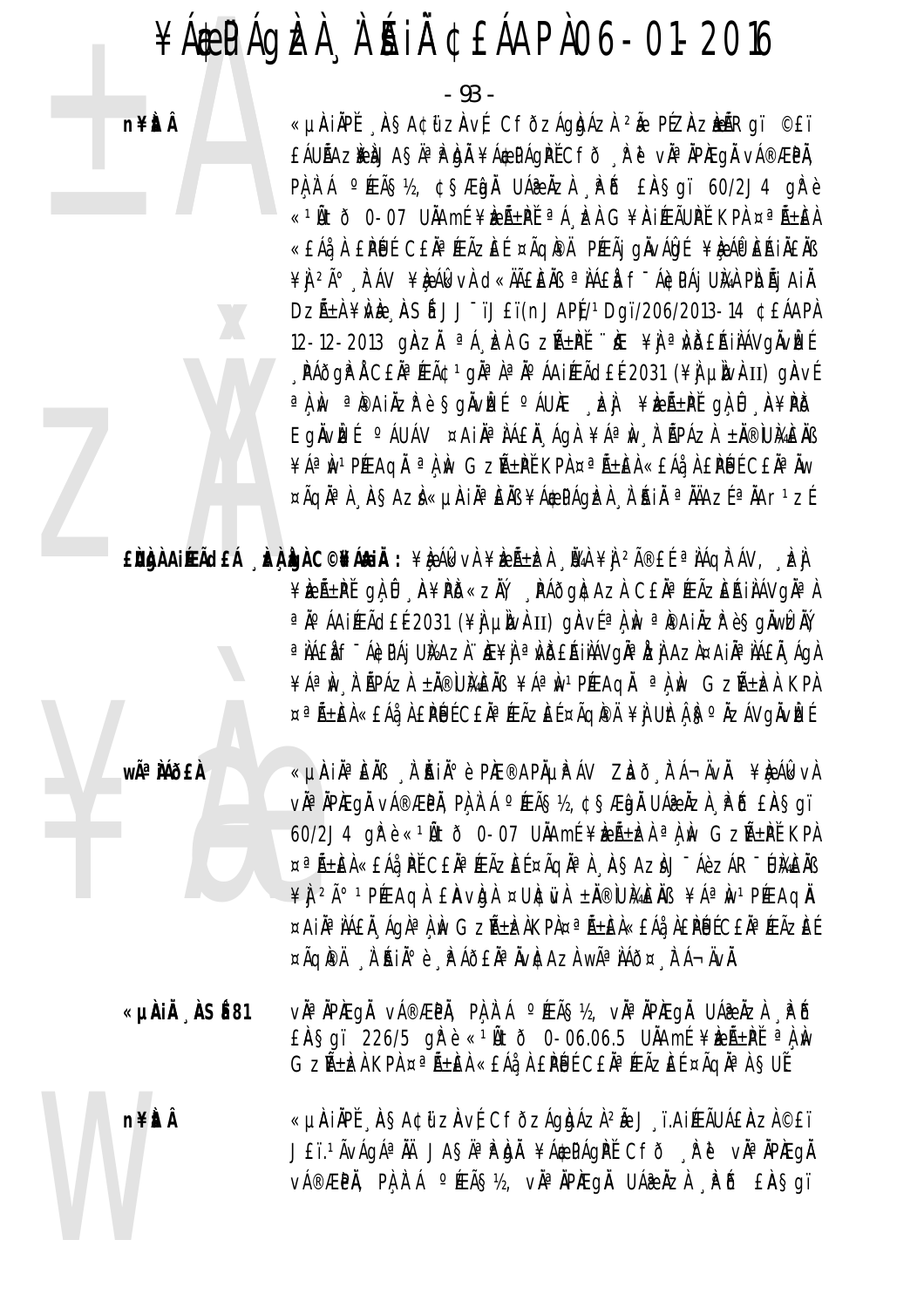- 94 -

226/5 gPè«<sup>1</sup>Ätð 0-06.06.5 UÄAmÉ¥beıPĚ<sup>a</sup>Á belG¥AJFEÃUPĚ KPA ¤ªÃ±ÈA «£ÁåA £PÚJÉ C£ĂªÆÃZEÉ ¤ÃQPPÄ PÆÃj gÄVÁÛJÉ ¥ÈAÎP EAIAEAB ¥L 2ð A AV ¥ÈAlkvAd«ÄÄEEAB ª LAEA F-ACPAJ UNA PIDÃI AIL DZñI ¥VE ASÍ JJ<sup>-</sup>ïJ£ï(nJAPĮ/1Dgï/578/2014-15 CEÁAPA 01-06-2015 QAZA ªÁ EA GZM±PI "KE ¥Ì ª NDEAINAVQNVEE NAÕQP A CENº ÆÃ¢ 1 qua a nº AAIÆÃCLE 2031 (\#) unvhII) gaví a i ma a painzre sgivet cáune . En ¥ÈLıPĚGÀÛ A¥PD EGÄVLÉ ºÁUÁV ¤AIĪLÁ£Ă ÁGÀ¥ÁªÌN À ÃPÁZA ±Ă®UMEÄB ¥ÁªM1PÆAQÄ ªÀM GZñPĚ KPA ¤ªÃ±EÀ «£Áå.A EPUL CEÀ<sup>a</sup> Àw ¤Ãqha À ASAZI «µAIÀa EAB ¥Á\$PÁqIZA À AIÀ  $a$   $\hat{\text{MAX}}$   $a$   $\hat{\text{MAX}}$   $1$   $\hat{\text{MAX}}$ 

EÙÙÀ AIREACH AN LO GHÁNIA : ¥R ÁR VÀ ¥R Á±R NA ¥Ì 2îE É ª NÁQIT ÁV, R ¥keñPĽgĄÛ A¥PD«zŇ, PÁðg|¢AzI C£ÄªÆÃzEAiIAVgĪI ªÄ°ÁAIÆÃd£É2031 (¥ÌJUN) UN VɪÀM ªPAIÄZP è SQÄWDAY a NAEN F ÁGDA I UNAZN. NE¥N a NDEAINAVONA NZI AZN¤AINA NAEN AON ¥ÁªIN I APÁZI ± N®UMEIB ¥ÁªIN PÉEAQI ª I IN GZA±IZI KPI ¤ªÑ±EÀ«£Áå À £PÚÉ C£ĂªÆÃZEÉ ¤ÃQI®Ä ¥Ì UItÀ ISº ÄZÁVQÄVIZÉ

wêÀÁðfÀ

«µAIĪEÄB À AIÄIİè PAE®APĵPÁV ZLað FÁ¬ÄvÄ. ¥LeÁlkvA vìªìPÆgì vá®ÆPì, Pìlì Á °ÆÃ§½, vìªìPÆgì UÁ@Ìzì Pô  $E$ AŞqï 226/5 q $\hat{F}$ è « $1\hat{A}$ tõ 0-06.06.5 U $\hat{A}$ Amí ¥k $\hat{E}$ Á $\pm$ k $\hat{A}$  a $\hat{A}$  w GZıPĬ KPA ¤ªÃ±EA «£Áå PĬ C£ĂªÆÃZEÍ ¤ÃqĪA ASAZÀ J-Áè ZÁR-UMENS ¥Ì 2ð 1PÆAGÀ EAVDA ¤UNEWA ±N®UMENS ¥ÁªÌN1PÆAQI ¤AIIªIAEI AQIªLIN GZA±blKPA¤ªA±EA«EAiLA EPŨJÍ CEĂªÆÃZEÍ ¤ÃQÆÄ ĮÌ AIѺè ĮPÁÕEŇªŇVÆAZA WÃ<sup>a</sup> ÀÁÕ¤ ÀÁ-ÄVÀ.

v˻ ÀPÆgÅ vÁ®ÆPÀ, PÀ À Á °ÆÃ§½, vÀª ÀPÆgÅ Cª ÀÁ¤PÉJÉ UÁ@ ÀZÀ «µÀIÄ ÀSÉ82 P & EASqi 81/9 q eMI A0-06 UAAmE ¥kent a Atida GzA+PE KPA ¤ªÃ±ĒÀ «£Áå À £PÉ C£ĂªÆÃZEÉ ¤ÃQĂªÀ SUĚ

«LIAIAPĚ ASA¢űzAvÉ CFŎZÁgIdÁzI 2Ă PÉ; ZEIENdAIAI ©ET n¥ÈrÂ - Ấ| ¥ẢI A NIA JA SA ¤ P NA ¥Á&PÁQPĚC FÕ P P U VÀ ¤ ÀPÀEQĂ VÁ®ÆPÀ, PA A A º ÆÃS½, vha Aprega Ca AA¤PGEUA & Aza A B EASQI 81/9 gì è MI AO 0-06 UAAmé ¥keht <sup>a</sup> Atida GzhtPě KPA ¤<sup>a</sup> htea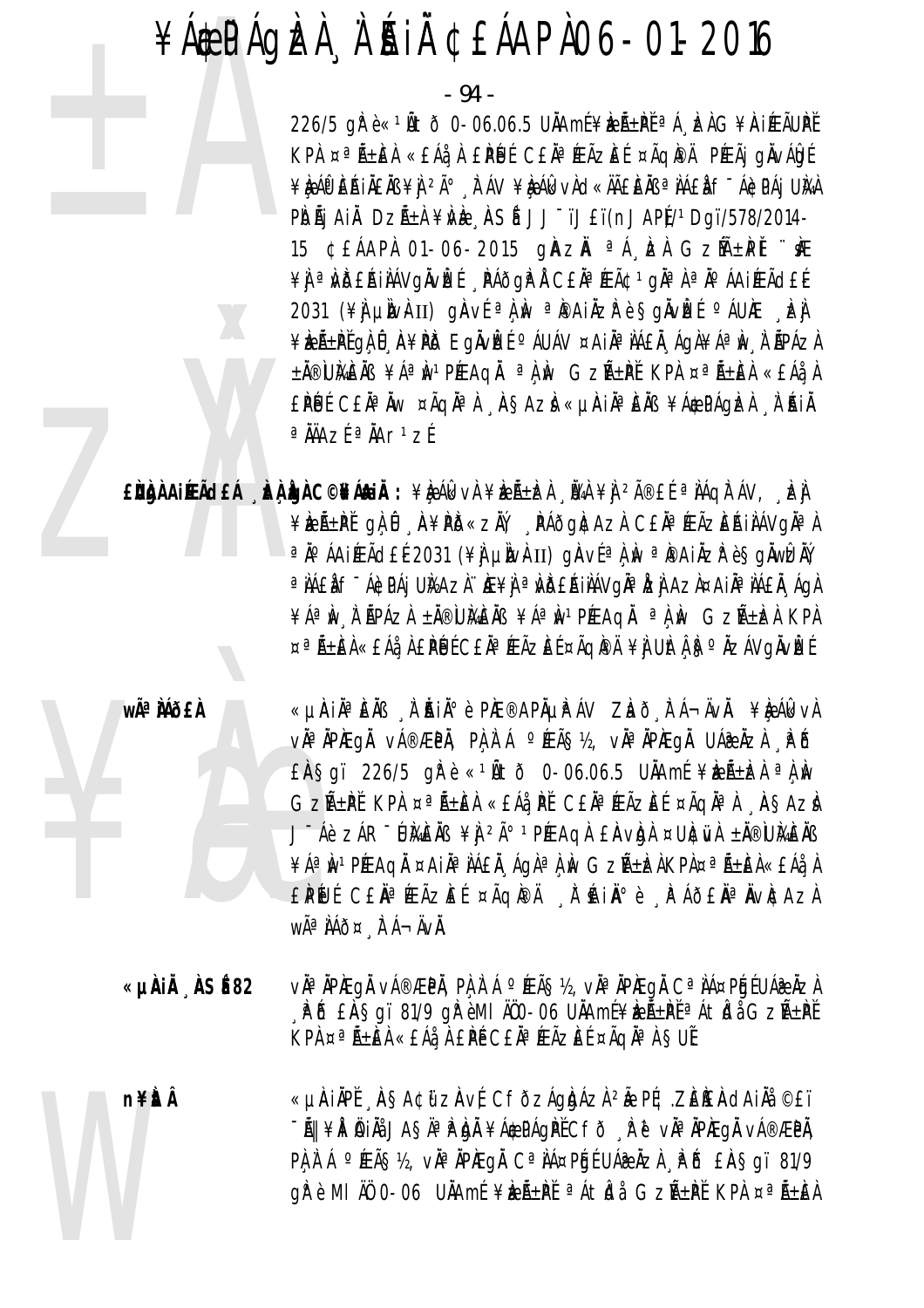- 95 -

«£Áå À £PÚ É C£Ăª ÆÃZE ɤÃQI®À PÆÃj gÀvÁQI ¥È ÁP EŘIÄ£ÄB ¥Ì <sup>2ð</sup> À ÁV ¥È ÁI d«ÄÄ£ÈÀB ªÌÁ£Ì f<sup>-</sup>ÁÈPÁj UÌAÌ PÌOÃj AIÌ DZıA ASÍ JJ<sup>-</sup>ïJ£ï(nJAPĮ)/1Dgï/54/2015-16 ¢£ÁAPA 29-07-2015 gÀZL <sup>a</sup> Átidi GzREPE "KE ¥J <sup>a</sup> WDEAIIAV gÀVEE **. PÁðgP Á C£Äª ÆÃ¢ 1 gĂª Àª ĺ ÁA iÆÃd£É 2031 (¥) µIvÀ II) gÄvÉ** a Aticia a po Ainzir è Sgivizi o Aune da Perñeri di 8 a feri Eglvet <sup>a</sup> átida KPA ¤<sup>a</sup> Á±ien GzÁ±ie ¤Ain<sup>a</sup> náen ága ±ápiga 10 g) LIAÜ ¥IZñP EAB GZÁ&P EPÁV ºÁUIE ±ÃPIQÀ 5 G) LIAÜ ¥IZñP EAB a Áo EL ¤®ÄUIQUÁV «Äà Fj1 ¤AIĪIAEI ÁgI ªÁtIdå GZѱPĚ KPA¤ªÃ±EA«£Áå AC£ÄªÆÃZEŨĹ¥À UÌtÁ FªÄZÁVZĂ, «µÀiĂªĒĂB ¥Á\$PÁQIZI À AI AI a AAZE a AACEA AEPI ¤ tÕAIAPÁN a AAr1zE

EÙÙÀAIRACEÁ DEL AGAC©NÁAIA : ¥ÈÁKVÀ¥RÁ±RÀ NA ¥Ì 2î£É ªIÁQIFÁV, DE ¥ÈEñPĚ gÀ Û A¥PD«ZŇ, PÁÕG)¢AZÀ C£ĂªÆÃZEŔIÀÁVGĪÀ a jo á A jí EÁd E é 2031 (¥) LIN A II) gia v fa á tidja a iP A ji A z P e Sgiwizi v a NAEN F ÁGDAI UNAZN HE¥N a MDEAINÁVONA NZI AZN¤AIÑ ANAEN AON ¥ÁªIN I APÁZI ±Ä®UMEIB ¥ÁªIN1PÆAQI ªÁtIdi GZA±IZI KPI ¤ªÑ±EÀ«£Áå À £PÚÉ C£ĂªÆÃZEÉ ¤ÃQIPÄ ¥Ì UItÁB°ÄZÁVQIVÈÉ

wêMÕ£À

«µÀiĂªÈĂB À ĂiĂiðè PÌÆ®APõPÁV Zhò, tá¬ÄvĂ. ¥è ÁlkvÀ v˻ ÀPÆgÅ vÁ®ÆPÀ, PÀ À Á °ÆÃ§½, vÀª ÀPÆgÅ Cª ÀÁ¤PÉJÉ UÁ֎ ÀZÀ <sub>.</sub>PD £AŞgï 81/9 gP èMI A00-06 UAAmE¥beA±PE<sup>a</sup> Atida GzñPE KPA¤ªÃ±ĒA«£Áå¸PĚC£ĂªÆÃZĒɤÃqĂªA¸À§AZÀJ¯ÁèZÁR¯ŨÀ£ĂB ¥ 1 2ð 1 PÉE AQ A E AV DA ¤ UNC WA ± NO UME NO ¥Áª N 1 PÉE AQ N ¤AIÄ<sup>a</sup> IÁEI AGI ±APIGI 10 GI JI ¥IEA±PEIB GZÁEPEPÁV º AUIE ±ÃPICJA 5 GILIAŬ ¥IEñPEAS ªÁºEA ¤®ÄUICJÚAV «Äà R j 1 ªÁtICJå GzñEÀ KPA ¤ªÃ±EA «£Áå À £PÚ C£ĂªÆÃZE E¤ÃQPA A "ŔIð è A Á JEN AVICAZA WÃA NÁÕ¤ A Á-ÄVÄ.

vằª ĂPÆgÅ vÁ®ÆPÄ, PÀ À Á °ÆÃ§½, vẰª ĂPÆgÅ Cª ÀÁ¤PÉJÉ UÁ֎ ÀZÀ «µÀiÅ ÀSÉ83 P & EASgi 89/11 g Pè MI A00-05.14.04 UAAmE ¥keA±PE <sup>a</sup> Atba GZıPĚ KPA ¤ªÃ±ĔĂ «£Áå, À £PÉ C£ĂªÆÃZĒÉ ¤ÃQĂªÀ SUĚ

n¥itÂ

«µÄIÄPĬ 'ħA¢ijZÄvÍ CfðzÁgÀdÁz̺à °Éï.PÆÃ¥Á®P̵ĬªĬvĬÛ 2ê ÄW ° Zï. F. ZÀZĂ2à JASĂª P DI ¥Á\$PÁGPĽ CFÕ R ë vĂª ÄPÆGÅ v種PÄ, PA A A º ÆÃS½, vĪÄPÆgÄ CªÌÁ¤PÉJÉ UÁ®ÄZÀ APÉ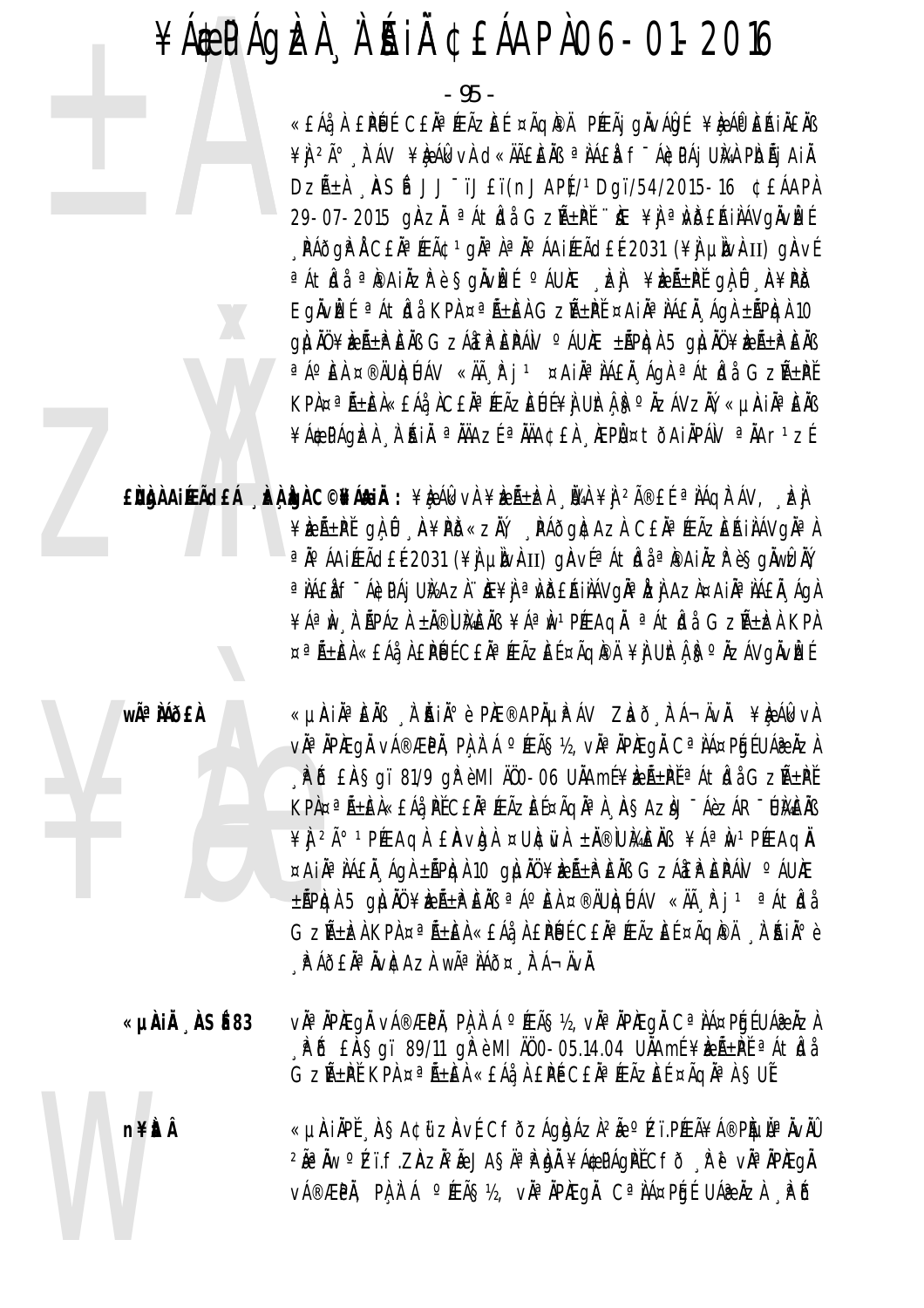- 96 -

£AŞqï 89/11 qi èMI A00-05.14.04 UAAmE¥EA±PEªAtida GzA±PE KPA ¤ªÃ±ÈA «£Áå¸A £PÚJÉ C£ĂªÆÃZÈÉ ¤ÃQPA PÆÃj gÄvÁÔJÉ ¥ÈAP EÁIÄEÄB ¥Ì <sup>2ð</sup> "FÁV ¥ÈAk vÌd«ÄÄEEÄB ªÌÁEÌ f"Á¢PÁj UKA PIDÃI AIĂ DZÁ±À , ASÍ JJ~ïJ£ï(nJAP)/1Dgï/560/2011-12 ¢£ÁAPÀ 16-01-2012 gÀZÀ <sup>a</sup>Átbà GzñPĚ `` ke ¥) <sup>a</sup> võ£ÁilÁVgÄvÈÉ **PÁÕGP A CEĂ<sup>a</sup> (Eâ 1 gia ) a jo áAI (EÃdEE 2031 (¥) LUVAII) GAVE** a Aticia a Painzi è Sgivizi chune da veritale di 0 avrilo Eglvet <sup>a</sup> átida KPA ¤<sup>a</sup> Á±ien GzÁ±ie ¤Ain<sup>a</sup> náen ága ±ápiga 10 gì là ¥ìzã±p Eàr Gzá£p Epáv ° áuæ ±ãpìgà 5 gì là ¥ìzã±p Eàr ªÁ°EÀ¤®ÄUIQUÁV «ÄøÌ°j ª¤AiĪIÀEĸÁgÀªÁtIdå GzѱPĚ KPÀ¤ªÃ±ÈÀ«£Áå ÀC£ĂªÆÃZÈÙĹ¥À UÌt FºÄZÁVZŇ, «µÀIĂªÈÄß 

EÙÙNAILEÃO EÁ LUI LO DE A LUI E LA LUI ETA LA LA LA LA LA LA LA LA LA LA LA LA ¥ÈEñPĽ gÌ Û A¥PD«ZIV, PÁÕGICAZI CEI¤ÆÃZEŔIIAVGI¤I a jo á A i ÆÃ d E é 2031 (¥) µ juv k II) g jav f a á t Ída a je A i Äz P è Sg Äw İz Ä a NAEN F ÁGDAI UNAZI HE¥N a NDEAINÁVOÑ a IZN AZA¤AIÑ A NAEN ÁON ¥ÁªIN I ÁPÁZI ±Ä®UMEIB ¥ÁªIN1PÆAQI ªÁtIdi GZÁ±IZI KPI ¤ªÑ±EÀ«£Áå À £PÚÉ C£ĂªÆÃZEÉ ¤ÃQPÀ ¥Ì UÌtÁ FºŇZÁVQÄVÈÉ

**wê MÕEÀ** 

«µAIĪEÄB À'ÀIĺè PAE®APĵPÁV ZLað FÁ¬ÄvÄ. ¥LeÁlkvA vઠÀPÆgÅ vÁ®ÆPÀ, PÀ À Á °ÆÃ§½, vÀª ÀPÆgÅ Cª ÀÁ¤PÉjÉ UÁ֎ ÀZÀ PÕ EASaï 89/11 al è MI AO 0-05.14.04 UAAmE ¥bell+PE <sup>a</sup> Aticla GZıPĬ KPA ¤ªÃ±EA «£Áå PĬ C£ĂªÆÃZEÍ ¤ÃQĂªA ASAZÀ J-Áè ZÁR-UMENS ¥J 2ð 1 PÉEAQÀ EAVIDA ¤UICIVA ±N®IUMENS ¥ÁªN1PÉEAQÄ ¤AIĪÌÁ£Ä ÁQÀ ±ÃPIQÀ 10 gILIÄÜ ¥IEZıIPIEÄB GZÁEPEPÁN O ÁUÆ ±ÃPIGA5 GILIAU¥IELE EIB ª AO EL¤®ÄULIGLAV «Äà R j <sup>1 a</sup> Átidi Gzѱizi KPi¤ªÑ±Ei «£Ái ì £PÚ C£Ăª ÆÃzE í ¤ÃQPÄ À AIİè PÁÕEĪÄV¢AZÀ WêÌÁÕ¤ FÁ¬ÄVÄ.

v˻ ÀPÆgÅ vÁ®ÆPÀ, PÀ À Á °ÆÃ§½, vÀª ÀPÆgÅ Cª ÀÁ¤PÉJÉ UÁ֎ ÀZÀ «µÀiÅ ÀSÉ84 , PD £AŞgi 175/6 gPè«1Ñtð 0-05.08 UNAmÉ¥bzA-PEªA, Nv GZıDÀ KPA ¤ªÃ±ÈĂ «£Áå¸À £PÙÉ C£ĂªÆÃZÈÉ ¤ÃQĂªÀ SUĚ

**n¥itÂ** 

«µÀIAPĚ ASA¢ữZAVÉ CFÕZÁQAAZÀ 2êAW vPAEÁB PË AJI PÆÃA , LÁÕGI CºPÄZI JASĪPhjÄ ¥Á\$PÁGPĚ CFÕ , Pě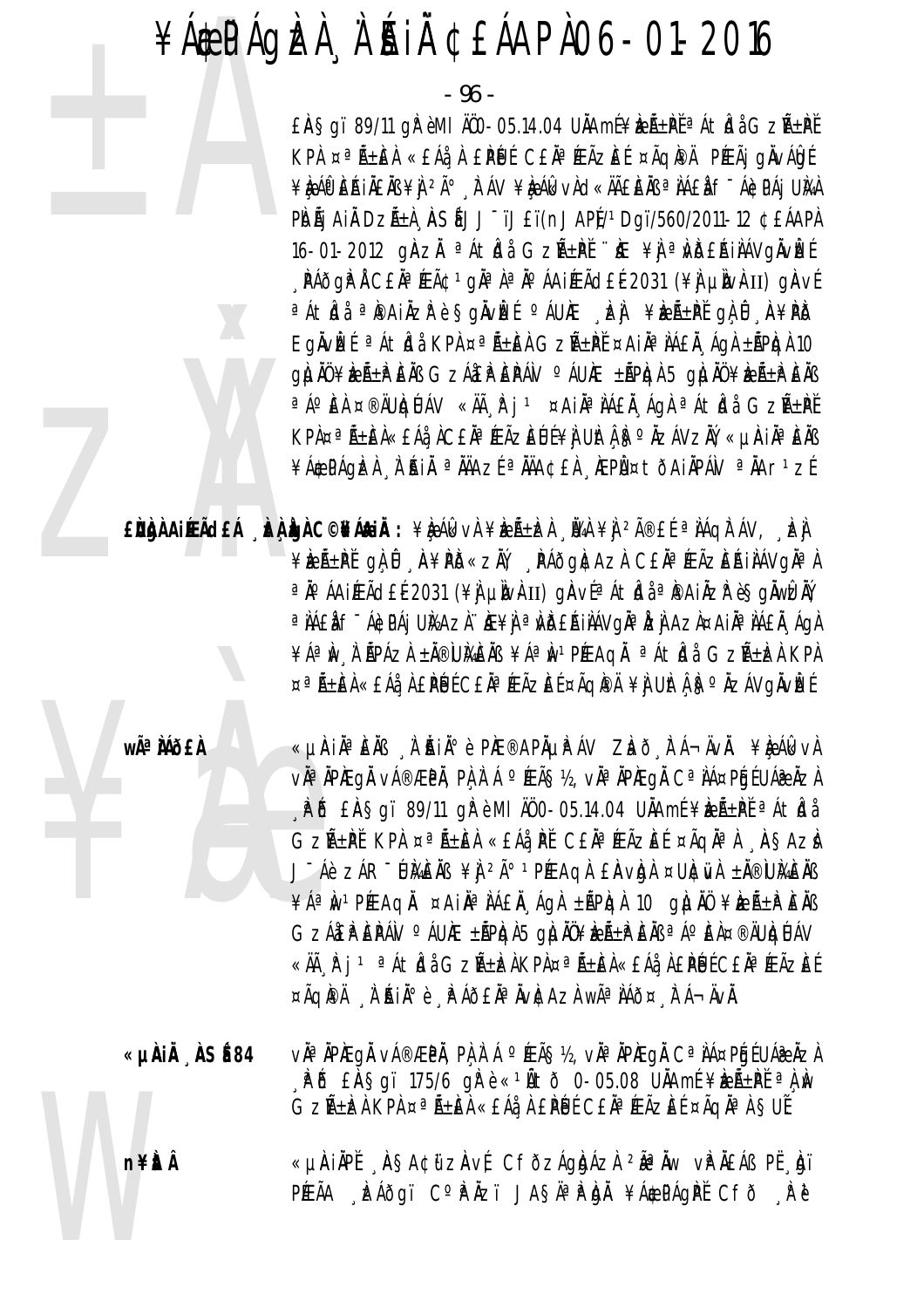- 97 -

v˻ ÀPÆQÅ vÁ®ÆPÀ, PÀ À Á °ÆÃ޽, vÀª ÀPÆQÅ Cª ÀÁ¤PÉIE UÁ@ ÀZÀ  $R$  is Ensay 175/6 or e < 10 to 0-05.08 Unami \\test+pt a A below G¥AIÆÃUPĬ KPA ¤ªÃ±EA «£Áå, A EPUÍ CEAªÆÃZEÍ ¤ÃQPA PÉEÃJ GÄVÁLOI ¥LA ÁP EAIAEAB ¥L 2ú A ÁV ¥LA ÁL VA d«ÄÃEEAB ª LAEL f Ácpái Uma Pidãi Aia Dzá±a ¥ivie , ASÍ JJ TJ£T(nJAP)/ <sup>1</sup>Dqï/156/2015-16 ¢£ÁAPÀ 01-08-2015 gÀZĂ ªÁtkJå GzѱPĚ ∵ÄE ¥Ì ªÌVĎEÁIÌÁVQÄVÈÉ PÁÕQPÀ CEĂªÆÃ¢1qĂªÀªĂ°ÁAIÉĀdEÉ 2031 (\#jumukII) ginvé a Atida a pai Azire Sgivizé a pai A ¤AIĪ IÁª ISUMA ¥PÁQA ªÁt IJ ª PAIÄZP è ªÀ IN GZñPĚ S¼À PÄ C<sup>a</sup>PÁ±kgÄvké kaj ¥keرPĚgAû A¥PD EgÄvké <sup>o</sup>ÁUÁV ¤AIĪÀÁ£À ÁgÀ¥ÁªÌN À ÃPÁZÀ±Ă®U}&}EÄB¥ÁªÌN1PÉEAQÄ ªÀÌN GZıPĚ KPA ¤ªÃ±ÈÀ «EÁ¿À EPÚÉ CEÀªĂW ¤ÃQÀªÀ ASAZÀ «µÀIÀªÈÀB ¥Á\$PÁQÈA À AIÀ ªÀÄAZɪÀAr1ZÉ

EÙÀN AIREACH LA LO C©NAUN : ¥LA AKVA ¥LA LA LA PA®EL ª NAQIT AV, LA ¥ÈEñPĽ gÀ Û A¥PD«ZĂ, PÁðg)¢AzA C£ÄªÆÃZEAIÀÁVgĪÀ a jo á a íÆåd£é 2031 (¥) ulverti) giavía át bla a pari a zrandulæn. a NAEN F ÁGDAI UNAZN HE¥N a NDEAINAVOÑa LEN AZN¤AIÑa NAEN AON ¥ÁªIN I APÁZI ±Ä®UMEIB ¥ÁªIN1PÆAQI ªLIN GZA±IZI KPI ¤ªÑ±EÀ«£Áå À £PÚÉ C£ĂªÆÃZEÉ ¤ÃQPÀ¥Ì UÌtÀ§ºÄZÁVgÄvÈÉ

**wÃ<sup>a</sup>MÃfÀ** 

«µAIĪEÄB À`ĂIĺè PÆ®APĵPÁV ZLað FÁ¬ÄvÄ. ¥LeÁlkvA vìª ìPìEqì vá®ÆPì, Pì ì Á °Éç½, vìª ìPìEqì Cª ìÁ¤Péj{UÁ֎ Àzì  $R$   $\tilde{D}$   $ER$   $S$ qï 175/6 q $R$ è « $1\tilde{A}$ tð 0-05.08 U $\tilde{A}$ Amí ¥èz $\tilde{A}$ ±èz $A$   $a$  $\tilde{A}$  $M$ GZıPĬ KPA ¤ªÃ±EA «£Áå PĬ C£ĂªÆÃZEÍ ¤ÃqĪA ASAZÀ J-Áè ZÁR-UMENS ¥Ì 2ð 1PÆAGA EAVIGA ¤UICIVA ±N®UMENS ¥ÁªÌN1PÆAQI ¤AIIªIAEI AQIªLÙ WGZA±ÈNKPI¤ªA±EI«EÁåL EPUL CEN<sup>a</sup> FAZEL ¤AQPA A HAINº è PAQEN<sup>a</sup> NVICAZA WÃ<sup>a</sup> ÀÁÕ¤ À Á-ÄVÀ.

v˻ÄPÆgÅ vÁ®ÆPÄ, PÀÀ`Á °ÆÃ§½, ªÄgÀAÆgÅ UÁæÅzÀ ¸\PÕ «µÀIÄ ÀSÉ85  $E$ AŞqï 55/2J34 q $\mathbb{R}$ è « $1\overset{\circ}{\mathbb{A}}$ tõ 0-05.04 U $\overset{\circ}{\mathbb{A}}$ Amí ¥k $\overset{\circ}{\mathbb{A}}$ i $\overset{\circ}{\mathbb{A}}$   $\overset{\circ}{\mathbb{A}}$  w GZıDÀ KPÀ ¤ªÄ±ÈÀ «£Áå¸À £PÙÉ C£ĂªÆÃZÈÉ ¤ÃQĂªÀ ŞUẾ

«µÀIÀPĚ ASA¢ữ zÀvÉ CfðzÁgÀdÁzÌ ?Å n.JA.aPÀgÁª ÀAIÀå ©£ï **n¥itÂ** <sup>a</sup> ĂÄZĂIĂå JASÄ<sup>a</sup> P.b.Ă ¥Á\$PÁgPĚ Cfð R ĕ vĂª ĂPÆgĂ vÁ®ÆPĂ,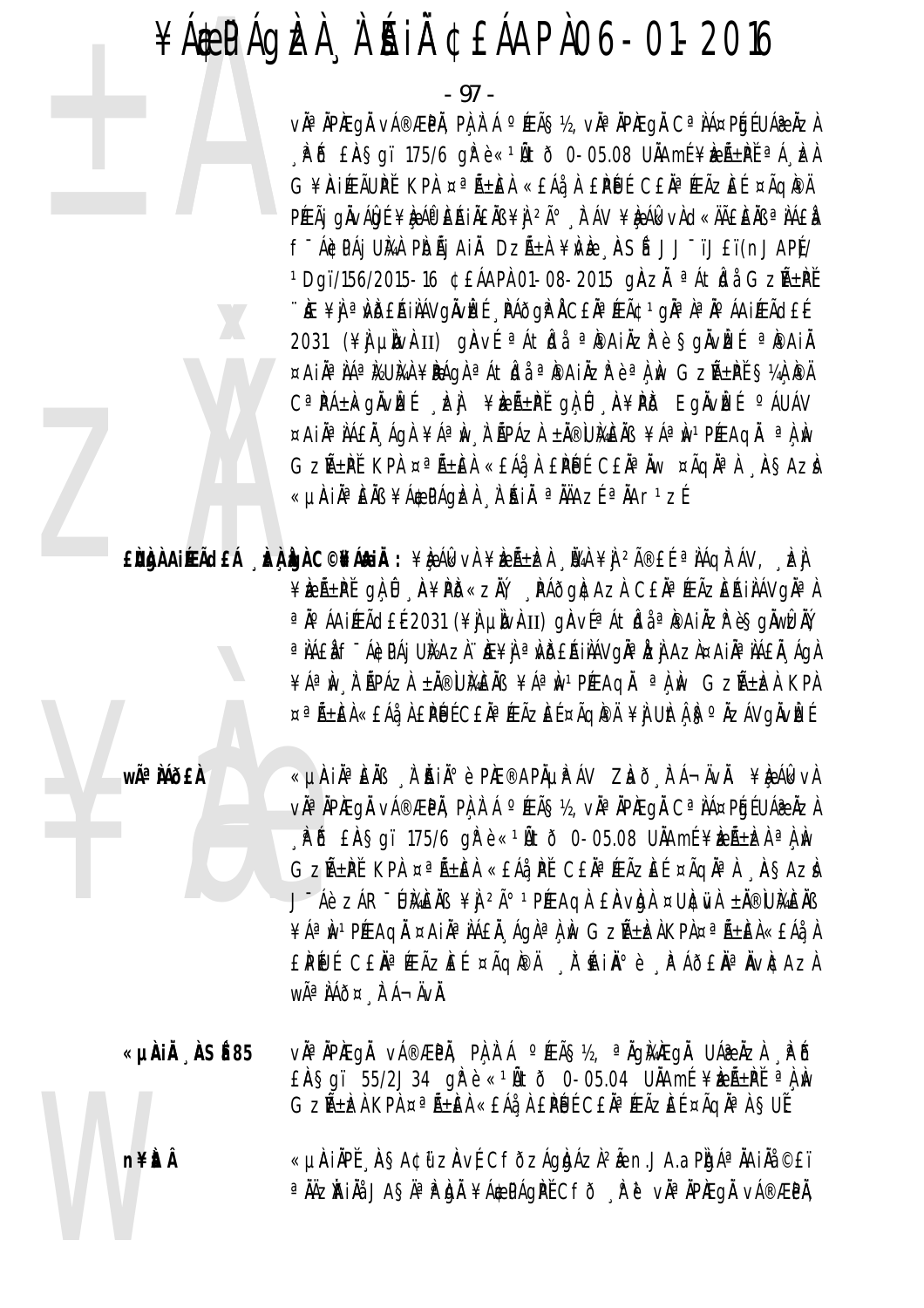- 98 -

PA A A PEAS<sub>12</sub>, <sup>a</sup> AgMEgA UA& AzA PD EASqi 55/2J34 gP è «<sup>1</sup>Ñtð 0-05.04 UÄAmí¥kæÁ±PI ªÁ, ka G¥AiÆÃUPI KPA¤ªÃ±EA «£Áå À £PÚ C£ÄªÆÃZE ¤ÃQPÄ PÆÃj gÄvÁDI ¥ÈÁP EŘIÄ£ÄB ¥Ì <sup>2ð</sup> TÁV ¥ÈAkVA d«ĂÃEEÀB ªIÁEA f<sup>-</sup>ÁEPÁj UMA PIDÃJ AIÀ DZıÀ¥WÈ ASÍ JJ<sup>-</sup>ïJ£ï(nJAPÍ/1Dqï/498/2014-15 ¢EÁAPÀ 23-04-2015 ghzh <sup>a A</sup>, ka Gzh+Pi i ke ¥j a vdealiavgivke **PÁÕGP A CEĂ<sup>a</sup> ÆÃ¢ 1 gĂa A a A CA ELE A CEL 2031 (¥A LUNAII) GA VE** a î.N. a îpa inzî ê Sgiviz (OAU) ê xwe ser sala învend Egnvizí <sup>o</sup> áuáv ¤ Ain<sup>a</sup> ná En ága ¥áªiv a ñpáza ±n®iumens ¥ÁªÌN1PÉEAQL ªLÌN GZREPLEKPL¤ªRELL«EÁLLEPLUECELAN ¤ÃQNª) AŞAZI«µAIIªEIB¥Á¢PÁQIZI I AII ªIJAZEªIAr1ZE

EÙÙNA AIREACHA LA LONGCONALIÀ : \RAGELA \RA LA LA PA®EL ª NAQITAV, LA ¥ÈEñPĽ gÀ Û A¥PD«ZÄV AAÕgAtAZA CEĪÆÃZEŔIÀÁVGĪÀ ªÄ°ÁAIÆÃd£É2031 (¥ÌJ µÌNÀII) gÀVɪÀ,ÌN ªÌ®AIÄZłè§gÄWÈÄÝ a NAEN F ÁGDA LUKAZI. HE¥N a MDEA NAVOJA HZN AZN¤A NAEN ÁGA ¥ÁªIN I APÁZI ± N®UMEIB ¥ÁªIN1PÆAQI ªLIN GZA±IZI KPL ¤ªÑ±EÀ«£Áå À £PÚÉ C£ĂªÆÃZEÉ ¤ÃQIPÄ ¥Ì UItÀ ISºÄZÁVQIVIEÉ

wêMÕ£À

«µAiĪÈÄß 'À˙Ăiİè PIÆ®APĵPÁV ZLað¸līÁ¬ÄvÄ. ¥LeálkvÀ vì<sup>a</sup> ìpiegì vá®æpì, pì ì á °Æã§½, ªìgiaiegì uáæìzì .pô  $E$ AŞqï 55/2J34 q $\hat{F}$ è «1Ãtõ 0-05.04 UÄAmí ¥èzñÌzÀ a À Àv GZıPĬ KPA ¤ªÃ±EA «£Áå PĬ C£ĂªÆÃZEÍ ¤ÃQĂªA ASAZÀ J-Áè ZÁR-UMENS ¥J 2ð 1PÆAGA EAVDA ¤UNEWA ±N®UMENS ¥ÁªÌN1PÆAQI ¤AIIªIAEI ÁQIªLIN GZѱEIKPI¤ªÑ±EI«EÁåLI EPŨJÍ CEĂªÆÃZÆÍ ¤ÃQÆÅ A'ÁNIðè APÁÕEĂªÄVÆAZA WÃ<sup>a</sup> ÀÁð¤ À Á-ÄVÀ.

v˻ÀPÆgÅ vÁ®ÆPÅ, PAÀ`Á °ÆÃ§½, gÀUÁ¥ÅgÀ UÁ@ÀZÀ ÀPÕ «µÀIÅ ÀSÉ86  $E$ ASgï 10/22 gře «1Ñtð 0-05 UNAmí¥k $E$ Á±PI <sup>a</sup> A w Gzѱka KPA ¤ªÃ±EA «£Áå A £PÚÉ C£ĂªÆÃZEÉ ¤ÃQĪA SUĚ

«µÀIÀPĽ ASA¢űzAvÍ CfðzÁgháza 2êÀw VÃvÁ PÉEÃA **n¥itÂ** a APIMÁZIPAI NA JASÄA PIDI VA VA PÁGIPI CFÕ RU VIA NEGI v種PÄ, PÀ,À`Á °ÆÃ§½, gÀUÁ¥ÅgÀ UÁæÄzÀ , PÕ £À§gï 10/22  $q$  $R$ è«<sup>1</sup> $\tilde{A}$ tð 0-05 U $\tilde{A}$ Amí¥æ $\tilde{A}$ ± $R$ í $\cong$ A E $\tilde{A}$ G¥ $R$ ifE $\tilde{A}$ U $R$ íK $P$  $\tilde{A}$  $\cong$  $\tilde{A}$  $\pm$ E $\tilde{A}$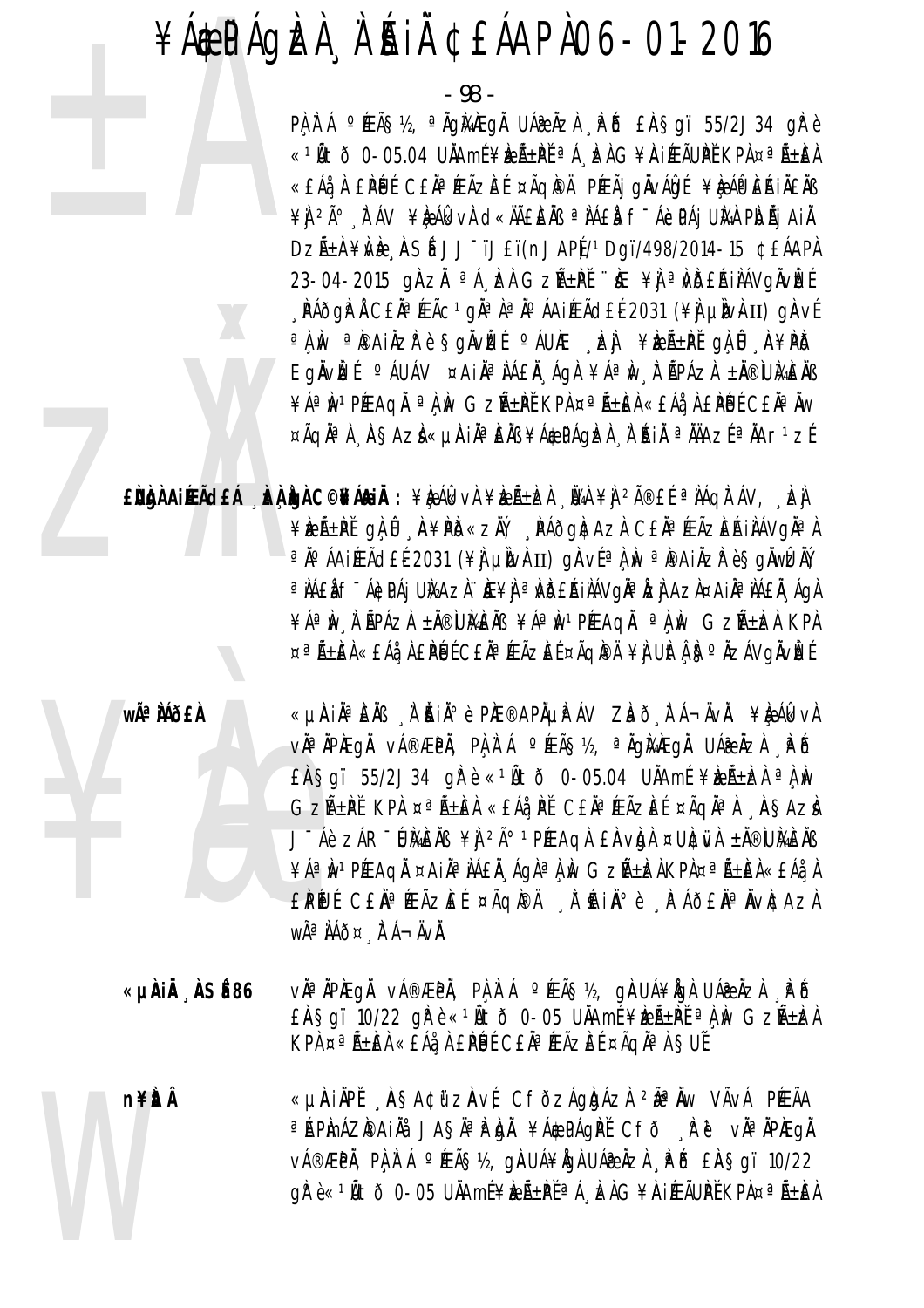- 99 -

«£Áå À £PÚ É C£Ăª ÆÃZE ɤÃQI®Ä PÆÃj gÄvÁDI ¥RÁI® EŘIÄ£ÄB ¥) 2ð , IT ÁV ¥I; AI&vA d«ÄÄ£IEÄB ªIAEA F-AEPAJ UMA PIOÃJ AIĂ DZıÀ ¥NÈ ASÍ JJ<sup>-</sup>ïJ£ï(nJAPÍ/1Dqï/523/2014-15 ¢£ÁAPÀ 23-03-2015 ghzh <sup>a A</sup>, k Gzh+Pi 'k ¥j a Wbehilávgivké **PÁÕQP A CEĂ<sup>a</sup> ÆÃ¢ 1 gĂª A ª A º ÁA IÆÃ dE E 2031 (¥A LIDVA II) QA VÉ** a A M a Painzpè Sgivlet aux de ven freñ±Pt ga û A¥PD Eglvizí <sup>o</sup> áuáv ¤ Ail<sup>a</sup> tá flagt ¥áªiv tépázt ± övümels ¥ÁªINºPÆAQI ªLIN GZñPĚ KPL¤ªÃ±EL«£Áå LPNÉ C£IªIW ¤ÃQĪ) AŞAZI«µAIĪEÄB¥Á@PÁQIZI I AIÄ ªÄÄAZEªÄAr1zE

EÙÙA AIRACEÁ "ÞÀ LA C©NÁ LIA: ¥LA ÁLVA ¥LA LEA "ÜA ¥L <sup>2î</sup>EÍ ª LÁQA ÁV, "LA ¥ÈEñPĽ gÀÛ A¥PD«ZŇ, PÁðgN:AzA C£ÄªÆÃZEŔIÀÁVgĪÀ ªÄ°ÁAIÉEÃd£É2031 (¥Ì µÌNÀII) gÀVɪÀ,ÌN ªÌ®AIÄZ̺ è SgÄWÊÄÝ a NAEN F ÁGDAJ UNAZN. NE¥N a NDERINAVONA DEN AZN¤AIÑ ANAEN ÁGN ¥ÁªIN I APÁZI ±Ä®UMEIB ¥ÁªIN1PÆAQI ªLIN GZA±IZI KPI ¤ªÑ±EÀ«£Áå À £PÚÉ C£ĂªÆÃZEÉ ¤ÃQIPÄ¥Ì UItÀB°ÄZÁVQIVEÉ

wê MÕ£À

«µÀiĂªÈĂB À ĂiĂiðè PIÆ®APõPÁV ZLað FÁ¬ÄvÄ. ¥LeÁlkvÀ vì¤ìPÆgì vá®ÆPì, Pì,ì Á °ÆÃ§½, gìAUÁ¥Ìgì UÁ@Ìzì ¸₽Õ £AŞgï 10/22 gřè«1Ñtð 0-05 UÄAmÉ¥keѱka<sup>a</sup>lów GzѱPĚ KPÀ¤ªÃ±ÈÀ«£Áå PĚC£ĂªÆÃZÈɤÃQĂªÀ ASAZÀJ¯ÁèZÁR¯ÚÀGÀB ¥ Î 2ð 1 PÉEAQA E AVA A ¤UAC MA ± NOUMENB ¥Aª N 1 PÉEAQN ¤AIĪÌÁEÀ ÁGÀªÌÌN GZѱÌZÀKPÀ¤ªÃ±ÈÀ«£Áå À£PĹÚĆ£ĂªÆÃZÈÉ ¤ÃQPÄ À AIA°è PÁÕEĂªÄVÆAZÀ WêÀÁÕ¤ FÁ¬ÄVÀ.

«µÀiÄ ÀSÉ87 vઠÀPAEgÀ vÁ®ÆPÀ, UƼÆgÀ °ÆÃ§½, PÉzÁ¼À UÁ@ÀzÀ ÀPÕ £AŞqï 52/7 qrè «1Ñtð 0-05 UAAmí¥keѱPI ªAW GzѱkeA KPA ¤ªÃ±ÈÀ «£Áå À £PÚÉ C£ĂªÆÃZÈÉ ¤ÃQĂªÀ SUĚ

«µÀIÀPĚ ASA¢ữZÀvÉ CfðzÁgbÁzÀºÃºZï.¦.UÀUÁZb¥À©£ï n¥ÈÂ ¥N VÀ JASN<sup>a</sup> Phù ¥Á¢PÁQPĚ Cfð Re vŇa NPÆQN vÁ®ÆPŇ, UƼÆgÅ ºÆÃ޽, PÉZÁ¼ÀUÁæÀZÀ PÕ EÀSgï 52/7 grè«1Ãtð 0-05 UÄAmÉ ¥REıPĚ ªÁ EÀ G¥ŘIÆÃUPĚ KPA ¤ªŘ±EÀ «£Áå À £PÚĹC£ĂªÆÃZEŤÃQIPÄ PÆÃj gÀvÁGLÉ¥ÈÁO EŔIÄ£ĂB¥Ì 2ð À ÁV ¥ÈAGKVÀ CKAJAEJEAN ªÀAEÀ F-ACPAJUNA PIOÃJAIÀ DZñÀ ¥IVÈ ASÍ JJ<sup>-</sup>ïJ£ï(nJAPÍ/1Dqï/149/2015-16 ¢£ÁAPÀ 13-08-2015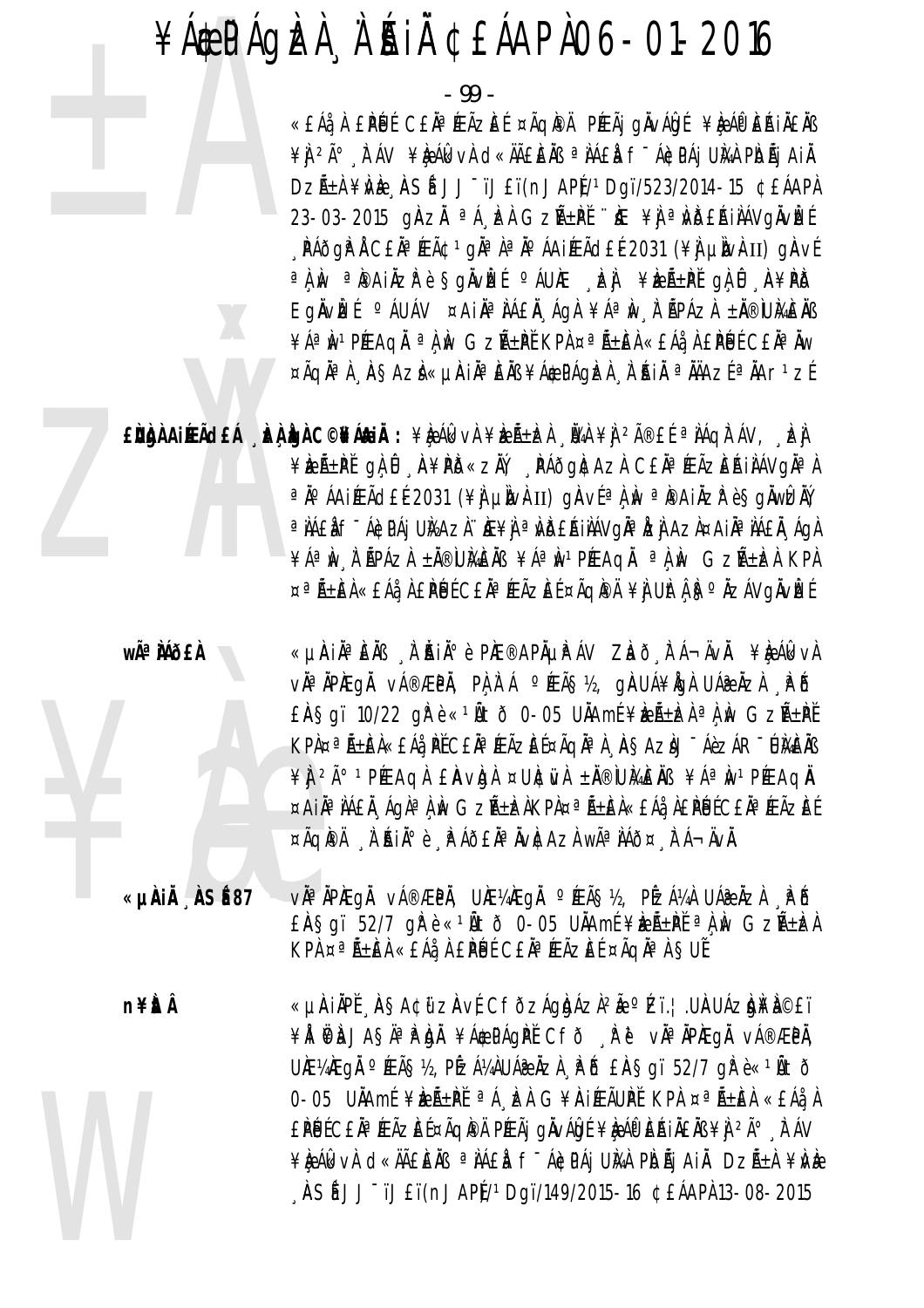$-100 -$ 

gAZA <sup>a</sup>Á, EA GZA±PI "KE ¥J a WBEAIAVO NE PÁÕGPA CEN<sup>a</sup> FEÃC 1 gNa A a No AAI FEÃCIEL 2031 (\#) plvAII) gAV fa A No a PainzPè§gnvize o Aune dzi ¥dzñ±pě ga û "A¥Pið Egnvize °ÁUÁV ¤AIĪÌÁ£Ă,ÁgÀ¥ÁªÌN,À`ÃPÁZÀ±Ă®Ù}¼ÈÄߥÁªÌN1PÉEAGÀ a ) Iv GzñPĚ KPÀ¤a ñEÀ«£Áå À £PÙÉC£Ăa Äw ¤ÃqĂa ) ASAzL «LIAIĪEÄB ¥Á\$PÁQIZI À'AIÄ ªÄÄAZɪÄAr1ZÉ

EÙÙNAIEACEÁ DA DA C©NÁNIA : ¥RÁGWA ¥RÁ±RA ÙA ¥I 2îEÍ ª NÁQITÁV, DA ¥ÈEñPĽ QLÛ A¥PD«ZÄV PÁðQNCAZI CEĪÆÃZEAIIAVQĪI ªÄ°ÁAIÆÃd£É2031 (¥ÌJUN) UN VɪÀM ªPAIÄZP è SQÄWDAY a NAEN F ÁGDAI UNAZI HE¥N a NDEAINAVOÑa LEN AZI¤AIÑ ANALA AON ¥ÁªIN I APÁZI ±Ä®UIGEIB ¥ÁªIN1PÆAQI ªLIN GZA±IZI KPI ¤ªÑ±EÀ«£Áå À £PÚÉ C£ĂªÆÃZEÉ ¤ÃQI®Ä ¥Ì UItÀ Sº ÄZÁVGÄVIZÉ

wê MÕEÀ

«µÀIN¤ÈNB N AINI¤ è PIE®APNUPAV ZIað FÁ¬ÄvN. ¥IQÁIkvA vઠÀPÆgÅ vÁ®ÆPÀ, UƼÆgÅ °ÆÃ§½, PÉzÁ¼À UÁæ ÅzÀ ¸\PÕ  $E$ AŞqï 52/7 q $\hat{F}$ è « $1\hat{B}$ tõ 0-05 U $\hat{A}$ Amí ¥k $\hat{E}$ i $\pm$ ka  $\hat{A}$  A  $\hat{M}$  Gz $\hat{A}$  $\pm$ př KPÀ¤ªÃ±ÈÀ«£Áå PĚC£ĂªÆÃZÈɤÃQĪÀ À§AZÀJ¯ÁèZÁR¯ÚÀ&ÈÄB ¥ J 2ð 1 PÉE AQ A E AV Q A ¤ UNC WA ± N ® W AGE N B Y A ª N 1 PÉE AQ N ¤AIĪÌÁ£Ă¸ÁgÀªÌ¸Ìv GzѱÌzÀKPÀ¤ªÃ±ÈÀ«£Áå¸À£PÉJÉC£ĂªÆÃZÈÉ ¤ÃQPÄ À AIA°è APÁÕEĂªÄVÆAZÀ WêÀÁÕ¤ A Á¬ÄVÀ.

«µÀIÄ ÀSÉ88

vì<sup>a</sup> ìpiegì vá®æpì, pì ì á °íeã§½, vìªìpiegì uáæìzì . Pô £ASgï 15 ghè MI AO 0-04.08 UAAmf ¥keht <sup>a</sup> Atidi GzAth KPA ¤ªÃ±IEA «EÁå À EIPÉ CEĂª ÆÃZIEÉ ¤ÃQIÀª A SUË

n¥ÈÂ

«µÀIÀPĚ AŞA¢ữZÀVÉ CFÕZÁQÀÁZÀ 2à PɺZï ÆÃªÀ±ÃRQÀÀ ©£ï °ÄZĬtŰEªÌgĬ ¥Á\$PÁQÌPĚCfð ÌPě! vŇªÄPÌEQĬ vÁ®ÆPĬ, PA A A º PEÃSIS, VÀ NHE QA UAR AZA PO EAS QUE 15 QP è MI AO 0-04.08 UÄAmÉ ¥keñPĚ ªÁtkJå GzѱPĚ KPA ¤ªÃ±EA «£Áå A £PÚ CE À ¤ ÆÃZE E ¤ÃQIPA PÆÃJ QIVÁD E ¥D Á DE AJAENS ¥J 2ú FAV ¥ÈÁI VÀ C «ĂÃÊIEĂB ª ÌÁEÀ F-ÁICIPÁJ UIVÀ PIDÃJ AIÀ DZñÀ ASÍ JJ-ïJ£ï(nJAP)/1Dqï/374/2011-12 ¢£ÁAPÀ 12-01-2012 qÀZÀ a Átidi GzѱPĚ ``IE ¥Ì a MĎEÁIIÁVQÄVIEÉ PÁðQP I CEI a ÆÃ¢ 1 gia l a jo á A i ÆÃ d E é 2031 (¥) LINAI) giaví a Á t Ídi a PA i Äzir è Sgivizí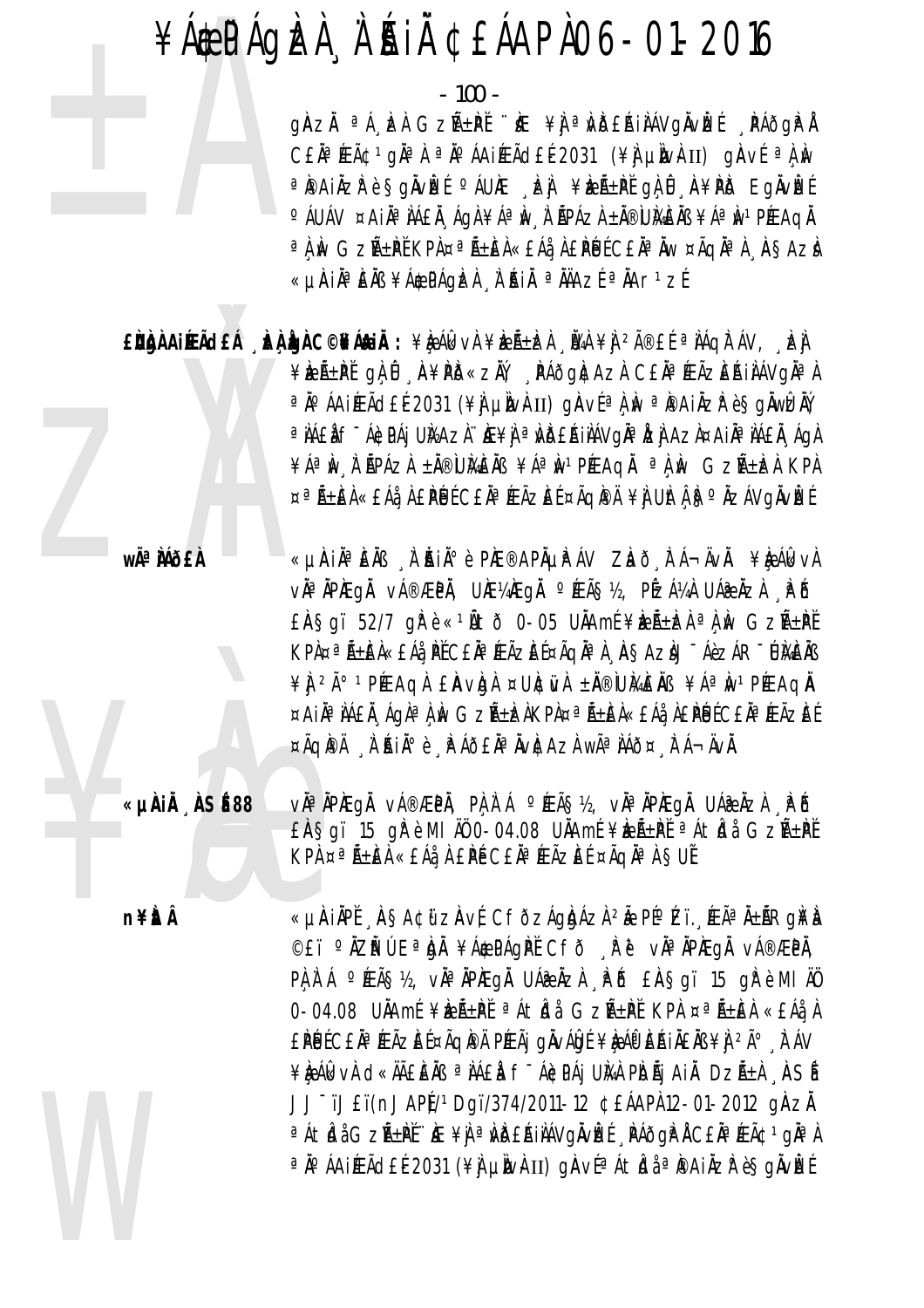$-101 -$ 

O ÁUNE DEN ¥DEѱPI GA Û A¥PIO EGNVIEL ª Á tICI KPA ¤ªÑ±IEA GZñP̤AiÀª IÁ£Ă¸ÁgÀ±ÃPIQÀ10 gļu JŨ¥IZñP EIB GZÁI£P EPÁV O ÁUNE ±ÃPICH 5 QILINO ¥IEñPENS ªÁO EN ¤®ÄUICIÚAV «Ăà P j 1 ¤AIĪ IÁEI AqlªÁt Idå GzѱPĬ KPI¤ªÑ±EI«EÁå ACEIªÆÃZEUÍ ¥Ì UItî Iş°ÄzÁVzIY «µiriĪEIB ¥Á\$PÁQIzI A RI a NAzEªÄJA¢£I **AEPÙ¤tòAIÀPÁN ªÀAr1zÉ** 

EÙÙNAIEACEÁ DA DA C©NÁNIA : ¥RÁGWA ¥RÁ±RA ÙA ¥I 2îEÍ ª NÁQITÁV, DA ¥ÈEñPĽ qì Û A¥PÕ«zÄÝ PÁðqI¢AzI C£ÄªÆÃzEAjIÁVqI¤I a jo ÁAIÉEÃOLEE 2031 (¥) LINAII) GAVÍaÁtIda a PAIAZR è SGAWIZAY a NAEN F ÁGDAI UNAZI HE¥N a NDEAINAVOÑa LEN AZI¤AIÑ ANALA AON ¥ÁªIN I APÁZI ±Ä®UMEIN ¥ÁªIN1PÆAQI ªÁtÍdi GZA±ÍZI KPI ¤ªÑ±EÀ«£Áå À £PÚÉ C£ĂªÆÃZEÉ ¤ÃQI®Ä ¥Ì UItÀ ISº ÄZÁVGÄVIZÉ

wÃ<sup>a</sup> Mõ£À

«µÀIẰªÈÄß À ĂIĂºè PhE®APõPÁV Zhð FÁ¬ÄvÄ. ¥èÁkkvÀ vàªĂPÆqÅ vÁ®ÆPÅ, PÀÀʿÁ ºÆÃ§½, vÀªĂPÆqÅ UÁ@ÀzÀ "PÕ  $E$ AŞqi 15 q $\hat{r}$ è MI AO 0-04.08 UAAmE ¥be $\hat{A}$ ± $P\hat{I}$   $^{\circ}$ At $\hat{A}$ bà Gz $\hat{A}$ ± $\hat{P}\hat{I}$ KPÀ¤ªÃ±ÈÀ«£Áå PĚC£ĂªÆÃZÈɤÃQĪÀ À§AZÀJ¯ÁèZÁR¯ÚÀ&ÈÄB ¥Ì 2ð 1PÉEAQÀ EÀVIDÀ ¤UICIVÀ ±Ä®IUIAEÄB ¥ÁªIW1PÉEAQÄ  $\approx$ Ai $\AA$ <sup>a</sup> $\AA$ £ $\AA$ <sub>.</sub>Ág $\AA$ ±Ã $P$ kg $\AA$  10 g) $\Box$  $\AA$ Ũ ¥ke $\AA$ ± $P$ k $\AA$ B GzÁ $\triangle$ E $P$ Á $N \circ \AA$ Uke ±ÃPICJA 5 QILJAŬ ¥IZñIPIEĂB ªÁºEA ¤®ÄUICJÚÁV «Ià F j 1 ªÁtICJå GzñEÀ KPÀ ¤ªÃ±EÀ «£Áå À £PÚ C£ĂªÆÃZEÉ ¤ÃQPÀ À "ŔIÀ°è A Áð£ÄªÄvÆAzÀ wêÌÁð¤ A Á¬ÄvÄ.

«µÀiÅ ÀSÉ89 vh<sup>a</sup>ňpiegň vá®æpň, příá °éã§½, ©ãªň nzèuáæňzi "pô  $E$ AŞqï 18/2 q $\mathbb{R}$ è«<sup>1</sup>Ãtõ 0-03.08 UÄAmí¥æÃ±Pť<sup>a</sup> $\lambda$ M Gzѱbe KPA ¤ªÃ±EA «EAà, A EPUE CEĂªÆÃZEE ¤ÃQĂªA SUE

**n¥itÂ** «µÀIÄPĚ ÀŞA¢ïZÀvÉ CFðzÁgbÁzÀ <sup>2</sup>ŪÄw U˰bjïeÁ£ï ©£ï PÆÃA "Ã|| º À ÃeïSÁ£ï JASĪ P bÀ ¥Á\$PÁgPĚ CFÕ P ë vàªĂPÆqÅ vÁ®ÆPÄ, PÀÀʿÁ °ÆÃ޽, ©ÃªÀ ÀZÈUÁ@ÀZÀ PÕ £AŞgï 18/2 g $\mathbb{P}$ è «<sup>1</sup>Ãtõ 0-03.08 UÄAmí ¥k $\mathbb{Z}$ ñPľ <sup>a</sup>Á kzh G¥AIÆÃUPI KPA ¤ªÃ±EA «£Áà A EPUI CEAªÆÃZEI ¤ÃQPA PÉEÃI QUVÁLO E LA APERIALABE LA 2ú FAV LA ALVA CERTE LA PAREA f Ácpái Uma Pidãi Aia Dzã±a ¥ivie , insé JJ Tjeti(nJAP)/ <sup>1</sup>Dqï/113/2007-08 ¢£ÁAPÀ 23-10-2008 qÀZĂ ªÁ EÀ GZñPĚ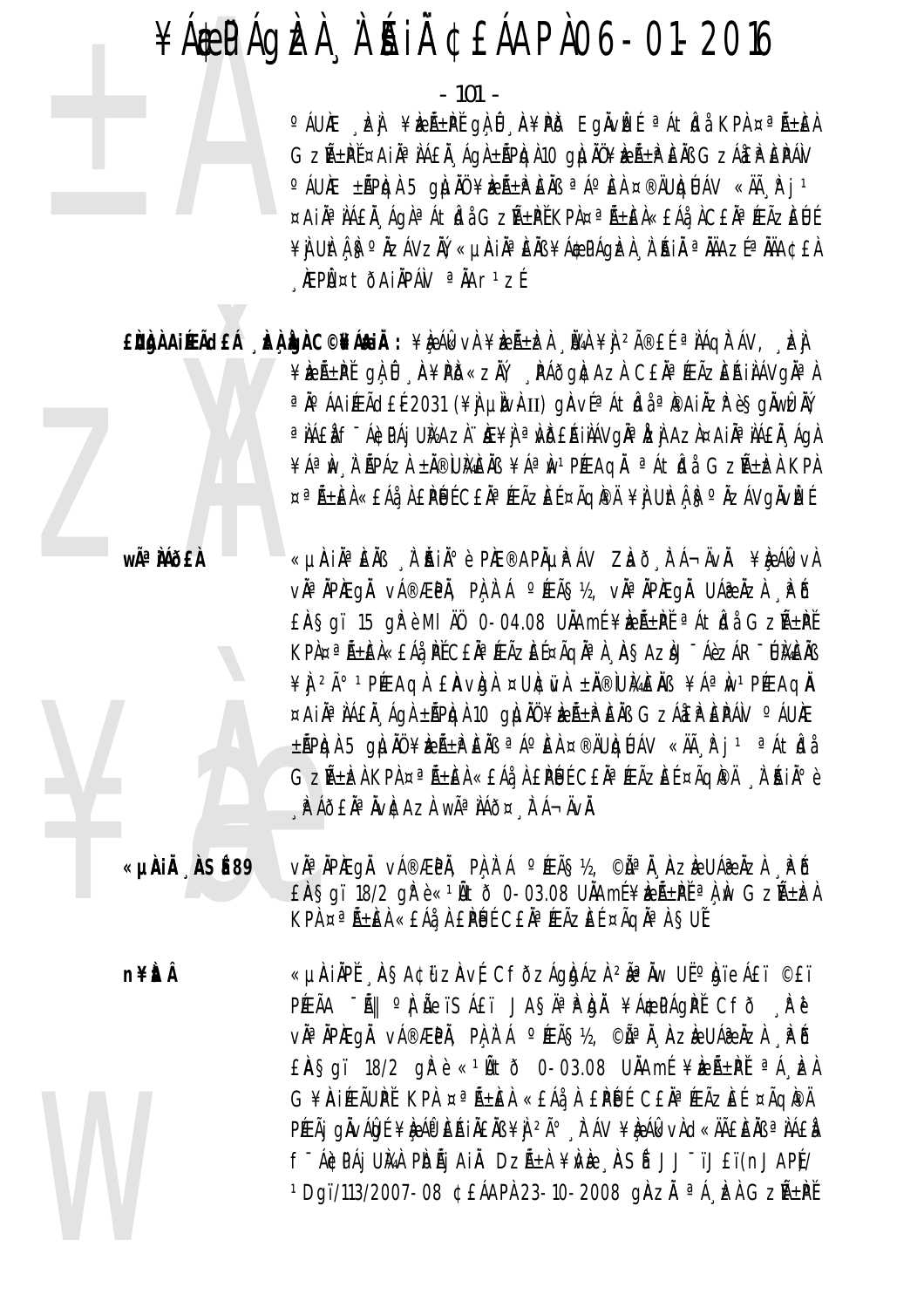$-102 -$ 

<u>WE ¥Ì a MDEAINAVQNWE NAÕQP À CEN a ÆÃC 1 gÑ a No AAIÆÃCLE</u> 2031 (\\{A} LI LI LI LI CIAVE a A AN a APAIAZA è SOAVE CAUNE EN ¥ÈLıPĚQLŮ A¥PD EQÄVÈLÉ OÁUÁV ¤AIĪJÁ£Ă ÁQI¥ÁªIW L`ÄPÁZI ±Ă®UMENS ¥ÁªM1PÆAQĂ ªÀM GZñPĚ KPA ¤ªÃ±EÀ «£ÁåÀ EPUL CEÀ<sup>a</sup> Àw ¤Ãqha À ASAZ «uniàa EAB ¥A¢PÁqIZA À AIÀ  $a \overline{M}$ Az $f a \overline{M}$ 

EÙÀNAIREACHA DEANDA C©NEANAIA : ¥RAGKVA ¥RA±DA UAA ¥A 2îEL ªNAQITAV, DEA ¥EıPĬqìÛ A¥PD«zĂ, PÁðg|¢Azì C£ĂªÆÃzEAjiAVg|ÀªA ªÄ°ÁAIÆÃd£É2031 (¥Ì µÌNÀII) gÀVɪÀ,ÌN ªÌ®AIÄZłè§gÄWÈÄÝ a NAEN F ÁGDA I UNAZN. NE¥N a MDEA INAVOÑa NZI AZN¤A INA NAEN ' ACH ¥ÁªIN I APÁZI ±Ä®UMEIB ¥ÁªIN1PÆAQI ªLIN GZA±IZI KPL ¤ªÑ±EÀ«£Áå À £PÚÉ C£ĂªÆÃZEÉ ¤ÃQI®Ä ¥Ì UItÁ ISºÄZÁVGÄVIZÉ

wê Mõ£À

«µÀin è Èn II à Àin è Phe®APnµP ÁV Zhō Fá¬Ävn. ¥è Álk vi vìª ìPÆgì vÁ®ÆPì, Pì ì Á °ÆÃ§½, ©ãª Ì ÀZÈ UÁ@ ÌZÌ ¸PĎ EASgï 18/2 gle e < 14to 0-03.08 UAAmf \et ELA a A & GzA+Pf KPA¤ªÃ±ÈÀ«£Áå PĚC£ĂªÆÃZÈɤÃQĂªÀ ASAZÀJ¯ÁèZÁR¯ÚÀGÀB ¥ 1 2ð 1 PÉEAQ A E AV Q A ¤ UNC WA ± N ® W MAIE NS ¥ A ª N 1 PÉEAQ N ¤AIĪÌÁEÄ ÁGÀªÌÌN GZñÈÀKPÀ¤ªÃ±ÈÀ«EÁå À£PÉJÉCEĂªÆÃZÈÉ ¤ÃQIPÄ À AIA^è APÁÕEĂªÄVICAZÀ WêÀÁÕ¤ A Á¬ÄVÄ.

«µÀIÄ ÀSÉ90

n¥ÈLÂ

vઠÀPAEQÀ vÁ®ÆPÀ, PÀ À Á ºÆÃS½, ªÁ¼ÃPÆÃmÉ UÁ@ÀZÀ PÕ EASqi 14/24 qrè«14to 0-03.08 UAAmE¥bentalw Gzntbal KPA ¤ªÃ±ÆA «EÁå A EPÚÉ CEĂªÆÃZEÉ ¤ÃQĂªA SUĚ

«µÀIAPĚ ASA¢űzAvÉ CfðzÁgAdáza 2à ªÆºPÄZï C ÁA ©£ï -Ã|| £ĂEQĂ-ÁèJAŞÄªÌPÀDĂ ¥Á\$PÁQPĚCFð ÌPĕVĂªĂPĂEQĂ v種PÄ, PA I Á ºÆÃ޽, ªÄ¼ÃPÆÃMÉ UÁ®ÄZA PÕ £ÄŞqï 14/24 gře « $10t\bar{t}$  0-03.08 U $\ddot{A}$ Amé ¥ $\dot{z}$ Á $\pm$ pě  $^{\circ}$ A  $\dot{z}$ A G¥ $\ddot{A}$ i KEÃU $\dot{P}$ É KPA ¤ªÃ±ÈA «£ÁåA £PÚJÉ C£ĂªÆÃZÈÉ ¤ÃQPA PÆÃj gÀVÁDE ¥ÈÁP EÁILEAS ¥L 2ð A AV ¥ÈÁIk vÀ d«ÄÄEEAS ª LÁEL f"Á¢PÁI UMA PIDÃI AIL DZñI ¥IVE ASÍ JJ<sup>-</sup>ïJ£ï(nJAPI)/1Dgï/466/2014-15 ¢£ÁAPÀ 11-03-2015 gÀZĂ ªÁ EÀ GZMEPI "KE ¥Ì ªÌJDEAIÌÁVQÄVÈÉ "PÁÕQP Å CEĂªÆÃ¢1qĪÀªÄºÁAIÉÃdEÉ 2031 (\#) unv}II) gav{ a ) in a painzre SgnvEt caure En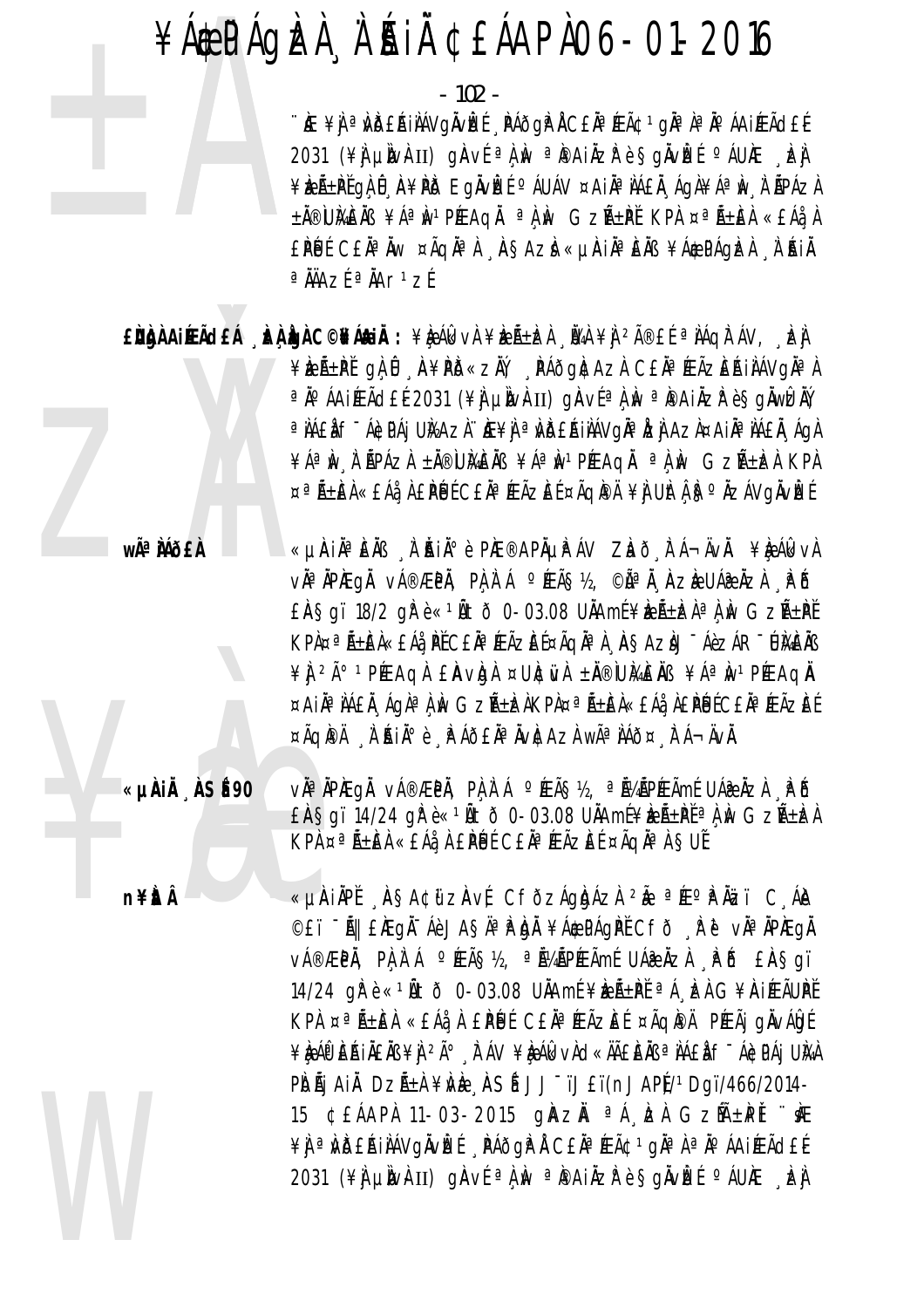$-103 -$ 

¥ÈLñPĚ QLÛ , A¥PÕ EQÄVÈLÉ ºÁUÁV ¤AIÀª LÁEĂ , ÁQÀ¥Áª ÌN , À ÁPÁZA ±Ă®UMENS ¥ÁªM1PÆAQĂ ªÀM GZñPĚ KPA ¤ªÃ±EA «£Áå A EPUL CEÀ¤ Àw ¤ÃQÀª À "ASAZÀ «µAIÀª EÀB ¥Á\$PÁgÌZÀ "À RIÀ  $a \overline{M}$ Az $f a \overline{M}$ 

¥keñPĽgĄÛ A¥PD«zŇ, PÁðg|¢AzI C£ÄªÆÃzEAiIAVgĪI ªÄ°ÁAIÆÃd£É2031 (¥ÌJ µÌNÀII) gÀVɪÀ,ÌN ªÌ®AIÄZ̺è§gÄWÊÄÝ a NAEN F ÁGDAI UNAZN HE¥N a NDEAINAVOÑ a NEN AZN¤AIÑ A NAEN A GA ¥ÁªIN I APÁZI ±Ä®UMEIB ¥ÁªIN1PÆAQI ªLIN GZA±IZI KPI ¤ªÑ±ÈÀ«£Áå À £PÚÉ C£ĂªÆÃZÈÉ ¤ÃQI®Ä ¥Ì UItÀ ISºÄZÁVQÄVIZÉ

wê MÕFÀ

«µÀin è Èn II à Àin è Phe®APnµP ÁV Zhō Fá¬Ävn. ¥è Álk vi vĂªĂPÆgÅ vÁ®ÆPÅ, PLÀ`Á °ÆÃ§½, ªÅ¼ÃPÆÃmÉ UÁ@ÀZÀ "PPŐ  $E$ AŞqï 14/24 q $\hat{F}$ è«<sup>1</sup>Ãtõ 0-03.08 UÄAmÉ¥k $E$ Á±k $\hat{A}$ a $\hat{A}$  w Gzñ $\hat{P}$ É KPA¤ªÃ±ÈÀ«£Áå¸ÞĚC£ĂªÉÆÃZÈɤÃqĂªÀ¸À§AZÀJ¯ÁèZÁR¯ÚÀ&ÈÃB ¥Ì 2ð 1PÉEAQI EÀVIDI ¤UICIVI ±I®IUIAEIB ¥ÁªIW1PÉEAQI ¤AIĪ IÁEI ÁGIª I IV GZA±DAKPI¤ªA±EA«EÁå AEPLUÉ CEIªÆÃZEÉ ¤ÃQIPÄ À AIA<sup>0</sup>è PÁÕ£ĂªÄVICAZÀ WêÀÁÕ¤ FÁ¬ÄVÄ.



n¥ÈtÂ

vàªÀPÆQÅ vÁ®ÆPÅ, PAÀ`Á °ÆÃ޽, "KAUÀAŞ UÁ@ÀZA PÕ  $E$ AŞqï 9/2 q $\mathbb{R}$ è « $1$ Ãtð 0-02.04 UÄAmí  $\alpha$ ÄvÄÛ AEA.9/1J7 q $\mathbb{R}$ è 0-01 UÄAmE MI AÖ 0-03.04 UÄAmE ¥REıPE a A Av GZAEEZA KPA ¤ªÑ±ĔÀ «£Áå À £PÚÉ C£ĂªÆÃZÈÉ ¤ÃQĂªÀ §UĚ

«µÀIÀPĚ AŞA¢üzÀvÉ CfðzÁgÀdÁz̺Å ªÉr.gkÃAzÈÁxï ©£ï -ÃII ªĹ«.ZÆQIAIÄå JASĪP.bIÄ ¥Á\$PÁQPĚCFð RěviĪÄPIEQĂ vá®æpi, pili á °Æã§½, "kiujas uáæizi .pó £iasgi 9/2 qřè«<sup>1</sup>Ñtð 0-02.04 UÄAmí<sup>a</sup> ÄvÄÜ AEA.9/1J7 qřè0-01 UÄAmí MI ÄÖ 0-03.04 UÄAmÉ¥ELıPĚ <sup>a</sup>Á EA G¥ÄIÆÃUPĚ KPA ¤<sup>a</sup>ıEA «£Áå À £PÚ É C£Äª ÆÃZE ɤÃQI®Ä PÆÃj gÄvÁIg É¥Ie ÁO EŘIÄ£Äß ¥Ì <sup>2ð</sup> È ÁV ¥È ÁI VÀ C «ÄÃE E ÀB ª Ì ÁE À fī Á E PÁ J U LA PIDÃI AI À DZñÀ ¥NÈ ASÍ JJ<sup>-</sup>ïJ£ï(nJAP)/1Dqï/136/2015-16 ¢EÁAPA  $13-08-2015$  ginzi  $^{\circ}$  h izi Gzñ±pi  $^{\circ}$ ie ¥i  $^{\circ}$ i beni avgivizi , PÁÕGP A CEĂ<sup>a</sup> ÆÃ¢ 1 gha a a o ÁAIÆÃ dE 2031 (¥A LIN) HA VE a A M a Painzpè Sgivlet aux de ven freñ±Pt ga û A¥PD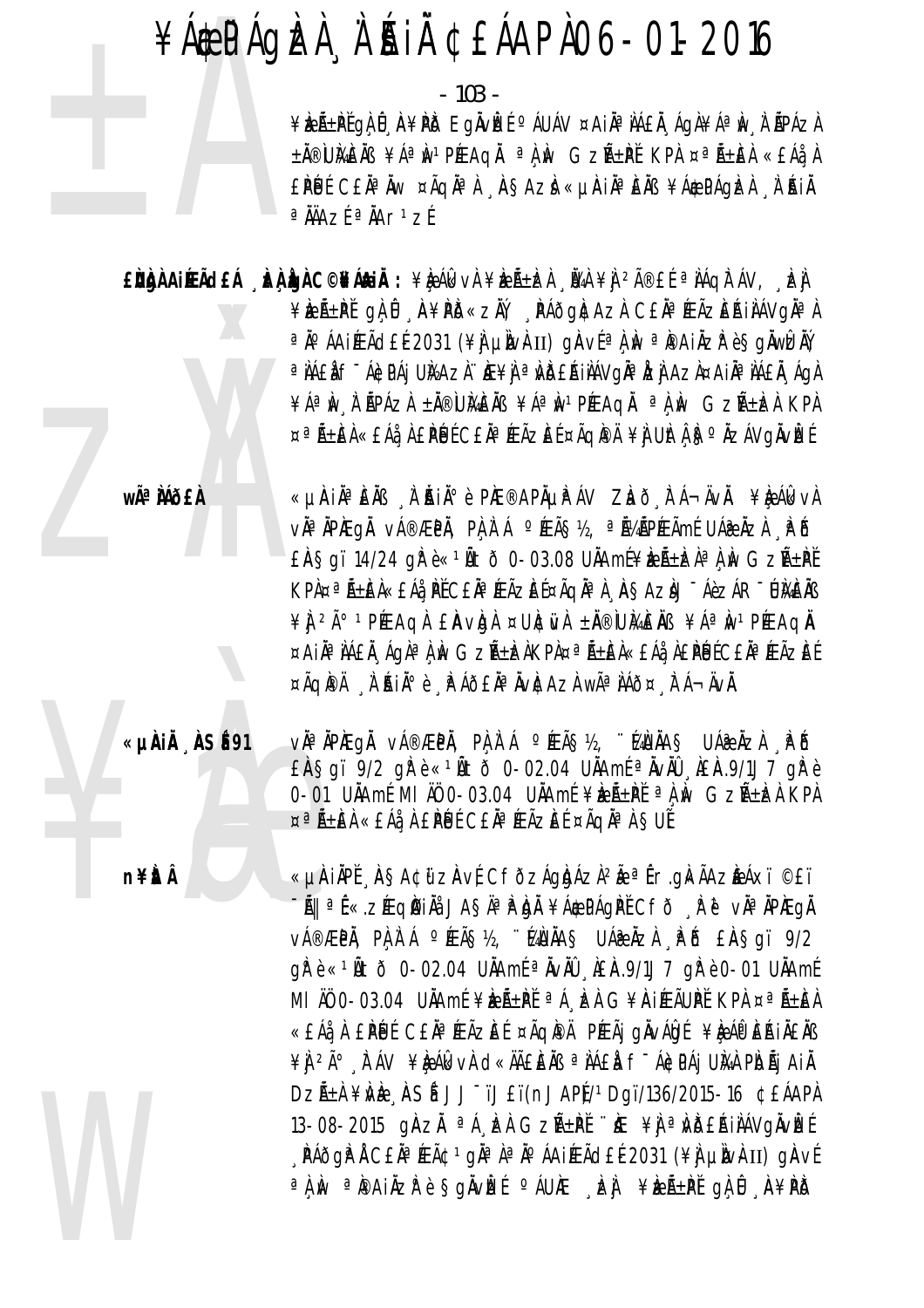$-104 -$ 

EgÄvIEÍ <sup>o</sup> ÁUÁV ¤AIĪ JÁEI "ÁgA ¥Áª Iv "A ŘPÁZA ±Ä®IUMEIB ¥ÁªIN1PÆAQI ªLIN GZñPĚ KPL¤ªÃ±EL«£Áå LPLUÉ C£ĂªIW ¤ÃQĪ) AŞAZÌ«µÀIĪÈÄB¥Á\$PÁQÈÀ Ì'ÁIÄ ªÄÄAZɪÄAr1zÉ

EÙÙÀ AIREACH AN LO COMANN : \RA AIRVA \REA LEA AN \A ZA®EI ª AAQIT AV, LEA ¥keñ±Pťg) û A¥PD«zŇ, PÁðg|cazi C£ÄªÆÃzEAiÌÁVgĪÀ ªÄ°ÁAIÆÃd£É2031 (¥ÌJ µÌNÀII) gÀVɪÀ,ÌN ªÌ®AIÄZłè§gÄWÈÄÝ a NAEN E - AGEPAI UNAZA DE¥N A NDERINAVONA IZI AZA¤AINA NAEN AQA ¥ÁªIW I APÁZI ±Ä®UIKEIB ¥ÁªIWPÆAQI ªLIW GZA±IZI KPI ¤ªÑ±EÀ«£Áå À £PÚÉ C£ĂªÆÃZEÉ ¤ÃQI®Ä ¥Ì UItÀ ISº ÄZÁVQÄVIZÉ

**wÃ<sup>a</sup>MÃfÀ** 

«µÀIN¤ÈNB N AINI¤ è PIE®APNUPAV ZIað FÁ¬ÄvN. ¥IQÁIkvA vàªÄPÆgÅ vÁ®ÆPÅ, PA,À`Á °ÆÃ§½, ''¼ÙÄA§ UÁ@ÀZÀ "PÕ EASqi 9/2 qre < 10to 0-02.04 UAAmE a VAO LEA.9/1J7 qre 0-01 UÄAmÉMIÄÖ 0-03.04 UÄAmÉ¥ ké A±ka a A M GzAEPĚKPA ¤ªÑ±ÈÀ«£Áå, PĽ C£ĂªÆÃZÈɤÃQĂªÀ , ÀSAZÀJ¯ÁèZÁR¯ÚÀÈÄß ¥ Î 2ð 1 PÉE AQ A E AV DA ¤ UNC NO ± NOUME NO ¥Aª NO 1 PÉE AQ NO ¤AIĪ ÀÁEĂ AQAª À Àv GZѱÀKPA¤ª ñÈÀ«£Áå À£PÚEC£Ăª ÆÃZÈE ¤ÃQI®Ä À AIA^è APÁÕ£ĂªÄvICAZÀ wêÀÁÕ¤ A Á¬ÄvÄ.

«µÀiÀ ÀSÉ92

n¥ÈrÂ

vì<sup>a</sup> ìpiegì vá®æpì, pì ì á °íeãs½, vìªìpiegì uáæìzì . Pô  $E$ AŞqï 232/25 q $\hat{R}$ è«<sup>1</sup>Ãtõ 0-03 U $\hat{A}$ Amí¥æÃ $\pm \hat{P}$ i $\hat{P}$ a $\hat{A}$ w GzÑ $\pm \hat{P}$ A KPA ¤ªÃ±IEA «£Áå¸À £PÉJÉ C£ĂªIEÃZIEÉ ¤ÃQĂªÀ §UĚ

«µÀIÀPĚ ASA¢ü zAvÉ CFÕzÁgÀdÁzÀ2 J.2¤ªÁ ï ©£ï DAF£À JAŞÄ<sup>a</sup>PU ¥ACPAQPI CFÕ PU vÄ<sup>a</sup>NPAQI vA®ÆPI, PLIA °ÆÃ޽, vÀªÀPÆgÀ UÁæÀzÀ RĎ £AŞgï 232/25 grè«1Ãtð 0-03 UÄAmÉ ¥REıPĚ ªÁ RA G¥AIÆÃUPĚ KPA ¤ªÃ±EA «£Áå A £PÚ ECE Na ÆÃZE E ¤ÃQIPA PÆÃJ QNVÁDE ¥I AO ERINENS ¥I 2ú FAV ¥ÈÁK VÀ C «ÄÃEEAR ª AÁEA F ÁCPÁI UNA PIOÃI AIA DZñA ¥IVE ASÍ JJ<sup>-</sup>ïJ£ï(nJAPÍ/1Dqï/615/2014-15 ¢£ÁAPÌ 12-06-2015 ghzh <sup>a</sup>á bà Gzñ±pí k ¥j avbehinávgňvízí páðgri CEN<sup>a</sup> FEÃC 1 gNa A a No AAI FEÃCIELE 2031 (\#) plv AII) gAV E a A No ªPAIÄZPè§gÄvÈEÍ ºÁUÆ "ÈLJI ¥ÈZñPĚ gÌ JI A¥PIð EgÄvÈEÍ °ÁUÁV ¤AIĪÌÁ£Ă ÁGÀ¥ÁªÌN À ÃPÁZÀ±Ă®Ù}À£ÀB¥ÁªÌN1PÉEAGÀ a ) Iv GzñPĚ KPA ¤a ñEA «£Áå A £PÚÉ C£Ăa Aw ¤ÃqĂa A "ASAzA «µÀIÀªÈÀB ¥Á¢PÁQÞÀ À AIÀ ªÀÄAZÉ ªÀAr1ZÉ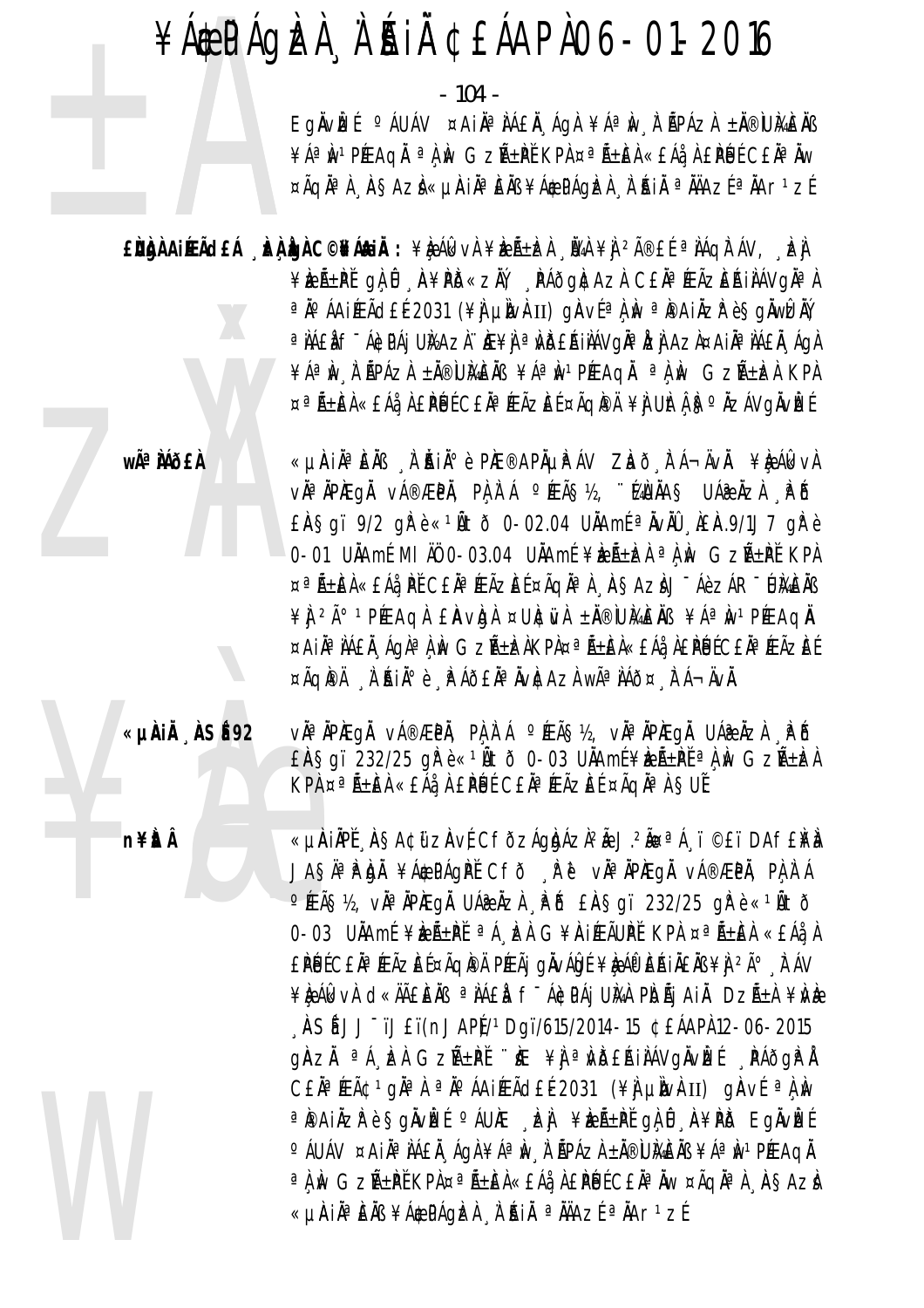# ¥Á EPÁQIZI À A SAI CEÁAPIO6-01-2016

 $-105 -$ 

EÙÙÀ AIREACH AA LO COMÁNIA : ¥R ÁR VI ¥R ÁH LA NA ¥J 2îE É ª NÁQITÁV, RA ¥ÈEñPĽ gìÛ A¥PD«ZIV PÁÕgICAZI CEIAªÆÃZEŔIIAVGIAªI a jo áaifeãd£é 2031 (¥) µjvi II) giavíai ma pai jz pesgiwiziv a NAEN F ÁGDAI UNAZN HE¥N a NDEAINÁVON a ÍZN AZN¤AIN A NAEN AON ¥ÁªIN I APÁZI ±I®UMEIB ¥ÁªIN1PÆAQI ªI IN GZA±IZI KPI ¤ªÑ±ÈÀ«£Áå À £PÚÉ C£ĂªÆÃZÈÉ ¤ÃQIPÄ ¥Ì UÌtÅFS°ÄZÁVQÄVÌZÉ

wê MÕ£À

«µÀIẰªÈÄß À ĂIĂºè PIÆ®APĵPÁV ZLað tá¬ÄvÄ. ¥LeálkvÀ vĂªĂPÆqÅ vÁ®ÆPÄ, PÌ,À`Á °ÆÃ§½, vĪÄPÆqÅ UÁ@ÅzÀ . P`Õ  $E$ AŞqï 232/25 q $\mathbb{R}$ è«<sup>1</sup>Ãtõ 0-03 U $\lambda$ Amí¥èzñèzÀ<sup>a</sup> $\lambda$ ÀW Gzñèl̃ KPÀ¤ªÃ±ÈÀ«£Áå, PĚC£ĂªÆÃZÈɤÃQĂªÀ, ÀSAZÀJ¯ÁèZÁR¯ÚÀAÈÄß ¥ Î 2ð 1 PÉE AQ A E AVIO A ¤ UICIVA ± NO UIVA E NS ¥Áª NO 1 PÉE AQ N ¤AIĪÌÁ£Ă¸ÁgÀªÌ,Ìv GzñÌzÀKPÀ¤ªÃ±ÈÀ«£Áå¸À£PĹŰĆ£ĂªÆÃZÈÉ ¤ÃQPÄ À AIA°è PÁÕEĂªÄvÆAZÀ wêÀÁÕ¤ FÁ¬ÄvÄ.

«µÀIÄ ÀSÉ93

**n¥itÂ** 

v˻ ÀPÆQÅ vÁ®ÆPÀ, PÀ À Á °ÆÃS½, vÀª ÀPÆQÅ Cª ÀÁ¤PGEUÁ@ÄZÀ PD EASqi 302/6 qi e < 14to 0-03 UAAmi \telit a Atida GZıPĚ KPA ¤ªÁ±EA «£Áå A £PÉ C£ĂªÆÃZEÉ ¤ÃQĪA SUĚ

«µÀIÀPĚ AŞA¢ữZAvÉ CfðzÁgbÁz) 2Å ªÆºPÄZï CAILÁeï ©£ï -Ã|| ªÆºPÀZï R®Azdjï "Á∵ï JAŞÄªP.djÄ ¥Á\$PÁgPĚ CFO RU VIAPIEGI VA®ÆPI, PARA PEÃS12, VIAPIEGI C<sup>a</sup> IA¤Pbi UA@ AzI PD EASqi 302/6 qP è «1Ato 0-03 UAAmi ¥ÈıPĚ ªÁtNå GZѱPĚ KPÀ ¤ªÑ±ÈÀ «£Áå À £PÚÉ C£ĂªÆÃZEÉ ¤ÃQÌ®Ä PÉEÃj QINAÛQÉ ¥ILAÎ EAJÄEINS ¥IL 2ð ET ÁV ¥ILA(KN)d«ÄÃEIEINS <sup>a</sup>náen f<sup>-</sup>ácpáj Uma Pidãj Ain Dzã±a "Así JJ-ïJ£ï(nJAP)/ <sup>1</sup>Dqï/689/2014-15 ¢£ÁAPÀ 30-05-2015 qÀZĂ ªÁtbà GzñPĚ <u>WE ¥Ì a MDEAINAVQNVEE NAOQRICEÀ ESTE LON A LO AAIRACEE</u> 2031 (¥I LINAII) GAVÍ <sup>a</sup> Átidi <sup>a je</sup> Ailizi è Sgluizi <sup>o</sup> Áulie izi ¥ÈıPĚ QLŮ A¥PD EQÄVEÉ ªÁtIdå KPA ¤ªÃ±EA GZñPĚ  $\propto$ Ai $\AA$ <sup>a</sup> $\AA$ A $\AA$ , Ág $\AA$  ±Ã $P$ Ìg $\AA$  10 gì $\AA$ i $\AA$ ) ¥ì $\epsilon$ Ã $\pm$ i $P$  E $\AA$ s G $\geq$ Á $\pm$ i $P$  E $P$ Á $V$   $\circ$  ÁU $\Lambda$ E ±ÃPICH 5 GILIND ¥IELñPENB ªAºEH ¤®ÄUICIÚAV «Äà F j 1 ¤AIĪ IÁEI Aqlª Át Idå GzѱPĚ KPl¤ªÑ±El«EÁå ACEIª ÆÃZEUE ¥Ì UItî iş°ÄzÁVzIY, «µiri ila elis ¥Á¢PÁqizì , I â ki a naze a na¢eì **EPܤtðAIÄPÁN ªÄAr1zÉ**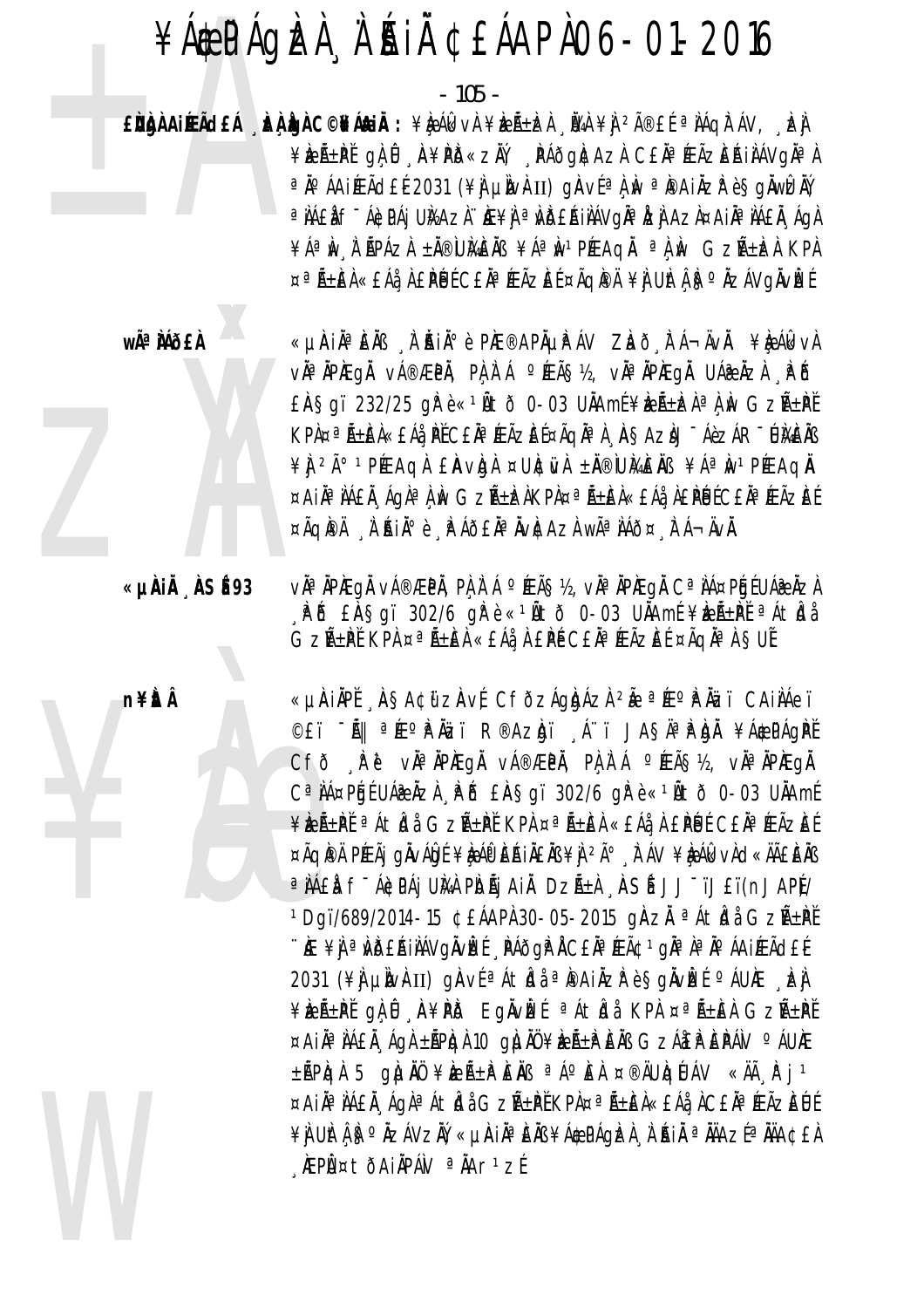$-106 -$ 

EÙÙA AIREACH AR LUA C©NA AIN : ¥ÈA AGUN ¥ÈA LEA AN ¥Ì 2î EL ª NAQIT AV, LE ¥ÈEñPĽ gÌ Û A¥PD«ZIÝ AAÕgICAZI CEIAªÆÃZEŔIIAVGIAªI ªÄ°ÁAIÆÃd£É2031 (¥) µÌNAII) gÀVɪÁtÍdåªÞAIÄZÌP èSgÄWÍZĂÝ a NAEN F ÁGDAI UNAZN HE¥N a NDEAINÁVON a ÍZN AZN¤AIN A NAEN AON ¥ÁªIN I APÁZI ±I®UMEIB ¥ÁªIN1PÆAQI ªÁtIdi GZA±IZI KPI ¤ªÑ±ÈÀ«£Áå À £PÚÉ C£ĂªÆÃZÈÉ ¤ÃQIPÄ ¥Ì UÌtÅFS°ÄZÁVQÄVÌZÉ

wê MÕ£À

n¥itÂ

«µÀIẰªÈÄß À ĂIĂªè PìÆ®APõPÁV Zhð tá¬ÄvÄ. ¥è ÁlkvÀ v˻ ÀPÆqÅ vÁ®ÆPÀ, PÀ À Á °ÆÃ§½, vÀª ÀPÆqÀ Cª ÀÁ¤PÉJÉ UÁ@ ÀZÀ P & EASqi 302/6 q Pè « 14 to 0-03 UAAmi ¥keht a Atida GZıPĬ KPA ¤ªÃ±EA «£Áå PĬ C£ĂªÆÃZEÍ ¤ÃQĪA ASAZÀ J-Áè ZÁR-UMENS ¥Ì 2ð 1PÆAGÀ EAVDA ¤UNEWA ±N®UMENS ¥ÁªIw1PEEAQI ¤AINªIAEN ÁQI ±APIQI 10 QILINU ¥IEA±PENS GZÁJEP EPÁV <sup>o</sup> ÁUAE ±ÃPAJA5 gÀJĂŬ¥AEıP EÄB ªÁº EÀ¤®ÄUAJÚÁV «Äà R j 1 ªÁtbå GzñbàKPपñÈÀ«£Áå À£PÚÉC£ÀªÉÃZÈÉ ¤ÃQIPÄ À AINº è PÁÕEN<sup>a</sup> NVICAZI WÃ<sup>a</sup> NÁÕ¤ FÁ¬ÄVI.

vàªÀPÆqÀ vÁ®ÆPÀ, HrðUbí ºÆÃ޽, Ş.PÁ¥À Öt UÁæÀZÀ «µÀiÄ ÀSÉ94 PD EASqi 40/5 qrè «1Ñto 0-02.08 UNAmé ¥bent) a Av GZñÈLÀ KPA ¤ªÃ±ÈÀ «£Áå¸À £PÚÉ C£ĂªÆÃZÈÉ ¤ÃQĂªÀ SUĚ

> «µÀIẰPĚ "ÀSA¢ữZÀvÉ CFÕZÁgÀJÁZÀ <sup>2</sup>Ă ©.£ÁUÀJÁdÄ ©£ï EIDIN A° IAI IASA®IDI ¥ACPÁGIPI CFÕ "IR II. VÄ®IPIEGI VÁ®ÆPI, H rõugí "ÆÃ޽, § PÁ¥I Öt UÁRÄZI PÕ EAŞQI 40/5 grè «<sup>1</sup>Ñtð 0-02.08 UÄAmÉ¥ÞEѱPĚªÁ, ÞA G¥AIÆÃUPĚKPA¤ªÑ±EA «£Áå À £PÚ É C£Ăª ÆÃZE ɤÃQI®Ä PÆÃj gÄvÁ0dÉ¥beÁlP EÁ JÄ£ÄB ¥Ì 2ð À ÁV ¥È ÁL VÀ d«ÄÃEÈÀB ª LAEL F-ÁCPÁJ ULA PIDÃJ AIÀ DZıÀ ¥MÈ ASÍ JJ<sup>-</sup>ïJ£ï(nJAPÍ/1Dgï/627/2014-15 ¢£ÁAPÀ 06-04-2015 ghzh <sup>a A</sup> E Gzh+Pi i E ¥j a Wbeaulavgiver , PÁðgP Á C£Ăª ÆÃ¢ 1 gĂª À ª Ăº ÁAIÆÃd£É 2031 (¥) µIVAII) gAVÍ a î.N. a îpaiăzi e sgăviei aluke de veri-pi gi î. A¥Po Eqnvir( OAUAV ¤AINONAEN Aga ¥AON A APAZA ±N®UMENB ¥ÁªIN<sup>1</sup>PÉEAQI ªLIN GZA±PĚ KPL¤ªA±EL«£Áå LEPLUÉ C£IªIW ¤ÃQĪÀ AŞAZÌ«µÀIĪEÄB¥Á\$PÁQÈÀ À'ÁIÄ ªÄÄAZɪÄAr1ZÉ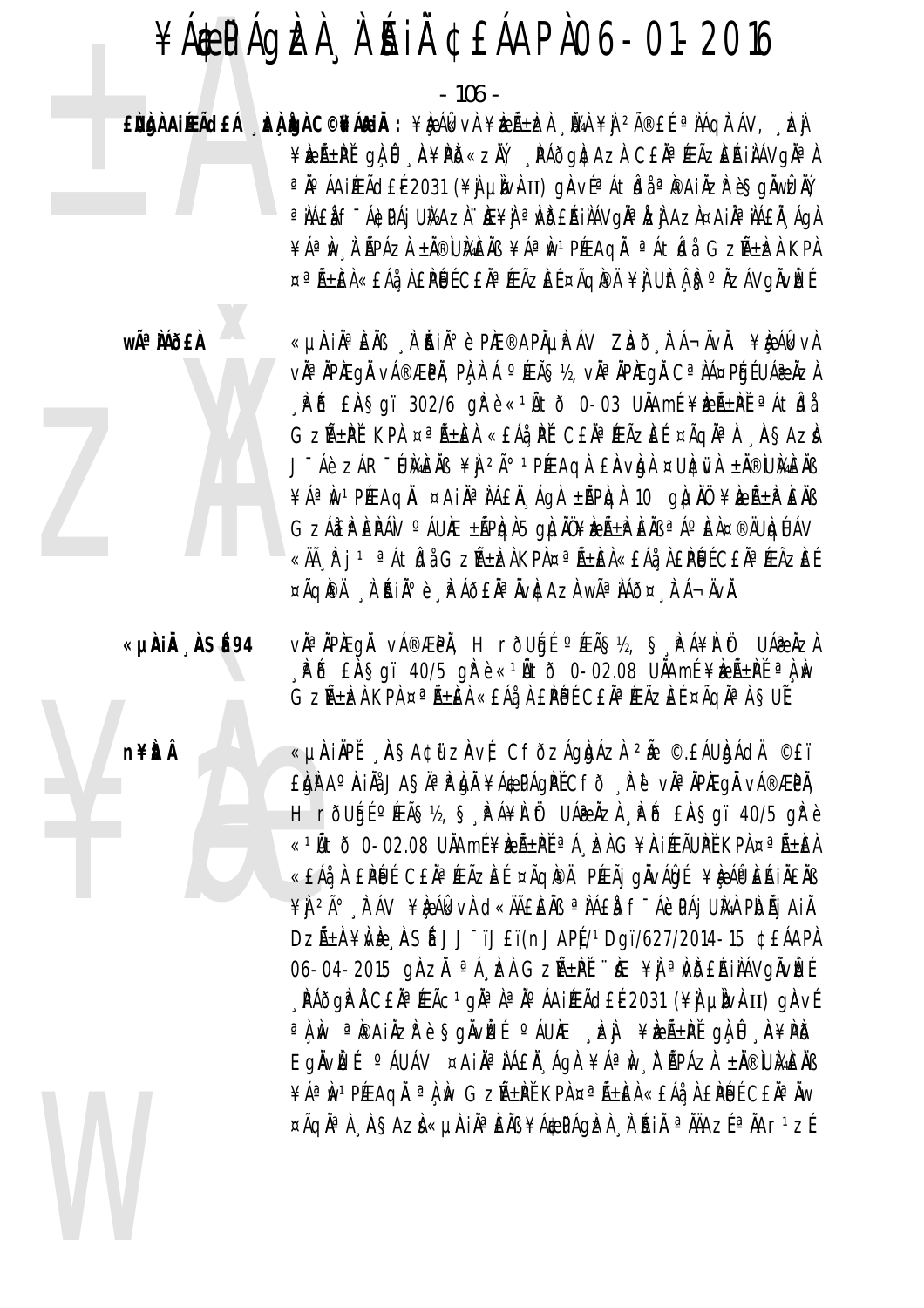# ¥Á EPÁQIZI À A SAI CEÁAPIO6-01-2016

 $-107 -$ 

EÙÙA AIRACEÁ DA LO DEÁLAIA : ¥LA ÁL VÀ ¥LA LEA NA ¥LA 2îEÍ ª NAQITÁV, DE ¥ÈEñPĽ gìÛ A¥PD«ZIV PÁÕgICAZI CEIAªÆÃZEŔIIAVGIAªI ªÄ°ÁAiÆÃd£É2031 (¥∯µÌNv⊩II) gÀVɪÌ, Nº ªÌ®AiÄZP è§gÄWEÀŸ, a NAEN F ÁGDAI UNAZN HE¥N a NDEAINÁVON a ÍZN AZN¤AIN A NAEN AON ¥ÁªIN I APÁZI ±I®UMEIB ¥ÁªIN1PÆAQI ªI IN GZA±IZI KPI ¤ªÑ±ÈÀ«£Áå À £PÚÉ C£ĂªÆÃZÈÉ ¤ÃQIPÄ ¥Ì UÌtÅISºÄZÁVQÄVÌZÉ

wê MÕ£À «µÀiĂªÈĂB , À Ăiðè PIÆ®APõPÁV ZLað, FÁ¬ÄvÄ. ¥LgÁlkvÀ v˻ĂPÆgÅ vÁ®ÆPÄ, HrðUģÉ ºÆÃ§½, §¸ÞÁ¥À Öt UÁæÅzÀ PD EASgi 40/5 gPè < 14to 0-02.08 UAAmE \ELELER a A AV GZıPĬ KPA ¤ªÃ±EA «£Áå PĬ C£ĂªÆÃZEÍ ¤ÃQĪA ASAZÀ J-Áè ZÁR-UMENS ¥J 2ð 1PÆAGA EAVDA ¤UNEWA ±N®UMENS ¥ÁªÌN1PÆAQI ¤AIIªIAEI AQIªLÌN GZѱÈLAKPR¤ªÑ±EL«EÁåL £PŨJÍ CEŇªÆÃZÆÍ ¤ÃQÆÄ SN'ÁNIҰè SPÁÕEŇªŇVÆAZA WÃ<sup>a</sup> ÀÁÕ¤ À Á-ÄVÀ.

«µÀIÄ ÀSÉ95 vઠÀPÆqå vá®ÆPÀ, PÀ À Á ºÆÃ޽, ©Ãª À ÀZÈ UÁ@ ÀZÀ PĎ  $E$ AŞqï 13/1J£ï q $\hat{R}$ è «<sup>1</sup>Ñtð 0-02.08 UNAmí ¥keѱ $\hat{P}$ ľ <sup>a</sup> $\hat{R}$  N GZñÈLÀ KPÀ ¤ªÃ±ÈÀ «£Áå À £PÙÉ C£ĂªÆÃZÈÉ ¤ÃQĂªÀ SUĚ

n¥itÂ

«µÀIAPĚ ASA¢ữZAVÉ CFÕZÁQQÁZÀ 2Ă gPLñï ÁSA ©ET -Ã|| 1. ÆÃªĂ° AUÀIÅå JASĪÌPÀDÀ ¥Á\$PÁQÌPĚCFð Å ë vĂªÄPÆQÀ v種PÀ, PÀÀ`Á °ÆÃ޽, ©ÃªÀ`AzèUÁæÀzÀ `FŐ £AŞgï 13/1JEï qirè«<sup>1</sup>Ätõ 0-02.08 UÄAmÉ¥keñPĚ<sup>a</sup>Á, keÀG¥AiÆÃUPĚ KPA ¤ªÃ±ÈA «£ÁåA £PÚJÉ C£ĂªÆÃZÈÉ ¤ÃQPA PÆÃj gÀVÁDE ¥ÈÁP EÁILEAS ¥Ì 2ð À ÁV ¥ÈÁIk vÀd«ÄÃEEAS ª LÁEL f"Á¢PÁI UNA PIDÄI AIÄ DZıA¥NE ASÍ JJ<sup>-</sup>ïJ£ï(nJAPÍ/1Dqï/98/2014-15 ¢£ÁAPÀ21-10-2015 gÀZĂ ªÁ EIGZñPĚ E ¥I ªINDEAIIÁVGÄVEÉ "PÁðgPÅ C£ÄªÆÃ¢1gĪÀªÄ°ÁAiÆÃd£É2031 (¥) µIv}II) gAvf a A M a Painzh e Sgivizí a Aune da Fréi-Píga i A¥PD EgÄvIEÍ <sup>o</sup> ÁUÁV ¤AIĪ JÁEÄ ÁgA ¥Áª M J LÄPÁZA ±Ä®IUMEÄB  $\angle A^{\alpha}$ iv<sup>1</sup> Píeach<sup>a</sup>i iv Gzñ $\pm$ Pi Kpi ¤<sup>a</sup>ñ $\pm$ Ei «£Áå i EPilí C£Ä<sup>a</sup>i v ¤ÃQĪ) AŞAZI«µAIĪEÄB¥Á@PÁQIZI À AIÄ ªÄÄAZEªÄAr1ZE

EUMAH AIREACHA DEA ADA C©PÁNHA : ¥RÁKVA ¥RÁ±DA DA ¥A 2îEL ª AÁQA ÁV, DEA ¥ÈEñPĚ gÀ Û A¥PD«ZŇ, PÁÕgICAZI CEĪÆÃZEŔIIÁVGIªI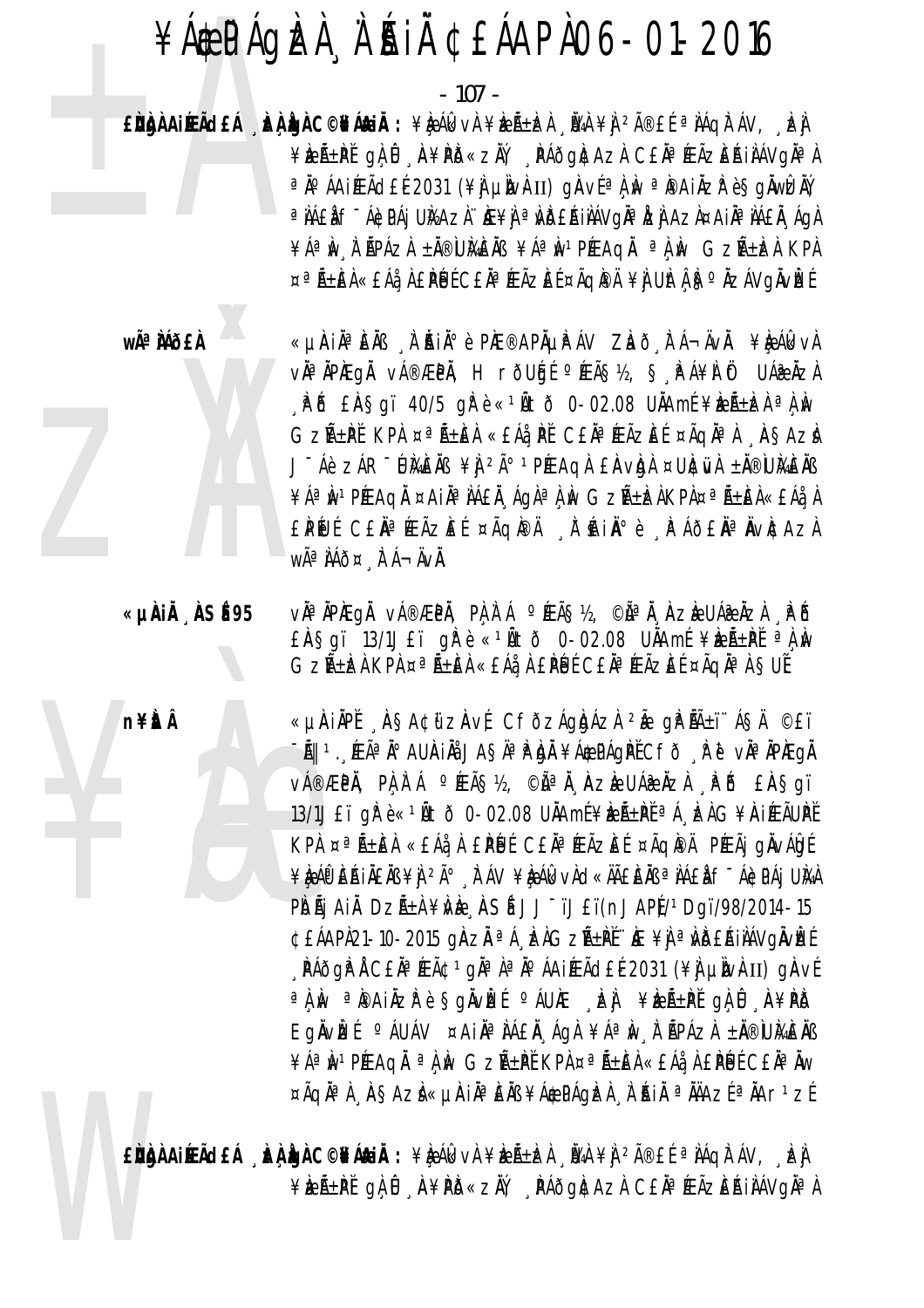$-108 -$ 

ªÄ°ÁAiÆÃd£É2031 (¥jj µÌN}II) gÀV{ªÌ N ªPAIÄZłè§gÄWEÄÝ a NAEN F ÁGDAJ UNAZN. NE¥N a NDERINAVONA NZI AZN¤AINA NAEN ÁGN ¥ÁªÌN Ì ÃPÁZÌ ±À®ÙÌGÈÀB ¥ÁªÌN1PÉEAQÀ ªÌ ÌN GZñÌZÌ KPÀ ¤ªÑ±ÈÀ«£Áå À £ÌPLIÉ C£ĂªÆÃZÈɤÃQIPÄ¥Ì UÌtÀ FSºÄZÁVQÄVÌZÉ

wêÀÁð£À

«µÀIN¤ÈNB N AINI¤ è PIE®APNUPAV ZIað FÁ¬ÄvN. ¥IQAGvA vઠÀPÆqå vÁ®ÆPÀ, PÀ À Á ºÆÃ޽, ©Ãª À ÀZÈ UÁ@ ÀZÌ PÕ  $E$ AŞqï 13/1J£ï q $\hat{F}$ è «<sup>1</sup>Ãtõ 0-02.08 UÄAmí ¥keñke <sup>a</sup> A w GZıPĬ KPA ¤ªÃ±EA «£Áå PĬ C£ĂªÆÃZEÍ ¤ÃQĂªA ASAZA J-Áè ZÁR-UMENS ¥I 2ð 1 PÉRACIA EAVAI ¤UNEWA ±N®UMENS ¥ÁªÌN1PÆAQI ¤AIIªIAEI ÁQIªLIN GZA±EIKPI¤ªA±EI«EÁLI EPŨJÍ CEĂªÆÃZEÍ ¤ÃQÆÄ ĮÌ AIѺè ĮPÁÕEŇªŇVÆAZA WÃ<sup>a</sup> ÀÁð¤ À Á-ÄVÀ.

«µÀIÄ ÀSÉ96 vàªÀPÆgÅ vÁ®ÆPÀ, HrðUģÉ ºÆÃ޽, Ş PÁ¥À Öt UÁ@ÀZA

n¥ÈtÂ

 $\frac{1}{2}$ P & ENSgi 40/3 g Pè «  $\frac{1}{2}$  U  $\frac{1}{2}$  O - 02.05 UNAme ¥ E A + P  $\frac{1}{2}$  a  $\frac{1}{2}$  W GZñÈLÀ KPA ¤ªÃ±ÈÀ «£Áå¸À £PÙÉ C£ĂªÆÃZÈÉ ¤ÃQĂªÀ SUÉ «µÀIÄPĚ ASA¢űzAvÉ CFðzÁgbÁzÀ <sup>2</sup>êÄw J ï.J ï.GªÀÁ PÆÃA ©. EÁU DÁCIA JASA PIDA ¥Á CPÁGPI CFO RU VIA APREGI V種PÄ, H rðUģÍ ºÆÃ޽, Ş PÁ¥Ì Öt UÁ@ÄZÌ PÕ £ÄŞgï 40/3 gřè «<sup>1</sup>Ätð 0-02.05 UÄAmí ¥keرPĚ <sup>a</sup>Á kel G¥RIÆÃUPĚ KPA ¤ªÃ±ÈA «£Áå A £PÚJÉ C£ĂªÆÃZÈÉ ¤ÃQIPA PÆÃI QIVAIDE ¥ÈÁP EÁILEÀB ¥Ì 2ð E ÁV ¥ÈÁIk vÌd«ÄãÈÄB ª IÁ£Ì fīá¢PÁj UÌVA PIDÃI AIL DZñI ¥NE ASÍ JJ<sup>-</sup>ïJ£ï(nJAPI)/1Dgï/679/2014-15 CEÁAPA 23-04-2015 GAZA <sup>a</sup> Á EA GZMEPI "KE

¥) <sup>a</sup> WDEAIIAVGÄVEE NAÕGPI CEIAREAC1 GIARA PIO AAIÆÃCLE 2031 (\\{A} LINO\{ II) QAV{ a} M a PAIAZP è SQAVE ( cAU) EA ¥ÈLıPĚGÀÛ A¥PD EGÄVELÍ Ó ÁUÁV ¤AIĪLÁEL ÁGÀ¥ÁªIN LÉPÁZA ±Ă®UMEÄB ¥ÁªM1PÆAQÄ ªÀM GZıPĚ KPA ¤ªÄ±EA «£Áå A EPUL CEÀ<sup>a</sup> Àw ¤Ãqha À ASAZ «uniàa EAB ¥A¢PÁqIZA À AIÀ  $a$   $\ddot{A}$   $\ddot{A}$   $\ddot{A}$   $\ddot{A}$   $\ddot{A}$   $\ddot{A}$   $\ddot{A}$   $\ddot{A}$   $\ddot{A}$   $\ddot{A}$   $\ddot{A}$   $\ddot{A}$   $\ddot{A}$   $\ddot{A}$   $\ddot{A}$   $\ddot{A}$   $\ddot{A}$   $\ddot{A}$   $\ddot{A}$   $\ddot{A}$   $\ddot{A}$   $\ddot{A}$   $\ddot{A}$   $\ddot{A}$ 

EÙÙÀ AIRACEÁ DA LO C©NÁAIA : ¥LA ÁR VA ¥LA LA LA VA ¥A 2îEÍ ª AÁQITÁV, DA ¥keñPĽgĄÛ A¥PD«zŇ, PÁðg|¢AzI C£ÄªÆÃzEAiIAVgĪI ªÄ°ÁAIÆÃd£É2031 (¥Ì µÌNÀII) gÀVɪÀ,ÌN ªÌ®AIÄZ̺è§gÄWÈÄŸ,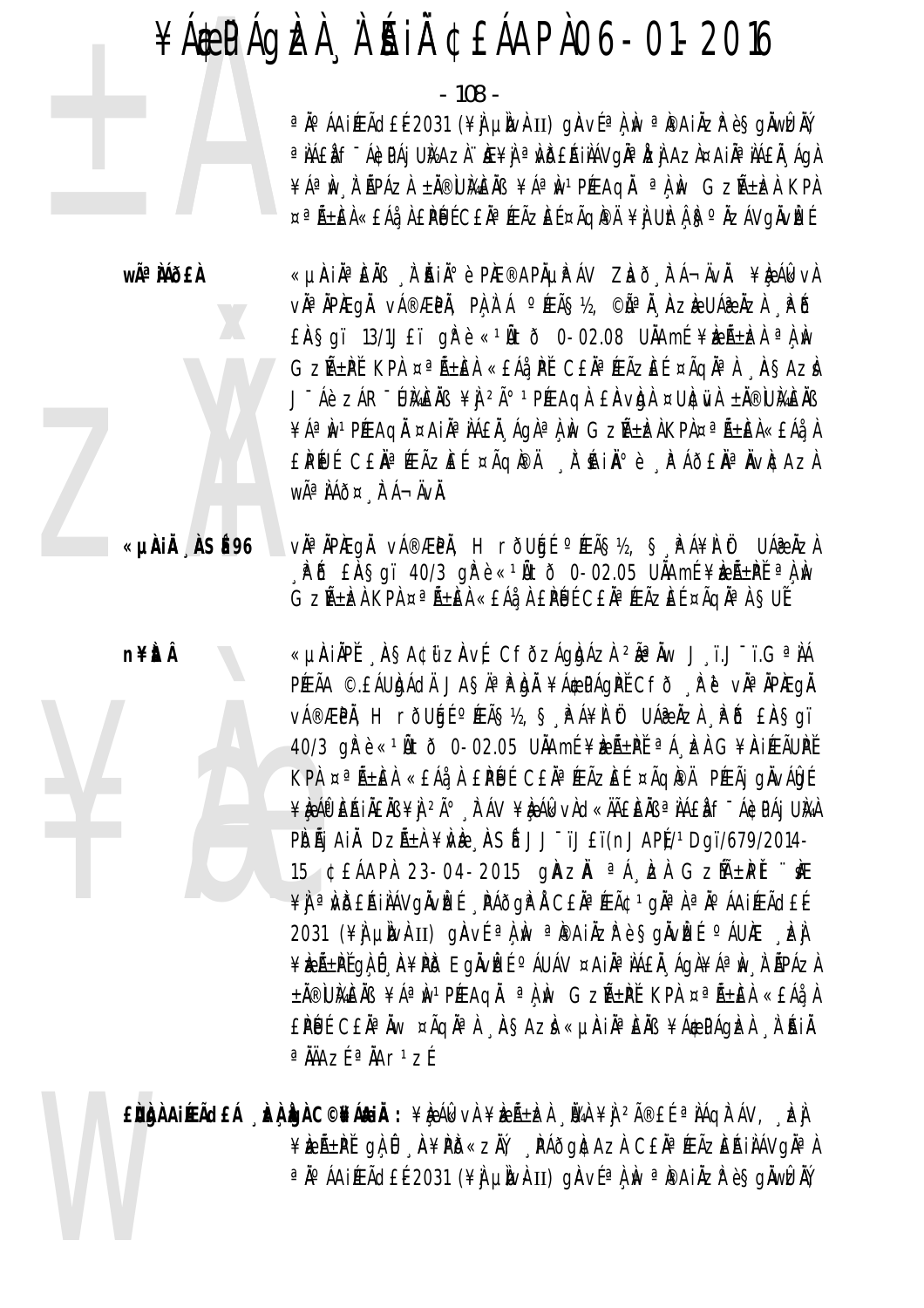$-109 -$ 

a NAEN F ÁGDAJ UNAZN. NE¥N a NDEAINAVONA NZI AZN¤AINA NAEN ÁGN ¥ÁªIN I APÁZI ±Ä®UKEIB ¥ÁªIN1PÆAQI ªLIN GZA±IZI KPI ¤ªÑ±EÀ«£Áå À £PÚÉ C£ĂªÆÃZEÉ ¤ÃQIPÄ ¥Ì UÌtÅBºŇZÁVQÄVÌZÉ

wêÀÁðfÀ

«µÀIN¤ÈNB À AIN» è PIE®APNUPÁV ZIað FÁ¬ÄvN. ¥Ie ÁlkvA v˻ÀPÆgÅ vÁ®ÆPÀ, HrðUģÉ ºÆÃ§½, § PÁ¥À Öt UÁæÀzÀ  $R$   $\tilde{D}$   $ER$   $S$ qï 40/3 q $R$ è « $1\tilde{A}$ to 0-02.05 U $\tilde{A}$ Amf ¥k $\tilde{E}$  $AE$ a $A$   $M$ GZıPĬ KPA ¤ªÃ±EA «£Áå PĬ C£ĂªÆÃZEÍ ¤ÃQĂªA ASAZA J-Áè ZÁR-UMENS ¥Ì 2ð 1PÆAGÀ EAVDA ¤UNEWA ±N®UMENS ¥ÁªÌN1PÆAQI ¤AIIªIAEI ÁQIªLÌN GZѱÈLKPL¤ªÑ±EL«EÁ¿L EPŨJÍ CEŇªÆÃZÆÍ ¤ÃQI®À SH`ÚAINº è SPÁÕENªNVICAZA WÃ<sup>a</sup> AÁÕ¤ FÁ¬ÄVÀ.

vìª ìPìEgì vá®ÆPì, Pì,ì Á °ÆÃS½, ¸ù₽ ÌAUP UÁ@ Ìzì ¸P`Õ  $E$ AŞqï 158/3 q $\mathbb{R}$ è «1Ãtõ 0-02.14 UÄAmí ¥keñPť a Átida GZÃIP KPA ¤ªÃIEA «EÁå, À EPÉ CEÀªÆÃZEE ¤ÃQÀªA SUE

«µÀIÄPĚ, ÀSA¢ű zÀvÉ CfðzÁgÀdÁz̺à n.J£ï, ÀvÆÃµïPĂªÌÁgï ©£ïn.PÉEÁUÒdÁd±ÍnŰJAŞÄªÌPÌdĂ ¥ÁODPÁQÌPĚCFð "ÌPĕ vĂªÄPĬEQĂ v種PÄ, PAÀ`Á °ÆÃS½, WPÄAUP UÁ®ÄZÀ RÕ £ÄSgï 158/3 gPè«<sup>1</sup>Ätð 0-02.14 UÄAmí¥beñPťªÁtidå GzѱPť KPA ¤ªÃ±EÀ«£Áå À£PÉJÉC£ĂªÆÃZEɤÃQI®Ä PÆÃj qÄvÁԢɥèÅ®EŔjÄ£Ăß ¥Ì <sup>2ð</sup> À ÁV ¥È ÁI XVÀ CI «HA ELLA <sup>a</sup> TAELA F-ÁICPÁI UNA PIDÃI AI A DZıÀ ASÍ JJ<sup>-</sup>ïJ£ï(nJAPÍ/1Dqï/500/2014-15 ¢£ÁAPÀ 19-02-2015 gÀZH <sup>a</sup> Átidi GzѱPĚ HE ¥Ì a við EA II ÁVgIvizE , PÁðgP Å C£Ăª ÆÃ¢ 1 gĂª Àª ĺ ÁA iÆÃd£É 2031 (¥) µIvÅ II) gAvÍ a Aticia a parinzir è Sonvizi dalla che di strende di fatti di artico Eglvet <sup>a</sup> átidi KPA ¤<sup>a</sup> Á±ich GzÁ±i ¤Ajla Láfi Ágh ±ápigh 10  $Q$  which the same state of  $\mathbb{Z}$  and  $\mathbb{Z}$  and  $\mathbb{Z}$  and  $\mathbb{Z}$  and  $\mathbb{Z}$  and  $\mathbb{Z}$  and  $\mathbb{Z}$  and  $\mathbb{Z}$  and  $\mathbb{Z}$  and  $\mathbb{Z}$  and  $\mathbb{Z}$  and  $\mathbb{Z}$  and  $\mathbb{Z}$  and  $\mathbb{Z}$  and  $\mathbb{Z}$  an a Áo EL ¤®ÄUIQUÁV «Äà Fj<sup>1</sup> ¤Ail<sup>a</sup> LÁEL Ágl a ÁtIdi GZѱPĚ KPA¤ªÃ±ĒA«£Áå AC£ĂªÆÃZĒŨĹ¥À UÆA SºÄZÁVZĂ, «µAIĪÈÄB ¥Á&PÁGIZA À RIL <sup>a</sup> HAZE <sup>a</sup> HA¢EA REPI ¤ tÕAIAPÁV <sup>a</sup> HAr<sup>1</sup>zE

EÙÙA AIÆÃCEÁ . È À LO C©NÁ AIA : ¥L ÁL vÀ ¥L ñLZÀ . LA ¥L 2îE É ª NÁQITÁV, . LA ¥ÈEñPĽ gÀ Û A¥PD«ZÄV AAÕGA AZA CEÄ®ÆÃZEŔIÀÁVGÄ®A a jo á A jí EÁ d E é 2031 (¥) LINH II) giaví a á t idi a ip A ji z r e Sgiwizi (

n¥ÈÂ

«µÀIÄ ASÉ 97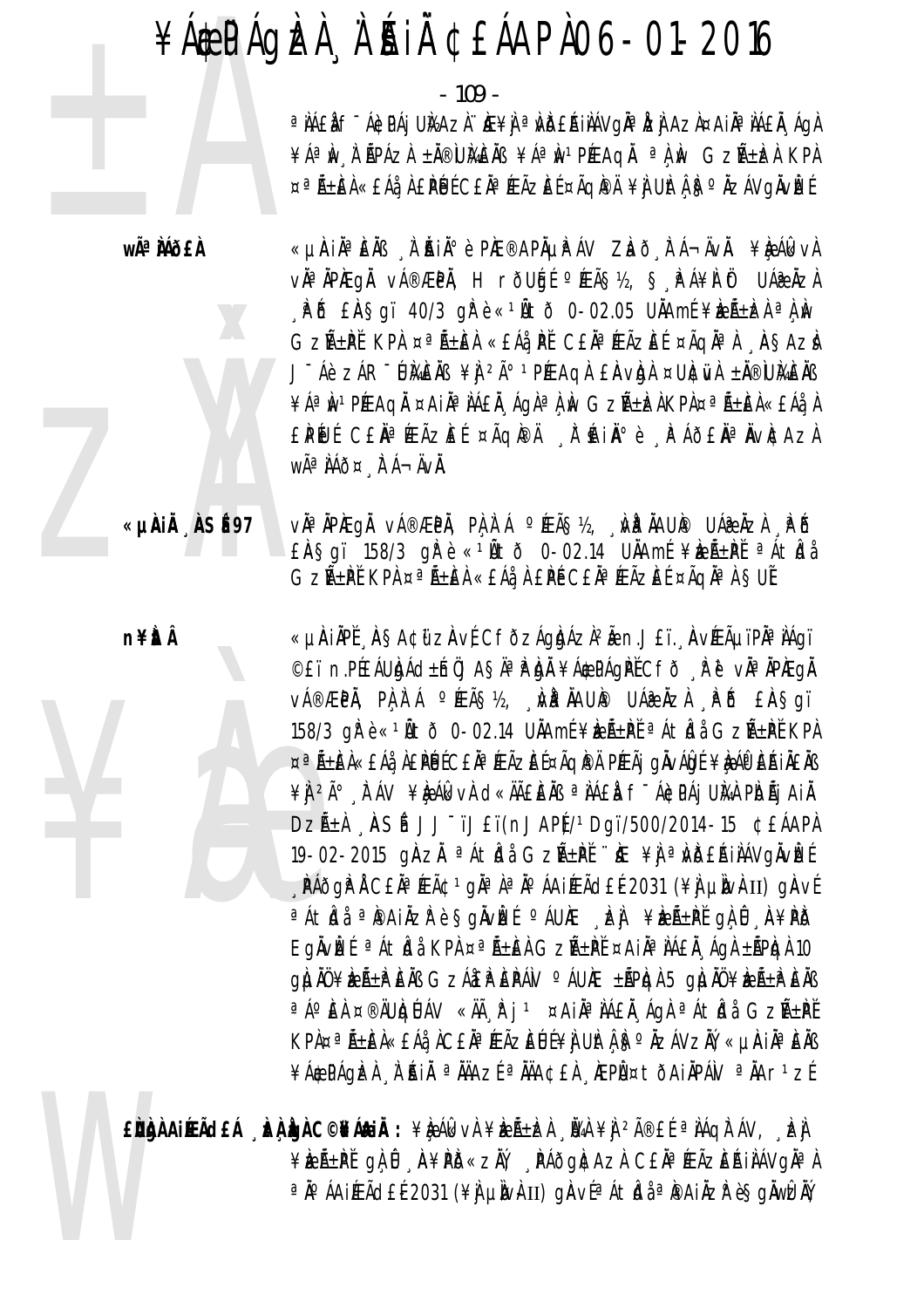$-110 -$ 

a NAEN F ÁGDAJ UNAZN. NE¥N a NDEAINAVONA NZI AZN¤AINA NAEN ÁGN ¥ÁªIN I ÁPÁZI ±Ä®UMEIB ¥ÁªIN1PÆAQI ªÁtIdi GZıIZI KPI ¤ªÑ±EÀ«£Áå¸À£PÚÉC£ĂªÆÃZEɤÃQPÄ¥ÌUÈLÀ§ºÄZÁVgÄvÈÉ

wêÀÁÕ£À

«µÀin ên înin è Phe®APnµp áv Zhō Fá¬ävn. ¥èákva vàªÀPÆgÅ vÁ®ÆPÅ, PA,A`Á °ÆÃ§½, "WPÀAUP UÁ@ÀZÀ "PÕ  $E$ AŞqï 158/3 q $\hat{F}$ è «<sup>1</sup>Ãtð 0-02.14 UÄAmí ¥k $E$ ñ $\hat{F}$ Í ªÁt $\hat{F}$ dá GZıPĬ KPA ¤ªÃ±EA «£Áå PĬ C£ĂªÆÃZEÍ ¤ÃQĂªA ASAZA J-Áè ZÁR-UMENS ¥Ì 2ð 1PÆAGA EAVON ¤UNÜVA ±Ä®UMENS ¥ÁªIWPEEAQI ¤AINPIAEN ÁQI ±APDI 10 QILINÜ ¥IELEPENS GZÁEPEPÁN O ÁUÆ ±ÃPIGA5 GILIAU¥IELE EIN ª A PEA¤®ÄUIGLAV «Äà R j <sup>1 a</sup> Át kjå GzѱkzÀ KPÀ¤ªÑ±keÀ«£Áå À £PÉJÉ C£ĂªÆÃzkÉ ¤ÃQPÄ À AIA°è PÁÕ£ĂªÄvÆAzÀ wêÀÁÕ¤ FÁ¬ÄvÀ.

«µAIÄ ASÉ98

**n¥itÂ** 

vઠÀPAEQÀ vÁ®ÆPÀ, PA À Á ºÆÃ§½, "KAUÀA§ UÁ@ÀZÀ ÀPÔ  $E \triangle \$ gï 97/8 g $\triangle$  e «  $1 \angle \angle \angle$ ī 0-02.02.38 U $\angle$ Amf ¥æ $\angle \angle \angle$ Fi al $\angle \angle \angle$ GZñÈÀ KPÀ ¤ªÃ±ÈÀ «£Áå À £PÙÉ C£ĂªÆÃZÈÉ ¤ÃQĂªÀ §UĚ

«µÀIĂPĚ 'ÀSA¢ü zÀvÉ CFðzÁgbÁzÀºÃª Äw °Ĺï.J£ï. 'ĂºÃ®ª Ää PÆÃA "Ã|| f.£bh bádain Jasa®h di ¥á¢págpi cfð rë v˻ÀPÆgÅ vÁ®ÆPÀ, PÀÀ`Á °ÆÃ§½, ∵¼ÙÀA§ UÁæÀzÀ ¸₽Ő  $E$ AŞgï 97/8 g $\mathbb{R}$ è « $1$ Ãtõ 0-02.02.38 UÄAmí ¥keñPĚ a $\Lambda$  keA G¥AIÆÃUPI KPA ¤ªÃ±EA «£Áå A EPUE CEAªÆÃZEE ¤ÃQPA PÉEÃI QUVÁLO E LA APERIALAIS LA 2ú FAV LA ALVA CERTER ª NAEN f Ácpái Uma Pidãi Aia Dzã±a ¥ivie , insé JJ Tjeti(nJAP)/ <sup>1</sup>Dqï/543/2011-12 ¢£ÁAPÀ 29-02-2012 qiàzi <sup>a Á</sup>. El GzѱPť <u>WE ¥Ì a MBEAINAVQIVE É RÁÕQIPI CEI a ÆÃ¢ 1 gia la lo AAIÆÃCLE.</u> 2031 (\#) unvhII) gav{ a ) in a paiazre sgave ( c AU)E Le ¥ÈLıPĚQLŮ A¥PD EQÄVLÉ ºÁUÁV ¤AIĪJÁ£Ă ÁQÀ¥ÁªÌN À ÃPÁZA ±Ă®ÙMEN ¥ÁªMPÆAGĂ ªÀM GZñPĚ KPA ¤ªÃ±EA «£Áå A EPUL CEÀ<sup>a</sup> Àw ¤Ãqha À ASAZI «µAIAªEAB ¥Á\$PÁgIZA À AIÀ  $a$   $\hat{A}$  $\hat{A}$  $\hat{A}$  $\hat{B}$  $\hat{C}$  $\hat{C}$ 

EÙÙÀAIIEÃCLÁ DÀÙAC©NÁAIÀ : \RAGEN \RAJEA JVA \AJEA@EE @NAQITAV, DA ¥ÈEñPĽ gẠÛ A¥PD«ZN, PÁÕGNCAZA CEJ¤ÆÃZEAIJÁVGJ¤A ªÄ°ÁAiÆÃd£É2031 (¥ÌJ µÌN}II) gÀVɪÌ,ÌN ªÌ®AiÄZ̺è§gĂWÈĂŸ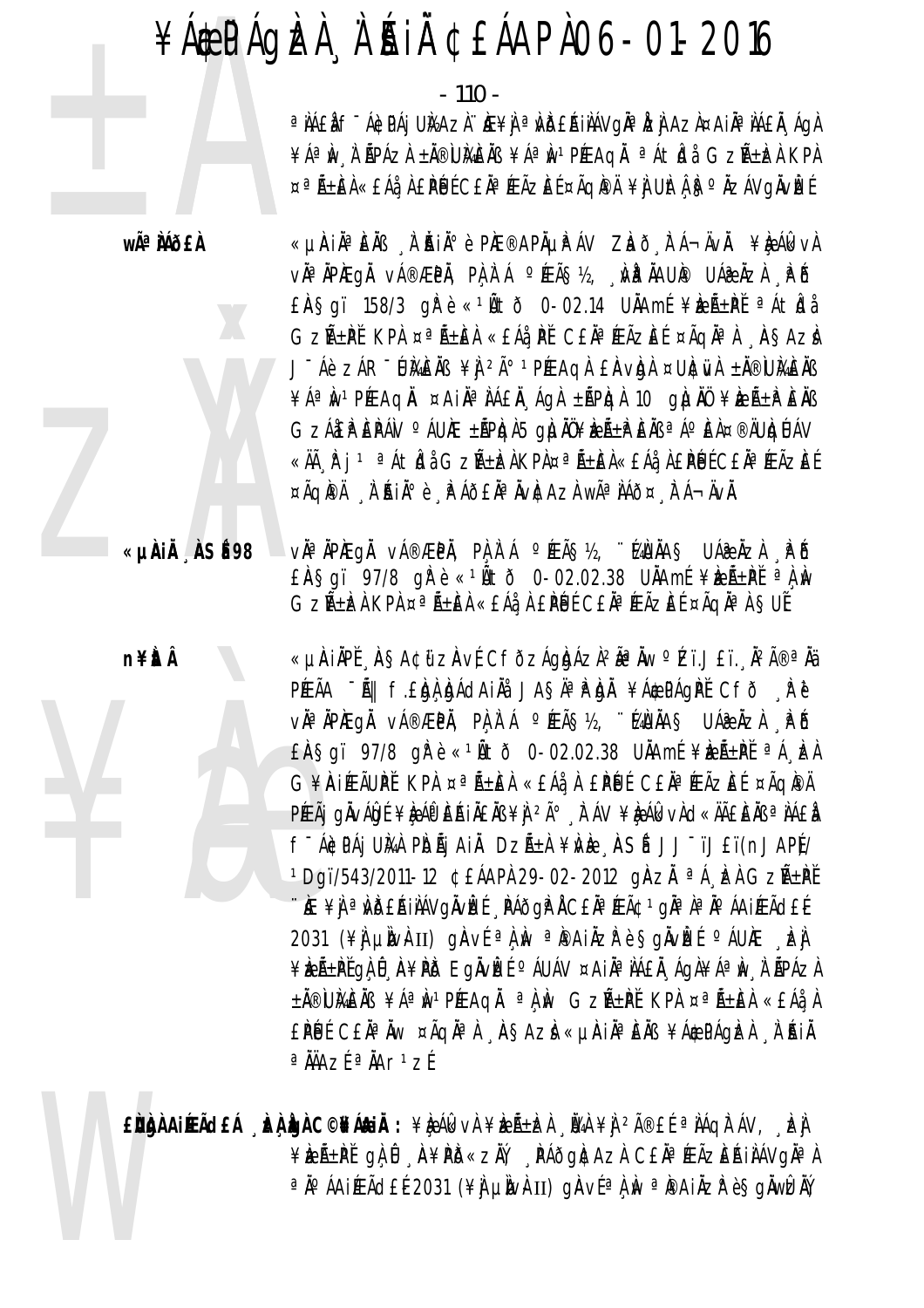$-111 -$ 

a NAEN F ÁGDAJ UNAZN HE¥N a MDEÁINÁVON a IZN ¤AIN ANAEN AON ¥ÁªIN I APÁZI ±Ä®UKEIB ¥ÁªIN1PÆAQI ªLIN GZA±IZI KPI ¤ªÃ±EÀ«£Áå À £PÚÉ C£ĂªÆÃZEÉ ¤ÃQIPÄ ¥Ì UItÀ F º ÄZÁVQIVEÉ

wê MÕ£À

**n¥itÂ** 

«µÀiĂªÈĂB À ĂiĂiðè PÌÆ®APõPÁV Zhò, tá¬ÄvĂ. ¥è ÁlkvÀ vઠÀPAEgÀ vÁ®ÆPÀ, PA À Á ºÆÃS½, "KAUÀAS UÁ@ÀZÀ ÀPÕ  $E$ AŞqï 97/8 q $\mathbb{R}$ è « $1$ Ãtõ 0-02.02.38 U $\lambda$ Amí ¥æÃ $\pm$ be $\lambda$ a $\lambda$  $\lambda$ w GZıPĬ KPA ¤ªÄ±EA «£Áå, PĬ C£ĂªÆÃZEÍ ¤ÃqĪA , ASAZÀ J-Áè ZÁR-UMENS ¥Ì 2ð 1PÉEAQL EAVOL ¤UNEWL ±N®UMENS ¥ÁªÌN1PÆAQL¤AILAªLAEL ÁQLªLÙN GZA±ÈLAKPL¤ªL±EL«EÁ¿L EPUI CEÄ<sup>a</sup> ÆÃZEI ¤ÃQPA A HAI P è PAÕE PUVEAZA WÃ<sup>a</sup> ÀÁÕ¤ À Á-ÄVÀ.

«µÀiÄ ÀSÉ99 vઠÄPÆqå vÁ®ÆPÄ, HrðUgí ºÆÃ޽, Ş. PÁ¥À Öt UÁæÅzÀ PB  $\tilde{E}$   $\tilde{E}$   $\tilde{E}$   $\tilde{E}$   $\tilde{S}$  or  $\tilde{G}$   $\tilde{G}$   $\tilde{G}$   $\tilde{E}$   $\tilde{E}$   $\tilde{G}$   $\tilde{G}$   $\tilde{G}$   $\tilde{G}$   $\tilde{G}$   $\tilde{G}$   $\tilde{G}$   $\tilde{G}$   $\tilde{G}$   $\tilde{G}$   $\tilde{G}$   $\tilde{G}$   $\tilde{G}$   $\tilde{G}$ GZıEÀ KPA ¤ªÃ±EÀ «£Áà, À £PÙÍ C£ĂªÆÃZEÍ ¤ÃQĂªÀ SUĨ

> «µÀIÄPĬ AŞA¢ữZAvÍ CfðzÁgbÁzÀ 2Å ©.£ÁUbÁdÄ ©£ï E DI Aº AI II JASIA E DI ¥AC PÁGIPI CFÕ A PU VIA IPIEGI VÁ®ÆPI, H rõugí "ÆÃ޽, Ş PÁ¥I Öt UÁRÄZI PÕ EASqï 40/11 grè «<sup>1</sup>Ñtð 0-02.01 UNAmí¥leñ±PI ªÁ, LA G¥AIÆÃUPI KPA ¤ªÑ±EA «£Áå À £PÚ É C£ÄªÆÃZE ɤÃQIPÄ PÆÃI QIVÁIQIE ¥I; APEAIÄ£IN ¥) 2ð TÁV ¥ÈAkVA d«ÄÃEÈÀB ªIÁEI f-ÁCPÁJ UIAA PIDÃJ AIÀ DZıÀ ¥NÈ ASÍ JJ<sup>-</sup>ïJ£ï(nJAPÍ/1Dqï/681/2014-15 ¢EÁAPÀ 23-04-2015 gÀZĂ <sup>a A</sup>, ER GZñPĚ "KE ¥J <sup>a</sup> WDEAIAAVGÄVEE , PÁðgi<sup>ð</sup> Á C£Ăª ÆÃ¢ 1 giǎª Áª Áº ÁA i ÆÃd£É 2031 (¥) µI við II) gið ve a iw a painzh è Sgivier caure , ej ¥beñ±Přgi û A¥PB EgÄvIEI OAUAV ¤AIÄ<sup>a</sup> IAEI Agl ¥A<sup>a</sup>Iv TPAZI ±N®UMEIB ¥ÁªIN<sup>1</sup>PÉEAQI ªLIN GZA±PĚ KPL¤ªA±EL«£Áå LEPLUÉ C£IªIW ¤ÃQĪÀ ÀŞAZÌ«µÀIĪÈÄB¥Á\$PÁQÈÀ À'ÁIÄ ªÄÄAZɪÄAr1ZÉ

 $\mathbf{E}$ uga Airã $\mathbf{H}$ áca  $\mathbf{A}$  and  $\mathbf{C}$   $\mathbf{C}$   $\mathbf{A}$   $\mathbf{A}$  :  $\mathbf{A}$   $\mathbf{B}$   $\mathbf{A}$   $\mathbf{B}$   $\mathbf{A}$   $\mathbf{B}$   $\mathbf{A}$   $\mathbf{B}$   $\mathbf{A}$   $\mathbf{B}$   $\mathbf{A}$   $\mathbf{B}$   $\mathbf{A}$   $\mathbf{B}$   $\mathbf{A}$   $\mathbf{B}$ ¥ÈEıPĚ gÀ Û A¥PD«ZÄ) PÁÕGACAZA CEĪÆÃZEŔIAÁVGĪA a jo áaiÆãd£É2031 (¥) µlvkII) glavíal wa pai zresgäwtzní a NAEN F ÁGDAJ UNAZN HE¥N a WÖERINÁVGÄ AZN AZN ¤AIN ANAEN "AGN ¥ÁªIN I APÁZI ±I®UKEIB ¥ÁªIN1PÆAQI ªLIN GZA±IZI KPI ¤ªÑ±EÀ«£Áå À £PÚÉ C£ĂªÆÃZEÉ ¤ÃQPÀ¥Ì UÌtÁ F&NZÁVGÄVÈÉ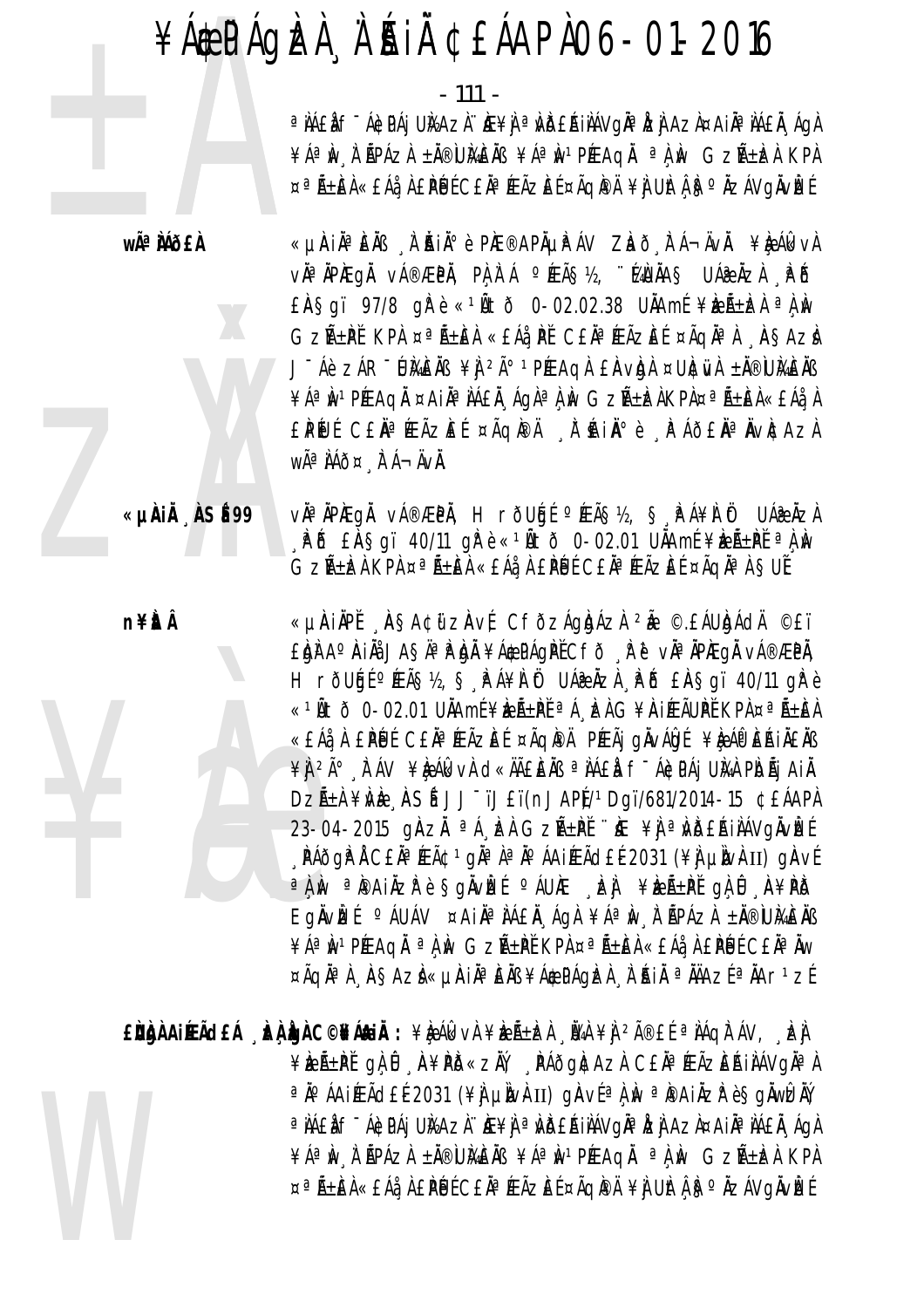$-112-$ 

wÃ<sup>a</sup> Mõ£À

n¥ÈÂ

«µÀIẰªÈÄß ,À ĂIĂºè PhE®APõPÁV Zhò, FÁ¬ÄvÄ. ¥è,ÁlkvÀ vઠÀPAEGÀ vÁ®ÆPÀ, HrðUgé ºÆÃ§½, § PÁ¥À Öt UÁæÅZA  $\hat{A}$   $\hat{B}$   $\hat{B}$   $\hat{B}$   $\hat{C}$   $\hat{C}$   $\hat{A}$   $\hat{C}$   $\hat{C}$   $\hat{C}$   $\hat{C}$   $\hat{C}$   $\hat{C}$   $\hat{D}$   $\hat{C}$   $\hat{C}$   $\hat{C}$   $\hat{C}$   $\hat{C}$   $\hat{D}$   $\hat{C}$   $\hat{C}$   $\hat{C}$   $\hat{C}$   $\hat{C}$   $\hat{C}$   $\hat{C}$   $\hat{C$ GZıPĬ KPA ¤ªÃ±EA «£Áå PĬ C£ĂªÆÃZEÍ ¤ÃQĂªA ASAZÀ J-Áè ZÁR-UMENS ¥Ì 2ð 1PÆAGA EAVDA ¤UNEWA ±N®UMENS ¥ÁªÌN1PÉEAQL ¤AIL<sup>a</sup>LAEL ÁQLªLÌN GZR±ELKPL¤ªR±EL«EÁLL EPŨJÍ CEĂªÆÃZEÍ ¤ÃQÆÄ ĮÌ AIѺè ĮPÁÕEŇªŇVÆAZA WÃ<sup>a</sup> ÀÁð¤ À Á-ÄVÀ.

«µÀIÄ ÀSÉ 100 vì<sup>a</sup> ìpiegì vá®æpì, pì ì á °íeãs½, vìªìpiegì uáæìzì . Pô  $E$ AŞqï 232/38 q $\hat{R}$ è«<sup>1</sup>Ãtõ 0-02 U $\hat{A}$ Amí¥æÃ± $\hat{P}$ t $\hat{P}$ a $\hat{A}$  $\hat{M}$  GzÑ $\pm$ k $\hat{R}$ KPA ¤ªÃ±EA «£Āå A EPUE CEĂªÆÃZEE ¤ÃQĂªA SUE

> «LIAIAPĚ, ASA¢II ZAVÉ CFŎZÁQAÁZÀ<sup>2</sup>Á J.<sup>2</sup>Á¤ªÁ, I ©£I DAFENA JAŞÄ<sup>a</sup>PU ¥ACPAQPI CFÕ PU vÄ<sup>a</sup>NPAQI vA®ÆPI, PLIA OFEÃSIS, VIA APIEGA UARAZA PO EASQU 232/38 QPè «1Ato 0-02 UÄAmE ¥RA±PE ªA EA G¥AIÆÃUPE KPA ¤ªA±EA «£Áå A £PÚ ECE Na ÆÃZE E ¤ÃQIPA PÆÃJ QNVÁDE ¥I AO ERINENS ¥I 2ú FAV ¥ÈAGKVÀ CKKÄEÈÄB ªÀÁEÀ F-Á¢PÁjUÀA PIOÃjAIÀ DZñÀ ¥ÌVÈ NSÍ JJ TJET(nJAPÍ/1Dqi/644/2014-15 ¢EÁAPI 15-05-2015 ghzh <sup>a</sup> á kh Gzñ±pi "k ¥j a vdeáilávgivkí páðgri CEN<sup>a</sup> ÆÃ¢<sup>1</sup>gN<sup>a</sup> N <sup>a</sup>N <sup>O</sup> ÁAIÆÃ d£ É 2031 (\#) µW}II) gAV É <sup>a</sup>N W °ÁUÁV ¤AIĪÌÁ£Ă ÁGÀ¥ÁªÌN À ÃPÁZÀ±Ă®ÙÌÁ£ÀB¥ÁªÌN1PÉEAGÀ a ) Iv GzñPĚ KPA ¤a ñEA «£Áå A £PÚÉ C£Ăa Äw ¤ÃqĂa A "ASAzA «µAIĪEÄB ¥Á\$PÁQÞZA À AIÄ ªÄÄAZÉ ªÄAr1ZÉ

EÙÙA AIÆÃCEÁ "ÈÙ ÙA C©¥Á&IĂ: ¥ÈÁkvÀ ¥ÈıÈÀ "ÜAÀ ¥Ì <sup>2î</sup>£Ĺ ªÌÁQÌ ÁV, "ÈÌ ¥keñPĽgĄÛ A¥PD«zŇ, PÁðg|¢AzI C£ÄªÆÃzEAiIAVgĪI ªÄ°ÁAIÆÃd£É2031 (¥ÌJ µÌNÀII) gÀVɪÀ,ÌN ªÌ®AIÄZłè§gÄWÈÄÝ a NAEN F ÁGDAI UNAZI HE¥N a NDEAINAVOÑ AZI AZI¤AIÑ A NAEN A GA ¥ÁªIN I APÁZI ±Ä®UMEIB ¥ÁªIN1PÆAQI ªI IN GZA±IZI KPI ¤ªÑ±EÀ«£Áå À £PÚÉ C£ĂªÆÃZEÉ ¤ÃQIPÄ ¥Ì UItÀ ISºÄZÁVQIVIZÉ

> «µÀiĂªÈĂB , À`Ăiðè PĂE®APõPÁV ZEO, FÁ¬ÄvÄ. ¥È, ÁlkvÀ vàªÀPÆgÅ vÁ®ÆPÀ, PÀÀʿÁ ºÆÃ§½, vÀªÀPÆgÅ UÁ@ÀZÀ ¸\PÕ

**wÃ<sup>a</sup>MÃfÀ**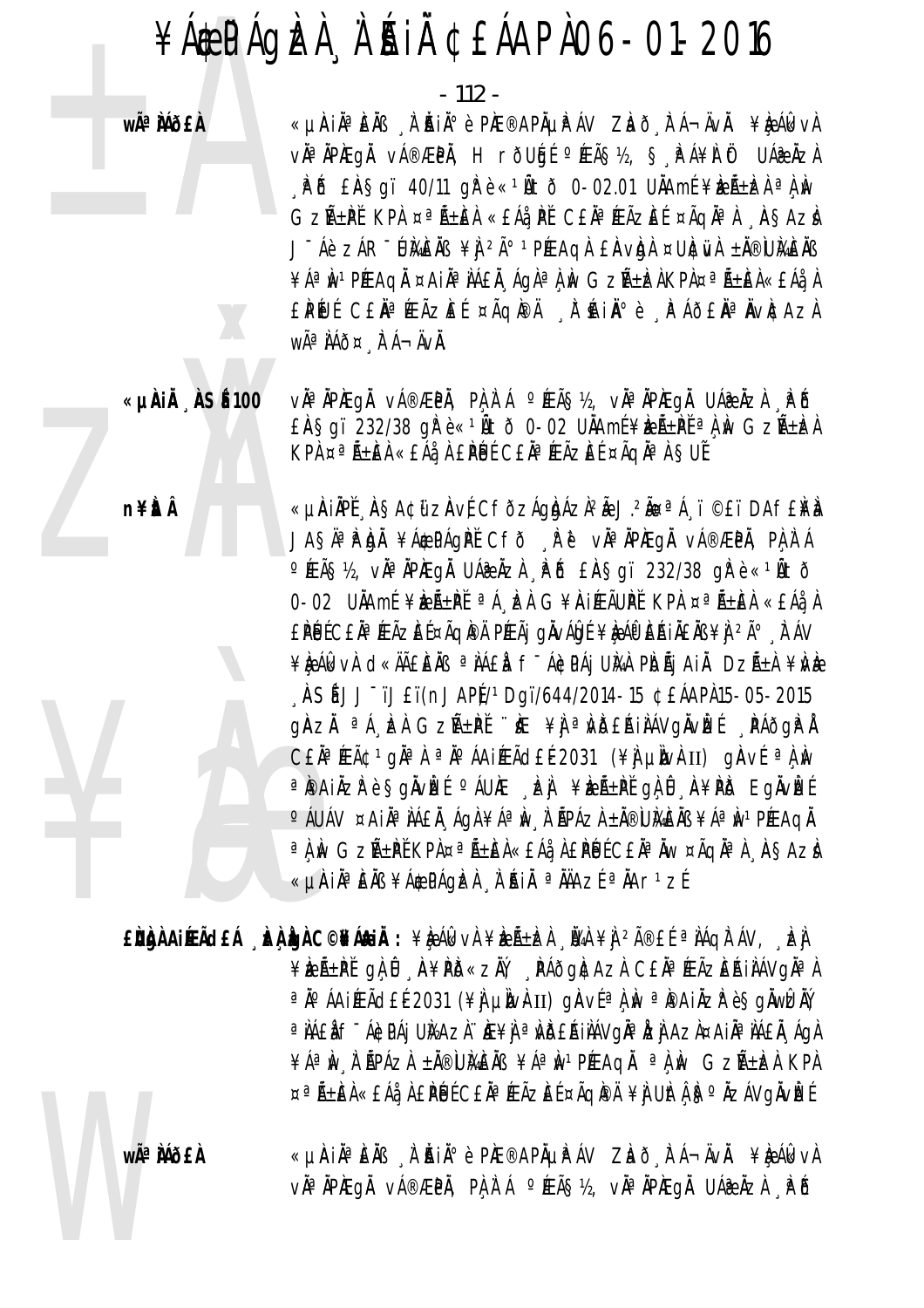$-113 -$ 

EASgï 232/38 gì è «14 to 0-02 UAAmí ¥ EA+ EA ª A M G ZA+ PI KPÀ¤ªÃ±ÈÀ«£Áå¸ÞĚĊ£ĂªÆÃZÈɤÃqĪÀ¸À§AzÀJ¯ÁèzÁR¯ÚÀ&ÈÄß ¥ J 2ð 1 PÉEAQ A E AV Q A ¤ UNC WA ± N ® W MA E N S Y A ª N 1 PÉEAQ N ¤AIĪÌÁ£Ă¸ÁgÀªÌÌN GzѱÌZÀKPÀ¤ªÃ±ÈÀ«£Áå¸À£ÌPĹÚĆ£ĂªÆÃZÈÉ ¤ÃQPA À AIA°è A AOEAª AVACAZA Wê AÁO¤ A A-AVA.

«µÀIÄ ÀSÉ101 vì<sup>a</sup> ìpiegì vá®æpì, pì ì á °íeã§½, ±ínô ři Uá@ìzì . Põ £ìA§gï 82/3 gřèMI A00-02 UAAmí¥ EAt Přa At idia GzñPř KPA ¤ªA±EA «EÁå À EPÉ CEĂª ÆÃZEÉ ¤ÃQĂª À SUĚ

> «µAIÄPĚ "ASA¢űzAvÉ CfðzÁgházi 2Ă Dgï.wªÄäIÄå ©£ï gàuàilia JASA® Pha ¥Á¢PÁgPĚ CFð "Pěvi vä®ÄPAEgÄ vÁ®ÆPÄ, PA A A PEAS12, ±n PK UAPAZA PD EASOI 82/3 OF è MI AO 0-02 UÄAmÉ¥ÈıPĚªÁtİdå GZıPĚKPÀ¤ªÄ±ÈÀ«£ÁåÀ £PÚÉ CEN<sup>a</sup> ÆÃZEE ¤ÃQIPÄ PÆÃj gINVÁIDE ¥ILAPERINENS ¥I 2ð FAV ¥ÈÁI VÀ C «ĂÃÊIEĂB ª ÌÁÊI F-ÁICPÁJ UIVÀ PIDÃJ AIĂ DZñÀ ASÍ JJ<sup>-</sup>ïJ£ï(nJAP)<sup>1</sup>Dgï/488/2011-12 ¢£ÁAPÀ 12-01-2012 gÀZÀ a Átidi GzA+PĬ∵IE ¥Ì a vdéáilávolvizí Páðop i C£ia ÆÃ¢1ola) ªÄ°ÁAIÆÃd£É2031 (¥) µÌMÀII) gÀVɪÁtÍdåªI®AIÄZIP è§gÄVÌZÉ °ÁUÆ DEN ¥DEѱPI GAÛ A¥PIÐ EGNVDEL ªÁtIdå KPA ¤ªÑ±IEA GZձP̤AIĪ IÁ£Ă¸ÁgÀ±ÃPIQÀ10 gļUÄÜ¥IZñP EIB GZÁIEP EPÁV O ÁUNE ±ÃPICH 5 GILINO ¥IEñIPIENS ªÁO EN ¤®ÄUICIÚAV «Äà F j 1 ¤Ail<sup>a</sup> lá£l ágl<sup>a</sup> Át Ídi GzA+P KPl¤ªA+El«£Ái lC£lªÆĀzEUE ¥Ì UItî iş°ÄzÁVzIY, «µiri ila elis ¥Á\$PÁQIzI , I ai A a NAzE a NA¢£I KEPܤtðAIÄPÁN <sup>a</sup> ÄAr<sup>1</sup>zÉ

EÙÙA AIÆÃCEÁ "ÞÀ LON C©¥Á&IÄ: ¥LA ÁkvA ¥LÆÑ±LA "ÜAA ¥LJ 2îEÍ ª AÁQITÁV, "LZJ ¥ÈEñPĽ gÀ Û A¥PD«ZĂ, PÁðgAtAzA CEĪÆÃZEAIÀÁVgĪA a jo á A i ÆÃ d E é 2031 (\\ LI) qi a v f a Á t bla a p A i A z P è S gil wizi (\ L a NAEN F ÁGDA LUKAZI. HE¥N a MDEA NAVOJA HZN AZN¤A NAEN ÁGA ¥ÁªIN I ÁPÁZI ±Ä®UMEIB ¥ÁªIN1PÆAQI ªÁtIdi GZıIZI KPI ¤ªÑ±EÀ«£Áå À £PÚÉ C£ĂªÆÃZEÉ ¤ÃQIPÄ ¥Ì UItÀ ISºÄZÁVQIVIEÉ

wêMÕ£À

n¥ÈLÂ

«µÀIẰªÈÄß À ĂIĂºè PhE®APõPÁV Zhð FÁ¬ÄvÄ. ¥èÁkkvÀ vઠÀPÆgÅ vÁ®ÆPÀ, PÀ À Á °ÆÃ§½, ±Ín® Mi UÁ@ ÀZÀ ¸PÕ £À§gï 82/3 gì è MI AO-02 UAAmi ¥bente da aticia Gznepi KPa¤niera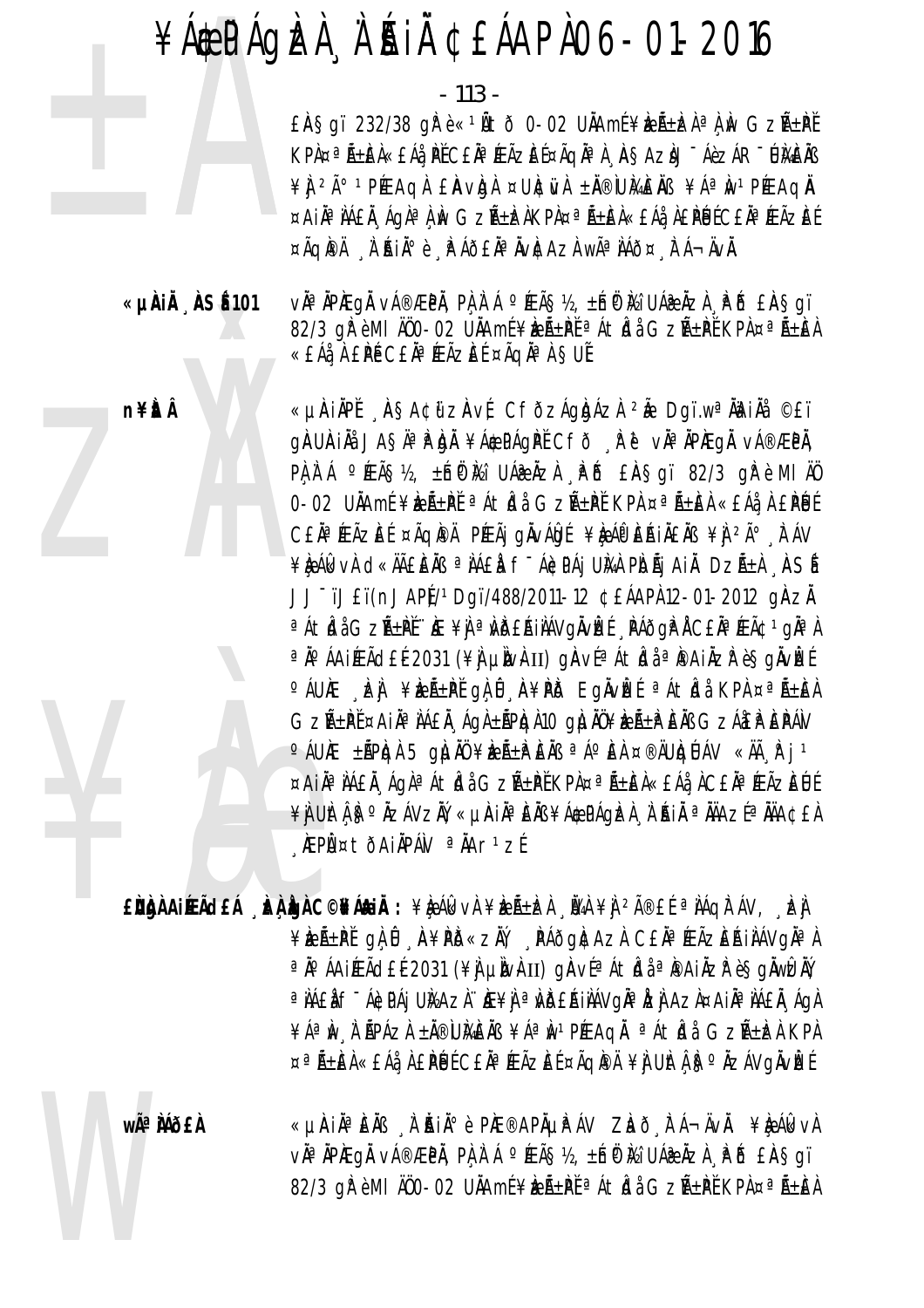$-114$   $-$ 

«EÁå, PĚ CEN¤ÆÃZEÉ ¤ÃQNªA), ASAZA JÉÁè ZÁR DIMENB ¥ J 2ð 1 PÉE AQ A E AV Q A ¤ UNC WA ± N ® UM AE NS ¥ A ª N 1 PÉE AQ N ¤AIÄ<sup>a</sup> IÁEI . ÁgI ±APIGI 10 gIJI ¥IEA±P EIB GZÁEP EPÁV º ÁUIE ±ÃPICH 5 QILIN ¥IZñPENS ª Á°EA ¤®ÄUICLUÁV «Äà F j 1 ªÁtICLA GzñEÀ KPÀ ¤ªÃ±EÀ «£Áå À £PÚ C£ĂªÆÃZE (¤ÃQPÄ , À ÉNIÀº è A Áð£ÄªÄvÆAzÀ wêÌÁð¤ A Á¬ÄvÄ.

vઠÀPÆgå vÁ®ÆPÅ, PÀ, À Á °ÆÃ§½, ∵¼ÙÅA§ UÁ₴ÅzÀ ¸₽Ő «µÀiÅ ÀSÉ 102 EASqï 103/3 qi è «14to 0-02 UAAmi ¥izhti a A in GzAtiza KPA ¤ªÃ±ÆA «ĒÁå A EPUE CEĂªÆÃZEE ¤ÃQĪA SUE

> «µÀIẰPĚ ÀSA¢ữ zÀvÉ CFÕzÁgÌgÁz̺à JA.PɪÄÄPÄAzÀIÄå ©£ï -Ã|| PÁ¥ÀIÄå JAŞÄªÌPÀJĂ ¥Á\$PÁGPĚ CFÕ "ÌPě" vĪÄPÀEGÄ v種PÄ, PÀ,À`Á °ÆÃ§½, ∵KAUÄA§ UÁ@ÀZÀ ,À°Ő £À§gï 103/3 gì è « 1Ñ tờ 0-02 UIAmí ¥izñPI ª Á Ed G¥AI EÃUPI KPA¤ªÑ±EA «EÁå À EPÚ CE À FEÃZE ɤÃQIPÀ PÆÃI QUVÁDI ¥DÁPERINENS ¥Ì 2ð À ÁV ¥È ÁI CHA CHA ALLE AN AREA F-ÁI PAI UNA PIDÃI AI À DZıÀ ¥NÈ ASÍ JJ<sup>-</sup>ïJ£ï(nJAPÍ/1Dqï/556/2014-15 ¢£ÁAPÀ 06-04-2015 ghzh <sup>a A</sup> E Gzh+Pi i E ¥j a Wbeaulavgiver <sub>"</sub> PÁðgP Á C£Ăª ÆÃ¢ 1 gĂª À ª ĺ ÁA iÆÃd£É 2031 (¥) µIV<del>A</del> II) gAvÉ a A M a Pail zh è Sglivize caure del ¥ize +PE ga û a¥PO EgÄvIEÍ <sup>o</sup> ÁUÁV ¤AIÄ<sup>a</sup> JÁEI Agl ¥ÁªIw j ŘPÁZA ±I®UMEIB ¥ÁªIN<sup>1</sup>PÉEAQI ªLIN GZA+PE KPL¤ªA+EL«EÁå LPUECEL»IW ¤ÃQĪÀ AŞAZÌ«µÀIĪEÄB¥Á\$PÁQÈÀ À'AIÄ ªÄÄAZɪÄAr1ZÉ

n¥itÂ

EÙÙÀ AIRACH LA GA CONÁNIA : ¥È ÁI VÀ ¥È Á-ÈA Ù 4 ¥Ì 2î EL ª AÁQIT ÁV, EA ¥ÈEñPĽ gÀ Û A¥PD«ZÄV AAÕgAtAZA CEĪÆÃZEAIAÁVgĪA ªÄ°ÁAIÉEÃd£É2031 (¥Ì µÌNÀII) gÀVɪÀ,ÌN ªÌ®AIÄZPè§gÄWÈÀŸ, a NAEN F ÁGDAI UNAZI HE¥N a NDEAINÁVONA LEN AZA¤AIN A NAEN ÁON ¥ÁªIN I APÁZI ±Ä®UMEIB ¥ÁªIN1PÆAQI ªLIN GZA±IZI KPI ¤ªÑ±EÀ«£Áå À £PÚÉ C£ĂªÆÃZEÉ ¤ÃQIPÄ ¥Ì UItÁB°ÄZÁVQIVÈÉ

wêÀÁñfÀ

«LIAIÄ<sup>a</sup>EÄB A`ÄIİè PAE®APÄLIPÁV ZIað FÁ¬ÄvÄ. ¥IeÁIkvA vઠÀPAEQÀ vÁ®ÆPÀ, PA À Á ºÆÃS½, "KAUÀAS UÁ@ÀZÀ APÕ  $E$ AŞgï 103/3 g $\hat{F}$ è «<sup>1</sup>Ãtð 0-02 U $\hat{A}$ Amí ¥ke $\hat{A}$ ±ke $\hat{A}$  and  $\hat{A}$  and  $G$ z $\tilde{A}$ ± $\hat{P}$ t KPA¤ªÃ±ĒA«£Áå, PĚC£ĂªÆÃZĒɤÃQĂªA, AŞAZAJ-ÁèzÁR-ÚKEĂB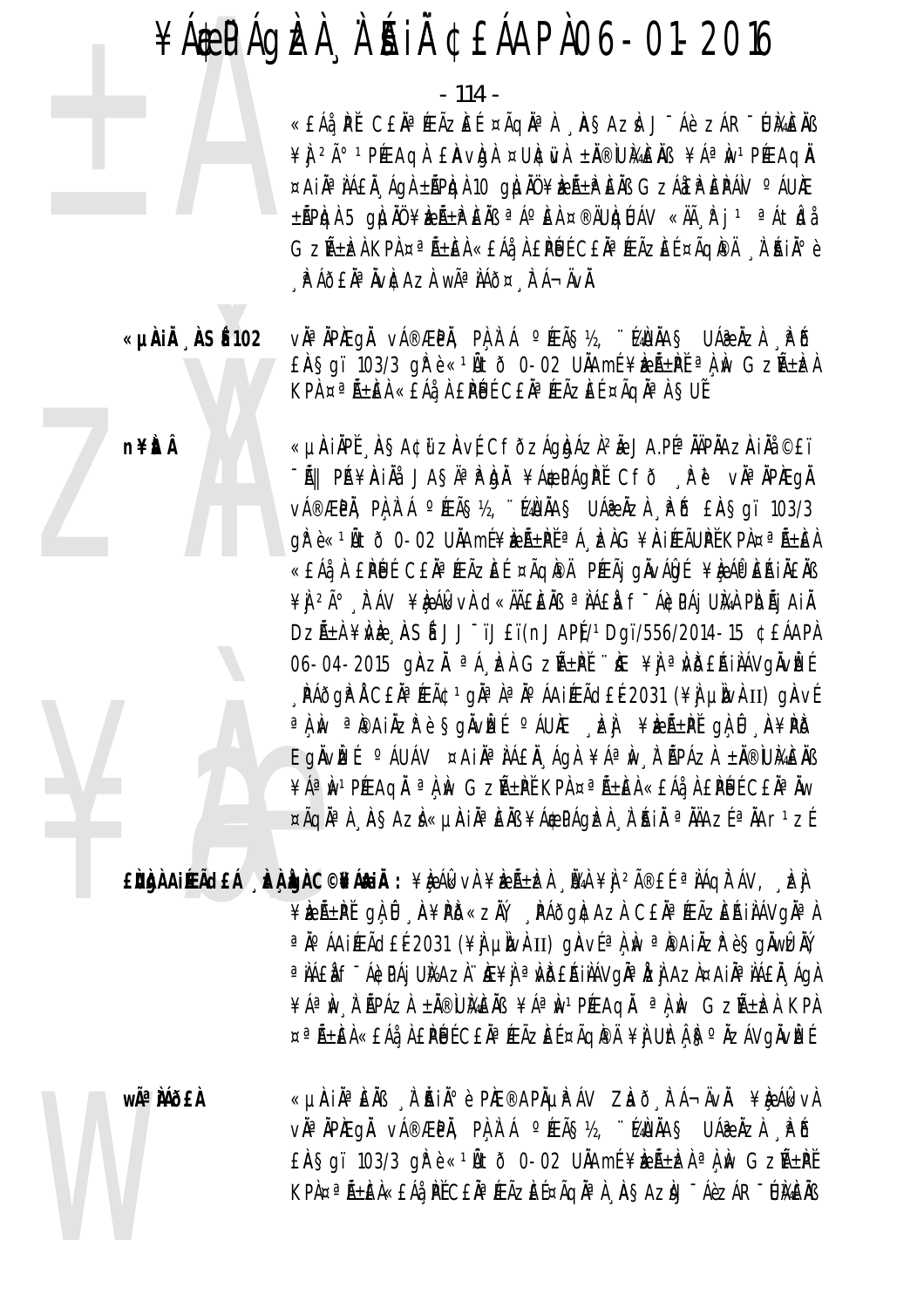$-115 -$ 

¥ J 2ð 1 PÉE AQ A E À V DA ¤ UNC VA ± N ® U MAE NS ¥ A ª N 1 PÉE AQ N ¤AIĪ IÁEÄ ÁGIª L IV GZıIZAKPL¤ª ıEL«EÁå LEPLUÉ CE Lª FEÃZEE ¤ÃQPÄ À AIA°è A AOEAª AVACAZA Wê AÁO¤ A A-AVA.

vઠÀPÆgÅ vÁ®ÆPÀ, PL}A`Á °ÆÃS½, "Wª ÀAUP UÁ@ÀZÀ "PD «µÀiÅ ÀSÉ 103 EASqï 265/3 qrè «1Ñtð 0-02 UAAmí¥beÁ±PI a A w GzA±beA KPA ¤ªÃ±ÆA «£Áå A £PÚÉ C£ĂªÆÃZEÉ ¤ÃQĪA SUĚ

n¥itÂ

«µÀIÀPĚ ASA¢ữZÀVÉ CFÒZÁGÀJÁZÀ 2À J.GÀUÃUËGÀ ©£ï JEï.C±NAIN JAŞÄ<sup>a</sup> P. DIN ¥A&PÁQPL CFÕ R P v A PAEQI vÁ®ÆPÄ, PA A A PEAS12, NP AAUP UAPAZA PB EASqi 265/3 qP è «1Ñtð 0-02 UNAmí¥keѱPI ªÁ EN G¥AIÆÃUPI KPA ¤ªÑ±EN «£Áå À £PÚ É C£Ăª ÆÃZE ɤÃQI®Ä PÆÃj gÄvÁQE ¥LA ÁPEŘIÄ£ÄB ¥Ì <sup>2ð</sup> À ÁV ¥È ÁI XVÀ CI KHI ELAB ª LA ELA F-ÁC PÁJ ULAI PIDÃI AI À DZıÀ ¥NÈ ASÍ JJ<sup>-</sup>ïJ£ï(nJAPJ/1Dqï/519/2014-15 ¢£ÁAPÀ 16-05-2015 ginzi <sup>a</sup> A kh Gzñ+Pi i ke ¥j a Wbeali Avgivize , PÁÕGP A CEĂ<sup>a</sup> ÆÃ¢ 1 gha a a o ÁAIÆÃ dE é 2031 (¥) LINAII) GAVE a) M a painzh è §gnvleí °áune , ej ¥leñ±pí gl, û , h¥pð Eglvizí <sup>o</sup> áuáv ¤ Ail<sup>a</sup> tá fil ágt ¥áªiv tépázt ± övümels ¥ÁªÌN1PÉEAQĂ ªÀÌN GZñPĚ KPA ¤ªÃ±ÈÀ «£Áå À £PÉJÉ C£ĂªĂW ¤ÃQNª) ASAZI«UAINªENS¥Á¢PÁQIZI I AIN ªNAZEªNAr1ZE

EÙÙA AIRACEÁ DA LO DEAGHAI : ¥LA ARVA ¥RA±RA NA ¥J 2îEL ª AÁQA ÁV, DEJ ¥keñ±Pťg) û A¥PD«zŇ, PÁðg)tazi C£ÄªÆÃzEŔiIAVg)<sup>a</sup> i a jo áaifeãd£é 2031 (¥) µjvi II) giavíai ma pai jz pesgiwiziv a NAEN F ÁGDAI UNAZI HE¥N a NDEAINÁVON a IZN AZA¤AIN A NAEN A GA ¥ÁªIN I APÁZI ±I®UMEIB ¥ÁªIN1PÆAQI ªI IN GZA±IZI KPI ¤ªÑ±ÈÀ«£Áå À £PÚÉ C£ĂªÆÃZÈÉ ¤ÃQIPÄ ¥Ì UÌtÅISºÄZÁVQÄVÌZÉ

wêÀÁð£À «µÀIẰªÈÄß À ĂIĂºè PIÆ®APĵPÁV ZLað tá¬ÄvÄ. ¥LeálkvÀ vઠÀPAEqà vá®ÆPÀ, PÀ À Á ºÆÃ§½, "WP ÀAUP UÁ@ÀZÀ "PÕ EASgï 265/3 gì è «1Ñtõ 0-02 UÄAmÉ¥ÈÉLEÀ a LW GZѱPĚ KPA¤ªÃ±ĒA«£Áå, PĚC£ĂªÆÃZĒɤÃQĂªA, AŞAZAJ-ÁèzÁR-ÚKEĂB ¥ N 2ð 1 PÉE AQ A E AVADA ¤ UNCIVA ± N ® IUME NB ¥ A ª N 1 PÉE AQ N ¤AIĪ IÁEI Aglª LIN GZñIZAKPL¤ª ñEL«EÁå LEPLICEL¤ÆĀZEE ¤ÃQIPÄ À AINº è FAÕEN<sup>a</sup> AVICAZA Wê AAÕ¤ FA-AVA.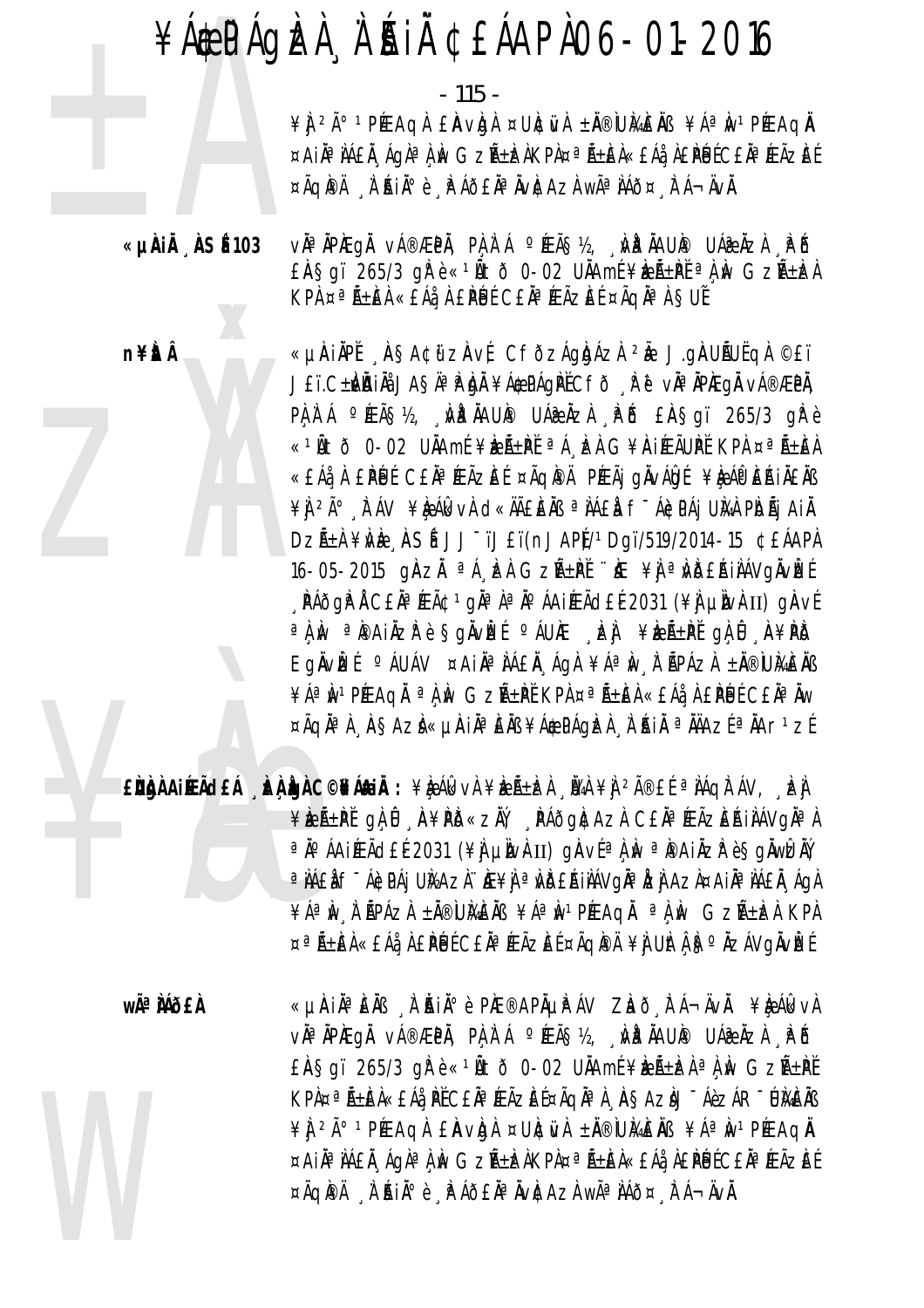#### ¥Á EPÁQIZI À A SAI CEÁAPIO6-01-2016

- 116 -

«µÀiÅ ÀSÉ 104

vàªÀPÆgÅ vÁ®ÆPÀ, PÀÀʿÁ ºÆÃ§½, vÀªÀPÆgÅ UÁ@ÀZÀ ¸\PÕ  $E$ ASqï 302/7 q $\hat{R}$ è«<sup>1</sup>Åtð 0-01.12 U $\hat{A}$ Amí¥ $\hat{z}$ A $\hat{B}$ t<sup>a</sup> $\hat{A}$  $\hat{W}$  GzA $\hat{A}$  $\pm$  $\hat{z}$ A KPA ¤ªÃ±ÆÀ «ĒÁå A EPÚÉ CEĂªÆÃZEÉ ¤ÃQĂªA SUĚ

n¥ÈtÂ



«LIAIAPĚ ASA¢űzAvÉ CFÕZÁQDÁZA 2Ã JET.¥DÉD ©ET "ÃI Dgï.£ÁgÁAiÄtUËqÀJA§ÄªP.bJÄ¥Á\$PÁgPĚCfð RěviAªÄPÆgÄ v種PŇ, PÀ Ì Á ºÆÃ§½, vŇªŇPÆgŇ UÁæŇzÀ "PĎ £Ň§gï 302/7 qře «1Ñtð 0-01.12 UNAmí¥bent a A ba G¥AirEAUPI KPA ¤ªÃ±ÈA «£Áå A £PÚJÉ C£ĂªÆÃZĚÉ ¤ÃQI®Ä PÆÃj gÄVÁIDÉ ¥ÈÁP EÁILENS ¥I 2ð E ÁV ¥ÈÁIk vÌCI «ÄÄEENS ª IÁEL F-ÁCPÁI UNA PIDÃI AI DZñI ¥ME ASÍ JJ~ïJ£ï(nJAPJ/1Dqï/445/2014-15 ¢£ÁAPÀ 06-03-2015 gÀZĂ ªÁ EÀ GZMEPI "KE ¥Ì ª NDEAINAVQNVEE NAÕQP LE CEN º ÆÃ¢ 1 gha la nº AAIÆÃCLE 2031 (\\{A} LINO\{ II) QAV{ a} M a PAIAZP è SQAVE ( cAU) EA ¥ÈLıPĚQLÛ A¥PD EQÄVLÉ ºÁUÁV ¤AIĪJÁ£Ă ÁQÀ¥ÁªÌN À ÃPÁZA ±Ă®UMEÄB ¥ÁªM1PÆAQÄ ªÀM GZñPĚ KPA ¤ªÃ±EÀ «£Áå À EPUL CEÀ<sup>a</sup> Àw ¤ÃqÀa À ASAZÀ «µÀIÀ<sup>a</sup> EÀB ¥Á\$PÁgÌZÀ À AIÀ  $a \overline{M}$ Az $f a \overline{M}$ 

EÙÀNAIRACH LANDAC©NAMIN: ¥RAKVA ¥RA±RI LAN ¥A 2A®EL ªNAQITAV, LA ¥ÈEñPĽ QLÛ A¥PD«ZĂĽ PÁÕQNCAZL CEJ¤ÆÃZEŘIJÁVQJ¤L ªÄ°ÁAIÆÃd£É2031 (¥jjµÌN}II) gÀV{ªÀ,ÌN ªÌ®AIÄZłè§gĂWÈĂŸ a NAEN F ÁGDAI UNAZI HE¥N a NDEAINAVOÑa LEN AZI¤AIÑ ANALA AON ¥ÁªIN I APÁZI ±Ä®UMEIB ¥ÁªIN1PÆAQI ªLIN GZA±IZI KPI ¤ªÑ±EÀ«£Áå À £PÚÉ C£ĂªÆÃZEÉ ¤ÃQI®Ä ¥Ì UItÀ ISºÄZÁVQÄVIZÉ

wê MÕ£À

«UAIN EN A AIN PE®APAUPAV ZEÕ FÁ¬ÄVA. ¥ÈÁkVA vĂªĂPÆgÅ vÁ®ÆPÅ, PLLA`Á °ÆÃ§½, vĪÄPÆgÅ UÁ@ÄZL LPŐ EASqï 302/7 qì è « 1Ñ t ð 0-01.12 UNAmí ¥kan la handi Sznthì KPÀ¤ªÃ±ÈÀ«£Áå PĚC£ĂªÆÃZÈɤÃQĂªÀ ASAZÀJ¯ÁèZÁR¯ÚÀ&ÈÀB ¥ 1 2 A° 1 PE A Q A E A V Q A ¤ U A W A ± A ® W A E A B A 2 A ª A 1 PE A Q A ¤AIĪ)ÁEÄ ÁQ)ª) N GZıELKPL¤ªÄ±EL«EÁå LEPÉJÉCEĪÆÃZEÉ ¤ÃQIPÄ À AIA<sup>°</sup>è PÁÕ£ĂªÄVICAZÀ WêÀÁÕ¤ FÁ¬ÄVÄ.

vì<sup>a</sup> ìpiegì vá®æpì, pì ì á °íeãs½, vìªìpiegì uáæìzì . Pô «µÀIÄ ÀSÉ 105  $E$ AŞgï 302/8 g $\hat{F}$ è«<sup>1</sup>Ãtõ 0-01.12 UÄAmí¥èzñPť<sup>a</sup> $\lambda$ ÀV Gzñèz $\lambda$ KPA ¤ªÃ±EA «EÁå A EPÚÉ CEĂªÆÃZEÉ ¤ÃQĂªA SUÉ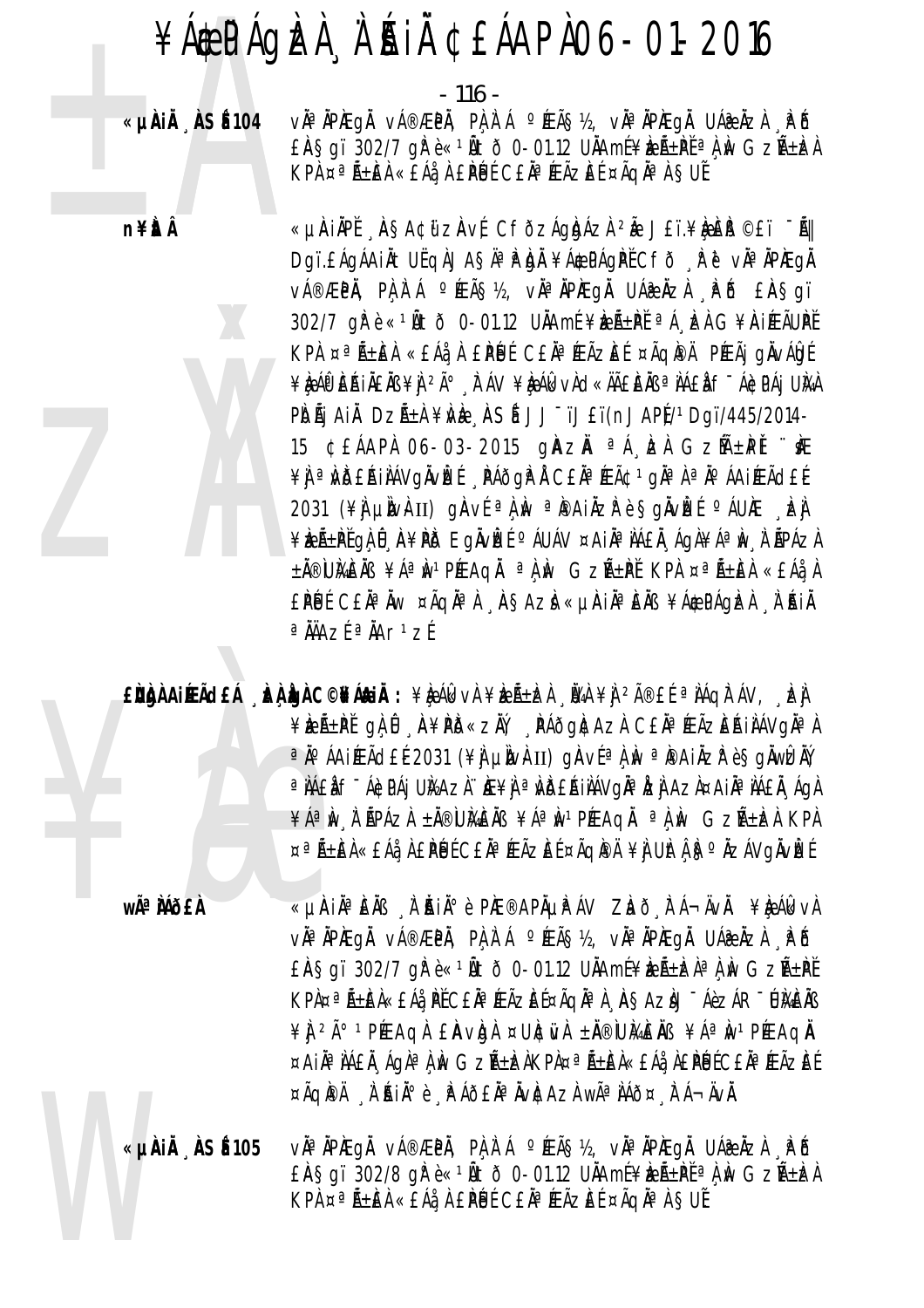$-117 -$ 

«µAIÄPĬ ASA¢ữ zAvÍ CfðzÁgbázì 2Ă J ï.ZAzbÃRg¥Ì©£ï 2ª LÀPLAIN JASAª PLA ¥Á\$PÁQPĚCFÕ, Pě vĪÄPÆQÄ vÁ®ÆPÄ, PA A A PEAS12, vha APAEQA UA@AZA PB EASqi 302/8 qPè «<sup>1</sup>Ñtð 0-01.12 UÄAmí¥kæÑ±PťªÁ, ka G¥AIÆÃUPť KPA ¤ªÑ±EA «EÁå À EPÚ CE À FEÃZE ɤÃQIPÀ PÆÃI QUVÁDI ¥DÁPERINENS ¥Ì <sup>2ð</sup> À ÁV ¥È ÁI CH CHA LA AN EINI <sup>a</sup> NAEN f<sup>-</sup>ÁI PAJ UNA PIOÑJ AIN DZıÀ ¥NÈ ASÍ JJ<sup>-</sup>ïJ£ï(nJAPÍ/1Dqï/447/2014-15 ¢£ÁAPÀ 23-02-2015 gÀZI <sup>a A</sup>, ER GZREPI "KE ¥J a WBEAIAN GAVES , PÁðgP Á C£Ăª ÆÃ¢ 1 gĂª À ª Ăº ÁAIÆÃd£É 2031 (¥) µIVAII) gAVÍ a î.N. a îpaiăzr e Sgăvîzí a Auke de Let Frente Gali Afrio Eglvizí <sup>o</sup> áuáv ¤ail<sup>a</sup> láel ágl ¥áªiv l'épázl ±l®umels ¥ÁªIN<sup>1</sup>PÉEAQI ªLIN GZѱPĚ KPL¤ªÑ±EL«£Áå LPÚÉ C£ÄªIW ¤ÃQĪÀ AŞAZÌ«µÀIĪEÄB¥Á\$PÁQÈÀ À'AIÄ ªÄÄAZɪÄAr1zÉ

 $\mathbf{E}$ Ngà Aireã $\mathbf{d}$ eá  $\mathbf{h}$ gà C©Nánă : ¥èákvà ¥èzã±dzà Usa ¥à 2î£ $f$  ª AÁqitáv, dzi ¥ÈıPĚ QLŮ A¥PD«ZŇ, PÁÕQNAZ) CEŇªÆÃZEŔINÁVQŇªN ªÄ°ÁAiÆÃd£É2031 (¥j} µÌN}II) gÀVɪÀ,ÌN ªÌ®AiÄZłè§gÄWİZĂŸ, a NAEN F ÁGDAI UNAZI HE¥N a MDEAINÁVONA DEN AZA¤AIÑ ANAEN AON ¥ÁªÌN Ì ÃPÁZÀ ±À®ÙÌGÈÀB ¥ÁªÌN1PÉEAQÀ ªÌ ÌN GZñÌZÀ KPÀ ¤ªÑ±EÀ«£Áå À £PÚÉ C£ĂªÆÃZEÉ ¤ÃQPÀ¥Ì UÌtÁ F ºŇZÁVQÄVÌZÉ

wê MÕ£À

«µAIĪÈÄß 'À AIĺè PAE®APĵPÁV ZLað "TÁ¬ÄvÄ. ¥Le Álk vA vìªìPÆgì vá®ÆPì, Pìlì Á °ÆÃ§½, vìªìPÆgì UÁælzì , Pô  $E$ AŞqï 302/8 q $\hat{F}$ è«<sup>1</sup>Ãtõ 0-01.12 UÄAmÉ¥k $E$ Á±k $\hat{A}$ a $\hat{A}$  w Gzñ $\hat{P}$ É KPA¤ªÃ±ÊA«£Áå¸ÞĚC£ĂªÆÃZÈɤÃqĂªA¸ÀSAZÀJ¯ÁèZÁR¯ŨÀ£ĂB ¥ 1 2ð 1 PÉE AQ A E AV Q A ¤ UNC VA ± NO UME NO ¥Áª N 1 PÉE AQ N ¤AIĪ IÁEI ÁGIª I IV GZA±IZIKPI¤ªA±EI«EÁå IEPLUÉCEIª ÆÃZEE ¤ÃQPÄ À AINº è PÁÕEN<sup>a</sup> NVCAZA WêNÁÕ¤ FÁ¬ÄVÀ.

vઠÀPÆgÅ vÁ®ÆPÅ, PÀ À Á ºÆÃ§½, ±ĥ® Mi UÁ@ ÅZÀ ¸PÕ £Ä§gï «µÀIÄ ÀSÉ 106 62/4J7 q $\mathbb{R}$ è«<sup>1</sup> $\tilde{\mathbb{A}}$ tð 0-01.09 U $\tilde{\mathbb{A}}$ Amí¥æ $\tilde{\mathbb{A}}$ ± $\mathbb{P}$ i $\tilde{\mathbb{A}}$   $\mathbb{N}$  Gz $\tilde{\mathbb{A}}$ ± $\tilde{\mathbb{A}}$  KP $\tilde{\mathbb{A}}$ ¤ªÑ±EÀ«£Áå¸À £PÚÉ C£ĂªÆÃZEÉ ¤ÃqĪÀ SUĚ

n¥itÂ «µÀIĂPĚ AŞA¢ữ zàvÉ CfðzÁgbázì2Ă PɺZï.º) PÀª JÁgï ©£ï PEDgï.ºZï. Askå JASÄ<sup>a</sup>P.bi ¥A&PAgPE Cfð Re via APÆgi V種PÄ, PA A A ºÆÃS½, ±h®Mi UÁ®ÄZÀ RÕ EASgï 62/4J7

n¥itÂ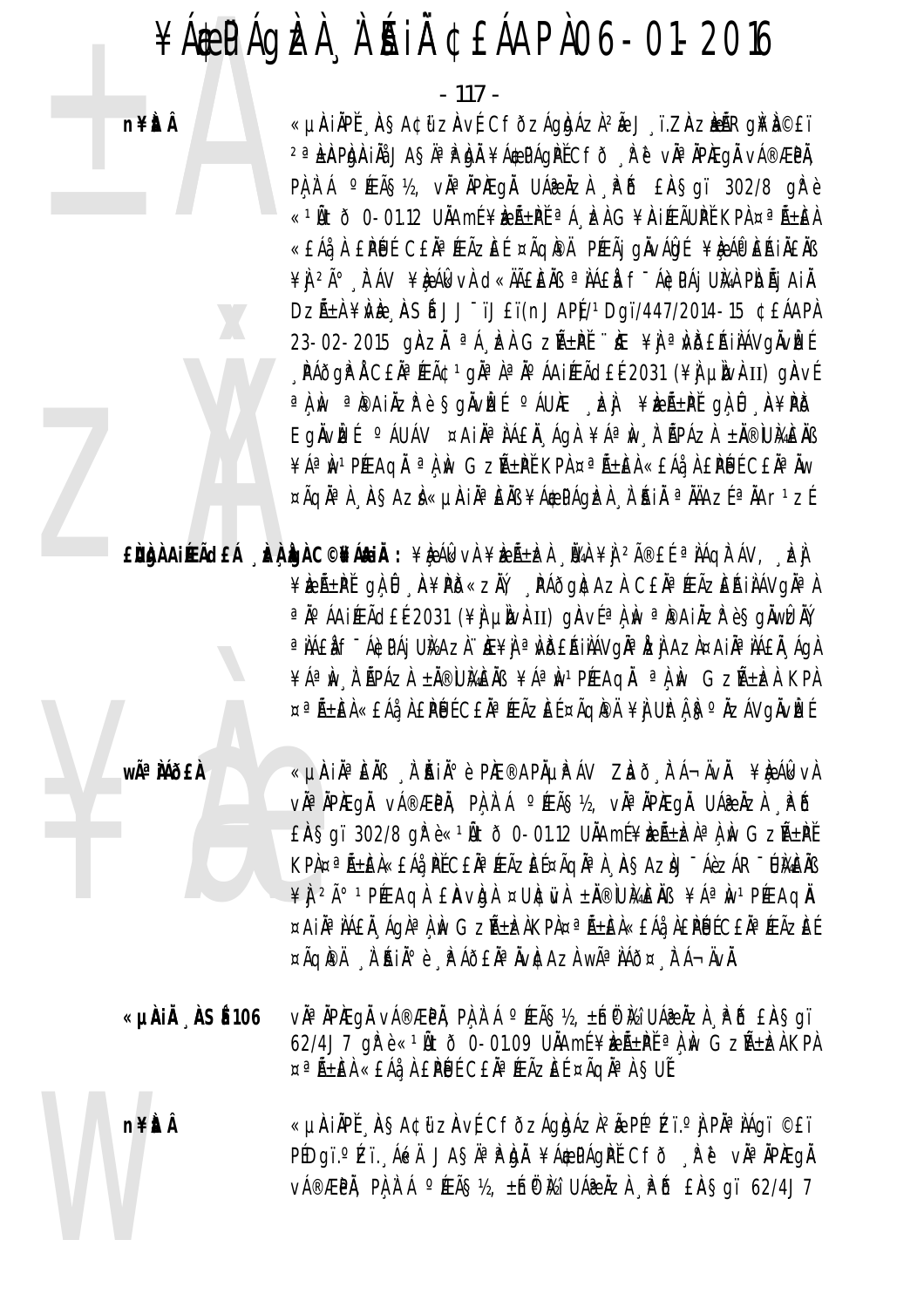$-118 -$ 

gì è «1Ñtờ 0-01.09 UNAmí ¥keñ±př ªÁ ken G¥AIEEÃUPĚ KPN ¤ªÃ±EÀ«£Áå¸À£PÉJÉC£ĂªÆÃZEɤÃQPAÄ PÆÃj gÀvÁQJÉ ¥ÈÃI DÉAIÄ£ÀB ¥Ì <sup>2ð</sup> À ÁV ¥È ÁI XVÀ CI «ÄÃE EÀB ª LAE LA F-ÁIC PÁJ UNA PIDÃI AI À DZÁ±À ¥WE ASÍ JJ<sup>-</sup>ïJ£ï(nJAPÍ/1Dgï/16/2012-13 ¢£ÁAPÀ 01-02-2013 ginzi  ${}^{\circ}$  A ba Gzñ+Pi  ${}^{\circ}$ it ¥i  ${}^{\circ}$  Wdehinavgivize , PÁðgP Å CEÄ<sup>a</sup> ÆÃ¢ 1 gÄ<sup>a</sup> À <sup>a</sup> Ä<sup>o</sup> ÁA IÆÃ dEÉ 2031 (¥) LIN AII) GÄVÍ a î.N. a îpainzî ê Sgivize <sup>o</sup> Aure , izji ¥izr±P gi, û , n¥P d Eglvizí <sup>o</sup>áuáv ¤ail<sup>a</sup>lá£l ágl ¥áªlv i Ápázl ±l®lumeli ¥ÁªIN<sup>1</sup>PÆAQI ªLIN GZñPI KPL¤ªÃ±EL«EÁå LPUECEIªIW ¤ÃQĪ) AŞAZÌ«µÀIĪEÄB¥Á\$PÁQÈÀ À'ÁIÄ ªÄÄAZɪÄAr1ZÉ

 $\mathbf{E}$ ugh Aifeã $\mathbf{d}$ eá  $\mathbf{h}$ gh  $\mathbf{C}$ ©Nágh  $\mathbf{A}$ : ¥ $\mathbf{h}$ á $\mathbf{k}$ và ¥ $\mathbf{h}$   $\mathbf{h}$  ¥à  $\mathbf{A}$ ®£ $\mathbf{f}$   $\mathbf{A}$ á $\mathbf{A}$ a $\mathbf{h}$ ¥ÈÆÃ±PĚ gÌ Û "A¥PD«ZĂY, "PÁðg)¢Az) C£ĂªÆÃZEŔIÌÁVgĪ) ªÄ°ÁAIÉFÁCLÉE2031 (¥Ì µÌNHII) gÀVɪÀ,ÌN ªÌ®AIÄZPè§gÄWİZĂŸ, a NAEN E-ACPAI UNAZI HE¥N a NDEAINAVOÑa LEN AZI¤AIÑ ANEN AON ¥ÁªIW I APÁZI ±Ä®UMEIB ¥ÁªIWPÆAQI ªLIW GZA±IZI KPI ¤ªÑ±ÈÀ«£Áå À £ÌPLIÉ C£ĂªÆÃZÈÉ ¤ÃQIPÄ ¥Ì UÌtÅ FSºŇZÁVQIVÈÉ

**wÃ<sup>a</sup>MÕEÀ** 

«µÀin è Èn II à Àin à è Phe®aphµp áv Zhō tá¬ävn. ¥è Álkvi vh<sup>a</sup> Aprega vá®æpä, pa a á °Æã§½, ±ínő Mi Uáæ Aza "Pé £A§gï 62/4J7 gřè«<sup>1</sup>Ätð 0-01.09 UÄAmÉ¥keÁ±ka<sup>a</sup>Àk GzÁ±k KPA ¤ªÑ±EÀ«£Áå, PĽ C£ĂªÆÃZEɤÃQĂªÀ¸À§AZÀJ¯ÁèZÁR¯ÚMEÀB ¥ Î 2ð 1 PÉEAQ À EAVO À ¤ UNCIVA ± NO UMENS ¥Áª Nº 1 PÉEAQ N ¤AIĪÌÁEÄ ÁGÀªÀÌN GZñÌZÀKPÀ¤ªÃ±ÈÀ«£Áå À£PÉJÉC£ĂªÆÃZEÉ ¤ÃQIPÄ À AIAº è PÁÕEĂª ÄVICAZÀ Wê IÁÕ¤ FÁ¬ÄVÄ.

«µÀIÄ ÀSÉ107

vઠÀPÆgÅ vÁ®ÆPÀ, PÀ À Á °ÆÃ§½, ±h็® Ѝ҈ UÁ@ ÀZÀ È PŐ £À§gï 65/6 ghè «<sup>1</sup>Ñtõ 0-01.08 UNAmí ¥keñ±Př<sup>a</sup>l, w Gzѱkel KPl ¤ªÃ±ÈÀ «£Áå À £PÚÉ C£ĂªÆÃZÈÉ ¤ÃQĪÀ SUĚ

**n¥itÂ** 

«µÄIÄPĬ ÄSA¢ijzÄvÍ CfðzÁgbázì 2Å PÍzÃ2PÁZÁgï ©£ï PLUP LÁZÁGI JASÄ<sup>a je l</sup>ol ¥á¢págpěcťo "k č väª lpiegå vá®ÆPÅ, PA A A  $\circ$  (EAS),  $\pm$  h( $\circ$  M) UA a  $\lambda$   $\neq$  P( $\circ$  EASqi 65/6 qR e  $\ltimes$   $\cdot$  0 t  $\circ$ 0-01.08 UÄAmÉ¥ELıPĚªÁ, EÀ G¥AIÆÃUPĚKPA ¤ªÃ±EÀ «£Áå, À £PÚĽC£ĂªÆÃZEŤÃQIPÄ PÆÃj qÀvÁQLÉ¥RÁO ERIÄ£ĂB¥J?ú KAV ¥ÈAGKVÀ CKKÄEÈÄB ªÀÁEÀ f<sup>-</sup>Á¢PÁj UNA PIOÃj AIÄ DZñÀ ¥ÌVÈ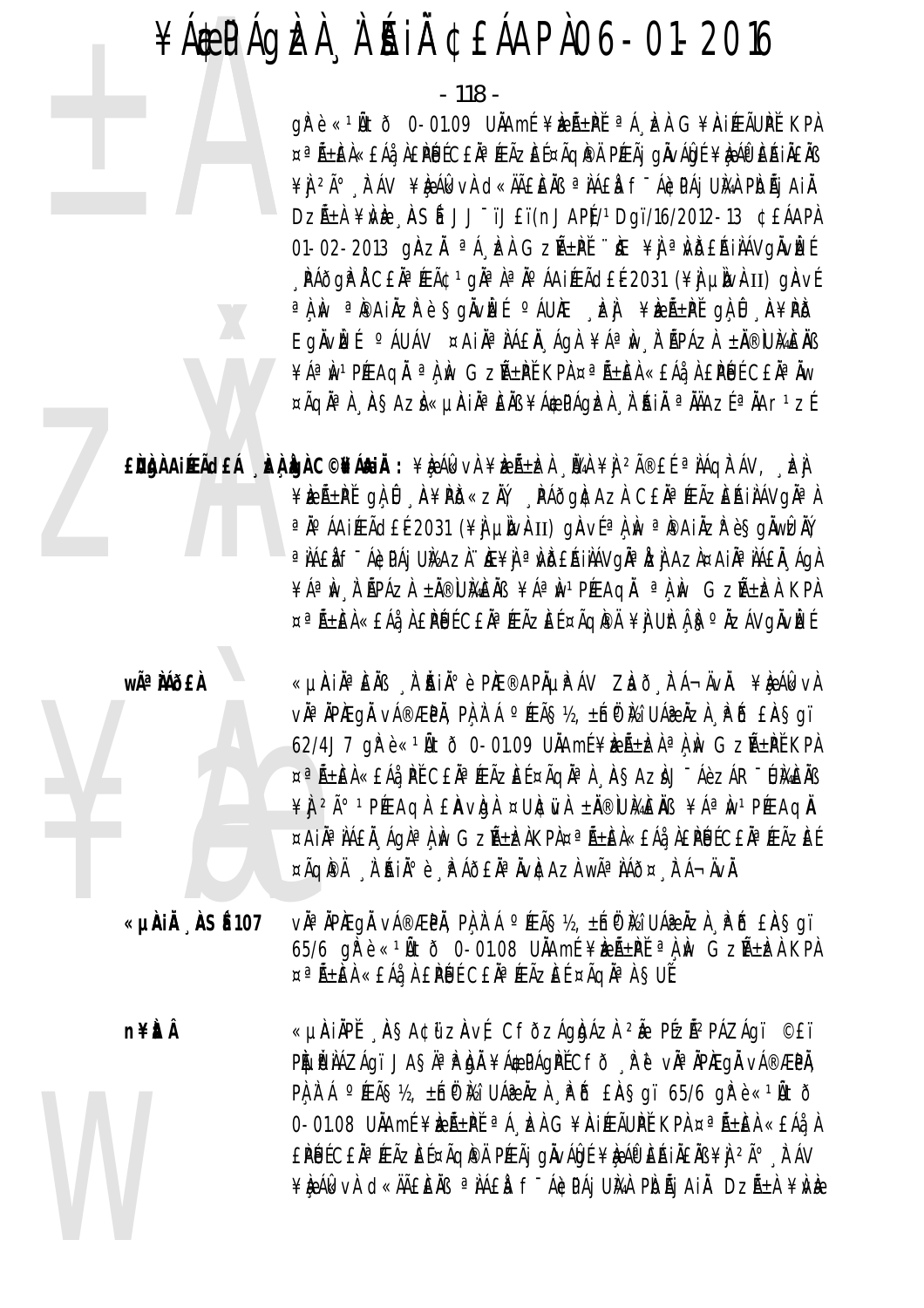$-119 -$ 

ASÍ JJ<sup>-</sup>ïJ£ï(nJAP)/1Dgï/30/2015-16 ¢£ÁAPÀ 20-06-2015 gAzĂ ªÁ, kh GzA+PI "k ¥j ªWDEAIAVgAvki "PÁðgPA CEN<sup>a</sup> FEÃC 1 gNa A a No AAI FEÃO EL 2031 (\\ un un un un un a No a A No ªPAIÄZPè§gÄvÈEÍ ºÁUÆ JZJ ¥ELıPĚ gÀ Û A¥PD EgÄvÈEÍ O ÁUÁV ¤AIĪ LÁEL ÁGA ¥Áª IW A BPÁZA ± N®UMENB ¥Áª IW1PÉEAGA a ì Iv Gzñ±pǐ kpì ¤añ±èì «£Áà ì £ìpúí c£ìa ìw ¤ãqìa ì . Àsazì «µÀIÀªÈÀB ¥Á\$PÁQÈÀ À AIÀ ªÀÄAZÉ ªÀAr1ZÉ

EÙÙNAILEACHA LA LONGHANA : ¥RAKVA ¥RA±REA LA ¥A 2îEL ª NAQITAV, EN ¥ÈEñPĽ gÀ Û A¥PD«ZÄV AAÕgAtAZA CEĪÆÃZEAIAÁVgĪA ªÄ°ÁAIÉEÃd£É2031 (¥Ì µÌNÀII) gÀVɪÀ,ÌN ªÌ®AIÄZPè§gÄWÈÀŸ, a NAEN F ÁGDAI UNAZN HE¥N a NDEAINÁVONA NZI AZN¤AINA NAEN ÁON ¥ÁªIN I APÁZI ±Ä®UKEIB ¥ÁªIN1PÉEAQI ªLIN GZA±IZI KPI ¤ªÑ±EÀ«£Áå À £PÚÉ C£ĂªÆÃZEÉ ¤ÃQPÀ¥Ì UÌtÀ§ºÄZÁVQÄVÈÉ

wê MÕ£À

«µÀiĂªÈĂB À ĂiĂiðè PIÆ®APõPÁV ZLað tá¬ÄvÄ. ¥LeálkvÀ vઠÀPAEgÀ vÁ®ÆPÀ, PÀ À Á ºÆÃ§½, ±Ín® Mi UÁ@ÀZÀ À ® £À§gï 65/6  $qR e \ll 1$ Ñtõ 0-01.08 UNAmí ¥keѱka alk Gzѱk KPN ¤ªÑ±EÀ«EÁå, PĚ CEĂªÆÃZEɤÃQĂªÀ, ÀSAZÀJ-ÁèzÁR-UÀ4EÀB ¥ Î 2ð 1 PÉE AQ A E AVA A ¤ UN EVA ± NO UME NO ¥Aª N 1 PÉE AQ N ¤AIĪÌÁEÄ ÁGÀªÌÌN GZıÌZÀKPÀ¤ªÃ±ÈÀ«£Áå À£PÉJÉC£ĂªÆÃZÈÉ ¤ÃQPÄ À AIA°è PÁÕEAªÄVÆAZA WêAÁÕ¤ FÁ¬ÄVÀ.

«µÀiÅ ÀSÉ 108 vàªÀPÆqÅ vÁ®ÆPÀ, PAÀ`Á °ÆÃ޽, PÀAZÆqÀ UÁ@ÀZÀ PÕ  $E$ AŞqï 39/1J3 q $\mathbb{R}$ è«<sup>1</sup>Ãtð 0-01.07 UÄAmí¥æÃ±Pť<sup>a</sup> $\lambda$ Àv Gzѱ $\mathbb{R}$ Á KPA ¤ªÃ±ÈÀ «£Áå À £PÚÉ C£ĂªÆÃZÈÉ ¤ÃqĂªÀ SUĚ

**n¥itÂ** 

«µÀIAPĚ AŞA¢ijzAvÉ CFÕzÁgbÁzÀ 2 J.J£ï.AIÆÃUÈbÀAºÀ JET.EIDIN A°IAIN JASHa PIDIN ¥ACPÁQIPI CFO RU VIA APIEQI v種PÄ, PÀÀ`Á ºÆÃ޽, PÀAZÆgÄ UÁæÀZÀ "PÕ £ÄŞgï 39/1J3 al è «14to 0-01.07 UAAmi ¥benta fa ben G¥AIEEAUPI KPA ¤ªÃ±ÈA «£ÁåA £PÚJÉ C£ĂªÆÃZÈÉ ¤ÃQPA PÆÃj gÀvÁ0gÉ ¥ÈÁP EÁILEAS ¥Ì 2ð À AV ¥ÈÁIk vÀ d«ÄÄEEAS ª LÁEL f"Á¢PÁJ UNA PIDÄJ AIÄ DZıA¥NE, ASÍ JJ<sup>-</sup>ïJ£ï(nJAPÍ/1Dqï/43/2015-16 ¢£ÁAPÀ13-07-2015 gÀZĂ ªÁ EAGZñPĚ HE ¥Ì ªNDEAIAV GÄVEE , PÁðgPÅ C£ÄªÆÃ¢ 1 gĪÀªÄ°ÁAiÆÃd£É 2031 (¥À µÌWÀII) gÀVÉ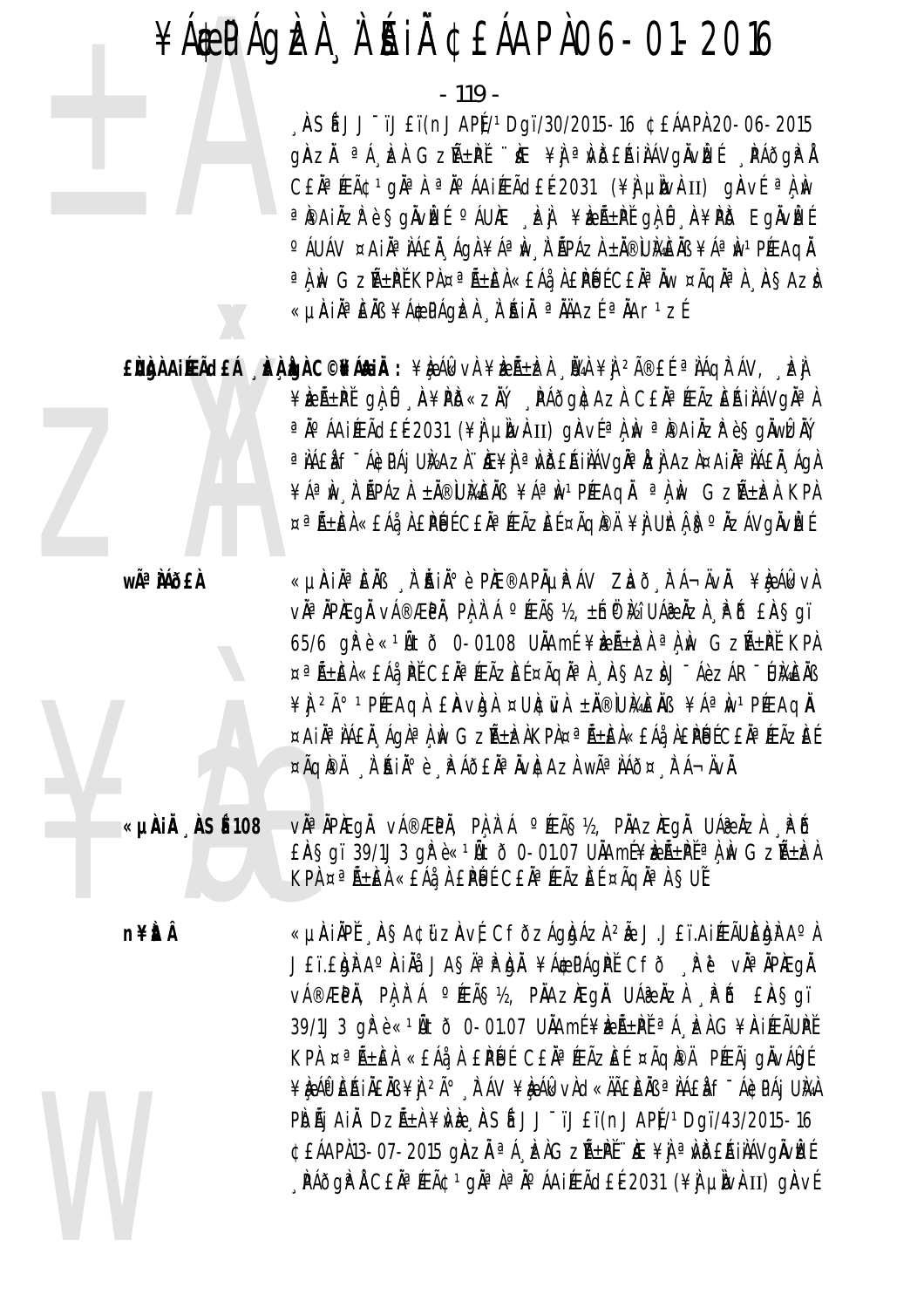$-120 -$ 

a î.N. a îpaiăzi e sgăvîze o aure de vere preferi ga û depis Egnvizí <sup>o</sup> áuáv ¤ Ain<sup>a</sup> ná En ága ¥áªiv a npáza ±n®iumens ¥ÁªIN PÉLAQI ªLIN GZѱPĚ KPL¤ªÑ±EL«EÁå LEPLUÉ CEĪIW ¤ÃQĪÀ ÀŞAZÌ«µÀIĪÈÄB¥Á\$PÁQÈÀ À`ÁIÄ ªÄÄAZɪÄAr1ZÉ

EÙÀNAIREACH AN DA C©NAMIA : ¥RAKVA ¥RA±RI ÙA ¥A 2îEL ª AAQATAV, RA ¥ÈıPĚ QLŮ A¥PD«ZŇ PÁÕQNAZA CEŇªÆÃZEŔINÁVQŇªL a jo áaifeãd£é 2031 (¥) µjvi II) giavíai ma pai jz pesgiwiziv a NAEN F ÁGDAI UNAZI HE¥N a NDEAINÁVON AZI AZI¤AIN ANAEN ÁGH ¥ÁªIN I APÁZI ± N®IUMEIB ¥ÁªIN1PÉEAQI ª LIN GZA±IZI KPL ¤ªÑ±EÀ«£Áå À £PÚÉ C£ĂªÆÃZEÉ ¤ÃQPÄ¥Ì UÌtŧºÄZÁVQÄVÈÉ

wê MÕ£À

**n¥itÂ** 

«µÀIẰªÈÄß À ĂIĂºè PIÆ®APĵPÁV ZLað tá¬ÄvÄ. ¥LeálkvÀ vàªÄPÆqÅ vÁ®ÆPÄ, PA,À`Á °ÆÃ§½, PÀAZÆqÅ UÁ@ÅZÀ . PÕ  $E$ AŞqï 39/1J3 q $\hat{F}$ è «<sup>1</sup>Ãtõ 0-01.07 U $\hat{A}$ Amí ¥k $\hat{E}$ Á $\pm$ k $\hat{A}$  a $\hat{A}$  Av GZıPĬ KPA ¤ªÃ±EA «£Áå PĬ C£ĂªÆÃZEÍ ¤ÃQĂªA ASAZÀ J-Áè ZÁR-UMENS ¥Ì 2ð 1PÆAGA EAVDA ¤UNEWA ±N®UMENS ¥ÁªÌN1PÆAQI ¤AIIªIAEI ÁQIªLÌN GZѱÈLKPL¤ªÑ±EL«EÁ¿L EPŨJÍ CEŇªÆÃZEÍ ¤ÃQPA À AIѺè PÁÕEŇªŇVÆAZA WÃ<sup>a</sup> ÀÁð¤ À Á-ÄVÀ.

v˻ĂPÆgÅ vÁ®ÆPÄ, HrðUģÉ ºÆÃ޽, ޸PÁ¥À Öt UÁæÅzÀ «µÀIA ASÉ 109  $_{\circ}$ PD £ASgi 40/12 grè«<sup>1</sup>Ato 0-01.06 UAAmE¥EAEPE<sup>a</sup> GZѱÈÀ KPÀ ¤ªÑ±ÈÀ «£Áå À £PÙÉ C£ĂªÆÃZÈÉ ¤ÃQĂªÀ SUĚ

> «µÄIÄPĚ ÄSA¢űzÄvÉ CFÕZÁgIdÁzI 2Ă PÉJEï.EIKÃEï ©Eï ©.£ÁUbádå JAŞÄªPbÀ¥Á\$PÁqPĚCfð RěvÀªÄPÆqÅvÁ®ÆPÀ, H rõugí°ÆÃŞ½, Ş PÁ¥Ì Öt UÁæÄzì PÕ £ÄŞgï 40/12 gPè «<sup>1</sup>Ñtð 0-01.06 UNAmí¥leñ±PI ªÁ, lei G¥AIÆÃUPI KPI ¤ªÑ±EI «£Áå À £PÚ É C£Ăª ÆÃZE ɤÃQI®À PÆÃj gÀvÁQE ¥È ÁP EŘIÄ£ÄB ¥Ì <sup>2ð</sup> À ÁV ¥È ÁI XVÀ CI KHI ELAB ª LA ELA F-ÁC PÁJ ULAI PIDÃI AI À DZıÀ ¥NÈ ASÍ JJ<sup>-</sup>ïJ£ï(nJAPÍ/1Dqï/682/2014-15 ¢£ÁAPÀ 23-04-2015 gÀZĂ <sup>a</sup>Á, kh GZñPĚ `` ke ¥j <sup>a</sup> võ£ÁilÁVgÄvke "PÁðgPLÁ CEĪÆÃ¢1gĪÀªÄ°ÁAiÆÃd£É2031 (¥) µÌIvÀII) gÄvÉ a î.N. a îpaiăzi e sgăvîze o aure de vere preferi ga û depis Eglvizí O AUAV ¤AIL<sup>a</sup> JAEL Agl ¥AªIv l'APAZL ± N®UMELS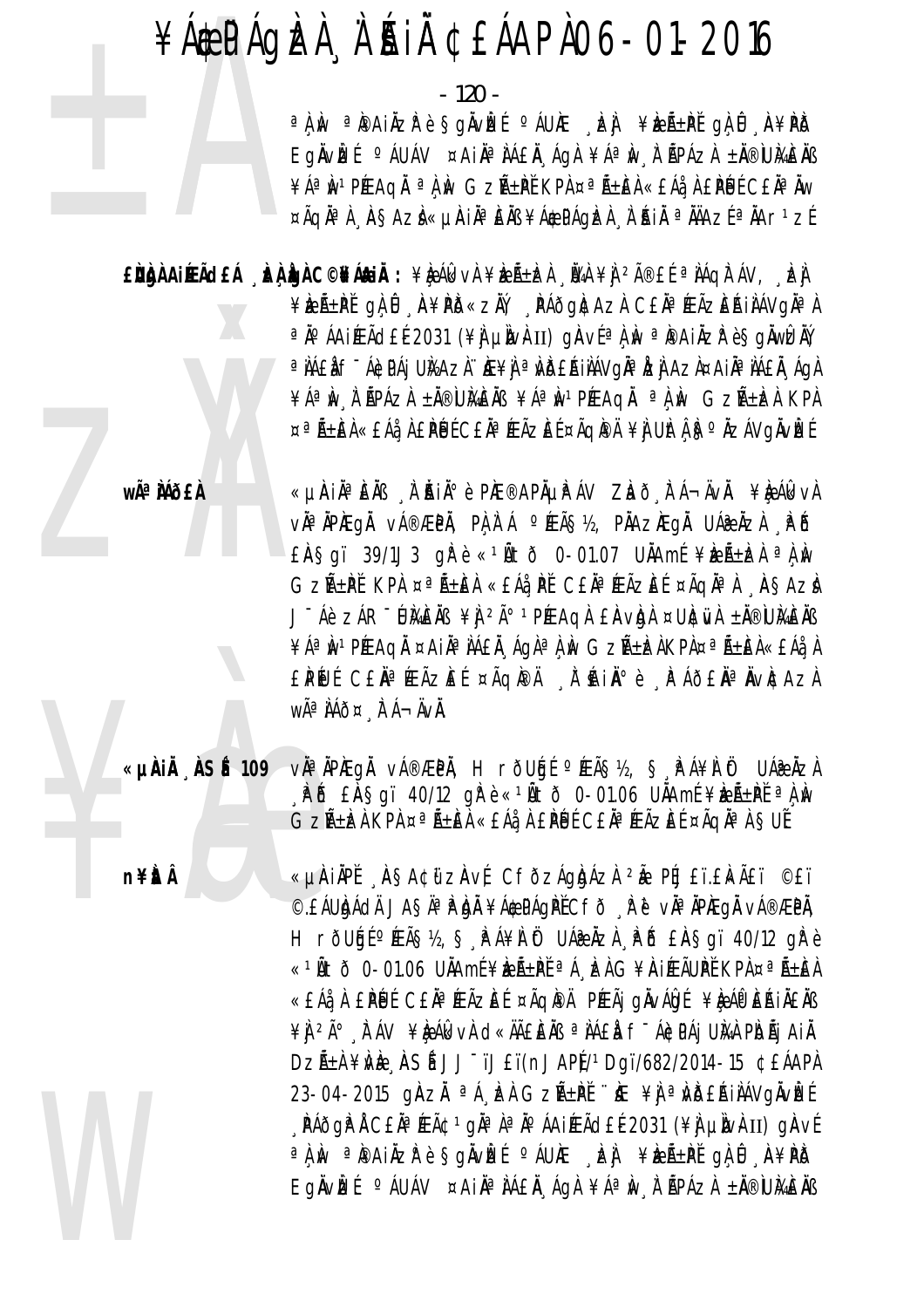$-121 -$ 

¥ÁªIN<sup>1</sup>PÉEAQI <sup>a</sup> I IN GZѱPĚ KPA ¤ªÑ±EA «£Áå A EPÚÉ CEĪIW ¤ÃQĪÀ AŞAZÌ«µÀIĪEÄB¥Á¢PÁQÈÀ À'AIÄ ªÄÄAZɪÄAr1zÉ

EÙÙNAILEÃO EÁ LA LONG CONSTANT : ¥RAIRVA ¥RA-RA NA ¥J 2î EL ª NAQITÁV, RA ¥ÈıPĚ QLŮ A¥PD«ZŇ PÁÕQNAZA CEŇªÆÃZEŔINÁVQŇªL ªÄ°ÁAiÆÃd£É2031 (¥ÌJ µÌNAII) gÀVɪÌ, Nº ªÌ®AiÄZP èSgÄWEÀŸ, a NAEN F ÁGDAI UNAZN HE¥N a NDEAINÁVONA NZI AZN¤AINA NAEN ÁON ¥ÁªIN I APÁZI ±I®UMEIB ¥ÁªIN1PÆAQI ªI IN GZA±IZI KPI ¤ªÑ±EÀ«£Áå À £PÚÉ C£ĂªÆÃZEÉ ¤ÃQIPÄ ¥Ì UItÁB°ÄZÁVQIVÈÉ

wê MÕ£À

«µÀiĂªÈĂB À ĂiĂiðè PIÆ®APõPÁV ZLað tá¬ÄvÄ. ¥LeálkvÀ vઠÄPÆqå vÁ®ÆPÄ, HrðUgí ºÆÃ޽, Ş. PÁ¥À Öt UÁæÅzÀ  $R$  is Ensay 40/12 and  $\ll 1$  it o 0-01.06 Unami  $4k$  is  $\ll 1$  in GZıPĬ KPA ¤ªÃ±EA «£Áå PĬ C£ĂªÆÃZEÍ ¤ÃqĪA ASAZÀ J-Áè ZÁR-UMENS ¥Ì 2ð 1PÆAGA EAVDA ¤UNEWA ±N®UMENS ¥ÁªÌN1PÆAQI ¤AIIªIAEI AQIªLÙ WGZA±ÈNKPR¤ªA±EI«EÁ¿L EPŨJÍ CEŇªÆÃZEÍ ¤ÃQI®À À AINº è PAÕENªNVICAZA WÃ<sup>a</sup> ÀÁð¤ À Á-ÄVÀ.

«µÀiĂ ÀSÉ 110

**n¥itÂ** 

vઠÀPAEQÀ vÁ®ÆPÀ, PÀ À Á ºÆÃ޽, AiÀ-Á¥ÀQÀ UÁ@ÀZÀ , PÓ  $E$ AŞqï 61/4©9 q $\hat{F}$ è «<sup>1</sup>Ãtõ 0-01.06 U $\hat{A}$ Amí ¥èzñ $\hat{F}$ Í <sup>a</sup> $\hat{A}$  Àv Gzѱbà KPà ¤ªÑ±èà «£Áå¸À £PÙÉ C£ĂªÆÃZÈÉ ¤ÃqĂªÀ §UĚ

«µÀIAPĚ ASA¢ữZAvÉ CfðzÁgÀJÁZÀ 2Ă ©.1.gÁd±ÃRgï ©£ï aPÎN<sup>a</sup> Nai Na JAŞA <sup>a</sup> Pidi ¥A\$PAQPECFO R P vI a NPAEQ NA®ÆPA, PA A A PEAS12, AIA A¥AGA UA@AZA PD EASgi 61/4©9 gPè «<sup>1</sup>Ñtõ 0-01.06 UÄAmÉ¥keѱPĚªÁ, ka G¥AIÆÃUPĚKPA¤ªÑ±EA «£Áå À £PÚ É C£Ăª ÆÃZE ɤÃQI®Ä PÆÃj gÄvÁDI ¥LA ÁP EŘIÄ£ÄB ¥Ì <sup>2ð</sup> À ÁV ¥È ÁI CH CHA CHA LA A A CHA THA LA A PIDÃI AI À DZıÀ ¥NÈ ASÍ JJ<sup>-</sup>ïJ£ï(nJAPÍ/1Dqï/507/2014-15 ¢£ÁAPÀ 23-03-2015 GAZA <sup>a</sup> A EA GZA+PI "KE ¥ A a WDEAIAAVGAVE <sub>"</sub> PÁðgP Á C£Ăª ÆÃ¢ 1 gĂª À ª ĺ ÁA iÆÃd£É 2031 (¥) µIV<del>A</del> II) gAvÉ a A M a PAIAZP è SOAVEL CAURE EN ¥ELLE DI O A D A¥PD Eglvizí <sup>o</sup> áuáv ¤ Ail<sup>a</sup> tá fil ágt ¥áªiv tépázt ± övümels ¥ÁªIN<sup>1</sup>PÉEAQI ªLIN GZñPĚ KPL¤ªÃ±EL«£Áå LPÚÉ C£IªIW ¤ÃQĪÀ AŞAZÌ«µÀIĪÈÄB¥Á\$PÁQÈÀ À'ÁIÄ ªÄÄAZɪÄAr1zÉ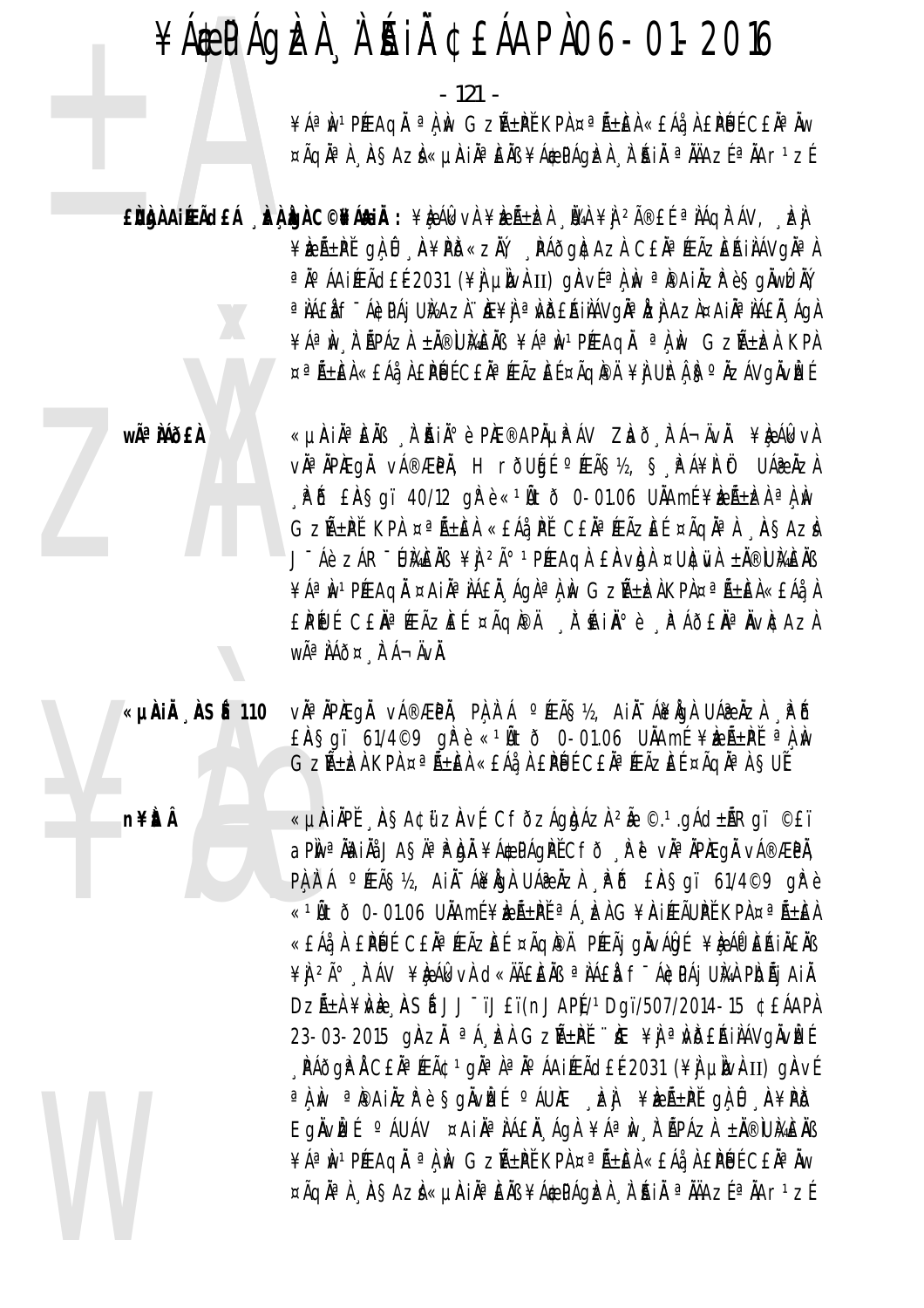#### ¥Á EPÁQIZI À A SAI CEÁAPIO6-01-2016

 $-122-$ 

EÙÙA AIRACEÁ DA LO DE AGAIL : ¥LA AR VÀ ¥RñRA NA ¥Ì <sup>2î</sup>EÍ ª AÁQA ÁV, DE ¥ÈEñPĽ gÌ Û A¥PD«ZIÝ AAÕgICAZI CEIAªÆÃZEŔIIAVGIAªI a jo áAiÆÃd£É2031 (¥) µÌv}II) gÀv{a } jv a pai äzpè§gÄwizĂY a NAEN F ÁGDAI UNAZN HE¥N a NDEAINÁVON a ÍZN AZN¤AIN A NAEN AON ¥ÁªIN I APÁZI ±I®UMEIB ¥ÁªIN1PÆAQI ªI IN GZA±IZI KPI ¤ªÑ±ÈÀ«£Áå À £PÚÉ C£ĂªÆÃZÈÉ ¤ÃQIPÄ ¥Ì UÌtÅFS°ÄZÁVQÄVÌZÉ

wê MÕ£À

n¥itÂ

«µÀIẰªÈÄß À ĂIĂªè PìÆ®APõPÁV Zhð tá¬ÄvÄ. ¥è ÁlkvÀ vàªÄPÆqÅ vÁ®ÆPÅ, PA À Á °ÆÃ§½, A iÀ Á¥ÅqÀ UÁ@ÅzÀ . PÕ  $E$ AŞqï 61/4©9 q $\hat{F}$ è «<sup>1</sup>Ãtõ 0-01.06 U $\hat{A}$ Amí ¥ÈZñÈZÀ <sup>a</sup> $\hat{A}$ ÀW GZıPĬ KPA ¤ªÃ±ÈA «£Áå PĬ C£ĂªÆÃZEÍ ¤ÃQĪA ASAZÀ J-Áè ZÁR-UMENS ¥J 2ð 1PÆAQA EAVOA ¤UNCUA ±N®UMENS ¥ÁªÌN1PÆAQI ¤AIIªIAEI AQIªLÌN GZѱÈLAKPL¤ªÑ±EL«EÁåL £PŨJÍ CEŇªÆÃZÆÍ ¤ÃQÆÄ SN'ÁNIҰè SPÁÕEŇªŇVÆAZA WêÌÁÕ¤ À Á-ÄVÀ.

«µÀIÄ ÀSÉ111 vઠÀPAEQÀ vÁ®ÆPÀ, PÀ À Á ºÆÃ޽, ±hữ Mi UÁ@ÀZÀ , P Ő £ÀSqï 65/7 gře «<sup>1</sup>Ñtð 0-01.05 UÄAmí ¥keñ±Pť <sup>a</sup> A m Gzѱken KPA  $\mathbf{z}^{\alpha} \tilde{\mathbf{A}} \pm \tilde{\mathbf{E}} \tilde{\mathbf{A}} \ll \hat{\mathbf{E}} \tilde{\mathbf{A}} \tilde{\mathbf{a}}_{\alpha} \tilde{\mathbf{A}} \in \tilde{\mathbf{P}} \tilde{\mathbf{E}} \tilde{\mathbf{E}} \subset \tilde{\mathbf{E}} \tilde{\mathbf{A}} \cong \tilde{\mathbf{A}} \tilde{\mathbf{A}} \tilde{\mathbf{C}} \tilde{\mathbf{A}} \cong \tilde{\mathbf{A}} \tilde{\mathbf{Q}} \tilde{\mathbf{A}} \cong \tilde{\mathbf{A}} \tilde{\mathbf{S}} \$ 

> «µÀIẰPĚ "ÀSA¢ữZÀvÉ CfðzÁgbázì <sup>2</sup>ẫªÄw PÁ¥PÄä PÉEÃA -Ã|| JA.UÀUÀIÀå JAŞÄªPÀ)À ¥Á\$PÁGPĚ CFÕ RP vĪÄPÆGÄ v種PÄ, PÀ,À¨Á °ÆÃ޽, ±Íni®kî UÁæÄzÀ ¸PÕ £ÄŞgï 65/7 gìPè «<sup>1</sup>Ñtõ 0-01.05 UÄAmÉ¥keѱPĚªÁ, ka G¥AIÆÃUPĚKPA¤ªÑ±EA «£Áå À £PÚ É C£Ăª ÆÃZÈ É¤ÃQIPÄ PÆÃj gÄvÁDI ¥LAPEAIÄ£IN ¥Ì <sup>2ð</sup> À ÁV ¥È ÁI CH CHA LA AN ALA FTÁ CPÁ UNA PIDÃI AI A DZıÀ ¥NÈ ASÍ JJ<sup>-</sup>ïJ£ï(nJAPÍ/1Dgï/640/2014-15 ¢£ÁAPÀ 13-07-2015 ginzi <sup>a</sup> á ba Gzű±pi "ke ¥j a vö£áliávgivbe <sub>"</sub> PÁðgP Á C£Ăª ÆÃ¢ 1 gĂª À ª İ ÁA iÆÃd£É 2031 (¥) µIv<del>A</del> II) gAvÉ a A M a Painzh e Sgivizí a Aune da Frenta Ga i A¥PO EgÄvIEÍ <sup>o</sup> ÁUÁV ¤AIÄ<sup>a</sup> JÁEÄ ÁgA ¥ÁªIw A ÄPÁZA ±Ä®IUMEÄB ¥ÁªIN<sup>1</sup>PÉEAQI ªLIN GZA±PE KPL¤ªA±EL«EÁå LEPLUE CEL¤IW ¤ÃQĪÀ ÀŞAZÌ«µÀIĪÈÄB¥Á¢PÁQÈÀ À'ÁIÄ ªÄÄAZɪÄAr1zÉ

EÙNA AIREACH AANA C©NA AI : ¥R AKVA ¥RA±RA UA ¥I 2îEL ª AAQA AV, EA ¥ka ke ke ga û a¥pis zik a pasgitazi ce navçekin ku girin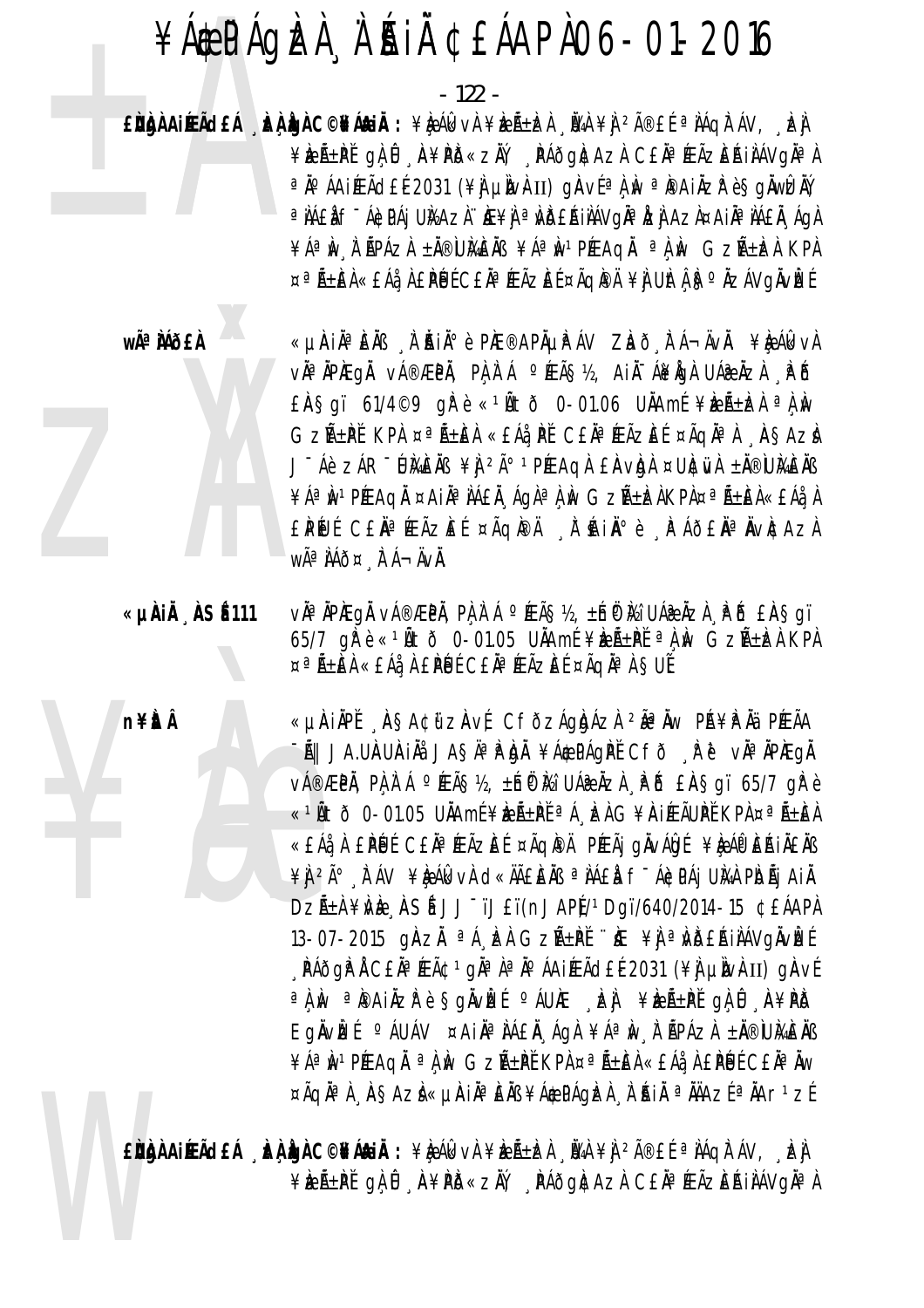$-123 -$ 

a jo áAifEÃd£É 2031 (¥) µ juv hII) g jav fal iv a pai niz resgnweny a NAEN F ÁGDAJ UNAZN HE¥N a NDERINÁVONA NZI AZA¤AIÑ A NAEN AON ¥ÁªIN I APÁZI ±I®UKEIB ¥ÁªIN1PÆAQI ªLIN GZA±IZI KPI ¤ªÃ±EÀ«£Áå À £PÚÉ C£ĂªÆÃZEÉ ¤ÃQIPÄ ¥Ì UItÀ F º ÄZÁVQIVEÉ

wê MÕ£À

«µÀIN¤ÈNB N AINI¤ è PIE®APNUPÁV ZLO FÁ¬ÄVN. ¥LQÁLkvA vઠÀPÆgÅ vÁ®ÆPÀ, PÀ À Á º ÆÃ§½, ±hữ Mi UÁ@ ÀzÀ À B £À§gï 65/7 gře «<sup>1</sup>Ñtð 0-01.05 UÄAmí ¥keѱken <sup>a</sup> A Av GzѱPť KPA ¤ªÑ±EÀ«£Áå PĚ C£ĂªÆÃZEɤÃQĂªÀ ASAZÀJ¯ÁèZÁR¯ŨÀ£ÀB ¥ 1 2ð 1 PÉE AQ A E AV DA ¤ UNC WA ± NO WHE NO ¥Áª W 1 PÉE AQ N ¤AIĪ IÁEÄ ÁGIª L IV GZıIZAKPA¤ª ıEA«EÁå LEPÚÉCEĪ ÆÃZEÉ ¤ÃQIPÄ À AIĺè PÁÕEĪÄVICAZÀ WêÌÁÕ¤ FÁ¬ÄVI.

«µÀiĂ ASÉ 112 vઠÀPAEQÀ vÁ®ÆPÀ, PÀ À Á ºÆÃS½, CAvIdÀ EP I⁄2i UÁ@ÀZÀ PÓ EASqi 103/1 grè«<sup>1</sup>Ato 0-01.05 UAAmf¥beA±Pt<sup>a</sup> Aw GzA±beA KPA ¤ªÃ±ÈÀ «£Áå À £PÚÉ C£ĂªÆÃZÈÉ ¤ÃQĂªÀ SUĚ

n¥itÂ

«µÄIÄPĚ ASA¢űzAvÉ CFÕzÁgIdÁzI 2à J.1.«ÃgI EAII» ©£ï ZEÎKÂQIAI ASA<sup>a je</sup> di ¥A&PAQPĚCFÕ, pë via Ipieqi vá®ÆPI, PA A A PEAS12, CAVAA EP KI UARAZA PO EASQI 103/1 QP è «<sup>1</sup>Ñtð 0-01.05 UNAmí¥leñ±PI ªÁ, Là G¥AIÆÃUPI KPA¤ªÑ±EA «£Áå À £PÚ É C£Äª ÆÃZE É ¤ÃQI®Ä PÆÃj gÄvÁÖJÉ ¥È ÁP EŘIÄ£ÄB ¥Ì 2ð Ì ÁV ¥È ÁI d«ĂÆÈÀB ª IÁEI f-ÁÈ PÁJ UIAI PIDÃJ AI I DZıA ¥NE ASÍ JJTJET/J TDgT/111/2003-04 ¢EÁAPA 20-12-2003 gÀZĂ <sup>a A</sup>, EN GZñPĬ "KE ¥J a NDEAINAV GAVEE , PÁðgPÅ C£ÄªÆÃ¢ 1 gĪÀªÄ°ÁAiÆÃd£É 2031 (¥À µÌWÀII) gÀVÉ a A Av a Pa A i A zh è Soavet CAURE Le River Present o A B A YPD Egňvizí · ÁUÁV ¤AIĪ AAEÄ ÁgA ¥Áª m K ŘPÁZA ±Ň®UMEÄB ¥ÁªÌN1PÆAQĂ ªÀÌN GZñPĚ KPÀ¤ªÃ±ÈÀ«£Áå¸À £PÚÉ C£ĂªĂW ¤ÃQĪÀ AŞAZÌ«µÀIĪÈÄB¥Á\$PÁQÈÀ À'ÁIÄ ªÄÄAZɪÄAr1zÉ

EÙÙA AIÆÃCEÁ "ÈÙ ÙA C©¥Á&IÄ: ¥ÈÁk vÀ ¥ÈıÈÀ "ÜAÀ ¥Ì 2î£Í ªÀÁQÌ ÁV, "ÈJ ¥ÈıPĚ gÀÛ A¥PD«ZÄ, PÁÕGACAZA CEĪÆÃZEŔIAÁVGĪA a jo áAiÆÃd£É2031 (¥) µÌv}II) gÀv{a } jv a pai äzpè§gÄwizĂY a NAEN F ÁGDAJ UNAZN HE¥N a WOERINAVONA DZI AZN¤AIÑA NAEN "AON ¥ÁªIN I APÁZI ±Ä®UKEIB ¥ÁªIN1PÆAQI ªLIN GZA±IZI KPI ¤ªÑ±EÀ«£Áå À £PÚÉ C£ĂªÆÃZEÉ ¤ÃQIPÄ ¥Ì UItÀ F ºŇZÁVQIVIZÉ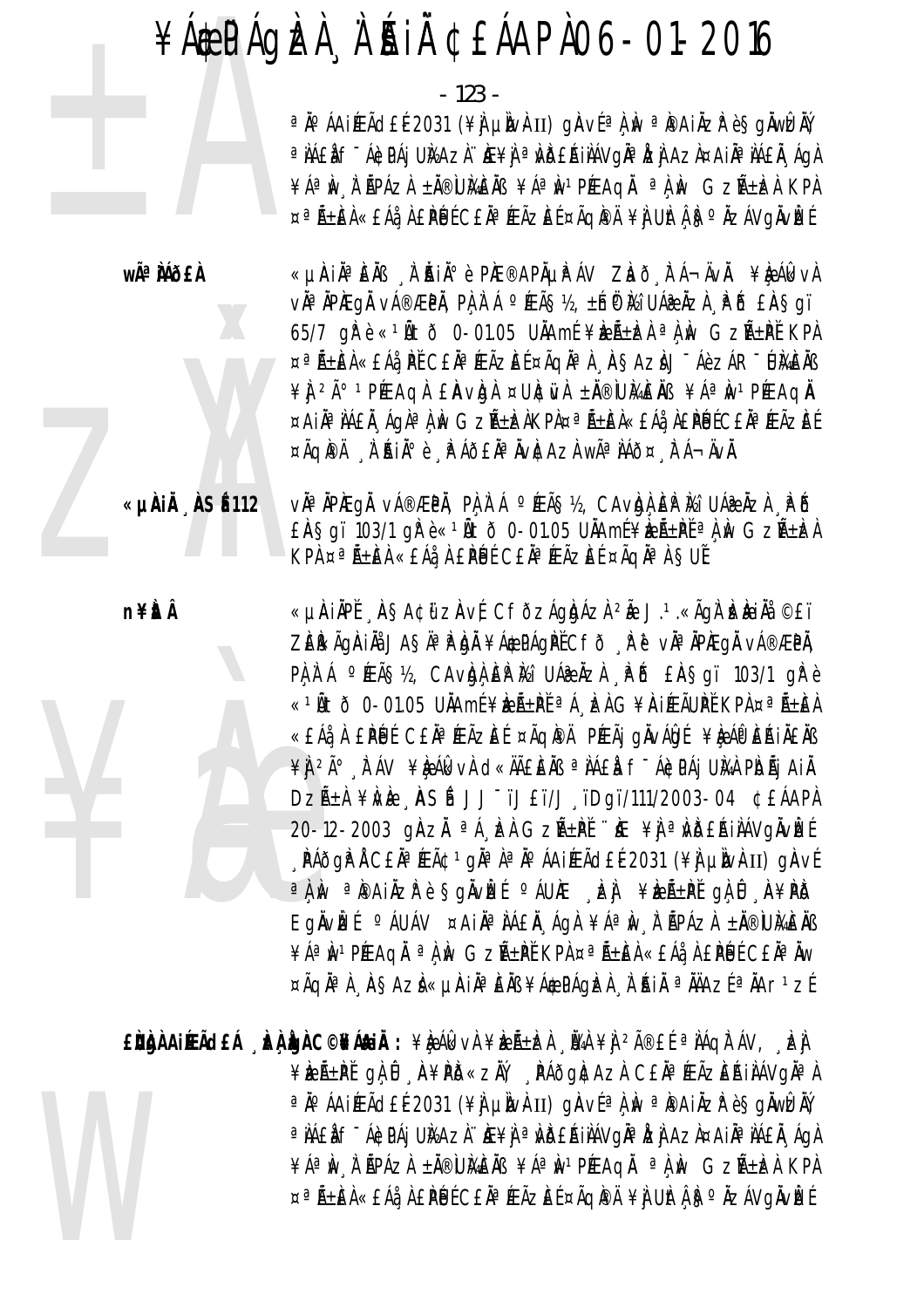$-124$  -

wê MÕ£À

«µÀIN¤ÈNB N AINI¤ è PIE®APNUPÁV ZLAÕ LTÁ¬ÄVN. ¥LEÁLKVN vh<sup>a</sup> Aphega vá®æpa, pa a á °Æã§½, caviga ep ki uáæ aza "p 6 £Ä§gï 103/1 gřè«<sup>1</sup>Ätð 0-01.05 UÄAmÉ¥keıka<sup>a</sup>À, w GzıPĚ KPA¤ªÃ±ĒA«£Áå PĚC£ĂªÆÃZĒɤÃQĂªA ASAZAJ ÁèzÁR ÚKEAB ¥ Î 2ð 1 PÉEAQ À E À V DA ¤ UNC IVA ± N ® IU MA E NS ¥ A ª N 1 PÉEAQ N ¤AIĪ IAEÄ, ÁGIª I IN GZñIZAKPI¤ª ñEA«EÁå, A£PÉJÉCEĪ ÆÃZEÉ ¤ÃQIPÄ À AIA^è PÁÕ£ĂªÄvICAZÀ wêÀÁÕ¤ FÁ¬ÄvÄ.

«µÀiÀ ÀSÉ 113 vઠÀPÆqÅ vÁ®ÆPÅ, PÀ À Á °ÆÃ޽, CAvÀn EP Mì UÁ@ÀZÀ , PÓ EASgï 29/30 gře«<sup>1</sup>Řtõ 0-01.01 UŘAmÉ¥keرŘt<sup>a</sup>ŘN GzرkeŘ KPA ¤ªÃ±ÈÀ «£Áå À £PÚÉ C£ĂªÆÃZÈÉ ¤ÃQĂªÀ SUĚ

> «µÀIÀPĚ ASA¢ữZAvÉ CFÕZÁgbázì<sup>2</sup>Ă r.n.wªÄgÁAIÄ¥Ì ©£ï -AI wa Nima Shapa Mai ta wa Shapa (Kata Wala Walangi wa Kasari) PA A A º KEÃS12, CAVIDA EP Mi UÁR AZA PO EASOI 29/30 OF è «<sup>1</sup>Ñtõ 0-01.01 UÄAmÉ¥ÈÆÃ±PĚªÁ, EÀG¥ÀIÆÃUPĚKPA¤ªÃ±EÀ «£Áå À £PÚ É C£Ăª ÆÃZÈ É¤ÃQI®Ä PÆÃj gÄvÁÖdÉ¥ÈAÎ EŘIÄ£Äß ¥Ì <sup>2ð</sup> À ÁV ¥È ÁI d«ÄãÈÀB ª ÌÁ£Ì f<sup>-</sup>Á¢PÁj UÌAÌ PÌOÃj AIÌ DZÁ±À ¥WE , ASÍ JJ<sup>-</sup>ïJ£ï(nJAP)/1Dgï/630/2014-15 ¢£ÁAPÀ 12-06-2015 ginzi <sup>a</sup> A ba Gzñ±pi "ke ¥j a Wbeali Avgivize , PÁÕGP A CEĂ<sup>a</sup> ÆÃ¢ 1 gha a a o AAIÆÃ dE E2031 (¥A LIN) HA VE a î.N. a îpa inzî ê Şonvêt cáune de ver verhedî di û navîd Egnvizí <sup>o</sup> áuáv ¤ Ain<sup>a</sup> ná En ága ¥áªm a npáza ±n®umens ¥ÁªÌN1PÉEAQL ªLÌN GZѱPĚ KPL¤ªÑ±EL«£Áå LEPLUÉ CEL¤ÌW ¤ÃQĪÀ AŞAZÌ«µÀIĪÈÄB¥Á\$PÁQÈÀ À'ÁIÄ ªÄÄAZɪÄAr1ZÉ

 $\hat{E}$ ùàn Aireāch (zhàn C©¥áain): ¥èák và ¥èzñ±eà (và ¥) 2⮣ $f$  ª náqi $f$ áv, E) ¥EıPĬqìÛ A¥PD«zŇ PÁðgI¢Azì C£ÄªÆÃzEAilÁVgI¤} ªÄ°ÁAIÉFÁd£É2031 (¥Ì µÌNÀII) gÀVɪÀÌN ªÌ®AIÄZ̰è§gÄWÊÄÝ, a NAEN F ÁGDAI UNAZI HE¥N a NDEAINÁVON a IZN AZA¤AIN A NAEN ÁON ¥ÁªIN I APÁZI ±I®UMEIB ¥ÁªIN1PÆAQI ªI IN GZA±IZI KPI ¤ªÑ±EÀ«£Áå À £PÚÉ C£ĂªÆÃZEÉ ¤ÃQIPÄ ¥Ì UItÁ ISºŇZÁVQIVIZÉ

wêÀÁð£À

«µÀIN¤ÈNB À AIN» è PIE®APAUPÁV ZLAÕ FÁ¬ÄVA. ¥LAGKVA vઠÀPÆqÅ vÁ®ÆPÅ, PÀ À Á °ÆÃ§½, CAvÀn EP Mì UÁ@ÀZÀ . PÓ  $E$ AŞgï 29/30 gi è « 1Ñtõ 0-01.01 UÄAmÉ¥izıizh<sup>a</sup> A M GzѱPĚ

n¥itÂ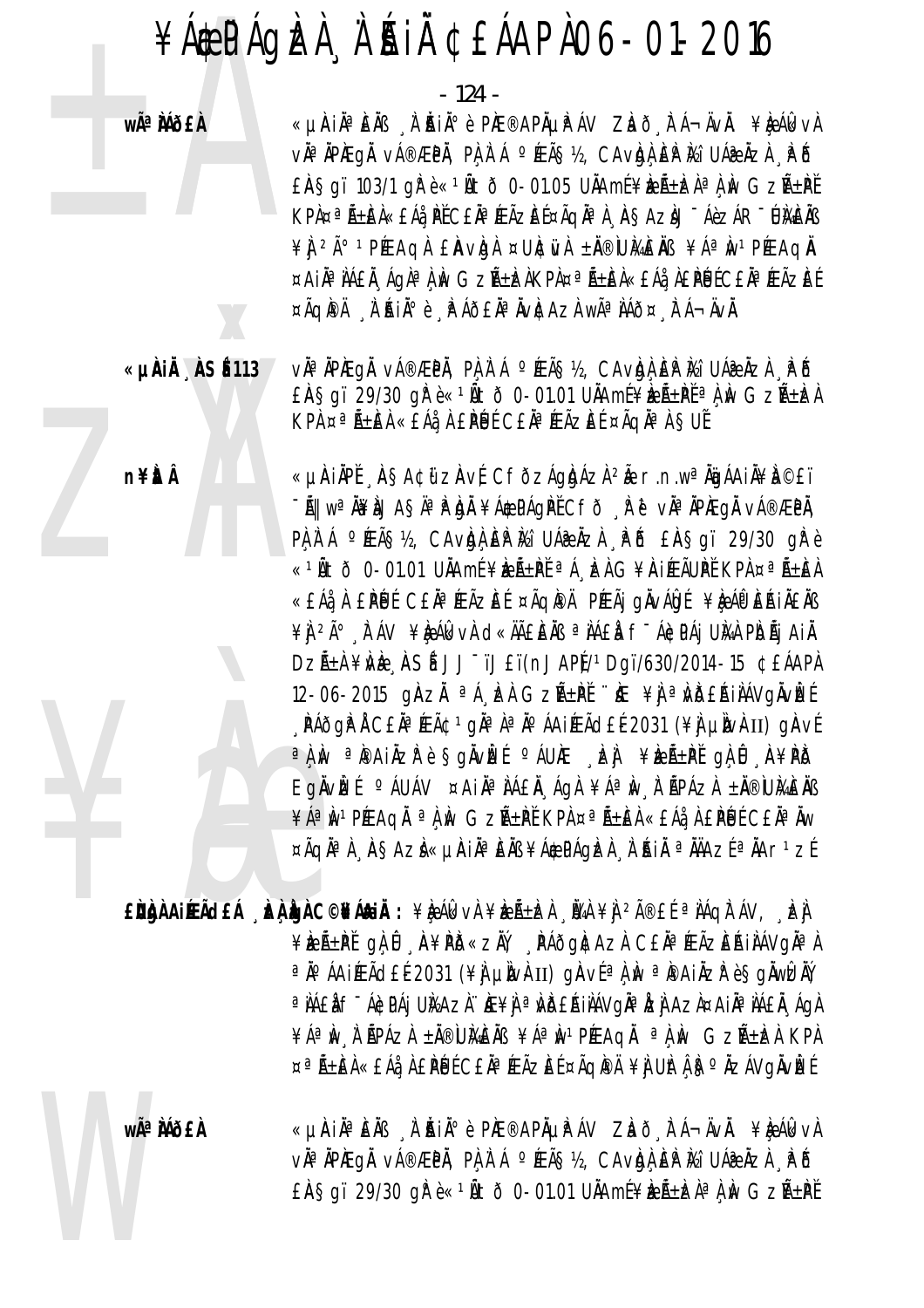$-125 -$ 

KPÀ¤ªÃ±ÈÀ«£Áå¸ÞĚ C£ĂªÆÃZÈɤÃqĂªÀ¸À§AZÀJ¯ÁèzÁR¯ŨKÈÄß ¥ j<sup>2</sup>ð 1 PÉEAQ À EÀV Q À¤ UNC VA ± N® UME NS ¥Áª M 1 PÉEAQ N ¤AIĪ IAEÄ, Aglª I IN GZñIZAKPI¤ª ñEA«EAå, A£PUECEĪ ÆÃZEE ¤ÃQPÄ À AIA°è PÁÕEÀªÀV¢AZÀ WêÀÁÕ¤ FÁ¬ÄVÀ.

«µÀiÅ ÀSÉ114 vì<sup>a</sup> ìpiegì vá®æpì, H rõuái °íeã§½, páàà zèuáæìzì, Põ  $E$ AŞqï 2/14 q $\mathbb{P}$ è«<sup>1</sup>Ãtõ 0-01.01 UÄAmí¥k $E$ ñ $P$ Ě<sup>a</sup> $\lambda$ k Gzñ $E$ À KPA ¤ªÃ±ÆÀ «£Áå¸À £PÚÉ C£ĂªÆÃZEÉ ¤ÃqĪÀ §UĚ

> «µÀIÀPĚ ASA¢ữzÀvÉ CfðzÁgÀAzÌ 2Ă PÉJ ï.CgĂuïPĂªÌÁgï ©£ï PĹJ ï.±ÁAVÀIÄå JAŞÄªPÀJÀ ¥Á\$PÁQPĚCfð Å ë vĪÄPÆQÅ v種PÄ, H rðUálí ºÆÃ޽, PÁåvÀZèUÁæÄZÀ PÕ £ÀSqï 2/14 gì è «1Ñtờ 0-01.01 UNAmí ¥keñ±př ªÁ kel G¥AIÉRAUPĚKPA ¤ªÃ±EÀ«£Áå À£PÉJÉC£ĂªÆÃZEɤÃQI®Ä PÆÃj qÄvÁQIÉ ¥À ÁO EÁJÄ£Äß ¥) 2ð TÁV ¥ÈÁI VÀ CI «ÄÃÊIEÀIS ª IAEI F-ÁICIPAJ UIVA PIDÃJ AIÀ DZıÀ ¥NÈ ASÍ JJ<sup>-</sup>ïJ£ï(nJAPÍ/1Dqï/479/2014-15 ¢£ÁAPÀ 19-07-2014 GIAZI <sup>a</sup> Á LA GZA+PI "IE ¥I <sup>a</sup> NDERIJÁVGIVLE <sub>"</sub> PÁðgP Á C£Ăª ÆÃ¢ 1 gĂª À ª ĺ ÁA iÆÃd£É 2031 (¥) µIV<del>A</del> II) gAvÉ a A Iv a Paily a Sglvet CAUNE DI ¥EREN GA O A¥PD Eglvizí <sup>o</sup> áuáv ¤ Ail<sup>a</sup> tá fil ágt ¥áªiv tépázt ± n®umels ¥ÁªIN PÉEAQI ªLIN GZѱPĚ KPL¤ªÑ±EL «£Áå LEPLUÉ C£I¤IW ¤ÃQĪ) AŞAZÌ«µÀIIªEIB¥Á¢PÁQIZI l'AII ªIJAZEªIAr1ZE

ENGA AIREA COMAGIA : ¥k AkvA ¥k AzA±k MA ¥J 2A®EL ª AAQA AV, LA ¥kæÃ±PĽgĽû A¥PD«zŇ, PÁðgItAzI C£ŇªÆÃzEŔiIAVgI¤I ªÄ°ÁAIÉEÃd£É2031 (¥Ì µÌN}II) gÀVɪÀÌN ªÌ®AIÄZÌ èŞgĂWÊÄÝ ª NAEN F<sup>-</sup>ACPAJ UNAZN∵NE¥N ªNDERINAVGĪNZN AZN¤AIN¤NAEN "AGN ¥ÁªIN I APÁZI ±Ä®UMEIB ¥ÁªIN1PÆAQI ªLIN GZA±IZI KPI ¤ªÑ±EÀ«£Áå¸À£PÚÉC£ĂªÆÃZEɤÃQPÄ¥jUłt"Ҕ°ĂZÁVgÄvÈÉ

wÃ<sup>a</sup> Mõ£À

n¥itÂ

«µÀIN¤ÈNB N AINI¤ è PIE®APNUPÁV ZLAÕ LTÁ¬ÄVN. ¥LEÁLKVN vĂªĂPÆgĂ vÁ®ÆPĂ, H rõUģÉ °ÆÃ§½, PÁネvìAzèUÁæÀzÀ ¸₽Ő  $E$ AŞqï 2/14 q $\hat{F}$ è «  $\hat{I}$ Atõ 0-01.01 U $\hat{A}$ Amí ¥èz $\hat{A} \pm \hat{E}$ A $\hat{A}$  A $\hat{M}$  Gz $\hat{A} \pm \hat{P}$ E KPÀ¤ªÃ±ÈÀ«£Áå PĚC£ĂªÆÃZÈɤÃQÀªÀ ASAZÀJ¯ÁèZÁR¯ÚÀÆĂB ¥ J 2ð 1 PÉEAQ A E À VIGA ¤ UINCIU A ± NO UIGE NS ¥ A ª IN 1 PÉEAQ N ¤AIĪ IAEÄ, Aglª I IN GZñIZAKPI¤ª ñEA«EAå, A£PUECEĪ ÆÃZEE ¤ÃQPÄ À ABIذè À AÕ£ĂªÄvÆAzÀ wêÌÁð¤ À Á¬ÄvÄ.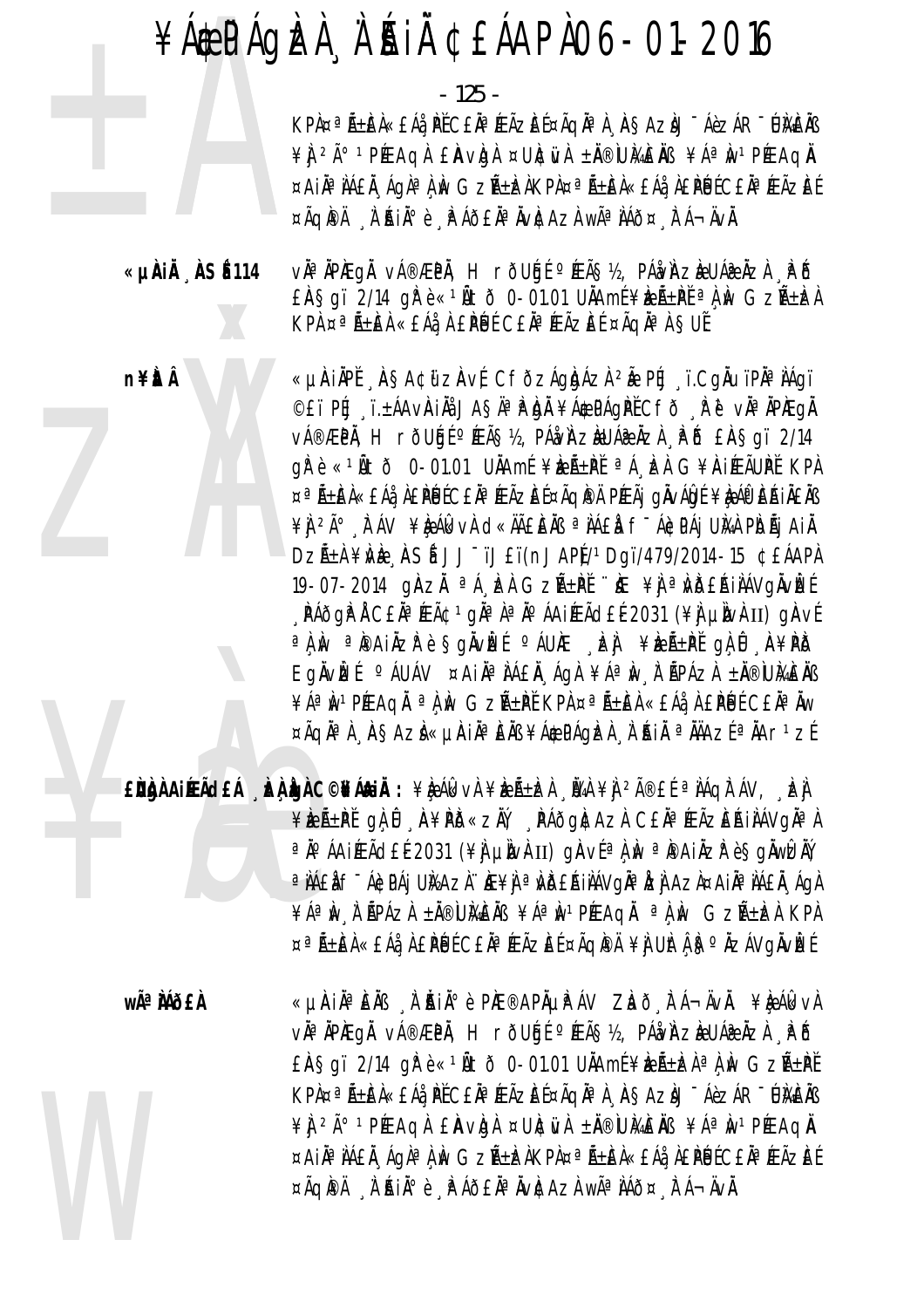- 126 -

«µÀIÄ ÀSÉ115

v˻ÀPÆgÅ vÁ®ÆPÀ, PA À Á °ÆÃ§½, °AUÁ¥ÅgÀ UÁ֎ÀZÀ ÀPÕ  $E$ AŞqï 1/56 q $\mathbb{R}$ è«<sup>1</sup>Ãtõ 0-01.01 UÄAmí¥æÃ±Pť<sup>a</sup> $\lambda$ M GzñbzA KPA ¤ªÃ±EA «£Áå À £PÚÉ C£ĂªÆÃZEÉ ¤ÃQĪÀ SUĚ

«µÀIẰPĚ ÀSA¢ữZÀVÉ CFÕZÁgbÁZÀ 2ĂªÄw ¨₽PÄ PÉEÃA J.ªÄAdÄ£Áxï JAŞÄªÌPÀJÄ ¥Á\$PÁgÌPĚ Cfð İPĕ vĪÄPÆgÄ v種PÄ, PA A Á ºÉAS½, º AUÁ¥ÁGÀ UÁ@ÄZÀ A B EASgï 1/56 gì è «1Ñtờ 0-01.01 UNAmí ¥keñ±př <sup>a A</sup> ken G¥AIÆÃUPĚ KPA ¤ªÃ±EÀ«£Áå À£PÉJÉC£ĂªÆÃZEɤÃQPAÄ PÆÃj gÀvÁQE ¥À Á®EA JÄ£ÀB ¥Ì <sup>2ð</sup> TÁV ¥ÈÁkVÀ d«ÄãÈÄB ªÌÁ£À f<sup>-</sup>Á¢PÁj UÌ⁄A PÌOÃj AIÀ DZıÀ ¥NÈ ASÍ JJ<sup>-</sup>ïJ£ï(nJAPĮ/1Dgï/137/2015-16 ¢EÁAPÀ 13-08-2015 ginzi <sup>a</sup> A kh Gzh+Pi 'k ¥j a Wbeali Avgivke **PÁÕGP A CEĂ<sup>a</sup> ÆÃ¢ 1 gĂª A ª A º ÁAI ÆÃ dE E 2031 (¥A LIDANTI) GA VÉ** a A Iv a Paily a Sglvet CAURE DI YERLPI GA I AYPD Eglvleí <sup>o</sup> áuáv ¤ Ail<sup>a</sup> láel ágl ¥áªlv í Ápázl ±l®umels ¥ÁªIN<sup>1</sup>PÉEAQI ªLIN GZA+PĚ KPL¤ªA+EL«EÁå LEPLUE CEL¤IW ¤ÃQĪ) AŞAZI«UAIIªEIB¥Á¢PÁQIZI ] AI AIAZEªIAr1ZE

EÙÙNAIRACEÁ DA GA C©NA AIA : ¥R ÁR VÀ ¥RA-DA Ù 4À ¥J 2î EL ª NÁQITÁV, DA ¥ÈEñPĚ gÀ Û A¥PD«ZŇ, PÁðgI¢AzI C£ÄªÆÃZEŔIIAVgI¤I ªÄ°ÁAiÆÃd£É2031 (¥∯µÌNv⊩II) gÀVɪÌ, Nº ªÌ®AiÄZIº è§gÄWİZĂÝ, a NAEN F ÁGDAJ UNAZN. NE¥N a NDEA NAVGÄ a IZN AZN ¤A NA NAEN ÁGN ¥ÁªIN I APÁZI ±Ä®UMEIB ¥ÁªIN1PÆAQI ªLIN GZA±IZI KPI ¤ªÑ±EÀ«£Áå¸À £PÚÉ C£ĂªÆÃZEÉ ¤ÃQPÄ¥J UÌtÅ,\S°ÄZÁVgÄvÈÉ

> «µÀIN ª ENS A ANIN ° è PAE®APAUPAV ZLAO A A-AVA. ¥Le Alk vA v˻ÀPÆgÅ vÁ®ÆPÀ, PÀÀ`Á °ÆÃ§½, °AUÁ¥ÀgÀ UÁ֎ÀZÀ ¸ÈÕ  $E$ AŞqï 1/56 q $\mathbb{R}$ è«<sup>1</sup>Ãtõ 0-01.01 UÄAmí¥bzñbzÀ<sup>a</sup>À, w GzñPĚ KPÀ¤ªÃ±ÈÀ«£Áå, PĚC£ĂªÆÃZÈɤÃQĂªÀ, ÀSAZÀJ¯ÁèZÁR¯ÚÀÆÀB ¥ j<sup>2</sup>ð 1 PÉEAQ À EÀV DA ¤UNC TUA ± N® UME NB ¥Áª NU 1 PÉEAQ N ¤AIĪ IAEÄ, Aglª I IN GZñIZAKPI¤ª ñEA«EAå, A£PUECEĪ ÆÃZEE ¤ÃQPÄ À AIA°è PAÕEAªÄVACAZA WêAÁÕ¤ FÁ¬ÄVÀ.

wêÀÁÕfÀ



**n¥itÂ**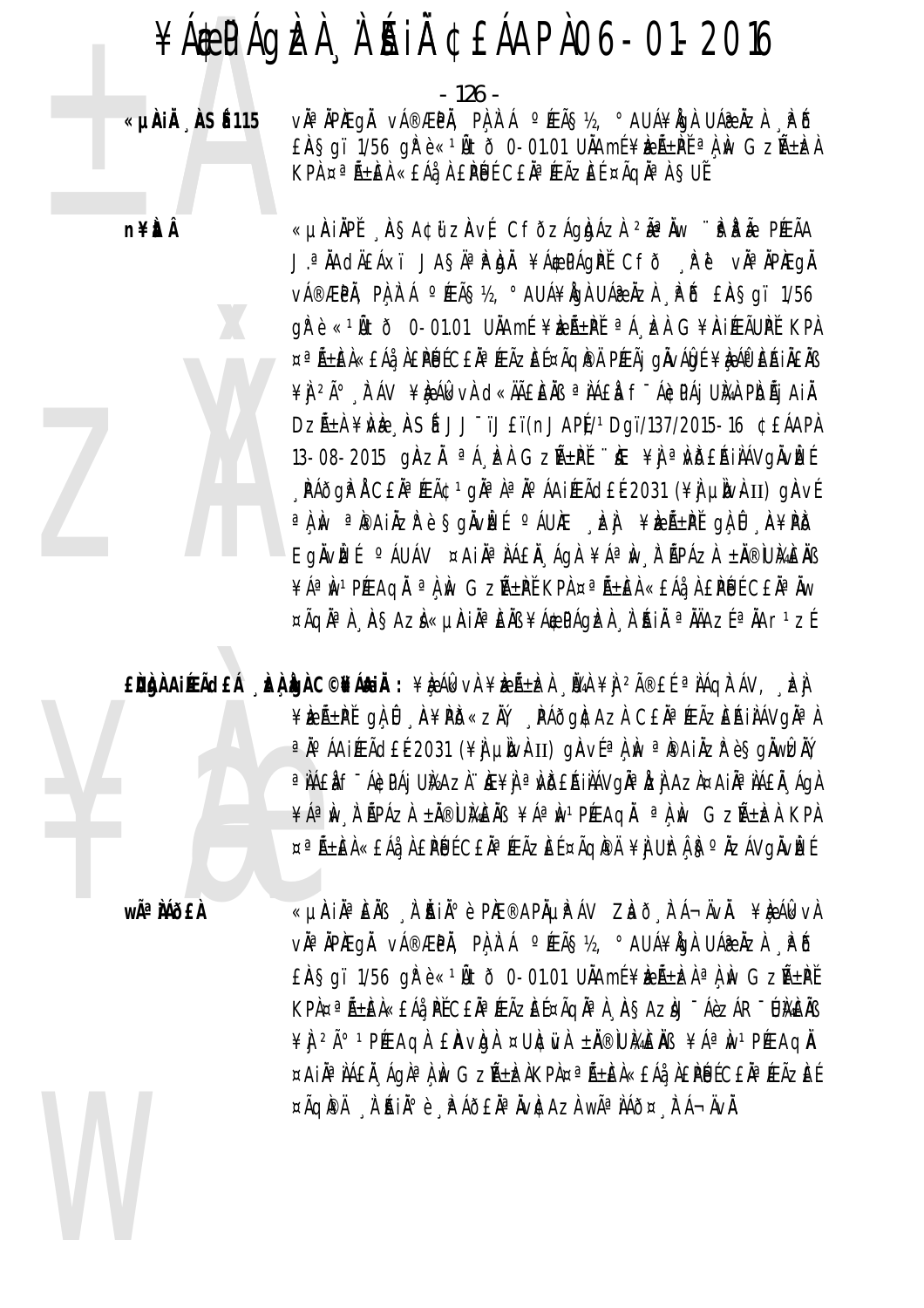#### ¥ÁÆPÁGÈLÀ À ÁLAÏÀ ¢£ÁAPÀ 06-01-2016

zÀÝ

¥Àæ

W

 $\begin{array}{r} \text{127 - } 127 \\ \text{20.44 }\text{ } \text{A} & \text{B} & \text{C} \\ \text{21.5 }\text{ } \text{A} & \text{A} & \text{A} \\ \text{22.6 }\text{ } \text{A} & \text{B} \\ \text{23.6 }\text{ } \text{A} & \text{B} \\ \text{24.6 }\text{ } \text{A} & \text{B} \\ \text{25.6 }\text{ } \text{A} & \text{B} \\ \text{26.6 }\text{ } \text{A} & \text{B} \\ \text{27.6 }\text{ } \text{A} & \text{B} \\ \text{$ «µ**ÀiÀ ¸ÀSÉ116** v˻ÀPÀEgÀ vÁ®ÆPÀ, ¨½Ái« °ÆÃ§½, PÈÑ£ÌPÀ¿i UÁæÀzÀ ¸ÌªÕ £À§gï 17/1 gl Pè 0-06 UĂAm É Lè A. 17/3 gl Pè 1 JPh E 23 UĂAm É  $\lambda$ ie. A. 18 gir è 3 JP. apé 14 Uniamé MI AÖ 5 JP. apé 03 Uniamé Phyadai UÁ $\hat{\mathbf{z}}$ À $\mathbf{z}$ À  $\hat{\mathbf{z}}$ À $\hat{\mathbf{z}}$ À, 33/1 ghè 4 JP $\hat{\mathbf{z}}$ E $\hat{\mathbf{z}}$  27 UÅ $A$ mé  $\hat{\mathbf{z}}$ A.34/1 ghè 7 JP $\hat{\mathbf{z}}$ E 17 UÄAm É, ÀEÀA.34/2 gì Pè 5 JPÀgÉ, ÀEÀA.34/3 gì Pè 7 JPÀgÉ 31  $U$ Å $A$ m $($   $)$   $A \in \mathbb{A}$ .34/4 g $R$ <sup>è</sup> 6 JP $R$ d $($ i 35 U $A$  $A$ m $($   $)$   $A \in \mathbb{A}$ .35 g $R$ <sup>è</sup> 2 JP $R$ d $($ i 36 UÄAmÉ MI ÄÖ 34 JPAgÉ 26 UÄAmÉ <sup>a</sup>ÄvÄÜ §ÄUÄQIEPIK: C<sup>a</sup>IA¤PÉGÉ UÁ $\hat{x}$ À $\bar{z}$ À  $\hat{A}$ £À.126 gì è 6 JPÀgé 10 UÀAmé  $\hat{A}$ EÀ.126 gì è 6 JPÀgé 19 UÄAmÉ, ÀEÀA.127 gì è 3 JPÀgé 07 UÄAmé, ÀEÀA.136/5 gì è 1 JPÀgé MI ÄÖ 16 JPÀGÉ 36 UÅAmÉ F<sup>a</sup> ÅÆgÅ UÁæÄUÅ¥PEÀ "PIÐ £ÀSgï MI ÄÖ«<sup>1</sup>Ätð 56 JPAdÉ 25 UÄAmÉ¥æÃ±PEÄB ªPA ÁAI ÀªPAIÄ¢AzA <sup>a</sup>À Àv GzñPĚ ¨Æ G¥ÀIÆÃUÀ §zháªÀuÉ ªÀÁqĪÀ §UĚ

> n¥ÈÅ **À CfðzÁgÀgÁzÀ <sup>2</sup>Å ªÁ∥ 1Åmï±®Öjï ¥Á®ÄzÁgÀgÁzÀ <sup>2</sup>Å ªÀzÈï¯Á¯ï** JA§ÄªÀþÀ ¥ÁÆPÁgÞĚ CFð ¸Àº, vĪÄPÆgÄ vÁ®ÆPÄ, ¨É4Ák °ÆÃ§½, PÈÑ£ÌPikî UÁæÄzÀ ÅPŐ £À§gï 17/1 gì°è 0-06 UÄAmÉ  $\lambda$  A.E.A. 17/3 gh<sup>e</sup> e 1 JPh and 23 UALA min A.E.A.18 ghe e 3 JPh and UALA min MI ÄÖ 5 JPÀGÉ 03 UÄAmÉ, PĥȤJÄ UÁæÄzÀ , AEÀ.33/1 gì è 4 JPÀGÉ 27 UÄAmÉ ÀEÀA.34/1 gì è 7 JPÀgÉ 17 UÄAmÉ ÀEÀA.34/2 gì è 5 JPÀgÉ, ÀEÀA.34/3 gh è 7 JPÀgÉ 31 UÀAmÉ, ÀEÀA.34/4 gh è 6 JPÀgÉ 35 UÄAmí , ÀEÀA.35 gh è 2 JPÀgÉ 36 UÄAmE MI AÖ 34 JPÀgÉ 26 UÄAmE <sup>a</sup> ÄvÄÛ ŞÄUÄQIEP IYÎ C<sup>a</sup> IA¤PEJE UÁ@ÄZI , IEIA.126 gPè6 JPIQE 10 UÄAm É, ÀEÀA.126 gh è 6 JPh gé 19 UÄAm É, ÀEÀA.127 gh è 3 JPh gé 07 UÄAm { LÈNA.136/5 g) rè 1 JPAgé MI AÜ 16 JPAgé 36 UÄAmé F <sup>a</sup>ÄÆgÀ UÁæÄUÀÅPĒÀ PÕ £À§gï MIÄÖ «1Ñtð 56 JPÀGÉ 25 UÄAmÉ ¥ÈıPÈÄB ªPÀÁAIÄ ªPAIÄ¢AZÀ ªÀ Àv GZñPĚ ¨ É  $G$ ¥ÀIÆÃUÀ §zÌ Áª $\mathbf{\hat{h}}$ e ªÀÁqì®Ä PÉEÃI gÀvÁ0ú ¥èÁl«vÀ d«ÄãÀ  $\hat{A}$ PÁðg $\hat{A}$ zà C£ÅªÆÃzÈÁIÀÁVgŪ $\hat{A}$ ªÅºÁAiÆÃd£É (¥À µÀ $\hat{A}$ 11) 2031 gÀVÉ <sup>a</sup>Ì À ÁAI À <sup>a</sup>Ì®AI ÀZÌ è PÁ¬ÄÝ "À ÁVZÉ ¥À ÁIkvÀ d«ÄĤUÉ UÁæÀ £PÉNIÄ ¥PÁGÀ°Á° gÀ Û, À¥PHŐ ºÆA¢gÄvLÉ DE gÀ BIÄ£ÀB <sup>a</sup> Ä ÁAI ÉAJEÁN <del>À ¥ PÁ</del>GA <sup>o A o</sup> ÁU E ¥ LA Á U 30 «ÄÃI gï CUPUÉ V Å À ¥À ÁÛ ELE GAVE ERAÕI PÀ ENAJÀ <sup>a</sup> AvAÛ UÁ@ LÁAvAJA AI Eà de PÁAI EM 1961 gÀ PIPA 14(J) gEAI À Áª Do aPA DPA¥Àu É PÀ jvÀ PÈÈGÀ ¢£À ¥ÀWÆÚÅAP è ¢£ÁAPÀ 14-12-2015 gÀZÀ ¥ÈPÀ uÉ °Ægi À ÁVgivizí Áªiðd¤PjAzi Ai Ai Áªizã DPÑ¥ Àu ÚMi 1ÄPÀVÀ ÁVGĪÅ¢®è. DzĂ AzÀ CfðzÁgÀdÀ «£ÀW ªÅÃGÚÉ ªÀªÀ¸ÁAiÀ ªPAI ČAZÀ ªÀ NGZñPĚ ¨Æ G¥AI ÆÃUÀ §ZTÁª LLÉ ª JÁQ ĪÀ PÀjvÀ À¨ÅIÄ ZIZŐ °ÁUIE AEPÌWêÀÁð£PÁN ªÀAr1zÉ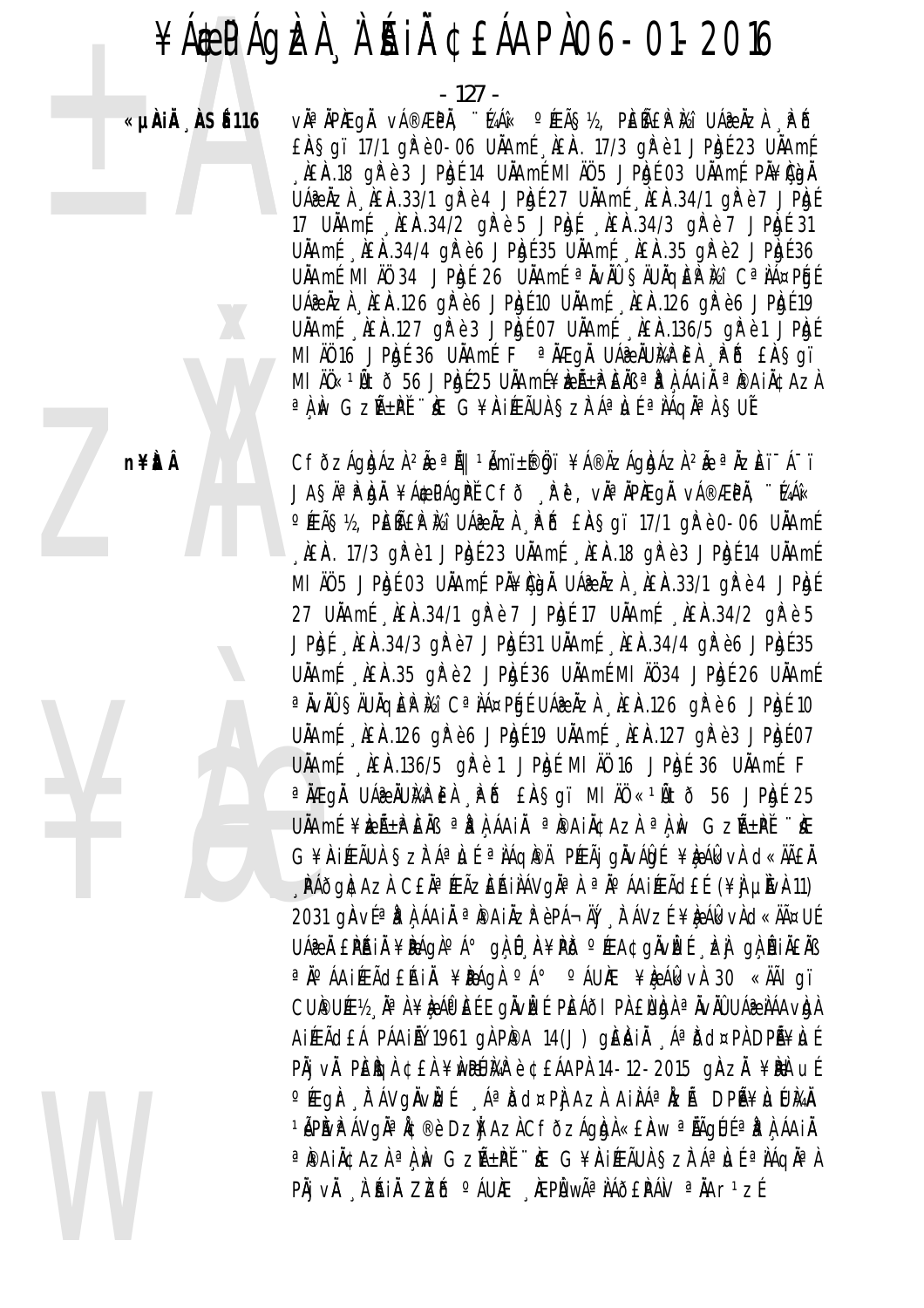wê MÕ£À



 $-128 -$ 

«LIAIĪÈÄB ¥Á\$PÁQIZÀ À AIĺè PIE®APÄLIPÁV ZIað FÁ¬ÄVÄ. , À ʿŔið è°Ácij zǐ ¥Á¢PÁgÌzÀ ¸ÌzÀ LajĂ °ÁUìÆ vĂª ĂPÌÆgĂ UÁ@ ÌÁAvLajÀ «ZÁ£À À Á PÃVÆÀ ±Á PUÁZÀ <sup>2</sup>à © ÅGñïUËQÀ GPÙÀ <sup>a</sup> IÁVEÁr , bì eáulí "Asacüzaví" nvæð li "Ba ¥j ?㮣í" náqn" lzi , ÆPĒP ÁZĂ C©¥Á&IĂ¥Ì ÖJÄ. FI, ASAZÌ, À AIĂº èº Ádi ZĬ C¢PÁj UMÄ FUÁULT Á LA eÁUAIN NA ¥N 2îEL ª NÁGIT ÁVZN, ENN ÃPIONT J - HAZA KAA¥KZAY f - Aè a AARA qa UL o FEA CPFEAQA a A Av "MP At IJUNUE ¥IGPP AVZEJAZĂ A IJEw%1 zIgA. CZPIgA ª IAVEAr FUÁULT Á C¢PÁJ UMÀ F¥ERÁ±PÅ NA¥N 2î£É ªNÁrZŇ ºÁUÆ EÁEĂ P A NAPE ÎN ¤ÃrzĂ, ª A N GzñPE AIÆÃUP ÁVOJª IZJ AZA "IE G¥IAIEÃU) SZITÁªIJUÉ¥I UITÁISº ÄZÁZI A UE W12 ZION. EAVON A AN- è Ácizi EAGA ZAÕ<sup>1</sup> via IPAEGA vá®ÆPA, "KAA« PÆÃS½, PEÑEP K) UÁ® AZA PÕ EASqi 17/1 qP è 0-06 UÄAmÉ AEA. 17/3 gře1 JPh (23 UÄAmÉ AEA.18 gře3 JPh (14 UÄAmÉ MI ÄÜ 5 JP.br 03 UÄAmÉ PÄ¥CipÄ UÁ@ÄZÀ LAEA.33/1 gR è 4 JPkgf 27 UAAmf AEA. 34/1 g/k è 7 JPkgf 17 UAAmf AEA.34/2 g/k è 5 JPD (LEA.34/3 aP è 7 JPD 1 31 UAAm (LEA.34/4 aP è 6 JPD 1 35 UÄAmf AEA.35 gr è 2 JPrgf 36 UÄAmf MI AÖ34 JPrgf 26 UÄAmf <sup>a</sup> ÄvÄÛ SÄUÄQIEIP IVA C<sup>a</sup> IA¤PIGE UA@ ÄzI "ILIA.126 gIP è 6 JPIgE 10 UÄAmf LAEA.126 gPe6 JPbf19 UÄAmf LAEA.127 gPe3 JPbf07 UÄAmf AEA.136/5 gře 1 JPhyf MI AÖ 16 JPhyf 36 UÄAmf F <sup>a</sup> NAE QN UAR NUMPEN PD EASQI MIN «10to 56 JPD 25 UÄAmÉ ¥ÈıPÈÄB aPAÁAIÄ aPAIÄ¢AZA aA M GZıPĚ "Æ G¥AIÆÃUÀ SZFÁªILLÍ ªIÁQIªI ASAZI ¥IRÁPEAIIEIB EUNI <sup>a</sup> ÄvÄÛUÁ@ IÁAvIgIAIÆÃd£Á ¤zŐñPIgÄ, ∵ÁUI‰ÆgÄ gIª IgIª ÄÄSÁAvIgI **PÁÕGPĚ REPÄ A AIAOE PÁÕEĂ<sup>O</sup>ÄVÆAZAWÃ<sup>O</sup>AÁÕ¤ A A-ÄVÅ.** 

«µÀiÅ ÀSÉ 117

vì<sup>a</sup> ìpieaì vá®æpì. Pì ì á º rãs½. ª iai4æaì uáæ izi Põ EASgi 68/6J gPè 0-07 UAAmf a NVAO LEA.68/6 gPè 0-32 UÄAmÍ «<sup>1</sup>Űtð 0-39 UÄAmÍ ¥ìzñPť <sup>a</sup> Átİdå GzѱPť KPA ¤<sup>a</sup> ñEA «EÁå, À EPÉ CEĪÆÃZEÉ ¤ÃQĪÀ §UĚ

**n¥itÂ** 

«µAIÄPĬ "ASA¢ữzAvÍ CfðzÁgbáza 2 m zá mulga Eªba ¥Á\$PÁQPĚCFŎ Řě, ¢£ÁAPÀ31-08-2015 QÄZÄ £IQÍZÀ¥Á\$PÁQIZÀ A'RIA «µAIA ASÍ 105 g) ¤tðAIAZAVÍ vPA PIDAJAIA ±A®I ¥ÁªIW W¼ÄªI½PÉ ¥ÌVÈ ASÍ nAIIÄrJ/J~ïJN/16/1860/2015-16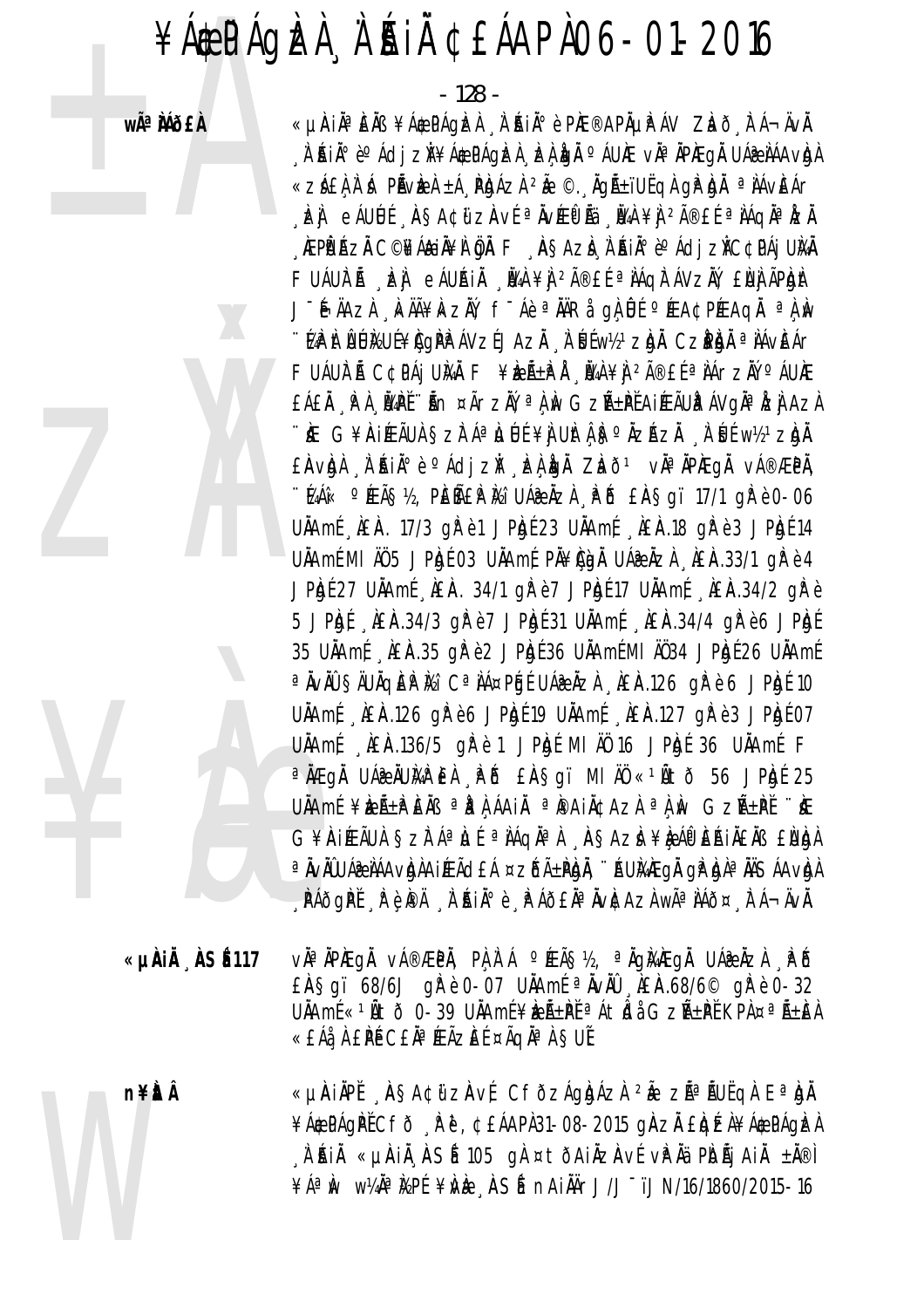$-129$  -

¢£ÁAPÀ 24-09-2015 gÄvÉ ««zà ±Ă®ÙMAÈÄB ¥Á\$PÁGPĚ ¥ÁªÌW a Nágha h phj vinvé Aináa i Dzágizi a ná-é Aináa a ¤Aina ná kumi ¥PÁQA EL ±Ä®UKAEÄB ¥ÁªIN ªIAF1PƼTÁUÄVIEɺÁUÆ jAUï GÀ UMEN ¥ÁCPÁGPÅ FUÁULà GÁTÃAIN ºÉA' E-ÁSUE a NÁլĪ ŌZI AZIPÆ a ÄvÄÛ PÉJÉ C©P ÌŒÞ ±Ă®|a Å A I ÀÁª À PÉJÉ C©P ACUÁV GVP AVɱÀ®| ª ÀVÀÛC©P ACÞ±À®|ª À AIÀÁª À PÁQAt PÁN JAZĂ W½ ,À ÃPÁV PÆÃGÀVÁŲ "È +À®UMÈÄB ªÀGÀ ¥Ì 2ð 1 «¢ü IPÄ PÆÃJ GÄVÁLOIÉ ¥L] <sup>2ð</sup> "ITÁV ª LÁ£LI CZIPLOJÄ "IZJ «µIAIĪ EÄB ¥Á\$PÁgÞA, Í RIÄ ªÄÄAZɪÄAr, PÄ "Æa<sup>1</sup>gĪÀ"A§AZÌ«µÀIĪÈÄB ¥Á\$PÁGÞEA A RIA ª ÄÄAZÍ ÆPILZÞED º ÁUÆ ¤ tÖAIÄPÁN ª ÄAr 1 zÍ

«LIAIĪEÄB ¥Á\$PÁQIZÀ À AIĺè PIE®APÄLIPÁV ZIað FÁ¬ÄVÄ. j AUT gà DÁV d«ÄÃEÀ © LÄPÆnghà dávi UÉ j AUT gà Û LT¤AzÀ «£Á¬Äw ¤Ãqì ÃPÁZI "ÞZI Agi MvÁl¬Ä<sup>1</sup>zaji. "ì Áið°è <sup>o</sup> Ádj zi C¢PÁjUMÄ jAUï gÀ Ĵ¤ª IAÕtª EISJr© A®¢AzIP[UÆArzII) , Á®zÀ ªÑº £À §rØ E£ÀB , ĂªÀÁgĂ gÀE.20.00 PÉEÃnUÀALAŬ ∵ÁQ EZÄ) [j¤Azì«£Á¬Äw ¤Ãrzbí¥Á\$PÁqÌP DyðPi£LuiGAmÁUÄvizí O ÁUNE COPICP ± NOZI «EÁ¬ÄW¬ÄAZI COPICP PÁAI NOUNLUÍ DQIZIUAIIIÁUIIvIEÉJAZI W½ºZIGI. ¥ÁQPÁGIEI "IEI IGIUIVAI ªIÁVEÁr ¥Á\$PÁQI¢AzI``IE Á\$ãÌ¥Ir jĭªI rIAIÏzrèªIÆ® ªIAºÃPIgÁVzIY g) û ¥AQÃPÀDA EZP è SZFÁª LIA I AZNPÆ RA jAUT g) Û AV d«ÄÄEEÄB ©IÄPÆnÖJĪÅZJIAZA EI ¥ROJA ªEÄB «±ÄµA ¥ROJAt JAZĂ ¥Ì UÌI ÎI AUT QI Û¤ ÄVIÛC©P ÌI D ±Ă®UIAP è ±ÃPIQI 50 QILIN «EÁ¬ÄWAIÄEÄB ¤ÃQÆÄ À' HAIÄÄ ÆAÕEĪÄVKCAZA WÃ<sup>a</sup> NÁÕ¤ KÁ¬ÄVN ºÁUNE CZQAVÉ PIPN<sup>a</sup>N Mà DAINAPI UÉ  $W\frac{1}{2}$ ,  $\overline{A}$   $\overline{A}$   $\neg$   $\overline{A}$  $\vee$  $\overline{A}$ .

vì<sup>a</sup> ìpheaì vá®æpì. Pì ì á °éeã§½, ¢§æiaì uá@ìzì Pē £ìa§aï. «µÀiÅ ÀSÉ118 40/1J gir è 2 JPAgé 30 UAAmé ¥beki±ber è D±Ania Sga<sup>a</sup>lullé EPE CEĂªÆÃ¢1ZĂ, EÀ EPAIAEAR ª ASTAQUA ª ASQAª A SUE

n¥itÂ

«µÀIAPĚ AŞA¢űzAvÉ DAIAAPIDA, ªÄºÁ£NDA¥Á°PÉ vĪÄPÆgÄ 09-12-2015 GAZA ¥NESGÉA VÀªÀPÆGÀ PA A A ¢SÆDA UÁ@ÀZA AP & EASOI 40/1J ORE 2 JP. DE 30UAAmE ¥REA±RERE D±AIA 1Ăª À ïUÉ EPÉ CEĂª ÆÃ¢ 1 zN, EP LPAINENS ª NÁ¥ÁÕQN

wêMÃfÀ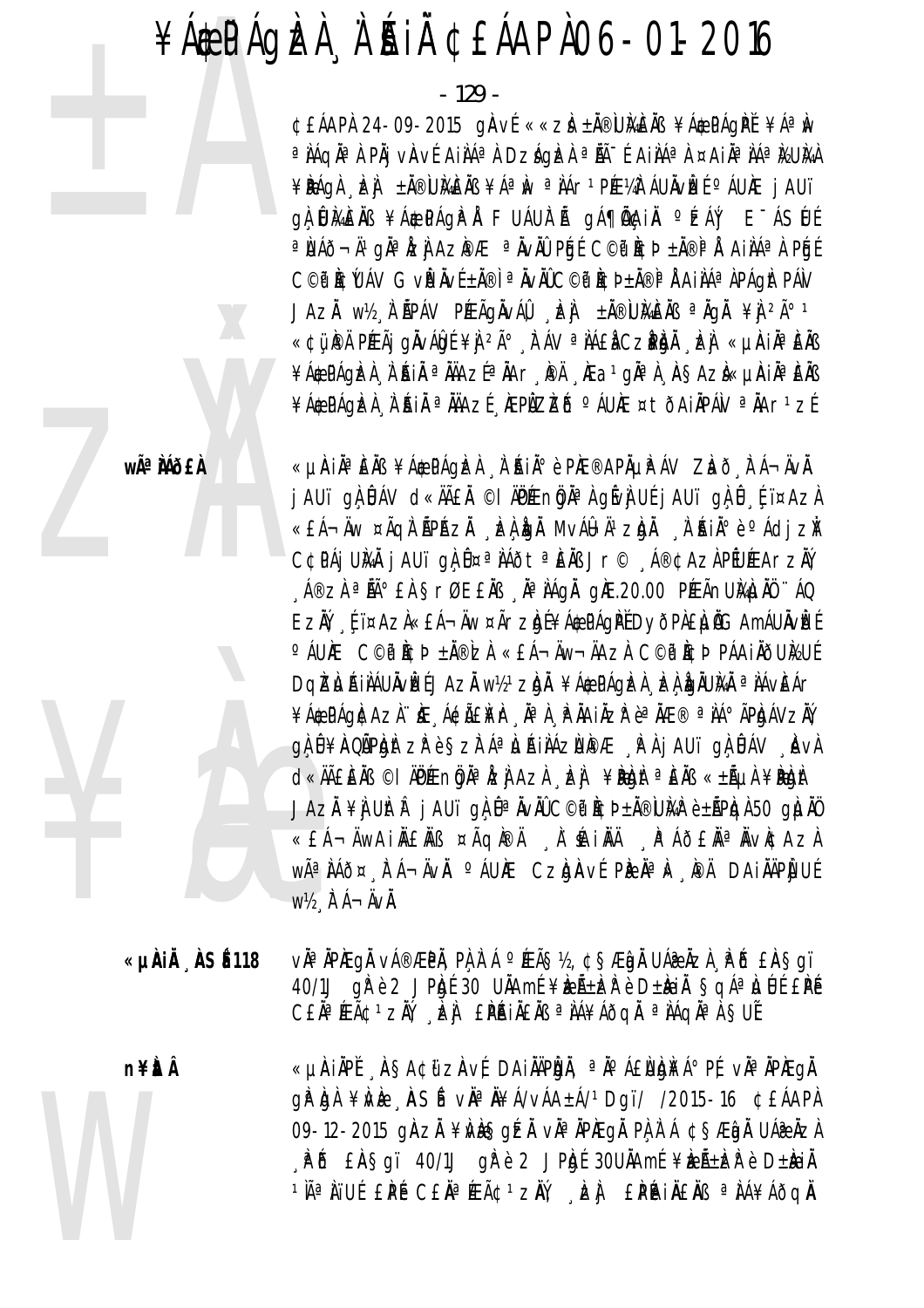$-130 -$ 

a NArpleqi Apav prāj gavadīt ¥n 2ð kav, ka ¥bea±p ENB , Nhà ¥) 2Ă®£É ªNÁQITÁV, , LZJ «£Áå, N £PPAINA ¥Á¢PÁQI¢AZI ¢£ÁAPÀ26-10-2007 gÀZĂ C£ĂªÆÃZĚŔIÀÁVgĂvÈÉ , EÀ «£Áå EP è P®ª¢AzĂ Szlī ÁªLJAIÀÁVgĪÀzÌ AzÀ «£Áå PEÄB ªÀÁ¥ÁðgÄ a NAQN APAVQAVIZE DZAZI AZN a PAIN ¤AINa NA MUMA ¥PAQA <sup>a</sup> IÁ¥ÁðgÄ «£Áå I C£ÄªÆÃzEÉ ¤ÃgĪI . IASAzI «µIAIĪEÄB ¥Á\$PÁGÞLA NIX <sup>a</sup> ÄÄAZÍ KEPÜZÞÓ <sup>o</sup> ÁUƤtðAIÄPÁN <sup>a</sup> ÄAr<sup>1</sup>zÍ

«LIAIĪÈÄB ¥Á\$PÁQIZI À AIĺè PIE®APÄLIPÁV ZIað FÁ¬ÄVÄ. vઠÀPÆqÀ vÁ®ÆPÀ, PÀ À Á ºÆÃ§½, ¢§ÆàjÀ UÁ@ÀzÀ . PÕ £À§qï 40/1J qř è 2 JPht 30 UNAmt ¥rh+rhD±nin Airfãd£hin SqáªLuf £PÉCEĂªÆÃZEŔIÀÁVqĪÀªPAIĂ ¤AIĪÀÁªЍ¿UЍÀ¥ÌPÁqÀªÀÁ¥Áðr1 CEĂª ÆÃZEE¤ÃQÌPÄ A A AJA è A AÕEĂª ÄVICAZAWê IAÕ¤ A A-ÄVÄ.

CEACPAVÀ «EÁÀ À¥PA)ALUMÀ SUÍ «ZÁGAJÍ EAQÉ Àª À PAϪ ÁV PEÁÕI PÀ ENNA <sup>a</sup> NVNÛ UAR NAAVIDA AIREA GEA PAAIN 1961 PIPA 17(4) ¤AIN a N 37(3) gh Crain<sup>°</sup>è¥Á&PÁgÞE G¥ÞAIN<sup>a</sup>N, khw gla N<sup>a</sup>n SUÍ

«µÀIÄPĚ, ÀSA¢ü zÀvÉ vĂªÄPÆqĂ £ÙbÁ©i?Þ¥Á@PÁqÌZÀªÁå¦ÎAİè ¥Á\$PÁQI¢AZICEĪÆÃZEÉ¥IQAIÄZà APIJIÄŪCEI¢PIMSQÁªIJÚMÄ Sgiwiziy EAvP i Sq᪠Lúi kip e ¤Ai i ªi A£i Agi ©qi Apázi gi û GZÁEPEA <sup>a</sup>ÄvÄÛ 1.J.eÁUNMEÄB ©qIzà ¤<sup>a</sup>ñENMEÄB «AUI<sup>}1</sup> a AAgál a AAgít ÁUÄWE (2) CENDA Sgá LLUMPEA ¤ªÃ±ÈÙÈUÉ vÀªÄPÈGÀ ªÄºÁ£Ù¤È¥Á°PÉ / ASAZÈÀ Ö UÁ@À ¥AZÁ¬ÄÙMÀP è SÁVÙMÆÄB vGŔIÀ<sup>-</sup>ÁUÀWŒÉ EZÌ AZÀ ¥Á@PÁQÈÀ <sup>a</sup> Áa¦û li <sup>o</sup> è Aifeãd Eá Szí ∵kp hti Unkens pr a pä ¥áæpágpí vÆAzbáliláUÄwbéé ÁUÆ Áªbd¤Pj UÆvÆAzbáliláUÄwbjĪbzj Azl EAVP À ¥PORT UMEAS ¥NOº DI ¥ACPÁGIZACZPOA EAVIVIZIP è CENTRIVA Sqá<sup>a</sup>lulmens E® PNUE% PÅ ¢EÁAPA 15-06-2015 gAzÀ £kq{z}¥Á&PÁgkz}«±Ãµ}, Î'\$Aiİè, PÁð£ÄªÄvktAz} Wê NÁÕ¤, IT ÁVQNVIEE º ÁUÁV CEICPIVA SQÁª LLUMEAB VIQUA AP A **, PÄ<sup>a</sup>ÁV ¥Á\$PÁG)¢AZI CZPDI / "IZI IGÄUIGELEMIJÆAGI MAZI** G¥L KÄWAIÄEÄB gIa ĪL ASAZI ¥Á\$PÁgIZI A'RIÄ ªÄÄAZE wê ÀÁÕ£PÁN ª ÀAr 1 zÉ

wê MÃfÀ

«µÀIÄ ÀSÉ119

n¥itÂ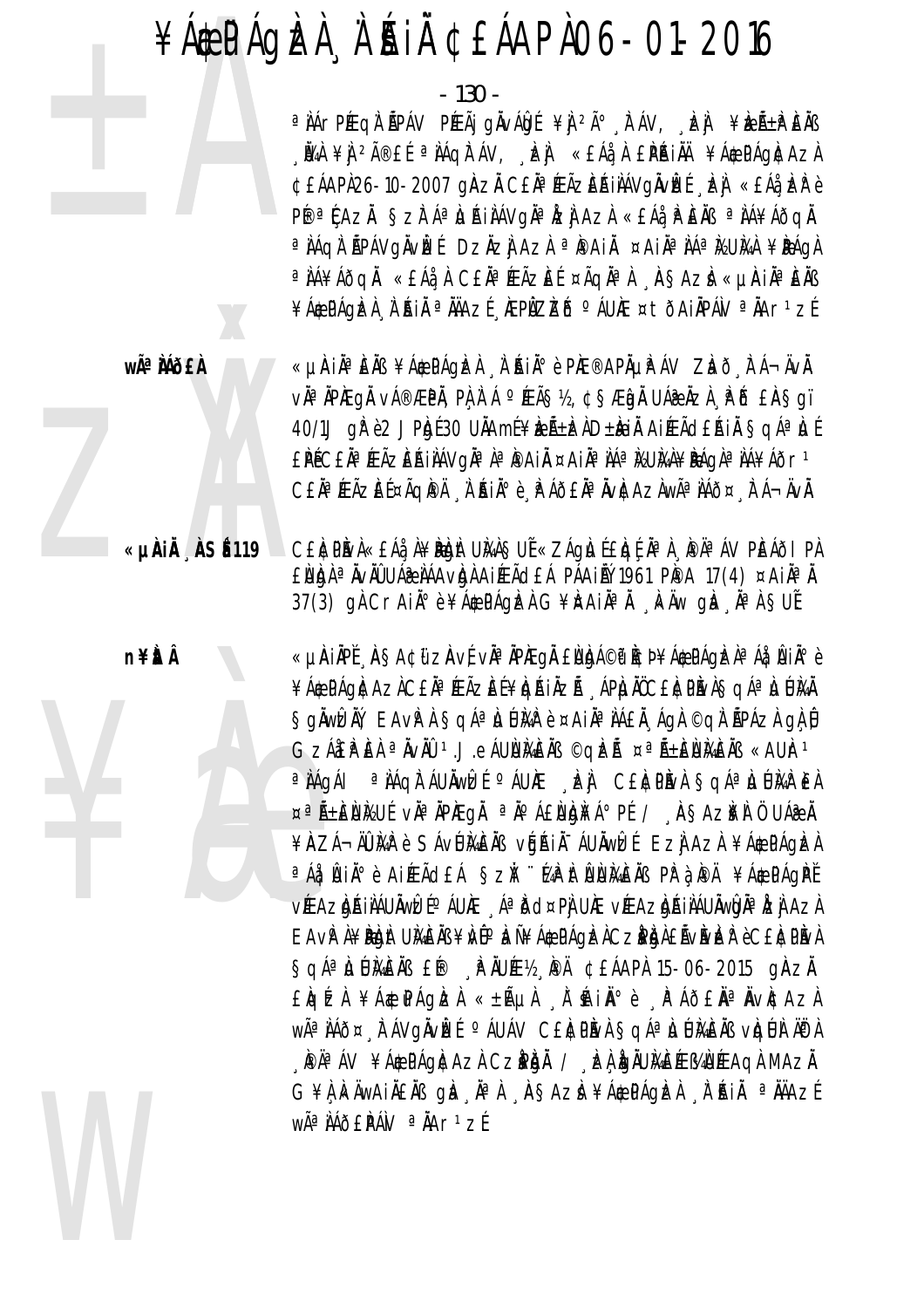|         |                |                                                                          | - 131 -                                             |                                                                                         |  |
|---------|----------------|--------------------------------------------------------------------------|-----------------------------------------------------|-----------------------------------------------------------------------------------------|--|
| wêÀÁð£À |                |                                                                          |                                                     | «µÀIẰªÈÄß ¥Á\$PÁQÈÀ ¸À˙ÁIĂºè PእE®APĵPÁV ZÀð, tá¬ÄvĂ.                                    |  |
|         |                |                                                                          |                                                     | CEICPIN «EÁ  À¥PDITUM SUÍ «ZÁGILI EIQE  Ī  À  PĪÁV PIEÁÕI PI                            |  |
|         |                |                                                                          |                                                     | ENGH <sup>a</sup> Nuni UÁZ NÁA VEN AIKEÑ DE A PÁAIN 1961 PIPA 17(4) ¤AIN <sup>a</sup> N |  |
|         |                |                                                                          |                                                     | 37(3) gÀCrAiÀ°è¥Á\$PÁgÈÀG¥ÀAiĪÀ ,kÄwAiÄ£ÄßF P¼PÀQÌ                                      |  |
|         |                |                                                                          | <b>kÄWAIÄEEMAUEAQAVE gla FAVZE</b>                  |                                                                                         |  |
|         |                | 1. $2\hat{a}$ 1.2 <sup>a</sup> $\hat{a}$ A $\hat{A}$ Ewo                 |                                                     | <b>CzPhā</b>                                                                            |  |
|         |                |                                                                          | CZPOÄ, ENDÁ©P ICÞ¥ÁÆPÁQI                            |                                                                                         |  |
|         |                | vÄ <sup>a</sup> ÄPÄEgÄ.                                                  |                                                     |                                                                                         |  |
|         |                | 2. $2\hat{\mathbf{\mu}}$ f.g $\hat{\mathbf{\mu}}$ d $\hat{\mathbf{\mu}}$ |                                                     | , İzA İgÄ                                                                               |  |
|         |                |                                                                          | , EN ION ENIGA©P ICÞ¥ÁÆPÁOI                         |                                                                                         |  |
|         |                | vÄ <sup>a</sup> ÄPЍEgÄ.                                                  |                                                     |                                                                                         |  |
|         |                |                                                                          | $3.2\text{\AA}$ n.J $i$ $\alpha$ g $\text{\AA}$ d£ï | , İzA İgÄ                                                                               |  |
|         |                |                                                                          | <b>EA ION ENIGA©P ICP ¥A&amp;PÁOI</b>               |                                                                                         |  |
|         |                | vÄ <sup>a</sup> ÄP)ÆgÄ.                                                  |                                                     |                                                                                         |  |
|         |                | 4. DAIÄÄPÄNÄ                                                             |                                                     | , İzA İgÄ                                                                               |  |
|         |                |                                                                          | ENDA©P ICD ¥Á\$PÁQI VĪÄPIEQÄ.                       |                                                                                         |  |
|         |                |                                                                          | 5. ENDA AILEÃO EÁ LEA LON                           | $\Delta$ king $\Delta$                                                                  |  |
|         |                |                                                                          | ENDA©P ACÞ¥ÁÆPÁGA VÄ <sup>a</sup> ÄPÆGÄ.            |                                                                                         |  |
|         |                |                                                                          | 6. PÁAIAPA PÁAIAÕ¥Á®PA C©HIANDDA LEA OA             |                                                                                         |  |
|         |                |                                                                          | ENDÁ©P I¢Þ¥ÁÆPÁG) VĪÄPÆGÄ.                          |                                                                                         |  |
| «µÀiÄ   | <b>ÀSÉ 120</b> |                                                                          |                                                     | via ipiegi Eugá©picþ ¥áæpágizþe Páai ð¤aið» iwgia i                                     |  |

n¥ÈtÎ

<sup>2</sup>Ă ©.n.gÄUÀ ÁskA, DAIÄÄPÌDÀ EªÀDÀ vÁ¬ÄAIÀ JgÀDÀ ªÆtPð£À <u>+) jaoví ajár 1 zl, asazi afzidári azi ajgi¥áam, jají suf</u>

«µÀIĂPĚ ASA¢ữZAVÉ vÀªĂPÆgĂ £Ùbá©f1¢Þ¥Á\$PÁgIZPè PÁAIÄð¤<sup>a</sup>ið» Mwigil<sup>a</sup> l<sup>2</sup>i ©.n.giaul ásk , dai läpigi Eªigivá¬äail Jolah <sup>a</sup> f Et PÁ° El ±l i a OvíA i le Sakra World Hospital, Devarabeesanahally, Varthur Hobli, Bangalore £ $\hat{\mathbf{r}}$  è<sup>a</sup> Mar<sup>1</sup>zN , 之j ª [zìQÃAi] ª Zizì ª Ƨ®UI g)Æ.5,52,800 UMÈÄß ª Ägl ¥ÁªÌN NªÌAVÉ ªÄ£ÌK N PU GAVÁLOSÉ F Á DOJÆÃUN PAI AAS PIT ÁåJÁ¢IPÁJ UIVA, vIIª ÄPIEgI Eª Igi "ÄvIEŰ" É¥IVE "IASÍ FDvIV JA.Dgï.©./11/2013-14 ¢£ÁAPÀ 26-08-2013 gÀ ¥ÌPÁgÀ ª ÉZÌQÃAIÀ aZĬZA©®ÄUMÀªÄQÄ¥ÁªM SUĽPÉJA.J.¤AiĪÌÁªM ¤AiĪÄ 3(©) ¥PÁQA ASA¢űzÀE<sup>-</sup>ÁSÚMP è PP ÄPÉUƼÀ ÁPÁVGÄVDE ©®ÄUMEÄB f - Áè DgíEÃUÀ <sup>a</sup> ÀvÀÛ PÀI AAŞPÌr Áat PIDÃj UÉ ¥Ì <sup>2</sup>î£ÚÉ PIAÀ» Å<sup>a</sup> À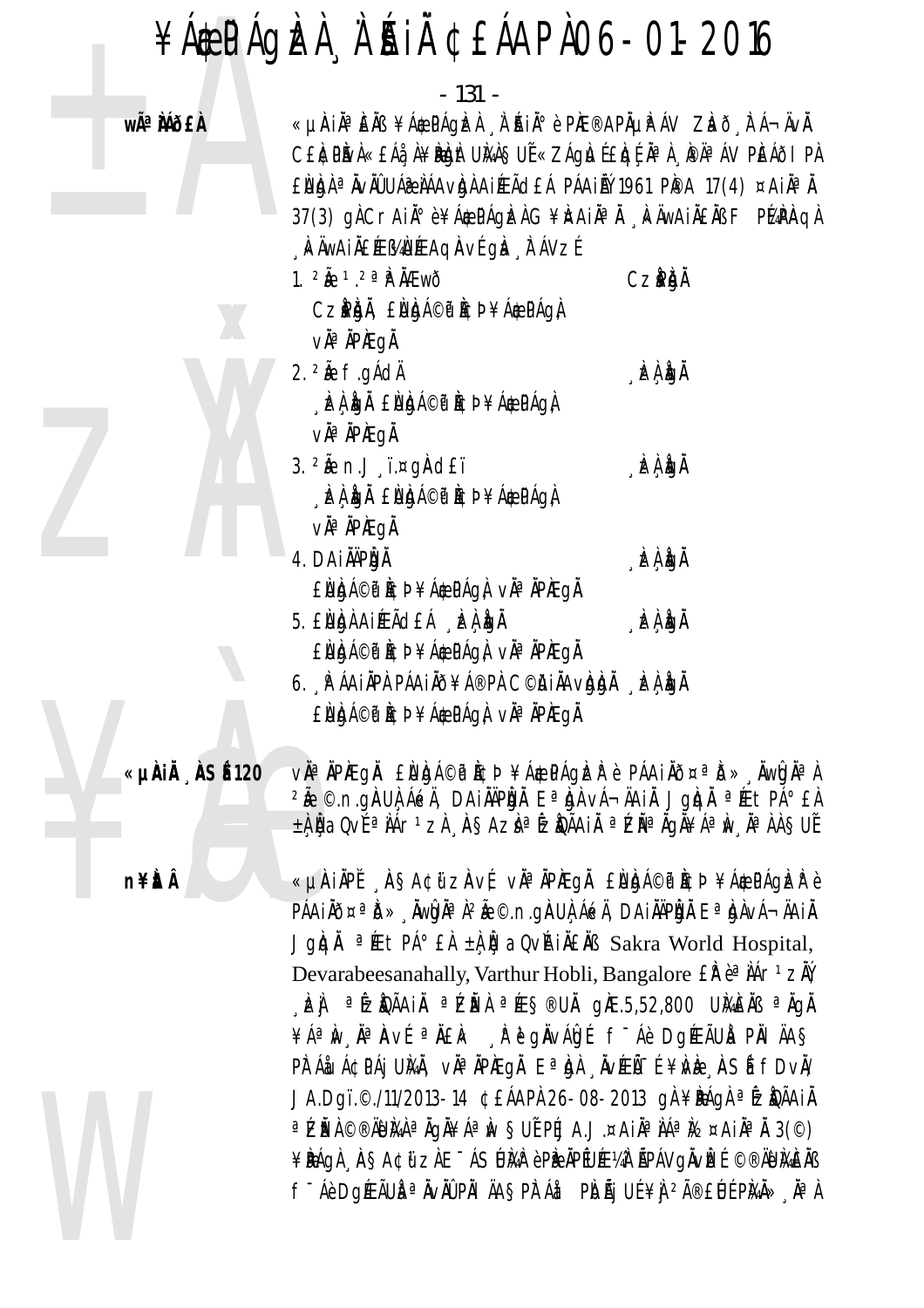# $\angle$  ¥Áæ $\angle$ PÁgèzÀ  $\angle$ À $\angle$ ñiÀ ¢£ÁAPÀ06-01-2016

 $C^a$   $kP$  $k$ f  $E$ g $k^a$   $k^b$  $R$ z $k$ <br>
Welfare, Government<br>
Director, Central Government<br>
19-3/2014/ADMN(129)<br>  $\int_0^R$ Sh 1198 g $k^a$   $k^a$   $R$   $\pm P$  $k^a$ <br>  $\int_0^R$ SAz $k$   $\ll$   $\mu$  $k$ i $a^a$  $\pm P$  $h^o$  $\pm h^a$ C<sup>a</sup> LPM<sup>i</sup> Egl<sup>ia</sup> k<sup>®</sup> e<sup>®</sup> Az<sup>a</sup> <sup>o</sup> AU k Ministry of Helath & Family Welfare, Government of India, Office of the Additional Director, Central Government of Health Scheme gh byl¥k k ASÍ 19-3/2014/ADMN(129)5287 dated 13-11-2014 gÀ ¥PÁgÀ PÈ Å  $\Box$ ÀSÉ 1198 gÌ è MAzĂ  $^{\circ}$ ÆtPÁ $^{\circ}$ £À ±À¸Ù aQvÉ  $^{\circ}$ EĂ g)Æ.1,13,850 UÀ‰zĂÝ, JgÀnĂ <sup>a</sup> ÆtPÁ° £À ªÉVÌMI ÄŬGÀE.2,27,700 UÀ¼ÈÄß ¥ÁªÌw, ÀªÀ ¸À§AzÌ«µÀiĂªÈÄß ¥Á¢PÁgÌzÀ ¸À˙ÁiĂ ªÄÄAzÉ ¸ÀEPÌZIZŐ °ÁUÀE ¤tðAiÄPÁN <sup>a</sup>ÄAr<sup>1</sup>zÉ



**wã<sup>a</sup> Àáð£À** «µÀiĂªÈÄߥÁæPÁgÞÀ À¨ÁiİèPÆ®APÀµPÁV Zað, tá¬ÄvÀ. f<sup>-</sup>Áè DgÉEÃUÀ PÀI ÄA§ PÌTÁåuÁ¢iPÁjUÀ¼À, vÀªÀPÀEgÀ EªÀgÀ ¸ÀvÉEÃ-É ¥ÀvÀæ ¸ÀASÉå fDvÀÄ/JA.Dgï.©./11/2013-14 ¢£ÁAPÀ 26-08-2013 gÀ ¥ÀGÀªÉZÒÃAIÀ ªÉŽIEÀ©®ÄUÌÀÀªÄGÄ¥ÁªÌN §UẾ PÉJA.J.¤AIĪÌÁªÌ½ ¤AiŪÅ 3(©) ¥ÀÁgÀ¸À§A¢ü zÀE¯ÁSŰMÀ? èPÀPÄPÉUƼÀ`ÃPÁVgÄvÌZÉ CzÒAvÉ PÈÀ , ASÉ 1198 gÈè MAZÀ<sup>a</sup> ÆtPÁ° £À ±À Ù aQvÉ <sup>a</sup> EĬ  $q$ ÅÆ.1,13,850 U $\ell$ zÅÝ, Jg $q\lambda$ Å $\ell$  <sup>a</sup> ÆtPÁ° $E$ À  $\ell$ Æ $\ell$ V $\ell$ MI $\ell$ 0  $\ell$ R.2,27,700 UÀ¥ÈÄB ¥ÁªÀv¸ÞÄ ¸À˙£iðè ¸PÁð£ĂªÄvÈAzÀ wêÌÁð¤¸ÈÁ¬ÄvÄ

#### CzP**è**gÀ C¥ÀlÉ <sup>a</sup> ÄÄgÚÉ ZÀð<sup>1</sup>zÀ "ĂªÀ EvÀjÉ «µÀiÄUÀÄ

¥Àæ \* \* \* \* **«µÀAiÀÄ ¸ÀASÉå 121** £ÀUÀgÁ©üªÀÈ¢Ý ¥Áæ¢üPÁgÀzÀ PÀb ÉÃjAi ÀÄ ªÉ¨ï¸ÉÊmïUÉ ªÁ¶ðPÀ ¤ªÀðºÀu É  $a \hat{A}$ iáq $\hat{A}^a \hat{A}$  §UÉ **n¥ÈÅ Å** III «µÀIÅPĚ ÀŞA¢ü zÀVÉ vĂªÄPÀEgĂ £ÙbÁ©i<sup>a</sup> k¢Ý¥ÁæpÁgIzÀPIbÃjAIÀ

<sup>a</sup>ɨï¸ÉmïUÉ ªÁ¶ðPÀ¤ªðºÙÉ ªÀÁqĪÀ¸À§Azd¥Á**æ**PÁgÞÀªÌw¬ÄAzÀ ¥ÈÀ UŘIÄ£ĂB¤ÃQĀĀVVÀÛ "ÈJ ¥ÈÀ UŘIÄ£ÀIÄ F P½PÀQA "À"ÜLAÄ ZÀGÀUÀ AÈÄB £Àº ÀÆ¢º gÀvÁÛGÉ

| SI.<br>No. | <b>Particular</b>                                                                                                                                                                                                       | M/s<br><b>FORTUNE</b><br>SYSTEMS,<br>Tumkur | <b>M/s PADMA</b><br><b>DATA</b><br>SOLUTIONS,<br>Tumkur | <b>M/s DIGIDON</b><br><b>DATA</b><br><b>Process</b><br>Tumkur | M/s Param<br><b>DATA</b><br>SOLUTIONS,<br>Tumkur |
|------------|-------------------------------------------------------------------------------------------------------------------------------------------------------------------------------------------------------------------------|---------------------------------------------|---------------------------------------------------------|---------------------------------------------------------------|--------------------------------------------------|
| 1          | Website Data Process, Upload<br>and Maintenance Service for 1<br>Year (Please refer maintenance<br>terms copy attached with this<br>proposal letter for more details -<br>Maintenance period - Nov-2015<br>to Oct 2016. | 18000.00                                    | 33650.00                                                | 29500.00                                                      | 33650.00                                         |
| 2          | Patch<br>Software<br>Management<br>Service                                                                                                                                                                              | 2000.00                                     | 5150.00                                                 |                                                               | 5150.00                                          |
|            | <b>Total</b>                                                                                                                                                                                                            | 20000.00                                    | 38800.00                                                | 29000.00                                                      | 38800.00                                         |
|            |                                                                                                                                                                                                                         |                                             |                                                         |                                                               |                                                  |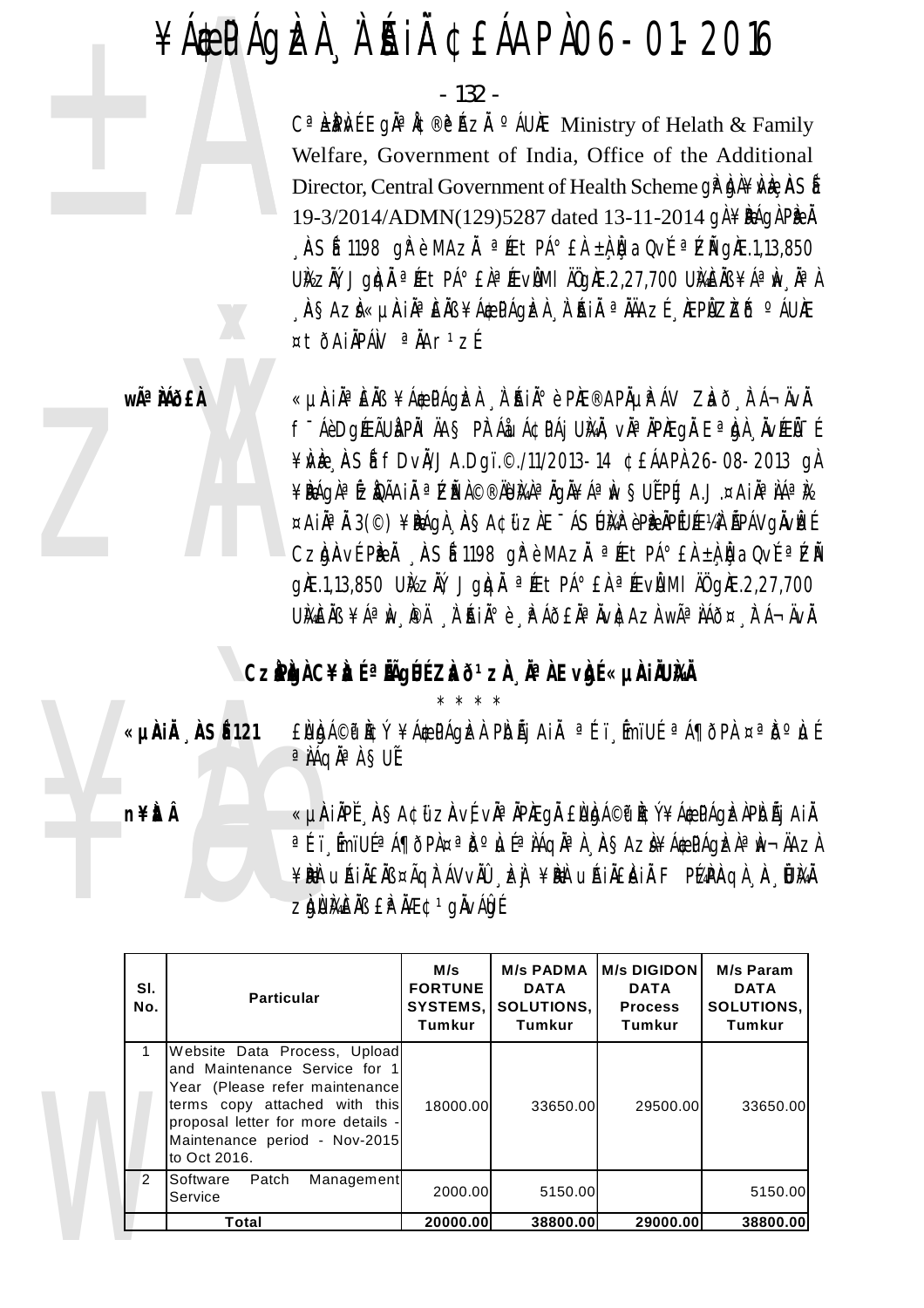$-133 -$ 

<sup>a</sup> HîKQA ZUN hÄINLAS ¥N 2ú FÁ¬ÄVN. M/s FORTUNE SYSTEMS, VĂ<sup>a</sup> ĂPAEGĂ E<sup>a</sup> bĂ Cwà Ph<sup>a</sup> la ziga CAzigégAE. 20,000/ - UMEÄBEPÄÆ¢1zÄ, EL ªÆvPĚPÁAILÁðzÁ±À¤ÃrgĪÀ ASAzL WIMÉLÄEJEÄVIDI<sup>a</sup> ÄAdægáwUÁV ¥Á\$PÁgIzI i A A A a A Aazíª ÄAr<sup>1</sup>zí

wêÀÁð£À

**n¥itÂ** 

«µÀIÀªÈÄß ¥Á¢PÁQÈÀ À ÁIÀºè PÆ®APĵPÁV ZLO, FÁ¬ÄvÄ. M/s FORTUNE SYSTEMS, vÀ<sup>a</sup> Aplega gh i Ut gif. 20,000/-UNUÍ PÁAINÁÕZÁ±N¤ÃrqNªNZPĚ, N`ÍAIN°èWN £ÍEÃVNHA C£ŇªÍEÃZEÍ  $\mathbb{E}[\mathbf{A} \cap \mathbf{A}] = \mathbf{A} \cap \mathbf{A}$ 

«µÀiÅ ÀSÉ 122 a Aglaiteon A.B.B.E.A. 67/1 or e ¤ a láot a lághwha a la hAzaain ∵₽EEA ÄVDÆ PÁA¥ËAQϤªÌÁðt PÁªÄUÁj.

> «µÀIAPĚ "ASA¢űzAvÉ <sup>a</sup> AgMEgA UÁ@AzA "PŐ EASgï 67/1 gì è PhäzáAi "PE ¤ª láot ª lágha P᪠luáj Ai mághjuí CE Nª ÆÃZE ÉZÆGÍVZN, PÁª NUÁJ AINENS ¥ÁQNA©Ü ) FÁVGNVIZÉ DEN PI QPI PÁA¥ËAQI ¤ªIÁÕt ªIÁQIªIP® PI mAQDIEP QIªIC®E PÁA¥ËAQϤ<sup>a</sup>ÀÁÕt PÁªÄUÁjAİÄÄ CªLEPPÁVZÄÝ, F P® PÁV CAZÁdÄ <sup>a</sup> Æv**i**gÆ. 25.00 ®PNMÄ CªLPPAVZŇ, C£ÄªÉAZEUÁV ¥Á\$PÁQIZI I AJÄ ªÄÄAZͪÄAr1ZÍ

- wê Mõ£À
- «µAIĪÈÄß ¥Á\$PÁgÞÀ À ÁIĺè PÆ®APĵPÁV ZÞÒ FÁ¬ÄvÄ °ÁUNE GNE.25.00 ®PIUMA CAZÁdÄ ªÆvÈZPèPÁªÄUÁjAIÄEÄB VÚÉÄPƼPÄ CEĪÆÃ¢ ÀÁ¬ÄVÄ.
- «µÀIÄ ÀSÉ 123 a Aglaitegh PD EASgi 67/1 grè¤a Aota Agawana PAZAAIA ∵PEAªĂvĂŨPÁðÀRZȪĂÀ VSQÁªLAÄNºèQÃQÁ APÄÄZAHÀPĚºÆ¸LAV PÉLYAPÉ Á« PÉLGIAJNA PÁ<sup>a</sup> AUAj.

«LIAIAPĚ ASA¢űZAVÉ ¥Á\$PÁQIZA ªIN¬ÄAZA ªIQIGAEQI PÕ **n¥itÂ** £A§gï 67/1 <sup>a</sup> ÄvÄÛ PÁåvAZk<sup>a</sup> A, İn §qÁª LIA I İ è QÃqÁ , P ÄÄZIA I Ä ¤ªÀÁÕt PÁªÀUÁj AIÀEÀB VÚEAPÆArzÀY, EÀ PÀ GUN2UÉ ¤Ãj EÀ a pa în ia Calpp Avgăa îzi Azajgiore îminar di Xe «eagulază , NAA ¤UNCNEN-1PPEAQN ºPE, DEAV PPE¼PÉ A«AINIENS PPEQPAIN®A CEN<sup>a</sup> ÆÃZEÍ PÆÃJ ¥Á¢PÁGÞA À ÁN <sup>a</sup> NAZÍ <sup>a</sup> NAr<sup>1</sup>zÍ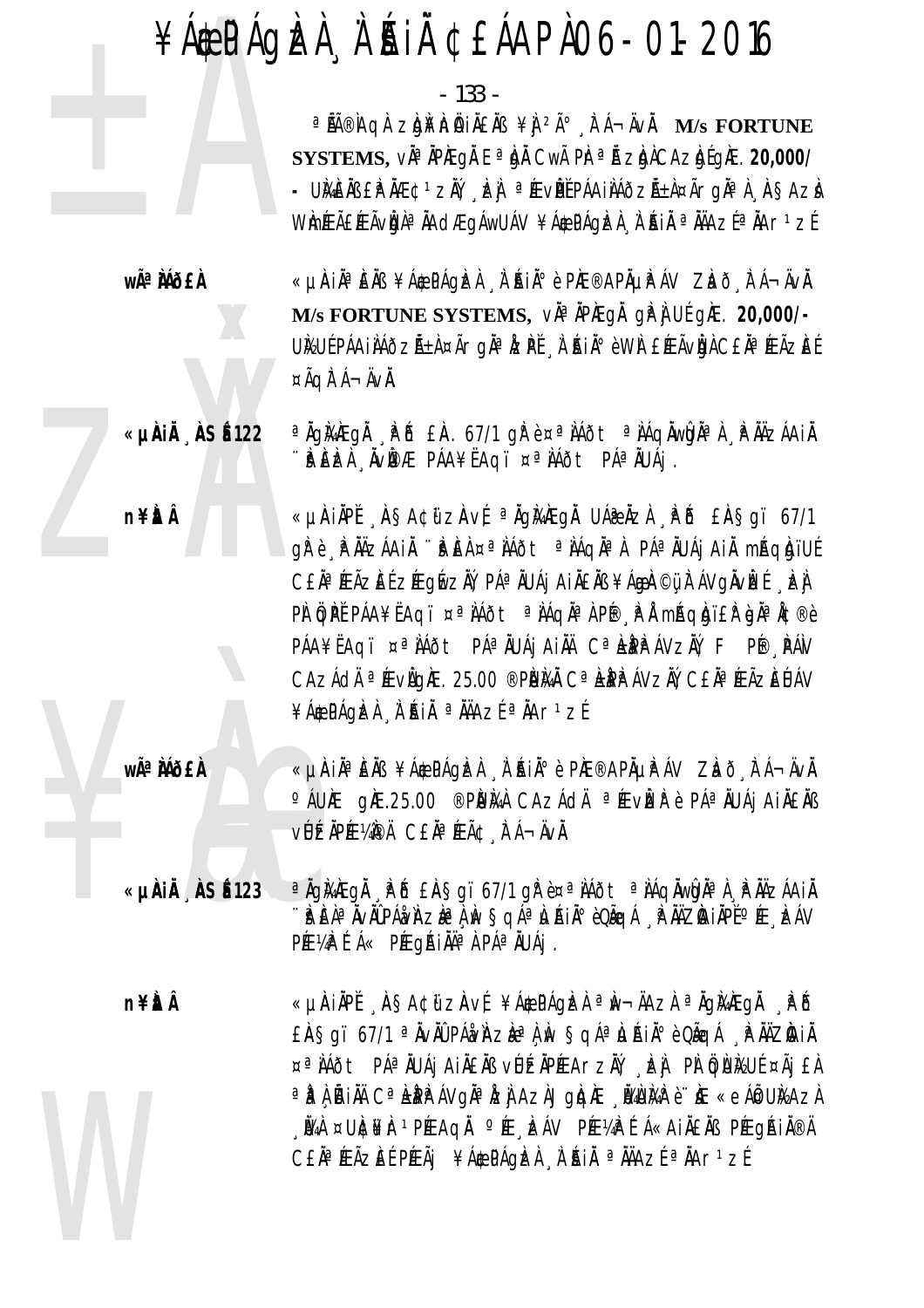$-134 -$ 

**wÃ<sup>a</sup> Mõ£À** 

n¥ÈÂ

«µAIĪÈÄB ¥Á¢PÁgÞZÀ "À AIİè PÆ®APĵPÁV ZÞO", FÁ¬ÄvÄ. , 1z) PI ÖDIYUEPÄrAIÄĪ İEª İP A ÖCª LEPIP ÁVGĪ İIZ) AZAJGİQÄ , LAUMAR è DE «eÁG¤UMAZÀ, LAI¤UNCIENT PÉEAQĂ PÉEVARÉ DA<AIÄEÄB PÆgÁIN®Ä CENªÆÃ¢ FÁ¬ÄVN.

¥Á\$PÁQI¢AZICEĪÆÃZEUÆArQI¤}«EÁå NIGEIB C©P I¢PEIr PA «µÀiÅ ÀSÉ 124 ¤U)¢ŵÀĽzĂ ªµdumĂ¥ÇtðUÆArgĂªλ«£Áå¸WmPæA¤ªÃ±EWMEÄB ©qÄUIqÉ <sup>a</sup> IIÁqĪ I SUÉ

> «µÄIÄPĚ ÄSA¢űZÄvÉ¥Á@PÁQÌCAZÌC£ĂªÆÃZÈÉ¥IQÉÄ P®ªÇAZĂ «EÁå NIKEIN C©PICI¥Ir "IPÄ ¤UICIVI LZI ª LIDUIZVAVI º GIEN PÁ A PÁ±P EAB S¼PPEAQA EAVDA «EAA ER EA ¤ A LENMEAB ©qiulgéªi.Aqi@A ªiEk \_iPëgivAbt Dzigé \_iPAðgizi \_ivæi-UMAvt AILAª LEà «EÁå UNEN ¥Á¢PÁQI¢AZÀCEĂª ÆÃZEĹ¥IQEÀ¢EÁAPI¢AZÀ UI LIKLZĂ <sup>a</sup> LIBZE¼UÁV C©P I¢I¥Ir 1 J - Á褪ѱEÙMEIN ©qÄUIqÉ ¥IQAIÄ®Ä MEa TÁVZÍ °ÁUÁV EAvPI¥PIGINEUMPèLZI ªILIBUMÄ ¥ÇtöUÆArgĪÅzÌAzÀ «µÀiŪÈÄß RÁðgÌzÀ UPÄ£PĚ vÄZÄ ¸PÁðgI¢AzI ¤ÃqϪI ¤zÓñEIzINt PIPĪI»¸ÏªI §UÍ «µIAIÄ£I}} A'AIN <sup>a</sup> NAZÍ <sup>a</sup> NAr<sup>1</sup>zÍ

wê MÕ£À

«LIAIĪÈÄB ¥Á\$PÁQIZI A AIĺè PIE®APÄLIPÁV ZIað FÁ¬ÄVÄ. ¥Á\$PÁQÀCAZÀCEĂªÆÃZÈŨÆArgĂªÀF «EÁå¸ÙЍÆÀB C©PÌ¢N"}PÄ PÁÕGEA NVÆŨ UMAVÍ ¤UNE¥F1GĪA UJ LIK LZĂ ª LUDUMA ¥CtÕUÆArqÄVPÉDZDÉ DZ «EÁå UNUÉ¥I µIVIªÁ¥ÁPÁ©PICÞ AIÆÃdEÍ 2021 gÀ <sup>a </sup>PAIN ¤AINa AA BUMAVÍ CEN a ÆÃZEÍ ¤ÃQITÁVQINDE CÁUIE ¢EÁAPI 10-03-2011 QIAZI <sup>a</sup> lo áAIEFà dE (¥) µÌVÀ11) 2031 PĽ NAÕGNCAZA CEŇ<sup>a</sup> ÆÃZEÍ ZÆGÍVZŇ, CZNA ªPAIÄ ¤AIĪIÁªIŁUMAvÉ «£Áå À £PUÉ C£ĂªÆÃZEÉ ¤ÃQĂªÁUÀ  $P$ kqám i n<sup>a</sup> áv ±ñpkqn 5 gn no eáur féns £áuj ápn  $E^{\otimes}$  páv PÁ-ÄN A ÁPÁVOLVE PÁUÁV F »AZÉ CELPEREZERILÁVOLO «£Áå¸ÙЍÆÄB C©t Ì¢ì¥Ir ¸ÌPĂ LzĂ ª LJĎU̼Ă ¥ÇtðUÆArgĂªÌzj Azl LEI «EÁI UMPEI ¤ªÑ±EUMEN ©QÙUIQÉ ªIAQIªI ASAZI ¥Á¢PÁQICAZI AIIIÁªI JÃW PIPILUÆVI IPAS SUI PÁÕQICAZI , ÆPÙª IÁUDZLDEP EIB¥IQAIÄS° ÄZAZĂ, A AIĺ è , P AÕEĪ ÄvICAZA WÃ<sup>a</sup> ÀÁð¤ Å Á ⊣Ä∨À.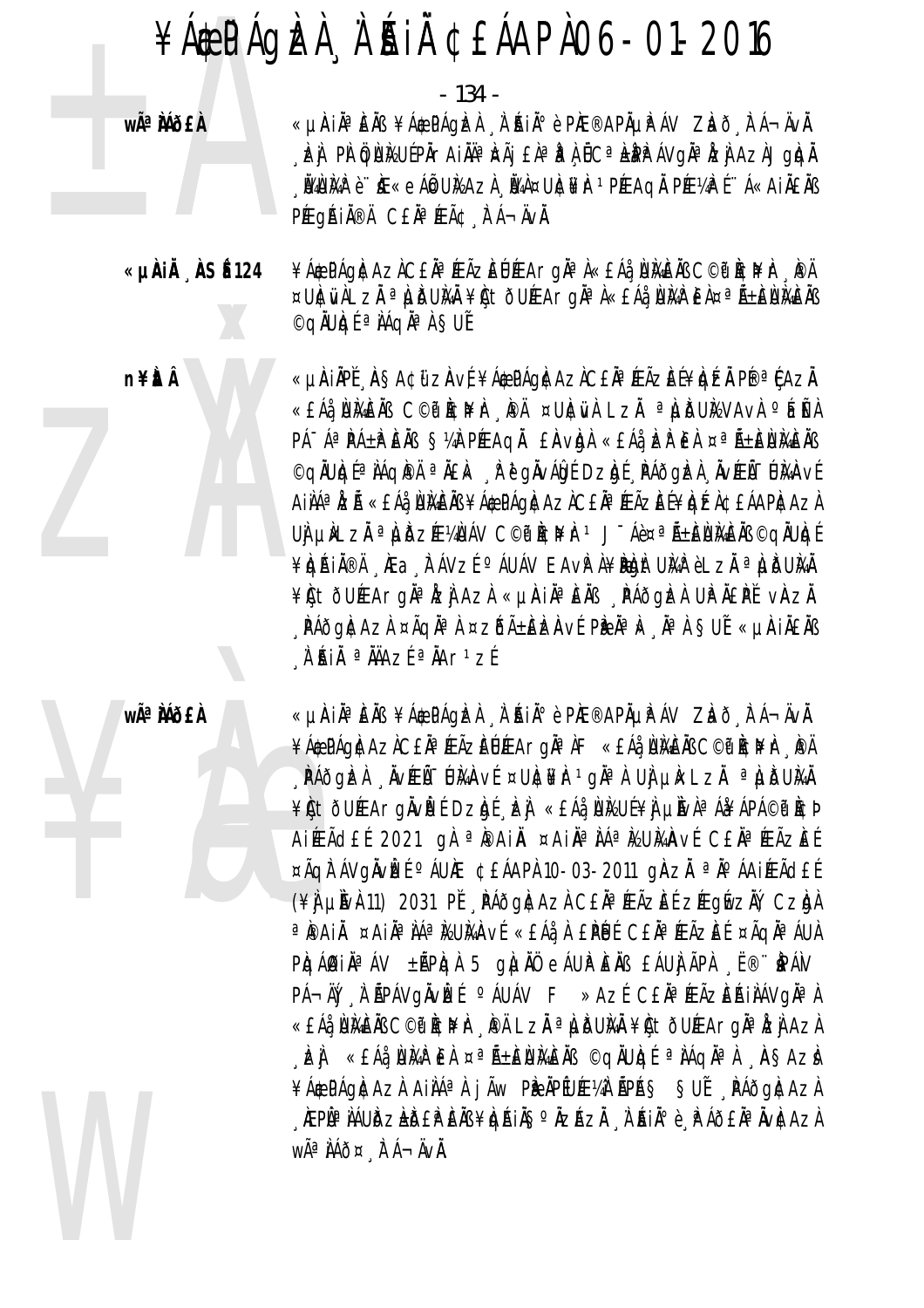$-135 -$ 

«µÀiÅ NSÉ 125 J-ï1-40 gf-ã CAqùi¥Á ï "A¥PD gìû ASAzì `` ke ¥izã±P`EÀB Á¢ÃEÀ 1PƼĪ À SUĚ

**n¥ìt Â** 

«µÄIÄPĚ ÄSA¢űzÄvÉ «µÄIÄPĚ ÄSA¢űzÄvÉvĪÄPÆqÄ PÀ Ì Á UÁRÄZA PÖ EASGI 49 GPè GA B ¤ªIÁÕt ASAZI ºÁº PI ÖLÜMA/¤ªÄ±ELÜMAªIÁºÃPIDININAÄ¥I ºÁQAPÉEÃI ªÄ£Ik R ë qÄvÁÖLÍ « a bullan F Plaph ghwghvir f

| Pæ A | <b>akekzagha that</b>                                  | <b>FJ TT EASGT</b> |  |
|------|--------------------------------------------------------|--------------------|--|
| 1)   | 2A ±AAVPA <sup>a</sup> NAQI ©EI K AANI¥N               | 2749/2015-16       |  |
| (2)  | <b>2A DeAMi gAeAAZA</b>                                | 2750/2015-16       |  |
| 3)   | <b>2 a a</b> w dain a prea - Aleagaaint <del>y</del> a | 2768/2015-16       |  |

, È A A I À ª A À À À PÉArgha A ZÁR DI MA ª LÃQÚ E ¥ À 2ú 1 VI ª À PIE Q À a no áelum ¥á° pé a nviú pirzáai E-ásái "Páaiæãu eæacué dan , Nia ¥j 2î£É ª NÁr AIÆÃd£ÚÉ PI ÖQNMA / ¤ªÑ±ÈNMA , Á¢Ã£ÀCªLPNÉEgĂªÀ§UĚªL) LE ¥LJÉĂ, ÆPÜPPÄ PŰVƼ§ºÄZÁVZŇ, A AIN <sup>a</sup> NAZE wÃ<sup>a</sup> NAQEPAN a NAr<sup>1</sup>zE

wê MÕ£À

«µAIĪÈÄB ¥Á\$PÁGÞEÀ À ÁIĺè PÆ®APĵPÁV ZÞO TÁ¬ÄvÄ. vĂªÄPÆgÅ ªÄºÁ£NbJÀ¥Áº PɪÄvÄÛPÀZÁAiÄ E¯ÁSÉ-ÄAZÀAiÆÃd£ÚÉ G¥AIÆÃV ÀªÀ ``Æ«ÄAIÀ C¼À/AIÀ zÌrÃPÀDAt ¥ÀQÉÀ ¥Ì ºÁGÀ 

vઠÀPAEQÀ vÁ®ÆPÀ, UAE¼ÆQÀ ºÆÃ޽, PÉZÁ¼À UÁ@ÀZÀ , PÕ ǵˀ ÀSÉ126 EASgï 21/1 ghè 2 JPhyf 21 UAAmf REA.21/2 ghè 0-20 UAAmf AEA.21/3 grè 1 JPh f MI AO 4 JPh f 01 UAAm f¥ben + bere SA N a A Av «EÁå ER è CAWa A O AVEA ±APIOA 30 QILIAO ¤ A LENIGEAB ©gÄUIgÉ ª IÁgĪ I SUÉ

n¥ÈÂ «µÀIÀPĚ AŞA¢ữZÀVÉ CFÕZÁQÀÀ ¥Á¢PÁQPĚ ªÄ£k Rě, CEN<sup>a</sup> (Eâv) «EÁ EN EN "AQ EQN<sup>a</sup>) CAW<sup>a</sup>N <sup>o</sup> AvEA ±APIQ) 30 glin ¤ªñ±Elimen ©gnulgí ªiáqiªnví přeáj gnváljí Czlynví ¥ÀA DÊ A INEAIS ¥N 2ð A AV, vÀ ª APAEQA vÁ®ÆPÀ, UAE¼AEQÀ °ÆÃS½, PÉZÁ¼À UÁZ ÀZÀ "PÉD EASGI 21/1 gře 2 JP gÉ 21 UÄAmÉ "AEA. 21/2 gře 0-20 UÄAmf AEA.21/3 gře 1 JPg f MI AÖ 4 JPg f 01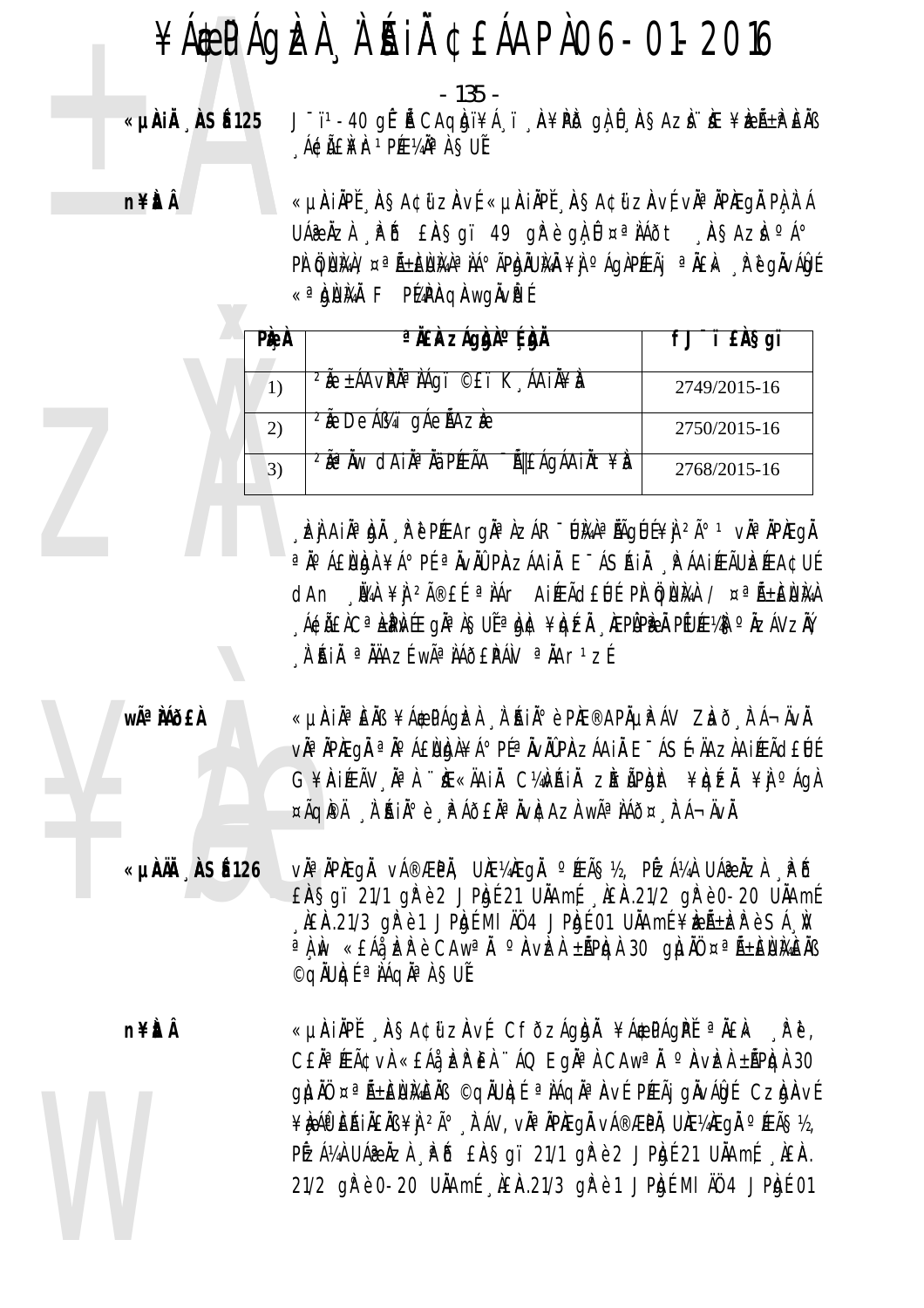$-136 -$ 

UÄAmÉ d«ÄäUÉ ¢EÁAPÀ 09-04-2015 gÀZĂ ELO EA ¥Á\$PÁGLEA A'RIA «µRIA ASÍ 49 gÀ¤tõAIÀZEAIA «£Áå CEAªÆÃZEE ¤Ãr F PIDÃJ AIL «EÁå, À CEI<sup>]</sup> (FÃZEE , IASÍ VILLEA A EIRIPEÃ/ «£Áå Å166/2014-15 ¢£ÁAPÀ 19-06-2015 gÈÀNIĂ ±ĂPÀQÀ 40 GÀUÀO ¤ªÑ±ÊÙŇÈŇ CfðzÁqbÁzÀ 2ѪŇw ªÆ°PŇzï ªŇěÁ»zï ªŇvŇŮ Evbbhülka <sup>o</sup> [ ] Uf©gäUbf<sup>a</sup> jági ávziv, Cfðzágidi ¤<sup>a</sup> ið», a i ápáza CUMÀ PÁª ÄUÁJ UMÈNS ¤ª ID» PÀ F PIOÃJ AIÀ PÁAILAÕZñA ASÍ vÄENFÁ& PÁE/J "ïJM/166/2014-15 ¢EÁAPA 27-08-2015 gAZA PÁAILÁðzÁ±L ¤ÃQLTÁVzLY ¢£ÁAPL 24-05-2014 gl PÁðglzl , ÄVÆÃ "ÁIÄ ª IÁUID, ÆAAIÄAVÍJOIDEà º AVIZI¤ª Á±EIJIKEÄB ©QÄUIDÍ ªÌIÁQĪÀ . AŞAZÌ ¤UÈI¥È . TAVQĪÀ PÁªÄUÁjUMÈÄß ¥Ctðuƽ1gĪÅzÁV ¥Á\$PÁgÞA PÁAiÄPA PÁAiÄð¥Á®PA C©AIĂAVQQĂ OÁUÆ ¥AZÁ¬ÄĴC©P Ì¢Þ C¢PÁj, OÚÑEP Ì⁄i UÁ? À ¥ÀZÁ¬ÄĴ vÀªÀPÆGÀ vÁ®ÆPÀ gÈÀgÀ ¥À/è ¢£ÁAPÀ 18-11-2015 ghzh <sup>a</sup>bht ¤Ãrghahzh Azh beh «EAa beh EA CAwah Ohvbeh ±ÃPIQÀ30 g|UIѤªÃ±ENIGEÀB ©qÄUIQɪÌÁqĪÀ ASAZÌ«µAIĪÈÄB . NEPÜLZIZIÓ Ó ÁUNE ¤ tö AINPÁN ¥Á¢PÁQIZA. N. IAIN CEN ¤ FEÃZIELJÁV  $a$ Å $Ar$ <sup>1</sup> $Zf$ 

wêÀÁÕ£À

«µAIĪÈÄß 'À ʿŔIĂº èZbð 'Ìr Á¬ÄvÄ. vĪÄPÆgÄ vÁ®ÆPÄ, UƼÆgÄ O ÆÃS½, PEZÁ¼I UÁZI LE DE LAS que 21/1 qi è 2 JPIqE 21 UILAME  $\hat{A}$  E.A. 21/2 g  $\hat{R}$  è 0-20 UNAmé  $\hat{A}$  E.A. 21/3 g  $\hat{R}$  è 1 JPh  $\hat{C}$  MI  $\hat{A}$ 0 4 JPh  $\hat{C}$ 01 UNAmÉ ¥REѱRA CEN<sup>a</sup> ÆÃ¢vA «EÁå RAP è PÁðgRA NVÆÑ-É "ÀSÍ ECE/08/nn¦/2013 ¢EÁAPÀ 24-05-2014 gÀvÍ JglqiEÃ °Avizi ¤ªñ±ieiumi ©qiluiqlue ¤uidi¥ir 1 gila paa iuaj umeio ¥Qtöuƽ1zŇ, AŞAz¥LÜ ÜZÄAIÄ A ÜHÄAzAzIrÃPIght ¥WPEÄB ¥IQEÄ RUQIALZI AZI «EÁI ERU"ÁQ EQIALA ALAQEÃ ORVEL ±ÃPIQI 30 QILIN ¤ªÃ±ENMEIB ©QINUQE ªIAQI®A A AINºè A ÁÕEĪÄVÆAZÀ WêÌÁÕ¤ A Á¬ÄVÄ.

vì<sup>a</sup> ìpiegì vá®æpì. Pì ì á °éeã§½. giauá¥igì uáæizì Põ ǵˀ ÀSÉ 127 EASgï 1/8 ghè 0-08 UAAmÉ a AvAU LEA.6/5 ghè « 1Ato 1 JPhi 32 UÄAmE MI AÜ 2 JPAgE ¥AZALER è SA N <sup>a</sup> A M «EA LER è ''AQ G½¢gĂªÀ G½PÉ ±ÃPkqÀ 40 gÙNÖ ¤ªÃ±ÈÙMÈÑS ©qÄUkqÉ ªÀÁqĂªÀ ŞUÊ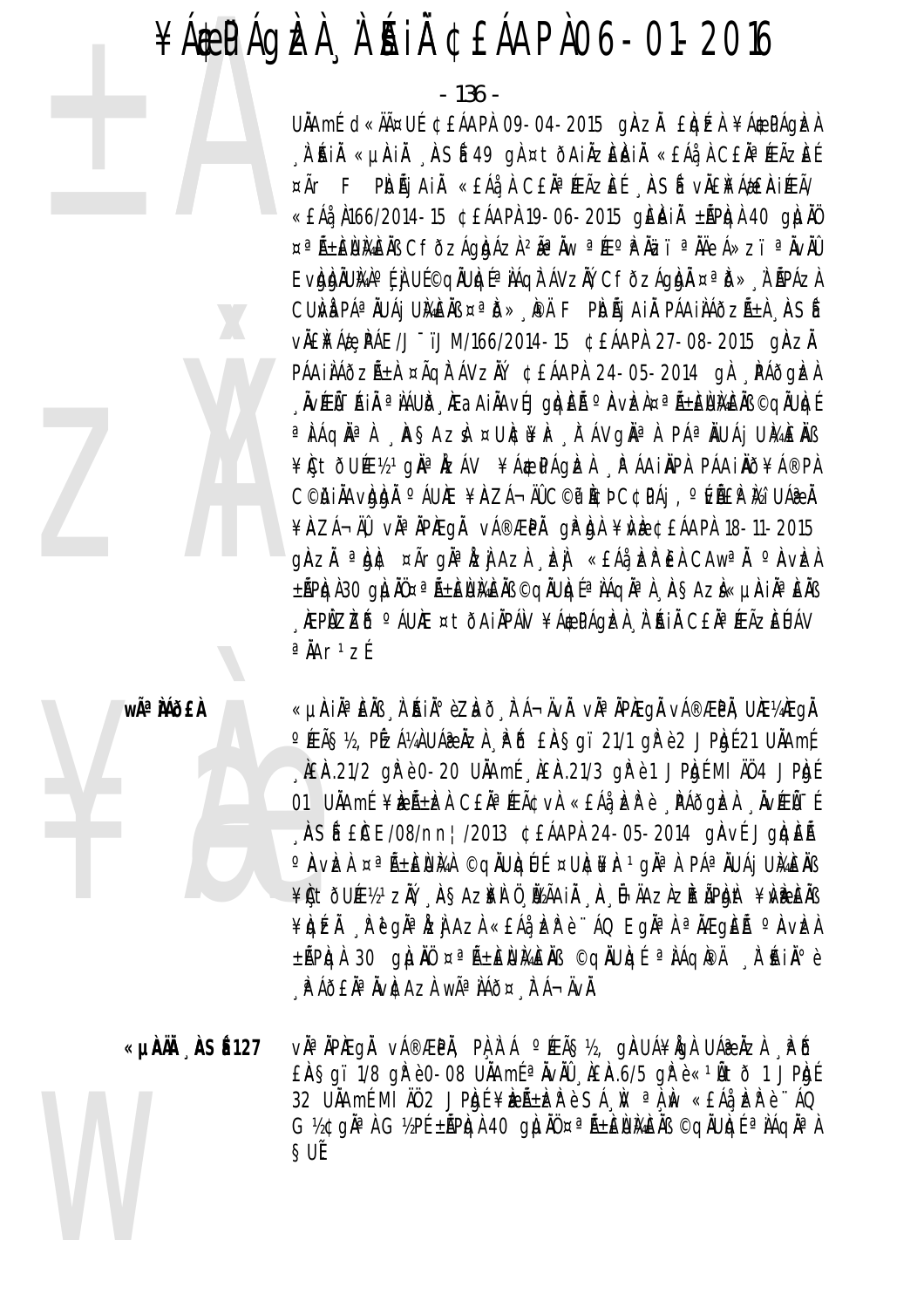$-137 -$ 

**n¥itÂ** 



OFEÃS½, giauá¥igi uáæizi . Pó £iasgï 1/8 gi è 0-08 uilamé <sup>a</sup> ÄvÄÜ , AEA.6/5 gR è «<sup>1</sup>Ätõ 1 JPhgÉ 32 UÄAmÉ MI ÄÜ 2 JPhgÉ d«ÄĤUÉ ¢£ÁAPÀ 04-02-2012 gÀZÀ £IgÉA ¥Á\$PÁGIZÀ À AI «µAIÄ ASÍ06 gì¤tðAIÄZEAIÄ «EÁå I CEĪÆÃZEͤÃr F PIDÃI AIĂ «EÁå À CEĂªÆÃZIEÍ ASÍ VILLIPA AENIÆÃ/«EÁå N313/ 2011-12 ¢EÁAPI02-07-2012 gEAIA ±APIgl60 gIJAܤ<sup>a</sup>A+EUMEAB CFÕZÁGADÁZÀ 2À ªÄĤgÁdÄ ©£ï -Ã|| ªÁPÀ gÁdÄ JASĪÌPÀDÀ <sup>o</sup> [ ] U [ © q ] U [ a ] A q ] A V z ] ( C f ð z Á g b] a a b » a ' [ [ P A z ] C U l / 1 P绀UÁj UMÈŇ ¤ªĎ» PÄ F PIDÃj AIÀ PÁAINÁÕZÁ±I. IASÍ VÄENFÁ& \_PÁE/J ~ ïJM/313/2011-12 ¢£ÁAPÀ03-12-2015 gÀZĂ PÁAIÀÁðZÁ±À ¤ÃQ) ÁVZŇ LA «£Áå PĚC£ĂªÆÃZEɤÃQĂªÀ PĂAIĂZP è «¢ữ qĂªÀ uniwên về Jī Áè PÁª NUÁi UNAENB ¥Ù tõuke½1 gha Izáv Dainapina, ªÄ°Á£ÙIgI¥Á°PÉ vĪÄPIÆgÄ gIªIgI ¥ÌvIe "IASÍ vĪÄ¥Á/vÁA±Á/ 1Dqï-11/2015-16 ¢ £ÁAPÀ 05-01-2016 q }¥N ELÀIÀ ° ÁUÆ F PIDÃI AIN PAAINPA PAAINO¥Á®PA C©HINAVION ªIDIC ¤ÃrzIV , E) ª gicaileini ±āPiqi 40 giulö¤ªā±EiUMEIB ©qiulqeªiAqi¤l SUÍ MEPN ZIZIÓ Ó ÁUME ¤ tÖAINPÁN ¥Á#PÁQIZI NÍAIN C£ÄªÆÃZÈÚÁV ªÄAr1zÉ

«µÀIÀPĚ "ASA¢üzAvÉ CfðzÁgbi ¥Á¢PÁgPĚ ªÄ£k "Pě,

CAW<sup>a</sup>n «EAa, a EPUE CEN<sup>a</sup> FEÃZEE ¤Ãr, «EAa, EP e "AO Egna)

±ÃPIQÀ 40 giuno ¤ªÃ±IENMENS ©qiUlqé ªIAqiAªAvé PREÃj givAlgé Czynuí¥èń léni lis ¥) <sup>2ð</sup> "FÁV, vìª ipiegì vá®ÆPì, pì ì Á

wêÀÁð£À

«µÀIẰªÈÄß À KIĂºè Zhờ FÁ¬ÄvÄ. vÀªĂPÆqÄ vÁ®ÆPĂ, PÀ À Á OFEÃS½, giauá¥igi uáæizi Pó Ensgi 1/8 grè0-08 ulamé <sup>a</sup> ÄvÄÜ , LEA.6/5 gR è «<sup>1</sup>Ãtõ 1 JPhgÉ 32 UÄAmÉ MI ÄÜ 2 JPhgÉ ¥ÈZñÈZÀ CE ĤÉZâvÀ «EÁå ÈZPÈÀ J Áè PÁªÄUÁjUMÈÄB ¥ÇtõUƽºgĪĬzjAzi∘ÁUÆ ¸PÁðgizi ¸IvÆĨ-É ¸ASÍ £ICE/ 08/nn | /2013 CEÁAPÀ 24-05-2014 gÀVÉ ÀSAZIFÀ Ö İZÃAIÀ , À , Ô-ÄAZÀ ZIIrÃPIQIIt ¥IVIP EĂB ¥IQÉÄ , lì ĕ gil<sup>a j</sup>izi, AzÀ «EÁå, Izi? è ``AQ Egăª A±ÃPIqA40 g|uliŭ¤ªÃ±ENMENS ©g|iUIqEª IAqIPA A`Ajİè A AÕEÄ<sup>a</sup>ÄvÆAZA wêÀÁÕ¤ A Á¬ÄvÄ.

**ǵˀ ÀSÉ128** vĂªĂPÆgÅ vÁ®ÆPÅ, UƼÆgÅ °ÆÃ§½, UƼÆgÅ UÁ@ÅzÀ . PÕ  $E$ A Sgï 80/2 gře MI A $0 \leq 1$ A to 1 J Phpf 24.08 UA Amf ¥bzA ± bz Pe SÁ N<sup>a</sup> A N «EÁ LE PE" AQ G12C CI2PE ±APICA 30 CILIAO ¤ªÑ±ÈÙMÈÄB ©qÄUIqÉ ªIAqĪI SUÉ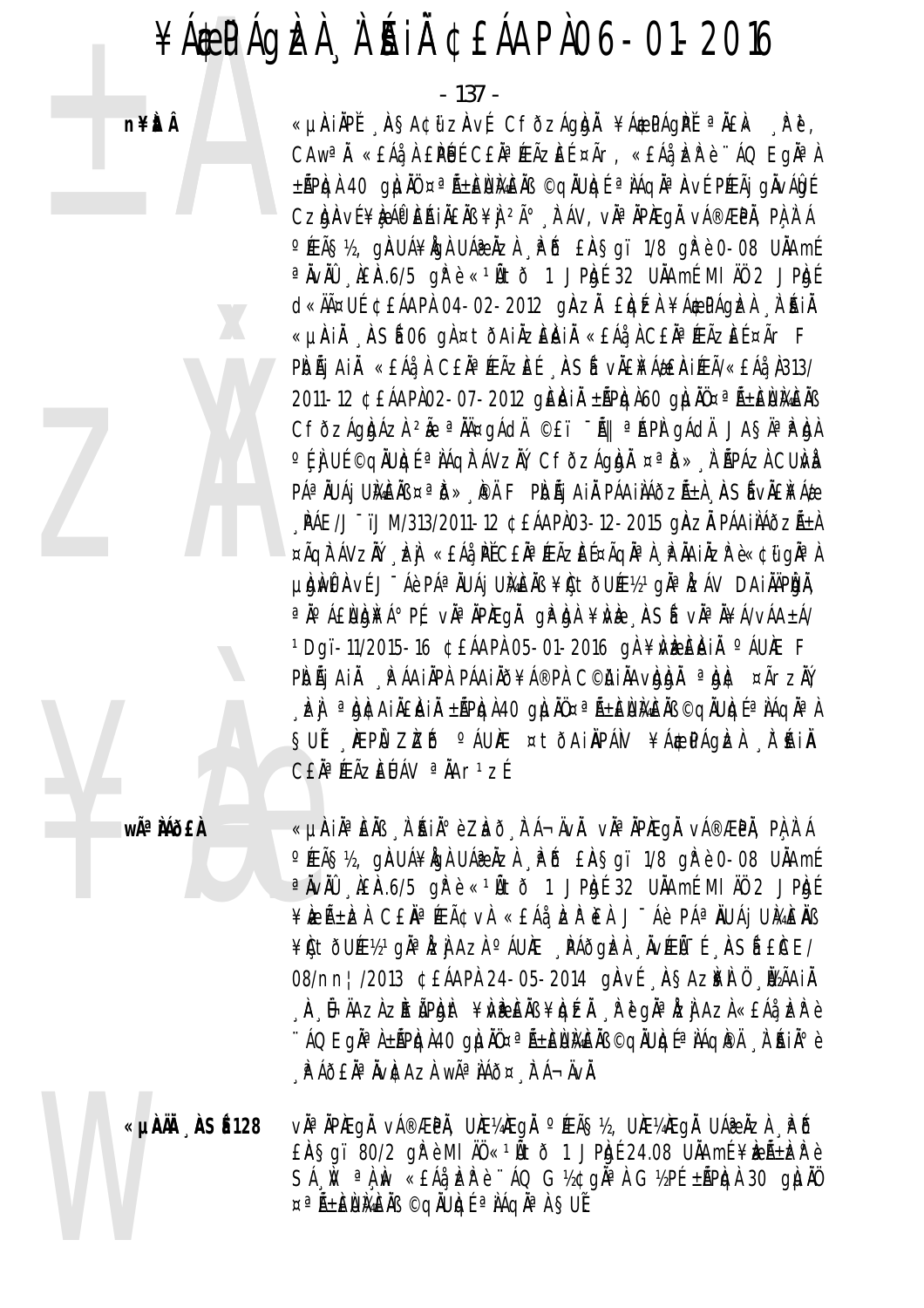n¥itÂ



**wÃ<sup>a</sup> Mõ£À** 

 $-138 -$ 

«µÀIÀPĚ "ASA¢űzAvÉ CfðzÁgh) ¥Á¢PÁgPĚ ªÄ£k "Pě, CAW<sup>a</sup>n «EAa, a EPUE CEN<sup>a</sup> FEÃZEE ¤Ãr, «EAa, EP è "AQ Egna) ±ÃPIQÀ 30 g|UIÙ ¤ªÃ±IEÙIMEÀB ©QÄUIQÉ ªIAQĪÄVÉ PÉEÃJ gÄVAIGÉ Czynaví¥&áf EáinEns¥) <sup>2</sup>ð A ÁV, vn<sup>a</sup> APAEgn vá®ÆPn, UAE¼AEgn O ÆÃS½, UƼÆgÅ UÁæÅzÀ PÕ EÀSqï 80/2 gPèMI ÄŪ«1Ãtð 1 JPh 24.08 UNAmE d«ÄĤUE ¢EÁAPA 23-12-2014 gAZA ELGEA ¥ÁÆPÁGEA A ŘIĂ «µŘIĂ "ASÍ 41 g) ¤ tÕAIÄZEŘIÄ «EÁå, A CEĂª ÆÃZEE¤Ãr F PIDÃJ AIÀ «EÁà ACEĂª ÆÃZEE ASÍ VĂEI¥Á& EÀIPEÃ/«EÁå N87/2014-15 ¢EÁAPÀ 18-02-2015 gÈAIÀ ±ÃPIGA 70 quhù ¤ªñ±èumèn Cfòzáqidázi 2m C¥Ťï µi Ã¥ï JASĪiPidi P绀UÁj UMÈŇ ¤ªĎ» PÄ F PIOÃj AIÄ PÁAIILÁðzÁ±I. ASÍ vÄ£I¥Á& "PÁE/J<sup>-</sup>ïJM/87/2014-15 ¢£ÁAPÀ09-04-2015 gÀZĂ PÁAIÀÁðZÁ±À ¤ÃQ)Ī ÁVZŇ "È) «£Áå"PĚC£ĂªÆÃZ£É¤ÃQĪÀ "PĂAiÅZP è«¢ü gĂªÀ µ bì mề hơ diệ hàng hoài Unive Na trườu trên diệ hoàn ¥h Zá hài C©P ACP CCPAJ, UAE¼AEQA UA®A ¥AZA¬AÛ vÀªAPAEQA QP IQA¥IVE ¢£ÁAPÀ 25-11-2015 QÀ¥NELENIA ºÁUNE F PIOAI AIA PAAIAPA PÁAIÄÕ¥Á®PÀ C©HIÄAvAAAÄ ªAAC ¤ÃrzĂ, EÀ ªAACAIÄEAIÄ ±ÃPICH 30 QILIÑ ¤ªÃ±IEJJKEÄB ©QILUICE ªIÁQIÀªÀ SUÉ , IEPI ZIZÕ O ÁUNE ¤ tÕAINPÁN ¥Á¢PÁGIZA À RIN CENªÆÃZEUÁV ªNAr1ZÉ

«µAIĪÈÄß 'À ʿŔIĂº èZbõ 'À Á¬ÄvÄ. vĂªÄPÆqÄ vÁ®ÆPÄ, UƼÆqÄ °ÆÃ޽, UƼÆgÅ UÁæÅzÀ PŐ £ÀŞgï 80/2 grèMI ÄŬ«1Ãtð 1 JPhjí 24.08 UNAmí ¥DEѱDEN CEN¤PEâvA «EÁà DER EA J-Áè P绀UÁj UMEŇB¥Ctð Uƽ1gĪÅzj AziºÁUÆ PÁðgIzi ÄvÆŰ-É , ASÍ ECE/08/nn | /2013 ¢EÁAPI24-05-2014 gAvÍ, ASAZIFI 0 , ÖZÄAIÄ , IA, Ü-ÄAZA ZIIrÕPIQAt ¥IVIPIEÄB ¥IQIEÄ , IP POJÄ®ÅZI) AZA «£Áå¸Þ£ĥè¨ÁQ G½¢gŇªÀ±ÃPkqÀ30 gluÄÖ¤ªÃ±ÈNM£Äß ©qÄUkqÉ a NAQIPÄ NI ININ PIAJA KOLIA NU AZI WA NAJA NA HA

vìª ÀPÆQÅ vÁ®ÆPÅ, PÀ À Á °ÆÃS½, °Æ£ŐÆP M UÁ@ÅZÀ PÕ ǵˀ ÀSÉ129  $E$ AŞgi 53/2 g $\mathbb P$ è0-23 U $\lambda$ Amé $\angle$ ¥k $\mathbb Z$ Á $\pm$ k $\mathbb P$ èSA $\lambda$  $\lambda$   $\cap$ A $\lambda$ h « $E$ A $\lambda$ <sub>s</sub>k $\lambda$ e $\lambda$ è "AO G½¢gĂªÀ G½PÉ ±ĂPkdÀ 40 gluAO ¤ªÃ±ENAEAB ©gÄUkdÉ <sup>a</sup> IÁqI<sup>a</sup> I SUÍ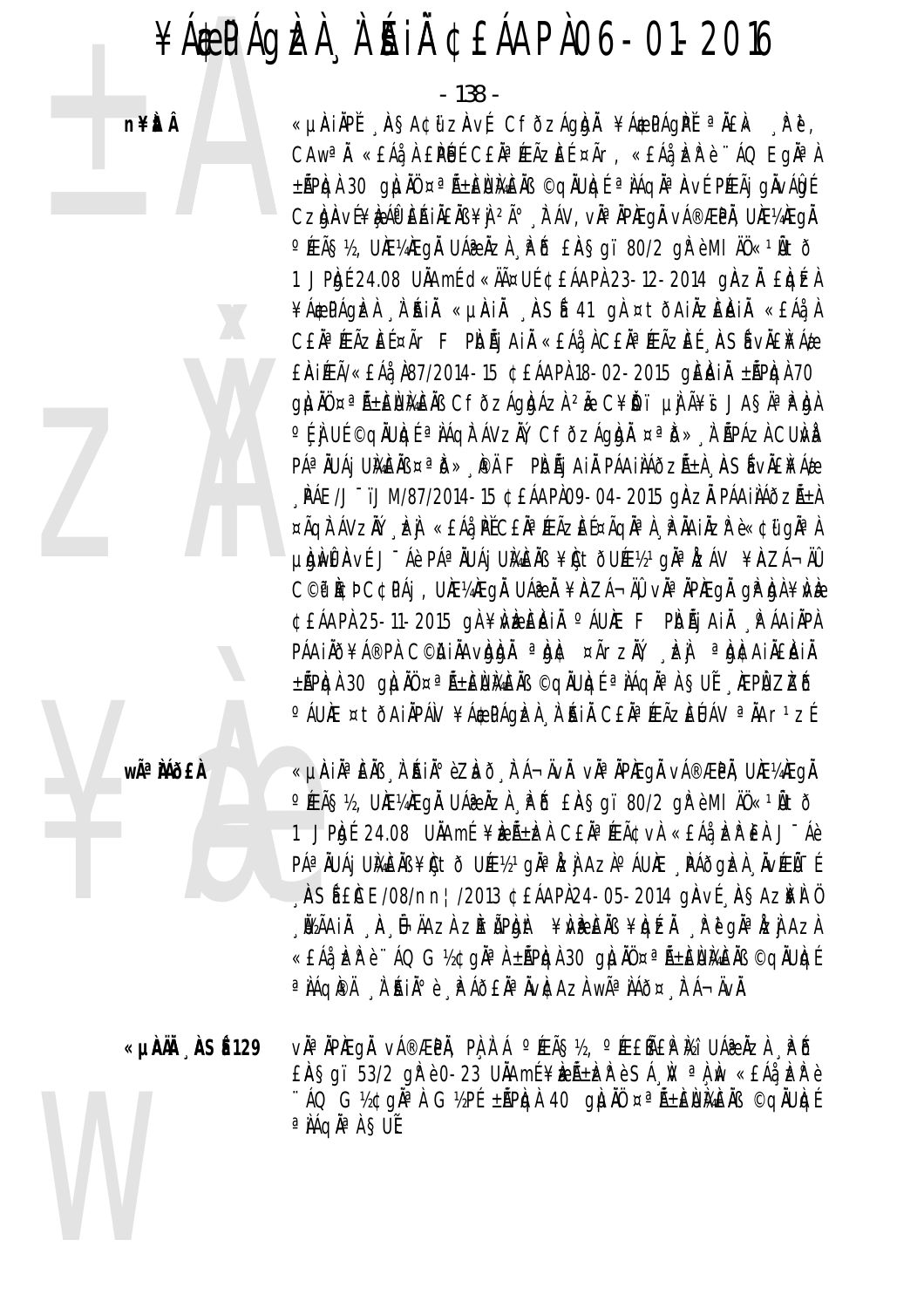$-139$   $-$ 

«µÀIÀPĚ ASA¢ữZAVÉ CFÕZÁQÀNĂ ¥Á\$PÁQPĚ ªÄ£k Rě,

CAW<sup>a</sup>n «EAa, a EPUE CEN<sup>a</sup> FEÃZEE ¤Ãr, «EAa, EP è "AQ Egna)

±ÃPIQÀ 40 giui ¤ªÃ±EUMEIB ©qiUIQÉ ªIAqiAªAvÉ PÆÃJ gilvAIgÉ Czynaví¥èán EáinEns¥j 2ð "káv, vna npregn vá®æpn, pi n·a

OFEÃS½, OFEEÑEPIAI UÁRIZI PO EASQI 53/2 qrè 0-23 UÄAmÉ d«ÄäUÉ ¢£ÁAPÀ 21-05-2011 gÄZÄ £Igizi ¥Á\$PÁgIzi

. À RIA «µRIA , ASÉ 66 gÀ ¤ tòaiàzènià «£Áà, à C£Àª ÆÃzè! ¤Ãr F PIDÃI AIL «EÁLA CELA» ÆÃZEE ASÍ VILLEALEAIEA/ « £Áå, À 49/2011-12 ¢ £ÁAPÀ 06-09-2011 gÈÀNIÀ ±ĂPÀGÀ 60 GÀUAÖ

¤<sup>a</sup>ѱÈÙMÈÑB CfðzÁglgÁzh <sup>2</sup>Å ¦.gkPhalágï ©£ï -Ã||

dAilg᪠AJUEql JASAª Pha º El UE ©qluge ª Aql Avziy CFÕZÁQIDA ¤ªID» A APÁZA CUM PÁªIUÁI UMEIB ¤ªID» PA F

PIDÃJ AIĂ PÁAIILAÕZñI "IASÍ vILENFÁ# PÁE/J¨ïJM/49/2011-12 ¢£ÁAPÀ07-04-2015 gìAzh páaináðzá±a¤ãgìtávzhý "Þi «£Áå Pť

CEN<sup>a</sup> ÆÃZEE ¤ÃQN<sup>a</sup> A ARNAINZP è «¢ü gNa A µIGINEAVE J-Áè PÁ<sup>a</sup> ÄUÁj UMEÄB ¥CtÕUƽ<sup>1</sup>gÄ<sup>a</sup> $k$ záv F PIOÃj AiÄ PÁAIÄPA PÁAIÄÕ¥Á®PÀ C©HIÄAvhhanĂ ªht ¤ÃrzŇ, Li ªhtAIÄ£AIÄ

±ÃPICH 40 QILIÑ ¤ªÃ±IEIJIAEĂB ©QILUICE ªIAQIĂªI SUË , IEPI ZIZÕ °ÁUÆ ¤tðAiÄPÁN ¥Á\$PÁGÞA À ÁH CEĪÆÃZEÚÁV ªÄAr1zÉ

n¥itÂ



**wÃ<sup>a</sup> Mõ£À** 

«µAIĪÈÄß "À AIİè Zhō "È Á¬ÄvÄ. vĪÄPÆgÄ vÁ®ÆPÄ, PÌ À Á OFEÃS½, OFEEÑEPIAI UÁRIZA PO EASQI 53/2 QPè 0-23 UÄAmÉ ¥ÈıÈZÀ CEÀ<sup>a</sup> (EâvÀ «EÁå ÈZP EÀ J<sup>-</sup>Áè PÁªÄUÁj UÄAÈÄB ¥ICtÕUƽ1gĪÀ§UĚAIÌÁªĬZägÁPÃ¥ÌJÁ¥Ì∕È řěgĬªĬ¢®è JAZĂ <sup>o</sup>Ádi zi C¢páj UMÄ A Ú vh<sup>1</sup>zgi. Czpgi oáuk LA CHUMA ª NÁVEÁr PÁª NUÁJ UMA ¥ÇtÖUÆArgĪ NSUÍ «EÁå N C£ĂªÆÃZĒŤÃQĂªÀµbjùÄÙŀkUƼ¥À ÄŬ¸Ĭ¼À¥j 2î£ĹªÀÁr °ÁUÆ , ASAZ¥I Ö, İZAAIÄ, A, İUMAZA¤QAPÄ¥LLA ¥ME¥IQIZI «EAå, İZIP è ``AQ Eqăª A±ÃPIqA40 qilind¤ªã±ENMENS ©qilulqeªiAqI@A , A`Ajă°è A AÕEÄ<sup>a</sup>ÄvÆAZA wêÌÁÕ¤ A Á¬ÄvÄ.

ǵˀ ÀSÉ130

vàªÀPÆQÅ vÁ®ÆPÀ, HrðUgí ºÆÃ޽, Ş.PÁ¥À Öt UÁæÀZÀ PD EASqi 16/2J qr è 0-13.04 UAAmi AEA.16/2<sup>©</sup> qr è 0-13.04 UÄAmf <sup>a</sup> ÄvÄÜ , AEA 16/2r grè1 JP.gf 15.04 UÄAmf MI AÜ 2 JPRI 01.12 UNAmE ¥REA+DR è SA N a A N «EAA DR è JOREA O AVE LÁPGA 30 GILIÖ ¤ªÃ±EUMEAB ©GAUGÉ ª AGA ª À SUÉ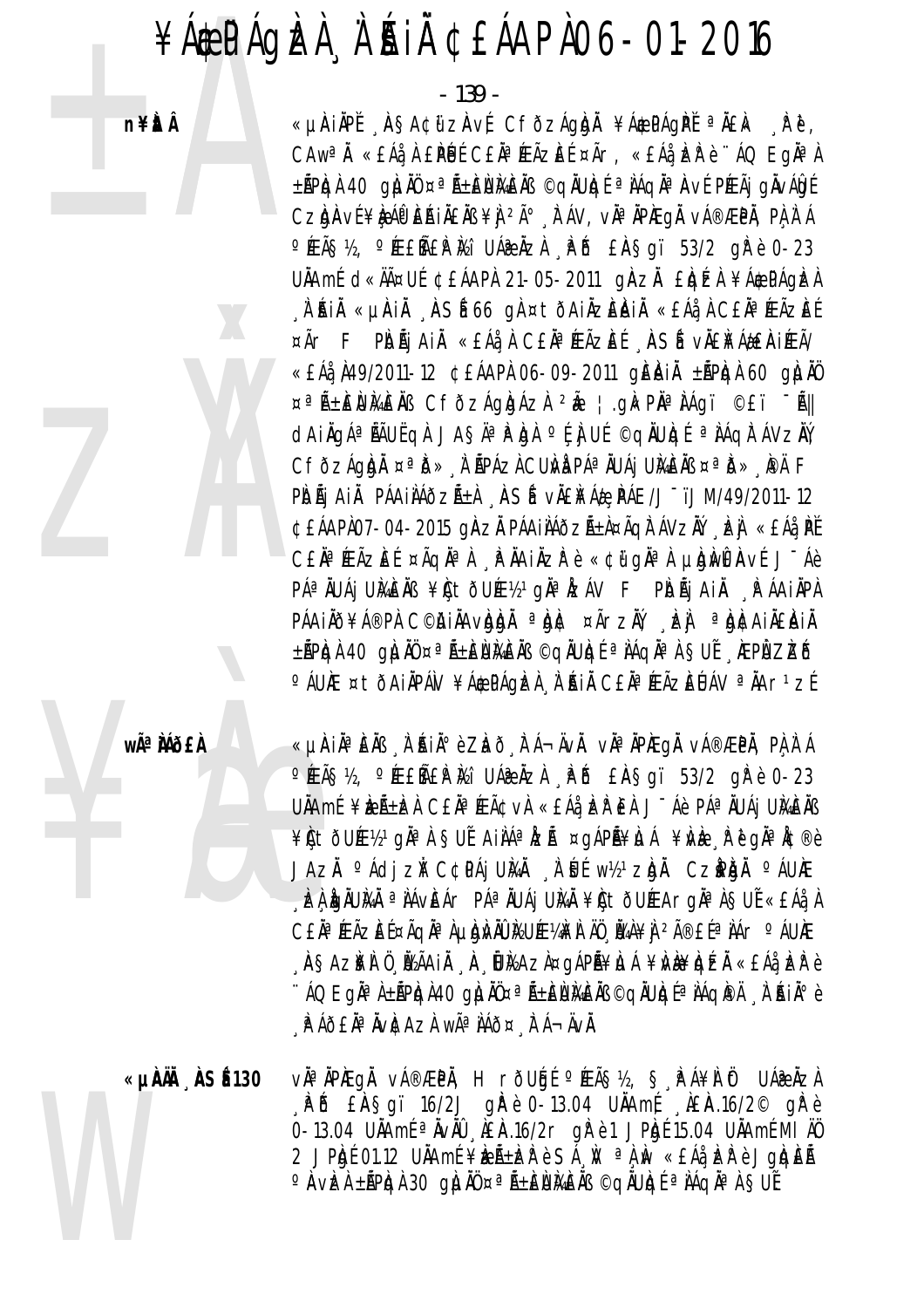n¥itÂ



wê **Mõ£À** 

 $-140 -$ 

«µÀIAPĚ ASA¢ữZAVÉ CFÕZÁGANĂ ¥Á\$PÁGPĚ ªÄ£k Řě, CEN<sup>a</sup> (Eâv) «EÁå, ER EA '' ÁQ EgN<sup>a</sup> A Jg)qEà <sup>o</sup> AvEA ±ÃP)q 30 glin ¤ª Á±Elikelis ©giuldí ª Lágiª Aví Preáj givalgí Czigaví ¥ÀA DÊ AINENS ¥) 2ð À ÁV, VH À PAEGH VÁ®ÆPH, H rÕUGI Ó ÆÃS½, S PÁ¥I Öt UÁPÄZI PŐ EASgï 16/2J gPè 0-13.04 UÄAmÉ  $\hat{A}E\hat{A}$ .16/2<sup>©</sup> g $\hat{B}$ è 0-13.04 U $\hat{A}$ Amé <sup>a</sup> $\hat{A}$ v $\hat{A}0$   $\hat{A}E\hat{A}$ .16/2r g $\hat{B}$ è 1 JP $\hat{B}$ t 15.04 UÄAmÉ MI ÄÖ 2 JP.gf 01.12 UÄAmÉ d«ÄĤUÉ ¢EÁAPA 22-02-2014 ginzi Elgízi ¥á¢págizi "i "hii «µini "insi 140 gi ¤tðAiAzEAIA «EÁa A CEA<sup>a</sup>FEÃZEE ¤Ãr F PDA AIA «EÁa A CEÄ<sup>a</sup>ÉAZEÍ ASÍ VÄENÁZEAIÉA/«EÁ2 119/2013-14 ¢EÁAPA 03-02-2015 GEAIN  $\pm$ APIGI 40 GILIN  $\approx$ <sup>a</sup> A $\pm$ ENIMEIN CFOZAGIGAZI 2 - 1. J T. gindet a NVAU Evidida of i uf ©giluide a lágir ávziv CFÕZÁGIDI ¤ªID» I IPÁZI CUM PÁªIUÁJ UMEIB ¤ªID» PÄ F PIDÃI AIĂ PÁAIILÁÕZñI ASÍ VIENFÁ& PÁE/J~ïJM/119/2013-14 ¢£ÁAPÀ 17-07-2015 gÀZĂ PÁAIÀÁðzñÀ ¤ÃQÀTÁVZŇ ¢£ÁAPÀ 24-05-2014 gì PÁÕgizì NVEŨ-AII <sup>a</sup> IÁUD IEaAIIAVE JgigEÃ °Avizi¤ªã±èiligeiß©qiulo[ªìAqiªì, Aşazi¤ulci¥ir, Fávqiªì P绀UÁjUMÈÄB ¥CtÕUƽ1gĪÅZÁV ¥Á\$PÁgIZA PÁAJÄPA PÁAINŎ¥Á®PNC©ijAINAvIdIdĂ ª lgile ¤Ãrghª lzi Azi , lzi «EÁå, lzi? EA Jgigieñ <sup>o</sup> Avizi ±ăpigi 30 giui ¤ªñ±eumeñ ©giuigí ªiáqiªi ASAZI «µAIĪEÄB KEPI ZIZIS ºAUKE ¤tõAIÄPÁN ¥Á\$PÁGIZA A'AIÀ CEÀ<sup>a</sup> ÆÃZEUÁV <sup>a</sup> ÄAr<sup>1</sup>zí

«µìAiĂªÈÌB "À ʿŔiĂºèZIað "Ìr Á¬ÄvĂ. vĂªĂPĬEgĂ vÁ®ÆPĂ, H rõUfgÉ <sup>o</sup> ÆÃS½, S P Á¥I Ot UÁ PIZA PD EASgï 16/2J grè0-13.04 UÄAmf REA.16/2<sup>©</sup> gPe e 0-13.04 UÄAmf <sup>a</sup> AvAU REA.16/2r gPe e 1 JPRgf 15.04 UNAmf MI A02 JPRgf 01.12 UNAmf ¥REA±RA CEN<sup>a</sup> FEACVA «EÁå, ÞER EÀ J ¯Áè PÁª ÄUÁj UMEÄB ¥È tÕUƽ1 gĪ À SUĽ AIÀÁª ÅZÃ ¤qápã¥ìuá ¥ìvè řěqi¤ř¢®è Jazi °ádi zi C¢pái Umi à Úť W12<sup>1</sup> Zigil. Czipigi <sup>o</sup> áuke jel gäumi <sup>a</sup> jáveár pá<sup>a</sup> juáj umi ¥ÇtöUÆArgĪÀ§UĚ«£Áå¸ÀC£ĂªÆÃZÈɤÃqĪÀµbJkÄŪkUƼ¥ÀÄÖ , ŸAA ¥J <sup>2î</sup>£É ªÌÁr °ÁUÆ ,ÀSAZ¥Ì Ö ,Ÿ2ÃAiĂ ,À,ÛI½AZA ¤gÁPÃ¥LJÁ ¥LVE¥LDÉZÄ «£Áå, LZP è JgLDEà º AVEA±ÃPLDA 30 gLJAŬ ¤ªÑ±ÈÙŀAEÀB ©qĂUIQÉ ªÌAqIPÄ A'ŔIĺè PAÕEĪÄvICAZA WêÌÁÕ¤ ÀÁ-ÄVÀ.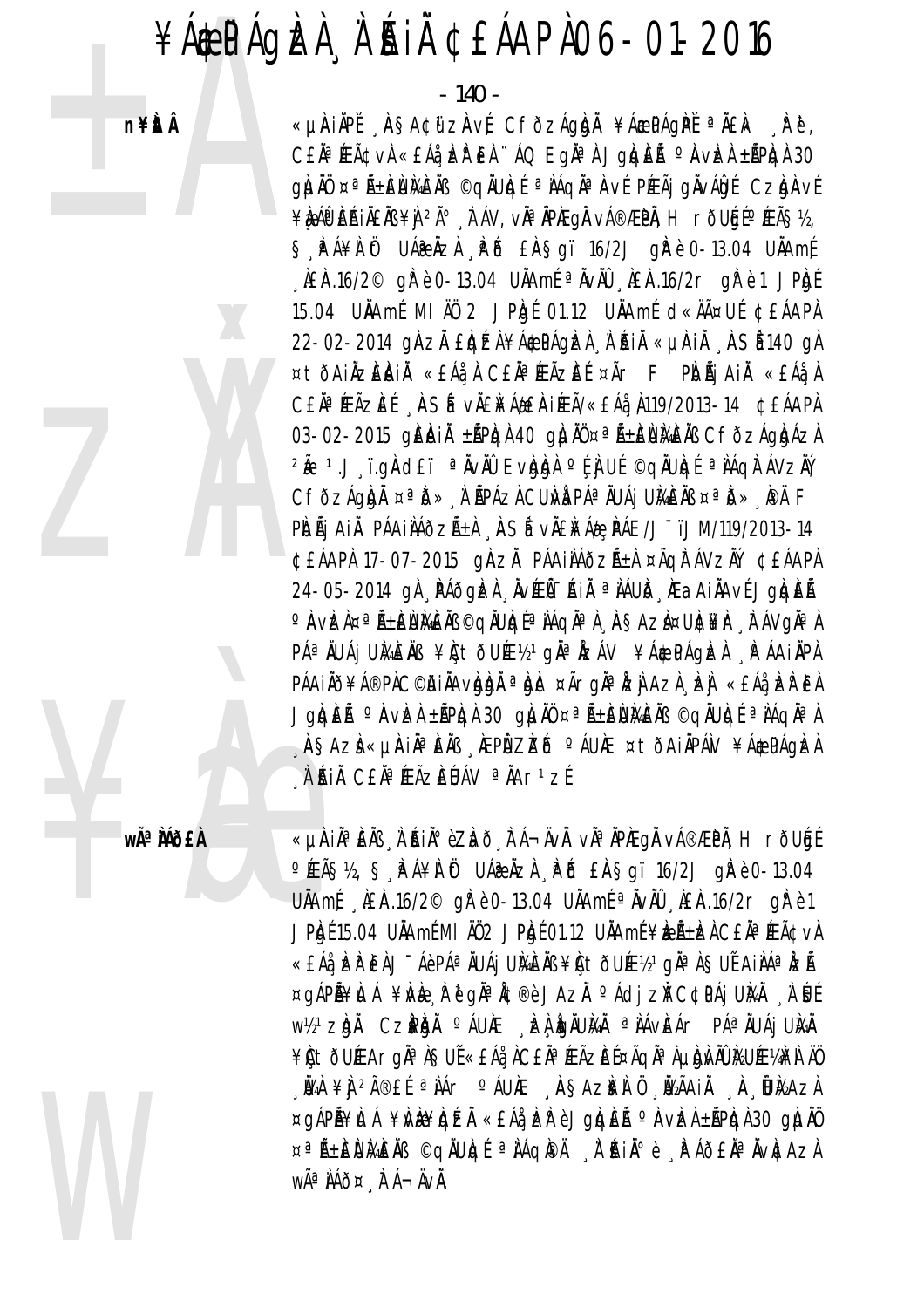- 141 -

«µÀiĂ ÅSÉ 131

vì<sup>a</sup> ìpiegì vá®ÆPì, HrõUgí ºÉÃŞ½, Ş, PÁ¥ì üt UÁæìzì P & EASgi 17/5 g P è 2 J P b E 21 UAA m E L A 17/4 o g P è 1 J P b E 36 UÄAmE<sup>a</sup> ÄvÄÜ , AEA.20/5 grè0-13 UÄAmEMI ÄÜ«1Ätõ 4 JPAgE 30 UÄAmÉ ¥ÌÆÃ±PĚ ªÀ,ÌN GZñÌZÀ «EÁå,À £PÉJÉ CEĂªÆÃZÈÉ  $\Delta \tilde{A}$ q $\tilde{A}^{\alpha}$  $\tilde{A}$  SU $\tilde{B}$ 

n¥ÈLÂ



«LIAIÄPI ASA¢I ZAVI CFÕZÁQIDÁZI 2Ã QQILII ª ÄVÄÜ EVIDIDA ¥Á\$PÁGPĚCFŎ RP. VĪÄPÆGÄ VÁ®ÆPÄ, H rÕUGÉ ºÆÃS½, S PÁ¥I Öt UÁPIZI PŐ EASQI 17/5 grè 2 JPIgÉ 21 UIAmÉ  $\hat{A}$  E.A. 17/4<sup>©</sup> q  $\hat{R}$  è 1 J P apí 36 U A A mí <sup>a</sup>  $\hat{A}$  v A  $\hat{A}$   $\hat{B}$  A  $.20/5$  q  $\hat{R}$  è 0-13 UÄAmÉ MI ÄÜ «1ŰItÕ 4 JPAJÉ 30 UÄAmÉ ¥REıPĚ a A Av GZŰHERA «£Áå À £PÚJÉ C£ĂªÆÃZEÉ ¤ÃQPA PÆÃj ZŇ, ¥ÈÁPÈAJNENB ¥Ì 2ð À ÁV ¥È ÁLKVÀ CKRĂEA ª AAEA F ÁCPAI UNA PIDÃI AIÀ DZÁ±À ¥WE , ASÍ JJ<sup>-</sup>ïJ£ï(nJAP)/1Dgï-566/2011-12 ¢£ÁAPÀ 10-01-2012 gàví <sup>a</sup> Á, kà Gzñ±pi "ke ¥j <sup>a</sup> Ndeáinávgàvke . PÁðgI¢AzICEĪÆÃzEÁIIÁVgI¤lªIºÁAIÆÃdEÍ2031 (¥I µIWH II) <sup>a</sup> A w <sup>a</sup> Paiåzr e Sgåv**l**et <sup>o</sup> AUAE , e j ¥leñ±Pť gA û , A¥PD EgÄvLEÍ PÁðgLaz) CE N<sup>a</sup> FEÃZE A LIÁV gNa Na No ÁA LIFE A 2031 (\] un\AII) qi^@Aii ¤Aii^NUMAvE^AUME PEAðI PIENDA©@ICP ¥Á&PÁQÙЍÀ PÁAILÝ 1987 GÀ PÌPA 32 ª ÀVÀÛ 34 GIÈIAIÀ SQÁª LILLÍ . ÀSA¢ü zìJ <sup>-</sup> Áèp᪠ÄUÁj UMÈÄB «EÁå. ÞÀª IÁº ÃPIdÄ . Avì Rað¤Azì ¤ªið» Īi luidimillí M¼i¥i ÄÖvÁvÁl° PI:Pididi «EÁå IEPÉJɤA IĪiAEÄ Ági I C£ĂªÆÃZĒŤÃQĂªÀ AŞAZÌ«µÀIĂªÈÄB¥Á@PÁQIZÀ À AIÀ ªĂÄAZĹ <sup>a</sup> ÄÄA¢£À AEPÙ¤tÕAiÄPÁN <sup>a</sup> ÄAr<sup>1</sup>zÉ

wê MÕ£À

«µÀin è Èn II à Àin à è Phe®aphµp áv Zað Fá¬ävn. ¥è Álkva via ipiegi vá®æpi, Hrðugí ºíeã§½, §, Pá¥i öt uáæizi P & EASqi 17/5 g P è 2 J P b [ 21 UAA m [ LEA.17/4 % g P è 1 J P b [ 36 UÄAmf <sup>a</sup> ÄvÄÛ , AEA.20/5 g/f è 0-13 UÄAmf MI ÄÖ «<sup>1</sup>Ätõ 4 JPAgf 30 UNAmE ¥DEѱDZA ªAN «EÁAN CENªPEÃZEE ¤ÃQNªA ASAZA J-Áè ZÁR-UMÈNB ¥Ì 2ð 1PÆAQA EAVDA ¤AIN<sup>a</sup> HÁEN AQA ¥ÁªIN I ÁPÁZI ±Ä®UIGEIB ¥ÁªIN1PÉEAQI PEÁðI PI ENIGI ªIVIÚ UÁR LÁAVAL AIÆÃ CEA PÁAILÝ 1961 (WZLYA 12015) PIPA 17 GIAVE ªPAIÄ ¤AIĪIÁªI½UI¼I ¥PÁQI vÁvÁI°PI «£Áå I £PÍJÉ C£ĬªÆÃZEÉ ¤ÃQI®Ä À AIA°è PÁÕ£ĂªÄvICAZÀ wêÀÁÕ¤ FÁ¬ÄvÄ.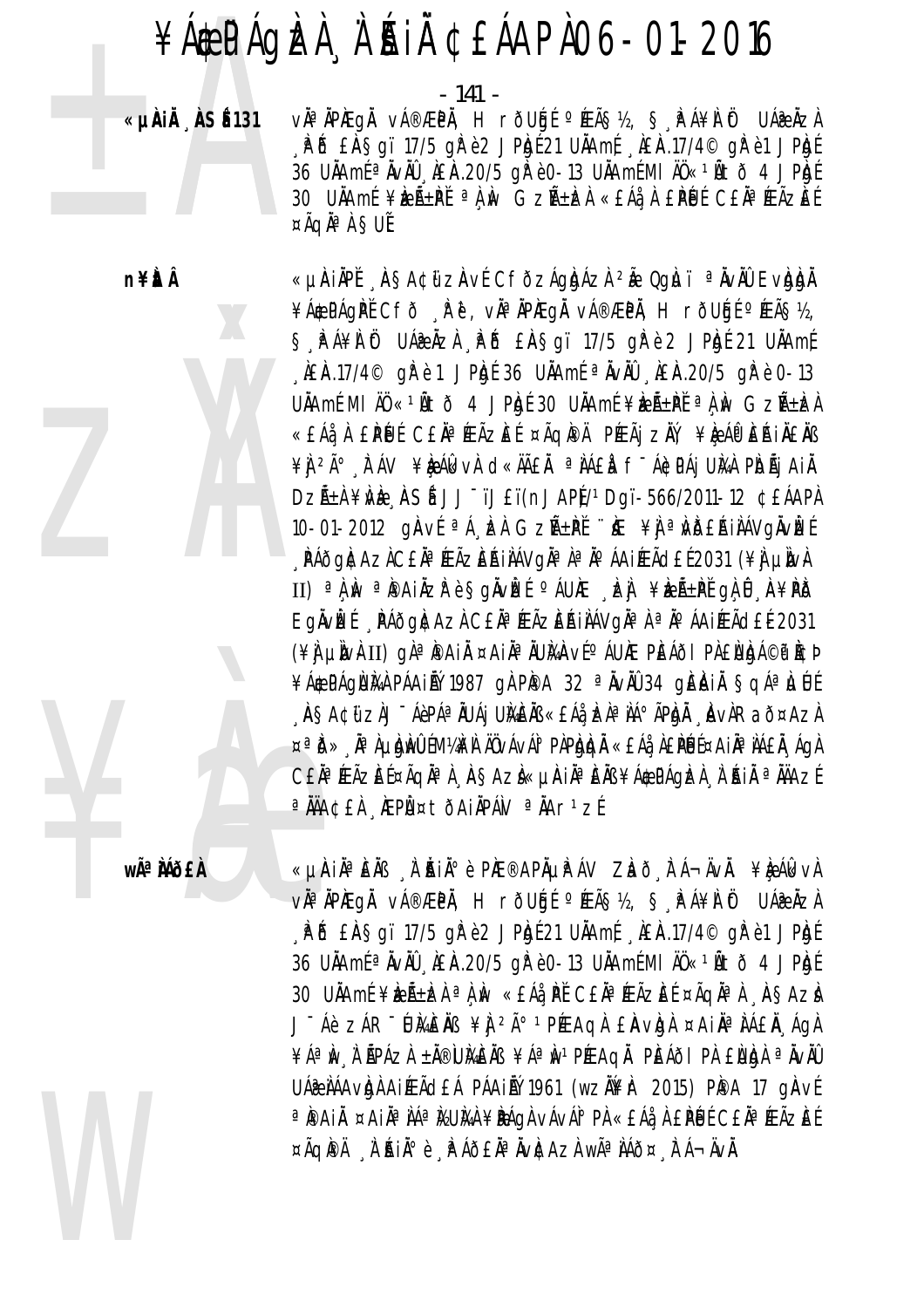«µÀiÅ NSÉ 132

- 142 -

vઠÀPÆgÅ vÁ®ÆPÅ, PA À Á ºÆÃS½, "WP ÀAUP UÁ@ ÀzÀ "PD EASgï 69/1 gì è MI AO « 10 to 2 JPb 27 UAAmE ¥ben + PE a A N Gzѱèz) «EÁà, À EPÙÉ CEÀª ÆÃZÈÉ ¤ÃqÀª À SUĚ

**n¥itÂ** 



wêMÕ£À

«µAIÄPĬ AŞA¢ữZAvÍ CFÕZÁgIdÁZI 2Ă AFêAIÄ ©£ï °EÀªĂAVÀIÄå EªÀJĂ ¥Á\$PÁQPĚ Cfð Įrĕ, vĪÄPÆQÄ vÁ®ÆPÄ, PA À Á º ÆÃS½, NÀ HAUP UÁZ AZA PÕ EAS qi 69/1 qì è MI AU «1Ñtõ 2 JPhjí 27 UÄAmí ¥ìzñPǐ <sup>a</sup> A M GzѱÌzA «EÁå A EPÉUÍ CEĂ<sup>a</sup> ÆÃZEE ¤ÃQIPÀ PÆÃJ ZIN, ¥IE AO ERIAENS ¥I 2ð F AV ¥IE AG vA d«ÄÄEÄ ªÌÁEÀ f-Á¢PÁjUMÀ PIDÃjAIÀ DZñÀ ¥IVE ASÍ JJ<sup>-</sup>ïJ£ï(nJAP) /<sup>1</sup>Dgï-624/2014-15 ¢£ÁAP) 11-05-2015 gÀvÉ <sup>a</sup>Á, EA GZH+PI "KE ¥J <sup>a</sup>NDERINÁVGNVE PAÕGACAZA CEN<sup>a</sup> FEÃZERINÁVON<sup>a</sup> A <sup>a No</sup> ÁAI FEÃO EL 2031 (¥) LUVAII) <sup>a</sup> A No a painzrès givize caure , izi ¥izi-pe qi û n¥pis Eqivize , PÁÕGACAZACEĂª ÆÃZEŔIÀÁVGĂª Àª Ăº ÁAIÆÃCLÉ 2031 (¥) LIVA II) gì<sup>a</sup> paiì ¤aiìª ìumhví° áune peáði piellbá©p hoþ¥áæpáglima PÁAILÝ 1987 GÀ PÌPA 32 ª ÀVÀÙ 34 GIEINIÀ SGA ALLIE ASACIIZA J ÁèpáªÄUÁj UMÈNS «EÁà, ERªIA°ÃPE)Ä, AvARað¤AzA¤ªD», ĪA µNU MYA¥N AÜ VÁVÁI°PN PNUN «EÁå A EPLUÉ ¤AIN ¤NÁEN ÁGA CEĂª ÆÃZEŤÃQĂª À 'ASAZÌ«µÀIĪ EÄB ¥Á\$PÁQEÀ 'À 'AIÄ ª ÄÄAZĹ <sup>a</sup> ÄÄA¢£À AEPÙ¤tÕAiÄPÁN <sup>a</sup> ÄAr<sup>1</sup>zÉ

«µÀin è Èn II à Àin è Phe®aphµp áv Zlað Fá¬ävn. ¥leálkva vì<sup>a</sup> ìpiegì vá®æpì, pì ì á °íeã§½, ¿mp ìaup uá? ìzì . Pô EASqï 69/1 qì è MI AO « 1Ñ to 2 JPhf 27 UAAmE ¥bent Le a Liv «EÁå PĚ CEĪÆÃZEÉ ¤ÃQĪÀ ASAZÀ J-Áè ZÁR-UMEÄB ¥Ì <sup>2ð 1</sup>PÉEAQÌ EÀVÒN ¤AIÀªÌÁEÀ ÁQÌ ¥ÁªÌN Ì ÃPÁZÌ ±À®ÙÀEÀB ¥ÁªIN 1 PÍÆAQI. PIEÁðI PI ENIGI ª IVIÚ UÁR I AAVIGI A I Í EAGLA PÁAI I V 1961 (wzN¥r 2015) PPA 17 gAvíªPAiĤAiĪNáªMUMÀ¥PÁGA VÁVÁ<sup>0</sup> PÀ«£Áå¸À£PÉJÉC£ĂªÆÃZÈɤÃQI®Ä ¸À ŔiĂºè¸PÁÕ£ĂªÄVI¢AZÀ WÃ<sup>a</sup> ÀÁð¤ À Á-ÄVÀ.

«µÀIÅ ÀSÉ 133 vì<sup>a</sup> ìpiegì vá®æpì, pì ì á °Æã§½, ªìgłłegì uáæìzì , pô £Å§qï 21/2 qł è 0-24.08 UÄAmf , LEA.21/2 qł è 0-19.08 UÄAmf <sup>a</sup> ÄvÄÜ , AEA.21/3 gP è 0-05 UÄAmEMI ÄÜ «<sup>1</sup>Ätõ 1 JPAJE 09 UÄAmE ¥EñPĚ ªÀ, W GZñEÀ «£Áå, À £PÚÉ C£ĂªÆÃZEÉ ¤ÃQĂªÀ SUĚ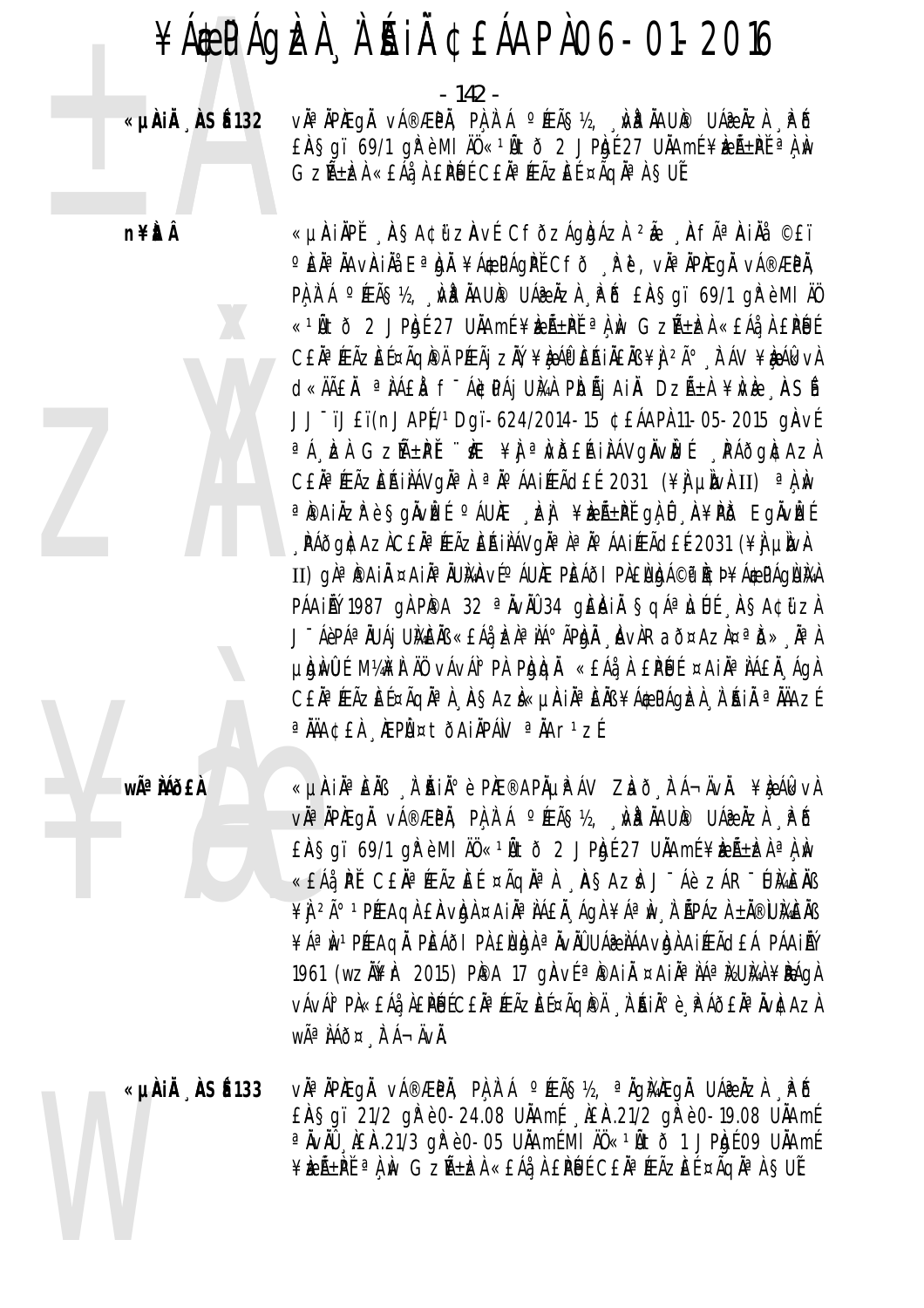n¥itÂ



wÃ<sup>a</sup> Mõ£À

«µÀIẰªÈÄß 'À ĂIĺè PĬÆ®APõPÁV ZIað "Ì Á¬ÄvÄ. ¥IęÁlkvÀ vĂªĂPÆgĂ vÁ®ÆPĂ, PlূA`Á °ÆÃ§½, ªĂgໄAÆgĂ UÁ@ÄzA ¸₽Ď EASgi 21/2 gree-24.08 UAAmf AEA. 21/2 gree-19.08 UAAmf <sup>a</sup> ÄvÄÛ , AEA.21/3 gP è 0-05 UÄAmÉ MI ÄÖ «<sup>1</sup>Ätõ 1 JPAgÉ 09 UÄAmÉ ¥ÈıÈZÀ ªÀ,W «£Áå,PĚ C£ĂªÆÃZÈÉ ¤ÃQĂªÀ ,AŞAZÀ J¯Áè ZÁR DIMENS ¥) 2ú 1 PÉRAQLE AVIDA ¤AIN ª NAEN AQLEA A DI APÁZA ±Ă®ÙMÈÑS ¥Áª IN 1 PÉEAQĂ PIEÁÕI PILEÙIGI ª ÄVÄÛUÁ@ ILAAVIGIA JÉEÃO EÁ PÁAINÝ 1961 (WZNY) 2015) PPA 17 GAVÍ <sup>a</sup>PAIN ¤AIN<sup>a</sup>NÁªMUMA ¥PÁGÀ vÁvÁl°PÀ «£Áå À £PÚÉ C£ĂªÆÃZEÉ ¤ÃGPÄ ) A AIÀºè A Á JEA A VICAZA WÃ<sup>a</sup> NÁÕ¤ A Á HA VI.

vàªÀPÆgÅ vÁ®ÆPÀ, HrðUgÉ ºÆÃ޽, Ş.PÁ¥À Öt UÁæÀZÀ «µÀiÅ ÀSÉ 134 PD EASgi 3/3 grèmi A0 « Thto 0-33 UAAmi ¥bent <sup>a</sup>lw Gzñbà «EÁà, À EPUE CEÀª ÆÃZEE ¤ÃqÀª À SUE

<sup>a</sup> ÄÄA¢£À ÆPܤtÕAiÄPÁN <sup>a</sup> ÄAr<sup>1</sup>zÉ

 $-143 -$ 

«µÄIÄPĬ, AŞA¢i! zAvÍ CFÕzÁgbázì <sup>2</sup>Å Dqï.C£ÎzÁ£ÀiÅå ª ÄvÄÛ

Evbb) ¥Á&PÁgPĚCFð Rě, vĪÄPÆgÄ vÁ®ÆPÄ, PLA`Á °ÆÃS½,

<sup>a</sup> Aglant gå UA& Aza PB EASgi 21/2 gr e0-24.08 UAAmf AEA.

21/2 gř è 0-19.08 UÄAmÉ <sup>a</sup> ÄvÄÜ , LEA.21/3 gř è 0-05 UÄAmÉ MI AÜ

« 1Ñtõ 1 JPAní 09 UAAmí ¥RÁ±PI <sup>a</sup> A Av GzñRA «EÁå A EPUI

CEĂ<sup>a</sup> ÆÃZEE ¤ÃQIPÀ PÆÃJ ZIN, ¥IE AO ERIAEIB ¥I 2ð F AV ¥IE AG vA

d«ÄÄ£Ä ªÌÁ£À fīÁ¢PÁj UMÀ PIDÃj AIÄ DZñÀ ¥IVIE "IASÍ

giaví a é Ed Gzh+př k ¥j avbéhinávgivizí páðgicazi

CE N<sup>a</sup> (EÃZEA INÁVONA) a No AA I (EÃO EL 2031 (¥) LUMAII) a A M

a painzrès give é suite de la serie de la partie de la paint

, PÁðg|¢Az]C£ÄªÆÃz}EÁI}ÁVg|Ăª}ªÄ°ÁAI{EÃd£É2031 (¥] µ}v}

II) gì<sup>a</sup> i Ai ¤Ai Aukaví Áuke Peáði Pielugá©p k¢þ¥áæpáglika

PÁAINÝ 1987 GÀ PIPA 32 ª NUAN 34 GIEININĂ SCAª LUE "INSACII" ZA

J ÁèpáªÄUÁj UMÈNS «EÁ¿ÞÀªÌÁ°ÃPÒNĂ AvÀRað¤AzÀ¤ªð» ĪÀ

µLU)WUE M¼M¥À ÄÜ vÁvÁI° PÀ PLU)LONĂ «EÁå, À EPÉJE ¤AIѪ ÀÁEĂ, ÁGÀ

CEĂª ÆÃZEͤÃQĂª À ASAZÌ«µÀIĂª EÄB ¥Á\$PÁQIZÀ À AIÀ ª ÄÄAZÍ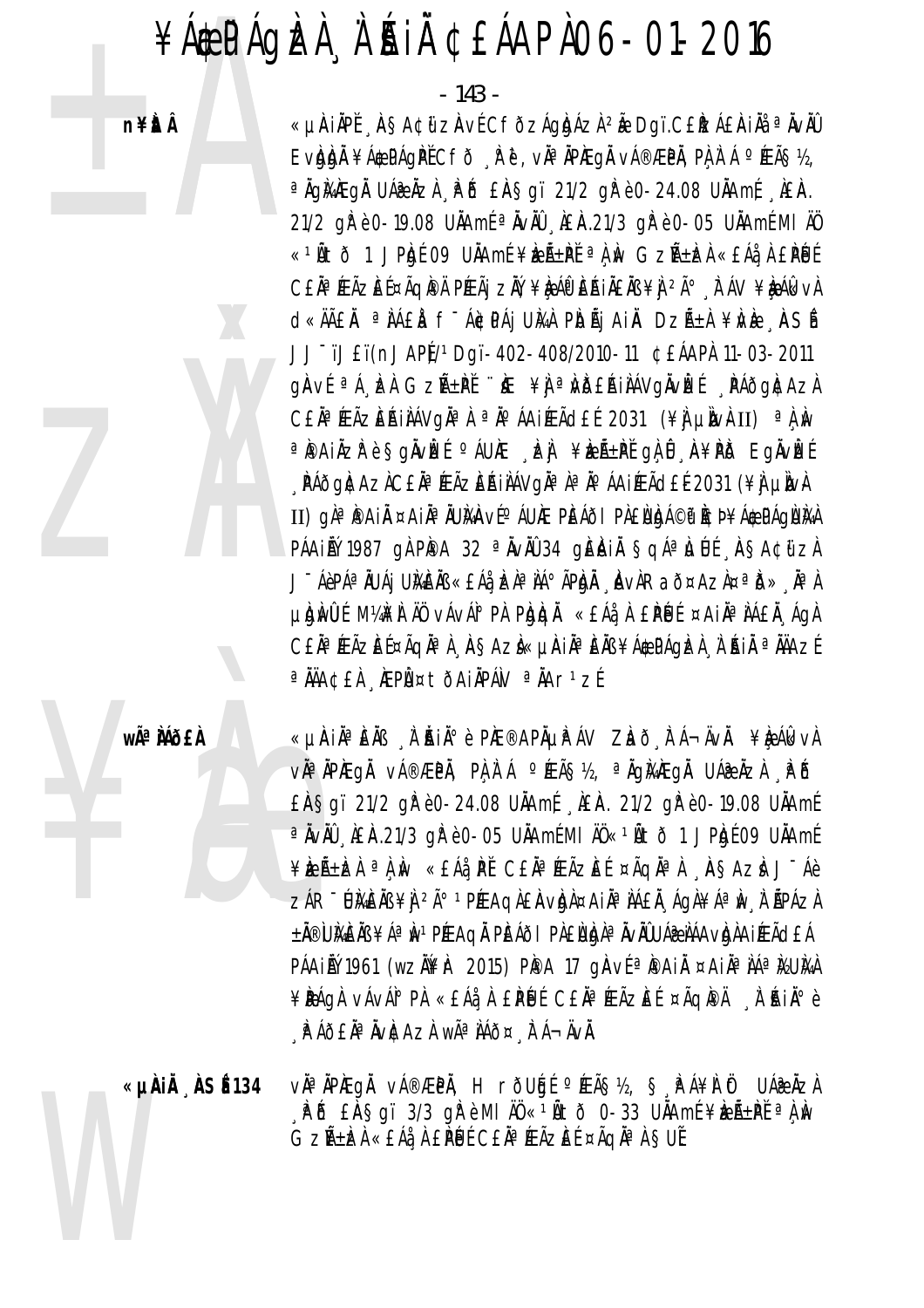$-144$  -

**n¥趾Â** 



3/3 gřè MI AÖ «1Ñtð 0-33 UÄAmÉ ¥ÈEñPĚ <sup>a</sup> A N GZѱEA «£Áå À £PÚJÉ C£ĂªÆÃZEÉ ¤ÃQPA PÆÃj ZŇ, ¥ÈÁPÈAJÄ£ÄB ¥Ì 2ð À ÁV ¥È ÁL VÀ CI «HAEÀ ª LAEA F-ÁC PÁJ UNA PIDÃI AIÀ DZñÀ ¥WE ASÍ JJ<sup>-</sup>ïJ£ï(nJAP)/1Dgï-247/2015-16 ¢£ÁAPÀ 22-12-2015 ginve <sup>a</sup> A bel Gzh+Pt "ke \ \ a Wbeallavgivize , PÁðg|¢Az]C£ÄªÆÃzEÁIÌÁVg]ĭª ̪ Ĭ°ÁAIÆÃd£É2031 (¥] µ]v} II) a A M a Painzr è Sgivizi a Giune Lei ¥izi+Pi ga i A¥Pio EgÄvizé PÁðgizi C¢ü NEZEÉ NSÍ AINArr/162/"AgNE¥Ád2011 "AUMEQL ¢EÁAPR14-09-2012 QAVE¥EÁKVR«EÁREZEKTŐªL 4000 ZÀ«ÄÃ.VAvÀ PI-<sup>a</sup> là Egi<sup>a</sup>lzij Azi MI AÜ ¥IELLEA ±APIGA 15 QILIÄÖ¥IZñIP EÄB GZÁÆIP EÀª ÄVÄÛŞAIÄ®Ä eÁUPĚPÁ¬ÄÝ LÀ ÉPÁUÄVIZÉ ¤AIĪÀÁ£À ÁGÀ¥ÁªÌN À ÃPÁZÀ±À®ÙMÈÄB¥ÁªÌN1PÆAGÀ ºÁUÆ PEÁÕI PÀ ENDA©P PCÞ¥Á EPÁQUMÀ PÁAINÝ 1987 QÀ PPA 32 ª ÄVÄÛ 34 QIÊJAIN ŞQA<sup>a</sup>) LILIE DAŞAÇI ZI JÊAR PAP NUAI UMENB «EA» EA <sup>a</sup> IA° APIDA AVI Rað¤Azi ¤<sup>a</sup> ID» A<sup>a</sup> I uldiwllí M¼if I NU vávál° Pi PION «EÁI A EPUL ¤AIN¤ NAEN ÁGA CEN¤ ÆÃZEL ¤ÃGNª A ASAZI «µAIĪÈÄߥÁ\$PÁGÞZA À ÁIÄ ªÄÄAZɪÄÄA¢£À ÆPÙ¤tÕAIÄPÁV  $a$ Å $Ar$ <sup>1</sup>z $f$ 

«µÀIÀPĚ ASA¢ữzàvÉ Cfòzágházì <sup>2</sup>ê Àw Zèiª Àä PÉEÃA

OEĪÄAVÄIÄå JASĪPÀJÄ ¥Á\$PÁGPĚ CFÕ RP. VĪÄPÆGÄ

v種PÄ, HrðUģɺÆÃ޽, Ş PÁ¥Ì Öt UÁ@ÄZÌ PÕ £ÄŞgï

wÃ<sup>a</sup> Mõ£À

«µÀin è Ens à Ain è Phe®aphµp áv Zhō tá¬ävn. ¥è Álkva vhªnPÆgn vÁ®ÆPn, HrðUģÉ ºÆÃ§½, § PÁ¥n Öt UÁænZA PD EASgi 3/3 grèmi A0 < 10 to 0-33 UAAmE \ELEA a A N «£Áå PĚ C£ÄªÆÃZÆÉ ¤ÃqĪÀ "ASAZÀ J¯Áè ZÁR¯ŰMĚÄB ¥Ì 2ð 1PÉEAQI EIAVIDI ¤AIN¤IAEN, AQI ¥AªIW, I APAZI ±N®UMENB ¥ÁªIN 1 PÍÆAQI L PIEÁðI PA ENIGA ª ÄVÄÛ UÁR LÁAVIGI A JÍÆÃOLÁ PÁAJI N 1961 (wzN¥r 2015) PPA 17 gAvfapaiA ¤AiAaNAaNzUMA¥DAGA vÁvÁ° PÀ«£Áå À£PÉJÉC£ĂªÆÃZÈɤÃQI®Ä , À`ÍAið è , l'Að£ĂªÄvI¢AzÀ WêÌÁÕ¤ ÀÁ-ÄVÀ.

«µÀIÄ ÀSÉ 135 vઠÀPAEQÀ vÁ®ÆPÀ, UAE¼AEQÀ °ÆÃ§½, UAE¼AEQÀ UÁ@ÀZÀ APÕ  $E$ A Sgï 148/4 gì è MI AO «10 to 0-20 UAAmE ¥ben + PE a A Av Gzѱèz) «EÁà, À EPÙÉ CEÀª ÆÃZÈÉ ¤ÃqÀª À SUĚ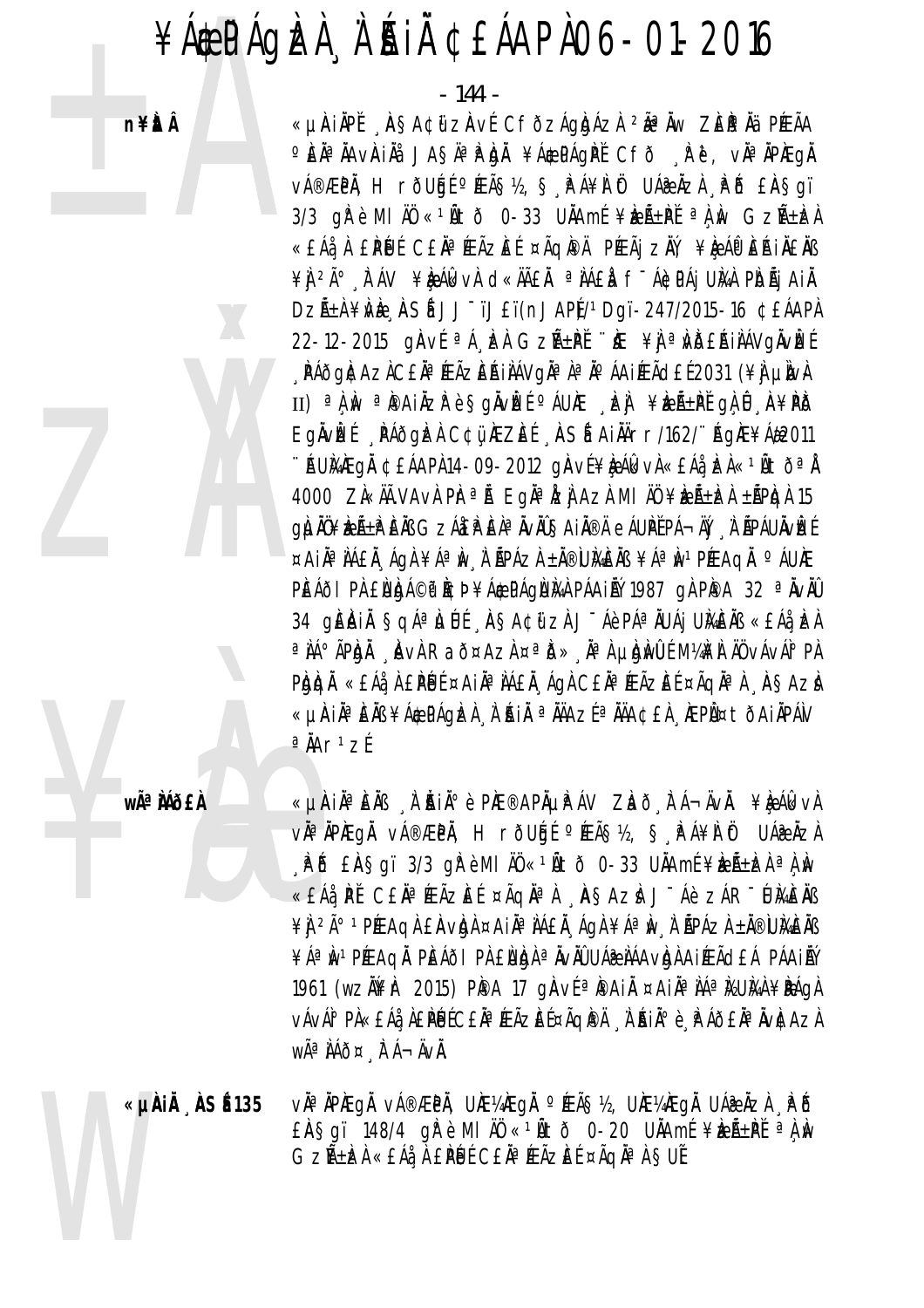$-145 -$ 

n¥itÂ



f.r.Vj AiĥÀJA§ÄªÌPÌÐĂ ¥Á\$PÁGÌPĚCfð ÅPĕ, vĪÄPÌEGĂ vÁ®ÆPĂ, UƼÆgÅ ºÆÃ޽, UƼÆgÅ UÁæÅzÀ RĎ £ÀŞgï 148/4 gřè MI ÄÜ «1ÑtÕ 0-20 UÄAmÉ¥ÈÆÃ±PĚ ªÀ ÀV GZѱÈZÀ «£Áå À £PÉJÉ CEN<sup>¤</sup> ÆÃZEͤÃQÌPÄ PÆÃj ZŇ, ¥ÈÁÔ EÁIÀENS ¥Ì <sup>2ð</sup> À ÁV ¥ÈÁlkvA d«ÄÄEÄ ªÌÁEÀ fīÁ¢PÁj UMÀ PIDÃj AIÄ DZñÀ ¥IVIE ASÍ JJ<sup>-</sup>ïJ£ï(nJAP) /<sup>1</sup>Dqï-314/2011-12 C£ÁAPÀ 18-10-2011 qÀVÍ <sup>a</sup>Á EA GZH+PI "KE ¥J <sup>a</sup>NDERINÁVGNVEE PÁÕGACAZA CEN<sup>a</sup> ÆÃZEŘINÁVGN<sup>a</sup> A <sup>a</sup> Nº ÁAIÆÃCHE 2031 (¥) UNVAII) <sup>a</sup> A N ªPAIÄZPè§gÄvÈEÍ ºÁUÆ ¸È∫ ¥ÈEñPĚ gÀ Û ¸À¥PD EgÄvÈEÉ PÁðgizi C¢ü ÆZIEÉ ASÍ AIÄÄrr/162/'' AgIÆ¥Á#2011 '' AUMAEGI ¢£ÁAPÀ 14-09-2012 gÀVÍ ¥ÈÁkkvÀ «£ÁåÈZÀ «1Ñtð<sup>a</sup>Å 4000 ZL«ÄÄ.VAVI PI-<sup>a</sup>L Egl<sup>a</sup> Izi Azi MI AÜ ¥Izli±Izi ±lipigi 15 gilli ¥EıPEÄB GZÁ£PEÀ ªÄvÄÛ ŞAIÄ®Ä eÁUPĚ PÁ¬ÄÝ . À ÃPÁUÄvĒÉ ¤AIĪÀÁ£À ÁGÀ¥ÁªÌN À ÃPÁZÀ±À®ÙMÈÄB¥ÁªÌN1PÆAGÀ ºÁUÆ PEÁÕI PÅ ENDA©P PCÞ¥ÁÆPÁQNAA PÁAIRÝ 1987 QÀ PPA 32 ª ÄVÄÛ 34 QEAIN SQÁªLLÚÉ ASA¢űz) JÉA PÁªNUÁI UMENB «EÁ) EN <sup>a</sup> IA° APIDA AVI Rað¤Azi ¤<sup>a</sup> ID» A<sup>a</sup>i ludiwu í Maifi Aðvávai° Pi PIOLON «EÁI A EPUE ¤AIN¤ NAEN ÁGI CEN¤ ÆÃZEE ¤ÃGI¤ A ASAZI «µAIĪÈÄߥÁ\$PÁGÞZA À ÁIÄ ªÄÄAZɪÄÄA¢£À ÆPÙ¤tÕAIÄPÁV  $a$ Å $Ar$ <sup>1</sup>z $f$ 

«µÀIẰPĚ "ÀSA¢ữ zàvé Cfòzágàázì <sup>2</sup>ẫª Àw daiÀª Àä PÉEÃA

**WÃ<sup>a</sup> MÕEÀ** 

«µÀin è En A înin è Pie®aphµp áv Zlað Fá¬ävn. ¥leálkva v˻ÄPÀEgÅ vÁ®ÆPÀ, UÀE¼ÆgÀ °ÆÃ§½, UÀE¼ÆgÀ UÁæÀzÀ ¸₽Ő  $E$ AŞgï 148/4 girè MI AÜ «1Ñtð 0-20 UNAmí ¥len Len and Au «£Áå PĚ C£ÄªÆÃZÆÉ ¤ÃqĪÀ "A§AzÀ J¯Áè zÁR"UMEÄB ¥Ì 2ð 1PÉEAQI EÀVIDI ¤AIN¤IÁEN, ÁQI ¥ÁªIW, I APÁZI ±N®UIGENB ¥Áª ÌN 1 PÉEAQL PLEÁÕI PÀ ENDIA ª ÀVÀÛ UÁ LAAVDA AI ÉLAGEÁ PÁAILÝ 1961 (wzN¥r 2015) PPA 17 gAv{aPAiA ¤AiAaNAaMUMA¥DAGA vÁvÁ° PÀ«£Áå À£PÚÉC£ĂªÆÃZÈɤÃQI®Ä , À`ÍAiðè , le Áð£ĂªÄvÌCAzÀ WêÌÁÕ¤ ÀÁ-ÄVÀ.

«µÀiÅ ÀSÉ 136 vì<sup>a</sup> ìpiegì vá®æpì, pì ì á °íeã§½, ±ńë Mi Uá@ ìzì . Fó £ìa§gï 82/11 gPè 0-09 UAAmf ¥bekther a Aticla Gzkttek «EAa A EPEUf CEÄ<sup>a</sup> ÆÃZEÍ ¤ÃQĪ À SUÍ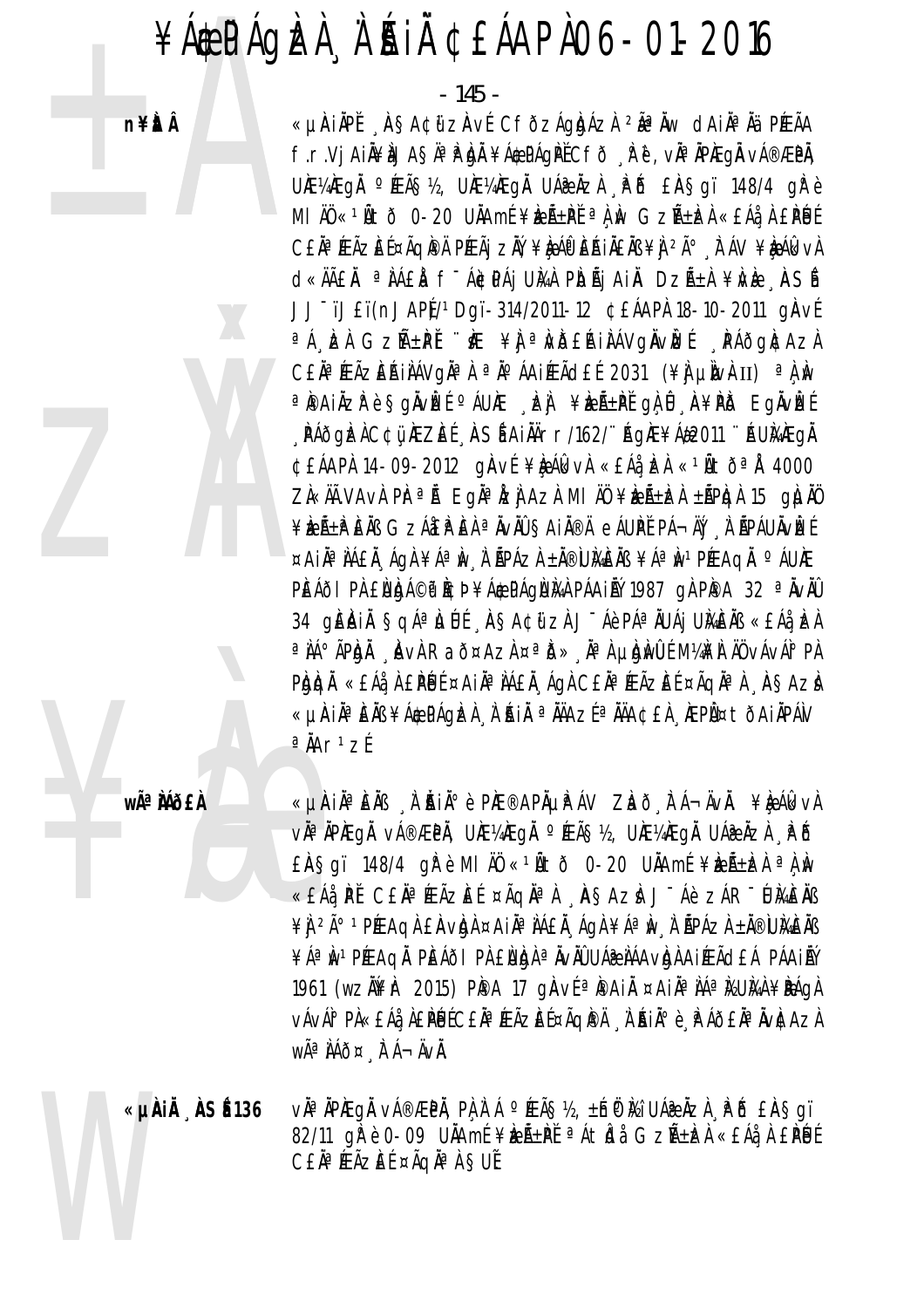**n¥itÂ** 



**WÃ<sup>a</sup> Mõ£À** 

CEN<sup>a</sup> ÆÃZEŘINÁVON<sup>a</sup> N <sup>a</sup> Nº ÁAIÆÃCHE 2031 (¥N LUN) <sup>a</sup> Át bi <sup>a</sup> Paiåzrè§gåvè£í <sup>o</sup> áure ¸dzji ¥dzã±pť gł û "A¥pið Egåvêzí <sup>a</sup>Átidi Gzѱizi «EÁi PI CEIªÆÃzEÍ ¤ÃqiÀªì ASAzi J-Áè ZÁR - ÚMENS ¥N 2ú 1 PÆAQA EAVADA ¤UNCIVA±Ň®UMENS ¥ÁªIN 1 PÆAQĂ ¤AIĪ IAEI AQI ±APIQI 10 QILIN ¥IZA±P EIN GZAEP EPAN °AUIE ±ÃPICJA 5 GILIAŬ ¥IEñPEAB ªAºEA ¤®ÄUICJÚAV «Äà R j 1 ªAtICJa GZѱÌZÌ «EÁå À EPLUÉ CEÀªÆÃZEÉ ¤ÃQIÀªÀ , ÀSAZÌ , ÀSAZÌ «µAIĪÈÄߥÁ\$PÁQÞZA À ÁIÄ ªÄÄAZɪÄÄA¢£À ÆPÙ¤tõAIÄPÁN  $a$ ÅAr<sup>1</sup>zÍ «µAIĪEÄB À AIÄIİè PAE®APĵPÁV ZLað FÁ¬ÄvÄ. ¥LeÁLkvA vઠÀPÆqÅ vÁ®ÆPÀ, PÀ À Á °ÆÃ§½, ±Ín® Mi UÁ®ÀZÀ . PÕ £À§qï 82/11 gì è 0-09 UÀAmí ¥ìzñìzh<sup>a</sup> ÁtÌdå GzѱìPť «EÁå, ÀC£Ăª ÆÃzìEÍ ¤ÃQĂª À "ASAZIJ"ÁèZÁR"ÚMEÄB¥J 2ð 1 PÆAQI EAVIOI ¤UICIVI ±Ă®ÙMAEĂB ¥ÁªÌN1PÆAQĂ ¤AIĪÌÁ£Ă ÁQÀ±ÃPÌQÀ10 QÌLĂÜ¥ÌZñÌP`EĂB

GZÁIEP EPÁN º ÁUIE ±ÃPIGA5 GILIAU¥IELE EIN ª Aº EN¤®ÄUIGLIÁV «Äà R j 1 ªÁtklå Gzѱke) «EÁå A EPUE CEĪÆÃZEE ¤ÃQPA A AIA°è A AOEA<sup>a</sup> Avraza wã<sup>a</sup> Aáo¤ A A-Avã.

v˻ ÀPÆQÅ vÁ®ÆPÀ, PÀ À Á °ÆÃS½, vÀª ÀPÆQÅ Cª ÀÁ¤PÉIÉ UÁ@ ÀZÀ «µÀiÅ ÀSÉ 137 , P B £ĂSgï 150/2 g Pè « 1Ñ t ð 0-10 U Amf ¥ bzÁ± PI PfUAj PA GzñPĚ KPA ¤ªÃ±IEA «EÁå A EPÉ CEĂª ÆÃZIEÉ ¤ÃQĂªA SUÉ

 $-146$  -

«µÀIÄPĚ AŞA¢űzÁvÉ CFðzÁgÀÁzÀºÃ ªÆÃºEïPĪÀÁgï ¥Ànïï

JASÄ<sup>a</sup>řbě ¥Á¢PÁQPĚCfð Řě, FUÁUFŘ CEĂ<sup>a</sup>ÆÃZEŘIÀÁVQÄ<sup>a</sup>

KPÀ¤ªÃ±ÈÀ«£Áå, ÈÀ§zÌ UɪÁtÍdåGzѱÈÀ«£Áå, ÌC£ĂªÆÃzÈÉ

¤ÃQIPÄ PÉEÃJ GINALOJÉ ¢EÁAPI 31-08-2015 GIAZI ELGEZI ¥ÁGEPÁGIZI

A RIA «URIA ASÍ 126 gÀ ¤ tÕAIAZAVÍ CFÕZÁGAN ¢EÁAPA

18-12-2015 ginzh ¥A¢PÁgiPL gir Aw ASE 38336 gir è gil E.1,94,648

UMENS ¥ÁªM FÁVQNVE ¥LAPEAINENS ¥N 2ú FÁV ¥LAGKV

d«ÄÄEEÄB ªÌÁEÀ F-Á¢PÁj UMA PIDÃj AIÀ DZñÀ ¥ÌVÈ ASÍ

JJ-TJET/J\_TDgT/126/2004-05 CEÁAPA 03-03-2005 gAZA

<sup>a</sup>ÁtNå GzA+PI "KE ¥I <sup>a</sup>NDEAINÁVgÄvIEI PAÕgACAZA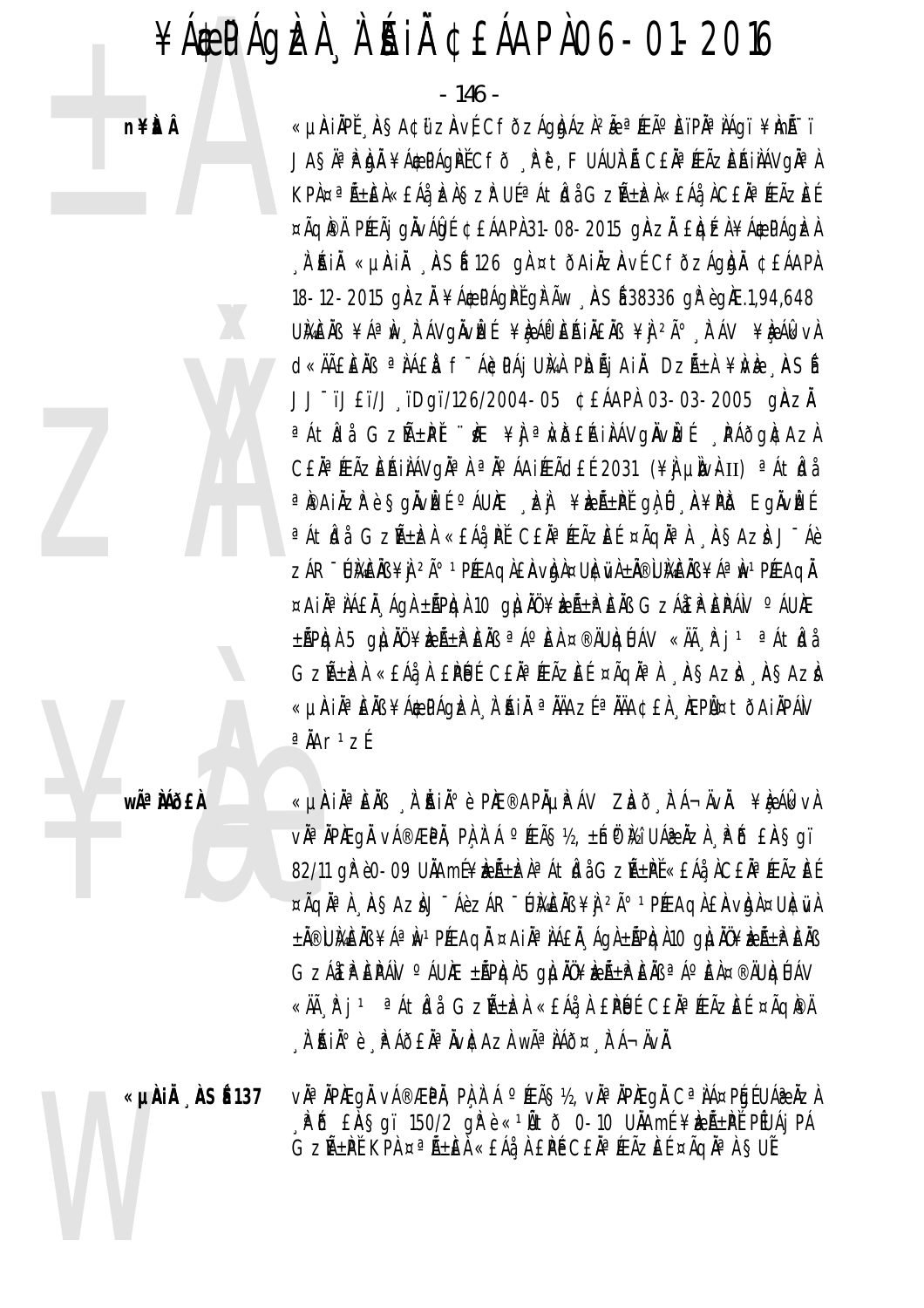n¥itÂ



wêÀÁð£À

 $-147 -$ 

«µÀIAPĚ AŞA¢üzAvÉ CfðzÁgAdázì ?à ªÄ°PÄzï gPPÄvÄ-Áè JASÄ<sup>a</sup>Phi ¥Á¢PÁgPĚCfð Pè viaPÆgi vá®ÆPi, PLA`A <sup>o</sup> ÆÃ޽, vha Aplæga Ca AA¤PGE UA@AZA PO £AŞgï 150/2 gPè «1Ñtð 0-10 UÄAmÍ ¥keñPI PIUÁj PÁ GZALPI KPA ¤ªÃ±EA «£Áå À £PÚ É C£Ä¤ ÆÃZE ɤÃQI®Ä PÆÃj gÄvÁÖdÉ¥ÈAή EŘIÄ£Äß ¥Ì <sup>2ð</sup> TÁV ¥ÈAGKVÀ CI«ĂÃÊĒĂB ªÌÁEÀ f<sup>-</sup>ÁCPÁj UNA PIDÃJ AIĂ DZñÀ ASÍ ©r ï JJ<sup>-</sup>ïJ£ï/J ïDgï/114/1997-98 ¢£ÁAPÀ 22-01-1998 gÀZL PÉUÁj PÁ GZÁ±PĚ "KE ¥J ª NDEÁILÁVGÄVLEÉ **. PÁðgP Á CEĂª ÆÃ¢ 1 gĂª Àª ĺ ÁA iÆÃd EE 2031 (¥) µIVA II) gAvE** PEUAj PÁ <sup>a</sup> IPA i Az P è Sqivize <sup>o</sup> AUAE Lei ¥izã±PE qi û A¥PIS EgÄvIE PEUAJ PÁ KPA ¤ªÃ±EÀ GZѱPĚ ¤AIĪÀÁEÀ ÁgÀ ±ÃPIgÀ 10  $Q$  (LIAO ¥ ) E AB G ZÁ E PAN  $\circ$  AU E  $\pm$  AP to A  $\pm$  AP to  $\pm$  AD  $\pm$  AP E AB a á° E a ¤®ÄUIQÚÁV «Äà R j 1 ¤A jiĂª JÁE À ÁQI PÉUÁ j PÁ GZѱPĚ KPA¤ªÃ±ĒA«£Áå AC£ÄªÆÃZĒŨĹ¥À UÌtÁ F°ÄZÁVZÄÝ «µÀIĪĒÄB ¥Á\$PÁGEZA A A A A A AZ E A A A CEA A A A PI ¤ tÕA I A PÁN a A A r 1 z E

«µÀIN¤ÈNB N AINI¤ è PIE®APNUPÁV ZLAÕ TÁ¬ÄVN. ¥LQÁLkvA vĂªÄPÆgÅ vÁ®ÆPÄ, PÀÀʿÁ °ÆÃ§½, vĪÄPÆgÅ CªÌÁ¤PGEUÁ@ÄzÀ AP & EASgi 150/2 gP è «1Ñto 0-10 UAAmE ¥beA±PE PEUAJ PA GZıPĚ KPA ¤ªÃ±ÈA «£Áå PĚ C£ĂªÆÃZEÉ ¤ÃQĪA "ÀSAZÀ J Áè ZÁR LUMENS ¥I 2ú 1 PÉRAQL EAVIDL¤UICIVL ± N®UMENS ¥ÁªN1PÆAQÄ ¤AiĪÌA£Ä¸ÁgÀ±ÃPIqÀ 10 gļuÄÜ ¥IEıPEÄB GZÁIEP EPÁV Ó ÁUIE ±ÃPIGA5 GILIAU¥IE±P EÄB ª Á° EA¤®ÄUIGLIÁV «ÄÃ, È i 1 PÉUÁj PÁ GzѱìzÀKPÀ¤ªÑ±ìEÀ«£Áå, À£ÌPÉJÉ C£Ăª ÆÃZÈÉ ¤ÃQIPÄ À AIA°è PÁÕEĂªÄVICAZÀ WêIÁÕ¤ FÁ¬ÄVÄ.

vઠàpægå vá®æpà, pà à á °éeã§½, ∵éauàa§ uáæ àzà ¸èõ «µÀIÄ ÀSÉ 138  $E$ AŞqï 38/13 q $\hat{F}$ è «<sup>1</sup>Ãtõ 0-01.11 UÄAmí¥æÃ± $\hat{F}$ <sup>a</sup> $\hat{A}$  $\hat{W}$  Gzѱ $\hat{E}$ A KPA ¤ªÃ±EA «EÁå A EPUE CEĂªÆÃZEE ¤ÃQĪA SUE

n¥itÂ

«µÀIÀPĚ ASA¢ữZÀvÉ CFÕZÁQIDÁZI 2Å «.º Zï.UAUDÁCIÄ ©£ï -AI O ÆEI¥IJASĪPIDI ¥ÁÆPÁQPI CFÕ R ë vĪÄPÆQI vÁ®ÆPI, PLIA A PEAS12, "KAUAAS UARAZA PO EASOI 38/13 OF è «1Ãtõ 0-01.11 UÄAmÉ¥EÁ±PĚ<sup>a</sup>Á, EÀG¥AiÆÃUPĚKPA¤ªÁ±EÀ«£Áå, À £PÚĹC£ĂªÆÃZEŤÃQIPĂ PÆÃj gÀvÁQLÉ ¥LAO EŘIĂ£ĂB¥J 2ð KAV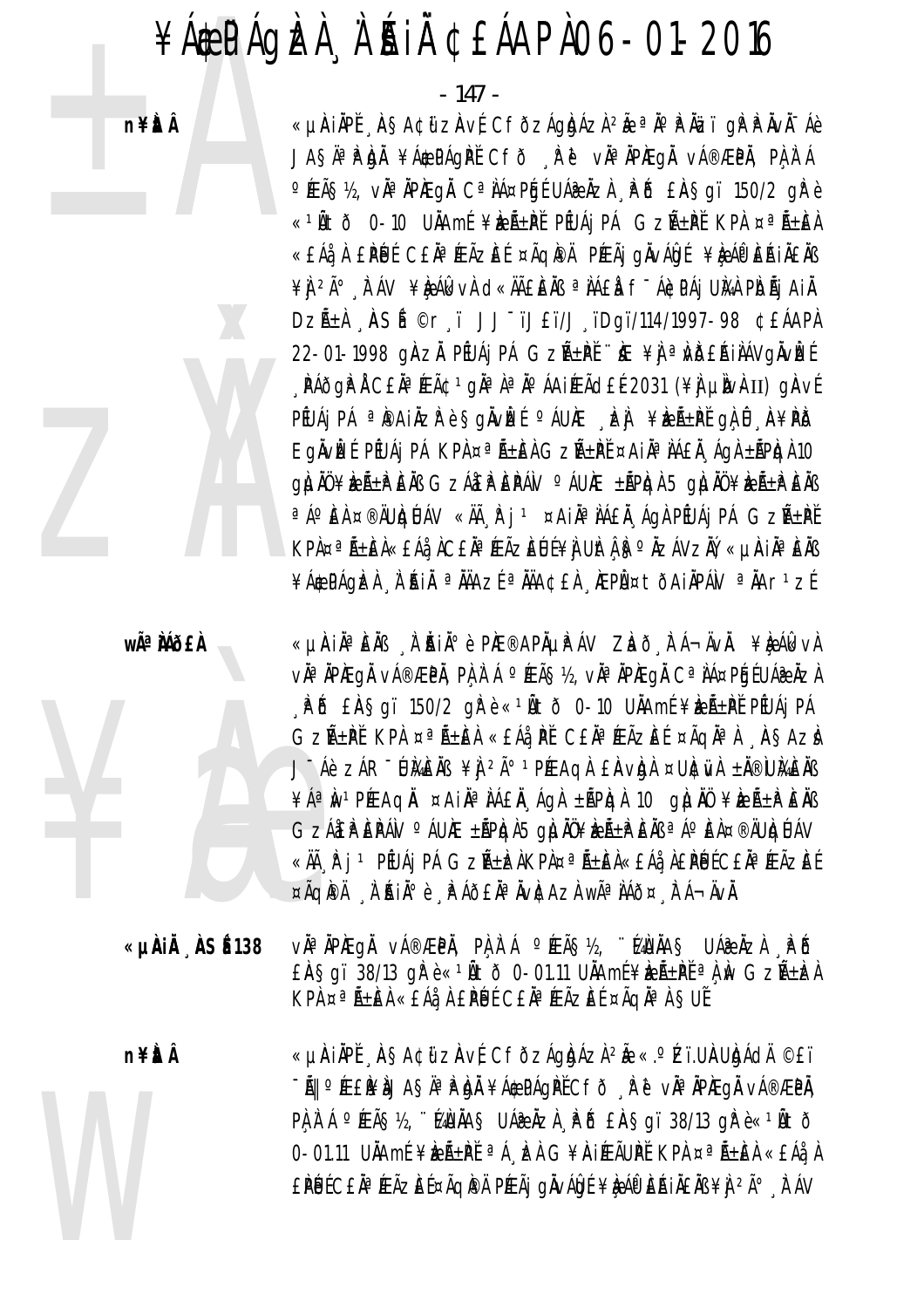$-148 -$ 

¥ÈÁGKVÀ CKKÄEEÄB <sup>a</sup>NÁEN f<sup>-</sup>Á¢PÁjUMA PIDÃjAIN DZñÀ ¥NÈ  $\frac{1}{2}$  $\mathsf{ASf}$  JJ<sup>-</sup>ïJ£ï(nJAP $\mathsf{h}/1$ Dgï/17/2015-16 ¢£ÁAP $\mathsf{h}$  07-08-2015 ghzh <sup>a</sup> A ba Gzñ±pi "ke ¥j a wbeaiiavgivbe "paðgiai CEN<sup>a</sup> FEÃC 1 gNa A a No AAI FEÃO EL 2031 (\\ um um um um um quot a l m a painzrès givize caure , izi ¥izi-pe qi û n¥pis Eqivize °ÁUÁV ¤AIĪÀÁ£À ÁGÀ¥ÁªÌN À ÃPÁZÀ±Ă®Ù}A£ÀB¥ÁªÌN1PÆAGÀ <sup>a</sup>l ÌN GZñPĚ KP̤ªÃ±ÈÀ«£Áå Ì£PÉJÉ C£ĂªĂW ¤ÃQĂªÀ ¸À§AZÀ «µÀIÀªÈÀB ¥Á\$PÁgÞLA À ÁIÀ ªÀÄAZÉ ªÀAr1zÉ

«µÀin è Èn II à Àin è Phe®APnµp áv Zhō Fá¬ävn. ¥è Álk va vàªàpæqà vá®æpà, pàà∙á °Æã§½, ''¼ùàa§ uáæàzà ,Pê EASgï 38/13 gì è «14 tổ 0-01.11 UAAmí ¥ka Ale a Lu GzñPI KPA¤ªÃ±ÈÀ«£Áå, PĚC£ĂªÆÃZÈɤÃQĂªÀ, ÀSAZÀJ¯ÁèZÁR¯ÚÀGÈÀB ¥ Î 2ð 1 PÉEAQ À E AV Q À ¤ UNC N À ± N ® IU MA E N S T A 2 A º N 1 PÉEAQ N ¤AIĪÌÁEÄ ÁGÀªÌÌN GZѱÈÀKPÀ¤ªÃ±ÈÀ«£Áå¸À£PÚſC£ĂªÆÃZÈſ ¤ÃQI®Ä À ANIº è APÁÕEI¤ AVICAZA Wê AÁÕ¤ A Á¬ÄVÄ.

v˻ ÀPÆgÅ vÁ®ÆPÅ, PÀ À Á °ÆÃ§½, vÀª ÀPÆgÅ Cª ÀÁ¤PÉJÉUÁ₴ ÀZÀ PD EASqi 247/8 qrè «14to 0-01.02 UAAmi ¥beather ali Gzñèz) KP) ¤ªÃ±èì «£Áå ) £PÚÉ C£ĂªÆÃzèÉ ¤ÃqĂª) SUĚ

> «LIAIAPĚ ASA¢űzAvÉ CFŎZÁgADÁZA 2Ã º ZI.CAIAE''I SÁET ©£ï °Øï.C£Àï SÁ£ï JAŞÄªPbÀ ¥Á\$PÁqPĚCfð þë vìªÄPÆqì v種PÄ, PÀ,À`Á °ÆÃ޽, vĪÄPÆgÄ CªÌÁ¤PÉJÉ UÁ@ÄZÀ "PÉD  $E$ AŞqï 247/8 q $\mathbb{R}$ è «<sup>1</sup>Ãtõ 0-01.02 UÄAmí ¥àzñPť <sup>a</sup>Á àz G¥AIÆÃUPĚ KPA ¤ªÃ±EA «£Áå A £PÚÉ C£ĂªÆÃZEÉ ¤ÃQPA PÉEÃJ GÄVÁD É¥D AP EAIÄEÄB¥), 2ð TÁV¥D AB VA d«ÄÃEEÄB ª NÁED f Ácpái Um Pidái Ain Dzá±i ¥m. Así JJ TJET(nJAP)/ <sup>1</sup>Dgï/243/2015-16 ¢£ÁAPÀ 26-11-2015 gÀZĂ ªÁ ÈÀ GZñPĚ <u>WE ¥Ì a MDEAINAVQNWE (PÁÕQP LCELA ÆÃ¢ 1 gha la lo AAIÆÃCLE )</u> 2031 (\\{A} LINO\AII) QAVE a A AN a PAIAZR è SQAVELE CAURE EL ¥ÈEñPĚQÀ Û A¥PÕ EQÄVÈE ºÁUÁV ¤AIÀªÀÁ£À ÁQÀ¥ÁªÌN À ÃPÁZÀ ±Ă®UMEÄB ¥ÁªM1PÆAQĂ ªÀM GZñPĚ KPA ¤ªÃ±EA «£Áå A EPUL CE˻ ÀW ¤ÃQNª À ASAZI «µAINª EN ¥Á\$PÁQIZI À AI  $a \overline{M}$ Az $f$  $a \overline{M}$ r<sup>1</sup>z $f$



«µÀiÅ ÀSÉ 139

**n¥itÂ**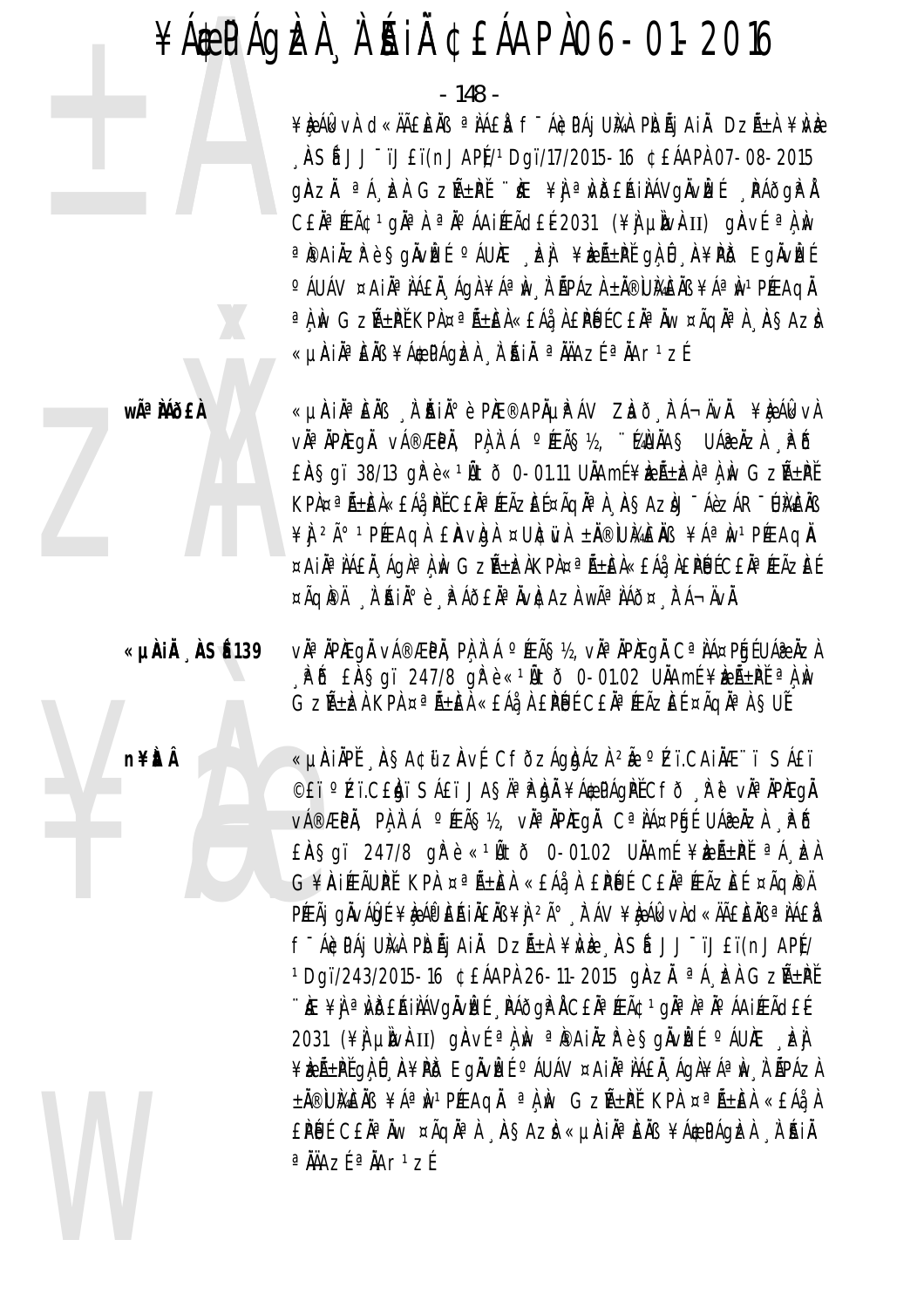- 149 -

**WÃ<sup>a</sup>MÕEÀ** 

**n¥itÂ** 

«LIAIÄ<sup>a</sup>EÄB A AIÄI<sup>o</sup>è PAE®APÄLIPAV ZIaõ FA-ÄvÄ. ¥IeAIkvA v˻ ÀPÆgÅ vÁ®ÆPÀ, PÀ À Á °ÆÃ§½, vÀª ÀPÆgÅ Cª ÀÁ¤PÉJÉUÁ₴ ÀZÀ  $\hat{A}$   $\hat{B}$   $\hat{B}$   $\hat{B}$   $\hat{C}$   $\hat{C}$   $\hat{A}$   $\hat{C}$   $\hat{C}$   $\hat{C}$   $\hat{C}$   $\hat{C}$   $\hat{C}$   $\hat{C}$   $\hat{C}$   $\hat{C}$   $\hat{C}$   $\hat{C}$   $\hat{C}$   $\hat{C}$   $\hat{C}$   $\hat{C}$   $\hat{C}$   $\hat{C}$   $\hat{C}$   $\hat{C}$   $\hat{C}$   $\hat{C$ GZıPĬ KPA ¤ªÃ±EA «£Áå PĬ C£ĂªÆÃZEÍ ¤ÃQĂªA ASAZA J-Áè ZÁR-UMEÄB ¥J 2ð 1PÆAGÀ EAVDA ¤UNEWA ±Ä®UMEÄB ¥ÁªIN<sup>1</sup>PÆAQI ¤AIIªIÁ£I ÁQIªLIN GZA±DAKPA¤ªA±EA«£ÁåL £PŨĿĹĊ£ĂªÆÃZĔŤÃQÆĂ Ă`Ŕijðè "PÁÕ£ĂªĂvÆAzA WÃ<sup>a</sup> ÀÁð¤ , lī Á¬ÄvÀ.

«µÀIÄ NSÉ140 vì<sup>a</sup> ìpiegì vá®æpì, pì ì á °íeã§½, ¢§æmì uá@ìzì . Pó £ìa§gï 9/1©5 gřè«1Ñtð 0-01.02 UÄAmÉ¥æÑ±PĚªÀÙ GZѱbZÀ KPA ¤ªÃ±ÈÀ «£Áå À £PÙÉ C£ĂªÆÃZÈÉ ¤ÃQĪÀ SUĚ

> «µÀIÀPĚ ASA¢ữZAvÉ CFÕZÁQAÁZÀ 2ªÀw © E ÁUÀ PÉEÃA r.©.UAUAIÄå JA§ÄªÌPÌdĂ ¥Á¢PÁQÌPĚCFð, ÌPĕ vĂªĂPÌEQĂ vÁ®ÆPĂ, PA A A º ÆÃS½, ¢SÆDA UÁR AZA PO ERSQI 9/1©5 OR è «1Ãtõ 0-01.02 UÄAmÉ¥ELıPĚªÁ, EÀ G¥AIÆÃUPĚKPA ¤ªÃ±EÀ «£Áå, À £PÚ ECE Na FEÃZE EXÃO PA PEEÃI ON VÁD EX LA PERINENS ¥N 2ú FÁV ¥ÈÁGKVÀ CKAJAEJEJNA AJÁEL FTÁCTPÁJULAI PIDÃJAI DZñI ¥IVE , ÀSÍJJ<sup>-</sup>ïJ£ï(nJAP)/1Dgï/455/2014-15 ¢£ÁAPÌ06-03-2015 gàzh <sup>a á</sup> kh Gzñ±pí "k ¥j a vdeáilávgivkí páðgri CEN<sup>a</sup> FEÃC 1 gNa A a No AAI FEÃCIEL 2031 (\\ um um um um quot a l m ªPAIÄZPè§gÄvÈEÍ ºÁUÆ LEJI ¥LEıPĚ gA Û A¥PD EgÄvÈEÉ °ÁUÁV ¤AIĪÌÁ£Ă ÁGÀ¥ÁªÌN À ÃPÁZÀ±Ă®Ù}A£ÀB¥ÁªÌN1PÆAGÄ a ì Iv GzñPĚ KPÌ ¤a ñEÀ «EÁå, À EPÙÉ CEĂª Iv ¤ÃQĂª À , ÀSAZÀ «µÀIÀªÈÀB ¥Á\$PÁQÈÀ À AIÀ ªÀÄAZÉ ªÀAr1zÉ

wêÀÁðfÀ

«µÀIN¤ÈNB N AINI¤è PIE®APNUPÁV ZIað FÁ¬ÄvN. ¥IQÁIkvA vì<sup>a</sup> ìpiegì vá®æpì, pì ì á °Æã§½, ¢§Æìgì Uáæìzì , Põ £ìA§qï 9/1©5 gPè«<sup>1</sup>Ñtð 0-01.02 UAAmf¥Enten<sup>a</sup> A m GzAtPf KPA ¤ªÃ±EÀ«EÁå, PĚ CEĂªÆÃZEɤÃQĂªÀ, ÀSAZÀJ¯ÁèZÁR¯ÚÀÆÄB ¥ J<sup>2ð</sup> 1PÉEAQ A E AV Q A ¤ UNC TUA ± NO UME NB ¥ A ª N 1PÉEAQ N ¤AIĪ IAEÄ, AGIª I IN GZñIZAKPA¤ª ñIEA«EÁå, AEPLUECEĪ ÆÃZIEE ¤ÃQIPÄ À AIA P è PÁÕEĂª ÄVICAZÀ Wê ÀÁÕ¤ À Á¬ÄVÄ.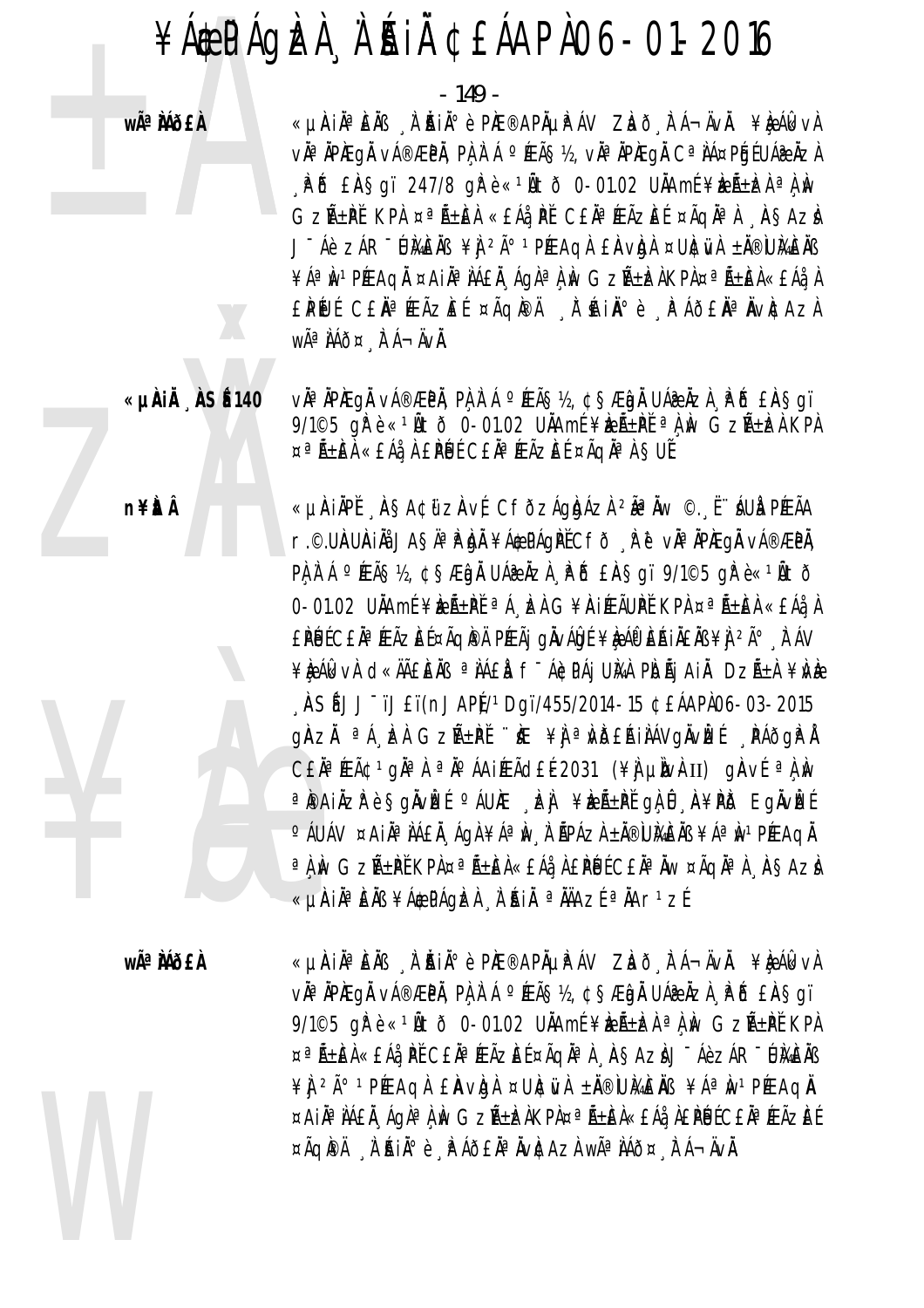$-150 -$ 

«µÀIÄ ÀSÉ141

**n¥itÂ** 

vઠÀPÆqÅ vÁ®ÆPÀ, PÀ À Á °ÆÃ§½, ±Ín® Mi UÁ@ÀZÀ . PÕ £À§qï 62/4J10 gře « $10 + 10$  0-04.08.09 UAAmé ¥ben +  $P^{\text{F}}$ an w Gzn + ben KPÀ ¤ªÃ±ÈÀ «£Áå À £PÚÉ C£ĂªÆÃZÈÉ ¤ÃQĂªÀ §UĚ

«µÀIÀPĚ ÀSA¢ữZÀVÉ CFÕZÁgbÁZÀ 2Ă EAWAILÁeï CºPLÄZï ©£ï¥PM CŞÄTï ĨÁ£ï JAŞÄªPhÀ ¥Á\$PÁqPĚ Cfð Rĕ vì<sup>a</sup> ìpiegì vá®æpì, pì ì á °íeã§½, ±íðPì⁄a Uá@ìzì , Pô £ìA§gï 62/4J10 gře « $10$ to 0-04.08.09 UNAmí ¥k $E$ Ř $\pm$ Pľ $\approx$ A, kal G¥AIÆÃUPĚ KPA ¤ªÃ±EA «£Áå A £PÚÉ C£ĂªÆÃZEÉ ¤ÃQPA PÉEÃJ GÄVÁLO É ¥È AP EAIAEAB ¥Ì <sup>2ð</sup> À ÁV ¥È ÁL vÀ d«ÄÃE EAB ª LÁEA f Ácpái Uma Pidãi Aiå Dzã±a ¥ivie "Insé JJ Tjeti(nJAPI)/ <sup>1</sup>Dgï/595/2014-15 ¢£ÁAPÀ 04-05-2015 gÀZĂ <sup>a</sup>Á EÀ GZñPĚ <u>WE ¥Ì a MDEAINAVQNWE ARAJQAN CEN ARET CON a VO AUTERO EF</u> 2031 (\\{A} LI LI LI LI CIAVE a LA M a Patilize è Sgivize CAURE LE ¥ÈLñPĚGÀÛ À¥PD EGÄVLÉ ºÁUÁV ¤AIÀªÀÁ£À ÁGÀ¥ÁªÌN À ÃPÁZÀ ±Ă®UMEÄB ¥ÁªM1PÆAQĂ ªÀM GZñPĚ KPA ¤ªÃ±EÀ «£Áå.A £PUE C£ĂªĂw ¤ÃqĂªÀ "AŞAzI «µAIĪÈÄB ¥Á\$PÁgIzA "À AIÄ  $a$   $\hat{A}$   $\hat{A}$   $\hat{A}$   $\hat{B}$   $\hat{A}$   $\hat{A}$   $\hat{B}$   $\hat{C}$   $\hat{C}$   $\hat{C}$   $\hat{A}$   $\hat{B}$   $\hat{C}$   $\hat{C}$   $\hat{C}$   $\hat{C}$   $\hat{C}$   $\hat{C}$   $\hat{C}$   $\hat{C}$   $\hat{C}$   $\hat{C}$   $\hat{C}$   $\hat{C}$   $\hat{C}$   $\hat{C}$   $\hat{C}$ 

wÃ<sup>a</sup> Mõ£À

«µAiĪEÄß ¸À˙Ăiİè PĬÆ®APõPÁV Zhð¸ÌrÁ¬ÄvÄ. ¥È}ÁlkvÀ vì<sup>a</sup> ìpiegì vá®æpì, pì ì á °íeã§½, ±íð Mi uá@ìzì . Pó £ìa§gï 62/4J10 gřè«1Ñtð 0-04.08.09 UÄAmí¥æÃ±bena) w GzѱPť KPÀ¤ªÃ±ÈÀ«£Áå¸ÞĚ C£ĂªÆÃZÈɤÃQĂªÀ¸À§AZÀJ¯ÁèZÁR¯ÚÀ&ÈÅB ¥] <sup>2ð 1</sup>PÉEAQÀ £ÀVÒGÀ ¤UÈÙVÀ ±Ä®ÙMÈÄB ¥ÁªÌW1PÉEAQÄ ¤AIĪÌÁEÀ ÁGÀªÀÌN GZñÈÀKPÀ¤ªÃ±ÈÀ«EÁå ÀEPÚÉCEĂªÆÃZÈÉ ¤ÃQIPÄ À ANIº è APÁÕEI¤ AVICAZA Wê AÁÕ¤ A Á-ÄVÀ.

v˻ ÀPÆQÅ vÁ®ÆPÀ, PÀ À Á °ÆÃ޽, vÀª ÀPÆQÅ Cª ÀÁ¤PÉIEUÁ@ ÀZÀ «µÀiÅ ÀSÉ142  $R$   $\tilde{D}$   $\tilde{E}$ A sqi 173/4 q $R$ è « $1$ A tõ 0-06.02 UAAmé ¥beA t $\tilde{P}$ i a A w GZñÈÀ KPÀ ¤ªÃ±ÈÀ «£Áå¸À £PÙÉ C£ĂªÆÃZÈÉ ¤ÃQĂªÀ SUÉ

n¥ÈÂ

«µÀIÄPĬ, AŞA¢üzAvÍ CfðzÁgbázì?à J¥ï.ªÄ°PÄzï zì vãqï ©£ï ¯Ã|| ¥P̢ãï JAŞÄªP bÌ ¥Á\$PÁqPť Cfð þë vìªÄPÆqì v種PÄ, PÀÀ`Á °ÆÃ޽, vĪÄPÆqÄ CªÀÁ¤PÉJÉ UÁ@ÄZÀ . PÉ £Ä§gï 173/4 gřè «1Ätð 0-06.02 UÄAmf¥æÄ±Př<sup>a</sup>Á, bel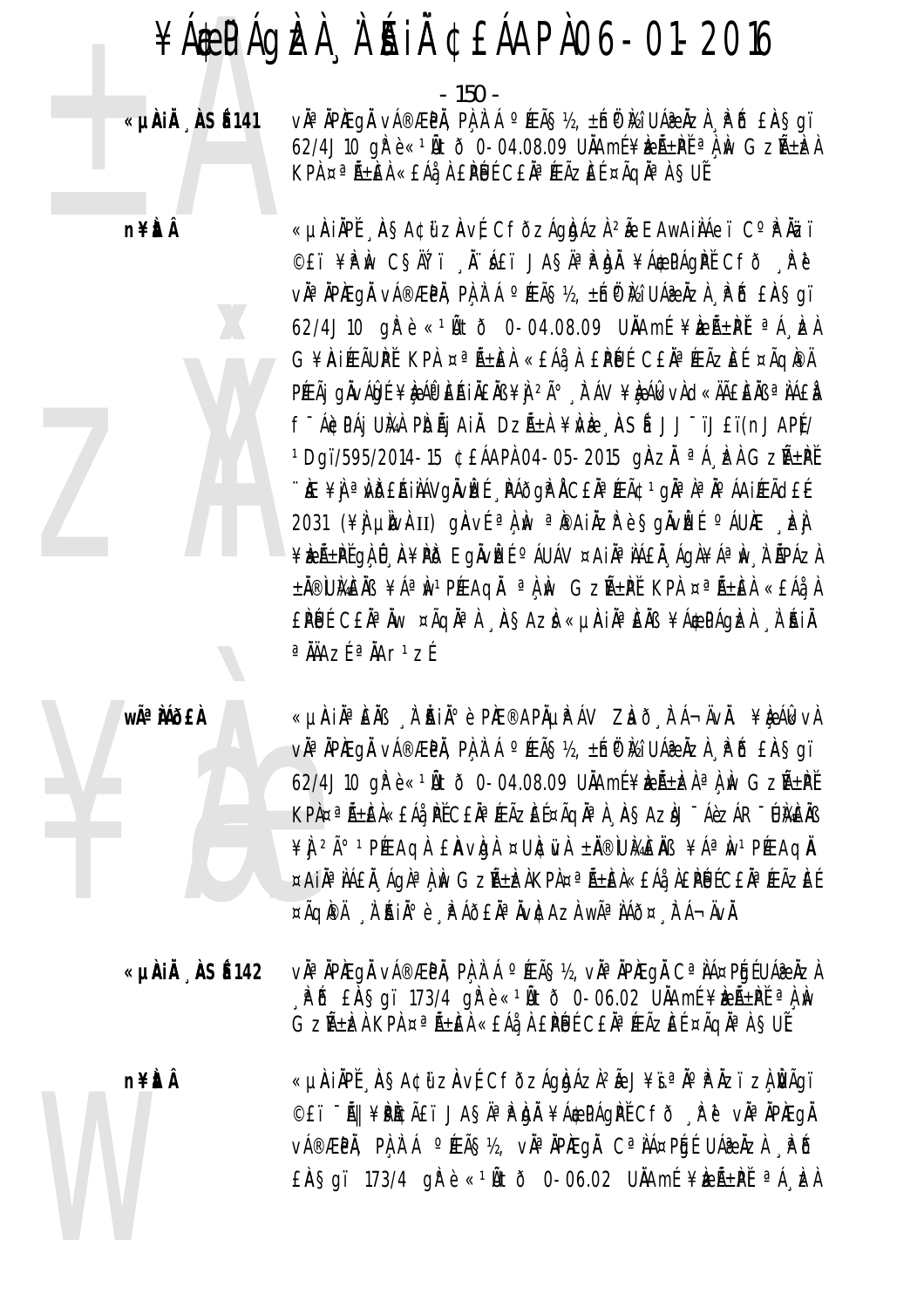$-151 -$ 

G¥AIÆÃUPĚ KPA ¤ªÃ±EA «£Áà A £PÚÉ C£ĂªÆÃZEÉ ¤ÃQPA PÉEÃI GÄVÁD É¥R ÁP EA JÄEÄB¥), 2ð À ÁV¥R ÁR VÀ d«ÄãEÄB ª NÁ£R f - Á¢PÁj UMA PIDÃj AIĂ DZñA ¥IVIe "IASÍ JJ "ïJ£ï(nJAP)/ <sup>1</sup>Dgï/19/2015-16 ¢£ÁAPÀ 23-06-2015 gÀZĂ ªÁ EÀ GZñPĚ <u>WE ¥Ì a MDEAINAVQIVIEL NAÕQIPI CEN AREACI QIA JA JO AAIRACLEE</u> 2031 (\\{A} LI LI LI LI CIAVE a LA M a PAIAZA è SOLVET CAURE EL ¥ÈEñPĚGÀÛ A¥PD EGÄVÈE ºÁUÁV ¤AIÀªÀÁ£Ă ÁGÀ¥ÁªÌN À ÃPÁZA ±Ă®UMEÄB ¥ÁªM1PÆAQĂ ªÀM GZñPĚ KPA ¤ªÃ±EÀ «£Áå¸À EPUL CEĂ® AW ¤ÃQN® A ASAZA «µAIN®EAB ¥Á\$PÁQEA A AI  $a \overline{N}$ AZÍ $a \overline{N}$ Ar<sup>1</sup>ZÍ

wê MÕ£À

«µÀin è Èn di Atation phe®aphup av Zaõ Fá¬ävn. ¥è Álkvi v˻ ÀPÆQÅ vÁ®ÆPÀ, PÀ À Á °ÆÃ޽, vÀª ÀPÆQÅ Cª ÀÁ¤PÉIEUÁ@ ÀZÀ  $R$   $\tilde{D}$   $ER$   $S$ qï 173/4 q $R$ è « $1\tilde{A}$ tð 0-06.02 U $\tilde{A}$ Amf ¥k $\tilde{E}$  $\pm$ k $A$ a $\tilde{A}$   $\tilde{M}$ GZıPĬ KPA ¤ªÃ±EA «£Áå PĬ C£ĂªÆÃZEÍ ¤ÃQĂªA ASAZA J-Áè ZÁR-UMENS ¥Ì 2ð 1PÆAGA EAVDA ¤UNEWA ±N®UMENS ¥ÁªÌNºPÆAQäAiÀªÌÁ£Ă¸ÁgÀªÌ¸ÌW GZñÌZÀKPÀ¤ªÃ±ÈÀ«£Áå¸À EPŨJÍ CEŇªÆÃZEÍ ¤ÃQI®Ä A HINºè PÁÕEŇªŇVICAZA WÃ<sup>a</sup> ÀÁð¤ À Á-ÄVÀ.

«µÀIÄ ÀSÉ143

**n¥itÂ** 

vì<sup>a</sup> ìpiegì vá®æpì, pì ì á °éeã§½, pèñep ři uáæìzì . Põ EASqi 19 qrè MI AO «10to 1 JPb( 02.08 UAAmE ¥benthe PÉUÁJ PÁ GZıPĚ KPA ¤ªÃ±EA «EÁå A EPÉ CEA¤ÆÃZEÉ ¤ÃQAªA ŞUË

«µÀIÀPĚ ASA¢ữzAvÉ CfðzÁgbÁzÀ 2Ă CSĂŤï d'Ánï ©£ï a jo păzi a fe scñei Ea dă ¥ác págpě Cfð tre, via ipiegi V種PÄ, PA A Á ºÆÃS½, PEÑEP Mi UÁ®ÄZA PÕ EASqi 19 gPè MI ÄÖ«<sup>1</sup>Ätð 1 JPhjí 02.08 UÄAmí¥keıPť PÍUÁj PÁ GzıPť KPA ¤ªÃ±EÀ«£Áå À£PÉJÉC£ĂªÆÃZEɤÃQÌPÄ PÆÃj gÄvÁQÉ ¥À¿Á®ÈŔiÄ£Äß ¥Ì <sup>2ð</sup> È ÁV ¥È ÁI CHA CHA LA PHÁE AN ALLA FTÁ EPÁ JUMA PIDÃI AIÀ DzÁ±A ASÍ JJ<sup>-</sup>ïJ£ï(nJAPÍ/1Dgï-207/2011-12 ¢£ÁAPA 22-08-2011 gàvépéuáj pá Gző±pě ke ¥j a vdeájiávgivět "Páðgial C£ĂªÆÃ¢1gĂªÀªĂ°ÁAiÆÃd£É2031 (¥ĴJ µÌNÀII) gÀVɪÌPÀ ÁAIÀ ªPAIÄZPèŞqÄvÈÉ ªPAIÄ ¤AIĪÀÁªMUMÀ¥PÁqÀªPÀÁAIÄ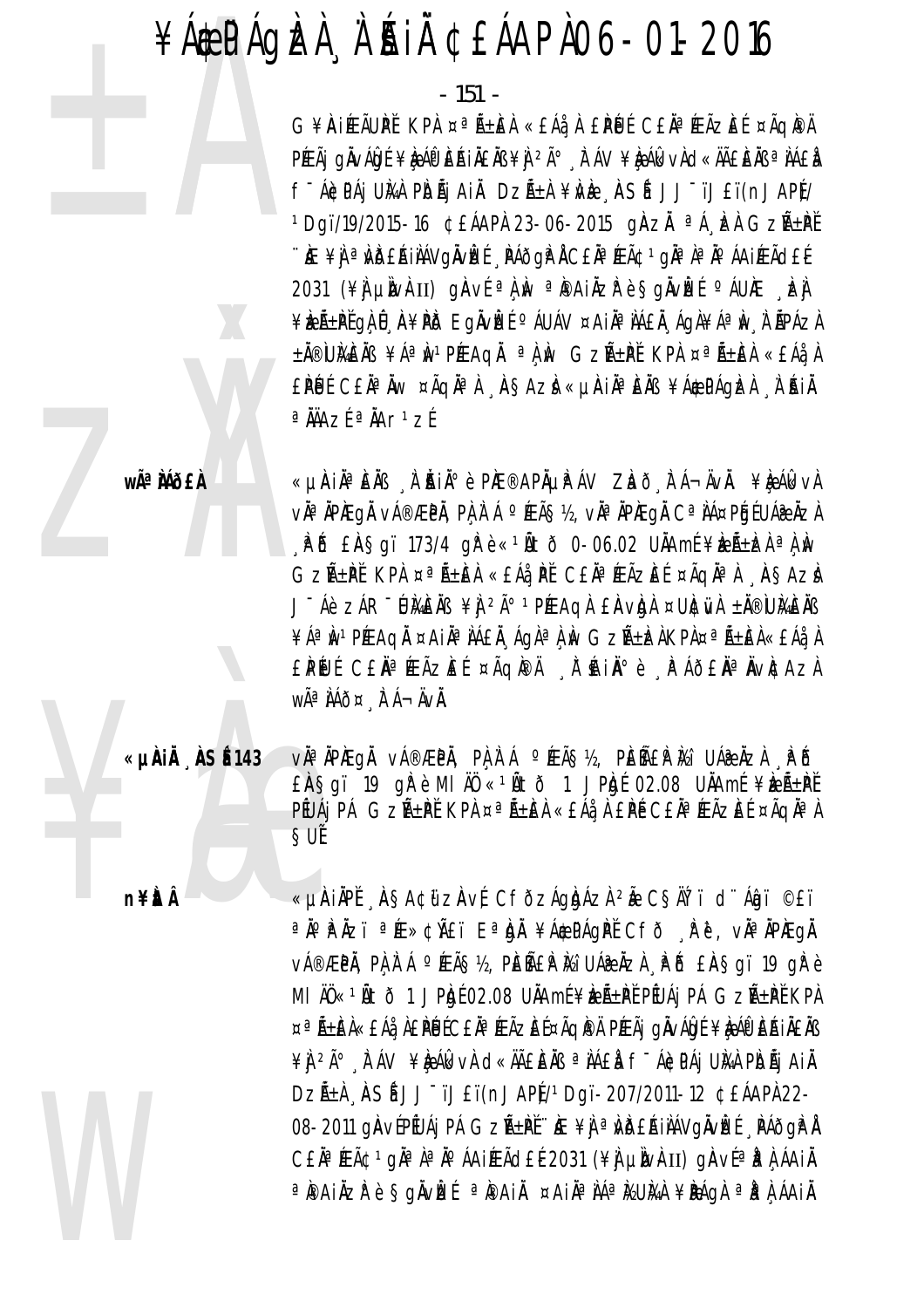$-152-$ 

<sup>a</sup> Painzi è Piuaj pa Gzñ±Pi (Cura Eagha) S¼l Pa C<sup>a</sup>PÁ±kgÄvíE PEUÁj PÁ KPA ¤ªÃ±EA GZñPĚ ¤AIĪÀÁEÀ ÁgA  $\pm$ ÃPICH 10 QILIAŬ ¥IZÃ $\pm$ ĨP EINS GZÁIEIP EIPÁIV  $\circ$ ÁUIE  $\pm$ ÃPICH 5 QILIAŬ ¥ÈEѱÈÑEÀÑ ªÁ°ÈÀ¤®ÄUÒQÚÁV «Äà È j 1 ¤AiÀªÀÁ£À ÁQÀPÉUÁj PÁ GzñPĚ KPA ¤ªÃ±EA «£Áå A C£ĂªÆÃZEUÉ ¥A UNtA ISº AZÁVZĂY «µAIĪÈÄߥÁ\$PÁGÞZA À AIÄ ªÄÄAZɪÄÄA¢£À ÆPÙ¤tÕAIÄPÁV  $a$ ÅAr<sup>1</sup>zÉ

#### wê MÕ£À



«µÀIN¤ÈNB N AINI¤è PIE®APNUPÁV ZIað FÁ¬ÄvN. ¥IQÁIkvA vì¤ìPàEgì vá®ÆPì, Pìlì Á °ÆÃ§½, PÈãPì½i UÁæÌzì ¸Pô EASqi 19 qrè MI AO «10to 1 JPgt 02.08 UAAmt ¥benthe PÊUÁI PÁ GZѱŘĚ (CUÆÃ EAQNĂ) KPA¤ªÃ±ÈÀ«£Áå ŘĚ C£ĂªÆÃZÈÉ ¤ÃQĂª À ASAZIJ Áè ZÁR DI MEAS ¥Ì 2ú 1 PÉE AQI EAVIDI ¤UICIVA ±Ă®ÙŀAi£ĂB ¥ÁªÌw1PÉEAQĂ ¤AiĪÌÁ£Ă ÁQÀ±ÃPÌQÀ10 QÌJĂÜ¥ÌzñłP`EĂB GZÁEPEPÁN O ÁUÆ ±ÃPIGA5 GILIAU¥IELE EIN ª A PEA¤®ÄUIGLAV «Äà R j 1 PÉUÁj PÁ GZŐ±) KPA¤ªŐ±EA«EÁå A£PÉJÉ C£ÄªÆÃZEÉ ¤ÃQIPÄ À ANIO è APÁÕEI<sup>a</sup> IvIcazi w㪠IAÕ¤ A Á¬ÄvI.

«µÀiÅ ÀSÉ 144

**n¥itÂ** 

v˻ ÀPÆQÅ vÁ®ÆPÅ, PÀ À Á ºÆÃ޽, vÀª ÀPÆQÅ Cª ÀÁ¤PÉIEUÁ@ÄZÀ A B EASqi 210/4J qir e0-18 UAAmi ¥i0 01 UAAmi S RgA AVZAY G1/2PE 0-17 UAAmE REA.207/3J gP è 0-13 UAAmE <sup>a</sup> NVAU REA. 206/1 q Pè 1 J Phot 30 UNAme MI AU q Pè 2 J Phot 20 UNAme ¥ be A ± Pt <sup>a</sup>Átidi Gzѱil KPI ¤ªÑ±ici «£Ái I £il C£ilªÆÃzieí ¤Ãqila] ŞUÊ

«LIAIAPĚ, ASA¢II ZAVÉ CFÕZÁQIDÁZI¤III mIGÁMI DMÆÃ ªÆ∵ɨI ¥Ë.º, EªQÀ¥QPÁV f.J£ï.£QÀAºÈï JAŞÄªPQÀ ¥Á\$PÁQPÍ CFÕ RU VIAPIEGI VÁ®ÆPI, PARÁ ºÆÃS½, VIAPIEGI C<sup>a</sup> IA¤Pfgf UA@ IzA PFB EASgi 210/4J gP è 0-18 UIAmf ¥fQ 01 UÄAmÉ § RgÁ ÁVZÄÝ, G1/2PÉ 0-17 UÄAmÉ LAEA.207/3J gPe 0-13 UNAmE<sup>a</sup> NovAU AEA.206/1 g Pè1 JPhgE 30 UNAmEMI AU g Pè2 JPhjí 20 UÄAmí ¥keñ±Pľ <sup>a</sup> Átida GzѱPľ KPA ¤<sup>a</sup> ѱiEA «£Áa.A £PÚ ECE Nª ÆÃZE E ¤ÃQIPA PÆÃJ QNVÁD E ¥R ÁV ERINENS ¥N 2ú À AV ¥ỆÁ KU H C KHẾ EN <sup>a</sup> NAEN f<sup>-</sup>ÁC PÁJ UNA PIDÃJ A IN DZñA A SÍ JJ<sup>-</sup>ïJ£ï(nJAP)<sup>1</sup>Dgï/04/2012-13 ¢£ÁAPÀ 21-01-2013 gÀZÀ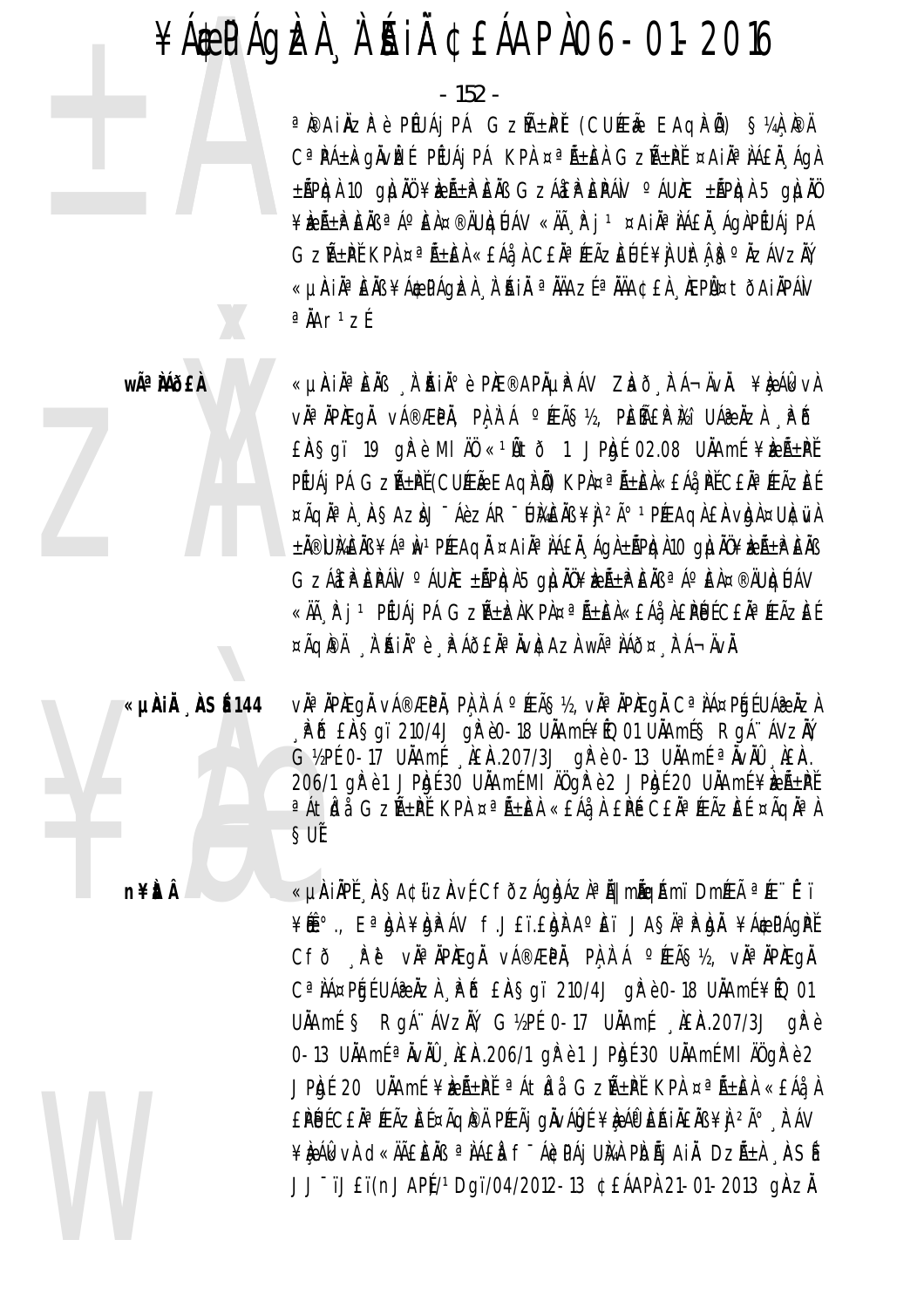$-153 -$ 

<sup>a</sup>ÁtNåGzѱPĚ∵Æ¥jªWDEÁINÁVgŇvÞEɸPÁðgPi LCEŇªÆÃ¢1gŇªN a jo áAiÆÃd£É2031 (¥) µjvih II) gikví a átidi a pari ves sgivizí °ÁUÆ DEN ¥DEѱPĚ GILÛ DE¥PID EGÄVDEÉ ªÁtIda KPA ¤ªÑ±IEA GZñP̤AIÀª JÁ£Ă ÁGÀ±ÃPIQÀ10 GI JÄÜ¥IZñP EJB GZÁEP EPÁV O ÁUNE ±ÃPICH 5 QILINO ¥IZñPENS ªÁO EN ¤®ÄUICLIÁV «Äà F j 1 ¤AIĪ IÁEI AqlªÁt Idå GzѱPĚ KPl¤ªÑ±El«£Áå ICEIª ÆÃzEUE ¥Ì UItî iş°ÄzÁVzIY, «µiri II`ª EIB ¥Á\$PÁQIZI A BILI ª AAZE ª AA¢EI ÅEPܤtõAiÄPÁN <sup>a</sup>ÄAr<sup>1</sup>zÉ

«µÀin è En II à Ain è Pre®aphup áv Zlað tá¬ävn. ¥leálkvi v˻ ÀPÆqÅ vÁ®ÆPÀ, PÀ À Á °ÆÃ§½, vÀª ÀPÆqÅ Cª ÀÁ¤PÉJÉUÁ֎ ÀZÀ P & EASqi 210/4J q Pè0-18 UAAmi ¥i0 01 UAAmi S Rg A AVZAY G1/2PE0-17 UNAmE NEM.207/3J qP e0-13 UNAmE NVAIO NEM.206/ 1 gře 1 JPhyt 30 UNAmt MI AU gře 2 JPhyt 20 UNAmt ¥benE±Pt <sup>a</sup>Átidi GzѱPĚKPÀ¤ªÑ±ÈÀ«£Áå PĚC£ĂªÆÃZÈɤÃQĪÀ À§AzÀ J-Áè ZÁR-UMENS ¥Ì 2ð 1PÆAGÀ EAVDA ¤UNEWA ±N®UMENS ¥ÁªIWPEEAQI ¤AINPAEN ÁQI ±APDA 10 QLINU ¥IEA±PENB GZÁJEP EPÁN O ÁUNE ±ÃPIGA5 GILIAU¥IELE EN ª AO EN¤®ÄUIGLIAV «Äà R j 1 ªÁtbå GzѱkÀKPÀ¤ªÃ±kÀ«£Áå À£PÚÉC£ĂªÆÃzkÉ ¤ÃQPÄ À AIA°è A AOEAª AVA AZA Wê AÁO¤ A A-AVA.

«µÀiÅ ÅSÉ145

wÃ<sup>a</sup> Mõ£À

vઠÀPAEQÀ vÁ®ÆPÀ, ''14Aî« ºÆÃ޽, PÆI IP À2î UÁ@ÀZÀ , PÕ EASgi 5/6 gh e1 JPh f 08 UNAmf AEA.4/4 gh e1 JPh f a NVNO 4/ 3 gir è 1 JPigé 03 UÄAmé MI ÄÖ « 1Ätõ 3 JPigé 11 UÄAmé ¥izıPě a Lin Gzñ-EA «EÁà, A EPUE CEĂª ÆÃZEE ¤ÃQĂª A SUE

**n¥itÂ** 

«UAIAPĚ ASA¢ű ZAVÉCFŐZÁQDÁZA<sup>2</sup>à ©.J ï.<sup>2ª</sup>Á£AZ¥ÀªÄVÄÛ Evgg) ¥Á\$PÁgPĚCFð Rě, vĪÄPÆgÄ vÁ®ÆPÄ, "KAÁ« °ÆÃ§½, PÉEI IP Itái UÁR AZA PB EAS qi 5/6 qi e 1 JPIqé 08 UAAmé AEAR.4/4 ghee 1 JPhgt <sup>a</sup> AlvAU 4/3 ghee 1 JPhgt 03 UAAmt MIAU «<sup>1</sup>Ñtõ 3 JPhjí 11 UNAmí ¥leñ±Př<sup>a</sup>l IIv Gzѱlen «EÁå A EPÚ! CEÀ<sup>a</sup> ÆÃZEE¤ÃQIPA PÆÃI ZIN, ¥DAP EAIAENB ¥I 2ð FAV ¥DAGKVA d«ÄÄEÄ <sup>a</sup>ÄÁEÀ f<sup>-</sup>Á¢PÁj UMA PIDÃj AIÄ DZñÀ ¥IVE ASÍ <sup>1</sup>Dgï-237/2014-15 ¢£ÁAPÀ 16-09-2014 gÀvÉ <sup>a</sup>Á EÀ GZñPĚ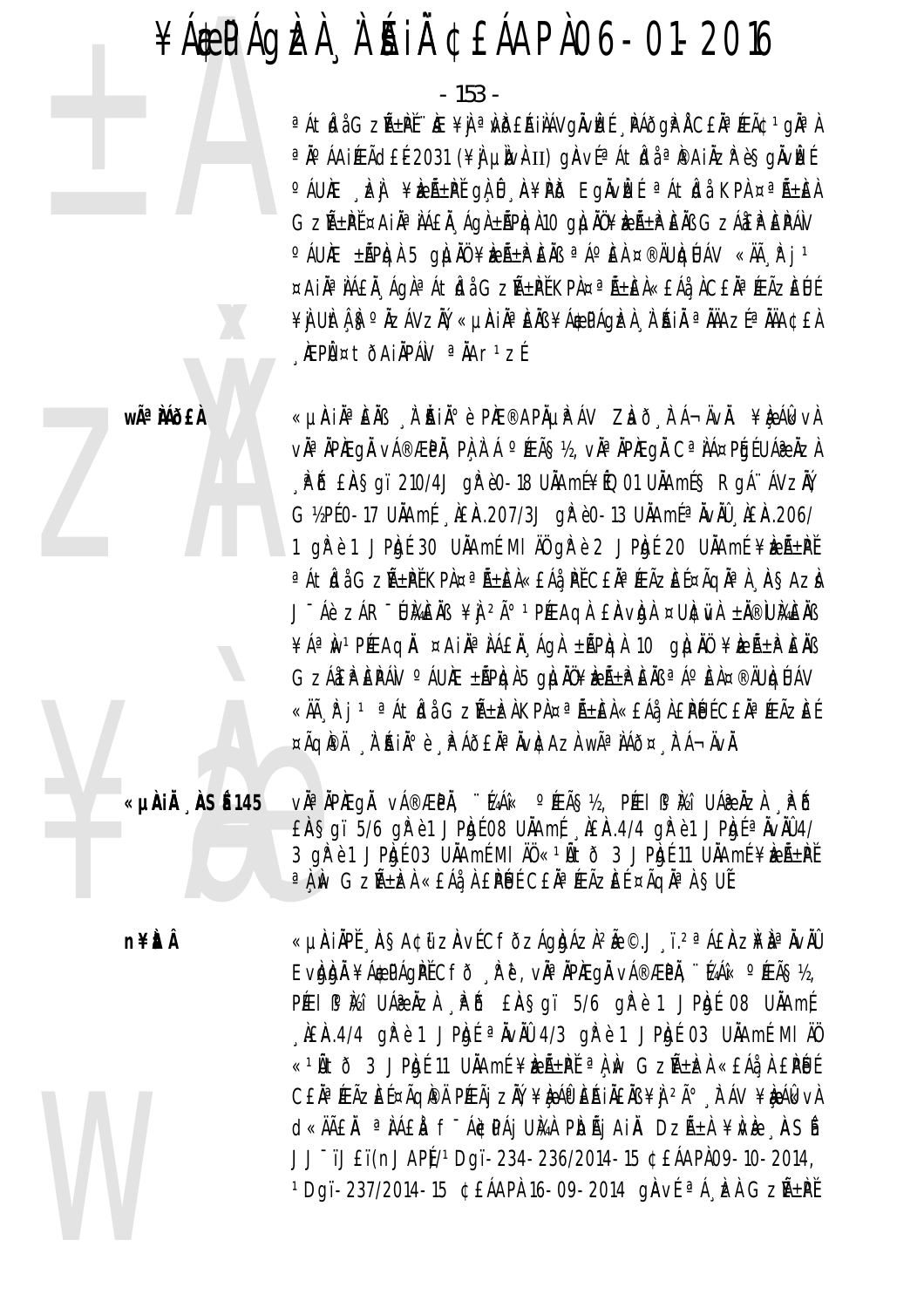$-154$  -

∵Æ ¥] ªWDEAINAVgNvDE NAðgDAzA CENªÆÃZEAINAVgNªA <sup>a</sup>İÁAiÆÃd£É2031 (¥) µÌW⊦II) <sup>a</sup>Ì, w <sup>a</sup>IPAiÄZP èSgÄVÌZÉ °ÁUÆ , E) ¥EÁ±PĚGÀ Û, A¥PD EGÄVEÉ, PÁÕGACAZICEÄ®ÆÃZEÁIIÁVGÄ®I <sup>a</sup>İÁAiÆÃd£É2031 (¥ÌJµÌNÀII) gÀªÌ®AiĤAiĪÄUMÀNVɺÁUÆ PEÁÕI PÀ ENDA©P PCÞ¥ÁÆPÁQNAA PÁAIRÝ 1987 QÀ PPA 32 ª ÄVÄÛ 34 QEAIA SQÁªLILLÍ ASA¢űzi JÉÁèPÁªÄUÁj UMEÄB «EÁå, EA <sup>a</sup> IA° APIDA , AVI Rað¤AzI ¤<sup>a</sup> ID», AªI µDIWUL M¼IFI AU vÁVAI° PI PIOLON «EÁI A EPLUE ¤AIN¤ NAEN ÁGA CEN¤ ÆÃZEE ¤ÃGNª A "IASAZI «µÀIẰªÈÄߥÁ\$PÁQÈÀ À ÁIÄ ªÄÄAZɪÄÄA¢£À ÆP̤tðAIÄPÁV  $a$  $Mr$ <sup>1</sup>zf

wê MÕEÀ

«µÀIN¤ÈNB N AINI¤ è PIE®APNUPAV ZIað FÁ¬ÄvN. ¥Ie ÁlkvA vh<sup>a</sup>ňpiegň vá®æpň, ∵ľaák °ÉEç½, péel iPíki Uá@ňzi "Píð EAS gï 5/6 ghè 1 JPh t 08 UAA mí LEA.4/4 ghè 1 JPh t <sup>a</sup> NVAU 4/3 gře1 JPRjé03 UÄAméMI ÄÖ«1Ätõ 3 JPRjé11 UÄAmé¥REıRA <sup>a</sup> À N «EÁå PĚ CEĂª ÆÃZEE ¤ÃQĂª À ASAZÀ J¯Áè ZÁR¯UMÈÑB ¥Ì 2ð 1PÉEAQI EÀVIDI ¤AIÀªIAEI ÁQI ¥ÁªIN I APÁZI ±I®UIAEIB ¥ÁªIN 1 PÍÆAQI L PIEÁðI PA ENIGA ª ÄVÄÛ UÁR LÁAVIGI A JÍÆÃOLÁ PÁAJI N 1961 (wzN¥r 2015) PPA 17 gAvíªPAIÄ ¤AIĪNÁªMUMÀ¥PÁGA VÁVÁ<sup>®</sup> PÀ«£Áå À£**PÉ**JÉC£ĂªÆÃZÈɤÃQPA À ŔIĂº è À Áð£ĂªÄVÀCAZÀ WÃ<sup>a</sup> ÀÁð¤ À Á-ÄVÀ.

«µÀIÄ "ÀSÉ 146

v˻ĂPÆgÅ vÁ®ÆPÄ, PLLA`Á °ÆÃ§½, vĪÄPÆgÅ UÁ@ÅzÀ ¸ÆÕ EASqï 327/1J1J1© qrè «1Ñtð 0-25 UÄAmÉ ¥keѱPĚ ali GZñÈÀ KPÀ ¤ªÃ±ÈÀ «£Áå¸À £PÙÉ C£ĂªÆÃZÈÉ ¤ÃQĂªÀ §UĚ

n¥ÈÂ

«LIAIAPE ASACIIZAVE CFÒZÁGADAZA 2Ã 2Ã S PIFEI , Á&ÄUMÄ JASĪP.bI ¥Á\$PÁgPĚCFÕ, Pě vĪÄPÆgÄ vÁ®ÆPÄ, PA A A º ÆÃS½, vÀª ÀPÆGÀ UÁ@ ÀZA PÕ EASqï 327/1J1J1© gì è « 1Ñ tờ 0-25 UIAmí ¥ìzñPI ª Á EI G¥AI EÃUPI KPA¤ªÃ±EA «£Áå À £PÚ É C£Ä¤ ÆÃZE ɤÃQI®Ä PÆÃj gÄvÁÖdÉ¥ÈAή EŘIÄ£Äß ¥Ì <sup>2ð</sup> L ÁV ¥È ÁI XVÀ CI «ÄÃE E ÀS ª LAE LA F-ÁIC PÁI UNA PIDÃI AI À DZÁ±À ¥WE ASÍ JJ<sup>-</sup>ïJ£ï(nJAPÍ/1Dqï/403/2010-11 ¢£ÁAPÀ 07-03-2011 gàzh <sup>a á</sup> kh Gzá+př k ¥j a vdeáliávgivké **. PÁðgP Å C£Ăª ÆÃ¢ 1 gĂª Àª Áº ÁA iÆÃd£É 2031 (¥) µIv}II) gAvf** a A IN a Paily a Bolvict of UKE Let FERENT ON D A FRID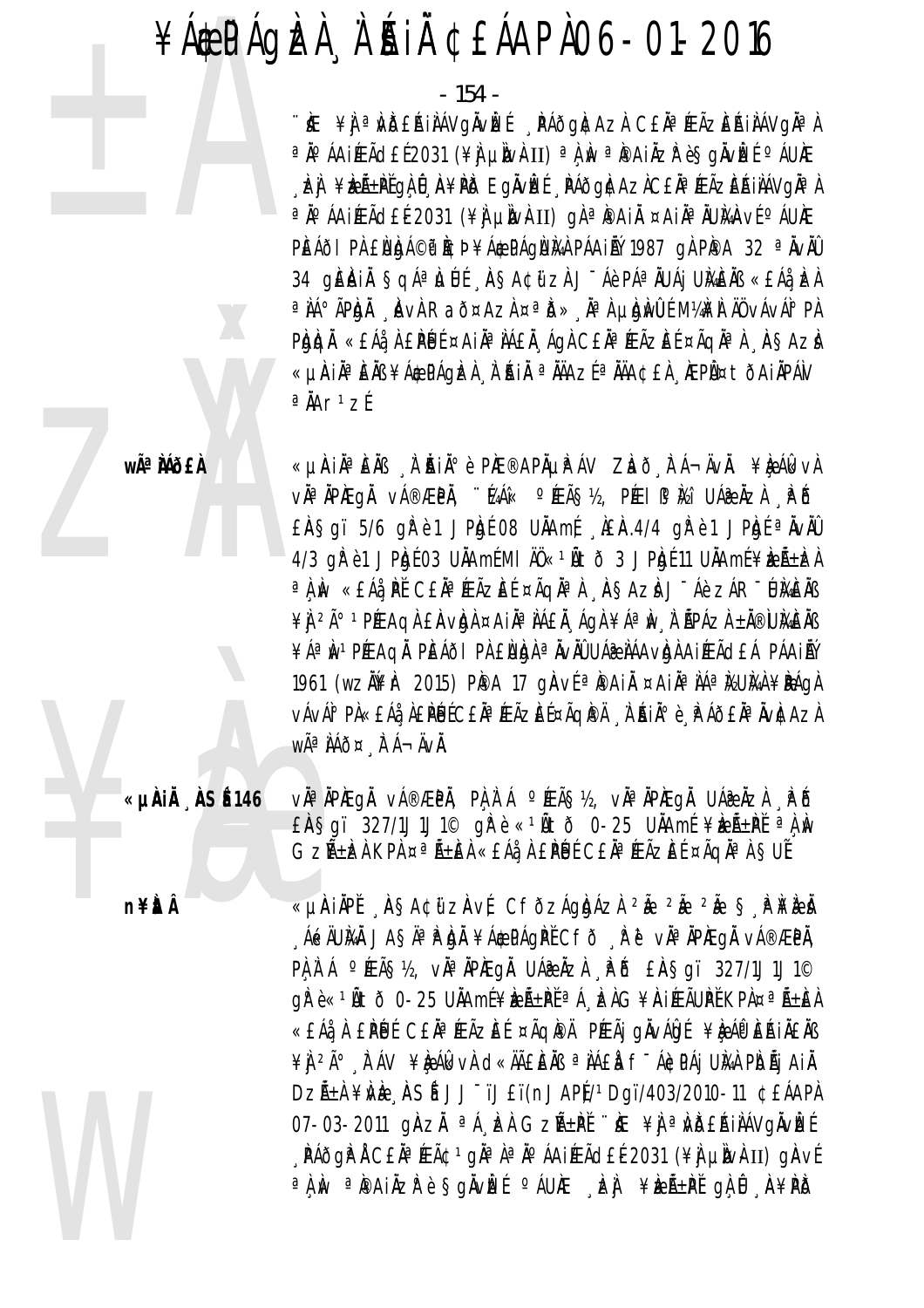$-155 -$ 

Eqlvizí <sup>o</sup>áuáv ¤ail<sup>a</sup>iá£l ági ¥áªiv i Ápázi ±l®iumelis ¥ÁªINºPÆAQI ªLIN GZñPĚ KPA¤ªÃ±EA«£Áà LPUECEĂªIW ¤ÃQĪ) AŞAZI«µAIĪEÄB¥Á\$PÁQIZI Ì AIÄ ªÄÄAZEªÄAr1ZE

wê MÕ£À

«µÀin è Èn II à Àin è Phe®aphµp áv Zhō tá¬ävn. ¥è Álkvi vìªìPÆqì vÁ®ÆPì, PìlìÁ °ÆÃ§½, vìªìPÆqì UÁ֎Ìzì Pô  $E$ AŞqï 327/1J1J1© q $R$ è «1Ãtð 0-25 UÄAmÉ¥æÃ±bel<sup>a</sup>lw GZıPĬ KPA ¤ªÃ±EA «EÁå PĬ CEĂªÆÃZEÍ ¤ÃQĪA ASAZÀ J-Áè ZÁR-UMENS ¥Ì 2ð 1PÆAGA EAVDA ¤UNEWA ±N®UMENS ¥ÁªÌN1PÆAQĤAiĪÌÁ£Ă¸ÁgÀªÌ¸ÌN GZñÌZÀKPÀ¤ªÃ±ÈÀ«£Áå¸À £PŨJÍ CEĂªÆÃZĔÍ ¤ÃQÆÅ "À HINº è "PÁÕEŇªŇvÆAZA WÃ<sup>a</sup> ÀÁð¤ À Á-ÄVÀ.

«µÀiÅ ÀSÉ 147 vì<sup>a</sup> ìpiegì vá®æpì, H rõugí °íeã§½, pá $\dot{\mathcal{W}}$ àzèuáæìzà "Põ  $E$ AŞqï 94/10 q $\hat{F}$ è MI ÄÜ «1 $\hat{A}$ tõ 0-13 U $\hat{A}$ Amé ¥ $\hat{z}$ A $\hat{E}$ + $\hat{F}$ i a $\hat{A}$  $\hat{W}$ Gzѱbà «EÁà, À EPUE CEÀª ÆÃZEE ¤ÃQÀª À SUE

**n¥itÂ** 

«µÀIÄPĚ AŞA¢ű zAvÉCFÕZÁgÀAZÀ<sup>2</sup>à ªÁPInÁZÌ<sup>@a</sup> NÆwŎ ªÄvÄÛ daina na Jashapan ¥acpágpi cfð Re, via npægn vá®æpn, H rõugí º ÆÃ޽, PÁÅ/ÀZÈ UÁZÀ LÀ PÕ EÀSqï 94/10 gì è MI ÄÜ «1Ñtõ 0-13 UÄAmÉ¥ELıPĚ <sup>a</sup> A Av GzѱEA «£Áå A £PÉJÉ CEĂªÆÃZEɤÃQÌ®Ä PÆÃj ZĂÝ, ¥ÈAÎ EŘIÀEĂB ¥Ì, 2ð À ÁV ¥ÈAĴ&vÀ d«ÄÄ£Ä ªÌÁ£À fīÁ¢PÁj UMÀ PIDÃj AIÄ DZñÀ ¥IVIE "IASÍ JJ<sup>-</sup>ïJ£ï(nJAP) /<sup>1</sup>Dgï-173/2015-16 ¢£ÁAPÌ 28-09-2015 gÀvÍ <sup>a</sup>Á EN GZH+PI "KE ¥J <sup>a</sup>NDERINÁVGNVEE PÁÕGNAZN CEN<sup>a</sup> (EÃZEÁINÁVGN<sup>a</sup>) <sup>a No</sup> ÁAI(EÃCIEL 2031 (¥) LINVAII) <sup>a</sup> A N ªPAIÄZPè§gÄvÈEÍ ºÁUÆ "È∬ ¥ÈEñPĚ gÀ Û "A¥PIð EgÄvÈEÉ PÁðgizi C¢ü, ÆZEÍ "ASÍ AIÄÄrr/162/'' AgÆ¥Á#2011 '' AUMÆgi ¢£ÁAPÀ 14-09-2012 gÀVÉ ¥ÈÁkkvÀ «£Áå EÀ «1ÑtðªÅ 4000 ZL«ÄÄ.VAvI PIr<sup>a</sup>li Egli<sup>a</sup>lizi, AzI MI AÜ ¥Leh±La ±APIQI 15 giuliü ¥ÈË. ELLET CE SALLET EN PROJECT A LA SATIVE A LA LA SALLET A LA SATIVE ELLET A LA SATIVE ELLET A LA SATIVE EL ¤AIĪÀÁ£À ÁGÀ¥ÁªÌN À ÃPÁZÀ±À®ÙMÈÄB¥ÁªÌN1PÆAGÀ ºÁUÆ PEÁÕI PÀ ENDA©P PCÞ¥Á EPÁGNA PÁAIRÝ 1987 GÀ PPA 32 ª ÄVÄÜ 34 GEAIN SQÁª LUÍ ASA¢ữ ZÌ J¯Áè PÁª ÄUÁj UMÈNS «EÁå EN <sup>a</sup> IA° APIDA AVI Rað¤Azi ¤<sup>a</sup> D» A<sup>a</sup> I uldiwllí M¼if I NU vávál° Pi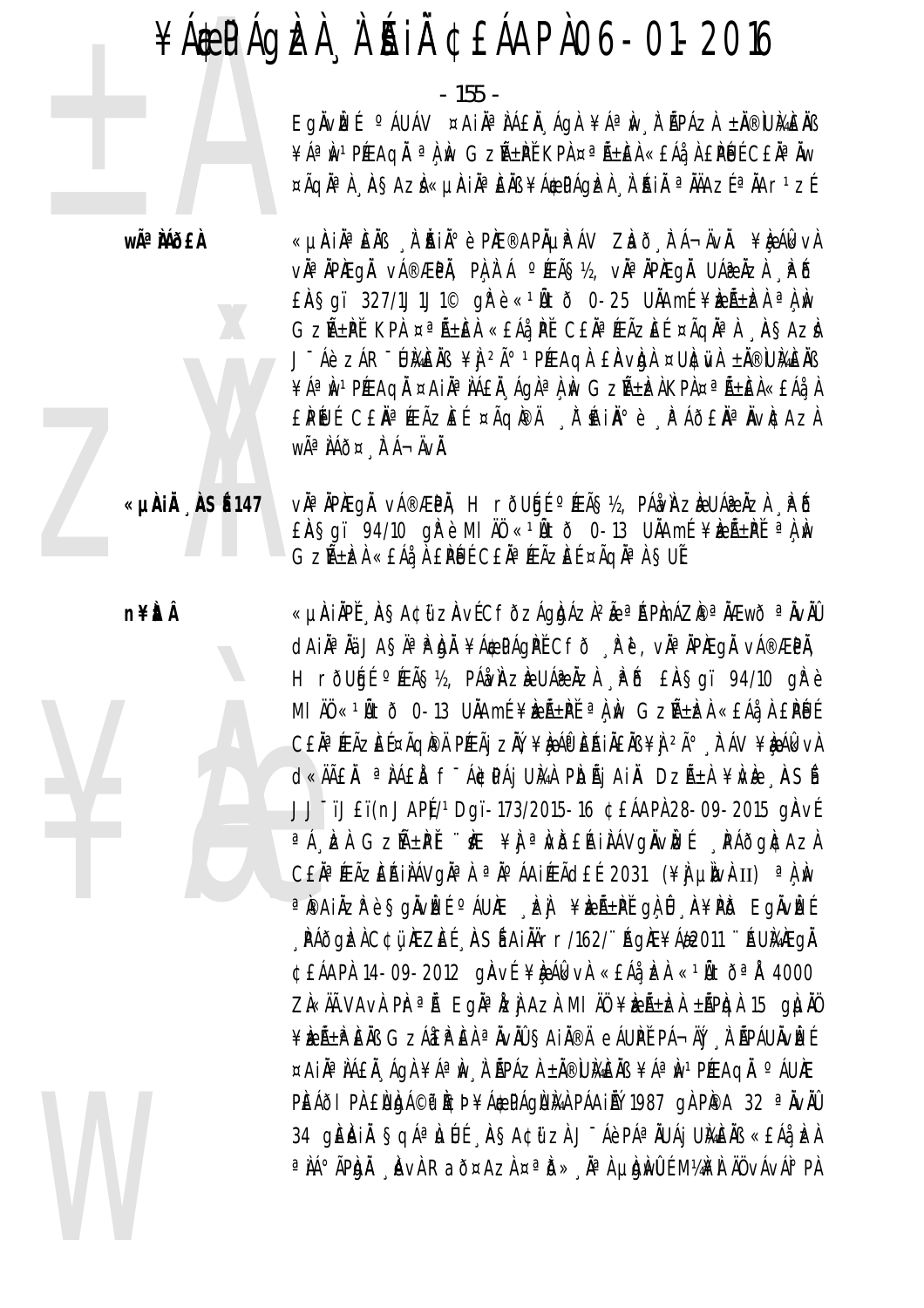$-156 -$ 

PIOLON «EÁI A EPLUE ¤AIN¤ NAEN ÁGA CEN¤ ÆÃZEE ¤ÃGNª A "IASAZI «µAIĪÈÄߥÁ\$PÁGÞZA À ÁIÄ ªÄÄAZɪÄÄA¢£À ÆPÙ¤tÕAIÄPÁV  $a$  $Mr$ <sup>1</sup>z $f$ 

wêMÕ£À

«µÀIN¤ÈNB N ÀINI¤è PIE®APNUPÁV ZIað FÁ¬ÄvN. ¥IeÁlkvA vĂªĂPÆQĂ vÁ®ÆPĂ, H rõUģÉ °ÆÃ޽, PÁ∂vǐAzèUÁ֎ĂzÀ , PÕ  $E$ AŞqi 94/10 q $\hat{F}$ è MI AÖ «1Ñtð 0-13 UÄAmÉ¥EZÁ±EA al $\hat{F}$ «£Áå, PĚ C£ŇªÆÃZÆÉ ¤ÃQŇªÀ , ASAZÀ J¯Áè ZÁR¯ŬMĚŇB ¥Ì 2ð 1PÉEAQÀ EÀVÀNÀ ¤AIÀªÌÁEÀ ÁQÀ ¥ÁªÌN À ÃPÁZÀ ±À®ÙÀAÈÀB ¥Áª IN 1 PÉEAQI PEÁÕI PI ENIGI ª IVIÙ UÁR IÁAVIGI A IÉEÃO EÁ PÁA II V 1961 (wzAl¥k 2015) PPA 17 gAv{apaiA ¤AiAa AAa Kuka ¥PAga vÁvÁ<sup>1</sup>° PÀ«£Áå¸À£**PÉ**JÉC£ĂªÆÃZÈɤÃQPA ¸À`kiðè¸PÁð£ĂªĂvÀ¢AzÀ WÃ<sup>a</sup> ÀÁð¤ À Á-ÄVÀ.

ǵˀ ÀSÉ148

n¥itÂ

vઠÄPÆgÄ ENbá©i l¢Ý ¥Á\$PÁgPĚ ª ÄAdÆgÁVgĪ À MAZÄ ENbjA a Nvài Uap ná a chách a la hai a chách a la chách a la chách a la chách a la hai dhe la hai dhe la h AIÆÃdPÀJÀ °ÄZÁIÄ£Äß ªÄÄAZĪÀJÉ ÄªÀ PÅj vÄ.

«µÀIÄPĚ AŞA¢üzÄvÉvĪÄPÆqÄ £ÙbÁ©iP͢ݥÁ\$PÁqI¢AzÌ ¥ÈÑWA "ÏVÃAIÀ AIÆÃd£Á ¥ÌZѱPĚ ªÄ°ÁAIÆÃd£É vÀIÌAI "ĂªÅZÀ, géven priávvere a n sgáalí¤«ñð natzn, E¤reig Ellen AIFEÃO EÁ «µAIÀUMP è PPI PA vÁAWPA C¢PÁI UMA CªLPNÉ EZÄÝ <sup>o</sup> ÁUNE ¥Á\$CPÁQACAZA PEUNEArgÄ<sup>a</sup> A AIREà CEÚMANENTS CEÄLIÁENƽ ĪÀ AŞAZÀVÁAWRÀP® NIAEÄB¤ªI5» À ÁPÁVOÄVIEE Czbaví Páðgeidzá±i así£ce/127/£aiæã á/2009 "Aumegi ¢£ÁAPA 4-11-2009 gAZĂ vĂªÄPÆGĂ £NgÁ©iP A¢ŀ¥Á\$CPÁGPĚ MAZĂ ENGIA <sup>a</sup> Avâl UÁZ NÁAVGIA AIPEÃO EA PÁAIAPA ¤ZÃÕ±PGA °ÁUNE ENNA AIPEÃOPNA ºNZÍAINENS vÁvAIº PIPÁV MAZN ªNDZA C<sup>a</sup> kul <sup>a</sup> iáve if<sup>1</sup> A¥kto <sup>a</sup> ZPENS¥Á¢PÁgkAzi `j NPZN °ÁUÆ AIIIÁªÍIZÍA DYÖPI "PÁAII ¤ÃQIIªÍC®èJAS µIgIINIUƼI¥I ÄÖ <sup>a</sup> ÄAdÆgÁw Dzñ) ¤ÃrgÄvízé CzigÄvé "PÁðgizi DzÁ±i "ASÍ EICE/314/EIAIFEA AV2014 ¢EÁAPA07-04-2015 a A¥NER è ¢EÁAPA 04-11-2014 j Azi 3-11-2015 qi buli MAzi a Lubzi Calculi vÁvÁl° PP ÁV ª ÄÄAZĪ bí<sup>1</sup> DzÃ<sup>21</sup>gŇvÈÉ , Ej ° ÄzíA i Ä£iB a NAZIA DE LAVONVIEL EN º NZIA IN ¢EAAPA 04-11-2015PE a AÄPÁ(A I AU VEA ro Avizé Dzij Az) EN)g) a Aviû UÁ@ AÁAvIg) A I VEà d£Á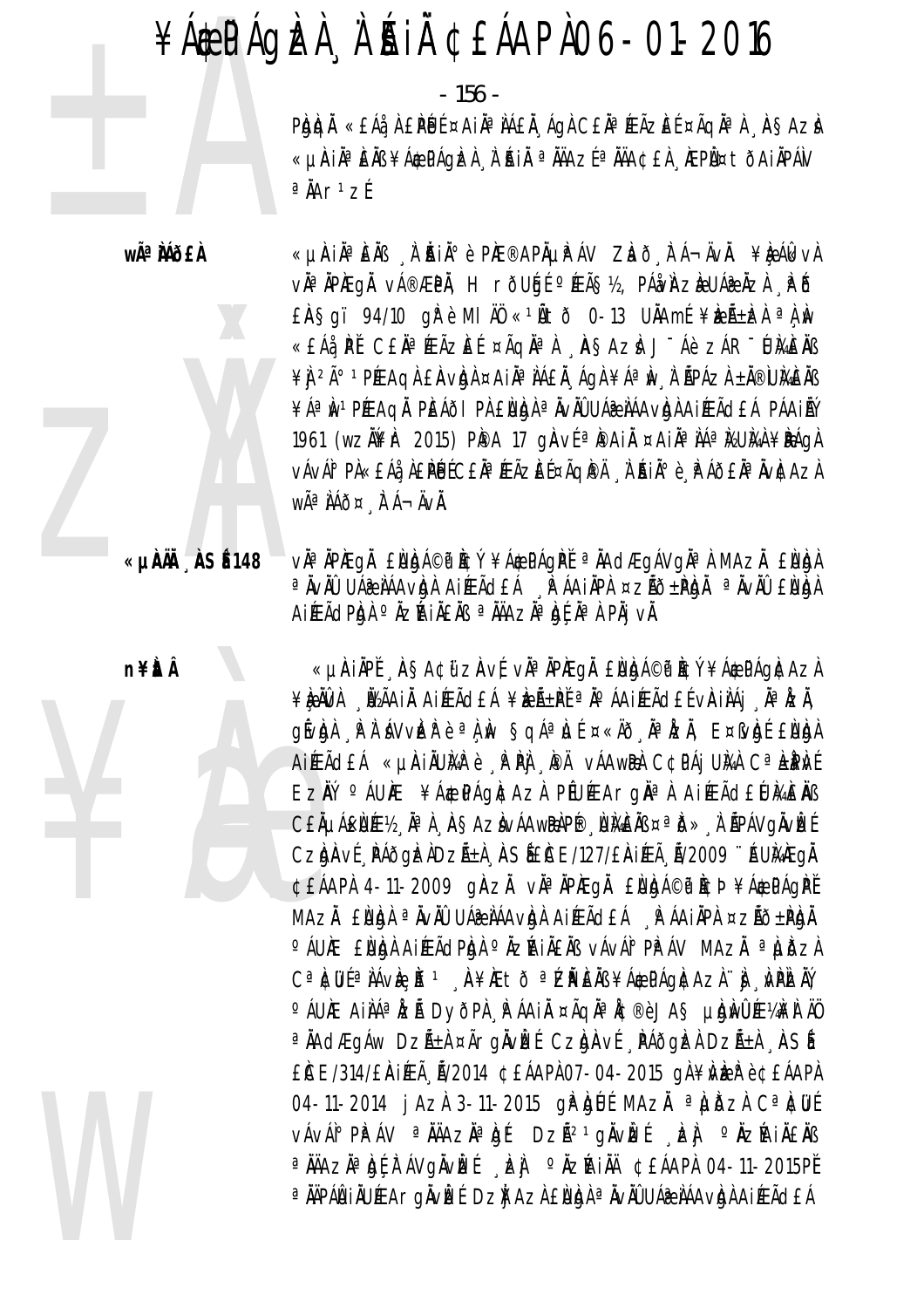$-157 -$ 

. PÁAINPA ¤ZŐñPIGI ~ NZÍAINENS ¢EÁAPI 04-11-2015 jAZI MAZN ªµDzlCª\Cli{ªÄÄAzĂª\g{,}PÄ ºÁUÆ £ÙJg}AiÆÃdP}g}ºÄzŔiÄ£Äß "P. A., Id£Íª IÁr" <sup>a</sup> IAdÆgI ª IÁqiª AvÍ "PÁðgPI PÆÃgI ÁPÁVgIvIzÍ

DZI AZI ¥Á\$PÁQPI CªLPNÍ EQĪIZI AZI EI ºIZUMEIB ªÄÄAZĂª bĹPÄ ¥Á\$PÁgÞÀ ¸À ʿŔìÅ CªÙÁº ÈÚĹvbÀvÁŶ «µÀiĂª ÈÀß ¥Á\$PÁQIZI A AJ AJ A MAZÍ AEPIZIZIÓ Ó AUNE ¤ tÖA INPÁN ªNAr1ZÍ

«µAIĪEÄB ¥Á\$PÁgIzA "À AIİè ZIað "FÁ¬ÄvÄ. vĪÄPIÆgÄ ENDA©T ICÝ ¥ÁÆPÁGIPĚ <sup>a</sup> ÄAdÆgÁVgĪ IMAZÄ ENDAª ÄvÄÛUÁT IÁAvDA AIÆÃdEÁ RAAIAPA ¤ZAÕ±PAJA PAZAIAEAB ¢EÁAPA 04-11-2015 j AzAMAzĂ ª LIDZACª ICILÍ ª ĂÄAzĂª Iqí IPÄ º ÁUIÆ ENIQAAIÆÃdPIqA <sup>o</sup> ÄzíAiÄ£Äß "İd£ÉªÌÁr" ªÄAdÆgÄ ªÌÁqĪÄvÉ "PÁðgPĚPÆÃgĪÄvÉ A AIA A AOEA<sup>a</sup> AvAcaza wã<sup>a</sup> Aáð¤, Fá¬ÄvÀ.

«µÀIÀ ÀSÉ 149 j AUï gà khi zàgh hià sué

n¥ÈLÂ

wêMÕ£À

«µÀIÀPĚ AŞA¢üzAvÉ¥Á\$PÁqÌZÀ ªÌw¬ÄAzÀ F »AzÉ jAUï gÀ BIN º A¼AVgNªN "AUPI FUAUNĂ ZNgNVKr, FAVgNVLE ZÄGÌ ÎK LEGĪ Ì Ú ÁUP I EWŰZŰ SAZIª ļ HAZÁV º Á¼ÁVZIÝ ZÄGNIK Ä<sup>a</sup>kzi C<sup>a</sup>lppávgivké F Suť alá£i Up<sub>le</sub>abi C£ÃPÀ∵Áj ªÀÁ£À CZPÌ UÉMvÁĴ⊢Ä Äw∯ĪÅZÌ AZÀ°ÁUÀE gÁ¶ÃAiÀ <sup>O</sup>ÉAÝ E ÁSUÍ <sup>O</sup> LÁNVI PLA EEAB PÁ A PÁ±A "ÁPÁVOJÄ PÁZI AZA °Æ¸kAV ©¢ÍgŇªÀ UŇArUM£ŇB ªŇÄZĬPÄ PÈѪN»¸À ÃPÁVZŇ, ¥Á¢PÁQIZI CEÄ<sup>a</sup> ÍEÃZIEÍ PÍEÃI ª ÄAr<sup>1</sup>zÍ

wÃ<sup>a</sup> Mõ£À

«µAIĪEÄB "À AIĺè Zhõ "À Á¬ÄvÄ. j AUI gl AIÄ º Á¼ÁVgĪÀ "ÁUPĚ ZÀONŮ¥Ir , JP IZL CªLPPÁVOJP IZJ AZI F SUÉ CAZÁCIA ¥Inü virinai 1 miaqigi pigizil paaluajailelis ¤alo» IPA A Á JEA A VICAZA WÃ<sup>a</sup> NÁÕ¤ A Á H NVA.

> $\mathbb{R}$  / -**CzPbÅ** ENDÁ©P ICÞ¥ÁÆPÁQI **via iPiEgi**

 $EPRA -$ 

**DAIÄÄPIDÄ** ENDA©P ICÞ¥ÁÆPÁGA vÀ<sup>a</sup> ÀPÌÆqÀ.